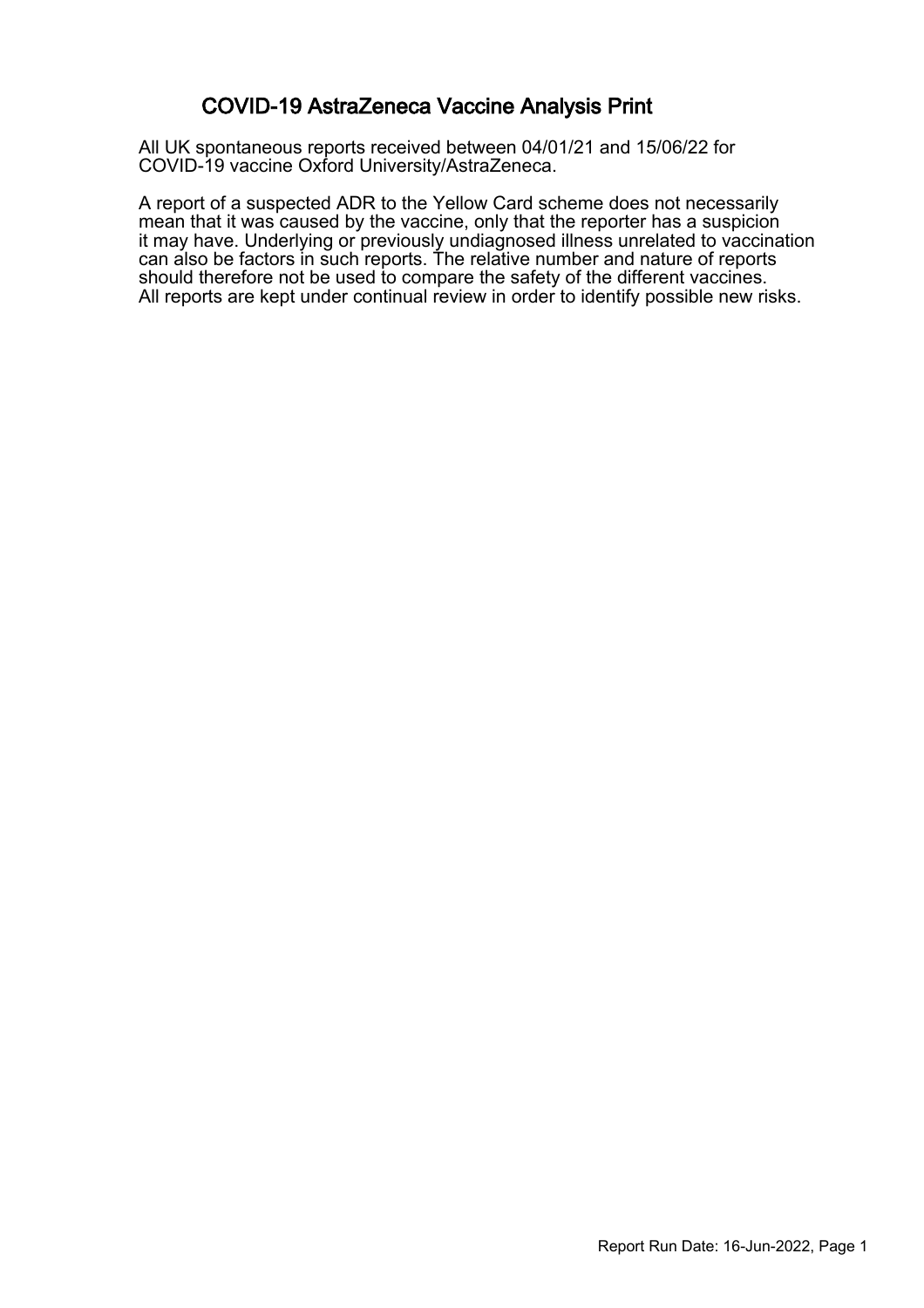### Name: COVID-19 AstraZeneca Vaccine Analysis Print

| <b>Reaction Name</b>                   | <b>Total</b>             | <b>Fatal</b>                               |
|----------------------------------------|--------------------------|--------------------------------------------|
| <b>Blood disorders</b>                 |                          |                                            |
| Anaemia deficiencies                   |                          |                                            |
| Anaemia folate deficiency              | 3                        | $\boldsymbol{0}$                           |
| Anaemia vitamin B12 deficiency         | 15                       | $\mathbf 0$                                |
| Deficiency anaemia                     | 1                        | $\overline{0}$                             |
| Iron deficiency anaemia                | 17                       | $\mathbf{0}$                               |
| Pernicious anaemia                     | 6                        | $\overline{0}$                             |
| <b>Anaemias NEC</b>                    |                          |                                            |
| Anaemia                                | 197                      | $\pmb{0}$                                  |
| Autoimmune anaemia                     |                          |                                            |
| Blood loss anaemia                     | $\overline{4}$           | $0\atop 0$                                 |
| Hypochromic anaemia                    | 3                        |                                            |
| Microcytic anaemia                     | $\overline{1}$           | $\begin{matrix}0\\0\end{matrix}$           |
| Normocytic anaemia                     | 4                        | $\pmb{0}$                                  |
| Anaemias haemolytic NEC                |                          |                                            |
| Haemolytic anaemia                     | 10                       | $\mathbf 0$                                |
| Anaemias haemolytic immune             |                          |                                            |
| Autoimmune haemolytic anaemia          | 10                       |                                            |
|                                        | 1                        | $\boldsymbol{0}$<br>$\mathbf 0$            |
| Cold type haemolytic anaemia           |                          |                                            |
| Evans syndrome                         | 1                        | $\pmb{0}$                                  |
| Anaemias haemolytic mechanical factor  |                          |                                            |
| Atypical haemolytic uraemic syndrome   | 1                        | $\boldsymbol{0}$                           |
| Red cell fragmentation syndrome        | 1                        | $\overline{0}$                             |
| <b>Bleeding tendencies</b>             |                          |                                            |
| Increased tendency to bruise           | 143                      | $\mathbf 0$                                |
| Spontaneous haematoma                  | 8                        | $\boldsymbol{0}$                           |
| Spontaneous haemorrhage                | $\overline{2}$           | $\overline{0}$                             |
| Coagulation factor deficiencies        |                          |                                            |
| Acquired haemophilia                   | 1                        | $\mathbf 0$                                |
| Hypofibrinogenaemia                    | 4                        | $\pmb{0}$                                  |
| Coagulopathies                         |                          |                                            |
| Abnormal clotting factor               | 12                       | $\boldsymbol{0}$                           |
| Antiphospholipid syndrome              | 31                       | $\mathbf 0$                                |
| Coagulopathy                           | 90                       | $\begin{array}{c} 0 \\ 2 \\ 1 \end{array}$ |
| Disseminated intravascular coagulation | 19                       |                                            |
| Hypercoagulation                       | 30                       |                                            |
| Hyperfibrinogenaemia                   | 11                       | $\overline{0}$                             |
| Hypocoagulable state                   |                          | $\overline{0}$                             |
| Eosinophilic disorders                 |                          |                                            |
| Eosinophilia                           | 22                       | $\mathbf 0$                                |
| Hypereosinophilic syndrome             | 1                        | $\overline{0}$                             |
| Haematological cysts and polyps        |                          |                                            |
| Splenic cyst                           | 1                        | $\boldsymbol{0}$                           |
| Haematological disorders               |                          |                                            |
| <b>Blood disorder</b>                  | 16                       | 1                                          |
| Bone marrow disorder                   | 3                        | $\boldsymbol{0}$                           |
| Bone marrow oedema                     | 1                        | $\mathbf 0$                                |
| Mast cell activation syndrome          | 17                       | $\boldsymbol{0}$                           |
| Mastocytosis                           | $\overline{\mathcal{L}}$ | $\overline{0}$                             |
| Methaemoglobinaemia                    |                          | $\mathbf 0$                                |
| <b>Haemolyses NEC</b>                  |                          |                                            |
| Haemolysis                             | 11                       | $\mathbf 0$                                |
| Leukocytoses NEC                       |                          |                                            |
| Leukocytosis                           | $5\overline{)}$          | $\overline{0}$                             |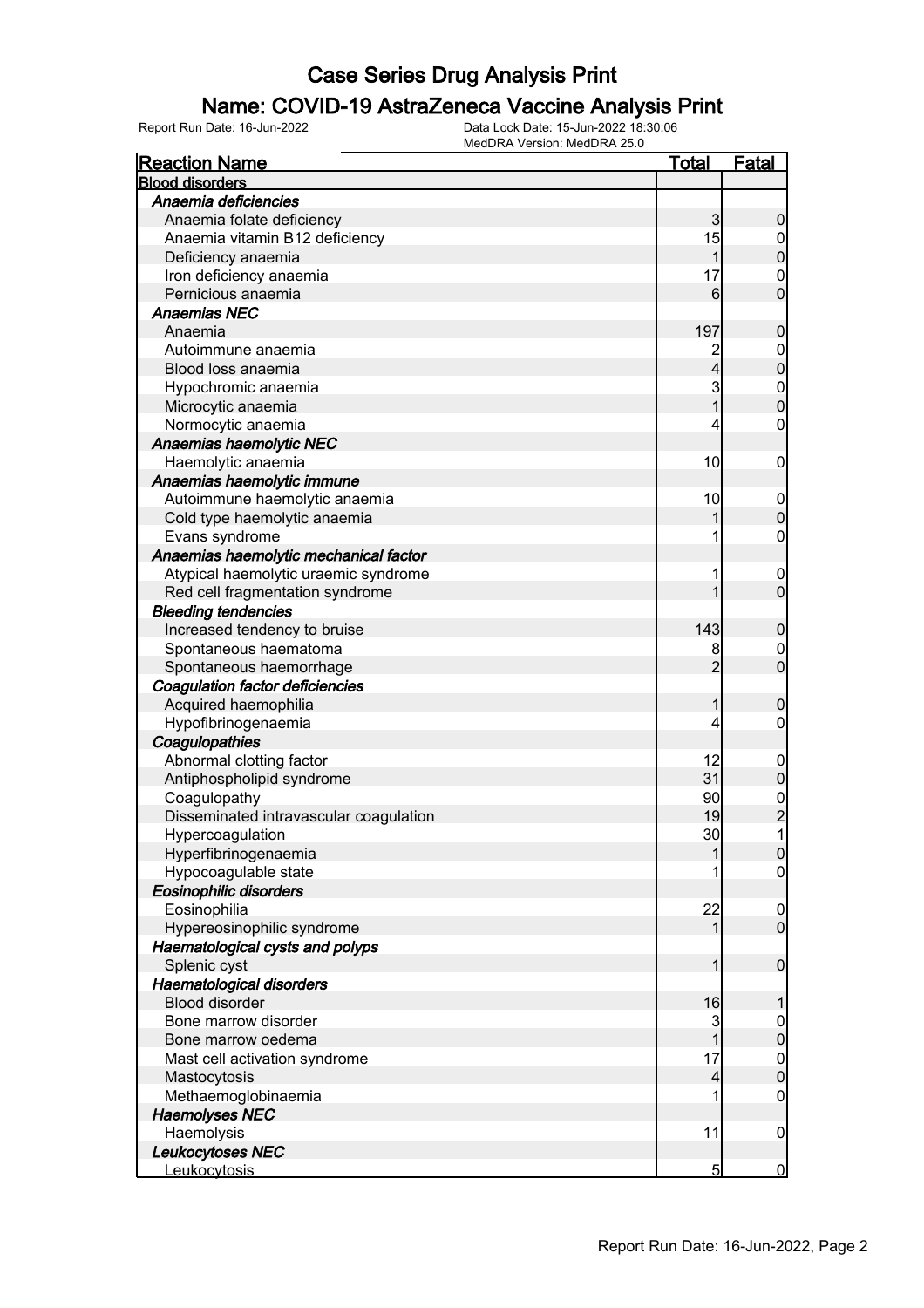### Name: COVID-19 AstraZeneca Vaccine Analysis Print

| MedDRA Version: MedDRA 25.0                      |                |                  |
|--------------------------------------------------|----------------|------------------|
| <b>Reaction Name</b>                             | <u>Total</u>   | <b>Fatal</b>     |
| Blood disorders cont'd<br><b>Blood disorders</b> |                |                  |
| Lymphocytosis                                    | 11             | $\overline{0}$   |
| Monocytosis                                      | $\overline{c}$ | $\overline{0}$   |
| Neutrophilia                                     | 14             | $\overline{0}$   |
| Leukopenias NEC                                  |                |                  |
| Leukopenia                                       | 15             | $\boldsymbol{0}$ |
| Lymphopenia                                      | 9              | $\mathbf 0$      |
| Lymphatic system disorders NEC                   |                |                  |
| Abdominal lymphadenopathy                        |                | $\mathbf 0$      |
| Hilar lymphadenopathy                            |                | $\pmb{0}$        |
| Lymph node fibrosis                              |                | $0$<br>0         |
| Lymph node pain                                  | 598            |                  |
| Lymphadenitis                                    | 36             | $0$<br>0         |
| Lymphadenopathy                                  | 5043           |                  |
| Lymphadenopathy mediastinal                      |                | $0$<br>0         |
| Lymphatic disorder                               | $\overline{2}$ |                  |
| Lymphatic insufficiency                          | 1              | $\boldsymbol{0}$ |
| Lymphoid tissue hyperplasia                      |                | $\overline{0}$   |
| Pseudolymphoma                                   | 4              | $\boldsymbol{0}$ |
| Marrow depression and hypoplastic anaemias       |                |                  |
| Aplastic anaemia                                 | 7              | $\mathbf 0$      |
| Cytopenia                                        | 1              | $\boldsymbol{0}$ |
| Myelosuppression                                 | 5              | $\overline{0}$   |
| Pancytopenia                                     | 20             | $\overline{1}$   |
| Neutropenias                                     |                |                  |
| Agranulocytosis                                  | 4              | $\boldsymbol{0}$ |
| Autoimmune neutropenia                           | $\overline{c}$ | $\overline{0}$   |
| Febrile neutropenia                              | $\overline{1}$ | $\mathbf 0$      |
| Neutropenia                                      | 84             | $\boldsymbol{0}$ |
| <b>Platelet disorders NEC</b>                    |                |                  |
| Platelet anisocytosis                            | 4              | $\mathbf 0$      |
| Platelet disorder                                | $\overline{9}$ | $\overline{0}$   |
| Polycythaemia (excl rubra vera)                  |                |                  |
| Polycythaemia                                    | 4              | $\mathbf 0$      |
| Stress polycythaemia                             | 3              | $\mathbf 0$      |
| Purpuras (excl thrombocytopenic)                 |                |                  |
| Purpura non-thrombocytopenic                     | 4              | $\overline{0}$   |
| Red blood cell abnormal findings NEC             |                |                  |
| Anisocytosis                                     | 3              | $\overline{0}$   |
| Macrocytosis                                     | $\overline{3}$ | $\mathbf 0$      |
| Poikilocytosis                                   |                | $\mathbf 0$      |
| Polychromasia                                    | 4              | $\boldsymbol{0}$ |
| Red blood cell abnormality                       |                | $\boldsymbol{0}$ |
| Rouleaux formation                               |                | $\overline{0}$   |
| Sickle cell trait and disorders                  |                |                  |
| Sickle cell anaemia with crisis                  | 7              | $\mathbf 0$      |
| Spleen disorders                                 |                |                  |
| Spleen disorder                                  |                | $\mathbf 0$      |
| Splenic artery thrombosis                        | 3              | 0                |
| Splenic haemorrhage                              |                | $\boldsymbol{0}$ |
| Splenic infarction                               | 19             | $\boldsymbol{0}$ |
| Splenic thrombosis                               |                | $\boldsymbol{0}$ |
| Splenic varices                                  |                | $\mathbf 0$      |
| Splenic vein thrombosis                          | 13             | $\mathbf 0$      |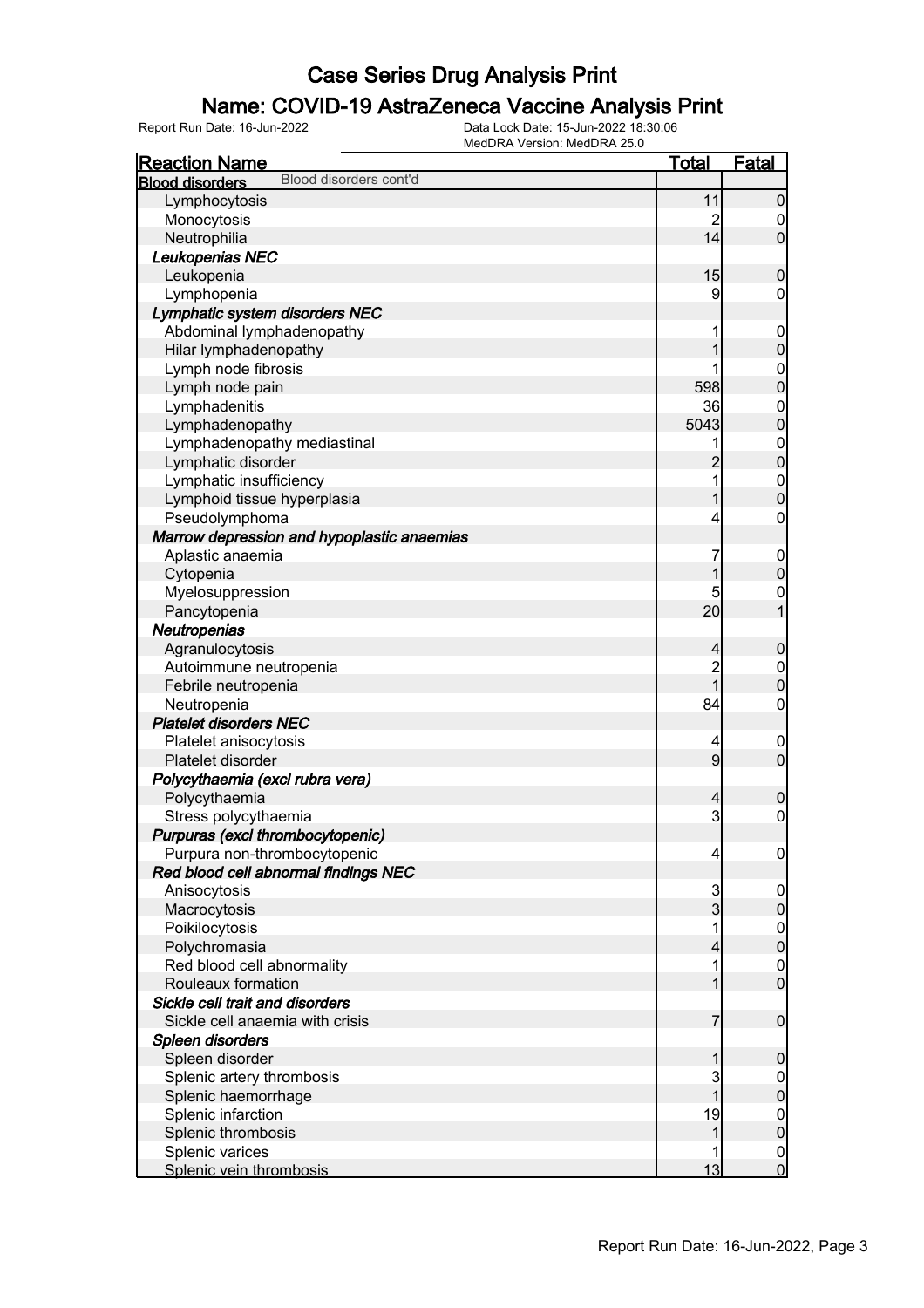### Name: COVID-19 AstraZeneca Vaccine Analysis Print

| <b>Reaction Name</b>                             | <b>Total</b> | <u>Fatal</u> |
|--------------------------------------------------|--------------|--------------|
| Blood disorders cont'd<br><b>Blood disorders</b> |              |              |
| Splenomegaly                                     | 8            |              |
| Splenorenal shunt                                |              |              |
| Thrombocytopenias                                |              |              |
| Autoimmune heparin-induced thrombocytopenia      |              |              |
| Heparin-induced thrombocytopenia                 |              |              |
| Immune thrombocytopenia                          | 226          |              |
| Thrombocytopenia                                 | 896          | 9            |
| Thrombocytopenic purpura                         | 11           |              |
| Thrombosis with thrombocytopenia syndrome        | 34           |              |
| Thrombotic thrombocytopenic purpura              | 11           | 0            |
| Thrombocytoses                                   |              |              |
| Thrombocytosis                                   | 13           | 0            |
| White blood cell abnormal findings NEC           |              |              |
| White blood cell disorder                        |              |              |
| <b>Blood disorders SOC TOTAL</b>                 | 7870         |              |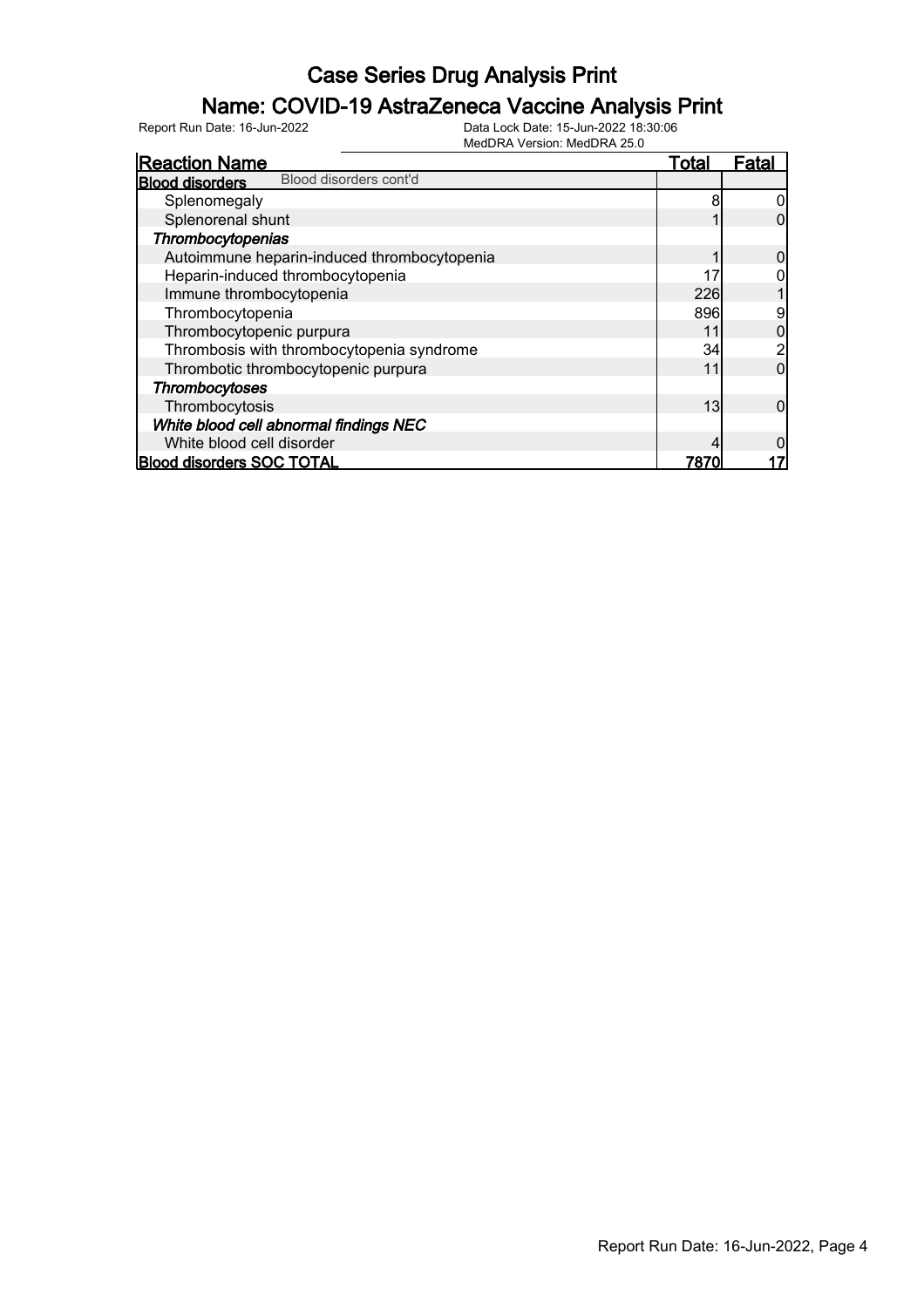### Name: COVID-19 AstraZeneca Vaccine Analysis Print

| <b>Reaction Name</b>                     | <u>Total</u>    | <b>Fatal</b>                           |
|------------------------------------------|-----------------|----------------------------------------|
| Cardiac disorders                        |                 |                                        |
| Aortic valvular disorders                |                 |                                        |
| Aortic valve incompetence                | 5               | $\boldsymbol{0}$                       |
| Aortic valve sclerosis                   | 1               | $\mathbf 0$                            |
| Aortic valve stenosis                    |                 | $\overline{0}$                         |
| <b>Cardiac conduction disorders</b>      |                 |                                        |
| Atrioventricular block                   | 35              | $\overline{\mathbf{c}}$                |
| Atrioventricular block complete          | 3               |                                        |
| Atrioventricular block first degree      | 4               | $\begin{matrix} 0 \\ 0 \end{matrix}$   |
| Atrioventricular block second degree     |                 |                                        |
| Bundle branch block                      | 5<br>2          | $\begin{matrix}0\\0\end{matrix}$       |
| Bundle branch block left                 | 10              |                                        |
| Bundle branch block right                |                 | $0\0$                                  |
| Long QT syndrome                         | $\frac{5}{2}$   | $\mathbf{0}$                           |
| Trifascicular block                      | $_2^-$          | $\overline{0}$                         |
| <b>Cardiac disorders NEC</b>             |                 |                                        |
| Acute cardiac event                      | 4               | $\overline{\mathbf{c}}$                |
| Atrial thrombosis                        | 5               |                                        |
| Cardiac disorder                         | 108             |                                        |
| Cardiac dysfunction                      | 2               |                                        |
| Cardiac ventricular thrombosis           | 14              | 0<br>0<br>0<br>0<br>0<br>0             |
| Cardiovascular disorder                  | 10              |                                        |
| Cardiovascular insufficiency             | 10              |                                        |
| Intracardiac thrombus                    | 20 <sup>°</sup> | 3                                      |
| Cardiac hypertensive complications       |                 |                                        |
| Hypertensive heart disease               | $\overline{2}$  | $\boldsymbol{0}$                       |
| Cardiac infections and inflammations NEC |                 |                                        |
| Carditis                                 | $\overline{2}$  | $\mathbf 0$                            |
| Cardiac signs and symptoms NEC           |                 |                                        |
| Cardiac discomfort                       | 20              | $\mathbf{0}$                           |
| Cardiovascular symptom                   |                 | $\boldsymbol{0}$                       |
| Palpitations                             | 6023            | 0                                      |
| Cardiac valve disorders NEC              |                 |                                        |
| Cardiac valve disease                    | 4               |                                        |
| Heart valve incompetence                 | $\overline{4}$  | $\mathbf 0$                            |
| Cardiomyopathies                         |                 |                                        |
| Cardiomyopathy                           | 19              | 1                                      |
| Cardiomyopathy acute                     | 1               |                                        |
| Congestive cardiomyopathy                | 13              | $\begin{bmatrix} 0 \\ 1 \end{bmatrix}$ |
| Stress cardiomyopathy                    | 6               | $\mathsf{O}\xspace$                    |
| Coronary artery disorders NEC            |                 |                                        |
| Arteriosclerosis coronary artery         | 10              | 1                                      |
| Coronary artery disease                  | 12              | $\mathbf 0$                            |
| Coronary artery dissection               | $\overline{5}$  | $\mathbf{1}$                           |
| Coronary artery embolism                 | $\overline{1}$  | $\mathbf 0$                            |
| Coronary artery occlusion                | $\overline{5}$  |                                        |
| Coronary artery stenosis                 | $\overline{1}$  | $\begin{matrix} 0 \\ 0 \end{matrix}$   |
| Coronary artery thrombosis               | 28              | 4                                      |
| <b>Heart failure signs and symptoms</b>  |                 |                                        |
| Cardiac asthma                           | 1               | $\mathbf 0$                            |
| <b>Heart failures NEC</b>                |                 |                                        |
| Cardiac failure                          | 118             | 15                                     |
| Cardiac failure acute                    | 14              |                                        |
| Cardiac failure chronic                  | 3               | $\frac{5}{1}$                          |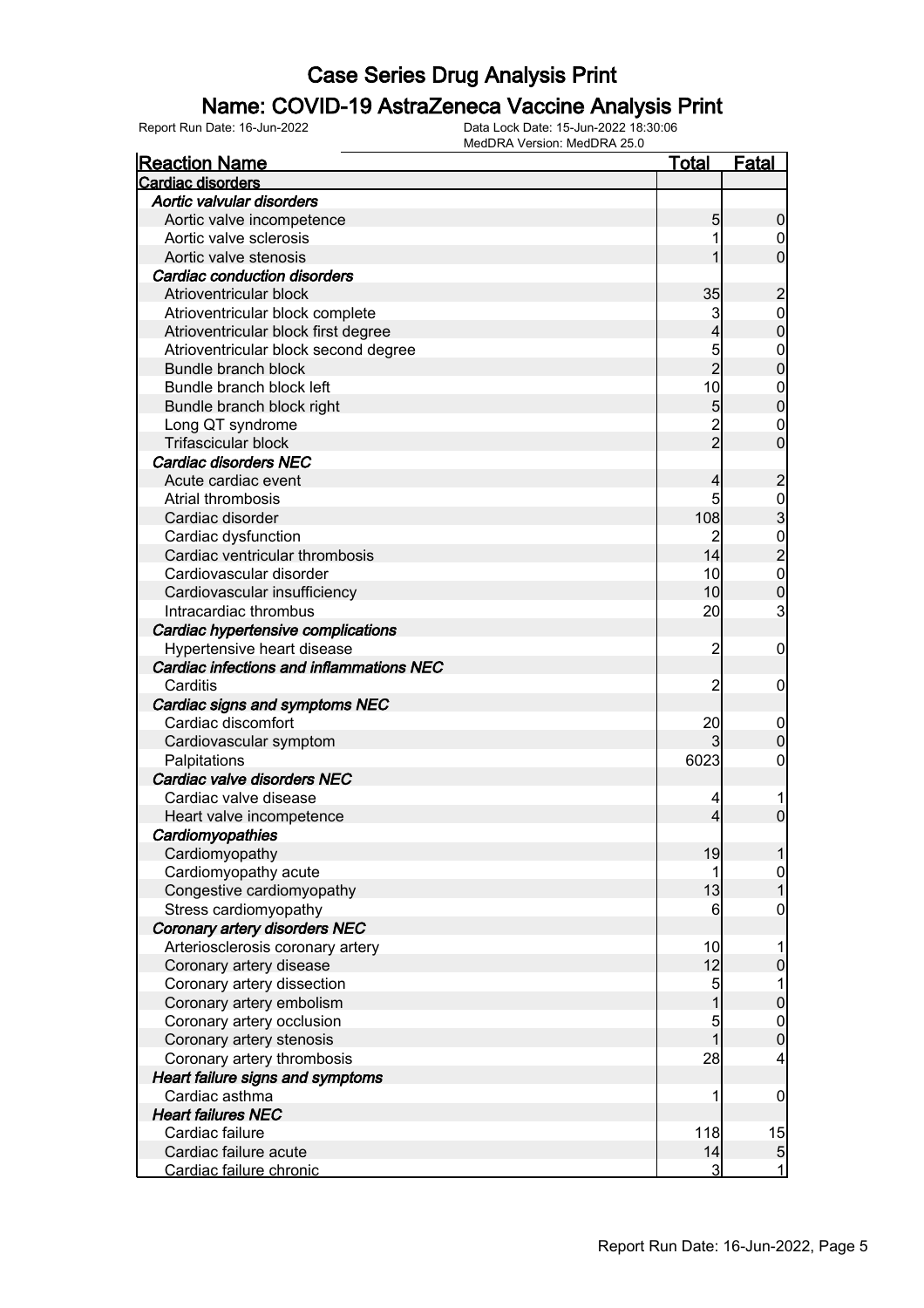### Name: COVID-19 AstraZeneca Vaccine Analysis Print

| Cardiac disorders cont'd<br>Cardiac disorders<br>Cardiac failure congestive<br>8<br>$\overline{a}$<br>$\frac{2}{2}$<br>Cardiogenic shock<br>11<br>$\overline{2}$<br>Cardiopulmonary failure<br>Ventricular failure<br>$\mathbf 0$<br>Ischaemic coronary artery disorders<br>Acute coronary syndrome<br>9<br>$\mathbf 0$<br>91<br>14<br>Acute myocardial infarction<br>Angina pectoris<br>271<br>$\overline{0}$<br>$\mathbf 0$<br>19<br>Angina unstable<br>Arteriospasm coronary<br>7<br>$\boldsymbol{0}$<br>$\mathbf 0$<br>$\overline{2}$<br>Microvascular coronary artery disease<br>65<br>513<br>Myocardial infarction<br>14<br>36<br>Myocardial ischaemia<br>Prinzmetal angina<br>2<br>$\mathbf 0$<br>Left ventricular failures<br>Acute left ventricular failure<br>$\overline{\mathbf{c}}$<br>$\mathbf 0$<br>10<br>$\overline{1}$<br>Left ventricular failure<br>Mitral valvular disorders<br>$\mathbf 0$<br>Ischaemic mitral regurgitation<br>Mitral valve disease<br>1<br>$\mathbf 0$<br>$\mathbf 0$<br>11<br>Mitral valve incompetence<br>Mitral valve prolapse<br>5<br>$\boldsymbol{0}$<br><b>Myocardial disorders NEC</b><br>Cardiac aneurysm<br>$\mathbf 0$<br>$\mathbf 0$<br>Cardiac sarcoidosis<br>$\begin{array}{c} 0 \\ 1 \end{array}$<br>Cardiac ventricular scarring<br>37<br>Cardiomegaly<br>Diastolic dysfunction<br>$0\atop 0$<br>$\overline{c}$<br>$\overline{1}$<br><b>Dilatation ventricular</b><br>$0\atop 0$<br>Left atrial dilatation<br>$\overline{c}$<br>Left ventricular dilatation<br>23<br>Left ventricular dysfunction<br>$\boldsymbol{0}$<br>$\mathbf 0$<br>Left ventricular hypertrophy<br>5<br>$\mathbf{3}$<br>$\boldsymbol{0}$<br>Myocardial fibrosis<br>$\overline{0}$<br>21<br>Myocardial injury<br>Myocardial oedema<br>1<br>$\overline{0}$<br>$\overline{2}$<br>$\boldsymbol{0}$<br>Myocardial rupture<br>$\frac{2}{3}$<br>Right atrial dilatation<br>$\mathbf 0$<br>$\mathbf 0$<br>Right ventricular dilatation<br>$\overline{5}$<br>Right ventricular dysfunction<br>$\boldsymbol{0}$<br>$\mathbf 0$<br>$\overline{1}$<br>Systolic dysfunction<br>Ventricular dyskinesia<br>$\mathbf 0$<br>$\overline{5}$<br>Ventricular hypertrophy<br>3<br>Ventricular hypokinesia<br>$\boldsymbol{0}$<br>Noninfectious myocarditis<br>Autoimmune myocarditis<br>$\mathbf 0$<br>$\overline{5}$<br>201<br><b>Myocarditis</b><br>Myocarditis post infection<br>$\mathbf 0$<br>$\overline{0}$<br>29<br>Myopericarditis<br>Noninfectious pericarditis<br>$\mathbf 0$<br>Autoimmune pericarditis | MedDRA Version: MedDRA 25.0 |              |       |
|-------------------------------------------------------------------------------------------------------------------------------------------------------------------------------------------------------------------------------------------------------------------------------------------------------------------------------------------------------------------------------------------------------------------------------------------------------------------------------------------------------------------------------------------------------------------------------------------------------------------------------------------------------------------------------------------------------------------------------------------------------------------------------------------------------------------------------------------------------------------------------------------------------------------------------------------------------------------------------------------------------------------------------------------------------------------------------------------------------------------------------------------------------------------------------------------------------------------------------------------------------------------------------------------------------------------------------------------------------------------------------------------------------------------------------------------------------------------------------------------------------------------------------------------------------------------------------------------------------------------------------------------------------------------------------------------------------------------------------------------------------------------------------------------------------------------------------------------------------------------------------------------------------------------------------------------------------------------------------------------------------------------------------------------------------------------------------------------------------------------------------------------------------------------------------------------------------------------------------------------------------------------------------------------------------------------------------------------------------------------------------------------------------------------------------------------------------------------------------------------------------------------------|-----------------------------|--------------|-------|
|                                                                                                                                                                                                                                                                                                                                                                                                                                                                                                                                                                                                                                                                                                                                                                                                                                                                                                                                                                                                                                                                                                                                                                                                                                                                                                                                                                                                                                                                                                                                                                                                                                                                                                                                                                                                                                                                                                                                                                                                                                                                                                                                                                                                                                                                                                                                                                                                                                                                                                                         | <b>Reaction Name</b>        | <u>Total</u> | Fatal |
|                                                                                                                                                                                                                                                                                                                                                                                                                                                                                                                                                                                                                                                                                                                                                                                                                                                                                                                                                                                                                                                                                                                                                                                                                                                                                                                                                                                                                                                                                                                                                                                                                                                                                                                                                                                                                                                                                                                                                                                                                                                                                                                                                                                                                                                                                                                                                                                                                                                                                                                         |                             |              |       |
|                                                                                                                                                                                                                                                                                                                                                                                                                                                                                                                                                                                                                                                                                                                                                                                                                                                                                                                                                                                                                                                                                                                                                                                                                                                                                                                                                                                                                                                                                                                                                                                                                                                                                                                                                                                                                                                                                                                                                                                                                                                                                                                                                                                                                                                                                                                                                                                                                                                                                                                         |                             |              |       |
|                                                                                                                                                                                                                                                                                                                                                                                                                                                                                                                                                                                                                                                                                                                                                                                                                                                                                                                                                                                                                                                                                                                                                                                                                                                                                                                                                                                                                                                                                                                                                                                                                                                                                                                                                                                                                                                                                                                                                                                                                                                                                                                                                                                                                                                                                                                                                                                                                                                                                                                         |                             |              |       |
|                                                                                                                                                                                                                                                                                                                                                                                                                                                                                                                                                                                                                                                                                                                                                                                                                                                                                                                                                                                                                                                                                                                                                                                                                                                                                                                                                                                                                                                                                                                                                                                                                                                                                                                                                                                                                                                                                                                                                                                                                                                                                                                                                                                                                                                                                                                                                                                                                                                                                                                         |                             |              |       |
|                                                                                                                                                                                                                                                                                                                                                                                                                                                                                                                                                                                                                                                                                                                                                                                                                                                                                                                                                                                                                                                                                                                                                                                                                                                                                                                                                                                                                                                                                                                                                                                                                                                                                                                                                                                                                                                                                                                                                                                                                                                                                                                                                                                                                                                                                                                                                                                                                                                                                                                         |                             |              |       |
|                                                                                                                                                                                                                                                                                                                                                                                                                                                                                                                                                                                                                                                                                                                                                                                                                                                                                                                                                                                                                                                                                                                                                                                                                                                                                                                                                                                                                                                                                                                                                                                                                                                                                                                                                                                                                                                                                                                                                                                                                                                                                                                                                                                                                                                                                                                                                                                                                                                                                                                         |                             |              |       |
|                                                                                                                                                                                                                                                                                                                                                                                                                                                                                                                                                                                                                                                                                                                                                                                                                                                                                                                                                                                                                                                                                                                                                                                                                                                                                                                                                                                                                                                                                                                                                                                                                                                                                                                                                                                                                                                                                                                                                                                                                                                                                                                                                                                                                                                                                                                                                                                                                                                                                                                         |                             |              |       |
|                                                                                                                                                                                                                                                                                                                                                                                                                                                                                                                                                                                                                                                                                                                                                                                                                                                                                                                                                                                                                                                                                                                                                                                                                                                                                                                                                                                                                                                                                                                                                                                                                                                                                                                                                                                                                                                                                                                                                                                                                                                                                                                                                                                                                                                                                                                                                                                                                                                                                                                         |                             |              |       |
|                                                                                                                                                                                                                                                                                                                                                                                                                                                                                                                                                                                                                                                                                                                                                                                                                                                                                                                                                                                                                                                                                                                                                                                                                                                                                                                                                                                                                                                                                                                                                                                                                                                                                                                                                                                                                                                                                                                                                                                                                                                                                                                                                                                                                                                                                                                                                                                                                                                                                                                         |                             |              |       |
|                                                                                                                                                                                                                                                                                                                                                                                                                                                                                                                                                                                                                                                                                                                                                                                                                                                                                                                                                                                                                                                                                                                                                                                                                                                                                                                                                                                                                                                                                                                                                                                                                                                                                                                                                                                                                                                                                                                                                                                                                                                                                                                                                                                                                                                                                                                                                                                                                                                                                                                         |                             |              |       |
|                                                                                                                                                                                                                                                                                                                                                                                                                                                                                                                                                                                                                                                                                                                                                                                                                                                                                                                                                                                                                                                                                                                                                                                                                                                                                                                                                                                                                                                                                                                                                                                                                                                                                                                                                                                                                                                                                                                                                                                                                                                                                                                                                                                                                                                                                                                                                                                                                                                                                                                         |                             |              |       |
|                                                                                                                                                                                                                                                                                                                                                                                                                                                                                                                                                                                                                                                                                                                                                                                                                                                                                                                                                                                                                                                                                                                                                                                                                                                                                                                                                                                                                                                                                                                                                                                                                                                                                                                                                                                                                                                                                                                                                                                                                                                                                                                                                                                                                                                                                                                                                                                                                                                                                                                         |                             |              |       |
|                                                                                                                                                                                                                                                                                                                                                                                                                                                                                                                                                                                                                                                                                                                                                                                                                                                                                                                                                                                                                                                                                                                                                                                                                                                                                                                                                                                                                                                                                                                                                                                                                                                                                                                                                                                                                                                                                                                                                                                                                                                                                                                                                                                                                                                                                                                                                                                                                                                                                                                         |                             |              |       |
|                                                                                                                                                                                                                                                                                                                                                                                                                                                                                                                                                                                                                                                                                                                                                                                                                                                                                                                                                                                                                                                                                                                                                                                                                                                                                                                                                                                                                                                                                                                                                                                                                                                                                                                                                                                                                                                                                                                                                                                                                                                                                                                                                                                                                                                                                                                                                                                                                                                                                                                         |                             |              |       |
|                                                                                                                                                                                                                                                                                                                                                                                                                                                                                                                                                                                                                                                                                                                                                                                                                                                                                                                                                                                                                                                                                                                                                                                                                                                                                                                                                                                                                                                                                                                                                                                                                                                                                                                                                                                                                                                                                                                                                                                                                                                                                                                                                                                                                                                                                                                                                                                                                                                                                                                         |                             |              |       |
|                                                                                                                                                                                                                                                                                                                                                                                                                                                                                                                                                                                                                                                                                                                                                                                                                                                                                                                                                                                                                                                                                                                                                                                                                                                                                                                                                                                                                                                                                                                                                                                                                                                                                                                                                                                                                                                                                                                                                                                                                                                                                                                                                                                                                                                                                                                                                                                                                                                                                                                         |                             |              |       |
|                                                                                                                                                                                                                                                                                                                                                                                                                                                                                                                                                                                                                                                                                                                                                                                                                                                                                                                                                                                                                                                                                                                                                                                                                                                                                                                                                                                                                                                                                                                                                                                                                                                                                                                                                                                                                                                                                                                                                                                                                                                                                                                                                                                                                                                                                                                                                                                                                                                                                                                         |                             |              |       |
|                                                                                                                                                                                                                                                                                                                                                                                                                                                                                                                                                                                                                                                                                                                                                                                                                                                                                                                                                                                                                                                                                                                                                                                                                                                                                                                                                                                                                                                                                                                                                                                                                                                                                                                                                                                                                                                                                                                                                                                                                                                                                                                                                                                                                                                                                                                                                                                                                                                                                                                         |                             |              |       |
|                                                                                                                                                                                                                                                                                                                                                                                                                                                                                                                                                                                                                                                                                                                                                                                                                                                                                                                                                                                                                                                                                                                                                                                                                                                                                                                                                                                                                                                                                                                                                                                                                                                                                                                                                                                                                                                                                                                                                                                                                                                                                                                                                                                                                                                                                                                                                                                                                                                                                                                         |                             |              |       |
|                                                                                                                                                                                                                                                                                                                                                                                                                                                                                                                                                                                                                                                                                                                                                                                                                                                                                                                                                                                                                                                                                                                                                                                                                                                                                                                                                                                                                                                                                                                                                                                                                                                                                                                                                                                                                                                                                                                                                                                                                                                                                                                                                                                                                                                                                                                                                                                                                                                                                                                         |                             |              |       |
|                                                                                                                                                                                                                                                                                                                                                                                                                                                                                                                                                                                                                                                                                                                                                                                                                                                                                                                                                                                                                                                                                                                                                                                                                                                                                                                                                                                                                                                                                                                                                                                                                                                                                                                                                                                                                                                                                                                                                                                                                                                                                                                                                                                                                                                                                                                                                                                                                                                                                                                         |                             |              |       |
|                                                                                                                                                                                                                                                                                                                                                                                                                                                                                                                                                                                                                                                                                                                                                                                                                                                                                                                                                                                                                                                                                                                                                                                                                                                                                                                                                                                                                                                                                                                                                                                                                                                                                                                                                                                                                                                                                                                                                                                                                                                                                                                                                                                                                                                                                                                                                                                                                                                                                                                         |                             |              |       |
|                                                                                                                                                                                                                                                                                                                                                                                                                                                                                                                                                                                                                                                                                                                                                                                                                                                                                                                                                                                                                                                                                                                                                                                                                                                                                                                                                                                                                                                                                                                                                                                                                                                                                                                                                                                                                                                                                                                                                                                                                                                                                                                                                                                                                                                                                                                                                                                                                                                                                                                         |                             |              |       |
|                                                                                                                                                                                                                                                                                                                                                                                                                                                                                                                                                                                                                                                                                                                                                                                                                                                                                                                                                                                                                                                                                                                                                                                                                                                                                                                                                                                                                                                                                                                                                                                                                                                                                                                                                                                                                                                                                                                                                                                                                                                                                                                                                                                                                                                                                                                                                                                                                                                                                                                         |                             |              |       |
|                                                                                                                                                                                                                                                                                                                                                                                                                                                                                                                                                                                                                                                                                                                                                                                                                                                                                                                                                                                                                                                                                                                                                                                                                                                                                                                                                                                                                                                                                                                                                                                                                                                                                                                                                                                                                                                                                                                                                                                                                                                                                                                                                                                                                                                                                                                                                                                                                                                                                                                         |                             |              |       |
|                                                                                                                                                                                                                                                                                                                                                                                                                                                                                                                                                                                                                                                                                                                                                                                                                                                                                                                                                                                                                                                                                                                                                                                                                                                                                                                                                                                                                                                                                                                                                                                                                                                                                                                                                                                                                                                                                                                                                                                                                                                                                                                                                                                                                                                                                                                                                                                                                                                                                                                         |                             |              |       |
|                                                                                                                                                                                                                                                                                                                                                                                                                                                                                                                                                                                                                                                                                                                                                                                                                                                                                                                                                                                                                                                                                                                                                                                                                                                                                                                                                                                                                                                                                                                                                                                                                                                                                                                                                                                                                                                                                                                                                                                                                                                                                                                                                                                                                                                                                                                                                                                                                                                                                                                         |                             |              |       |
|                                                                                                                                                                                                                                                                                                                                                                                                                                                                                                                                                                                                                                                                                                                                                                                                                                                                                                                                                                                                                                                                                                                                                                                                                                                                                                                                                                                                                                                                                                                                                                                                                                                                                                                                                                                                                                                                                                                                                                                                                                                                                                                                                                                                                                                                                                                                                                                                                                                                                                                         |                             |              |       |
|                                                                                                                                                                                                                                                                                                                                                                                                                                                                                                                                                                                                                                                                                                                                                                                                                                                                                                                                                                                                                                                                                                                                                                                                                                                                                                                                                                                                                                                                                                                                                                                                                                                                                                                                                                                                                                                                                                                                                                                                                                                                                                                                                                                                                                                                                                                                                                                                                                                                                                                         |                             |              |       |
|                                                                                                                                                                                                                                                                                                                                                                                                                                                                                                                                                                                                                                                                                                                                                                                                                                                                                                                                                                                                                                                                                                                                                                                                                                                                                                                                                                                                                                                                                                                                                                                                                                                                                                                                                                                                                                                                                                                                                                                                                                                                                                                                                                                                                                                                                                                                                                                                                                                                                                                         |                             |              |       |
|                                                                                                                                                                                                                                                                                                                                                                                                                                                                                                                                                                                                                                                                                                                                                                                                                                                                                                                                                                                                                                                                                                                                                                                                                                                                                                                                                                                                                                                                                                                                                                                                                                                                                                                                                                                                                                                                                                                                                                                                                                                                                                                                                                                                                                                                                                                                                                                                                                                                                                                         |                             |              |       |
|                                                                                                                                                                                                                                                                                                                                                                                                                                                                                                                                                                                                                                                                                                                                                                                                                                                                                                                                                                                                                                                                                                                                                                                                                                                                                                                                                                                                                                                                                                                                                                                                                                                                                                                                                                                                                                                                                                                                                                                                                                                                                                                                                                                                                                                                                                                                                                                                                                                                                                                         |                             |              |       |
|                                                                                                                                                                                                                                                                                                                                                                                                                                                                                                                                                                                                                                                                                                                                                                                                                                                                                                                                                                                                                                                                                                                                                                                                                                                                                                                                                                                                                                                                                                                                                                                                                                                                                                                                                                                                                                                                                                                                                                                                                                                                                                                                                                                                                                                                                                                                                                                                                                                                                                                         |                             |              |       |
|                                                                                                                                                                                                                                                                                                                                                                                                                                                                                                                                                                                                                                                                                                                                                                                                                                                                                                                                                                                                                                                                                                                                                                                                                                                                                                                                                                                                                                                                                                                                                                                                                                                                                                                                                                                                                                                                                                                                                                                                                                                                                                                                                                                                                                                                                                                                                                                                                                                                                                                         |                             |              |       |
|                                                                                                                                                                                                                                                                                                                                                                                                                                                                                                                                                                                                                                                                                                                                                                                                                                                                                                                                                                                                                                                                                                                                                                                                                                                                                                                                                                                                                                                                                                                                                                                                                                                                                                                                                                                                                                                                                                                                                                                                                                                                                                                                                                                                                                                                                                                                                                                                                                                                                                                         |                             |              |       |
|                                                                                                                                                                                                                                                                                                                                                                                                                                                                                                                                                                                                                                                                                                                                                                                                                                                                                                                                                                                                                                                                                                                                                                                                                                                                                                                                                                                                                                                                                                                                                                                                                                                                                                                                                                                                                                                                                                                                                                                                                                                                                                                                                                                                                                                                                                                                                                                                                                                                                                                         |                             |              |       |
|                                                                                                                                                                                                                                                                                                                                                                                                                                                                                                                                                                                                                                                                                                                                                                                                                                                                                                                                                                                                                                                                                                                                                                                                                                                                                                                                                                                                                                                                                                                                                                                                                                                                                                                                                                                                                                                                                                                                                                                                                                                                                                                                                                                                                                                                                                                                                                                                                                                                                                                         |                             |              |       |
|                                                                                                                                                                                                                                                                                                                                                                                                                                                                                                                                                                                                                                                                                                                                                                                                                                                                                                                                                                                                                                                                                                                                                                                                                                                                                                                                                                                                                                                                                                                                                                                                                                                                                                                                                                                                                                                                                                                                                                                                                                                                                                                                                                                                                                                                                                                                                                                                                                                                                                                         |                             |              |       |
|                                                                                                                                                                                                                                                                                                                                                                                                                                                                                                                                                                                                                                                                                                                                                                                                                                                                                                                                                                                                                                                                                                                                                                                                                                                                                                                                                                                                                                                                                                                                                                                                                                                                                                                                                                                                                                                                                                                                                                                                                                                                                                                                                                                                                                                                                                                                                                                                                                                                                                                         |                             |              |       |
|                                                                                                                                                                                                                                                                                                                                                                                                                                                                                                                                                                                                                                                                                                                                                                                                                                                                                                                                                                                                                                                                                                                                                                                                                                                                                                                                                                                                                                                                                                                                                                                                                                                                                                                                                                                                                                                                                                                                                                                                                                                                                                                                                                                                                                                                                                                                                                                                                                                                                                                         |                             |              |       |
|                                                                                                                                                                                                                                                                                                                                                                                                                                                                                                                                                                                                                                                                                                                                                                                                                                                                                                                                                                                                                                                                                                                                                                                                                                                                                                                                                                                                                                                                                                                                                                                                                                                                                                                                                                                                                                                                                                                                                                                                                                                                                                                                                                                                                                                                                                                                                                                                                                                                                                                         |                             |              |       |
|                                                                                                                                                                                                                                                                                                                                                                                                                                                                                                                                                                                                                                                                                                                                                                                                                                                                                                                                                                                                                                                                                                                                                                                                                                                                                                                                                                                                                                                                                                                                                                                                                                                                                                                                                                                                                                                                                                                                                                                                                                                                                                                                                                                                                                                                                                                                                                                                                                                                                                                         |                             |              |       |
|                                                                                                                                                                                                                                                                                                                                                                                                                                                                                                                                                                                                                                                                                                                                                                                                                                                                                                                                                                                                                                                                                                                                                                                                                                                                                                                                                                                                                                                                                                                                                                                                                                                                                                                                                                                                                                                                                                                                                                                                                                                                                                                                                                                                                                                                                                                                                                                                                                                                                                                         |                             |              |       |
|                                                                                                                                                                                                                                                                                                                                                                                                                                                                                                                                                                                                                                                                                                                                                                                                                                                                                                                                                                                                                                                                                                                                                                                                                                                                                                                                                                                                                                                                                                                                                                                                                                                                                                                                                                                                                                                                                                                                                                                                                                                                                                                                                                                                                                                                                                                                                                                                                                                                                                                         |                             |              |       |
|                                                                                                                                                                                                                                                                                                                                                                                                                                                                                                                                                                                                                                                                                                                                                                                                                                                                                                                                                                                                                                                                                                                                                                                                                                                                                                                                                                                                                                                                                                                                                                                                                                                                                                                                                                                                                                                                                                                                                                                                                                                                                                                                                                                                                                                                                                                                                                                                                                                                                                                         |                             |              |       |
|                                                                                                                                                                                                                                                                                                                                                                                                                                                                                                                                                                                                                                                                                                                                                                                                                                                                                                                                                                                                                                                                                                                                                                                                                                                                                                                                                                                                                                                                                                                                                                                                                                                                                                                                                                                                                                                                                                                                                                                                                                                                                                                                                                                                                                                                                                                                                                                                                                                                                                                         |                             |              |       |
|                                                                                                                                                                                                                                                                                                                                                                                                                                                                                                                                                                                                                                                                                                                                                                                                                                                                                                                                                                                                                                                                                                                                                                                                                                                                                                                                                                                                                                                                                                                                                                                                                                                                                                                                                                                                                                                                                                                                                                                                                                                                                                                                                                                                                                                                                                                                                                                                                                                                                                                         |                             |              |       |
|                                                                                                                                                                                                                                                                                                                                                                                                                                                                                                                                                                                                                                                                                                                                                                                                                                                                                                                                                                                                                                                                                                                                                                                                                                                                                                                                                                                                                                                                                                                                                                                                                                                                                                                                                                                                                                                                                                                                                                                                                                                                                                                                                                                                                                                                                                                                                                                                                                                                                                                         |                             |              |       |
|                                                                                                                                                                                                                                                                                                                                                                                                                                                                                                                                                                                                                                                                                                                                                                                                                                                                                                                                                                                                                                                                                                                                                                                                                                                                                                                                                                                                                                                                                                                                                                                                                                                                                                                                                                                                                                                                                                                                                                                                                                                                                                                                                                                                                                                                                                                                                                                                                                                                                                                         |                             |              |       |
|                                                                                                                                                                                                                                                                                                                                                                                                                                                                                                                                                                                                                                                                                                                                                                                                                                                                                                                                                                                                                                                                                                                                                                                                                                                                                                                                                                                                                                                                                                                                                                                                                                                                                                                                                                                                                                                                                                                                                                                                                                                                                                                                                                                                                                                                                                                                                                                                                                                                                                                         |                             |              |       |
|                                                                                                                                                                                                                                                                                                                                                                                                                                                                                                                                                                                                                                                                                                                                                                                                                                                                                                                                                                                                                                                                                                                                                                                                                                                                                                                                                                                                                                                                                                                                                                                                                                                                                                                                                                                                                                                                                                                                                                                                                                                                                                                                                                                                                                                                                                                                                                                                                                                                                                                         |                             |              |       |
|                                                                                                                                                                                                                                                                                                                                                                                                                                                                                                                                                                                                                                                                                                                                                                                                                                                                                                                                                                                                                                                                                                                                                                                                                                                                                                                                                                                                                                                                                                                                                                                                                                                                                                                                                                                                                                                                                                                                                                                                                                                                                                                                                                                                                                                                                                                                                                                                                                                                                                                         |                             |              |       |
| 220<br>Pericarditis<br>$\boldsymbol{0}$                                                                                                                                                                                                                                                                                                                                                                                                                                                                                                                                                                                                                                                                                                                                                                                                                                                                                                                                                                                                                                                                                                                                                                                                                                                                                                                                                                                                                                                                                                                                                                                                                                                                                                                                                                                                                                                                                                                                                                                                                                                                                                                                                                                                                                                                                                                                                                                                                                                                                 |                             |              |       |
| <b>Pericardial disorders NEC</b>                                                                                                                                                                                                                                                                                                                                                                                                                                                                                                                                                                                                                                                                                                                                                                                                                                                                                                                                                                                                                                                                                                                                                                                                                                                                                                                                                                                                                                                                                                                                                                                                                                                                                                                                                                                                                                                                                                                                                                                                                                                                                                                                                                                                                                                                                                                                                                                                                                                                                        |                             |              |       |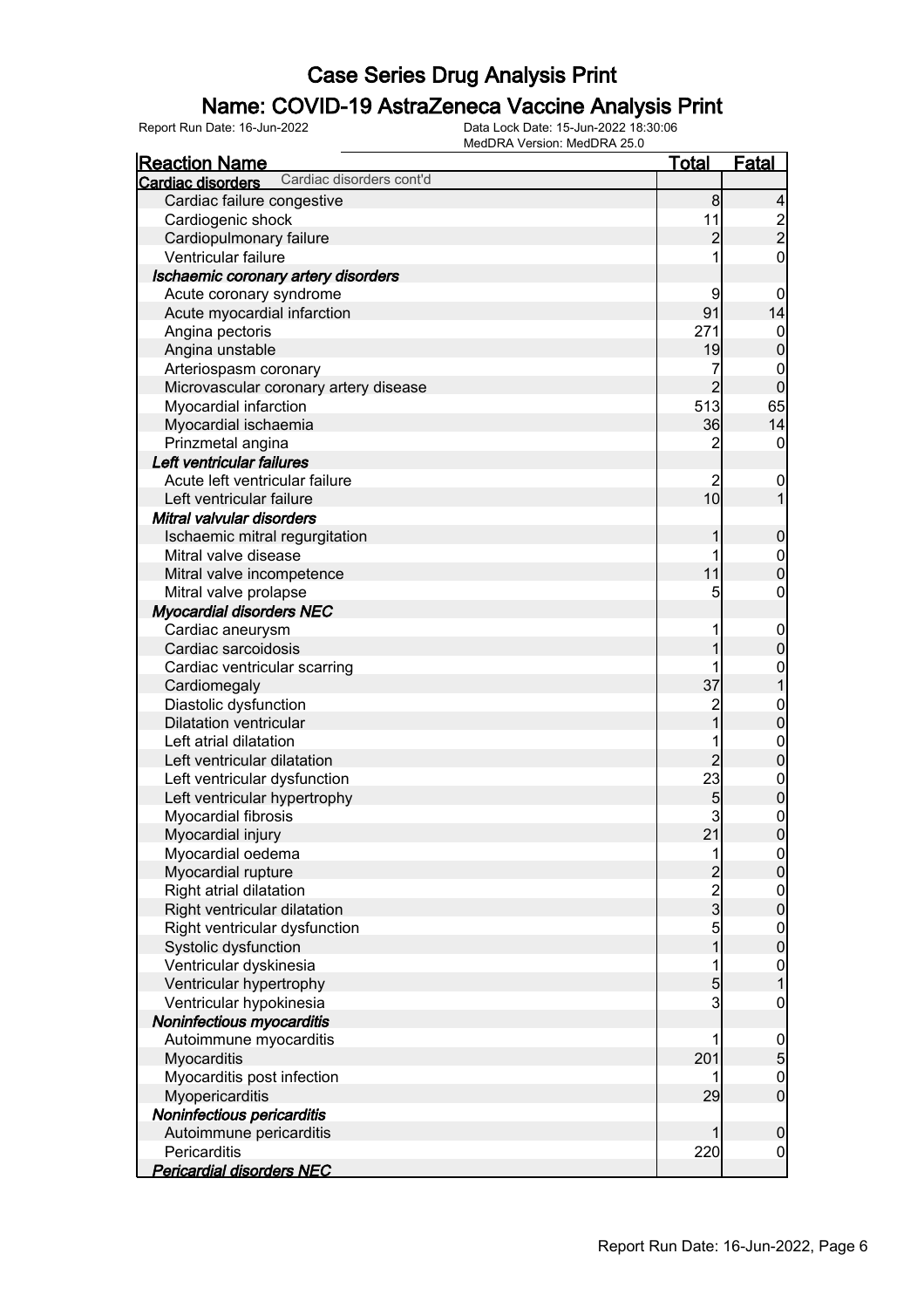### Name: COVID-19 AstraZeneca Vaccine Analysis Print

| <b>Reaction Name</b>                          | <u>Total</u>    | <b>Fatal</b>                         |
|-----------------------------------------------|-----------------|--------------------------------------|
| Cardiac disorders cont'd<br>Cardiac disorders |                 |                                      |
| Cardiac tamponade                             | $\overline{c}$  |                                      |
| Pericardial disease                           | $\mathbf{1}$    | $\frac{2}{0}$                        |
| Pericardial effusion                          | 43              | $\mathbf 0$                          |
| Pericardial haemorrhage                       | 10              | 4                                    |
| Pericardial rub                               | 3               | 0                                    |
| Rate and rhythm disorders NEC                 |                 |                                      |
| Arrhythmia                                    | 165             | $\overline{\mathcal{L}}$             |
| Arrhythmia neonatal                           |                 | $\overline{0}$                       |
| Bradyarrhythmia                               |                 |                                      |
| Bradycardia                                   | 95              | $\begin{matrix} 0 \\ 1 \end{matrix}$ |
| Cardiac fibrillation                          | 9               | $\mathbf{0}$                         |
| Cardiac flutter                               | 318             | $\overline{0}$                       |
| Extrasystoles                                 | 170             |                                      |
| <b>Heart alternation</b>                      | 4               | $0\atop 0$                           |
| Paroxysmal arrhythmia                         | $\overline{c}$  | $\mathbf{0}$                         |
| Postural orthostatic tachycardia syndrome     | 39              | $\overline{0}$                       |
| Tachyarrhythmia                               | 11              | $\mathbf 0$                          |
| Tachycardia                                   | 1707            | $\overline{0}$                       |
| <b>Right ventricular failures</b>             |                 |                                      |
| Right ventricular failure                     | $\overline{4}$  | 1                                    |
| Supraventricular arrhythmias                  |                 |                                      |
| Arrhythmia supraventricular                   | 20              | $\boldsymbol{0}$                     |
| <b>Atrial fibrillation</b>                    | 370             |                                      |
| <b>Atrial flutter</b>                         | 53              | $\pmb{0}$                            |
| Atrial tachycardia                            | 4               | $\mathbf{0}$                         |
| Sinus arrest                                  | 1               | $\overline{0}$                       |
| Sinus arrhythmia                              | 3               | $\mathbf{0}$                         |
| Sinus bradycardia                             | $6\overline{6}$ | $\overline{0}$                       |
| Sinus node dysfunction                        | $\overline{c}$  | $\mathbf{0}$                         |
| Sinus tachycardia                             | 72              | $\mathbf 0$                          |
| Supraventricular extrasystoles                | $\overline{2}$  | $\mathbf 0$                          |
| Supraventricular tachycardia                  | 45              | $\mathbf 0$                          |
| Tricuspid valvular disorders                  |                 |                                      |
| Tricuspid valve incompetence                  | 9               | $\boldsymbol{0}$                     |
| Ventricular arrhythmias and cardiac arrest    |                 |                                      |
| Cardiac arrest                                | 198             | 43                                   |
| Cardio-respiratory arrest                     |                 |                                      |
| Pulseless electrical activity                 | $\frac{2}{7}$   | $\mathbf 0$                          |
| Ventricular arrhythmia                        | $\overline{c}$  | $\mathbf 0$                          |
| Ventricular extrasystoles                     | 25              | $\overline{0}$                       |
| Ventricular fibrillation                      | 10              |                                      |
| Ventricular tachycardia                       | 19              | 0                                    |
| <b>Cardiac disorders SOC TOTAL</b>            | <u> 11554 </u>  | <u> 209 </u>                         |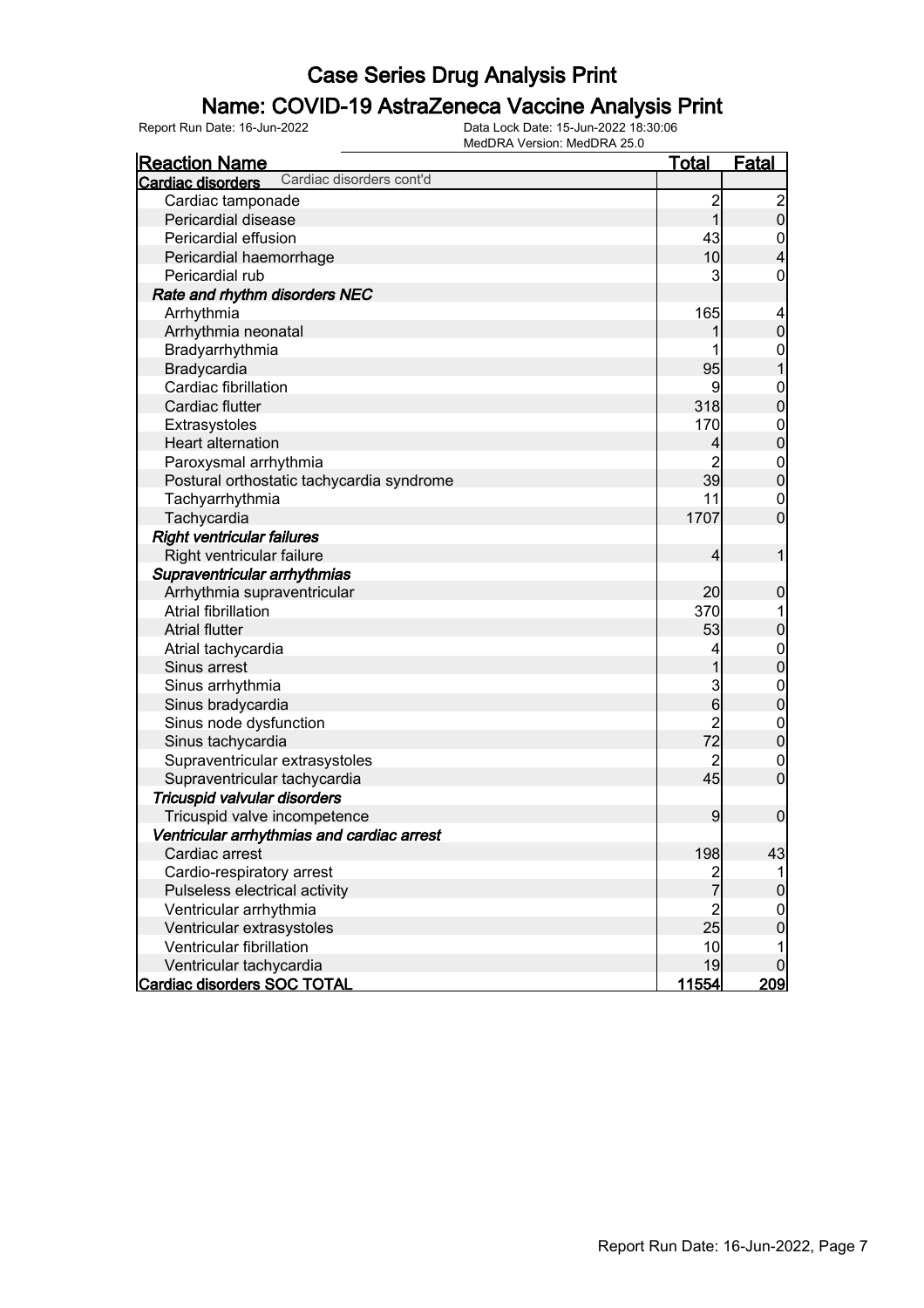### Name: COVID-19 AstraZeneca Vaccine Analysis Print

| <b>Reaction Name</b>                            | <u> Total</u>  | <u>Fatal</u> |
|-------------------------------------------------|----------------|--------------|
| <b>Congenital disorders</b>                     |                |              |
| Autosomal chromosomal abnormalities             |                |              |
| Trisomy 18                                      |                | 0            |
| Trisomy 21                                      |                | 0            |
| Cardiac disorders congenital NEC                |                |              |
| Brugada syndrome                                |                | 0            |
| Heart disease congenital                        | 12             | 0            |
| Cardiac septal defects congenital               |                |              |
| Atrial septal defect                            |                | 0            |
| Hypertrophic cardiomyopathy                     | 3              | 0            |
| Cardiac valve disorders congenital              |                |              |
| Bicuspid aortic valve                           | 1              | 0            |
| Central nervous system disorders congenital NEC |                |              |
| <b>Brain malformation</b>                       |                | 0            |
| Neural tube defect                              |                |              |
| Spina bifida                                    | 2              | 0            |
| Syringomyelia                                   |                | 0            |
| Cerebellar disorders congenital                 |                |              |
| Arnold-Chiari malformation                      | 2              | 0            |
| Cerebral disorders congenital                   |                |              |
| Anencephaly                                     |                | 0            |
| Cerebral palsy                                  | 2              | 0            |
| Coagulation disorders congenital                |                |              |
| Factor VII deficiency                           | 1              | 0            |
| <b>Congenital disorders NEC</b>                 |                |              |
| Congenital anomaly                              | 5              |              |
| Congenital midline defect                       |                | 0            |
| Heterotaxia                                     |                | 0            |
| Young's syndrome                                |                | 0            |
| Connective tissue disorders congenital          |                |              |
| Ehlers-Danlos syndrome                          | 6              | 0            |
| Diaphragmatic disorders congenital              |                |              |
| Congenital diaphragmatic hernia                 | 2              | 0            |
| Gastrointestinal tract disorders congenital NEC |                |              |
| Gastrointestinal malformation                   |                | 0            |
| Gene mutations and other alterations NEC        |                |              |
| Tuberous sclerosis complex                      |                | U            |
| Great vessel disorders congenital               |                |              |
| Coarctation of the aorta                        |                | 0            |
| Transposition of the great vessels              |                | 0            |
| Immune system abnormalities congenital          |                |              |
| Combined immunodeficiency                       | 1              | 0            |
| Inborn errors of lipid metabolism               |                |              |
| Type IIa hyperlipidaemia                        | 1              | 0            |
| Inborn errors of porphyrin metabolism           |                |              |
| Porphyria acute                                 | 1              | 0            |
| Lacrimal system disorders congenital            |                |              |
| Dacryostenosis congenital                       | 1              | 0            |
| Lysosomal storage disorders                     |                |              |
| Mucolipidosis                                   | 1              | 0            |
| Male reproductive tract disorders congenital    |                |              |
| Hydrocele                                       | 3              | 0            |
| Micropenis                                      | $\overline{2}$ | 0            |
| Penoscrotal fusion                              | 3              | 0            |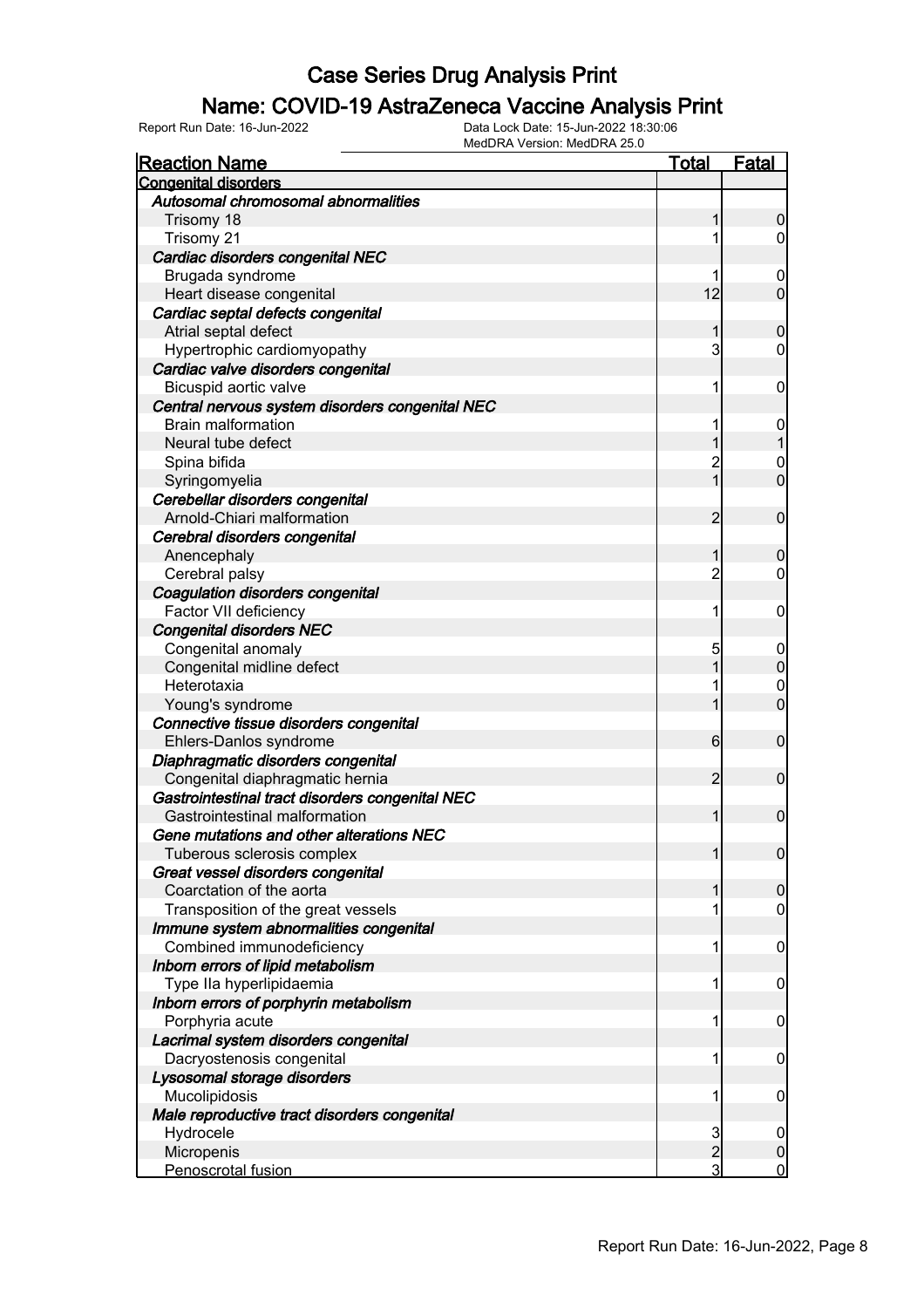### Name: COVID-19 AstraZeneca Vaccine Analysis Print

| MedDRA Version: MedDRA 25.0                                                         |                         |                  |
|-------------------------------------------------------------------------------------|-------------------------|------------------|
| <b>Reaction Name</b>                                                                | <b>Total</b>            | Fatal            |
| Congenital disorders cont'd<br><b>Congenital disorders</b>                          |                         |                  |
| Multiple cardiac abnormalities congenital                                           |                         |                  |
| Multiple cardiac defects                                                            | 1                       | $\overline{0}$   |
| Musculoskeletal and connective tissue disorders of face, neck and jaw<br>congenital |                         |                  |
| <b>Branchial cyst</b>                                                               | 3                       | 0                |
| Musculoskeletal and connective tissue disorders of limbs congenital                 |                         |                  |
| Limb reduction defect                                                               | $\overline{\mathbf{c}}$ | $\overline{0}$   |
| Os trigonum                                                                         | $\overline{1}$          | $\overline{0}$   |
| Musculoskeletal disorders congenital NEC                                            |                         |                  |
| Congenital multiplex arthrogryposis                                                 | 1                       | $\mathbf 0$      |
| Dysmorphism                                                                         | $\overline{2}$          | $\mathbf 0$      |
| Neurological disorders congenital NEC                                               |                         |                  |
| Epilepsy with myoclonic-atonic seizures                                             | 1                       | $\mathbf 0$      |
| Familial hemiplegic migraine                                                        | 1                       | $\overline{0}$   |
| Huntington's disease                                                                | 1                       | 1                |
| Neurofibromatosis                                                                   | 1                       | $\mathbf 0$      |
| Spinal muscular atrophy                                                             | 1                       | $\mathbf 0$      |
| Tourette's disorder                                                                 | 3                       | $\overline{0}$   |
| Ocular disorders congenital NEC                                                     |                         |                  |
| Colour blindness                                                                    | $\overline{9}$          | $\mathbf 0$      |
| Palate disorders congenital                                                         |                         |                  |
| Cleft lip and palate                                                                | 1                       | $\mathbf 0$      |
| Pancreatic disorders congenital                                                     |                         |                  |
| Hereditary pancreatitis                                                             | 1                       | $\overline{0}$   |
| Peripheral nervous system disorders congenital NEC                                  |                         |                  |
| Paroxysmal extreme pain disorder                                                    | 13                      | $\boldsymbol{0}$ |
| Pulmonary and bronchial disorders congenital                                        |                         |                  |
| <b>Cystic fibrosis</b>                                                              | 1                       | $\mathbf 0$      |
| Sex chromosomal abnormalities                                                       |                         |                  |
| Klinefelter's syndrome                                                              | 1                       | $\overline{0}$   |
| Skin and subcutaneous tissue disorders congenital NEC                               |                         |                  |
| Benign familial pemphigus                                                           | 1                       | $\mathbf 0$      |
| Tongue disorders congenital                                                         |                         |                  |
| Ankyloglossia congenital                                                            | 1                       | $\boldsymbol{0}$ |
| Macroglossia                                                                        | 1                       | $\mathbf 0$      |
| Vascular anomalies congenital NEC                                                   |                         |                  |
| Arteriovenous malformation                                                          |                         |                  |
| <b>Congenital disorders SOC TOTAL</b>                                               | 112                     | $\overline{2}$   |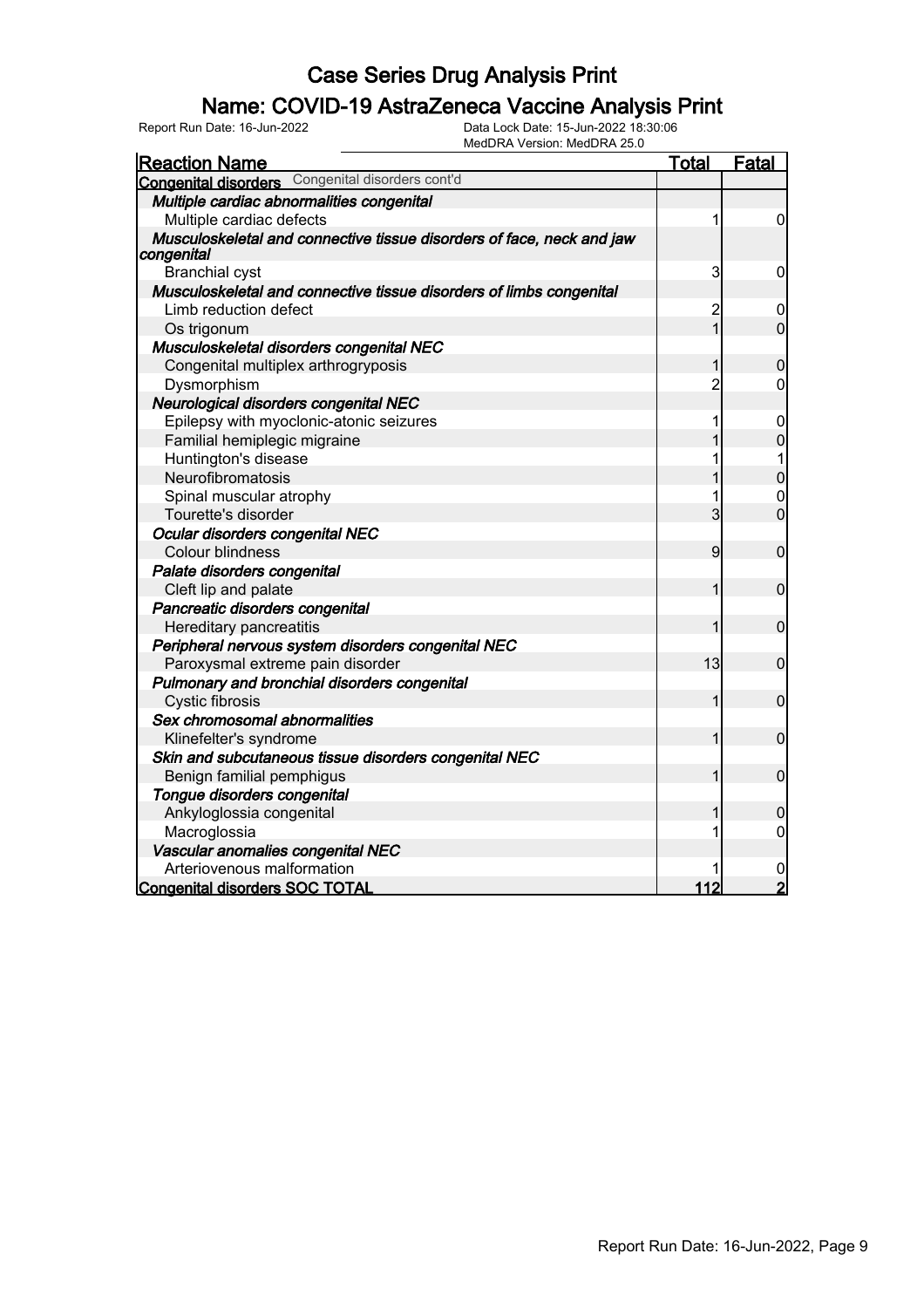### Name: COVID-19 AstraZeneca Vaccine Analysis Print

| <b>Reaction Name</b>                             | <u>Total</u>   | <b>Fatal</b>   |
|--------------------------------------------------|----------------|----------------|
| Ear disorders                                    |                |                |
| Ear disorders NEC                                |                |                |
| Aural polyp                                      |                | 0              |
| Ear canal erythema                               |                | $\mathbf 0$    |
| Ear congestion                                   | 34             | 0              |
| Ear discomfort                                   | 128            | $\mathbf 0$    |
| Ear disorder                                     | 23             | 0              |
| Ear haemorrhage                                  | 20             | $\mathbf{0}$   |
| Ear inflammation                                 | 2              | 0              |
| Ear pain                                         | 2122           | $\mathbf{0}$   |
| Ear pruritus                                     |                | 0              |
| Ear swelling                                     | 79             | $\mathbf{0}$   |
| Otorrhoea                                        | 8              | 0              |
| Paraesthesia ear                                 |                | $\mathbf 0$    |
| Eustachian tube disorders                        |                |                |
| Eustachian tube disorder                         | 7              | $\mathbf 0$    |
| Eustachian tube dysfunction                      | 6              | 0              |
| Eustachian tube obstruction                      | 8              | 0              |
| <b>External ear disorders NEC</b>                |                |                |
| Excessive cerumen production                     | 42             | $\mathbf 0$    |
| External ear pain                                | 14             | $\mathbf 0$    |
| Juvenile spring eruption                         | 1              | $\mathbf{0}$   |
| Red ear syndrome                                 | 5              | 0              |
| <b>External ear infections and inflammations</b> |                |                |
| External ear inflammation                        | 4              | $\mathbf 0$    |
| <b>Hearing disorders NEC</b>                     |                |                |
| Auditory disorder                                | 8              | 0              |
| <b>Dysacusis</b>                                 |                | 0              |
| <b>Hearing losses</b>                            |                |                |
| Conductive deafness                              |                | $\mathbf 0$    |
| Deafness                                         | 433            |                |
| Deafness bilateral                               | 21             | $\mathbf 0$    |
| Deafness neurosensory                            | 43             | 0              |
| Deafness transitory                              | 4              | $\mathbf{0}$   |
| Deafness unilateral                              | 59             | 0              |
| Hypoacusis                                       | 255            | 0              |
| Mixed deafness                                   | 3              | $\Omega$       |
| Neurosensory hypoacusis                          | $\overline{2}$ | $\overline{0}$ |
| Sudden hearing loss                              | 86             | $\overline{0}$ |
| Hyperacusia                                      |                |                |
| Hyperacusis                                      | 182            | $\mathbf 0$    |
| Inner ear disorders NEC                          |                |                |
| Endolymphatic hydrops                            |                | 0              |
| Inner ear disorder                               | 8              | $\mathbf 0$    |
| Meniere's disease                                | 30             | $\mathbf{0}$   |
| Vestibular disorder                              | 11             | 0              |
| Inner ear infections and inflammations           |                |                |
| Autoimmune inner ear disease                     |                | $\overline{0}$ |
| Inner ear inflammation                           | 5              | $\mathbf 0$    |
| Inner ear signs and symptoms                     |                |                |
| <b>Motion sickness</b>                           | 131            | 0              |
| Phobic postural vertigo                          |                | $\mathbf 0$    |
| <b>Tinnitus</b>                                  | 4526           | $\pmb{0}$      |
| Vertigo                                          | 2344           | $\mathbf 0$    |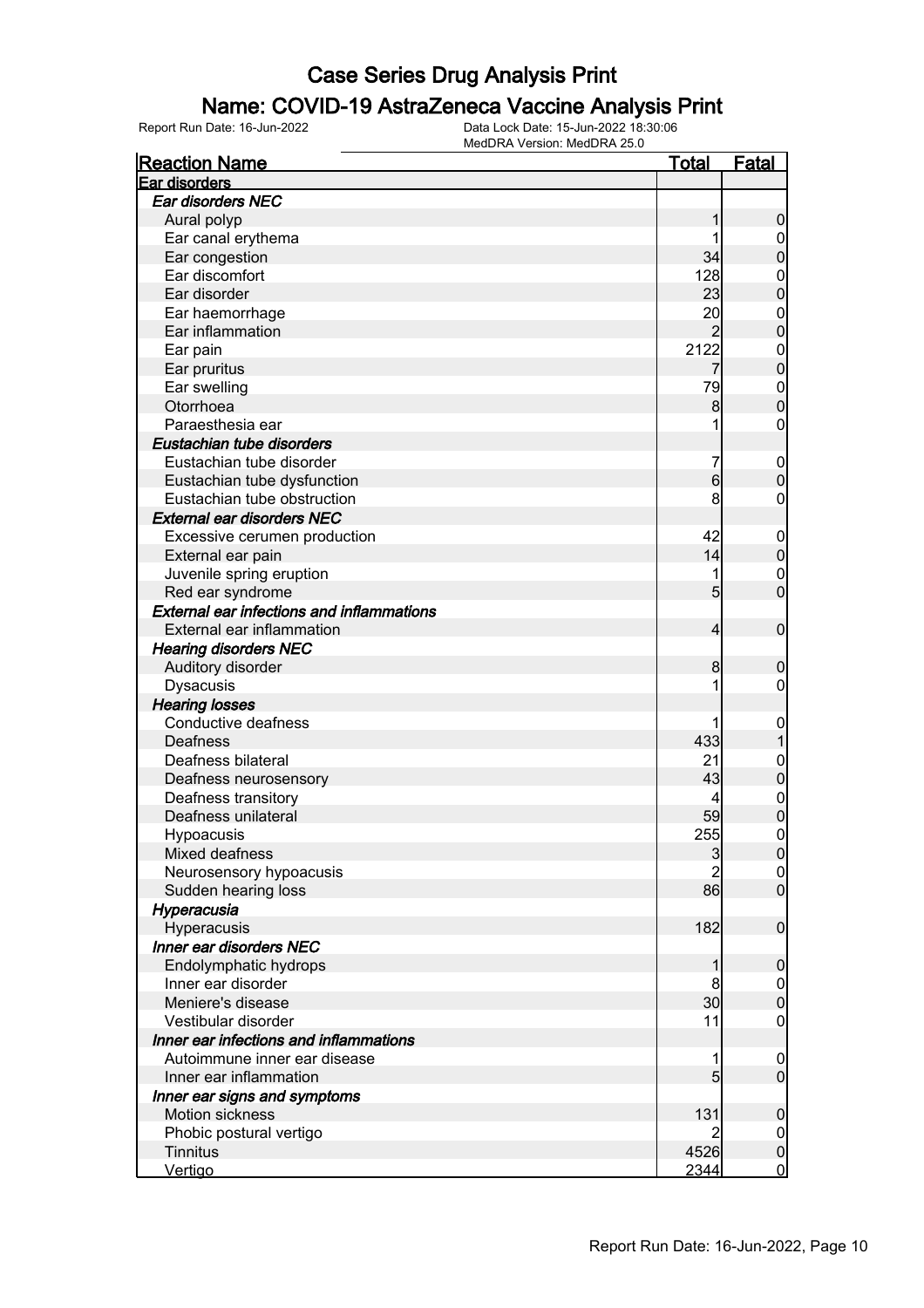### Name: COVID-19 AstraZeneca Vaccine Analysis Print

Report Run Date: 16-Jun-2022 Data Lock Date: 15-Jun-2022 18:30:06

MedDRA Version: MedDRA 25.0

| <b>Reaction Name</b>                          | Total | ⊦atal |
|-----------------------------------------------|-------|-------|
| Ear disorders cont'd<br>Ear disorders         |       |       |
| Vertigo labyrinthine                          | 18    |       |
| Vertigo positional                            | 161   |       |
| Middle ear disorders NEC                      |       |       |
| Middle ear disorder                           |       |       |
| Middle ear effusion                           | 6     |       |
| Tympanic membrane disorders (excl infections) |       |       |
| Tympanic membrane perforation                 |       |       |
| Ear disorders SOC TOTAL                       | 10863 |       |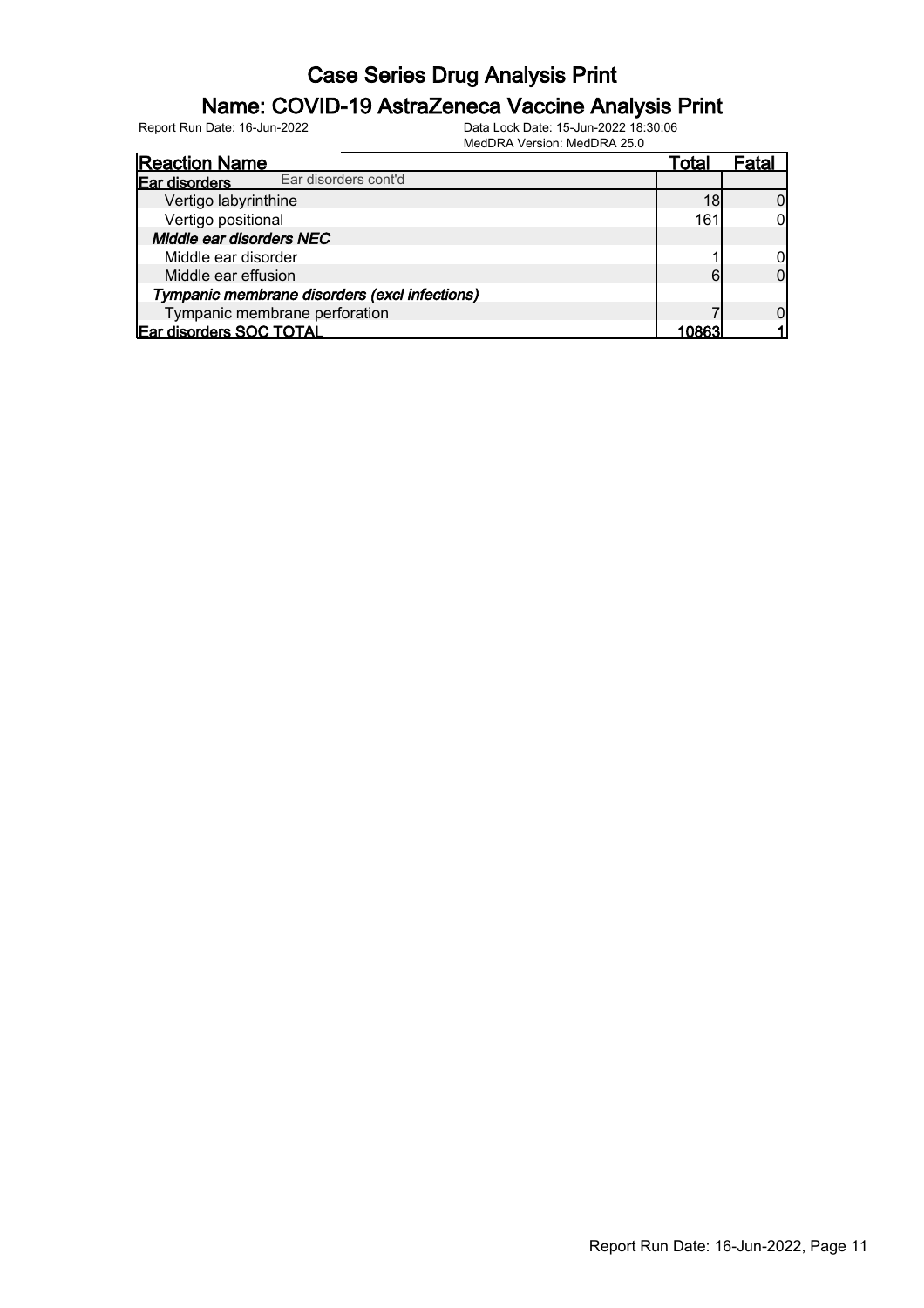### Name: COVID-19 AstraZeneca Vaccine Analysis Print

| <b>Reaction Name</b>                            | <u>Total</u>                     | <u>Fatal</u>   |
|-------------------------------------------------|----------------------------------|----------------|
| <b>Endocrine disorders</b>                      |                                  |                |
| Acute and chronic thyroiditis                   |                                  |                |
| Autoimmune thyroiditis                          | 10                               | 0              |
| Thyroiditis                                     | 22                               | 0              |
| Thyroiditis acute                               | 9                                | 0              |
| Thyroiditis chronic                             | $\overline{c}$                   | 0              |
| Thyroiditis subacute                            | 9                                | 0              |
| <b>Adrenal cortical hyperfunctions</b>          |                                  |                |
| Cushing's syndrome                              | 2                                | 0              |
| Cushingoid                                      | 5                                | 0              |
| <b>Adrenal cortical hypofunctions</b>           |                                  |                |
| Addison's disease                               | 4                                | 0              |
| Adrenal insufficiency                           | 22                               | 0              |
| Adrenocortical insufficiency acute              | 31                               | 0              |
| Glucocorticoid deficiency                       |                                  | 0              |
| <b>Adrenal gland disorders NEC</b>              |                                  |                |
| Adrenal disorder                                |                                  |                |
| Adrenal haematoma                               | 2                                | 0              |
|                                                 |                                  | 0              |
| Adrenal haemorrhage                             |                                  | 0              |
| Adrenal mass                                    | $\overline{\mathbf{c}}$          | 0              |
| <b>Adrenal thrombosis</b>                       |                                  | O              |
| Adrenomegaly                                    | $\overline{c}$<br>$\overline{5}$ | $\mathbf 0$    |
| Haemorrhagic adrenal infarction                 |                                  | O              |
| Anterior pituitary hyperfunction                |                                  |                |
| Hyperprolactinaemia                             | $\overline{c}$                   | 0              |
| Anterior pituitary hypofunction                 |                                  |                |
| Hypopituitarism                                 | 3                                | 0              |
| Luteal phase deficiency                         | $\overline{c}$                   | 0              |
| Ectopic endocrine disorders                     |                                  |                |
| Carcinoid syndrome                              | 1                                | 0              |
| Endocrine abnormalities of gonadal function NEC |                                  |                |
| Oestrogenic effect                              | 1                                | 0              |
| Endocrine abnormalities of puberty              |                                  |                |
| Delayed menarche                                |                                  | 0              |
| Premature menarche                              | 17                               | 0              |
| Female gonadal function disorders               |                                  |                |
| Anovulatory cycle                               | 23                               | U              |
| Ovulation delayed                               | 18                               | $\overline{0}$ |
| <b>Hyperparathyroid disorders</b>               |                                  |                |
| Hyperparathyroidism                             | $\overline{2}$                   | 0              |
| <b>Hypoparathyroid disorders</b>                |                                  |                |
| Hypoparathyroidism                              | $\overline{c}$                   | 0              |
| Primary hypoparathyroidism                      | 1                                | $\mathbf 0$    |
| <b>Hypothalamic and pituitary disorders NEC</b> |                                  |                |
| Empty sella syndrome                            |                                  | 0              |
| Hypothalamo-pituitary disorder                  |                                  | $\mathbf 0$    |
| Pituitary apoplexy                              | 2<br>2                           | $\mathbf 0$    |
| Pituitary haemorrhage                           | 1                                | 0              |
| Secondary adrenocortical insufficiency          |                                  | $\mathbf 0$    |
| Posterior pituitary disorders                   |                                  |                |
| Diabetes insipidus                              | 9                                | 0              |
| Inappropriate antidiuretic hormone secretion    | 1                                | 0              |
| <b>Thyroid disorders NEC</b>                    |                                  |                |
| Autoimmune thyroid disorder                     | 1                                | 0              |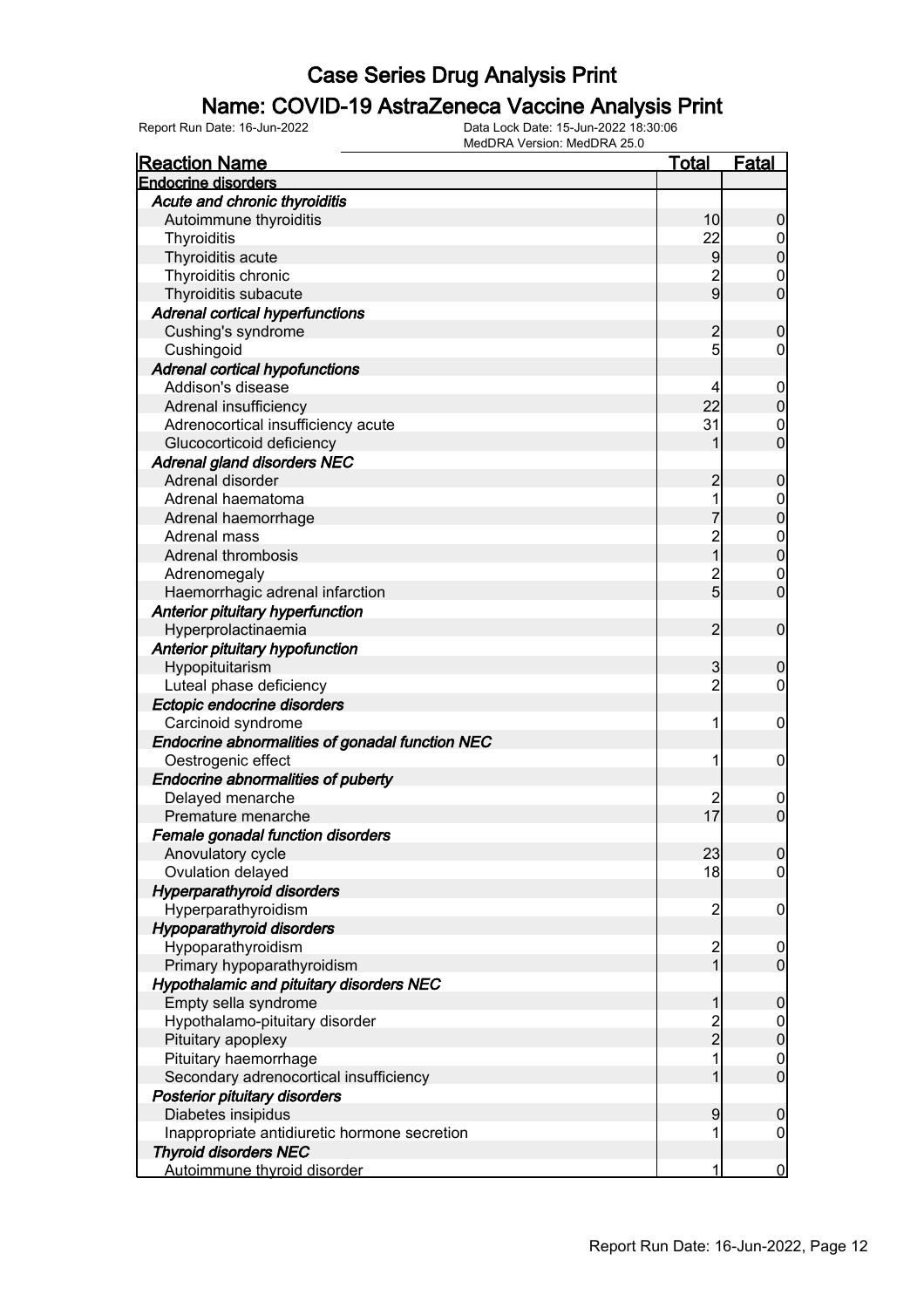### Name: COVID-19 AstraZeneca Vaccine Analysis Print

| <b>Reaction Name</b>                                  | <u>Total</u> | Fata |
|-------------------------------------------------------|--------------|------|
| <b>Endocrine disorders</b> Endocrine disorders cont'd |              |      |
| Euthyroid sick syndrome                               |              |      |
| Goitre                                                | 28           |      |
| Thyroid disorder                                      | 29           |      |
| Thyroid mass                                          |              |      |
| Thyroid pain                                          | 20           | 0    |
| <b>Thyroid hyperfunction disorders</b>                |              |      |
| Basedow's disease                                     | 28           |      |
| Hyperthyroidism                                       | 70           |      |
| Thyrotoxic crisis                                     | 6            |      |
| <b>Thyroid hypofunction disorders</b>                 |              |      |
| Hypothyroidism                                        | 70           |      |
| Immune-mediated hypothyroidism                        |              |      |
| <b>Thyroid neoplasms</b>                              |              |      |
| Thyroid cyst                                          |              |      |
| <b>Endocrine disorders SOC TOTAL</b>                  | 492          |      |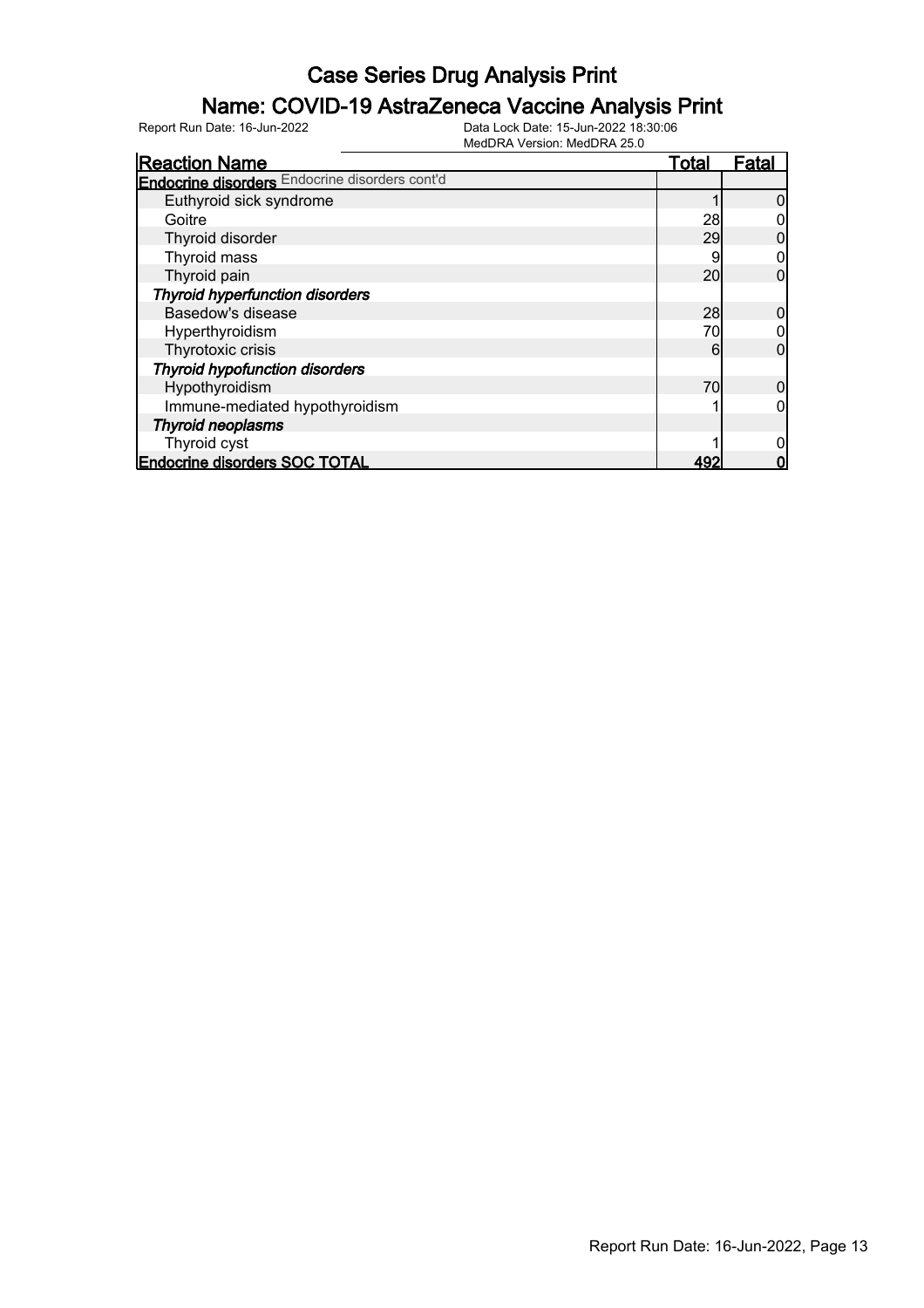### Name: COVID-19 AstraZeneca Vaccine Analysis Print

| <b>Reaction Name</b>                                              | <b>Total</b>   | <b>Fatal</b>     |
|-------------------------------------------------------------------|----------------|------------------|
| Eve disorders                                                     |                |                  |
| Amblyopic vision impairment                                       |                |                  |
| Amblyopia                                                         | 13             | $\mathbf 0$      |
| <b>Cataract conditions</b>                                        |                |                  |
| Cataract                                                          | 26             | $\mathbf 0$      |
| Cataract cortical                                                 | $\overline{c}$ | 0                |
| Cataract subcapsular                                              | 4              | $\mathbf 0$      |
| Choroid and vitreous haemorrhages and vascular disorders          |                |                  |
| Vitreous haematoma                                                | 1              | $\boldsymbol{0}$ |
| Vitreous haemorrhage                                              | 9              | 0                |
| Choroid and vitreous structural change, deposit and degeneration  |                |                  |
| Chorioretinopathy                                                 |                | $\mathbf 0$      |
| Vitreous detachment                                               | 60             | $\mathbf 0$      |
| <b>Vitreous floaters</b>                                          | 215            | 0                |
| Vitreous opacities                                                |                | $\mathbf 0$      |
| Colour blindness (incl acquired)                                  |                |                  |
| Dyschromatopsia                                                   | 21             | $\mathbf 0$      |
| Conjunctival and corneal bleeding and vascular disorders          |                |                  |
| Conjunctival haemorrhage                                          | 131            | $\mathbf 0$      |
| Corneal neovascularisation                                        |                | 0                |
| Scleral haemorrhage                                               | 1              | $\mathbf 0$      |
| Conjunctival infections, irritations and inflammations            |                |                  |
| Conjunctival hyperaemia                                           | $\overline{c}$ | $\mathbf 0$      |
| Conjunctivitis allergic                                           | $\overline{2}$ | $\overline{0}$   |
| Conjunctival structural change, deposit and degeneration          |                |                  |
| Conjunctival bleb                                                 |                | $\mathbf 0$      |
| Conjunctival disorder                                             | 1              | $\overline{0}$   |
| Corneal infections, oedemas and inflammations                     |                |                  |
| Keratitis                                                         | 5              | $\mathbf 0$      |
| Ulcerative keratitis                                              | 4              | $\mathbf 0$      |
| Corneal structural change, deposit and degeneration               |                |                  |
| Corneal perforation                                               |                | $\mathbf 0$      |
| Corneal scar                                                      |                | $\overline{0}$   |
| <b>Eyelid movement disorders</b>                                  |                |                  |
| Blepharospasm                                                     | 163            | $\boldsymbol{0}$ |
| Excessive eye blinking                                            | 9              | $\mathbf 0$      |
| Eyelid function disorder                                          | $\mathbf{1}$   | 0                |
| Eyelid myokymia                                                   | $\overline{2}$ | 0                |
| Eyelid ptosis                                                     | 65             | $\pmb{0}$        |
| Paralytic lagophthalmos                                           |                | $\mathbf 0$      |
| Glaucomas (excl congenital)                                       |                |                  |
| Angle closure glaucoma                                            | 6              | $\mathbf 0$      |
| Glaucoma                                                          | 16             | $\overline{0}$   |
| Iris and ciliary body structural change, deposit and degeneration |                |                  |
| Eye colour change                                                 | 9              | $\boldsymbol{0}$ |
| Iris and uveal tract infections, irritations and inflammations    |                |                  |
| Autoimmune uveitis                                                | 1              | $\mathbf 0$      |
| Iridocyclitis                                                     | 27             | $\overline{0}$   |
| Iritis                                                            | 15             | $\pmb{0}$        |
| <b>Uveitis</b>                                                    | 54             | $\mathbf 0$      |
| <b>Lacrimation disorders</b>                                      |                |                  |
| Dry eye                                                           | 331            | $\overline{0}$   |
| Lacrimal disorder                                                 |                | $\pmb{0}$        |
| <b>Lacrimation increased</b>                                      | 267            | $\overline{0}$   |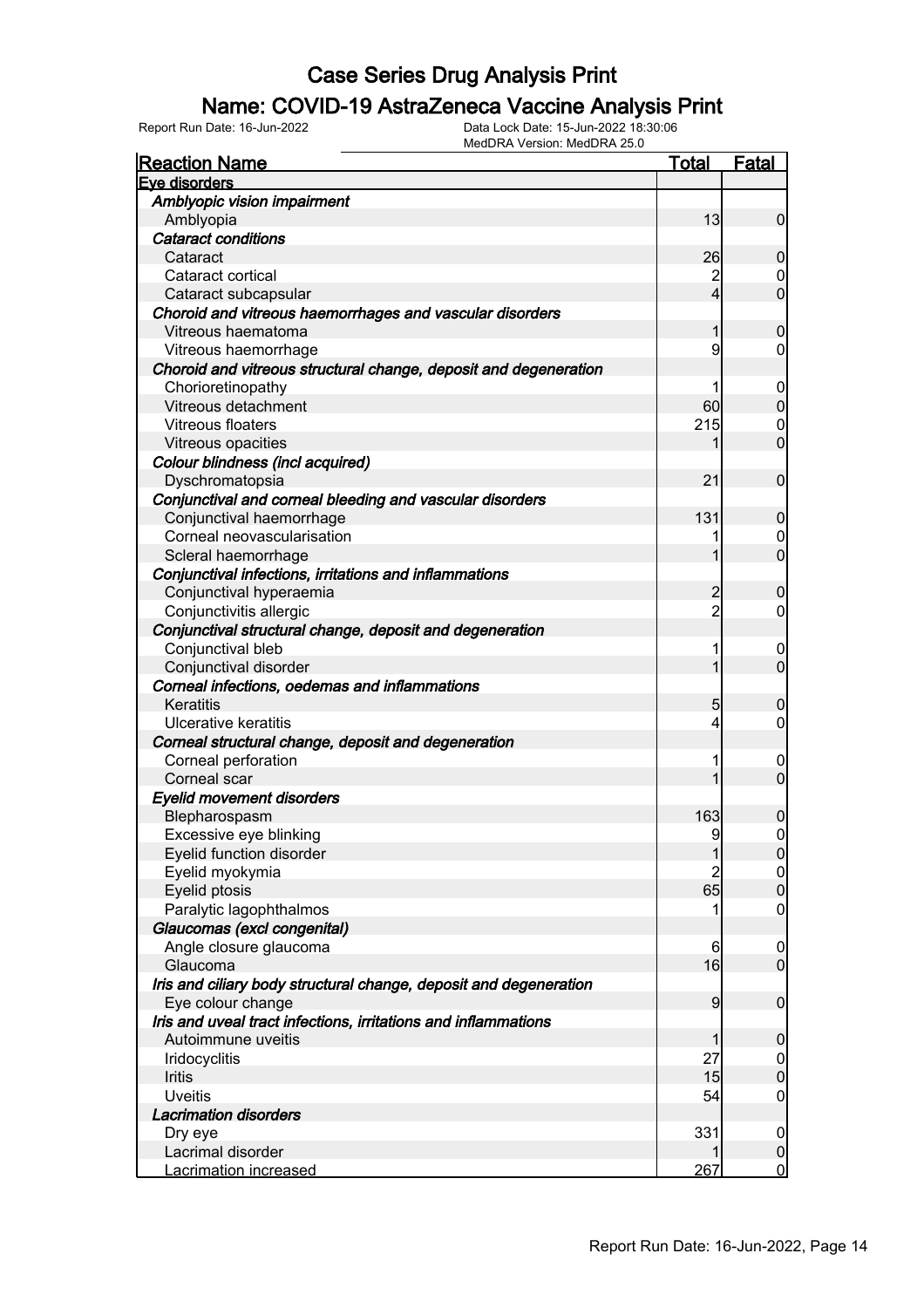### Name: COVID-19 AstraZeneca Vaccine Analysis Print

| <b>Reaction Name</b>                                              | <b>Total</b>   | <b>Fatal</b>                     |
|-------------------------------------------------------------------|----------------|----------------------------------|
| Eye disorders cont'd<br>Eve disorders                             |                |                                  |
| Lens structural change, deposit and degeneration (excl cataracts) |                |                                  |
| Anterior capsule contraction                                      | $\overline{2}$ | $\boldsymbol{0}$                 |
| Lid bleeding and vascular disorders                               |                |                                  |
| Eyelid bleeding                                                   | 3              | $\mathbf 0$                      |
| Eyelid haematoma                                                  | $\overline{3}$ | $\overline{0}$                   |
| Lid, lash and lacrimal infections, irritations and inflammations  |                |                                  |
| <b>Blepharitis</b>                                                | 33             | $\mathbf 0$                      |
| Chalazion                                                         | $\frac{2}{9}$  | $\mathbf 0$                      |
| Eczema eyelids                                                    |                | $\overline{0}$                   |
| Erythema of eyelid                                                | 9              | $\mathbf{0}$                     |
| Eyelid cyst                                                       | 20             | $\overline{0}$                   |
| Eyelid irritation                                                 | 5              | $\begin{matrix}0\\0\end{matrix}$ |
| Eyelid margin crusting                                            |                |                                  |
| Eyelid oedema                                                     | 14             | $\mathbf{0}$                     |
| Eyelid rash                                                       | 15             | $\overline{0}$                   |
| Meibomianitis                                                     |                | $\boldsymbol{0}$                 |
| Swelling of eyelid                                                | 144            | $\overline{0}$                   |
| Lid, lash and lacrimal structural disorders                       |                |                                  |
| <b>Blepharal pigmentation</b>                                     | 1              | $\mathbf 0$                      |
| Dermatochalasis                                                   | 1              | $\mathbf{0}$                     |
| Ectropion                                                         |                | $\overline{0}$                   |
| Eyelid exfoliation                                                | 3              | $\mathbf{0}$                     |
| Eyelid skin dryness                                               | 6              | $\overline{0}$                   |
| Eyelid thickening                                                 | 4              | $\mathbf{0}$                     |
| Growth of eyelashes                                               | 10             | $\overline{0}$                   |
| Lagophthalmos                                                     | 5              | 0                                |
| Ocular bleeding and vascular disorders NEC                        |                |                                  |
| Eye haematoma                                                     | 4              | $\boldsymbol{0}$                 |
| Eye haemorrhage                                                   | 116            | $\mathbf 0$                      |
| Ocular retrobulbar haemorrhage                                    | 1              | $\mathbf{0}$                     |
| Ocular vascular disorder                                          | 2              | $\overline{0}$                   |
| Ophthalmic vein thrombosis                                        | $\overline{4}$ | 0                                |
| Ocular cysts and polyps                                           |                |                                  |
| Vitreous cyst                                                     | 1              | $\boldsymbol{0}$                 |
| <b>Ocular disorders NEC</b>                                       |                |                                  |
| Dark circles under eyes                                           | 12             | 0                                |
| Eye disorder                                                      | 51             | $\overline{0}$                   |
| Eye oedema                                                        | 20             | $\boldsymbol{0}$                 |
| Eye pain                                                          | 3426           | $\overline{0}$                   |
| Eye swelling                                                      | 654            | $\boldsymbol{0}$                 |
| Eye symptom                                                       | 11             | $\overline{0}$                   |
| Eye ulcer                                                         | 11             | $\boldsymbol{0}$                 |
| Eyelid disorder                                                   | 18             | $\overline{0}$                   |
| Eyelid pain                                                       | 21             | $\boldsymbol{0}$                 |
| Eyelids pruritus                                                  | 13             | $\overline{0}$                   |
| Ocular discomfort                                                 | 90             | $\boldsymbol{0}$                 |
| Periorbital discomfort                                            | 1              | $\overline{0}$                   |
| Periorbital oedema                                                | 18             | $\boldsymbol{0}$                 |
| Periorbital pain                                                  | $\overline{4}$ | $\overline{0}$                   |
| Periorbital swelling                                              | 111            | $\boldsymbol{0}$                 |
| Retinal disorder                                                  | $\overline{2}$ | $\pmb{0}$                        |
| Retinal fovea disorder                                            | 1              | $\mathbf 0$                      |
| Ocular infections, inflammations and associated manifestations    |                |                                  |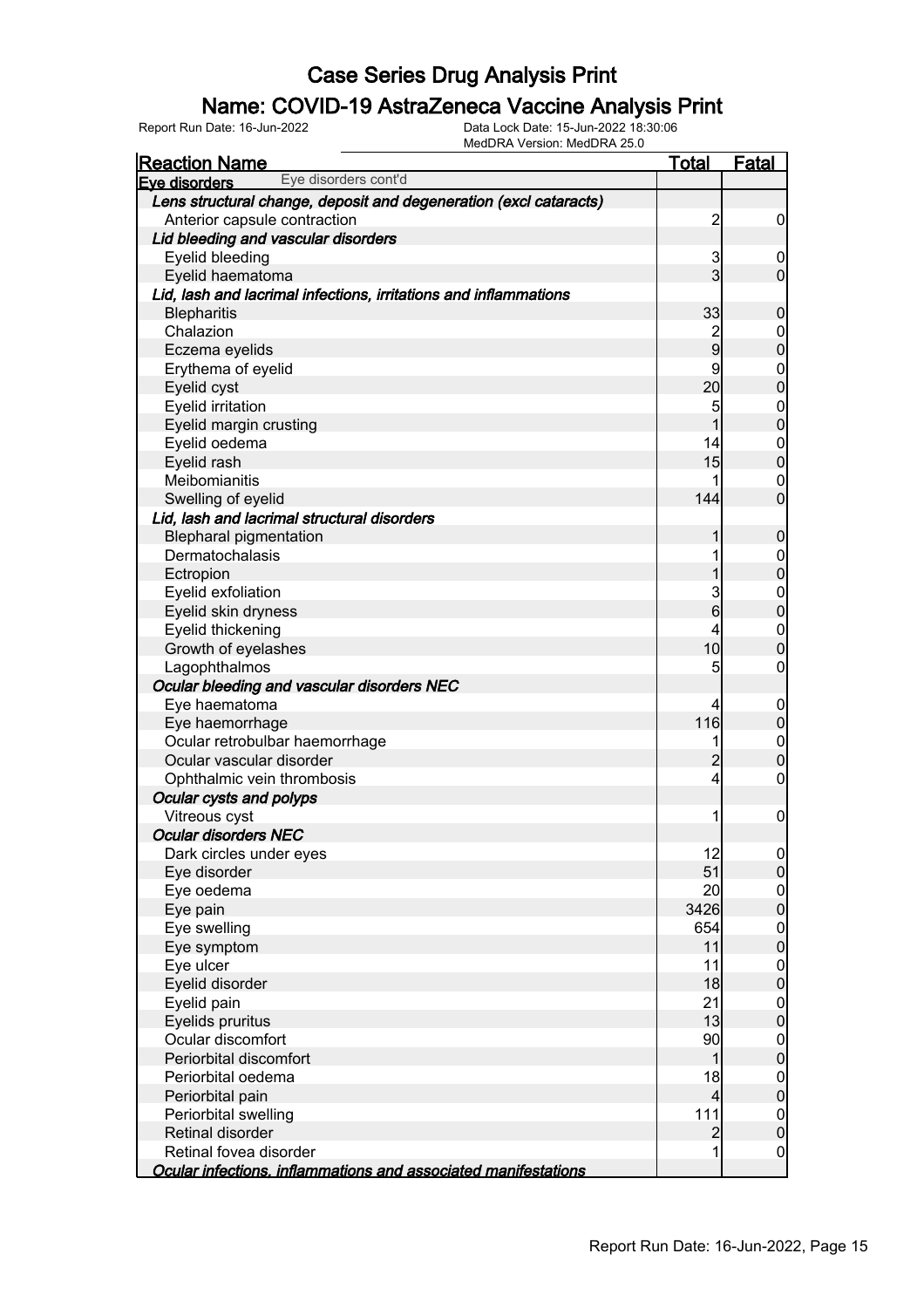### Name: COVID-19 AstraZeneca Vaccine Analysis Print

| <b>Reaction Name</b>                                       | <b>Total</b>   | <b>Fatal</b>     |
|------------------------------------------------------------|----------------|------------------|
| Eye disorders cont'd<br>Eve disorders                      |                |                  |
| Autoimmune eye disorder                                    | 1              | $\boldsymbol{0}$ |
| Eye allergy                                                | 32             | $\pmb{0}$        |
| Eye discharge                                              | 30             | 0                |
| Eye inflammation                                           | 36             | $\mathbf 0$      |
| Eye irritation                                             | 210            | $\mathbf 0$      |
| Eye pruritus                                               | 309            | $\mathbf 0$      |
| Limbal swelling                                            | 8              | $\boldsymbol{0}$ |
| Ocular hyperaemia                                          | 478            | $\mathbf 0$      |
| Ocular rosacea                                             | 1              | $\boldsymbol{0}$ |
| Ocular nerve and muscle disorders                          |                |                  |
| Eye movement disorder                                      | 58             | $\mathbf 0$      |
| Gaze palsy                                                 | 5              | $\mathbf 0$      |
| Ocular myasthenia                                          | 4              | $\boldsymbol{0}$ |
| Ophthalmoplegia                                            | 15             | $\mathbf 0$      |
| Parinaud syndrome                                          | 1              | $\mathbf{0}$     |
| Strabismus                                                 | 5              | $\overline{0}$   |
| Tolosa-Hunt syndrome                                       | 1              | $\boldsymbol{0}$ |
| <b>Ocular sensation disorders</b>                          |                |                  |
| Abnormal sensation in eye                                  | 29             | $\mathbf 0$      |
| Asthenopia                                                 | 365            | $\mathbf 0$      |
| Eye paraesthesia                                           | 5              | $\boldsymbol{0}$ |
| Eyelid sensory disorder                                    | 5              | $\mathbf 0$      |
| Foreign body sensation in eyes                             | 37             | $\boldsymbol{0}$ |
| Hypoaesthesia eye                                          | 30             | $\mathbf 0$      |
| Photophobia                                                | 1099           | $\boldsymbol{0}$ |
| <b>Optic disc abnormalities NEC</b>                        |                |                  |
| Optic atrophy                                              |                | $\mathbf 0$      |
| Optic discs blurred                                        | $\frac{2}{3}$  | $\mathbf 0$      |
| Papilloedema                                               | 17             | $\boldsymbol{0}$ |
| Optic nerve bleeding and vascular disorders                |                |                  |
| Optic disc haemorrhage                                     | $\overline{c}$ | $\mathbf 0$      |
| Optic ischaemic neuropathy                                 | 11             | $\pmb{0}$        |
| Optic nerve sheath haemorrhage                             | 1              | $\mathbf 0$      |
| Orbital infections, inflammations and irritations          |                |                  |
| Orbital myositis                                           | $\mathbf{1}$   | $\boldsymbol{0}$ |
| Parophthalmia                                              | $\mathbf{1}$   | $\overline{0}$   |
| Orbital structural change, deposit and degeneration        |                |                  |
| Lid sulcus deepened                                        | $\mathbf{3}$   | $\boldsymbol{0}$ |
| Orbital oedema                                             | $\overline{2}$ | $\boldsymbol{0}$ |
| <b>Pupil disorders</b>                                     |                |                  |
| Anisocoria                                                 | 12             | $\mathbf 0$      |
| Holmes-Adie pupil                                          | $\mathbf{1}$   | $\pmb{0}$        |
| <b>Miosis</b>                                              | 16             | $\overline{0}$   |
| Mydriasis                                                  | 35             | $\mathbf 0$      |
| Pupil fixed                                                | 15             | $\overline{0}$   |
| Pupillary deformity                                        | $\mathbf 1$    | $\pmb{0}$        |
| Pupillary reflex impaired                                  | 4              | $\mathbf 0$      |
| Refractive and accommodative disorders                     |                |                  |
| Altered visual depth perception                            | 5              | $\mathbf 0$      |
| Hypermetropia                                              | $\overline{3}$ | $\pmb{0}$        |
| Myopia                                                     | 5              | $\overline{0}$   |
| Refraction disorder                                        | $\mathbf{1}$   | $\mathbf 0$      |
| Retinal bleeding and vascular disorders (excl retinopathy) |                |                  |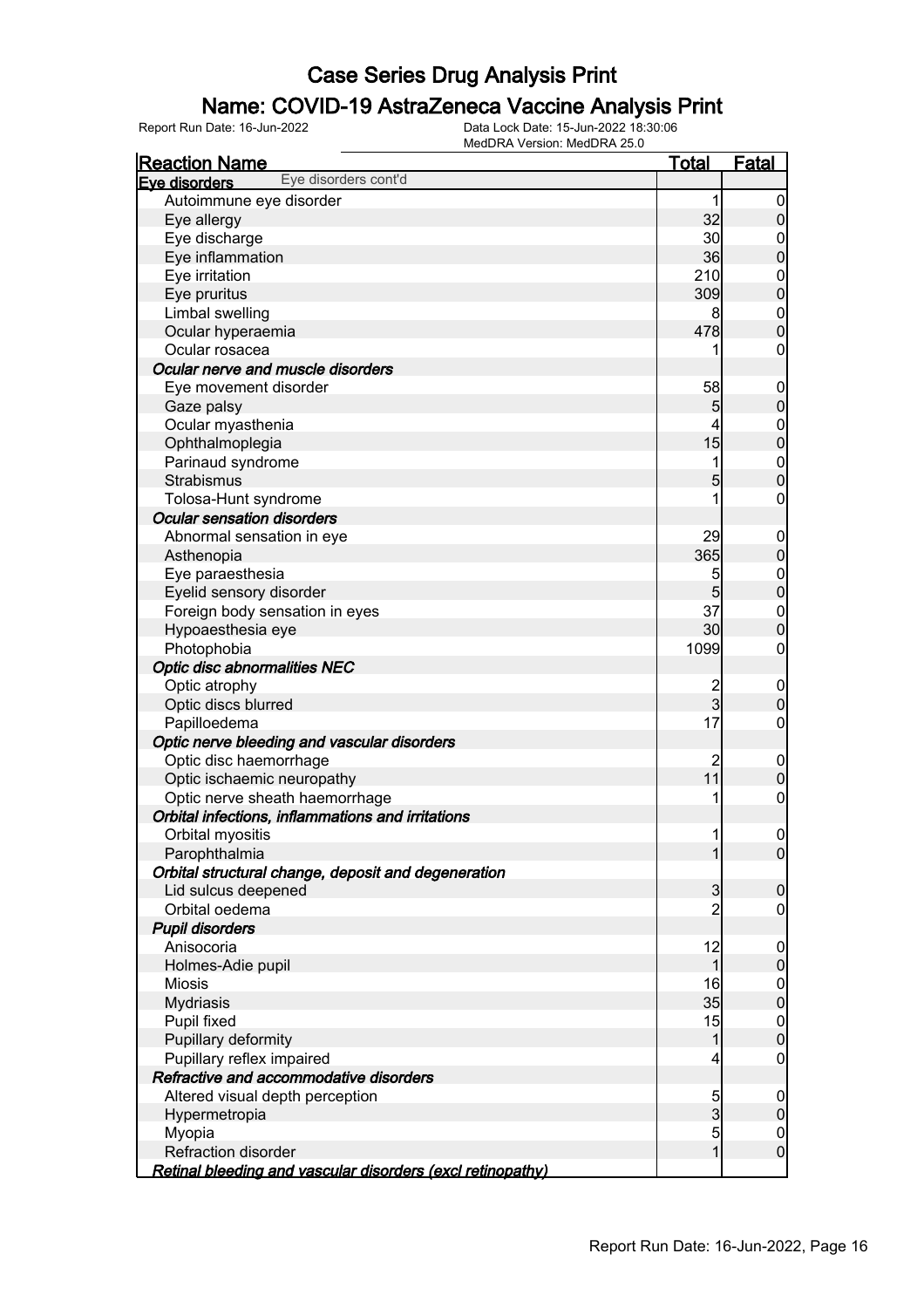### Name: COVID-19 AstraZeneca Vaccine Analysis Print

| <u>Reaction Name</u>                                       | <b>Total</b>    | <b>Fatal</b>     |
|------------------------------------------------------------|-----------------|------------------|
| Eye disorders cont'd<br>Eye disorders                      |                 |                  |
| Retinal aneurysm                                           | $\overline{2}$  | $\boldsymbol{0}$ |
| Retinal artery embolism                                    | 5               | 0                |
| Retinal artery occlusion                                   | 29              | $\pmb{0}$        |
| Retinal haemorrhage                                        | 22              | $\boldsymbol{0}$ |
| <b>Retinal infarction</b>                                  | $\mathbf 1$     | $\mathbf 0$      |
| Retinal ischaemia                                          |                 | $\mathbf 0$      |
| Retinal vascular occlusion                                 | $\frac{2}{3}$   | $\mathbf 0$      |
| Retinal vascular thrombosis                                | 4               | $\mathbf 0$      |
| Retinal vein occlusion                                     | 107             | $\pmb{0}$        |
| Retinal vein thrombosis                                    | 8               | $\boldsymbol{0}$ |
| Retinal vein varices                                       |                 | $\mathbf 0$      |
| Retinal vessel avulsion                                    |                 | $\boldsymbol{0}$ |
| Retinal structural change, deposit and degeneration        |                 |                  |
| Epiretinal membrane                                        |                 | $\mathbf 0$      |
| Macular cyst                                               | 2<br>1          | $\pmb{0}$        |
| Macular degeneration                                       | 9               | $\mathbf{0}$     |
| Macular detachment                                         |                 | $\mathbf 0$      |
| Macular hole                                               |                 | $\mathbf{0}$     |
| Macular rupture                                            | $\frac{2}{2}$   | $\mathbf 0$      |
| Maculopathy                                                | 4               | $\mathbf{0}$     |
| Neovascular age-related macular degeneration               | 13              | $\mathbf 0$      |
| Retinal degeneration                                       | 1               | $\mathbf{0}$     |
| Retinal detachment                                         | 31              | $\mathbf 0$      |
| Retinal drusen                                             | 1               | $\mathbf{0}$     |
| <b>Retinal tear</b>                                        | 21              | $\mathbf 0$      |
| <b>Retinal toxicity</b>                                    | 5               | $\mathbf 0$      |
| Vitreoretinal traction syndrome                            | 1               | $\overline{0}$   |
| Retinal, choroid and vitreous infections and inflammations |                 |                  |
| Cystoid macular oedema                                     | 1               | $\boldsymbol{0}$ |
| Macular oedema                                             | 8               | $\mathbf{0}$     |
| Retinal occlusive vasculitis                               | 1               | $\pmb{0}$        |
| Retinal oedema                                             | 3               | $\mathbf{0}$     |
| <b>Retinal vasculitis</b>                                  | 1               | $\boldsymbol{0}$ |
| <b>Retinopathies NEC</b>                                   |                 |                  |
| Acute macular neuroretinopathy                             | 6               | $\boldsymbol{0}$ |
| Central serous chorioretinopathy                           | $\mathbf{1}$    | 0                |
| Diabetic retinopathy                                       | $\overline{3}$  | 0                |
| Retinal exudates                                           | 17              | $\overline{0}$   |
| Retinal white dots syndrome                                | 1               | $\overline{0}$   |
| Retinopathy                                                | 8               | $\boldsymbol{0}$ |
| Serous retinopathy                                         | 1               | $\mathbf 0$      |
| Scleral infections, irritations and inflammations          |                 |                  |
| Episcleritis                                               | 22              | $\boldsymbol{0}$ |
| <b>Scleritis</b>                                           | 14              | $\boldsymbol{0}$ |
| Scleral structural change, deposit and degeneration        |                 |                  |
| Scleral discolouration                                     | 1               | $\mathbf 0$      |
| Structural change, deposit and degeneration of eye NEC     |                 |                  |
| Deposit eye                                                | 1               | $\mathbf 0$      |
| Endocrine ophthalmopathy                                   | $6 \overline{}$ | $\pmb{0}$        |
| Exophthalmos                                               | 8               | $\overline{0}$   |
| Eye opacity                                                | 1               | $\boldsymbol{0}$ |
| <b>Visual colour distortions</b>                           |                 |                  |
| Chloropsia                                                 | $\overline{2}$  | $\overline{0}$   |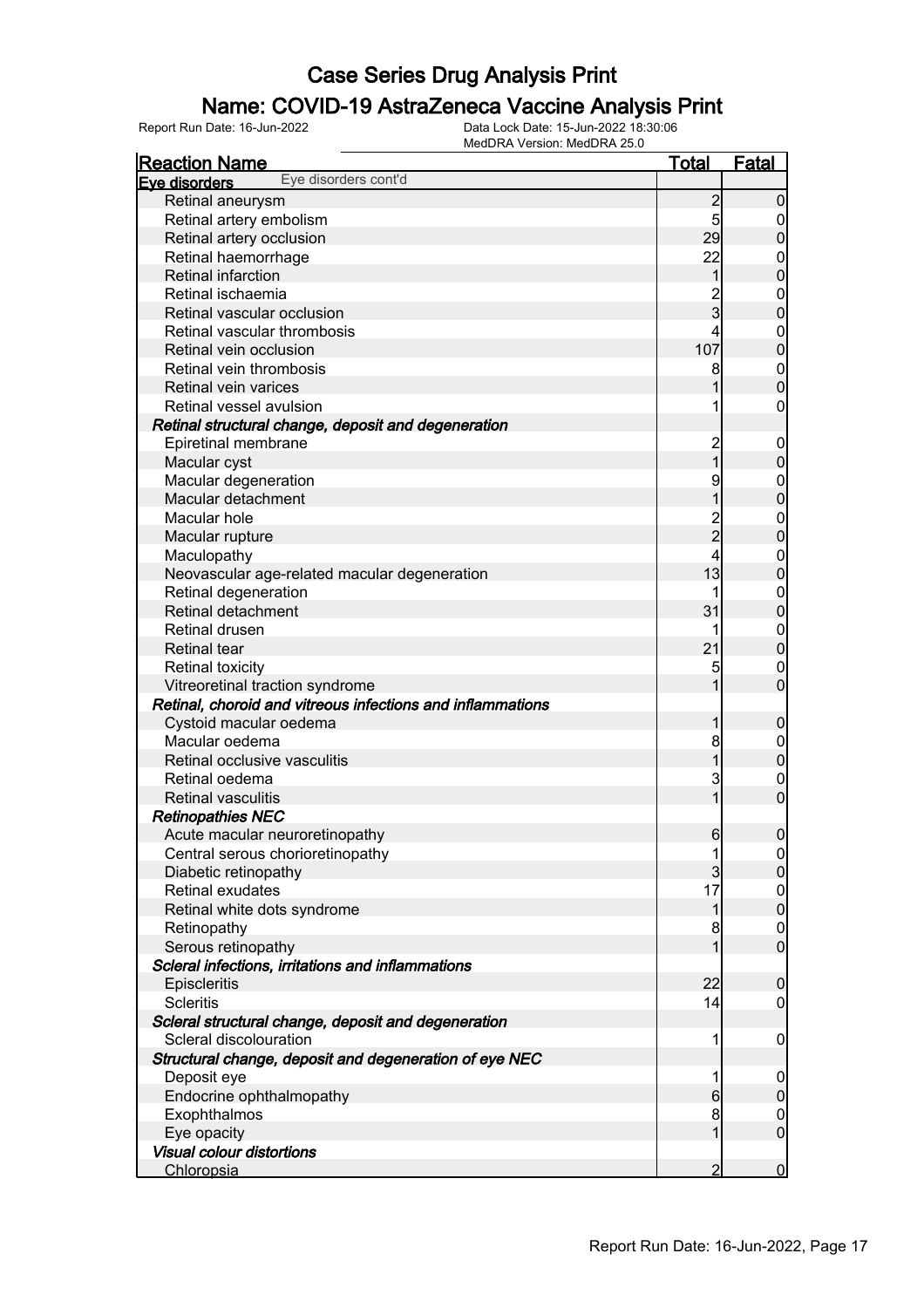### Name: COVID-19 AstraZeneca Vaccine Analysis Print

| <b>Reaction Name</b>                                    | <u>Total</u>   | <b>Fatal</b>                         |
|---------------------------------------------------------|----------------|--------------------------------------|
| Eye disorders cont'd<br>Eve disorders                   |                |                                      |
| Chromatopsia                                            | 1              | $\mathbf 0$                          |
| Cyanopsia                                               | 3              | $\overline{0}$                       |
| Erythropsia                                             | 7              | $\mathbf 0$                          |
| Xanthopsia                                              | $\overline{9}$ | $\overline{0}$                       |
| <b>Visual disorders NEC</b>                             |                |                                      |
| <b>Charles Bonnet syndrome</b>                          |                | $\boldsymbol{0}$                     |
| Delayed dark adaptation                                 | 1              | $\mathbf 0$                          |
| Diplopia                                                | 372            | $\overline{0}$                       |
| Dysmetropsia                                            | 1              | $\mathbf{0}$                         |
| Halo vision                                             | 13             | $\overline{0}$                       |
| Metamorphopsia                                          | 42             |                                      |
| Oscillopsia                                             | 1              | $\begin{matrix}0\\0\end{matrix}$     |
| Photopsia                                               | 349            |                                      |
| Scintillating scotoma                                   | 10             | $\begin{matrix}0\\0\end{matrix}$     |
| Vision blurred                                          | 3164           | $\mathbf{0}$                         |
| Visual brightness                                       | 10             | $\overline{0}$                       |
| Visual snow syndrome                                    | 6              | $\mathbf 0$                          |
| <b>Visual field disorders</b>                           |                |                                      |
| Visual field defect                                     | 46             | $\boldsymbol{0}$                     |
| Visual impairment and blindness (excl colour blindness) |                |                                      |
| Amaurosis                                               | 1              | $\boldsymbol{0}$                     |
| Amaurosis fugax                                         | 10             | $\pmb{0}$                            |
| <b>Blindness</b>                                        | 329            | $\mathbf{0}$                         |
| <b>Blindness cortical</b>                               | 1              | $\overline{0}$                       |
| <b>Blindness day</b>                                    | 1              |                                      |
| <b>Blindness transient</b>                              | 28             | $\begin{matrix}0\\0\end{matrix}$     |
| <b>Blindness unilateral</b>                             | 49             |                                      |
| Central vision loss                                     | 3              | $\begin{matrix} 0 \\ 0 \end{matrix}$ |
| Night blindness                                         | 6              |                                      |
| Sudden visual loss                                      | $6\phantom{a}$ | $0\atop 0$                           |
| Visual acuity reduced                                   | 40             | $\mathbf{0}$                         |
| Visual acuity reduced transiently                       |                | $\overline{0}$                       |
| Visual impairment                                       | 846            | $\overline{0}$                       |
| Visual pathway disorders                                |                |                                      |
| Optic nerve compression                                 | 2              | $\mathbf 0$                          |
| Optic nerve disorder                                    | 5              | $\mathbf 0$                          |
| Optic neuropathy                                        | 11             |                                      |
| Eye disorders SOC TOTAL                                 | 15020          | $\begin{matrix} 0 \\ 0 \end{matrix}$ |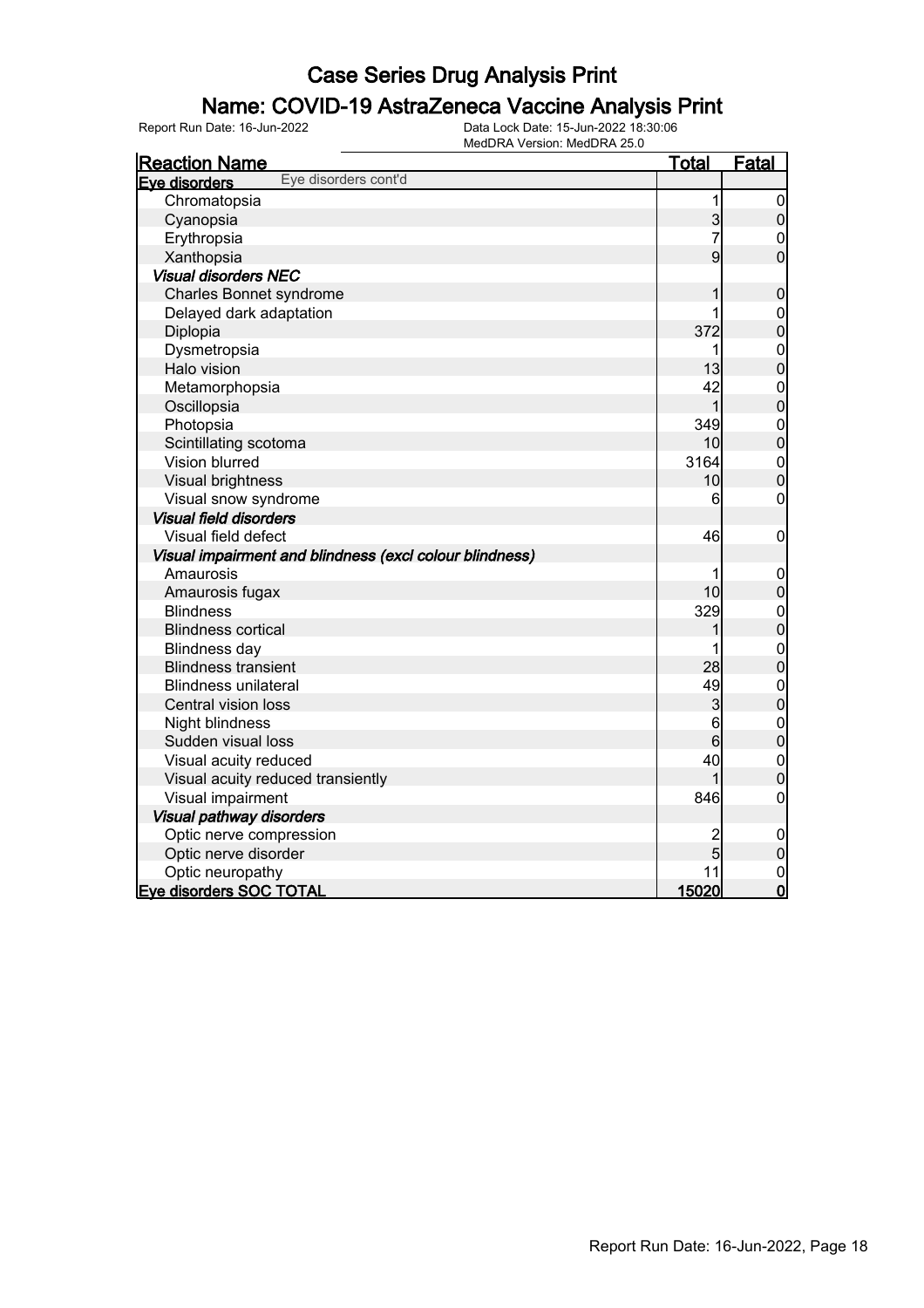### Name: COVID-19 AstraZeneca Vaccine Analysis Print

| <b>Reaction Name</b>                                | <u>Total</u>   | Fatal                                |
|-----------------------------------------------------|----------------|--------------------------------------|
| <b>Gastrointestinal disorders</b>                   |                |                                      |
| Abdominal findings abnormal                         |                |                                      |
| Abdominal mass                                      | 4              | $\mathbf 0$                          |
| Gastrointestinal sounds abnormal                    | 27             | 0                                    |
| <b>Abdominal hernias NEC</b>                        |                |                                      |
| Abdominal hernia                                    |                | $\mathbf 0$                          |
| Internal hernia                                     |                | $\overline{0}$                       |
| Acute and chronic pancreatitis                      |                |                                      |
| Obstructive pancreatitis                            |                |                                      |
| Pancreatitis                                        | 42             |                                      |
| Pancreatitis acute                                  | 21             | $\begin{matrix} 2 \\ 0 \end{matrix}$ |
| Pancreatitis chronic                                |                | $\mathbf 0$                          |
| Pancreatitis necrotising                            | $\overline{2}$ | $\mathbf 0$                          |
| Anal and rectal disorders NEC                       |                |                                      |
| Anal fissure                                        | $\overline{2}$ | $\mathbf 0$                          |
| Anal and rectal pains                               |                |                                      |
| Proctalgia                                          | 29             | $\mathbf 0$                          |
| Anal and rectal signs and symptoms                  |                |                                      |
| Anal blister                                        | $\overline{c}$ | $\boldsymbol{0}$                     |
| Anal hypoaesthesia                                  |                | $\boldsymbol{0}$                     |
| Anal inflammation                                   | $\overline{c}$ | $\overline{0}$                       |
| Anal paraesthesia                                   |                | $\mathbf{0}$                         |
| Anal pruritus                                       | $\frac{2}{8}$  | $\overline{0}$                       |
| Anal rash                                           |                | $\mathbf{0}$                         |
| Anal spasm                                          |                | $\overline{0}$                       |
| Anorectal discomfort                                | 12             | $\mathbf{0}$                         |
| Anorectal swelling                                  | $\mathbf 1$    | $\mathbf 0$                          |
| Rectal discharge                                    |                | $\boldsymbol{0}$                     |
| Rectal spasm                                        | 2<br>2         | $\mathbf 0$                          |
| Rectal tenesmus                                     | $\overline{c}$ | $\mathbf 0$                          |
| Anal and rectal ulcers and perforation              |                |                                      |
| Anal ulcer                                          | $\overline{c}$ | $\mathbf 0$                          |
| <b>Benign oral cavity neoplasms</b>                 |                |                                      |
| Mouth cyst                                          | 15             | $\mathbf 0$                          |
| Tongue cyst                                         | 5              | $\overline{0}$                       |
| Tongue polyp                                        | $\overline{2}$ | $\mathbf 0$                          |
| Colitis (excl infective)                            |                |                                      |
| Autoimmune colitis                                  | 5              | $\overline{0}$                       |
| Colitis                                             | 64             | $\boldsymbol{0}$                     |
| Colitis ischaemic                                   | 8              | 1                                    |
| Colitis microscopic                                 | 6              | $\pmb{0}$                            |
| Colitis ulcerative                                  | 115            | $\mathbf 0$                          |
| Crohn's disease                                     | 108            | $\mathbf 0$                          |
| Inflammatory bowel disease                          | 15             | $\mathbf 0$                          |
| <b>Terminal ileitis</b>                             | 1              | $\overline{0}$                       |
| Cystic pancreatic disorders                         |                |                                      |
| Pancreatic cyst                                     | 1              | $\boldsymbol{0}$                     |
| Pancreatic pseudocyst                               |                | $\mathbf 0$                          |
| Dental and periodontal infections and inflammations |                |                                      |
| Dental caries                                       | 8              | $\mathbf 0$                          |
| Dental developmental disorders and anomalies        |                |                                      |
| Tooth impacted                                      | 1              | $\mathbf 0$                          |
| <b>Dental disorders NEC</b>                         |                |                                      |
| <u>Diastema</u>                                     | 1              | $\overline{0}$                       |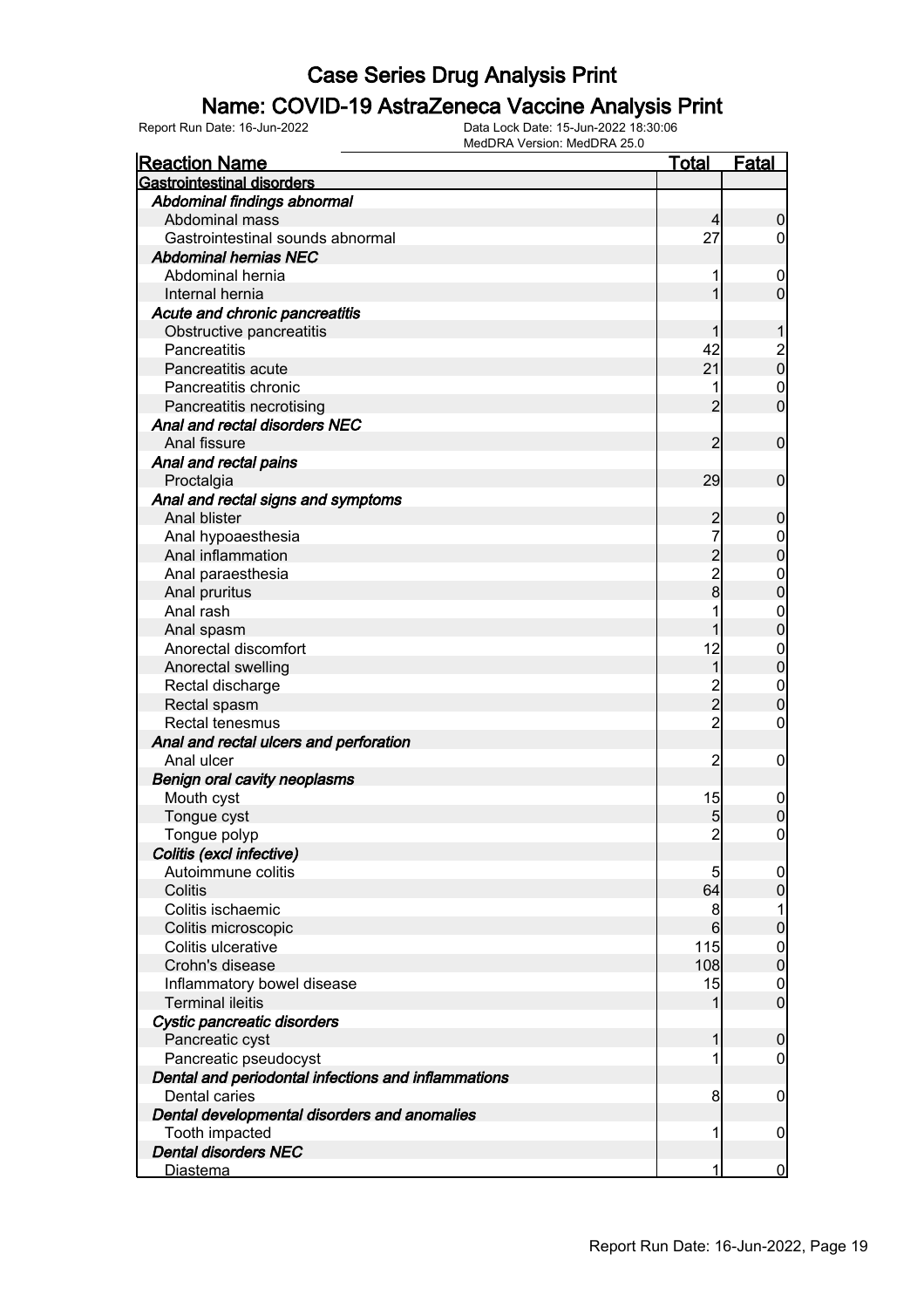### Name: COVID-19 AstraZeneca Vaccine Analysis Print

| <b>Reaction Name</b>                         |                                                        | <b>Total</b>    | <b>Fatal</b>                  |
|----------------------------------------------|--------------------------------------------------------|-----------------|-------------------------------|
| <b>Gastrointestinal disorders</b>            | Gastrointestinal disorders cont'd                      |                 |                               |
| Loose tooth                                  |                                                        | $\mathbf{3}$    | $\boldsymbol{0}$              |
| Malpositioned teeth                          |                                                        | $\overline{3}$  | $\overline{0}$                |
| Teething                                     |                                                        | 22              | $\boldsymbol{0}$              |
| Tooth disorder                               |                                                        | $\overline{5}$  | $\boldsymbol{0}$              |
| Tooth erosion                                |                                                        |                 | $\overline{0}$                |
| Tooth socket haemorrhage                     |                                                        | $\overline{c}$  | 0                             |
| Dental pain and sensation disorders          |                                                        |                 |                               |
| Dental discomfort                            |                                                        | 12              | $\mathbf 0$                   |
| Dental paraesthesia                          |                                                        | 18              | $\boldsymbol{0}$              |
| Hyperaesthesia teeth                         |                                                        | 68              | $\boldsymbol{0}$              |
| Hypoaesthesia teeth                          |                                                        | $\overline{2}$  | $\overline{0}$                |
| Toothache                                    |                                                        | 347             | 0                             |
| Dental pulp disorders                        |                                                        |                 |                               |
| Dental pulp disorder                         |                                                        |                 | $\boldsymbol{0}$              |
| Dental surface disorders                     |                                                        |                 |                               |
| <b>Tooth discolouration</b>                  |                                                        | 19              | $\mathbf 0$                   |
| Diaphragmatic hernias                        |                                                        |                 |                               |
| Hiatus hernia                                |                                                        | 21              | $\mathbf 0$                   |
| Diarrhoea (excl infective)                   |                                                        |                 |                               |
| Diarrhoea                                    |                                                        | 9041            |                               |
|                                              |                                                        | 34              | $\mathbf 0$<br>$\overline{0}$ |
| Diarrhoea haemorrhagic<br><b>Diverticula</b> |                                                        |                 |                               |
| Diverticulum                                 |                                                        | 12              |                               |
|                                              |                                                        |                 | $\mathbf 0$                   |
| Diverticulum intestinal                      |                                                        |                 | 0                             |
|                                              | Duodenal and small intestinal stenosis and obstruction |                 |                               |
| Small intestinal obstruction                 |                                                        |                 | $\mathbf 0$                   |
| Superior mesenteric artery syndrome          |                                                        |                 | $\overline{0}$                |
| <b>Duodenal ulcers and perforation</b>       |                                                        |                 |                               |
| Duodenal ulcer                               |                                                        | $\overline{2}$  | $\mathbf 0$                   |
| Duodenal ulcer haemorrhage                   |                                                        | $\overline{2}$  |                               |
| Dyspeptic signs and symptoms                 |                                                        |                 |                               |
| Dyspepsia                                    |                                                        | 916             | $\mathbf 0$                   |
| Epigastric discomfort                        |                                                        | 20 <sup>1</sup> | $\pmb{0}$                     |
| Eructation                                   |                                                        | 111             | $\boldsymbol{0}$              |
| <b>Faecal abnormalities NEC</b>              |                                                        |                 |                               |
| Abnormal faeces                              |                                                        | 27              | 0                             |
| Faecaloma                                    |                                                        | 5               | $\overline{0}$                |
| Faeces discoloured                           |                                                        | 56              | $\boldsymbol{0}$              |
| Faeces hard                                  |                                                        | 4               | $\overline{0}$                |
| Faeces pale                                  |                                                        | 8               | $\boldsymbol{0}$              |
| Faeces soft                                  |                                                        | 23              | $\overline{0}$                |
| Mucous stools                                |                                                        | 16              | 0                             |
| Flatulence, bloating and distension          |                                                        |                 |                               |
| Abdominal distension                         |                                                        | 747             | $\mathbf 0$                   |
| Aerophagia                                   |                                                        |                 | $\mathbf 0$                   |
| Flatulence                                   |                                                        | 409             | 0                             |
| Gastric and oesophageal haemorrhages         |                                                        |                 |                               |
| Gastric haemorrhage                          |                                                        | 16              | 1                             |
| Gastric ulcers and perforation               |                                                        |                 |                               |
| Gastric ulcer                                |                                                        | 13              | $\mathbf 0$                   |
| Gastric ulcer haemorrhage                    |                                                        | 1               | $\pmb{0}$                     |
| Gastric ulcer perforation                    |                                                        |                 | $\boldsymbol{0}$              |
| Gastritis (excl infective)                   |                                                        |                 |                               |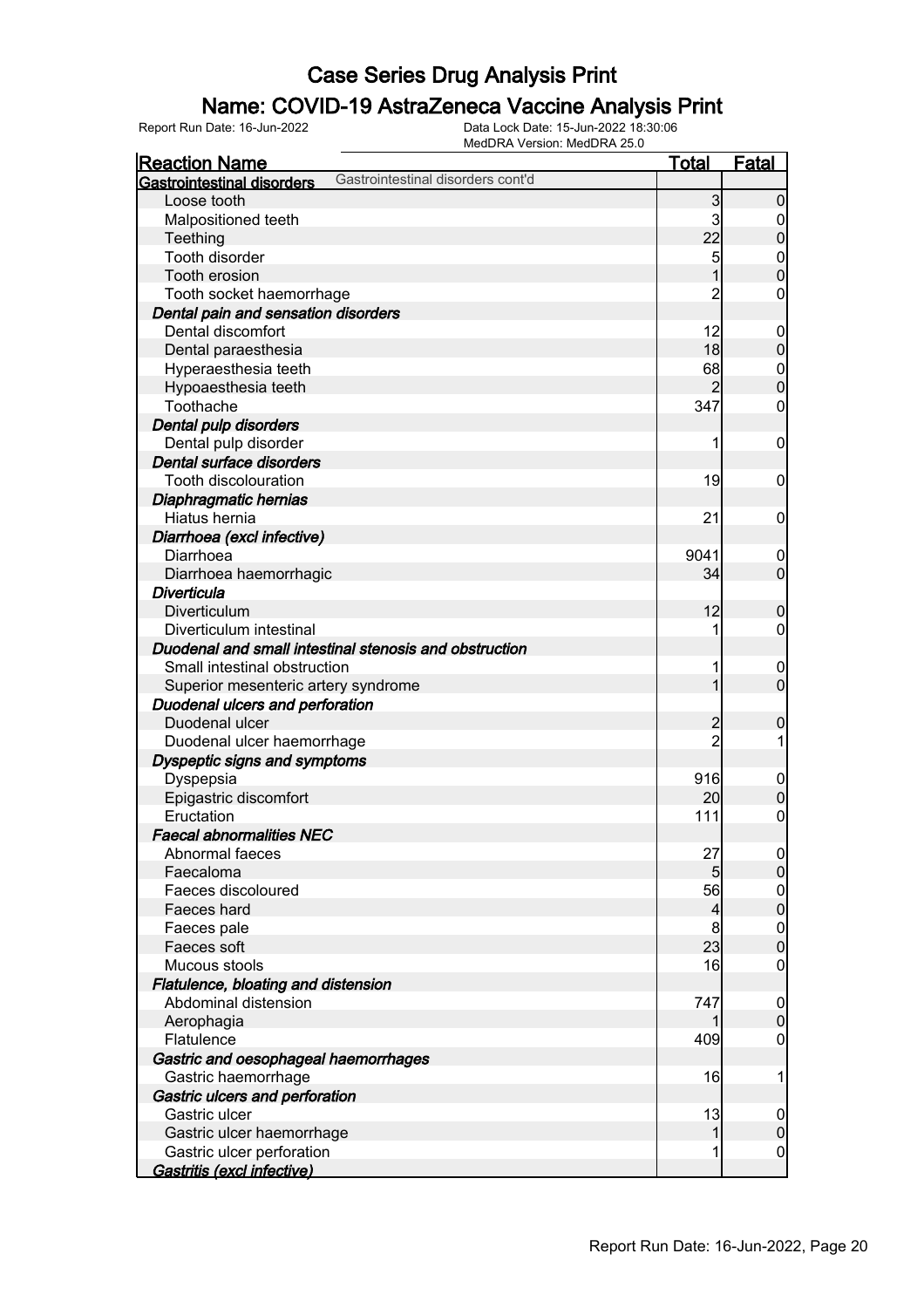### Name: COVID-19 AstraZeneca Vaccine Analysis Print

Report Run Date: 16-Jun-2022 Data Lock Date: 15-Jun-2022 18:30:06

MedDRA Version: MedDRA 25.0

| <u>Reaction Name</u>                                                   | <b>Total</b>    | <b>Fatal</b>        |
|------------------------------------------------------------------------|-----------------|---------------------|
| Gastrointestinal disorders cont'd<br><b>Gastrointestinal disorders</b> |                 |                     |
| Chronic gastritis                                                      | $\overline{5}$  | $\boldsymbol{0}$    |
| Gastritis                                                              | 122             | $\boldsymbol{0}$    |
| Reflux gastritis                                                       | 19              | $\overline{0}$      |
| Gastrointestinal and abdominal pains (excl oral and throat)            |                 |                     |
| Abdominal migraine                                                     | 3               | $\boldsymbol{0}$    |
| Abdominal pain                                                         | 4637            | $\mathbf{1}$        |
| Abdominal pain lower                                                   | 272             | $\mathbf{0}$        |
| Abdominal pain upper                                                   | 5366            | $\overline{0}$      |
| Abdominal rigidity                                                     | 64              | $\boldsymbol{0}$    |
| Abdominal tenderness                                                   | 25              | $\mathbf 0$         |
| Gastrointestinal pain                                                  | 336             | $\mathbf 0$         |
| Oesophageal pain                                                       | 10 <sub>l</sub> | $\overline{0}$      |
| Gastrointestinal atonic and hypomotility disorders NEC                 |                 |                     |
| Constipation                                                           | 520             | $\boldsymbol{0}$    |
| Duodenogastric reflux                                                  | 4               | $\overline{0}$      |
| Gastric dilatation                                                     | 18              | $\mathbf 0$         |
| Gastrooesophageal reflux disease                                       | 251             |                     |
| Impaired gastric emptying                                              | 9               | $0$ 0               |
| Infrequent bowel movements                                             | 3               |                     |
| Intestinal dilatation                                                  | $\overline{3}$  | $0\atop 0$          |
| Oesophageal hypomotility                                               | 1               | $\pmb{0}$           |
| Gastrointestinal disorders NEC                                         |                 |                     |
| Appendix disorder                                                      | 4               | $\mathbf 0$         |
| Food poisoning                                                         | 13              | $\pmb{0}$           |
| Functional gastrointestinal disorder                                   | 25              | $\boldsymbol{0}$    |
| Gastric disorder                                                       | 20              | $\mathbf 0$         |
| Gastrointestinal disorder                                              | 54              | $\boldsymbol{0}$    |
| Gastrointestinal oedema                                                | $\mathbf{3}$    | $\mathbf 0$         |
| Gastroptosis                                                           | 1               | $\mathbf{0}$        |
| Neurogenic bowel                                                       | 3               | $\overline{0}$      |
| Stomach mass                                                           | $\overline{2}$  | $\boldsymbol{0}$    |
| Gastrointestinal dyskinetic disorders                                  |                 |                     |
| Bowel movement irregularity                                            | 9               | $\boldsymbol{0}$    |
| Change of bowel habit                                                  | 24              | $\overline{0}$      |
| Dyschezia                                                              | 4               | $\mathsf{O}\xspace$ |
| Gastrointestinal motility disorder                                     | $6 \,$          | 0                   |
| Oesophageal achalasia                                                  | 5               | $\overline{0}$      |
| Gastrointestinal fistulae                                              |                 |                     |
| Anal fistula                                                           | 1               | $\mathbf 0$         |
| Gastrointestinal inflammatory disorders NEC                            |                 |                     |
| Appendicitis noninfective                                              | $\overline{c}$  | $\boldsymbol{0}$    |
| <b>Duodenitis</b>                                                      | 1               | $\pmb{0}$           |
| Enteritis                                                              | 1               | $\mathbf 0$         |
| Gastrointestinal inflammation                                          | 3               | $\pmb{0}$           |
| Gastrointestinal tract irritation                                      | 4               | $\mathbf 0$         |
| Intestinal angioedema                                                  | 1               | $\pmb{0}$           |
| Ischaemic enteritis                                                    |                 | $\mathbf 0$         |
| Gastrointestinal mucosal dystrophies and secretion disorders           |                 |                     |
| Achlorhydria                                                           | 1               | $\boldsymbol{0}$    |
| Barrett's oesophagus                                                   | 1               | $\pmb{0}$           |
| Hyperchlorhydria                                                       | 4               | 0                   |
| Gastrointestinal necrosis and gangrene (excl gangrenous hernia)        |                 |                     |
| Gastrointestinal necrosis                                              | $\overline{2}$  | $\overline{0}$      |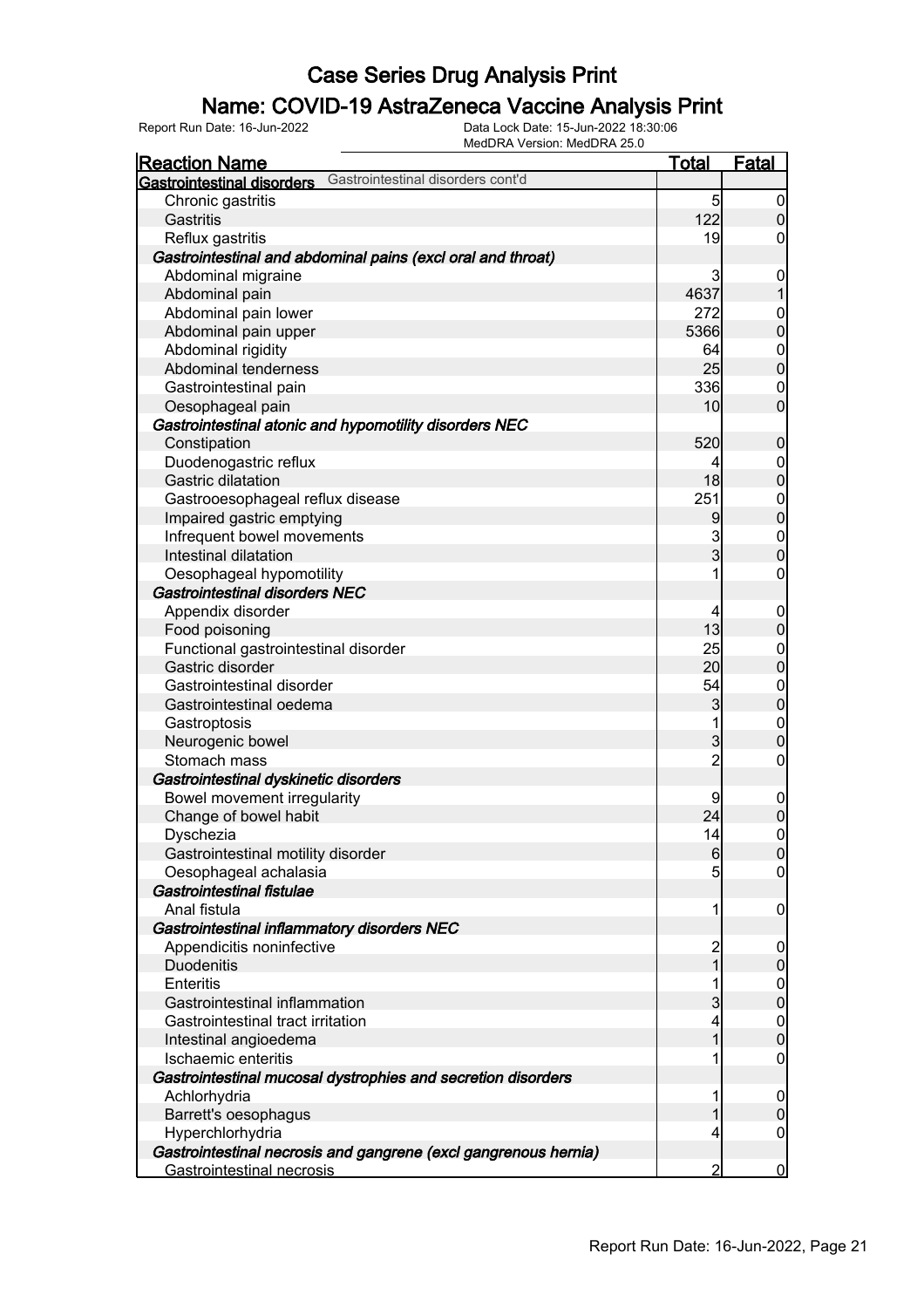### Name: COVID-19 AstraZeneca Vaccine Analysis Print

| <b>Reaction Name</b>                                 |                                                           | <b>Total</b>             | <b>Fatal</b>                         |
|------------------------------------------------------|-----------------------------------------------------------|--------------------------|--------------------------------------|
| <b>Gastrointestinal disorders</b>                    | Gastrointestinal disorders cont'd                         |                          |                                      |
| Gastrointestinal signs and symptoms NEC              |                                                           |                          |                                      |
| Abdominal discomfort                                 |                                                           | 1623                     | $\overline{0}$                       |
| Abdominal symptom                                    |                                                           | 6                        | $\overline{0}$                       |
| Acute abdomen                                        |                                                           | 18                       | $\boldsymbol{0}$                     |
| Anal incontinence                                    |                                                           | 61                       | $\overline{0}$                       |
| Breath odour                                         |                                                           | 25                       | $\boldsymbol{0}$                     |
| Dysphagia                                            |                                                           | 308                      | $\overline{0}$                       |
| Intestinal congestion                                |                                                           |                          | $\boldsymbol{0}$                     |
| Odynophagia                                          |                                                           | 35                       | $\overline{0}$                       |
| Oesophageal discomfort                               |                                                           |                          | 0                                    |
| Gastrointestinal spastic and hypermotility disorders |                                                           |                          |                                      |
| Cardiospasm                                          |                                                           | $\overline{c}$           |                                      |
| Defaecation urgency                                  |                                                           | 17                       | $\mathbf 0$                          |
| Frequent bowel movements                             |                                                           | 51                       | $\mathbf 0$                          |
| Irritable bowel syndrome                             |                                                           | 165                      | $\mathbf 0$                          |
| Oesophageal spasm                                    |                                                           | 9                        | $\boldsymbol{0}$                     |
| Gastrointestinal stenosis and obstruction NEC        |                                                           |                          |                                      |
| Intestinal obstruction                               |                                                           | 8                        | $\mathbf 0$                          |
| Intussusception                                      |                                                           |                          | $\mathbf 0$                          |
| <b>Volvulus</b>                                      |                                                           |                          |                                      |
|                                                      | Gastrointestinal ulcers and perforation, site unspecified |                          |                                      |
| Diverticular perforation                             |                                                           | $\overline{c}$           | $\mathbf 0$                          |
| Gastrointestinal perforation                         |                                                           | 1                        | $\boldsymbol{0}$                     |
| Gastrointestinal ulcer                               |                                                           |                          | 0                                    |
| Gastrointestinal vascular malformations              |                                                           |                          |                                      |
| Gastric antral vascular ectasia                      |                                                           | 12                       | $\mathbf 0$                          |
| Gastrointestinal vascular occlusion and infarction   |                                                           |                          |                                      |
| Intestinal infarction                                |                                                           | 6                        |                                      |
| Intestinal ischaemia                                 |                                                           | 39                       |                                      |
| Mesenteric arterial occlusion                        |                                                           |                          | $\mathbf{0}$                         |
| Mesenteric artery embolism                           |                                                           |                          | $\overline{0}$                       |
| Mesenteric artery stenosis                           |                                                           |                          | $\boldsymbol{0}$                     |
| Mesenteric artery thrombosis                         |                                                           | $\overline{5}$           | $\overline{0}$                       |
| Mesenteric vein thrombosis                           |                                                           | 24                       | $\mathbf{0}$                         |
| Mesenteric venous occlusion                          |                                                           | $\mathbf{1}$             | $\overline{0}$                       |
| Thrombosis mesenteric vessel                         |                                                           | $\overline{\mathcal{L}}$ | 0                                    |
| Visceral venous thrombosis                           |                                                           | 15                       |                                      |
| Gingival disorders, signs and symptoms NEC           |                                                           |                          |                                      |
| Amalgam tattoo                                       |                                                           |                          | $\boldsymbol{0}$                     |
| Epulis                                               |                                                           |                          | $\boldsymbol{0}$                     |
| Gingival atrophy                                     |                                                           |                          | $\overline{0}$                       |
| Gingival blister                                     |                                                           | 23                       |                                      |
| Gingival discolouration                              |                                                           | 1                        | $0\atop 0$                           |
| Gingival discomfort                                  |                                                           |                          | $\begin{matrix} 0 \\ 0 \end{matrix}$ |
| Gingival disorder                                    |                                                           | 17                       |                                      |
| Gingival hypertrophy                                 |                                                           | 1                        | $0\atop 0$                           |
| Gingival oedema                                      |                                                           | $\overline{2}$           |                                      |
| Gingival pain                                        |                                                           | 243                      | $0\atop 0$                           |
| Gingival pruritus                                    |                                                           |                          |                                      |
| Gingival recession                                   |                                                           | 3                        | $\overline{0}$                       |
| <b>Gingival swelling</b>                             |                                                           | 59                       | $\overline{0}$                       |
| Gingival ulceration                                  |                                                           | 10                       | $\overline{0}$                       |
| Gingivitis ulcerative                                |                                                           | $\overline{2}$           | $\mathbf 0$                          |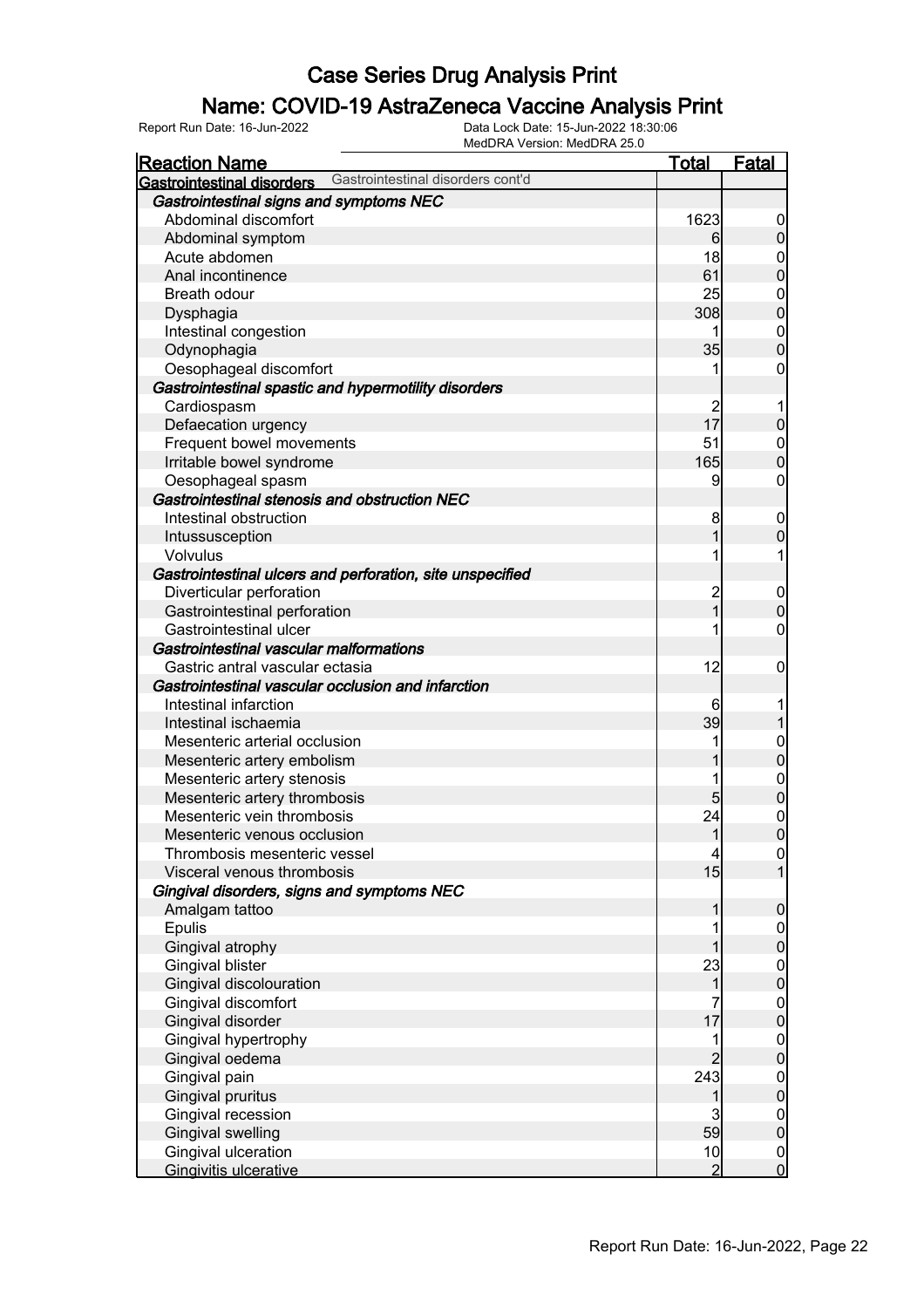### Name: COVID-19 AstraZeneca Vaccine Analysis Print

| <u>Reaction Name</u>                                                   | <b>Total</b>    | <b>Fatal</b>                         |
|------------------------------------------------------------------------|-----------------|--------------------------------------|
| Gastrointestinal disorders cont'd<br><b>Gastrointestinal disorders</b> |                 |                                      |
| Noninfective gingivitis                                                | 24              | $\overline{0}$                       |
| Gingival haemorrhages                                                  |                 |                                      |
| Gingival bleeding                                                      | 186             | $\mathbf 0$                          |
| Haemorrhoids and gastrointestinal varices (excl oesophageal)           |                 |                                      |
| Anorectal varices                                                      |                 | $\boldsymbol{0}$                     |
| Haemorrhoidal haemorrhage                                              | 4               | $\mathbf 0$                          |
| Haemorrhoids                                                           | 72              | $\mathbf 0$                          |
| Haemorrhoids thrombosed                                                | 15              | $\overline{0}$                       |
| Inguinal hernias                                                       |                 |                                      |
| Inguinal hernia                                                        | $5\overline{)}$ | $\mathbf 0$                          |
| Intestinal haemorrhages                                                |                 |                                      |
| Anal haemorrhage                                                       | 52              | $\boldsymbol{0}$                     |
| Intestinal haemorrhage                                                 | 1               | $\boldsymbol{0}$                     |
| Lower gastrointestinal haemorrhage                                     | 3               | $\overline{0}$                       |
| Mesenteric haemorrhage                                                 | 5               | $\mathbf{0}$                         |
| Rectal haemorrhage                                                     | 123             | $\overline{0}$                       |
| Small intestinal haemorrhage                                           | 27              | $\mathbf 0$                          |
| Intestinal ulcers and perforation NEC                                  |                 |                                      |
| Intestinal perforation                                                 | 5               | $\boldsymbol{0}$                     |
| Large intestine perforation                                            | 1               | $\overline{0}$                       |
| Large intestinal stenosis and obstruction                              |                 |                                      |
| Large intestinal obstruction                                           | 1               | $\mathbf 0$                          |
| Large intestinal stenosis                                              |                 | 0                                    |
| <b>Malabsorption syndromes</b>                                         |                 |                                      |
| Bile acid malabsorption                                                |                 | $\mathbf 0$                          |
| Coeliac disease                                                        | 24              | $\mathbf 0$                          |
| Steatorrhoea                                                           | $\overline{2}$  | 0                                    |
| Nausea and vomiting symptoms                                           |                 |                                      |
| Acetonaemic vomiting                                                   |                 | $\overline{0}$                       |
| Cyclic vomiting syndrome                                               | $\overline{2}$  | $\mathbf 0$                          |
| Discoloured vomit                                                      | 19              | $\mathbf{0}$                         |
| Faecal vomiting                                                        | 3               | $\overline{0}$                       |
| Infantile spitting up                                                  |                 | $\mathbf{0}$                         |
| Infantile vomiting                                                     | 6               | $\overline{0}$                       |
| Nausea                                                                 | 33664           | $\overline{0}$                       |
| Regurgitation                                                          | 3               | 0                                    |
| Retching                                                               | 237             | 0                                    |
| Vomiting                                                               | 11504           | $\mathbf 0$                          |
| Vomiting projectile                                                    | 157             | 0                                    |
| Non-site specific gastrointestinal haemorrhages                        |                 |                                      |
| Gastrointestinal haemorrhage                                           | 41              |                                      |
| Haematemesis                                                           | 82              | $\frac{2}{0}$                        |
| Haematochezia                                                          | 111             |                                      |
| Intra-abdominal haematoma                                              | $\overline{2}$  | $\begin{matrix} 0 \\ 0 \end{matrix}$ |
| Intra-abdominal haemorrhage                                            | $\overline{2}$  | $\boldsymbol{0}$                     |
| Melaena                                                                | 10              | $\overline{0}$                       |
| Upper gastrointestinal haemorrhage                                     | 10              | $\mathbf 0$                          |
| Oesophageal disorders NEC                                              |                 |                                      |
| Oesophageal disorder                                                   | $\overline{2}$  | $\mathbf 0$                          |
| Oesophageal stenosis and obstruction                                   |                 |                                      |
| Acquired oesophageal web                                               | 1               | $\overline{0}$                       |
| Oesophageal obstruction                                                | 1               | $\overline{0}$                       |
| Oesophageal ulcers and perforation                                     |                 |                                      |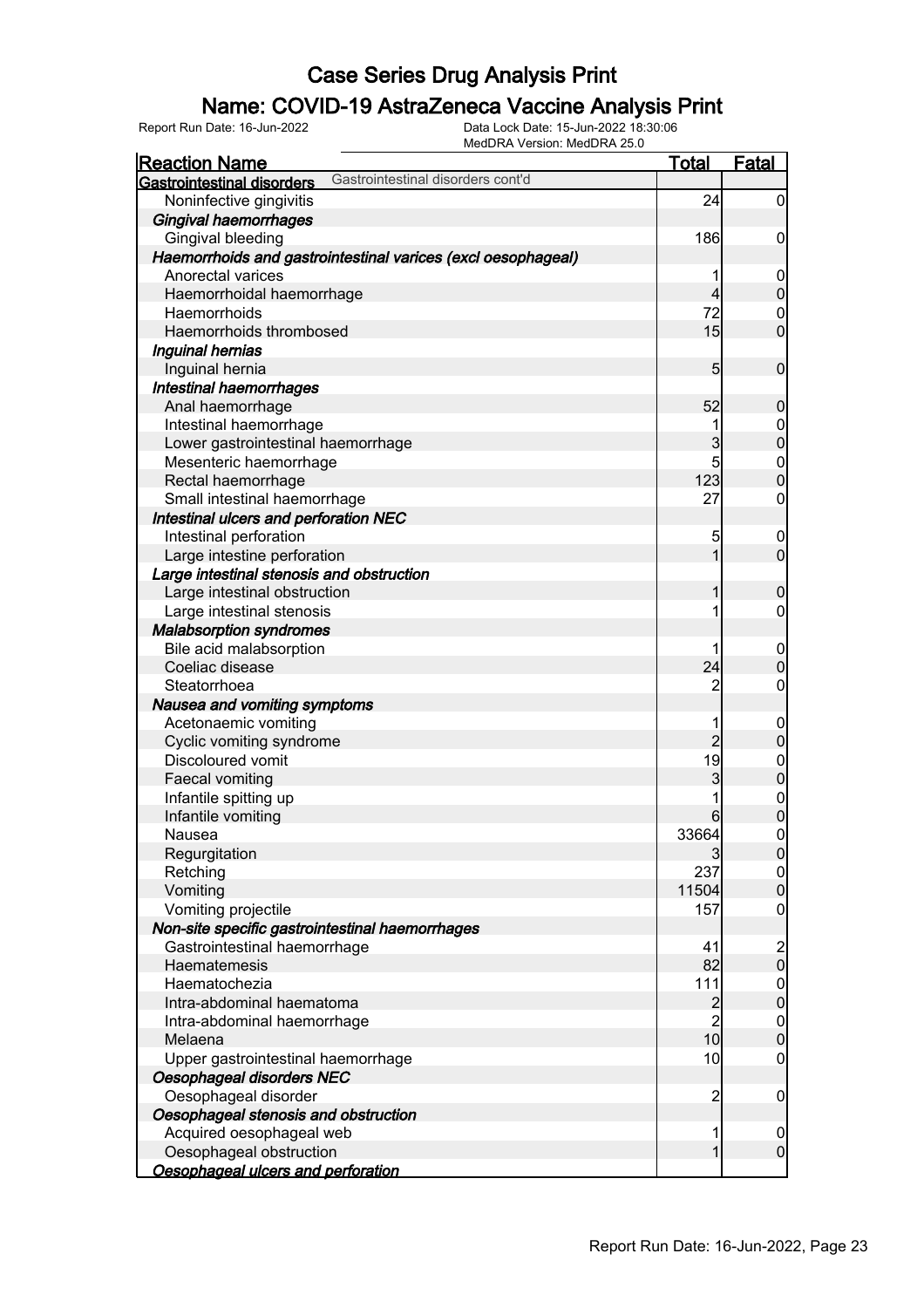### Name: COVID-19 AstraZeneca Vaccine Analysis Print

|                                     | MedDRA Version: MedDRA 25.0       |                 |                  |
|-------------------------------------|-----------------------------------|-----------------|------------------|
| <b>Reaction Name</b>                |                                   | <u>Total</u>    | Fatal            |
| Gastrointestinal disorders          | Gastrointestinal disorders cont'd |                 |                  |
| Oesophageal rupture                 |                                   |                 | 1                |
| Oesophageal ulcer                   |                                   |                 | 0                |
| Oesophageal varices                 |                                   |                 |                  |
| Varices oesophageal                 |                                   | 3               | $\mathbf 0$      |
| Oesophagitis (excl infective)       |                                   |                 |                  |
| Eosinophilic oesophagitis           |                                   | 3               | $\mathbf 0$      |
| Oesophagitis                        |                                   | 21              | $\mathbf 0$      |
| Oral dryness and saliva altered     |                                   |                 |                  |
| Aptyalism                           |                                   | $5\overline{)}$ | $\boldsymbol{0}$ |
| Dry mouth                           |                                   | 1172            | $\mathbf 0$      |
| Lip dry                             |                                   | 81              | $\boldsymbol{0}$ |
| Saliva altered                      |                                   | 9               | $\boldsymbol{0}$ |
| Saliva discolouration               |                                   |                 | $\overline{0}$   |
| Salivary hypersecretion             |                                   | 95              | $\boldsymbol{0}$ |
| Oral soft tissue disorders NEC      |                                   |                 |                  |
| Angina bullosa haemorrhagica        |                                   | 4               | $\mathbf 0$      |
| Chapped lips                        |                                   | 25              | $\pmb{0}$        |
| <b>Cheilitis</b>                    |                                   | 41              | $\boldsymbol{0}$ |
| Chronic cheek biting                |                                   | 1               | $\mathbf 0$      |
| Enlarged uvula                      |                                   | 11              |                  |
| Leukoplakia oral                    |                                   | $\overline{c}$  | $0$<br>0         |
| Lip blister                         |                                   | 38              | $\boldsymbol{0}$ |
| Lip disorder                        |                                   | 6               | $\mathbf 0$      |
| Oral disorder                       |                                   | 22              | $\boldsymbol{0}$ |
| Oral lichen planus                  |                                   | 18              | $\mathbf 0$      |
| Oral papule                         |                                   |                 | $\overline{0}$   |
| Palatal disorder                    |                                   | $\frac{2}{2}$   | $\overline{0}$   |
| <b>Uvulitis</b>                     |                                   | 5               | $\mathbf 0$      |
| Oral soft tissue haemorrhages       |                                   |                 |                  |
| Lip haemorrhage                     |                                   | 4               | $\mathbf 0$      |
| Mouth haemorrhage                   |                                   | 60              | $\boldsymbol{0}$ |
| Oral blood blister                  |                                   | 55              | $\mathbf 0$      |
| Oral purpura                        |                                   | $\overline{2}$  | $\boldsymbol{0}$ |
| Oral soft tissue infections         |                                   |                 |                  |
| Angular cheilitis                   |                                   | 12              | $\mathbf 0$      |
| Oral soft tissue signs and symptoms |                                   |                 |                  |
| Anaesthesia oral                    |                                   | 8               | $\overline{0}$   |
| Burning mouth syndrome              |                                   | 17              | $\overline{0}$   |
| Coating in mouth                    |                                   | 4               | $\pmb{0}$        |
| Hypoaesthesia oral                  |                                   | 684             | $\overline{0}$   |
| Lip discolouration                  |                                   | 5               | $\pmb{0}$        |
| Lip erythema                        |                                   | 4               | $\overline{0}$   |
| Lip exfoliation                     |                                   | 9               | $\pmb{0}$        |
| Lip pain                            |                                   | 61              | $\mathbf 0$      |
| Lip pruritus                        |                                   | 16              | $\pmb{0}$        |
| Oral discharge                      |                                   |                 | $\boldsymbol{0}$ |
| Oral discomfort                     |                                   | 115             | $\pmb{0}$        |
| Oral dysaesthesia                   |                                   |                 | $\boldsymbol{0}$ |
| Oral mucosal blistering             |                                   | 35              | $\pmb{0}$        |
| Oral mucosal discolouration         |                                   |                 | $\overline{0}$   |
| Oral mucosal eruption               |                                   | 33              | $\pmb{0}$        |
| Oral mucosal erythema               |                                   | 3               | $\overline{0}$   |
| Oral mucosal exfoliation            |                                   | 11              | $\mathbf 0$      |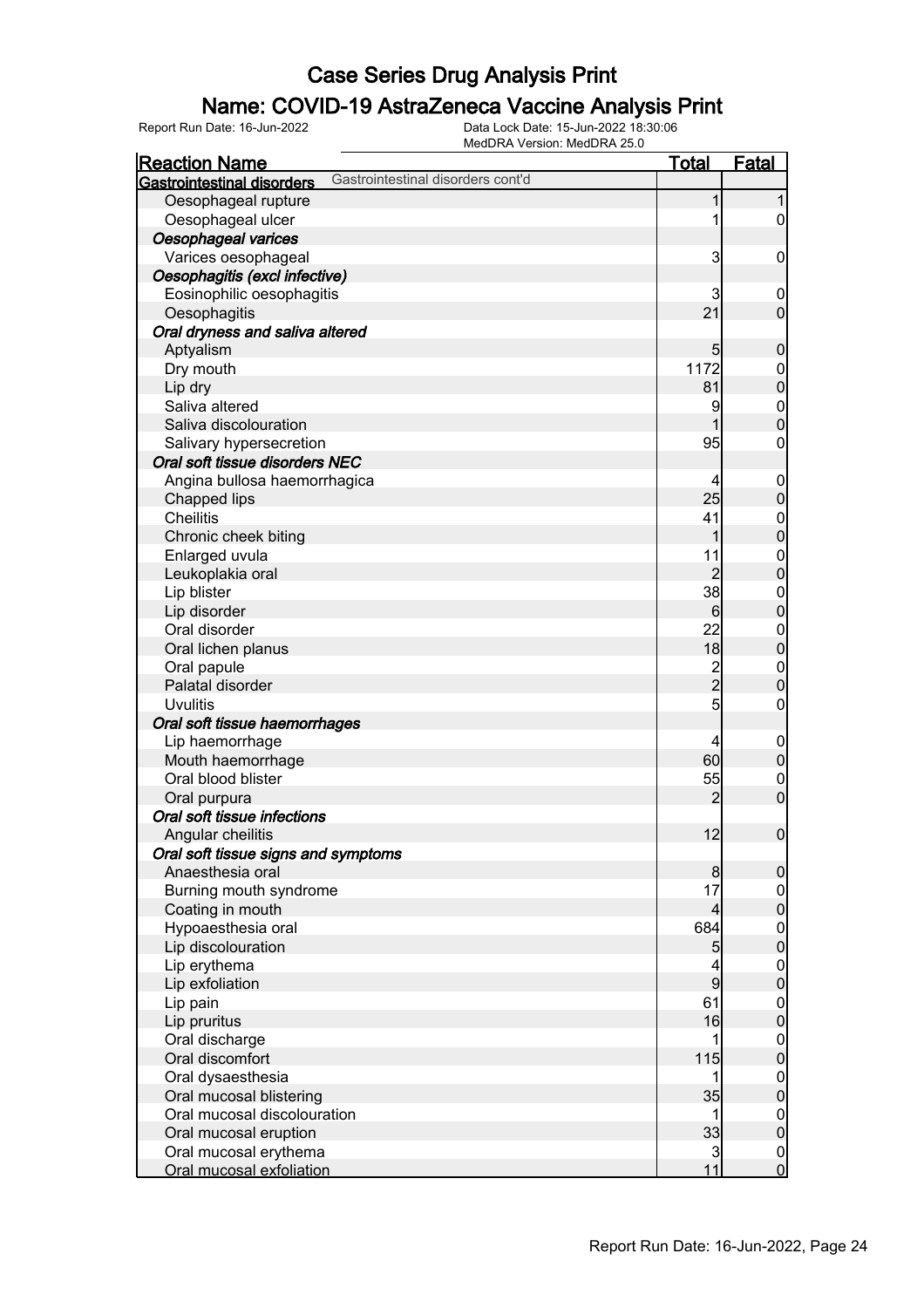### Name: COVID-19 AstraZeneca Vaccine Analysis Print

| <b>Reaction Name</b>                                                   | <b>Total</b>   | <b>Fatal</b>     |
|------------------------------------------------------------------------|----------------|------------------|
| Gastrointestinal disorders cont'd<br><b>Gastrointestinal disorders</b> |                |                  |
| Oral mucosal roughening                                                | 3              | $\boldsymbol{0}$ |
| Oral pain                                                              | 373            | $\overline{0}$   |
| Oral pruritus                                                          | 21             | 0                |
| Paraesthesia oral                                                      | 881            | $\overline{0}$   |
| Oral soft tissue swelling and oedema                                   |                |                  |
| Lip oedema                                                             | 10             | $\boldsymbol{0}$ |
| Lip swelling                                                           | 1019           | $\mathbf 0$      |
| Mouth swelling                                                         | 141            | $\mathbf 0$      |
| Oedema mouth                                                           |                | $\boldsymbol{0}$ |
| Palatal oedema                                                         |                | $\overline{0}$   |
| Palatal swelling                                                       | 14             | 0                |
| <b>Pancreatic disorders NEC</b>                                        |                |                  |
| Pancreatic disorder                                                    |                | $\mathbf 0$      |
| Pancreatic failure                                                     |                | $\mathbf 0$      |
| Pancreatic mass                                                        |                | $\overline{0}$   |
| Pancreatic steatosis                                                   |                | $\mathbf 0$      |
| Peptic ulcers and perforation                                          |                |                  |
| Peptic ulcer                                                           | $\overline{c}$ | $\mathbf 0$      |
| Peptic ulcer haemorrhage                                               | 9              | 0                |
| Peritoneal and retroperitoneal disorders                               |                |                  |
| Ascites                                                                | 9              | $\overline{0}$   |
| Pneumoperitoneum                                                       | 1              | $\mathbf 0$      |
| Peritoneal and retroperitoneal fibrosis and adhesions                  |                |                  |
| Abdominal adhesions                                                    | $\overline{2}$ | $\mathbf 0$      |
| Peritoneal and retroperitoneal haemorrhages                            |                |                  |
| Haemoperitoneum                                                        | $\overline{2}$ | $\mathbf 0$      |
| Retroperitoneal haematoma                                              |                | $\overline{0}$   |
| Retroperitoneal haemorrhage                                            | 1              | $\mathbf 0$      |
| <b>Rectal inflammations NEC</b>                                        |                |                  |
| <b>Proctitis</b>                                                       | 5 <sub>5</sub> | $\mathbf 0$      |
| Salivary gland disorders NEC                                           |                |                  |
| Salivary gland calculus                                                | 4              | $\mathbf 0$      |
| Salivary gland cyst                                                    |                | $\boldsymbol{0}$ |
| Salivary gland disorder                                                |                | $\overline{0}$   |
| Salivary gland mass                                                    | $\overline{2}$ | $\overline{0}$   |
| Salivary gland pain                                                    | 13             | $\overline{0}$   |
| Salivary gland enlargements                                            |                |                  |
| Parotid gland enlargement                                              | 14             | $\mathbf 0$      |
| Salivary gland enlargement                                             | 6              | 0                |
| Salivary gland infections and inflammations                            |                |                  |
| Noninfective sialoadenitis                                             | $\overline{2}$ | $\mathbf 0$      |
| <b>Stomatitis and ulceration</b>                                       |                |                  |
| Aphthous ulcer                                                         | 66             | $\overline{0}$   |
| Lip ulceration                                                         | 19             | $\pmb{0}$        |
| Mouth ulceration                                                       | 780            | $\overline{0}$   |
| <b>Stomatitis</b>                                                      | 112            | $\overline{0}$   |
| Tongue disorders                                                       |                |                  |
| Acquired macroglossia                                                  |                | $\boldsymbol{0}$ |
| Glossitis                                                              | 19             | $\overline{0}$   |
| Plicated tongue                                                        | 4              | $\pmb{0}$        |
| Tongue disorder                                                        | 37             | $\overline{0}$   |
| Tongue geographic                                                      | $6 \,$         | $\mathbf 0$      |
| Tongue haemorrhage                                                     | $\overline{2}$ | $\overline{0}$   |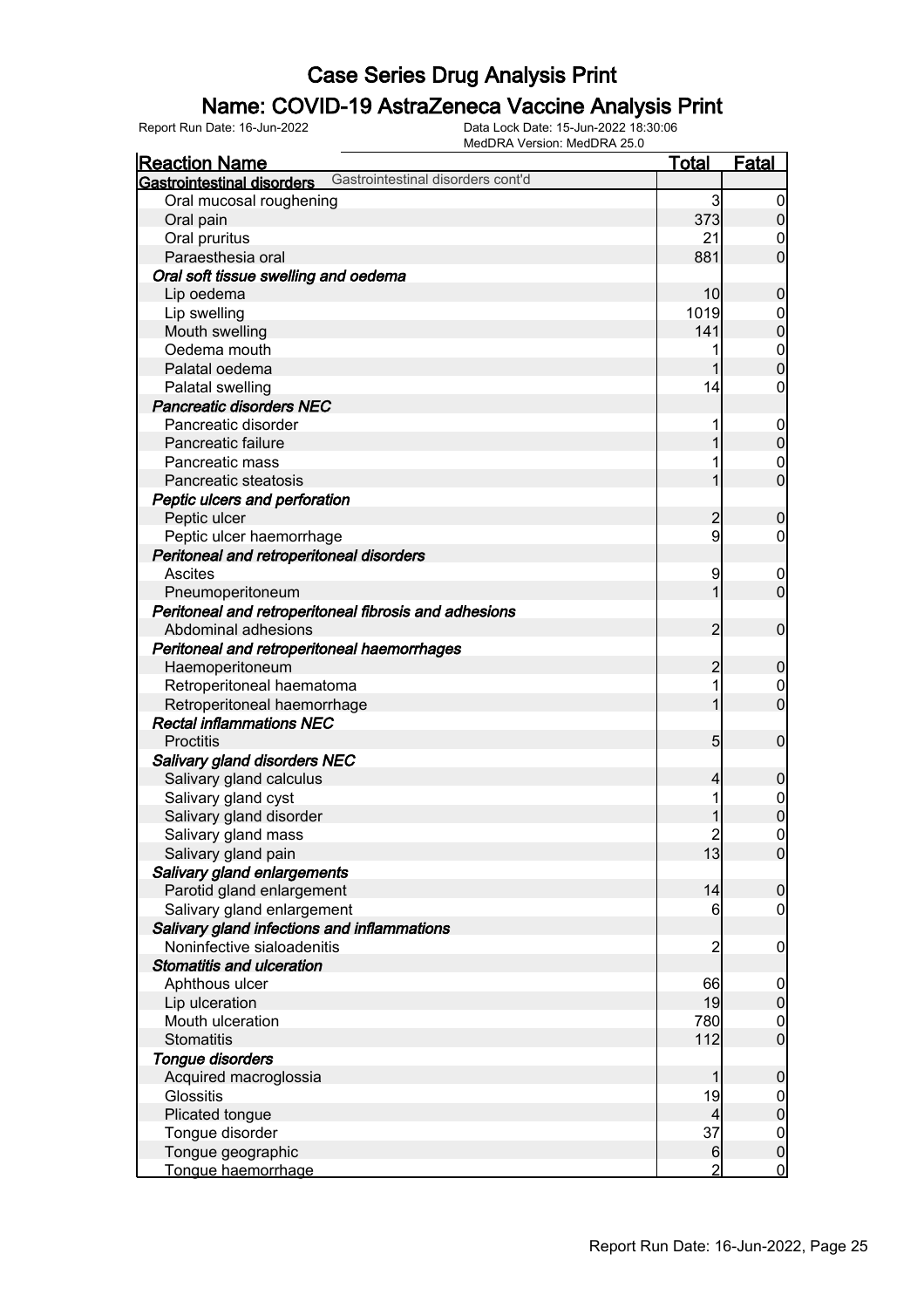### Name: COVID-19 AstraZeneca Vaccine Analysis Print

| <b>Reaction Name</b>                 |                                   | <u>Total</u>   | <b>Fatal</b>   |
|--------------------------------------|-----------------------------------|----------------|----------------|
| Gastrointestinal disorders           | Gastrointestinal disorders cont'd |                |                |
| Tongue ulceration                    |                                   | 33             | 0              |
| Trichoglossia                        |                                   |                | 0              |
| Tongue signs and symptoms            |                                   |                |                |
| Glossodynia                          |                                   | 270            | 0              |
| Scalloped tongue                     |                                   |                | 0              |
| Stiff tongue                         |                                   | 6              |                |
| Strawberry tongue                    |                                   |                | 0              |
| Swollen tongue                       |                                   | 643            | 0              |
| Tongue blistering                    |                                   | 29             | 0              |
| Tongue coated                        |                                   | 37             | 0              |
| Tongue discolouration                |                                   | 41             | 0              |
| Tongue discomfort                    |                                   | 58             | 0              |
| Tongue dry                           |                                   | 25             | $\overline{0}$ |
| Tongue eruption                      |                                   | 12             | 0              |
| Tongue erythema                      |                                   | $\overline{7}$ | 0              |
| Tongue exfoliation                   |                                   | 3              | 0              |
| Tongue movement disturbance          |                                   | 9              | 0              |
| Tongue oedema                        |                                   | 17             | 0              |
| Tongue pruritus                      |                                   | 3              | 0              |
| Tongue rough                         |                                   | 4              | 0              |
| Tongue spasm                         |                                   | 6              | $\overline{0}$ |
| <b>Tooth missing</b>                 |                                   |                |                |
| <b>Tooth loss</b>                    |                                   | 12             | 0              |
| Gastrointestinal disorders SOC TOTAL |                                   | 81151          | <u> 15 </u>    |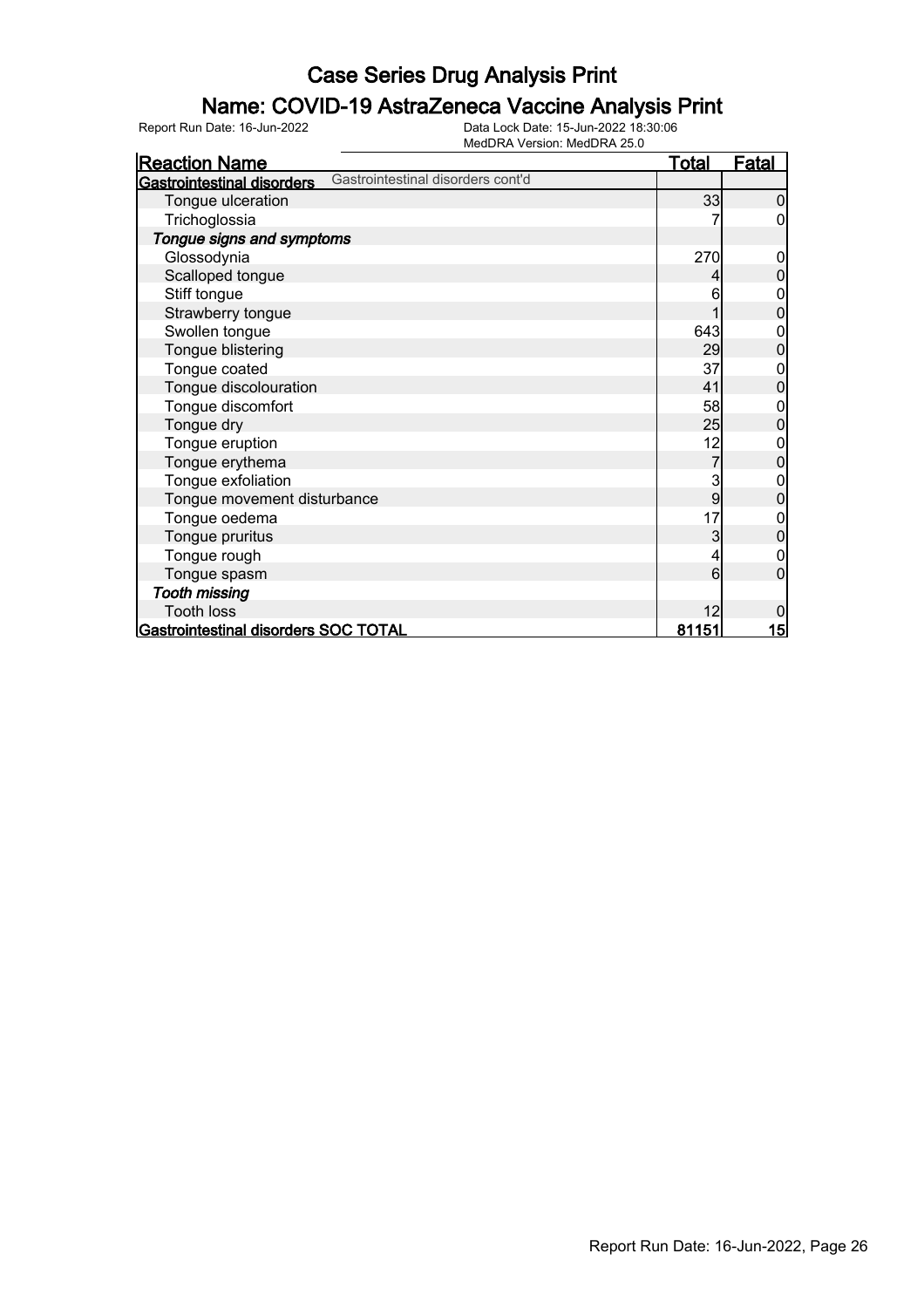### Name: COVID-19 AstraZeneca Vaccine Analysis Print

| <b>Reaction Name</b>                               | Total               | <b>Fatal</b>             |
|----------------------------------------------------|---------------------|--------------------------|
| General disorders                                  |                     |                          |
| <b>Administration site reactions NEC</b>           |                     |                          |
| Administration site bruise                         | 18                  | 0                        |
| Administration site coldness                       |                     | 0                        |
| Administration site erythema                       |                     | 0                        |
| Administration site extravasation                  |                     | $\mathbf 0$              |
| Administration site haemorrhage                    |                     | 0                        |
| Administration site indentation                    |                     | $\boldsymbol{0}$         |
| Administration site induration                     |                     | 0                        |
| Administration site injury                         |                     | $\boldsymbol{0}$         |
| Administration site irritation                     |                     | 0                        |
| Administration site mass                           |                     | $\mathbf 0$              |
| Administration site movement impairment            |                     | 0                        |
| Administration site pain                           | 45                  | $\mathbf 0$              |
| Administration site rash                           | 5                   | 0                        |
| Administration site reaction                       | 6                   | $\mathbf 0$              |
| Administration site swelling                       | 3                   | 0                        |
| Administration site urticaria                      | 5                   | $\mathbf 0$              |
| Administration site warmth                         | $\overline{2}$      | 0                        |
| Puncture site bruise                               | 61                  | $\mathbf 0$              |
| Puncture site haemorrhage                          |                     | 0                        |
| Puncture site pain                                 | 22                  | $\mathbf{0}$             |
| Puncture site reaction                             | 3                   | 0                        |
| Puncture site swelling                             |                     | $\mathbf 0$              |
| Vessel puncture site bruise                        | 2                   | 0                        |
| Adverse effect absent                              |                     |                          |
| No adverse event                                   | 3                   | $\mathbf 0$              |
| Application and instillation site reactions        |                     |                          |
| Application site acne                              |                     | 0                        |
| Application site bruise                            | 25                  | $\mathbf 0$              |
| Application site burn                              | 4                   | 0                        |
| Application site coldness                          | $\overline{c}$      | $\mathbf 0$              |
| Application site discharge                         |                     | 0                        |
| Application site discolouration                    | $\mathbf 2$         | $\mathbf{0}$             |
| Application site erythema                          | 29                  | 0                        |
| Application site exfoliation                       | 1                   | 0                        |
| Application site haemorrhage                       |                     | U                        |
| Application site hypersensitivity                  | 1                   | 0                        |
| Application site hypoaesthesia                     |                     | 0                        |
| Application site inflammation                      | $\overline{c}$      | $\mathbf 0$              |
| Application site joint pain                        |                     | $\overline{0}$           |
| Application site laceration                        |                     | 0                        |
| Application site movement impairment               |                     | $\overline{0}$           |
| Application site odour                             |                     | 0                        |
| Application site pain                              | 54                  | $\overline{0}$           |
| Application site pruritus                          | 20 <sup>°</sup>     |                          |
| Application site rash                              | 4                   | 0<br>$\overline{0}$      |
|                                                    |                     |                          |
| Application site reaction<br>Application site scar |                     | 0<br>0                   |
|                                                    |                     |                          |
| Application site swelling                          | 4<br>14             | 0<br>$\overline{0}$      |
| Application site vesicles                          |                     |                          |
| Application site warmth                            | $\overline{c}$<br>1 | 0                        |
| Application site wound                             | 1                   | $\pmb{0}$<br>$\mathbf 0$ |
| Instillation site bruise                           |                     |                          |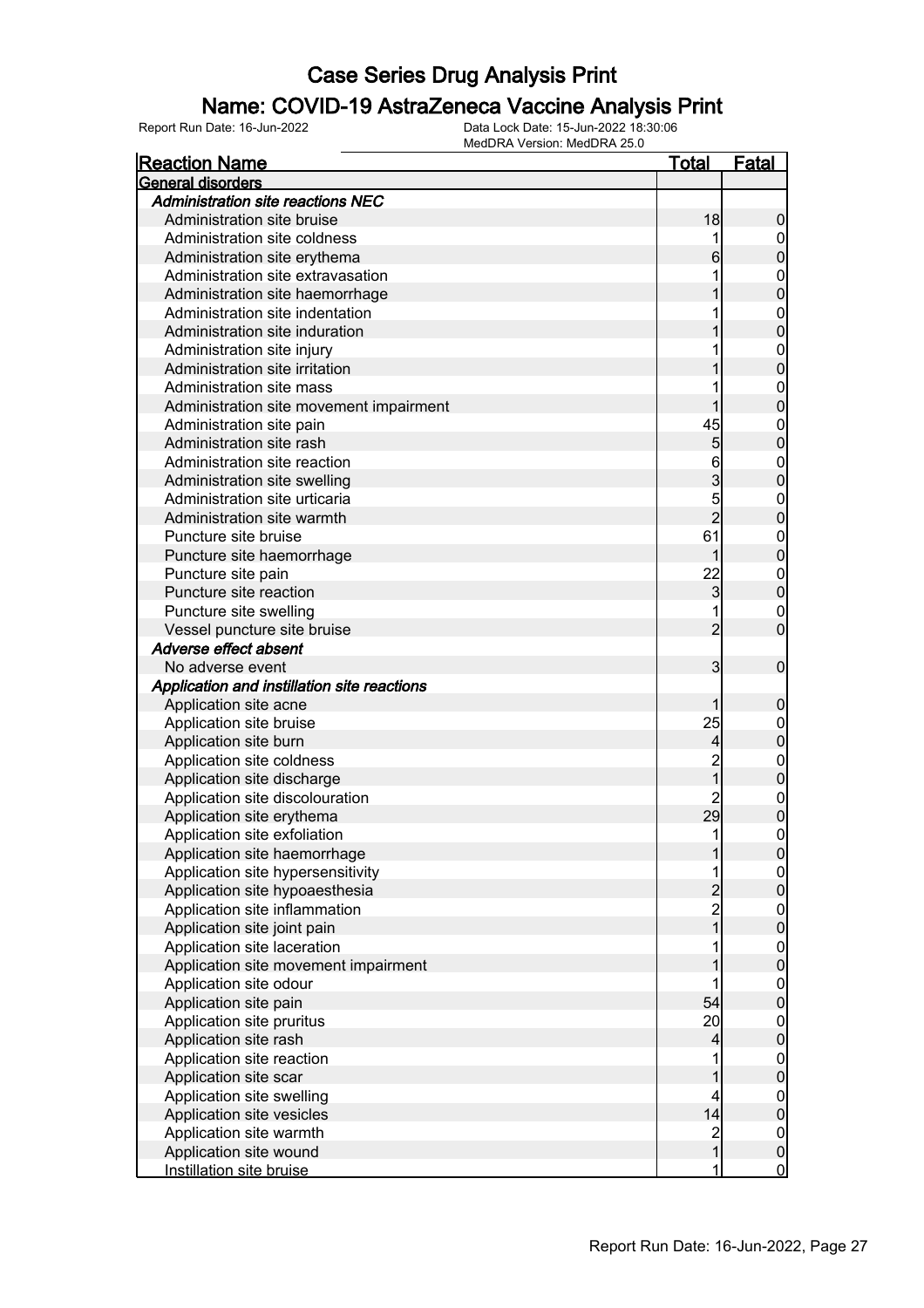### Name: COVID-19 AstraZeneca Vaccine Analysis Print

|                                                             | MedDRA Version: MedDRA 25.0 |                |                                      |
|-------------------------------------------------------------|-----------------------------|----------------|--------------------------------------|
| <b>Reaction Name</b>                                        |                             | <u>Total</u>   | Fatal                                |
| General disorders cont'd<br><b>General disorders</b>        |                             |                |                                      |
| Instillation site discomfort                                |                             |                | $\overline{0}$                       |
| Instillation site pain                                      |                             | 5              | $\overline{0}$                       |
| Instillation site pruritus                                  |                             | 1              | $\boldsymbol{0}$                     |
| Instillation site warmth                                    |                             | 12             | $\boldsymbol{0}$                     |
| <b>Asthenic conditions</b>                                  |                             |                |                                      |
| Asthenia                                                    |                             | 5210           | $\frac{2}{0}$                        |
| Chronic fatigue syndrome                                    |                             | 180            |                                      |
| Decreased activity                                          |                             | 16             | $\overline{0}$                       |
| Fatigue                                                     |                             | 51461          | $\overline{0}$                       |
| Malaise                                                     |                             | 12876          | $\mathbf 0$                          |
| Sluggishness                                                |                             | 32             | $\overline{0}$                       |
| <b>Body temperature altered</b>                             |                             |                |                                      |
| Hyperthermia                                                |                             | 13             | $\boldsymbol{0}$                     |
| Hypothermia                                                 |                             | 59             | $\overline{0}$                       |
| Temperature regulation disorder                             |                             | 31             | $\overline{0}$                       |
| Breast complications associated with device                 |                             |                |                                      |
| Capsular contracture associated with breast implant         |                             | 1              | $\mathbf 0$                          |
| Complications associated with device NEC                    |                             |                |                                      |
| Complication of device removal                              |                             | 1              | $\mathbf 0$                          |
| Injury associated with device                               |                             | 10             |                                      |
| Medical device site dysaesthesia                            |                             |                | $0\atop 0$                           |
| Medical device site joint pain                              |                             |                |                                      |
| Medical device site papule                                  |                             |                | $\begin{matrix} 0 \\ 0 \end{matrix}$ |
| Phantom shocks                                              |                             | 4              | $\boldsymbol{0}$                     |
| Death and sudden death                                      |                             |                |                                      |
| Brain death                                                 |                             | 5              |                                      |
| Cardiac death                                               |                             | 8 <sup>1</sup> | $\frac{3}{7}$                        |
| Death                                                       |                             | 327            | 327                                  |
| Drowning                                                    |                             |                | 0                                    |
| Hanging                                                     |                             |                |                                      |
| Sudden cardiac death                                        |                             | $\frac{2}{2}$  | $\overline{2}$                       |
| Sudden death                                                |                             | 43             | 43                                   |
| Sudden unexplained death in epilepsy                        |                             |                | $\mathbf{1}$                         |
| <b>Febrile disorders</b>                                    |                             |                |                                      |
| Hyperpyrexia                                                |                             | 42             | $\overline{0}$                       |
| Masked fever                                                |                             |                | 0                                    |
| PFAPA syndrome                                              |                             |                | $\overline{0}$                       |
| Pyrexia                                                     |                             | 55713          | 0                                    |
| <b>Feelings and sensations NEC</b>                          |                             |                |                                      |
| Chills                                                      |                             | 43270          | $\overline{0}$                       |
| Early satiety                                               |                             |                | $\boldsymbol{0}$                     |
| Feeling abnormal                                            |                             | 3456           | $\overline{0}$                       |
| Feeling cold                                                |                             | 5306           | $\mathbf 0$                          |
| Feeling drunk                                               |                             | 132            | $\overline{0}$                       |
| Feeling hot                                                 |                             | 2503           | $\mathbf 0$                          |
| Feeling jittery                                             |                             | 50             | $\overline{0}$                       |
|                                                             |                             | 975            | $\pmb{0}$                            |
| Feeling of body temperature change<br>Feeling of relaxation |                             | $\overline{2}$ |                                      |
|                                                             |                             |                | $\overline{0}$<br>$\pmb{0}$          |
| Hangover                                                    |                             | 200            |                                      |
| Humidity intolerance                                        |                             |                | $\overline{0}$                       |
| Hunger                                                      |                             | 84             | $\pmb{0}$                            |
| Sensation of blood flow                                     |                             | 17             | $\overline{0}$                       |
| Sensation of foreign body                                   |                             | 59             | $\overline{0}$                       |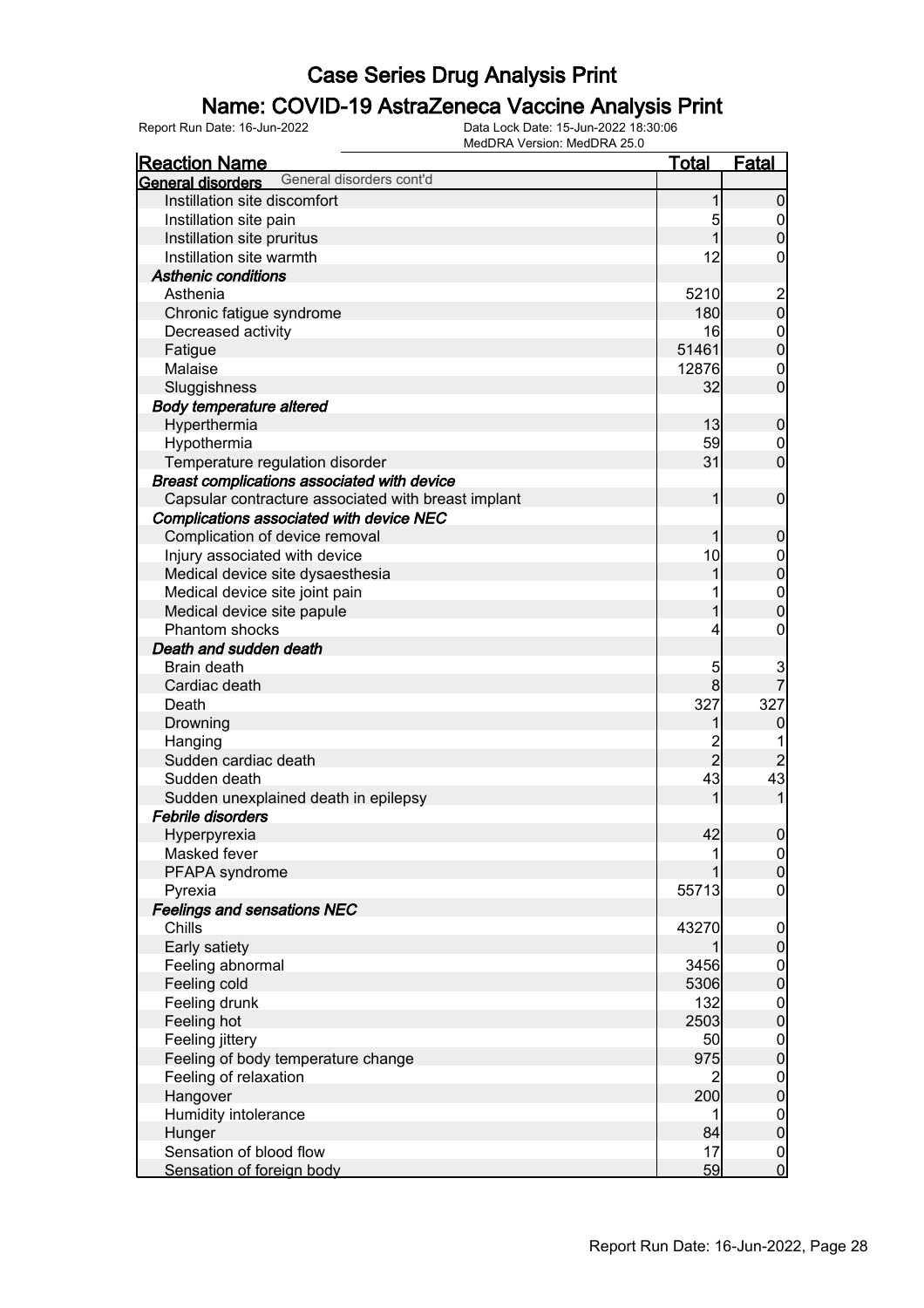### Name: COVID-19 AstraZeneca Vaccine Analysis Print

|                                       | MedDRA Version: MedDRA 25.0 |                 |                                        |
|---------------------------------------|-----------------------------|-----------------|----------------------------------------|
| <b>Reaction Name</b>                  |                             | <u>Total</u>    | Fatal                                  |
| General disorders                     | General disorders cont'd    |                 |                                        |
| Temperature intolerance               |                             | 94              | $\overline{0}$                         |
| <b>Thirst</b>                         |                             | 1276            | $\overline{0}$                         |
| Thirst decreased                      |                             | 11              | 0                                      |
| <b>Fibrosis NEC</b>                   |                             |                 |                                        |
| Fibrosis                              |                             | 8               | $\mathbf 0$                            |
| Gait disturbances                     |                             |                 |                                        |
| Decreased gait velocity               |                             | 3               | $\overline{0}$                         |
| Gait disturbance                      |                             | 526             | $\overline{0}$                         |
| Gait inability                        |                             | 249             | $\boldsymbol{0}$                       |
| Loss of control of legs               |                             | 63              | $\mathbf 0$                            |
| General signs and symptoms NEC        |                             |                 |                                        |
| Apparent death                        |                             |                 | $\boldsymbol{0}$                       |
| Chronic disease                       |                             |                 | $\mathbf 0$                            |
| Condition aggravated                  |                             | 358             | $\mathbf 0$                            |
| Crepitations                          |                             | 10 <sup>1</sup> |                                        |
| Crying                                |                             | 306             | $0$<br>0                               |
| Deformity                             |                             |                 |                                        |
| Developmental delay                   |                             | 3               | $\begin{matrix} 0 \\ 0 \end{matrix}$   |
| Discharge                             |                             | 9               | $\boldsymbol{0}$                       |
| Disease prodromal stage               |                             | 1               | $\mathbf 0$                            |
| Disease progression                   |                             | 3               | $\mathbf 1$                            |
| Disease recurrence                    |                             | $\overline{c}$  | $\mathbf 0$                            |
| Effusion                              |                             | $\overline{c}$  | $\boldsymbol{0}$                       |
| Energy increased                      |                             | 26              | $\mathbf 0$                            |
| Exercise tolerance decreased          |                             | 48              |                                        |
| Foaming at mouth                      |                             | 6               | $0$<br>0                               |
| General physical health deterioration |                             | 35              |                                        |
| General symptom                       |                             | 12              | $\begin{bmatrix} 2 \\ 0 \end{bmatrix}$ |
| Glassy eyes                           |                             | 8               | $\boldsymbol{0}$                       |
| High-pitched crying                   |                             | 8               | $\mathbf 0$                            |
| Idiopathic environmental intolerance  |                             | $\overline{c}$  | $\boldsymbol{0}$                       |
| Ill-defined disorder                  |                             | 14              | $\overline{0}$                         |
| <b>Illness</b>                        |                             | 5172            | $\mathbf 1$                            |
| Impaired self-care                    |                             | $\overline{2}$  | $\overline{0}$                         |
| Induration                            |                             | 23              | $\boldsymbol{0}$                       |
| Influenza like illness                |                             | 9745            | 0                                      |
| Irritability postvaccinal             |                             | 3               | 0                                      |
| Local reaction                        |                             | 157             | $\boldsymbol{0}$                       |
| Moaning                               |                             | 9               | $\boldsymbol{0}$                       |
| Multiple organ dysfunction syndrome   |                             | 29              | 14                                     |
| Nonspecific reaction                  |                             | $\overline{3}$  | $\overline{0}$                         |
| Organ failure                         |                             | $\overline{5}$  | $\pmb{0}$                              |
| Perforation                           |                             |                 | $\overline{0}$                         |
| Performance status decreased          |                             |                 | $\overline{0}$                         |
| Peripheral swelling                   |                             | 6091            | $\overline{0}$                         |
| Pre-existing condition improved       |                             | 18              | $\pmb{0}$                              |
| Premature ageing                      |                             | 3               | $\overline{0}$                         |
| Prolapse                              |                             |                 | $\pmb{0}$                              |
| Screaming                             |                             | 34              | $\overline{0}$                         |
| Secretion discharge                   |                             | 35              | $\mathbf 0$                            |
| Sensitivity to weather change         |                             | 3               | $\overline{0}$                         |
| <b>Stenosis</b>                       |                             | $\overline{3}$  | $\pmb{0}$                              |
| Swelling                              |                             | 2868            | $\overline{0}$                         |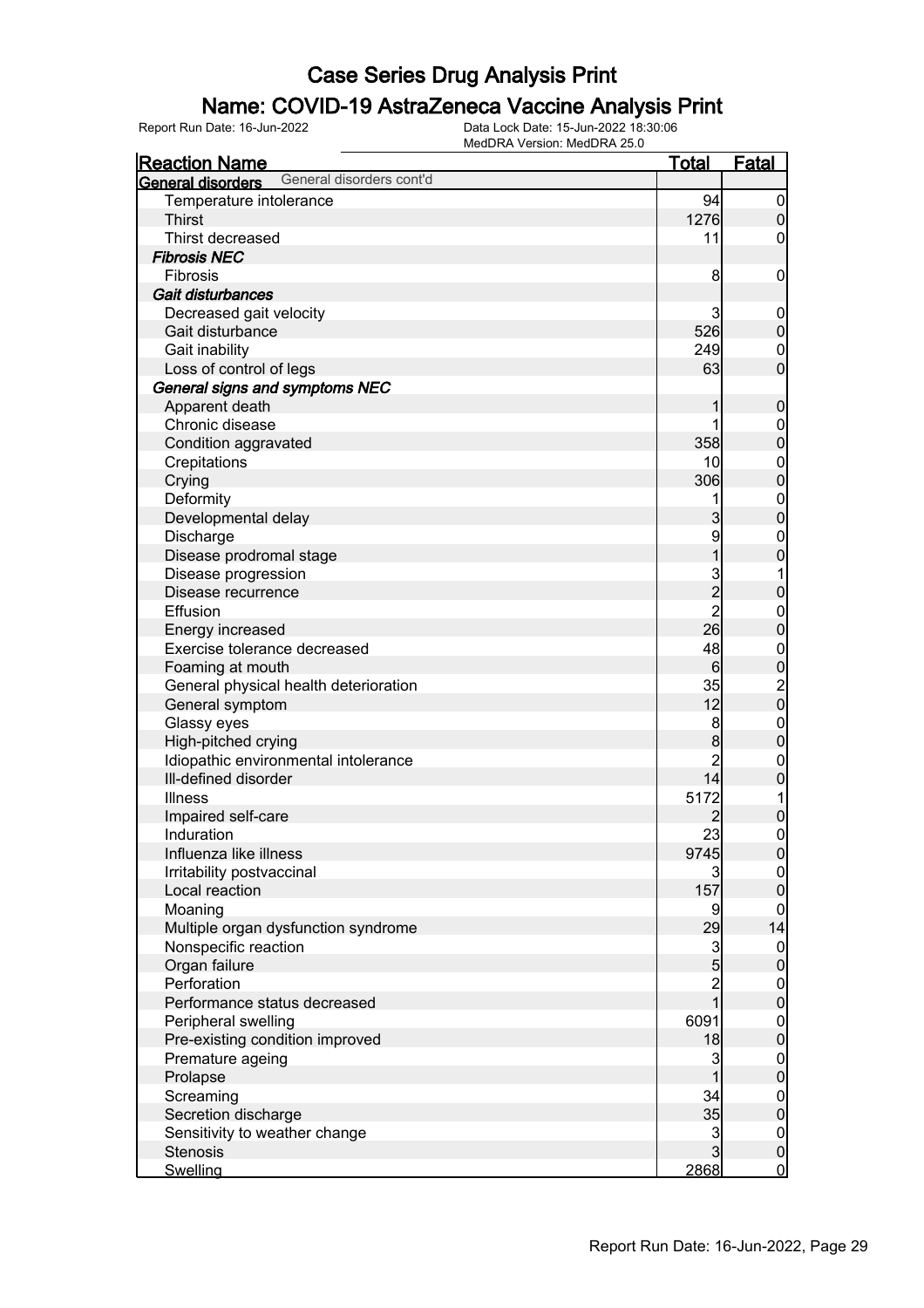### Name: COVID-19 AstraZeneca Vaccine Analysis Print

| MedDRA Version: MedDRA 25.0                   |                |                  |
|-----------------------------------------------|----------------|------------------|
| <b>Reaction Name</b>                          | <u>Total</u>   | Fatal            |
| General disorders cont'd<br>General disorders |                |                  |
| Swelling face                                 | 1137           | $\mathbf 0$      |
| Symptom masked                                |                | $\overline{0}$   |
| Symptom recurrence                            |                | $\pmb{0}$        |
| Tissue discolouration                         |                | $\boldsymbol{0}$ |
| <b>Tissue infiltration</b>                    |                | $\mathbf 0$      |
| Unevaluable event                             | 9              | 0                |
| <b>Healing abnormal NEC</b>                   |                |                  |
| Impaired healing                              | 8              | $\mathbf 0$      |
| <b>Hernias NEC</b>                            |                |                  |
| Hernia                                        | 6              | $\mathbf 0$      |
| Implant and catheter site reactions           |                |                  |
| Catheter site urticaria                       |                | $\mathbf 0$      |
| Implant site coldness                         |                | $\boldsymbol{0}$ |
| Implant site discharge                        |                | $\mathbf 0$      |
| Implant site discolouration                   | 4              | $\overline{0}$   |
| Implant site hypoaesthesia                    | $\frac{2}{5}$  | $\boldsymbol{0}$ |
| Implant site pain                             |                | $\mathbf 0$      |
| Implant site rash                             |                | $\boldsymbol{0}$ |
| Implant site swelling                         | 3              | $\mathbf 0$      |
| Implant site urticaria                        | 3              | $\boldsymbol{0}$ |
| Implant site vesicles                         | $\overline{1}$ | $\overline{0}$   |
| Implant site warmth                           | 7              | 0                |
| <b>Inflammations</b>                          |                |                  |
| Granuloma                                     | $\overline{c}$ | $\mathbf 0$      |
| Inflammation                                  | 920            | $\boldsymbol{0}$ |
| Papillitis                                    |                | $\boldsymbol{0}$ |
| Scar inflammation                             |                | $\mathbf 0$      |
| <b>Serositis</b>                              |                | $\mathbf 0$      |
| Systemic inflammatory response syndrome       | 9              | $\overline{0}$   |
| Infusion site reactions                       |                |                  |
| Infusion site bruising                        | 1              | $\boldsymbol{0}$ |
| Infusion site discomfort                      |                | $\overline{0}$   |
| Infusion site erythema                        | 3              | $\pmb{0}$        |
| Infusion site joint pain                      | 1              | $\mathbf 0$      |
| Infusion site mass                            |                | $\overline{0}$   |
| Infusion site mobility decreased              | 1              | $\overline{0}$   |
| Infusion site nodule                          | $\overline{2}$ | $\overline{0}$   |
| Infusion site pain                            | 14             | $\mathbf 0$      |
| Infusion site urticaria                       | $\overline{c}$ | $\overline{0}$   |
| Infusion site warmth                          | 6              | 0                |
| Injection site reactions                      |                |                  |
| Injected limb mobility decreased              | 50             | $\mathbf 0$      |
| Injection site atrophy                        | 9              | $\overline{0}$   |
| Injection site bruising                       | 126            | $\mathbf 0$      |
| Injection site coldness                       | 6              | $\boldsymbol{0}$ |
| Injection site cyst                           | 6              | $\mathbf 0$      |
| Injection site deformation                    |                | $\mathbf 0$      |
| Injection site discharge                      |                | $\boldsymbol{0}$ |
| Injection site discolouration                 | 8              | $\overline{0}$   |
| Injection site discomfort                     | 24             | 0                |
| Injection site dryness                        |                | $\boldsymbol{0}$ |
| Injection site erythema                       | 606            | $\overline{0}$   |
| Injection site exfoliation                    |                | $\mathbf 0$      |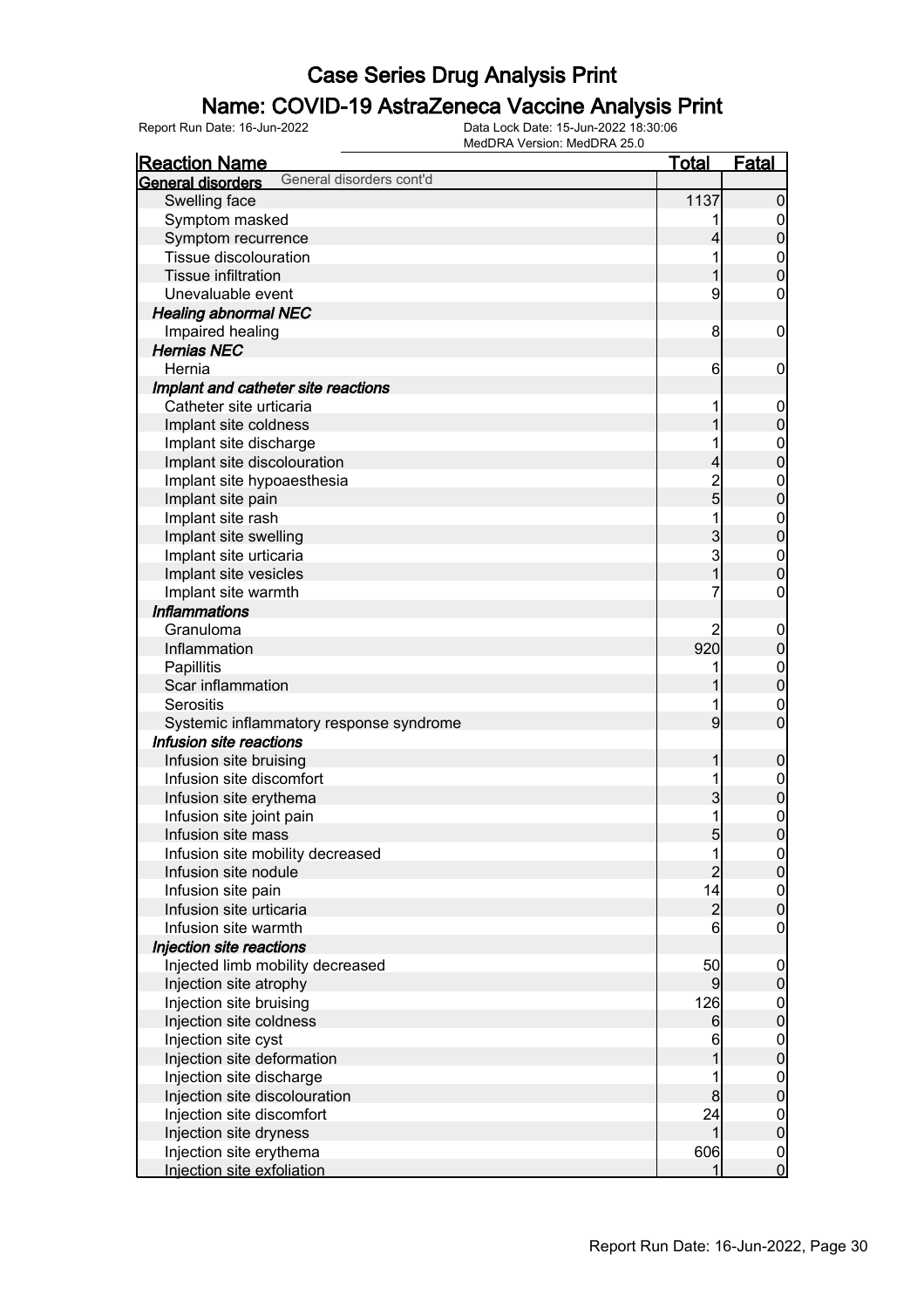### Name: COVID-19 AstraZeneca Vaccine Analysis Print

| <u>Reaction Name</u>                          | <u>Total</u>    | <b>Fatal</b>     |
|-----------------------------------------------|-----------------|------------------|
| General disorders cont'd<br>General disorders |                 |                  |
| Injection site extravasation                  |                 | $\overline{0}$   |
| Injection site haematoma                      | $\frac{2}{3}$   | $\pmb{0}$        |
| Injection site haemorrhage                    | 22              | $\boldsymbol{0}$ |
| Injection site hypersensitivity               | $5\overline{)}$ | $\mathbf 0$      |
| Injection site hypoaesthesia                  | 17              | $\boldsymbol{0}$ |
| Injection site indentation                    | 22              | $\overline{0}$   |
| Injection site induration                     | 11              | $\boldsymbol{0}$ |
| Injection site inflammation                   | 67              | $\overline{0}$   |
| Injection site injury                         | 6               | $\boldsymbol{0}$ |
| Injection site irritation                     | 4               | $\overline{0}$   |
| Injection site joint discomfort               | 1               |                  |
| Injection site joint erythema                 | 8               | $0$<br>0         |
| Injection site joint pain                     | 35              | $\boldsymbol{0}$ |
| Injection site joint swelling                 | 1               | $\overline{0}$   |
| Injection site mass                           | 1430            |                  |
| Injection site movement impairment            | 5               | $0$<br>0         |
| Injection site muscle weakness                |                 |                  |
| Injection site necrosis                       | 2<br>7          | $0$<br>0         |
| Injection site nerve damage                   |                 |                  |
| Injection site nodule                         | $\frac{2}{5}$   | $0$<br>0         |
| Injection site oedema                         | 28              | $\boldsymbol{0}$ |
| Injection site pain                           | 4549            | $\overline{0}$   |
| Injection site papule                         | 2               | $\boldsymbol{0}$ |
| Injection site paraesthesia                   | 26              | $\overline{0}$   |
| Injection site pruritus                       | 302             | $\boldsymbol{0}$ |
| Injection site rash                           | 311             | $\overline{0}$   |
| Injection site reaction                       | 124             | $\boldsymbol{0}$ |
| Injection site scab                           | $\overline{4}$  | $\overline{0}$   |
| Injection site scar                           | 6               | $\boldsymbol{0}$ |
| Injection site swelling                       | 267             | $\overline{0}$   |
| Injection site thrombosis                     |                 |                  |
| Injection site ulcer                          | 1               | $0$<br>0         |
| Injection site urticaria                      | 41              |                  |
| Injection site vesicles                       | 16              | $0$<br>0         |
| Injection site warmth                         | 356             | $\mathbf 0$      |
| <b>Interactions</b>                           |                 |                  |
| Drug interaction                              | 37              | $\overline{0}$   |
| Drug-device interaction                       | $\mathbf{3}$    | $\mathbf 0$      |
| Food interaction                              | $\overline{2}$  | $\overline{0}$   |
| Inhibitory drug interaction                   | 12              | $\overline{0}$   |
| <b>Mass conditions NEC</b>                    |                 |                  |
| Cyst                                          | 39              | $\pmb{0}$        |
| Cyst rupture                                  |                 | $\mathbf 0$      |
| <b>Mass</b>                                   | 101             | $\pmb{0}$        |
| Nodule                                        | 28              | $\mathbf 0$      |
| Pelvic mass                                   | 1               | $\overline{0}$   |
| Mucosal findings abnormal                     |                 |                  |
| Mucosa vesicle                                |                 | $\boldsymbol{0}$ |
| Mucosal disorder                              | 2<br>2          | $\overline{0}$   |
| Mucosal dryness                               | $\overline{1}$  | $\pmb{0}$        |
| Mucosal haemorrhage                           | 12              | $\boldsymbol{0}$ |
| Mucosal inflammation                          | 11              | $\mathbf 0$      |
| Mucosal pain                                  | $\overline{2}$  | $\overline{0}$   |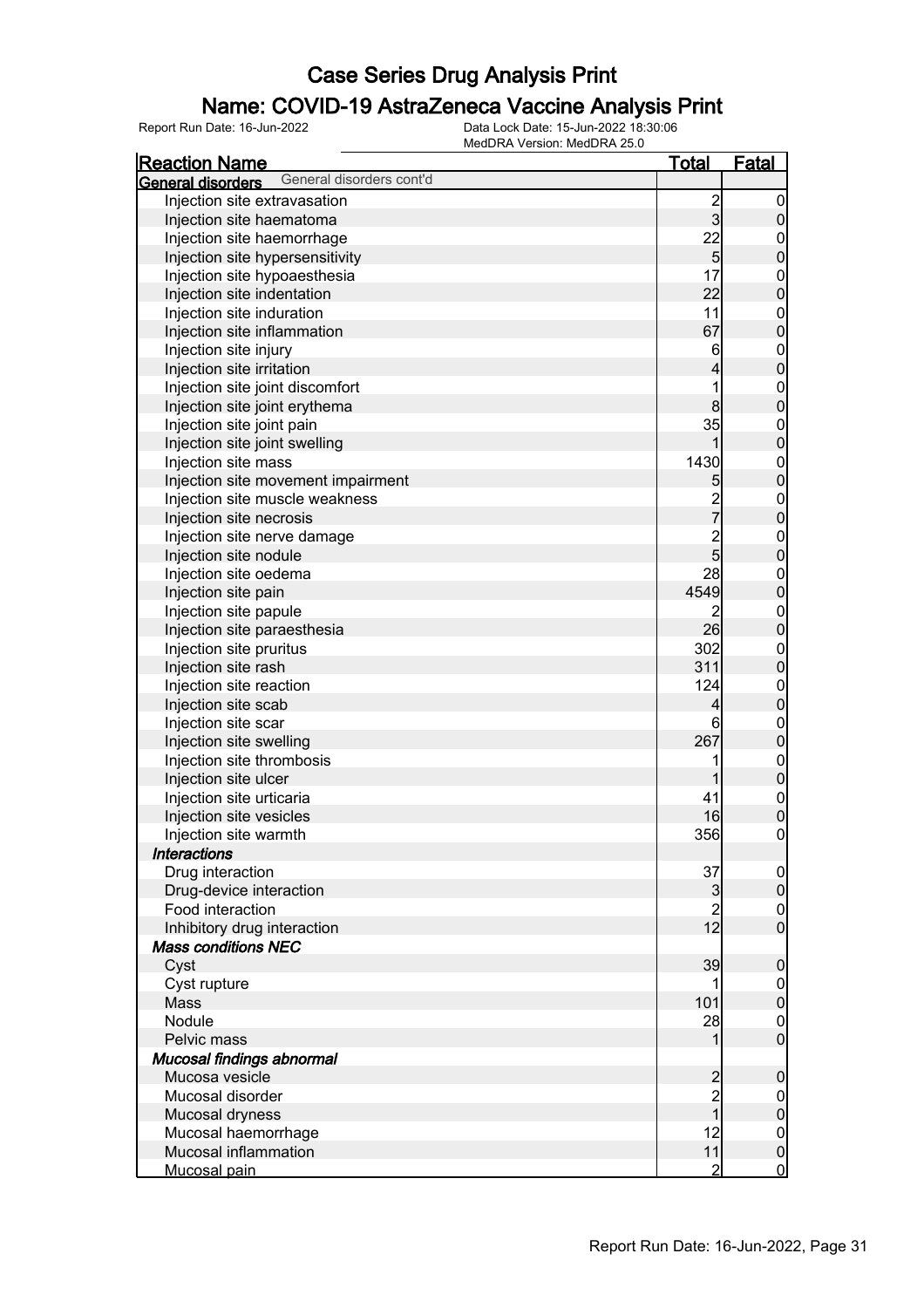### Name: COVID-19 AstraZeneca Vaccine Analysis Print

|                                                          | MedDRA Version: MedDRA 25.0 |                |                                    |
|----------------------------------------------------------|-----------------------------|----------------|------------------------------------|
| <b>Reaction Name</b>                                     |                             | <u>Total</u>   | Fatal                              |
| <b>General disorders</b>                                 | General disorders cont'd    |                |                                    |
| Mucosal ulceration                                       |                             |                | $\mathbf 0$                        |
| Oedema mucosal                                           |                             | 3              | $\overline{0}$                     |
| Polyp                                                    |                             | $6 \mid$       | $\overline{0}$                     |
| <b>Necrosis NEC</b>                                      |                             |                |                                    |
| Fat necrosis                                             |                             | 5 <sub>5</sub> | $\boldsymbol{0}$                   |
| <b>Necrosis</b>                                          |                             | 8              | 0                                  |
| Oedema NEC                                               |                             |                |                                    |
| Face oedema                                              |                             | 36             | $\mathbf 0$                        |
| Generalised oedema                                       |                             | 1              | $\overline{0}$                     |
| Localised oedema                                         |                             | 13             | $\boldsymbol{0}$                   |
| Oedema                                                   |                             | 97             | $\overline{0}$                     |
| Oedema peripheral                                        |                             | 174            | $\boldsymbol{0}$                   |
| <b>Pain and discomfort NEC</b>                           |                             |                |                                    |
| Axillary pain                                            |                             | 781            | $\mathbf 0$                        |
| Chest discomfort                                         |                             | 2187           | $\pmb{0}$                          |
| Chest pain                                               |                             | 6225           | $\overline{0}$                     |
| <b>Discomfort</b>                                        |                             | 669            | $\overline{0}$                     |
| Facial discomfort                                        |                             | 23             | $\boldsymbol{0}$                   |
| Facial pain                                              |                             | 306            | $\overline{0}$                     |
| Hernia pain                                              |                             | 4              | $\boldsymbol{0}$                   |
| Inflammatory pain                                        |                             | 37             | $\overline{0}$                     |
| Non-cardiac chest pain                                   |                             | 49             | $\boldsymbol{0}$                   |
| Pain                                                     |                             | 18020          | $\overline{0}$                     |
| Suprapubic pain                                          |                             |                | $\boldsymbol{0}$                   |
| Tenderness                                               |                             | 1850           | $\boldsymbol{0}$                   |
| Visceral pain                                            |                             | 4              | $\boldsymbol{0}$                   |
| Therapeutic and nontherapeutic responses                 |                             |                |                                    |
| Adverse drug reaction                                    |                             | 50             | $\mathbf 0$                        |
| Adverse event                                            |                             | 11             | $\pmb{0}$                          |
| Adverse food reaction                                    |                             | $\overline{c}$ | $\overline{0}$                     |
| Adverse reaction                                         |                             | 12             | $\mathbf 0$                        |
| Diet failure                                             |                             |                | $\overline{0}$                     |
| Drug effect less than expected                           |                             |                | $\overline{0}$                     |
| Drug ineffective                                         |                             | 228            | 1                                  |
| Drug intolerance                                         |                             | വ              | $\overline{0}$                     |
| Idiosyncratic drug reaction                              |                             |                | $\overline{0}$                     |
| Immediate post-injection reaction                        |                             | 4              | $\boldsymbol{0}$                   |
| Inadequate analgesia                                     |                             | 32             | $\mathbf 0$                        |
| No reaction on previous exposure to drug                 |                             | 11             | $\overline{0}$                     |
| Remission not achieved                                   |                             |                | $\boldsymbol{0}$                   |
| Similar reaction on previous exposure to drug            |                             |                | $\overline{0}$                     |
| Therapeutic product effect decreased                     |                             | 3              | $\boldsymbol{0}$                   |
| Therapeutic product effect delayed                       |                             | 1              | $\overline{0}$                     |
| Therapeutic product effect incomplete                    |                             |                | $\boldsymbol{0}$                   |
| Therapeutic product effect prolonged                     |                             | 2<br>1         | $\overline{0}$                     |
| Therapeutic product ineffective                          |                             | 9              |                                    |
| Therapeutic reaction time decreased                      |                             |                | $\boldsymbol{0}$<br>$\overline{0}$ |
| Therapeutic response changed                             |                             |                |                                    |
| Therapeutic response decreased                           |                             |                | $\mathbf{0}$<br>$\overline{0}$     |
|                                                          |                             |                |                                    |
| Therapeutic response delayed                             |                             | $\overline{2}$ | $\boldsymbol{0}$<br>$\mathbf 0$    |
| Therapeutic response shortened                           |                             | 191            |                                    |
| Therapeutic response unexpected<br>Therapy non-responder |                             | 3              | $\mathbf 0$<br>$\overline{0}$      |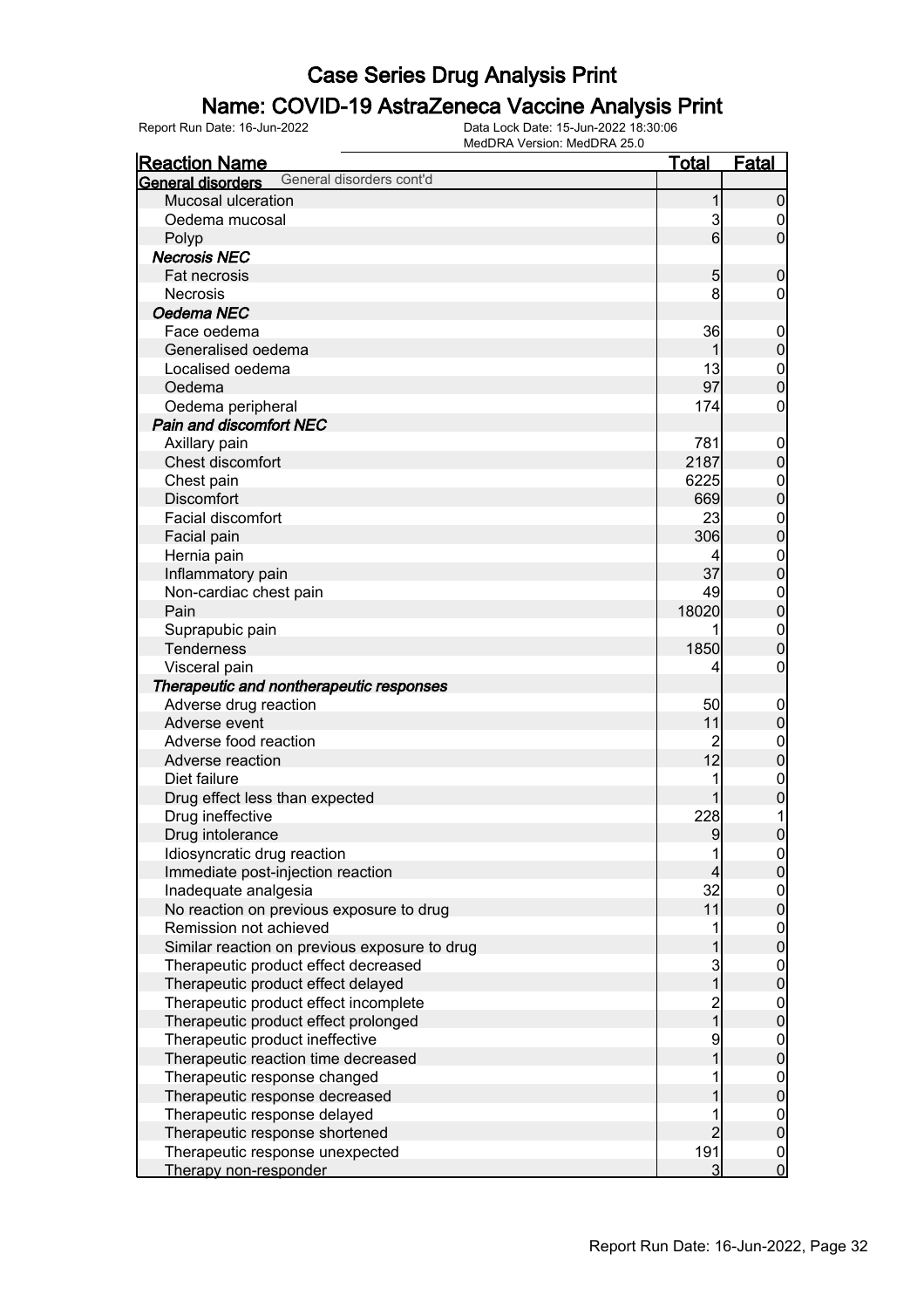### Name: COVID-19 AstraZeneca Vaccine Analysis Print

| General disorders<br><b>Treatment failure</b><br>20<br>$\overline{0}$<br>Treatment noncompliance<br>$\pmb{0}$<br>1<br>45<br>Vaccination failure<br>$\mathbf 0$<br>$\overline{0}$<br>Vaccine positive rechallenge<br>1<br><b>Trophic disorders</b><br>Atrophy<br>$\boldsymbol{0}$<br>$\overline{4}$<br>$\frac{2}{3}$<br>Calcinosis<br>$\mathbf 0$<br>$\overline{0}$<br>Dysplasia<br>$\overline{2}$<br>$\boldsymbol{0}$<br>Hyperplasia<br><b>Ulcers NEC</b><br>49<br>Ulcer<br>$\boldsymbol{0}$<br>$\overline{0}$<br>Ulcer haemorrhage<br>4<br><b>Vaccination site reactions</b><br>Extensive swelling of vaccinated limb<br>19<br>$\boldsymbol{0}$<br>Shoulder injury related to vaccine administration<br>119<br>$\mathbf{0}$<br>$\overline{0}$<br>Vaccination site atrophy<br>Vaccination site bruising<br>142<br>$\mathbf{0}$<br>$\mathbf 0$<br>Vaccination site coldness<br>1<br>3<br>Vaccination site cyst<br>$\mathbf{0}$<br>$\overline{0}$<br>1<br>Vaccination site discharge<br>Vaccination site discolouration<br>18<br>$\mathbf{0}$<br>$\overline{0}$<br>50<br>Vaccination site discomfort<br>Vaccination site dryness<br>$\mathbf{0}$<br>$\overline{0}$<br>720<br>Vaccination site erythema<br>Vaccination site extravasation<br>$\mathbf{0}$<br>1<br>$\mathbf 0$<br>8<br>Vaccination site granuloma<br>Vaccination site haematoma<br>1<br>$\mathbf{0}$<br>$\overline{0}$<br>11<br>Vaccination site haemorrhage<br>Vaccination site hyperaesthesia<br>1<br>$\mathbf{0}$<br>$\mathbf 0$<br>Vaccination site hypersensitivity<br>$\overline{4}$<br>Vaccination site hypoaesthesia<br>25<br>$\mathbf{0}$<br>$\mathbf 0$<br>71<br>Vaccination site induration<br>Vaccination site inflammation<br>57<br>$\boldsymbol{0}$<br>$\overline{0}$<br>Vaccination site injury<br>4<br>$\mathbf 0$<br>Vaccination site irritation<br>14<br>Vaccination site joint discomfort<br>2<br>5<br> 0 <br>Vaccination site joint erythema<br>이<br>$\mathbf 0$<br>Vaccination site joint inflammation<br>1<br>18<br>Vaccination site joint movement impairment<br>$\overline{0}$<br>$\mathbf 0$<br>58<br>Vaccination site joint pain<br>Vaccination site joint swelling<br>$\overline{0}$<br>4<br>$\mathbf 0$<br>$\frac{2}{2}$<br>Vaccination site joint warmth<br>Vaccination site lymphadenopathy<br>$\boldsymbol{0}$<br>$\mathbf 0$<br>571<br>Vaccination site mass<br>Vaccination site movement impairment<br>114<br>$\boldsymbol{0}$<br>$\mathbf 0$<br>Vaccination site nerve damage<br>$\overline{c}$ | <b>Reaction Name</b>     | <u>Total</u> | <b>Fatal</b>   |
|-----------------------------------------------------------------------------------------------------------------------------------------------------------------------------------------------------------------------------------------------------------------------------------------------------------------------------------------------------------------------------------------------------------------------------------------------------------------------------------------------------------------------------------------------------------------------------------------------------------------------------------------------------------------------------------------------------------------------------------------------------------------------------------------------------------------------------------------------------------------------------------------------------------------------------------------------------------------------------------------------------------------------------------------------------------------------------------------------------------------------------------------------------------------------------------------------------------------------------------------------------------------------------------------------------------------------------------------------------------------------------------------------------------------------------------------------------------------------------------------------------------------------------------------------------------------------------------------------------------------------------------------------------------------------------------------------------------------------------------------------------------------------------------------------------------------------------------------------------------------------------------------------------------------------------------------------------------------------------------------------------------------------------------------------------------------------------------------------------------------------------------------------------------------------------------------------------------------------------------------------------------------------------------------------------------------------------------------------------------------------------------------------------------------------------------------------------------------------------------------------|--------------------------|--------------|----------------|
|                                                                                                                                                                                                                                                                                                                                                                                                                                                                                                                                                                                                                                                                                                                                                                                                                                                                                                                                                                                                                                                                                                                                                                                                                                                                                                                                                                                                                                                                                                                                                                                                                                                                                                                                                                                                                                                                                                                                                                                                                                                                                                                                                                                                                                                                                                                                                                                                                                                                                               | General disorders cont'd |              |                |
|                                                                                                                                                                                                                                                                                                                                                                                                                                                                                                                                                                                                                                                                                                                                                                                                                                                                                                                                                                                                                                                                                                                                                                                                                                                                                                                                                                                                                                                                                                                                                                                                                                                                                                                                                                                                                                                                                                                                                                                                                                                                                                                                                                                                                                                                                                                                                                                                                                                                                               |                          |              |                |
|                                                                                                                                                                                                                                                                                                                                                                                                                                                                                                                                                                                                                                                                                                                                                                                                                                                                                                                                                                                                                                                                                                                                                                                                                                                                                                                                                                                                                                                                                                                                                                                                                                                                                                                                                                                                                                                                                                                                                                                                                                                                                                                                                                                                                                                                                                                                                                                                                                                                                               |                          |              |                |
|                                                                                                                                                                                                                                                                                                                                                                                                                                                                                                                                                                                                                                                                                                                                                                                                                                                                                                                                                                                                                                                                                                                                                                                                                                                                                                                                                                                                                                                                                                                                                                                                                                                                                                                                                                                                                                                                                                                                                                                                                                                                                                                                                                                                                                                                                                                                                                                                                                                                                               |                          |              |                |
|                                                                                                                                                                                                                                                                                                                                                                                                                                                                                                                                                                                                                                                                                                                                                                                                                                                                                                                                                                                                                                                                                                                                                                                                                                                                                                                                                                                                                                                                                                                                                                                                                                                                                                                                                                                                                                                                                                                                                                                                                                                                                                                                                                                                                                                                                                                                                                                                                                                                                               |                          |              |                |
|                                                                                                                                                                                                                                                                                                                                                                                                                                                                                                                                                                                                                                                                                                                                                                                                                                                                                                                                                                                                                                                                                                                                                                                                                                                                                                                                                                                                                                                                                                                                                                                                                                                                                                                                                                                                                                                                                                                                                                                                                                                                                                                                                                                                                                                                                                                                                                                                                                                                                               |                          |              |                |
|                                                                                                                                                                                                                                                                                                                                                                                                                                                                                                                                                                                                                                                                                                                                                                                                                                                                                                                                                                                                                                                                                                                                                                                                                                                                                                                                                                                                                                                                                                                                                                                                                                                                                                                                                                                                                                                                                                                                                                                                                                                                                                                                                                                                                                                                                                                                                                                                                                                                                               |                          |              |                |
|                                                                                                                                                                                                                                                                                                                                                                                                                                                                                                                                                                                                                                                                                                                                                                                                                                                                                                                                                                                                                                                                                                                                                                                                                                                                                                                                                                                                                                                                                                                                                                                                                                                                                                                                                                                                                                                                                                                                                                                                                                                                                                                                                                                                                                                                                                                                                                                                                                                                                               |                          |              |                |
|                                                                                                                                                                                                                                                                                                                                                                                                                                                                                                                                                                                                                                                                                                                                                                                                                                                                                                                                                                                                                                                                                                                                                                                                                                                                                                                                                                                                                                                                                                                                                                                                                                                                                                                                                                                                                                                                                                                                                                                                                                                                                                                                                                                                                                                                                                                                                                                                                                                                                               |                          |              |                |
|                                                                                                                                                                                                                                                                                                                                                                                                                                                                                                                                                                                                                                                                                                                                                                                                                                                                                                                                                                                                                                                                                                                                                                                                                                                                                                                                                                                                                                                                                                                                                                                                                                                                                                                                                                                                                                                                                                                                                                                                                                                                                                                                                                                                                                                                                                                                                                                                                                                                                               |                          |              |                |
|                                                                                                                                                                                                                                                                                                                                                                                                                                                                                                                                                                                                                                                                                                                                                                                                                                                                                                                                                                                                                                                                                                                                                                                                                                                                                                                                                                                                                                                                                                                                                                                                                                                                                                                                                                                                                                                                                                                                                                                                                                                                                                                                                                                                                                                                                                                                                                                                                                                                                               |                          |              |                |
|                                                                                                                                                                                                                                                                                                                                                                                                                                                                                                                                                                                                                                                                                                                                                                                                                                                                                                                                                                                                                                                                                                                                                                                                                                                                                                                                                                                                                                                                                                                                                                                                                                                                                                                                                                                                                                                                                                                                                                                                                                                                                                                                                                                                                                                                                                                                                                                                                                                                                               |                          |              |                |
|                                                                                                                                                                                                                                                                                                                                                                                                                                                                                                                                                                                                                                                                                                                                                                                                                                                                                                                                                                                                                                                                                                                                                                                                                                                                                                                                                                                                                                                                                                                                                                                                                                                                                                                                                                                                                                                                                                                                                                                                                                                                                                                                                                                                                                                                                                                                                                                                                                                                                               |                          |              |                |
|                                                                                                                                                                                                                                                                                                                                                                                                                                                                                                                                                                                                                                                                                                                                                                                                                                                                                                                                                                                                                                                                                                                                                                                                                                                                                                                                                                                                                                                                                                                                                                                                                                                                                                                                                                                                                                                                                                                                                                                                                                                                                                                                                                                                                                                                                                                                                                                                                                                                                               |                          |              |                |
|                                                                                                                                                                                                                                                                                                                                                                                                                                                                                                                                                                                                                                                                                                                                                                                                                                                                                                                                                                                                                                                                                                                                                                                                                                                                                                                                                                                                                                                                                                                                                                                                                                                                                                                                                                                                                                                                                                                                                                                                                                                                                                                                                                                                                                                                                                                                                                                                                                                                                               |                          |              |                |
|                                                                                                                                                                                                                                                                                                                                                                                                                                                                                                                                                                                                                                                                                                                                                                                                                                                                                                                                                                                                                                                                                                                                                                                                                                                                                                                                                                                                                                                                                                                                                                                                                                                                                                                                                                                                                                                                                                                                                                                                                                                                                                                                                                                                                                                                                                                                                                                                                                                                                               |                          |              |                |
|                                                                                                                                                                                                                                                                                                                                                                                                                                                                                                                                                                                                                                                                                                                                                                                                                                                                                                                                                                                                                                                                                                                                                                                                                                                                                                                                                                                                                                                                                                                                                                                                                                                                                                                                                                                                                                                                                                                                                                                                                                                                                                                                                                                                                                                                                                                                                                                                                                                                                               |                          |              |                |
|                                                                                                                                                                                                                                                                                                                                                                                                                                                                                                                                                                                                                                                                                                                                                                                                                                                                                                                                                                                                                                                                                                                                                                                                                                                                                                                                                                                                                                                                                                                                                                                                                                                                                                                                                                                                                                                                                                                                                                                                                                                                                                                                                                                                                                                                                                                                                                                                                                                                                               |                          |              |                |
|                                                                                                                                                                                                                                                                                                                                                                                                                                                                                                                                                                                                                                                                                                                                                                                                                                                                                                                                                                                                                                                                                                                                                                                                                                                                                                                                                                                                                                                                                                                                                                                                                                                                                                                                                                                                                                                                                                                                                                                                                                                                                                                                                                                                                                                                                                                                                                                                                                                                                               |                          |              |                |
|                                                                                                                                                                                                                                                                                                                                                                                                                                                                                                                                                                                                                                                                                                                                                                                                                                                                                                                                                                                                                                                                                                                                                                                                                                                                                                                                                                                                                                                                                                                                                                                                                                                                                                                                                                                                                                                                                                                                                                                                                                                                                                                                                                                                                                                                                                                                                                                                                                                                                               |                          |              |                |
|                                                                                                                                                                                                                                                                                                                                                                                                                                                                                                                                                                                                                                                                                                                                                                                                                                                                                                                                                                                                                                                                                                                                                                                                                                                                                                                                                                                                                                                                                                                                                                                                                                                                                                                                                                                                                                                                                                                                                                                                                                                                                                                                                                                                                                                                                                                                                                                                                                                                                               |                          |              |                |
|                                                                                                                                                                                                                                                                                                                                                                                                                                                                                                                                                                                                                                                                                                                                                                                                                                                                                                                                                                                                                                                                                                                                                                                                                                                                                                                                                                                                                                                                                                                                                                                                                                                                                                                                                                                                                                                                                                                                                                                                                                                                                                                                                                                                                                                                                                                                                                                                                                                                                               |                          |              |                |
|                                                                                                                                                                                                                                                                                                                                                                                                                                                                                                                                                                                                                                                                                                                                                                                                                                                                                                                                                                                                                                                                                                                                                                                                                                                                                                                                                                                                                                                                                                                                                                                                                                                                                                                                                                                                                                                                                                                                                                                                                                                                                                                                                                                                                                                                                                                                                                                                                                                                                               |                          |              |                |
|                                                                                                                                                                                                                                                                                                                                                                                                                                                                                                                                                                                                                                                                                                                                                                                                                                                                                                                                                                                                                                                                                                                                                                                                                                                                                                                                                                                                                                                                                                                                                                                                                                                                                                                                                                                                                                                                                                                                                                                                                                                                                                                                                                                                                                                                                                                                                                                                                                                                                               |                          |              |                |
|                                                                                                                                                                                                                                                                                                                                                                                                                                                                                                                                                                                                                                                                                                                                                                                                                                                                                                                                                                                                                                                                                                                                                                                                                                                                                                                                                                                                                                                                                                                                                                                                                                                                                                                                                                                                                                                                                                                                                                                                                                                                                                                                                                                                                                                                                                                                                                                                                                                                                               |                          |              |                |
|                                                                                                                                                                                                                                                                                                                                                                                                                                                                                                                                                                                                                                                                                                                                                                                                                                                                                                                                                                                                                                                                                                                                                                                                                                                                                                                                                                                                                                                                                                                                                                                                                                                                                                                                                                                                                                                                                                                                                                                                                                                                                                                                                                                                                                                                                                                                                                                                                                                                                               |                          |              |                |
|                                                                                                                                                                                                                                                                                                                                                                                                                                                                                                                                                                                                                                                                                                                                                                                                                                                                                                                                                                                                                                                                                                                                                                                                                                                                                                                                                                                                                                                                                                                                                                                                                                                                                                                                                                                                                                                                                                                                                                                                                                                                                                                                                                                                                                                                                                                                                                                                                                                                                               |                          |              |                |
|                                                                                                                                                                                                                                                                                                                                                                                                                                                                                                                                                                                                                                                                                                                                                                                                                                                                                                                                                                                                                                                                                                                                                                                                                                                                                                                                                                                                                                                                                                                                                                                                                                                                                                                                                                                                                                                                                                                                                                                                                                                                                                                                                                                                                                                                                                                                                                                                                                                                                               |                          |              |                |
|                                                                                                                                                                                                                                                                                                                                                                                                                                                                                                                                                                                                                                                                                                                                                                                                                                                                                                                                                                                                                                                                                                                                                                                                                                                                                                                                                                                                                                                                                                                                                                                                                                                                                                                                                                                                                                                                                                                                                                                                                                                                                                                                                                                                                                                                                                                                                                                                                                                                                               |                          |              |                |
|                                                                                                                                                                                                                                                                                                                                                                                                                                                                                                                                                                                                                                                                                                                                                                                                                                                                                                                                                                                                                                                                                                                                                                                                                                                                                                                                                                                                                                                                                                                                                                                                                                                                                                                                                                                                                                                                                                                                                                                                                                                                                                                                                                                                                                                                                                                                                                                                                                                                                               |                          |              |                |
|                                                                                                                                                                                                                                                                                                                                                                                                                                                                                                                                                                                                                                                                                                                                                                                                                                                                                                                                                                                                                                                                                                                                                                                                                                                                                                                                                                                                                                                                                                                                                                                                                                                                                                                                                                                                                                                                                                                                                                                                                                                                                                                                                                                                                                                                                                                                                                                                                                                                                               |                          |              |                |
|                                                                                                                                                                                                                                                                                                                                                                                                                                                                                                                                                                                                                                                                                                                                                                                                                                                                                                                                                                                                                                                                                                                                                                                                                                                                                                                                                                                                                                                                                                                                                                                                                                                                                                                                                                                                                                                                                                                                                                                                                                                                                                                                                                                                                                                                                                                                                                                                                                                                                               |                          |              |                |
|                                                                                                                                                                                                                                                                                                                                                                                                                                                                                                                                                                                                                                                                                                                                                                                                                                                                                                                                                                                                                                                                                                                                                                                                                                                                                                                                                                                                                                                                                                                                                                                                                                                                                                                                                                                                                                                                                                                                                                                                                                                                                                                                                                                                                                                                                                                                                                                                                                                                                               |                          |              |                |
|                                                                                                                                                                                                                                                                                                                                                                                                                                                                                                                                                                                                                                                                                                                                                                                                                                                                                                                                                                                                                                                                                                                                                                                                                                                                                                                                                                                                                                                                                                                                                                                                                                                                                                                                                                                                                                                                                                                                                                                                                                                                                                                                                                                                                                                                                                                                                                                                                                                                                               |                          |              |                |
|                                                                                                                                                                                                                                                                                                                                                                                                                                                                                                                                                                                                                                                                                                                                                                                                                                                                                                                                                                                                                                                                                                                                                                                                                                                                                                                                                                                                                                                                                                                                                                                                                                                                                                                                                                                                                                                                                                                                                                                                                                                                                                                                                                                                                                                                                                                                                                                                                                                                                               |                          |              |                |
|                                                                                                                                                                                                                                                                                                                                                                                                                                                                                                                                                                                                                                                                                                                                                                                                                                                                                                                                                                                                                                                                                                                                                                                                                                                                                                                                                                                                                                                                                                                                                                                                                                                                                                                                                                                                                                                                                                                                                                                                                                                                                                                                                                                                                                                                                                                                                                                                                                                                                               |                          |              |                |
|                                                                                                                                                                                                                                                                                                                                                                                                                                                                                                                                                                                                                                                                                                                                                                                                                                                                                                                                                                                                                                                                                                                                                                                                                                                                                                                                                                                                                                                                                                                                                                                                                                                                                                                                                                                                                                                                                                                                                                                                                                                                                                                                                                                                                                                                                                                                                                                                                                                                                               |                          |              |                |
|                                                                                                                                                                                                                                                                                                                                                                                                                                                                                                                                                                                                                                                                                                                                                                                                                                                                                                                                                                                                                                                                                                                                                                                                                                                                                                                                                                                                                                                                                                                                                                                                                                                                                                                                                                                                                                                                                                                                                                                                                                                                                                                                                                                                                                                                                                                                                                                                                                                                                               |                          |              |                |
|                                                                                                                                                                                                                                                                                                                                                                                                                                                                                                                                                                                                                                                                                                                                                                                                                                                                                                                                                                                                                                                                                                                                                                                                                                                                                                                                                                                                                                                                                                                                                                                                                                                                                                                                                                                                                                                                                                                                                                                                                                                                                                                                                                                                                                                                                                                                                                                                                                                                                               |                          |              |                |
|                                                                                                                                                                                                                                                                                                                                                                                                                                                                                                                                                                                                                                                                                                                                                                                                                                                                                                                                                                                                                                                                                                                                                                                                                                                                                                                                                                                                                                                                                                                                                                                                                                                                                                                                                                                                                                                                                                                                                                                                                                                                                                                                                                                                                                                                                                                                                                                                                                                                                               |                          |              |                |
|                                                                                                                                                                                                                                                                                                                                                                                                                                                                                                                                                                                                                                                                                                                                                                                                                                                                                                                                                                                                                                                                                                                                                                                                                                                                                                                                                                                                                                                                                                                                                                                                                                                                                                                                                                                                                                                                                                                                                                                                                                                                                                                                                                                                                                                                                                                                                                                                                                                                                               |                          |              |                |
|                                                                                                                                                                                                                                                                                                                                                                                                                                                                                                                                                                                                                                                                                                                                                                                                                                                                                                                                                                                                                                                                                                                                                                                                                                                                                                                                                                                                                                                                                                                                                                                                                                                                                                                                                                                                                                                                                                                                                                                                                                                                                                                                                                                                                                                                                                                                                                                                                                                                                               |                          |              |                |
|                                                                                                                                                                                                                                                                                                                                                                                                                                                                                                                                                                                                                                                                                                                                                                                                                                                                                                                                                                                                                                                                                                                                                                                                                                                                                                                                                                                                                                                                                                                                                                                                                                                                                                                                                                                                                                                                                                                                                                                                                                                                                                                                                                                                                                                                                                                                                                                                                                                                                               |                          |              |                |
|                                                                                                                                                                                                                                                                                                                                                                                                                                                                                                                                                                                                                                                                                                                                                                                                                                                                                                                                                                                                                                                                                                                                                                                                                                                                                                                                                                                                                                                                                                                                                                                                                                                                                                                                                                                                                                                                                                                                                                                                                                                                                                                                                                                                                                                                                                                                                                                                                                                                                               |                          |              |                |
|                                                                                                                                                                                                                                                                                                                                                                                                                                                                                                                                                                                                                                                                                                                                                                                                                                                                                                                                                                                                                                                                                                                                                                                                                                                                                                                                                                                                                                                                                                                                                                                                                                                                                                                                                                                                                                                                                                                                                                                                                                                                                                                                                                                                                                                                                                                                                                                                                                                                                               |                          |              |                |
|                                                                                                                                                                                                                                                                                                                                                                                                                                                                                                                                                                                                                                                                                                                                                                                                                                                                                                                                                                                                                                                                                                                                                                                                                                                                                                                                                                                                                                                                                                                                                                                                                                                                                                                                                                                                                                                                                                                                                                                                                                                                                                                                                                                                                                                                                                                                                                                                                                                                                               |                          |              |                |
|                                                                                                                                                                                                                                                                                                                                                                                                                                                                                                                                                                                                                                                                                                                                                                                                                                                                                                                                                                                                                                                                                                                                                                                                                                                                                                                                                                                                                                                                                                                                                                                                                                                                                                                                                                                                                                                                                                                                                                                                                                                                                                                                                                                                                                                                                                                                                                                                                                                                                               |                          |              |                |
|                                                                                                                                                                                                                                                                                                                                                                                                                                                                                                                                                                                                                                                                                                                                                                                                                                                                                                                                                                                                                                                                                                                                                                                                                                                                                                                                                                                                                                                                                                                                                                                                                                                                                                                                                                                                                                                                                                                                                                                                                                                                                                                                                                                                                                                                                                                                                                                                                                                                                               |                          |              |                |
|                                                                                                                                                                                                                                                                                                                                                                                                                                                                                                                                                                                                                                                                                                                                                                                                                                                                                                                                                                                                                                                                                                                                                                                                                                                                                                                                                                                                                                                                                                                                                                                                                                                                                                                                                                                                                                                                                                                                                                                                                                                                                                                                                                                                                                                                                                                                                                                                                                                                                               | Vaccination site nodule  |              | $\overline{0}$ |
| $\mathbf 0$<br>$\overline{3}$<br>Vaccination site oedema                                                                                                                                                                                                                                                                                                                                                                                                                                                                                                                                                                                                                                                                                                                                                                                                                                                                                                                                                                                                                                                                                                                                                                                                                                                                                                                                                                                                                                                                                                                                                                                                                                                                                                                                                                                                                                                                                                                                                                                                                                                                                                                                                                                                                                                                                                                                                                                                                                      |                          |              |                |
| 2153<br>Vaccination site pain                                                                                                                                                                                                                                                                                                                                                                                                                                                                                                                                                                                                                                                                                                                                                                                                                                                                                                                                                                                                                                                                                                                                                                                                                                                                                                                                                                                                                                                                                                                                                                                                                                                                                                                                                                                                                                                                                                                                                                                                                                                                                                                                                                                                                                                                                                                                                                                                                                                                 |                          |              |                |
| $\overline{0}$<br>$\boldsymbol{0}$<br>Vaccination site papule                                                                                                                                                                                                                                                                                                                                                                                                                                                                                                                                                                                                                                                                                                                                                                                                                                                                                                                                                                                                                                                                                                                                                                                                                                                                                                                                                                                                                                                                                                                                                                                                                                                                                                                                                                                                                                                                                                                                                                                                                                                                                                                                                                                                                                                                                                                                                                                                                                 |                          |              |                |
| $\overline{4}$<br>Vaccination site paraesthesia<br>13                                                                                                                                                                                                                                                                                                                                                                                                                                                                                                                                                                                                                                                                                                                                                                                                                                                                                                                                                                                                                                                                                                                                                                                                                                                                                                                                                                                                                                                                                                                                                                                                                                                                                                                                                                                                                                                                                                                                                                                                                                                                                                                                                                                                                                                                                                                                                                                                                                         |                          |              |                |
| $\overline{0}$<br>$\mathbf 0$<br>Vaccination site pruritus<br>113                                                                                                                                                                                                                                                                                                                                                                                                                                                                                                                                                                                                                                                                                                                                                                                                                                                                                                                                                                                                                                                                                                                                                                                                                                                                                                                                                                                                                                                                                                                                                                                                                                                                                                                                                                                                                                                                                                                                                                                                                                                                                                                                                                                                                                                                                                                                                                                                                             |                          |              |                |
| 195<br>$\overline{0}$<br>Vaccination site rash                                                                                                                                                                                                                                                                                                                                                                                                                                                                                                                                                                                                                                                                                                                                                                                                                                                                                                                                                                                                                                                                                                                                                                                                                                                                                                                                                                                                                                                                                                                                                                                                                                                                                                                                                                                                                                                                                                                                                                                                                                                                                                                                                                                                                                                                                                                                                                                                                                                |                          |              |                |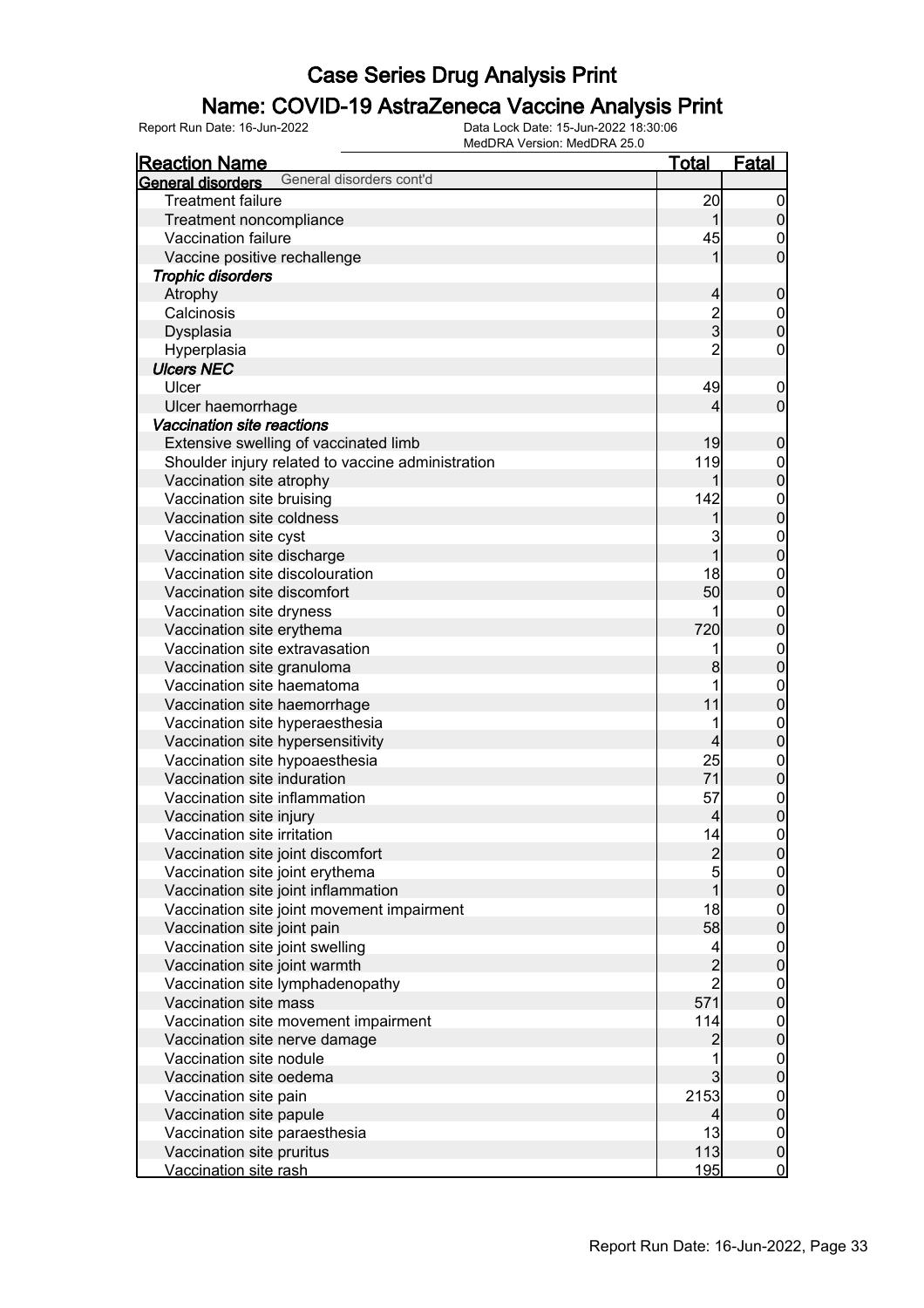### Name: COVID-19 AstraZeneca Vaccine Analysis Print

| <b>Reaction Name</b>                              | Total  | Fatal |
|---------------------------------------------------|--------|-------|
| <b>General disorders</b> General disorders cont'd |        |       |
| Vaccination site reaction                         | 26     |       |
| Vaccination site scab                             |        |       |
| Vaccination site scar                             |        |       |
| Vaccination site swelling                         | 519    |       |
| Vaccination site urticaria                        | 13     |       |
| Vaccination site vesicles                         |        |       |
| Vaccination site warmth                           | 386    |       |
| Vascular complications associated with device     |        |       |
| Vascular stent occlusion                          |        |       |
| Vascular stent thrombosis                         |        |       |
| Withdrawal and rebound effects                    |        |       |
| Drug withdrawal syndrome                          |        |       |
| Withdrawal syndrome                               | 104    |       |
| <b>General disorders SOC TOTAL</b>                | 257551 | 4051  |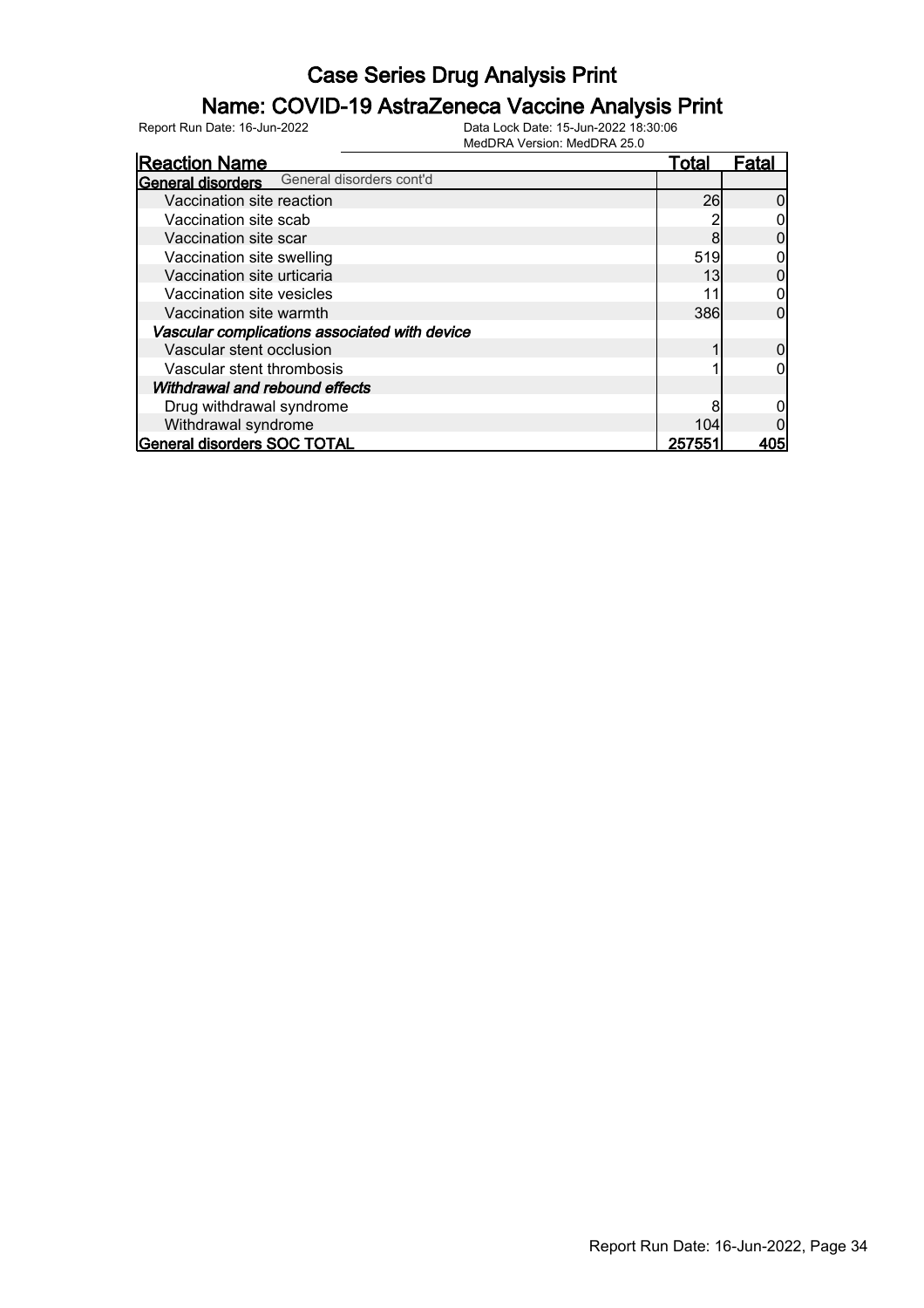### Name: COVID-19 AstraZeneca Vaccine Analysis Print

Report Run Date: 16-Jun-2022 Data Lock Date: 15-Jun-2022 18:30:06

MedDRA Version: MedDRA 25.0

| <b>Reaction Name</b>                           | <u>Total</u>            | <b>Fatal</b>        |
|------------------------------------------------|-------------------------|---------------------|
| <b>Hepatic disorders</b>                       |                         |                     |
| <b>Bile duct infections and inflammations</b>  |                         |                     |
| <b>Biliary colic</b>                           | 33                      | 0                   |
| Cholangitis                                    | 3                       | 0                   |
| <b>Cholecystitis and cholelithiasis</b>        |                         |                     |
| Cholecystitis                                  | 16                      | $\overline{0}$      |
| Cholecystitis acute                            | 3                       | 0                   |
| Cholelithiasis                                 | 16                      | 0                   |
| <b>Cholestasis and jaundice</b>                |                         |                     |
| Cholestasis                                    | 7                       | $\overline{0}$      |
| Cholestasis of pregnancy                       |                         | 0                   |
| Jaundice                                       | 58                      | $\mathbf{0}$        |
| Jaundice cholestatic                           | 12                      | 0                   |
| Ocular icterus                                 | 1                       | 0                   |
| Gallbladder disorders NEC                      |                         |                     |
| Gallbladder disorder                           | 4                       | $\mathbf 0$         |
| Gallbladder oedema                             |                         | 0                   |
| Gallbladder polyp                              |                         | 0                   |
| <b>Hepatic and hepatobiliary disorders NEC</b> |                         |                     |
| Liver disorder                                 | 21                      | 0                   |
| Hepatic enzymes and function abnormalities     |                         |                     |
| Hepatic function abnormal                      | 13                      | $\boldsymbol{0}$    |
| Hypertransaminasaemia                          | 10                      | $\overline{0}$      |
| Hepatic failure and associated disorders       |                         |                     |
| Acute hepatic failure                          | 2                       | 0                   |
| Hepatic failure                                | 13                      |                     |
| Hepatorenal syndrome                           | 1                       | 0                   |
| Subacute hepatic failure                       | 3                       | 0                   |
| <b>Hepatic fibrosis and cirrhosis</b>          |                         |                     |
| Hepatic cirrhosis                              | 9                       | 1                   |
| Hepatic vascular disorders                     |                         |                     |
| Budd-Chiari syndrome                           | $\overline{c}$          |                     |
| Hepatic artery thrombosis                      |                         | 0                   |
| Hepatic haemorrhage                            |                         | $\mathbf 0$         |
| Hepatic hypoperfusion                          |                         | 0                   |
| Hepatic infarction                             | $\overline{c}$          | 1                   |
| Hepatic vascular thrombosis                    | $\overline{2}$          | $\Omega$            |
| Hepatic vein thrombosis                        | 16                      | $\overline{0}$      |
| Portal hypertension                            | 4                       | $\mathsf{O}\xspace$ |
| Portal vein phlebitis                          | 1                       | $\frac{0}{3}$       |
| Portal vein thrombosis                         | 75                      |                     |
| Portosplenomesenteric venous thrombosis        | 2                       | $\boldsymbol{0}$    |
| <b>Hepatobiliary signs and symptoms</b>        |                         |                     |
| Hepatic pain                                   | 81                      | $\mathbf 0$         |
| Hepatomegaly                                   | 5                       | $\mathbf 0$         |
| Liver tenderness                               | 6                       | $\mathbf 0$         |
| Hepatocellular damage and hepatitis NEC        |                         |                     |
| Acute yellow liver atrophy                     | 1                       | $\mathbf 0$         |
| Allergic hepatitis                             |                         | 0                   |
| Autoimmune hepatitis                           | 14                      | $\mathbf 0$         |
| Cholestatic liver injury                       | 1                       | $\boldsymbol{0}$    |
| Drug-induced liver injury                      | $\overline{\mathbf{c}}$ | $\mathbf 0$         |
| Hepatic necrosis                               | $\overline{2}$          | 1                   |
| Hepatic steatosis                              | 13                      | $\mathbf 0$         |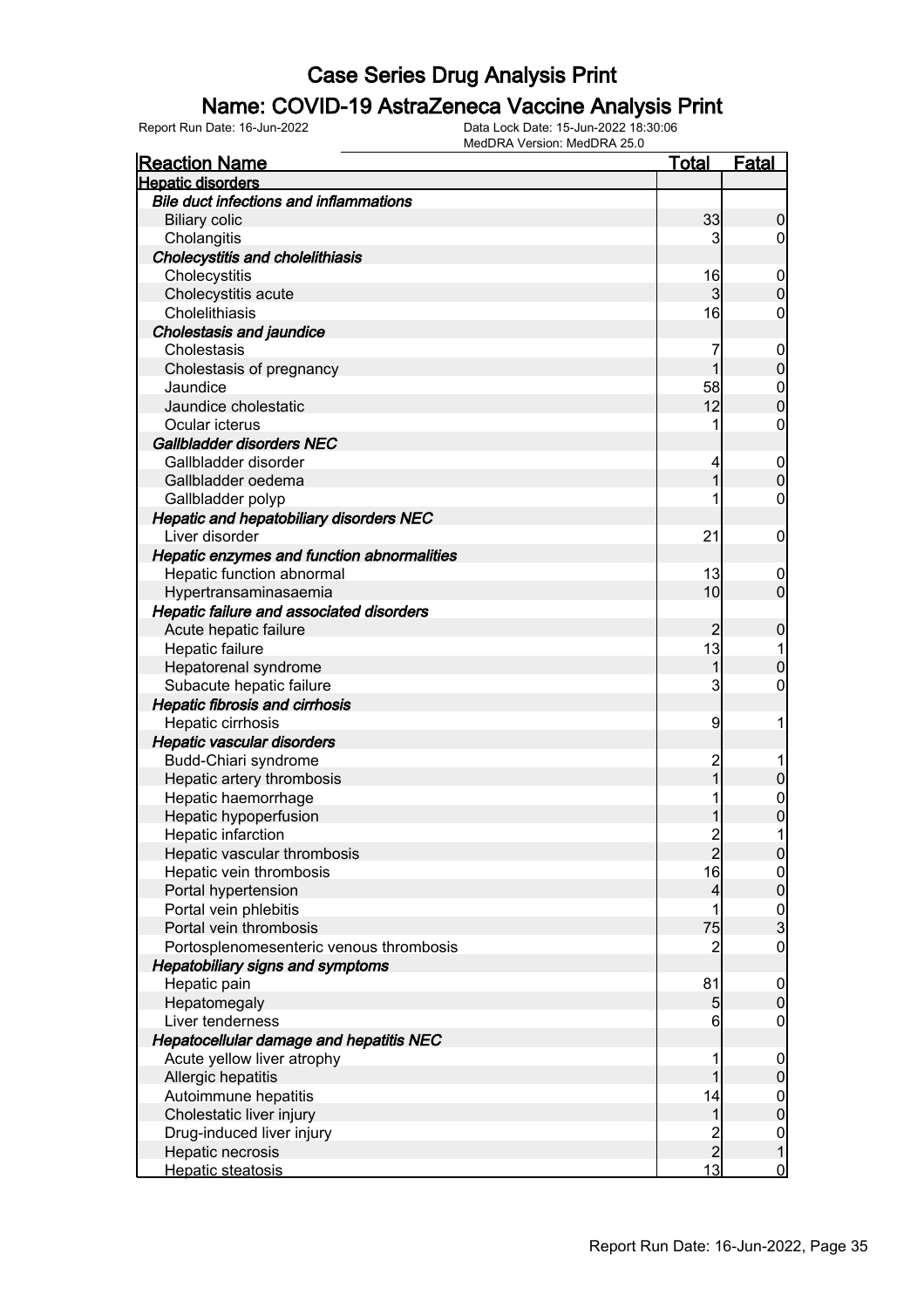### Name: COVID-19 AstraZeneca Vaccine Analysis Print

| <b>Reaction Name</b>                             |                          | Total | Fatal |
|--------------------------------------------------|--------------------------|-------|-------|
| <b>Hepatic disorders</b>                         | Hepatic disorders cont'd |       |       |
| <b>Hepatitis</b>                                 |                          | 35    |       |
| Hepatitis acute                                  |                          |       |       |
| Immune-mediated hepatitis                        |                          |       |       |
| Ischaemic hepatitis                              |                          |       |       |
| Liver injury                                     |                          | 31    |       |
| Non-alcoholic fatty liver                        |                          |       |       |
| Reye's syndrome                                  |                          |       |       |
| Obstructive bile duct disorders (excl neoplasms) |                          |       |       |
| <b>Biliary obstruction</b>                       |                          |       |       |
| Sphincter of Oddi dysfunction                    |                          |       |       |
| <b>Hepatic disorders SOC TOTAL</b>               |                          | 543   |       |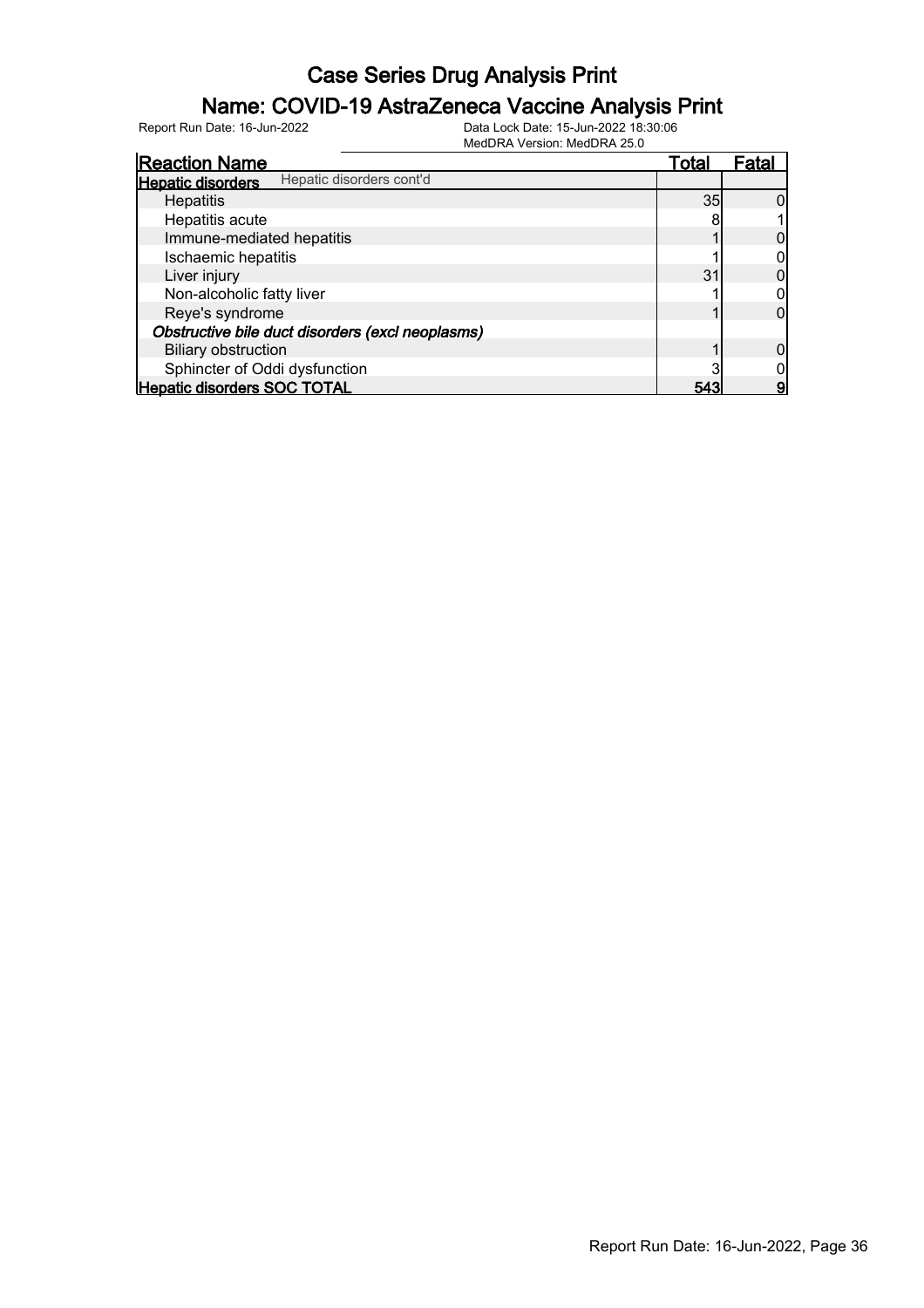#### Name: COVID-19 AstraZeneca Vaccine Analysis Print

| <b>Reaction Name</b>                                          | Total          | <b>Fatal</b>                               |
|---------------------------------------------------------------|----------------|--------------------------------------------|
| Immune system disorders                                       |                |                                            |
| Acute and chronic sarcoidosis                                 |                |                                            |
| Sarcoidosis                                                   | 31             | $\mathbf 0$                                |
| <b>Allergic conditions NEC</b>                                |                |                                            |
| Allergic oedema                                               | 22             | $\boldsymbol{0}$                           |
| Allergy to animal                                             |                | $\mathbf 0$                                |
| Allergy to arthropod bite                                     |                | $\mathbf 0$                                |
| Allergy to arthropod sting                                    |                | $\boldsymbol{0}$                           |
| Allergy to metals                                             | 1              | $\mathbf 0$                                |
| Allergy to sting                                              |                | $\boldsymbol{0}$                           |
| Allergy to venom                                              |                | $\mathbf 0$                                |
| Dust allergy                                                  | 3              |                                            |
| Hypersensitivity                                              | 1593           | $\begin{array}{c} 0 \\ 2 \\ 0 \end{array}$ |
| Infusion related hypersensitivity reaction                    | 5              |                                            |
| Mite allergy                                                  | $\overline{2}$ | $\mathbf 0$                                |
| Multiple allergies                                            | 27             | $\boldsymbol{0}$                           |
| Serum sickness                                                | 15             | $\mathbf 0$                                |
| Serum sickness-like reaction                                  | 13             | $\boldsymbol{0}$                           |
| Type I hypersensitivity                                       | 1              | $\mathbf 0$                                |
| Type III immune complex mediated reaction                     | 8              | $\mathbf 0$                                |
| Type IV hypersensitivity reaction                             | 4              | $\mathbf 0$                                |
| Allergies to foods, food additives, drugs and other chemicals |                |                                            |
| Allergic reaction to excipient                                | 3              | $\boldsymbol{0}$                           |
| Allergy to chemicals                                          | 10             | $\mathbf 0$                                |
| Allergy to vaccine                                            | 62             | $\pmb{0}$                                  |
| Contrast media reaction                                       | 4              | $\boldsymbol{0}$                           |
| Drug hypersensitivity                                         | 73             | $\mathbf 0$                                |
| Food allergy                                                  | 63             | $\boldsymbol{0}$                           |
| Milk allergy                                                  | 1              | $\mathbf 0$                                |
| Oral allergy syndrome                                         | 5              | $\boldsymbol{0}$                           |
| Polymers allergy                                              | 1              | $\mathbf 0$                                |
| Reaction to colouring                                         | $\overline{c}$ | $\boldsymbol{0}$                           |
| Reaction to excipient                                         | 14             | $\mathbf 0$                                |
| Reaction to flavouring                                        | 1              | $\boldsymbol{0}$                           |
| Reaction to preservatives                                     | 16             | $\overline{0}$                             |
| Rubber sensitivity                                            | 3              | $\pmb{0}$                                  |
| Smoke sensitivity                                             | 3              | 0                                          |
| Anaphylactic and anaphylactoid responses                      |                |                                            |
| Anaphylactic reaction                                         | 728            | $\overline{c}$                             |
| Anaphylactic shock                                            | 129            | $\boldsymbol{0}$                           |
| Anaphylactoid reaction                                        | 24             | $\mathbf 0$                                |
| Anaphylactoid shock                                           | 4              | $\mathbf 0$                                |
| <b>Atopic disorders</b>                                       |                |                                            |
| Atopy                                                         | 5              | $\boldsymbol{0}$                           |
| Seasonal allergy                                              | 149            | $\overline{0}$                             |
| Autoimmune disorders NEC                                      |                |                                            |
| Autoimmune disorder                                           | 80             | $\boldsymbol{0}$                           |
| <b>Autoinflammatory diseases</b>                              |                |                                            |
| Autoinflammatory disease                                      | 1              | $\boldsymbol{0}$                           |
| Endocrine autoimmune disorders                                |                |                                            |
| Hashitoxicosis                                                | 1              | $\boldsymbol{0}$                           |
| Immune and associated conditions NEC                          |                |                                            |
| Bacille Calmette-Guerin scar reactivation                     | 38             | $\mathbf 0$                                |
| Cytokine release syndrome                                     | 2              | $\overline{0}$                             |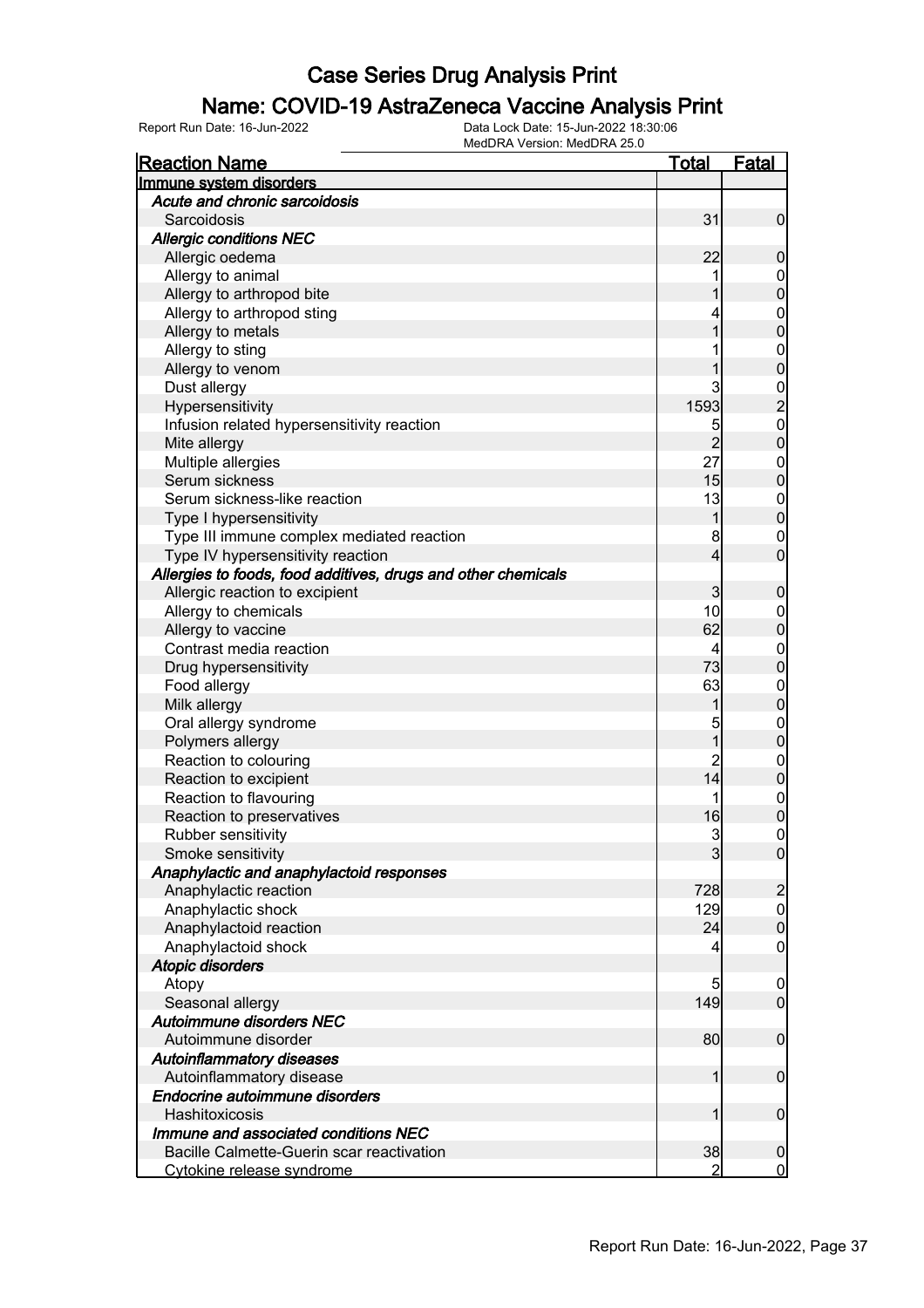### Name: COVID-19 AstraZeneca Vaccine Analysis Print

Report Run Date: 16-Jun-2022 Data Lock Date: 15-Jun-2022 18:30:06

|                                               | MedDRA Version: MedDRA 25.0                              |              |              |
|-----------------------------------------------|----------------------------------------------------------|--------------|--------------|
| <b>Reaction Name</b>                          |                                                          | <u>Total</u> | <u>Fatal</u> |
| Immune system disorders                       | Immune system disorders cont'd                           |              |              |
| Cytokine storm                                |                                                          | 6            |              |
| Decreased immune responsiveness               |                                                          |              |              |
| Haemophagocytic lymphohistiocytosis           |                                                          | 16           |              |
| Hypocomplementaemia                           |                                                          |              |              |
| Immune system disorder                        |                                                          | 64           |              |
| Immune-mediated adverse reaction              |                                                          | 11           |              |
| Immunisation reaction                         |                                                          | 114          |              |
| Multisystem inflammatory syndrome             |                                                          |              |              |
| Pre-engraftment immune reaction               |                                                          |              | 0            |
| Sensitisation                                 |                                                          | 34           |              |
| Systemic immune activation                    |                                                          |              | 0            |
| Immunodeficiency disorders NEC                |                                                          |              |              |
| Immunodeficiency                              |                                                          | 17           | 0            |
| Immunosuppression                             |                                                          |              |              |
| <b>Transplant rejections</b>                  |                                                          |              |              |
| Corneal graft rejection                       |                                                          | 3            |              |
| Transplant rejection                          |                                                          |              |              |
| <b>Vasculitides</b>                           |                                                          |              |              |
|                                               | Anti-neutrophil cytoplasmic antibody positive vasculitis | 5            |              |
| Eosinophilic granulomatosis with polyangiitis |                                                          |              |              |
| Immune system disorders SOC TOTAL             |                                                          |              | 6            |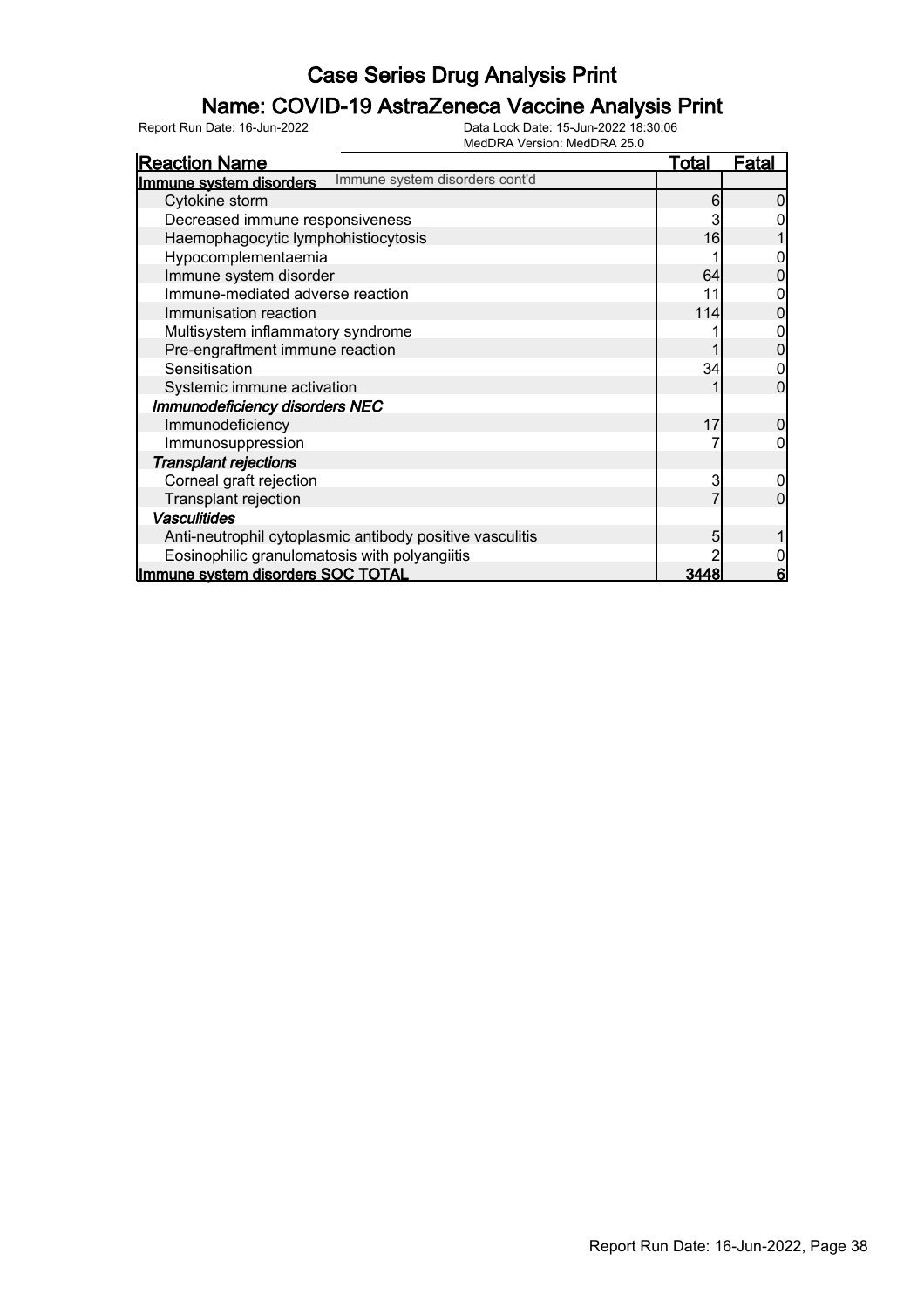### Name: COVID-19 AstraZeneca Vaccine Analysis Print

| <b>Reaction Name</b>                      | <u>Total</u>    | <b>Fatal</b>     |
|-------------------------------------------|-----------------|------------------|
| Infections                                |                 |                  |
| Abdominal and gastrointestinal infections |                 |                  |
| Abdominal infection                       |                 | 0                |
| Abdominal wall infection                  |                 | 0                |
| Anal abscess                              |                 | 0                |
| Appendicitis                              | 43              | $\boldsymbol{0}$ |
| Appendicitis perforated                   | 5               | 0                |
| Diarrhoea infectious                      | 4               | $\mathbf{0}$     |
| <b>Diverticulitis</b>                     | 33              | $\overline{0}$   |
| <b>Dysentery</b>                          | 5               | $\mathbf{0}$     |
| Gastric infection                         | 1               | $\mathbf 0$      |
| Gastroenteritis                           | 46              | $\mathbf{0}$     |
| <b>Gastrointestinal infection</b>         | $6\phantom{.0}$ | $\overline{0}$   |
| Large intestine infection                 | $\overline{2}$  | $\mathbf{0}$     |
| Peritonitis                               | 5 <sup>1</sup>  | $\overline{0}$   |
| <b>Adenoviral infections</b>              |                 |                  |
| Adenovirus infection                      | 1               | $\mathbf 0$      |
| <b>Bacillary infections</b>               |                 |                  |
| <b>Bacillus infection</b>                 |                 | 0                |
| Gastroenteritis bacillus                  |                 | 0                |
| <b>Bacterial infections NEC</b>           |                 |                  |
| Abscess bacterial                         | 1               | $\mathbf 0$      |
| Administration site cellulitis            |                 | 0                |
| Arthritis bacterial                       | 10              | $\boldsymbol{0}$ |
| <b>Bacterial infection</b>                | 38              |                  |
| <b>Bacterial sepsis</b>                   | 1               | $\mathbf 0$      |
| <b>Bacterial vaginosis</b>                | 5               | $\mathbf 0$      |
| Bacterial vulvovaginitis                  | 1               | $\mathbf 0$      |
| <b>Cellulitis</b>                         | 546             | $\overline{0}$   |
| Cellulitis orbital                        | 4               | $\mathbf{0}$     |
| Ear infection bacterial                   | $\overline{c}$  | $\boldsymbol{0}$ |
| Endocarditis bacterial                    | $\overline{c}$  | $\mathbf{0}$     |
| Eye infection bacterial                   | $\overline{1}$  | $\mathbf 0$      |
| <b>Folliculitis</b>                       | 13              | $\mathbf{0}$     |
| Gangrene                                  | $\mathbf{3}$    | $\mathbf 0$      |
| Injection site cellulitis                 | 8               | $\overline{0}$   |
| Janeway lesion                            |                 | $\Omega$         |
| Meningitis bacterial                      |                 | $\overline{0}$   |
| Perichondritis                            |                 | 0                |
| Periorbital cellulitis                    | 5               | $\boldsymbol{0}$ |
| Pneumonia bacterial                       | $\overline{7}$  |                  |
| Post procedural cellulitis                | 1               | $\boldsymbol{0}$ |
| Skin bacterial infection                  | 6               | 0                |
| Urinary tract infection bacterial         | 5               | 0                |
| Vaccination site cellulitis               | 22              | $\overline{0}$   |
| <b>Bone and joint infections</b>          |                 |                  |
| Abscess jaw                               |                 | 0                |
| Arthritis infective                       | 4               | $\mathbf 0$      |
| <b>Bursitis infective</b>                 | $\overline{3}$  | $\mathbf 0$      |
| Intervertebral discitis                   | $\overline{3}$  | $\boldsymbol{0}$ |
| Osteomyelitis                             | $\overline{2}$  | $\mathbf{1}$     |
| <b>Bordetella infections</b>              |                 |                  |
| Pertussis                                 | 3               | $\boldsymbol{0}$ |
| <b>Borrelial infections</b>               |                 |                  |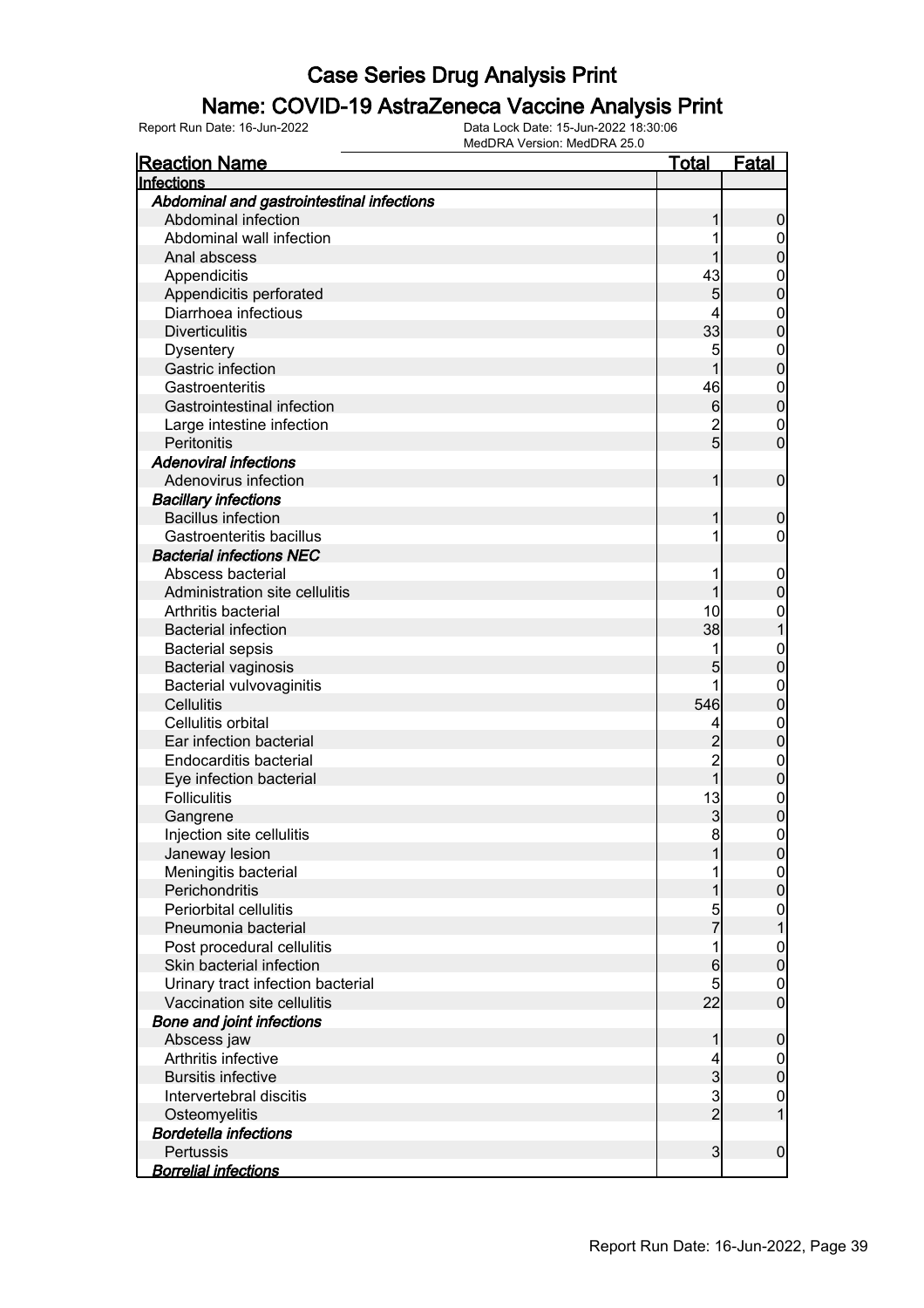### Name: COVID-19 AstraZeneca Vaccine Analysis Print

Report Run Date: 16-Jun-2022 Data Lock Date: 15-Jun-2022 18:30:06

|                                              | MedDRA Version: MedDRA 25.0 |                                           |                  |
|----------------------------------------------|-----------------------------|-------------------------------------------|------------------|
| <b>Reaction Name</b>                         |                             | <u>Total</u>                              | Fatal            |
| Infections cont'd<br>Infections              |                             |                                           |                  |
| Erythema migrans                             |                             | 2                                         | $\overline{0}$   |
| Lyme disease                                 |                             | 8                                         | $\overline{0}$   |
| Relapsing fever                              |                             | 1                                         | $\overline{0}$   |
| <b>Breast infections</b>                     |                             |                                           |                  |
| <b>Breast abscess</b>                        |                             | 3                                         | $\mathbf 0$      |
| <b>Mastitis</b>                              |                             | 47                                        | 0                |
| <b>Brucella infections</b>                   |                             |                                           |                  |
| <b>Brucellosis</b>                           |                             | 1                                         | $\mathbf 0$      |
| <b>Caliciviral infections</b>                |                             |                                           |                  |
| Gastroenteritis norovirus                    |                             | 1                                         | $\boldsymbol{0}$ |
| Norovirus infection                          |                             |                                           | $\mathbf 0$      |
| <b>Campylobacter infections</b>              |                             |                                           |                  |
| Campylobacter colitis                        |                             |                                           | $\mathbf 0$      |
| Campylobacter gastroenteritis                |                             |                                           | $\overline{0}$   |
| Campylobacter infection                      |                             |                                           | $\overline{0}$   |
| Candida infections                           |                             |                                           |                  |
| Anal candidiasis                             |                             | $\overline{2}$                            | $\mathbf 0$      |
| Balanitis candida                            |                             | 1                                         | $\overline{0}$   |
| Candida infection                            |                             | 83                                        | $\pmb{0}$        |
| Oral candidiasis                             |                             | 64                                        | $\boldsymbol{0}$ |
| Skin candida                                 |                             | 3                                         | $\boldsymbol{0}$ |
| Vulvovaginal candidiasis                     |                             | 63                                        | $\boldsymbol{0}$ |
| <b>Cardiac infections</b>                    |                             |                                           |                  |
| Acute endocarditis                           |                             |                                           | $\mathbf 0$      |
| Cardiac infection                            |                             | $\overline{\mathbf{c}}$<br>$\overline{1}$ | $\boldsymbol{0}$ |
|                                              |                             |                                           |                  |
| Endocarditis                                 |                             | 8                                         | $\mathbf 0$      |
| Myocarditis infectious                       |                             | 1                                         | $\overline{0}$   |
| Central nervous system and spinal infections |                             |                                           |                  |
| <b>Brain abscess</b>                         |                             | 3                                         | $\boldsymbol{0}$ |
| Cavernous sinus thrombosis                   |                             | 9                                         | $\mathbf 0$      |
| Central nervous system infection             |                             | $\overline{2}$                            | $\overline{0}$   |
| Encephalitis                                 |                             | 50                                        | 1                |
| Encephalomyelitis                            |                             | 4                                         | $\overline{0}$   |
| <b>Extradural abscess</b>                    |                             |                                           | $\mathbf 0$      |
| Meningitis                                   |                             | 30                                        | $\overline{0}$   |
| <b>Myelitis</b>                              |                             | 32                                        | $\overline{0}$   |
| <b>Chlamydial infections</b>                 |                             |                                           |                  |
| Chlamydial infection                         |                             | 1                                         | $\mathbf 0$      |
| Clostridia infections                        |                             |                                           |                  |
| Clostridium difficile colitis                |                             | 5                                         | $\overline{0}$   |
| Clostridium difficile infection              |                             | $\overline{3}$                            | $\overline{0}$   |
| Tetanus                                      |                             | 5                                         | 0                |
| <b>Coronavirus infections</b>                |                             |                                           |                  |
| Asymptomatic COVID-19                        |                             | 5                                         | 0                |
| COVID-19                                     |                             | 1962                                      | 31               |
| COVID-19 pneumonia                           |                             | 73                                        | 10               |
| Coronavirus infection                        |                             | 7                                         | $\mathbf 0$      |
| Post-acute COVID-19 syndrome                 |                             | 23                                        | $\overline{0}$   |
| SARS-CoV-2 sepsis                            |                             | 1                                         | $\pmb{0}$        |
| Severe acute respiratory syndrome            |                             | 5                                         | $\mathbf 0$      |
| Suspected COVID-19                           |                             | 54                                        | $\boldsymbol{0}$ |
| Vaccine derived SARS-CoV-2 infection         |                             | 1                                         | $\boldsymbol{0}$ |
| Corynebacteria infections                    |                             |                                           |                  |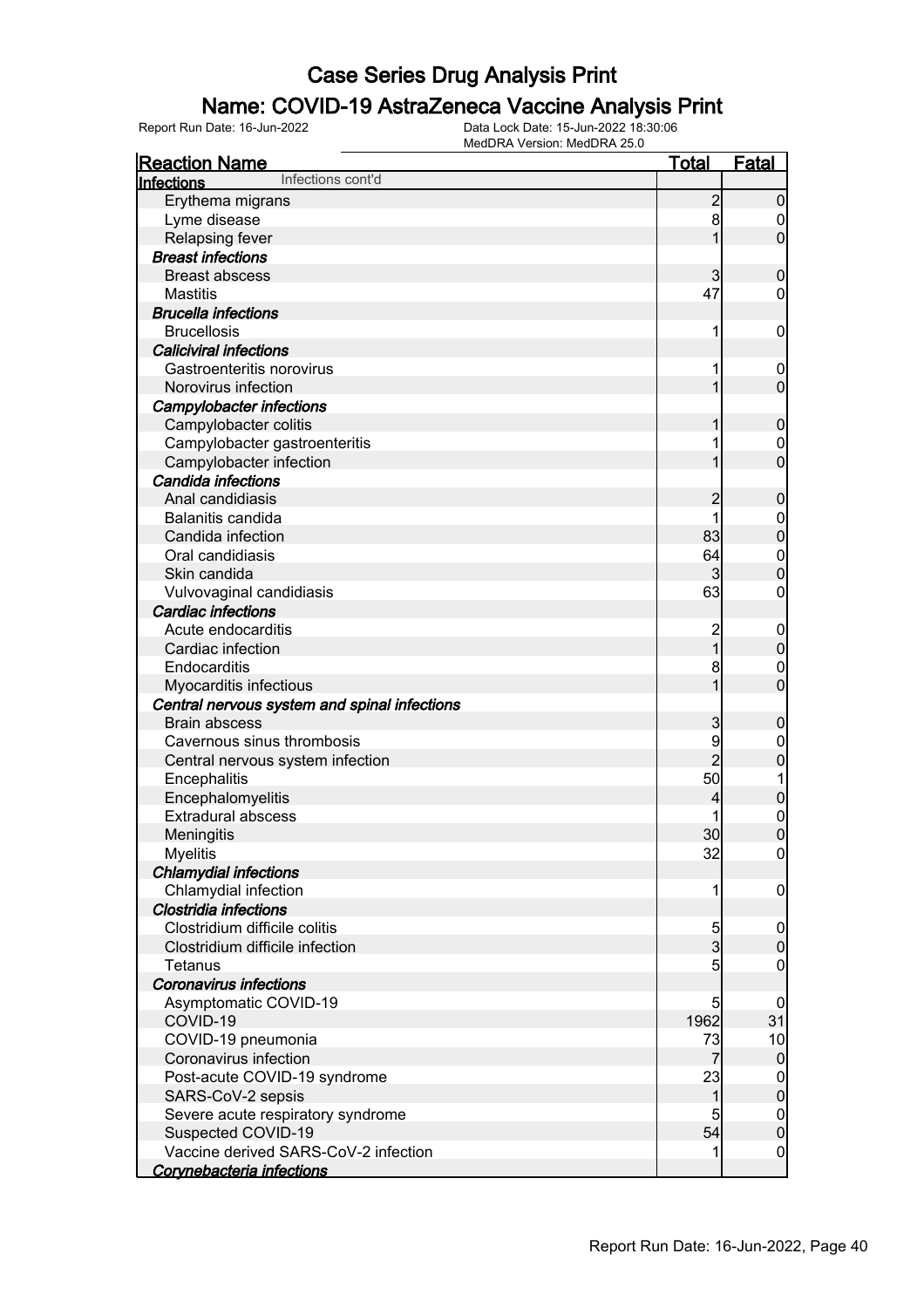### Name: COVID-19 AstraZeneca Vaccine Analysis Print

| Infections cont'd<br>Infections<br>Diphtheria<br>3<br>$\overline{0}$<br>Coxiella infections<br>Q fever<br>114<br>$\mathbf 0$<br><b>Coxsackie viral infections</b><br>Coxsackie bronchitis<br>$\mathbf 0$<br><b>Cytomegaloviral infections</b><br>Encephalitis cytomegalovirus<br>$\mathbf 0$<br>Dental and oral soft tissue infections<br>Abscess oral<br>$\mathbf 0$<br>$\boldsymbol{0}$<br>9<br>Gingival abscess<br>31<br>Gingivitis<br>$\mathbf 0$<br>$\overline{0}$<br>Lip infection<br>Oral infection<br>$\mathbf{0}$<br>$\overline{0}$<br>3<br>Oral pustule<br>15<br>Parotitis<br>$\mathbf{0}$<br>$\overline{0}$<br>$\overline{3}$<br>Pericoronitis<br>Periodontitis<br>$\mathbf{0}$<br>$\overline{1}$<br>$\mathbf 0$<br>Pulpitis dental<br>Sialoadenitis<br>3<br>$\mathbf{0}$<br>$\overline{5}$<br>$\overline{0}$<br>Tongue abscess<br>16<br>Tooth abscess<br>$\mathbf 0$<br>$\overline{0}$<br>15<br><b>Tooth infection</b><br>Ear infections<br>152<br>Ear infection<br>$\boldsymbol{0}$<br>193<br>Labyrinthitis<br>$\boldsymbol{0}$<br>$\overline{0}$<br>Mastoiditis<br>5<br>Otitis externa<br>$\boldsymbol{0}$<br>$\overline{0}$<br>$\overline{9}$<br>Otitis media<br>15<br>Otitis media chronic<br>$\mathbf 0$<br>$\mathbf 0$<br>1<br>Otosalpingitis<br><b>Ectoparasitic infestations</b><br>Acarodermatitis<br>10<br>$\boldsymbol{0}$<br>Infestation<br>$\mathbf 0$<br>$\overline{0}$<br>$\overline{3}$<br>Trombidiasis<br><b>Epstein-Barr viral infections</b><br>Epstein-Barr virus infection<br>$6 \,$<br> 0 <br>3<br>Epstein-Barr virus infection reactivation<br> 0 <br>$\overline{0}$<br>60<br>Infectious mononucleosis<br>Escherichia infections<br>Escherichia infection<br>$\overline{a}$<br>$\mathbf 0$<br>$\overline{c}$<br>Escherichia sepsis<br>$\overline{0}$<br>$\overline{0}$<br>$\overline{1}$<br>Gastroenteritis Escherichia coli<br>Eye and eyelid infections<br>87<br>$\mathbf 0$<br>Conjunctivitis<br>48<br>Eye infection<br>$\overline{0}$<br>$\pmb{0}$<br>$\mathbf{3}$<br>Eyelid boil<br>Eyelid infection<br>6<br>$\overline{0}$<br>$\overline{0}$<br>42<br>Hordeolum<br>Keratouveitis<br>1<br>$\mathbf 0$<br>$\boldsymbol{0}$<br>Retinitis<br>4 | <b>Reaction Name</b> | <b>Total</b> | <b>Fatal</b> |
|-------------------------------------------------------------------------------------------------------------------------------------------------------------------------------------------------------------------------------------------------------------------------------------------------------------------------------------------------------------------------------------------------------------------------------------------------------------------------------------------------------------------------------------------------------------------------------------------------------------------------------------------------------------------------------------------------------------------------------------------------------------------------------------------------------------------------------------------------------------------------------------------------------------------------------------------------------------------------------------------------------------------------------------------------------------------------------------------------------------------------------------------------------------------------------------------------------------------------------------------------------------------------------------------------------------------------------------------------------------------------------------------------------------------------------------------------------------------------------------------------------------------------------------------------------------------------------------------------------------------------------------------------------------------------------------------------------------------------------------------------------------------------------------------------------------------------------------------------------------------------------------------------------------------------------------------------------------------------------------------------------------------------------------------------------------------------------------------------------------------------------------------------------------------------------------|----------------------|--------------|--------------|
|                                                                                                                                                                                                                                                                                                                                                                                                                                                                                                                                                                                                                                                                                                                                                                                                                                                                                                                                                                                                                                                                                                                                                                                                                                                                                                                                                                                                                                                                                                                                                                                                                                                                                                                                                                                                                                                                                                                                                                                                                                                                                                                                                                                     |                      |              |              |
|                                                                                                                                                                                                                                                                                                                                                                                                                                                                                                                                                                                                                                                                                                                                                                                                                                                                                                                                                                                                                                                                                                                                                                                                                                                                                                                                                                                                                                                                                                                                                                                                                                                                                                                                                                                                                                                                                                                                                                                                                                                                                                                                                                                     |                      |              |              |
|                                                                                                                                                                                                                                                                                                                                                                                                                                                                                                                                                                                                                                                                                                                                                                                                                                                                                                                                                                                                                                                                                                                                                                                                                                                                                                                                                                                                                                                                                                                                                                                                                                                                                                                                                                                                                                                                                                                                                                                                                                                                                                                                                                                     |                      |              |              |
|                                                                                                                                                                                                                                                                                                                                                                                                                                                                                                                                                                                                                                                                                                                                                                                                                                                                                                                                                                                                                                                                                                                                                                                                                                                                                                                                                                                                                                                                                                                                                                                                                                                                                                                                                                                                                                                                                                                                                                                                                                                                                                                                                                                     |                      |              |              |
|                                                                                                                                                                                                                                                                                                                                                                                                                                                                                                                                                                                                                                                                                                                                                                                                                                                                                                                                                                                                                                                                                                                                                                                                                                                                                                                                                                                                                                                                                                                                                                                                                                                                                                                                                                                                                                                                                                                                                                                                                                                                                                                                                                                     |                      |              |              |
|                                                                                                                                                                                                                                                                                                                                                                                                                                                                                                                                                                                                                                                                                                                                                                                                                                                                                                                                                                                                                                                                                                                                                                                                                                                                                                                                                                                                                                                                                                                                                                                                                                                                                                                                                                                                                                                                                                                                                                                                                                                                                                                                                                                     |                      |              |              |
|                                                                                                                                                                                                                                                                                                                                                                                                                                                                                                                                                                                                                                                                                                                                                                                                                                                                                                                                                                                                                                                                                                                                                                                                                                                                                                                                                                                                                                                                                                                                                                                                                                                                                                                                                                                                                                                                                                                                                                                                                                                                                                                                                                                     |                      |              |              |
|                                                                                                                                                                                                                                                                                                                                                                                                                                                                                                                                                                                                                                                                                                                                                                                                                                                                                                                                                                                                                                                                                                                                                                                                                                                                                                                                                                                                                                                                                                                                                                                                                                                                                                                                                                                                                                                                                                                                                                                                                                                                                                                                                                                     |                      |              |              |
|                                                                                                                                                                                                                                                                                                                                                                                                                                                                                                                                                                                                                                                                                                                                                                                                                                                                                                                                                                                                                                                                                                                                                                                                                                                                                                                                                                                                                                                                                                                                                                                                                                                                                                                                                                                                                                                                                                                                                                                                                                                                                                                                                                                     |                      |              |              |
|                                                                                                                                                                                                                                                                                                                                                                                                                                                                                                                                                                                                                                                                                                                                                                                                                                                                                                                                                                                                                                                                                                                                                                                                                                                                                                                                                                                                                                                                                                                                                                                                                                                                                                                                                                                                                                                                                                                                                                                                                                                                                                                                                                                     |                      |              |              |
|                                                                                                                                                                                                                                                                                                                                                                                                                                                                                                                                                                                                                                                                                                                                                                                                                                                                                                                                                                                                                                                                                                                                                                                                                                                                                                                                                                                                                                                                                                                                                                                                                                                                                                                                                                                                                                                                                                                                                                                                                                                                                                                                                                                     |                      |              |              |
|                                                                                                                                                                                                                                                                                                                                                                                                                                                                                                                                                                                                                                                                                                                                                                                                                                                                                                                                                                                                                                                                                                                                                                                                                                                                                                                                                                                                                                                                                                                                                                                                                                                                                                                                                                                                                                                                                                                                                                                                                                                                                                                                                                                     |                      |              |              |
|                                                                                                                                                                                                                                                                                                                                                                                                                                                                                                                                                                                                                                                                                                                                                                                                                                                                                                                                                                                                                                                                                                                                                                                                                                                                                                                                                                                                                                                                                                                                                                                                                                                                                                                                                                                                                                                                                                                                                                                                                                                                                                                                                                                     |                      |              |              |
|                                                                                                                                                                                                                                                                                                                                                                                                                                                                                                                                                                                                                                                                                                                                                                                                                                                                                                                                                                                                                                                                                                                                                                                                                                                                                                                                                                                                                                                                                                                                                                                                                                                                                                                                                                                                                                                                                                                                                                                                                                                                                                                                                                                     |                      |              |              |
|                                                                                                                                                                                                                                                                                                                                                                                                                                                                                                                                                                                                                                                                                                                                                                                                                                                                                                                                                                                                                                                                                                                                                                                                                                                                                                                                                                                                                                                                                                                                                                                                                                                                                                                                                                                                                                                                                                                                                                                                                                                                                                                                                                                     |                      |              |              |
|                                                                                                                                                                                                                                                                                                                                                                                                                                                                                                                                                                                                                                                                                                                                                                                                                                                                                                                                                                                                                                                                                                                                                                                                                                                                                                                                                                                                                                                                                                                                                                                                                                                                                                                                                                                                                                                                                                                                                                                                                                                                                                                                                                                     |                      |              |              |
|                                                                                                                                                                                                                                                                                                                                                                                                                                                                                                                                                                                                                                                                                                                                                                                                                                                                                                                                                                                                                                                                                                                                                                                                                                                                                                                                                                                                                                                                                                                                                                                                                                                                                                                                                                                                                                                                                                                                                                                                                                                                                                                                                                                     |                      |              |              |
|                                                                                                                                                                                                                                                                                                                                                                                                                                                                                                                                                                                                                                                                                                                                                                                                                                                                                                                                                                                                                                                                                                                                                                                                                                                                                                                                                                                                                                                                                                                                                                                                                                                                                                                                                                                                                                                                                                                                                                                                                                                                                                                                                                                     |                      |              |              |
|                                                                                                                                                                                                                                                                                                                                                                                                                                                                                                                                                                                                                                                                                                                                                                                                                                                                                                                                                                                                                                                                                                                                                                                                                                                                                                                                                                                                                                                                                                                                                                                                                                                                                                                                                                                                                                                                                                                                                                                                                                                                                                                                                                                     |                      |              |              |
|                                                                                                                                                                                                                                                                                                                                                                                                                                                                                                                                                                                                                                                                                                                                                                                                                                                                                                                                                                                                                                                                                                                                                                                                                                                                                                                                                                                                                                                                                                                                                                                                                                                                                                                                                                                                                                                                                                                                                                                                                                                                                                                                                                                     |                      |              |              |
|                                                                                                                                                                                                                                                                                                                                                                                                                                                                                                                                                                                                                                                                                                                                                                                                                                                                                                                                                                                                                                                                                                                                                                                                                                                                                                                                                                                                                                                                                                                                                                                                                                                                                                                                                                                                                                                                                                                                                                                                                                                                                                                                                                                     |                      |              |              |
|                                                                                                                                                                                                                                                                                                                                                                                                                                                                                                                                                                                                                                                                                                                                                                                                                                                                                                                                                                                                                                                                                                                                                                                                                                                                                                                                                                                                                                                                                                                                                                                                                                                                                                                                                                                                                                                                                                                                                                                                                                                                                                                                                                                     |                      |              |              |
|                                                                                                                                                                                                                                                                                                                                                                                                                                                                                                                                                                                                                                                                                                                                                                                                                                                                                                                                                                                                                                                                                                                                                                                                                                                                                                                                                                                                                                                                                                                                                                                                                                                                                                                                                                                                                                                                                                                                                                                                                                                                                                                                                                                     |                      |              |              |
|                                                                                                                                                                                                                                                                                                                                                                                                                                                                                                                                                                                                                                                                                                                                                                                                                                                                                                                                                                                                                                                                                                                                                                                                                                                                                                                                                                                                                                                                                                                                                                                                                                                                                                                                                                                                                                                                                                                                                                                                                                                                                                                                                                                     |                      |              |              |
|                                                                                                                                                                                                                                                                                                                                                                                                                                                                                                                                                                                                                                                                                                                                                                                                                                                                                                                                                                                                                                                                                                                                                                                                                                                                                                                                                                                                                                                                                                                                                                                                                                                                                                                                                                                                                                                                                                                                                                                                                                                                                                                                                                                     |                      |              |              |
|                                                                                                                                                                                                                                                                                                                                                                                                                                                                                                                                                                                                                                                                                                                                                                                                                                                                                                                                                                                                                                                                                                                                                                                                                                                                                                                                                                                                                                                                                                                                                                                                                                                                                                                                                                                                                                                                                                                                                                                                                                                                                                                                                                                     |                      |              |              |
|                                                                                                                                                                                                                                                                                                                                                                                                                                                                                                                                                                                                                                                                                                                                                                                                                                                                                                                                                                                                                                                                                                                                                                                                                                                                                                                                                                                                                                                                                                                                                                                                                                                                                                                                                                                                                                                                                                                                                                                                                                                                                                                                                                                     |                      |              |              |
|                                                                                                                                                                                                                                                                                                                                                                                                                                                                                                                                                                                                                                                                                                                                                                                                                                                                                                                                                                                                                                                                                                                                                                                                                                                                                                                                                                                                                                                                                                                                                                                                                                                                                                                                                                                                                                                                                                                                                                                                                                                                                                                                                                                     |                      |              |              |
|                                                                                                                                                                                                                                                                                                                                                                                                                                                                                                                                                                                                                                                                                                                                                                                                                                                                                                                                                                                                                                                                                                                                                                                                                                                                                                                                                                                                                                                                                                                                                                                                                                                                                                                                                                                                                                                                                                                                                                                                                                                                                                                                                                                     |                      |              |              |
|                                                                                                                                                                                                                                                                                                                                                                                                                                                                                                                                                                                                                                                                                                                                                                                                                                                                                                                                                                                                                                                                                                                                                                                                                                                                                                                                                                                                                                                                                                                                                                                                                                                                                                                                                                                                                                                                                                                                                                                                                                                                                                                                                                                     |                      |              |              |
|                                                                                                                                                                                                                                                                                                                                                                                                                                                                                                                                                                                                                                                                                                                                                                                                                                                                                                                                                                                                                                                                                                                                                                                                                                                                                                                                                                                                                                                                                                                                                                                                                                                                                                                                                                                                                                                                                                                                                                                                                                                                                                                                                                                     |                      |              |              |
|                                                                                                                                                                                                                                                                                                                                                                                                                                                                                                                                                                                                                                                                                                                                                                                                                                                                                                                                                                                                                                                                                                                                                                                                                                                                                                                                                                                                                                                                                                                                                                                                                                                                                                                                                                                                                                                                                                                                                                                                                                                                                                                                                                                     |                      |              |              |
|                                                                                                                                                                                                                                                                                                                                                                                                                                                                                                                                                                                                                                                                                                                                                                                                                                                                                                                                                                                                                                                                                                                                                                                                                                                                                                                                                                                                                                                                                                                                                                                                                                                                                                                                                                                                                                                                                                                                                                                                                                                                                                                                                                                     |                      |              |              |
|                                                                                                                                                                                                                                                                                                                                                                                                                                                                                                                                                                                                                                                                                                                                                                                                                                                                                                                                                                                                                                                                                                                                                                                                                                                                                                                                                                                                                                                                                                                                                                                                                                                                                                                                                                                                                                                                                                                                                                                                                                                                                                                                                                                     |                      |              |              |
|                                                                                                                                                                                                                                                                                                                                                                                                                                                                                                                                                                                                                                                                                                                                                                                                                                                                                                                                                                                                                                                                                                                                                                                                                                                                                                                                                                                                                                                                                                                                                                                                                                                                                                                                                                                                                                                                                                                                                                                                                                                                                                                                                                                     |                      |              |              |
|                                                                                                                                                                                                                                                                                                                                                                                                                                                                                                                                                                                                                                                                                                                                                                                                                                                                                                                                                                                                                                                                                                                                                                                                                                                                                                                                                                                                                                                                                                                                                                                                                                                                                                                                                                                                                                                                                                                                                                                                                                                                                                                                                                                     |                      |              |              |
|                                                                                                                                                                                                                                                                                                                                                                                                                                                                                                                                                                                                                                                                                                                                                                                                                                                                                                                                                                                                                                                                                                                                                                                                                                                                                                                                                                                                                                                                                                                                                                                                                                                                                                                                                                                                                                                                                                                                                                                                                                                                                                                                                                                     |                      |              |              |
|                                                                                                                                                                                                                                                                                                                                                                                                                                                                                                                                                                                                                                                                                                                                                                                                                                                                                                                                                                                                                                                                                                                                                                                                                                                                                                                                                                                                                                                                                                                                                                                                                                                                                                                                                                                                                                                                                                                                                                                                                                                                                                                                                                                     |                      |              |              |
|                                                                                                                                                                                                                                                                                                                                                                                                                                                                                                                                                                                                                                                                                                                                                                                                                                                                                                                                                                                                                                                                                                                                                                                                                                                                                                                                                                                                                                                                                                                                                                                                                                                                                                                                                                                                                                                                                                                                                                                                                                                                                                                                                                                     |                      |              |              |
|                                                                                                                                                                                                                                                                                                                                                                                                                                                                                                                                                                                                                                                                                                                                                                                                                                                                                                                                                                                                                                                                                                                                                                                                                                                                                                                                                                                                                                                                                                                                                                                                                                                                                                                                                                                                                                                                                                                                                                                                                                                                                                                                                                                     |                      |              |              |
|                                                                                                                                                                                                                                                                                                                                                                                                                                                                                                                                                                                                                                                                                                                                                                                                                                                                                                                                                                                                                                                                                                                                                                                                                                                                                                                                                                                                                                                                                                                                                                                                                                                                                                                                                                                                                                                                                                                                                                                                                                                                                                                                                                                     |                      |              |              |
|                                                                                                                                                                                                                                                                                                                                                                                                                                                                                                                                                                                                                                                                                                                                                                                                                                                                                                                                                                                                                                                                                                                                                                                                                                                                                                                                                                                                                                                                                                                                                                                                                                                                                                                                                                                                                                                                                                                                                                                                                                                                                                                                                                                     |                      |              |              |
|                                                                                                                                                                                                                                                                                                                                                                                                                                                                                                                                                                                                                                                                                                                                                                                                                                                                                                                                                                                                                                                                                                                                                                                                                                                                                                                                                                                                                                                                                                                                                                                                                                                                                                                                                                                                                                                                                                                                                                                                                                                                                                                                                                                     |                      |              |              |
|                                                                                                                                                                                                                                                                                                                                                                                                                                                                                                                                                                                                                                                                                                                                                                                                                                                                                                                                                                                                                                                                                                                                                                                                                                                                                                                                                                                                                                                                                                                                                                                                                                                                                                                                                                                                                                                                                                                                                                                                                                                                                                                                                                                     |                      |              |              |
|                                                                                                                                                                                                                                                                                                                                                                                                                                                                                                                                                                                                                                                                                                                                                                                                                                                                                                                                                                                                                                                                                                                                                                                                                                                                                                                                                                                                                                                                                                                                                                                                                                                                                                                                                                                                                                                                                                                                                                                                                                                                                                                                                                                     |                      |              |              |
|                                                                                                                                                                                                                                                                                                                                                                                                                                                                                                                                                                                                                                                                                                                                                                                                                                                                                                                                                                                                                                                                                                                                                                                                                                                                                                                                                                                                                                                                                                                                                                                                                                                                                                                                                                                                                                                                                                                                                                                                                                                                                                                                                                                     |                      |              |              |
|                                                                                                                                                                                                                                                                                                                                                                                                                                                                                                                                                                                                                                                                                                                                                                                                                                                                                                                                                                                                                                                                                                                                                                                                                                                                                                                                                                                                                                                                                                                                                                                                                                                                                                                                                                                                                                                                                                                                                                                                                                                                                                                                                                                     |                      |              |              |
|                                                                                                                                                                                                                                                                                                                                                                                                                                                                                                                                                                                                                                                                                                                                                                                                                                                                                                                                                                                                                                                                                                                                                                                                                                                                                                                                                                                                                                                                                                                                                                                                                                                                                                                                                                                                                                                                                                                                                                                                                                                                                                                                                                                     |                      |              |              |
|                                                                                                                                                                                                                                                                                                                                                                                                                                                                                                                                                                                                                                                                                                                                                                                                                                                                                                                                                                                                                                                                                                                                                                                                                                                                                                                                                                                                                                                                                                                                                                                                                                                                                                                                                                                                                                                                                                                                                                                                                                                                                                                                                                                     |                      |              |              |
|                                                                                                                                                                                                                                                                                                                                                                                                                                                                                                                                                                                                                                                                                                                                                                                                                                                                                                                                                                                                                                                                                                                                                                                                                                                                                                                                                                                                                                                                                                                                                                                                                                                                                                                                                                                                                                                                                                                                                                                                                                                                                                                                                                                     |                      |              |              |
|                                                                                                                                                                                                                                                                                                                                                                                                                                                                                                                                                                                                                                                                                                                                                                                                                                                                                                                                                                                                                                                                                                                                                                                                                                                                                                                                                                                                                                                                                                                                                                                                                                                                                                                                                                                                                                                                                                                                                                                                                                                                                                                                                                                     |                      |              |              |
| Female reproductive tract infections<br>Endometritis<br>$\mathbf{3}$<br>$\mathbf 0$                                                                                                                                                                                                                                                                                                                                                                                                                                                                                                                                                                                                                                                                                                                                                                                                                                                                                                                                                                                                                                                                                                                                                                                                                                                                                                                                                                                                                                                                                                                                                                                                                                                                                                                                                                                                                                                                                                                                                                                                                                                                                                 |                      |              |              |
| 1<br>$\overline{0}$<br>Fallopian tube abscess                                                                                                                                                                                                                                                                                                                                                                                                                                                                                                                                                                                                                                                                                                                                                                                                                                                                                                                                                                                                                                                                                                                                                                                                                                                                                                                                                                                                                                                                                                                                                                                                                                                                                                                                                                                                                                                                                                                                                                                                                                                                                                                                       |                      |              |              |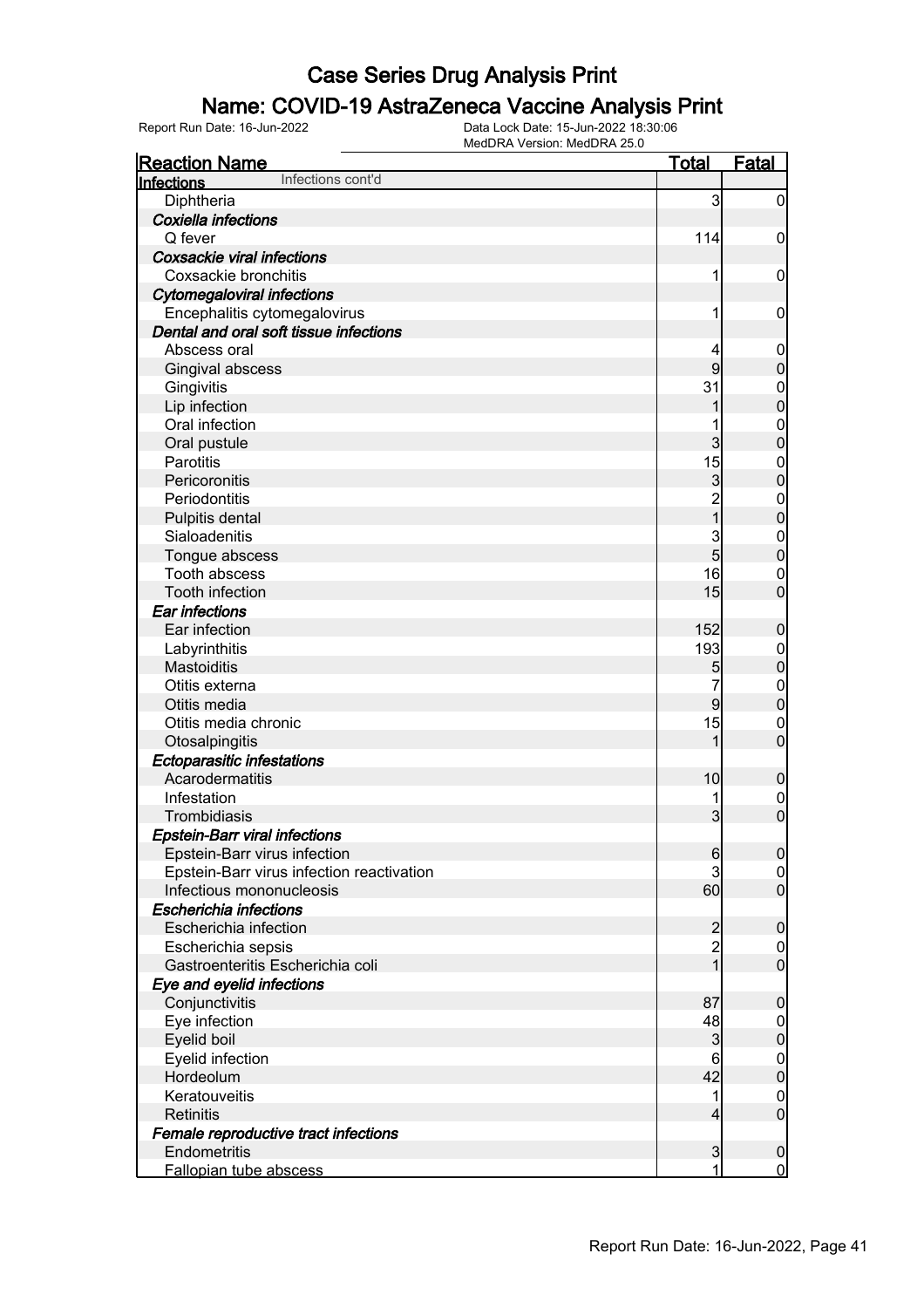### Name: COVID-19 AstraZeneca Vaccine Analysis Print

| <b>Reaction Name</b>                                | <u>Total</u>                           | <b>Fatal</b>                         |
|-----------------------------------------------------|----------------------------------------|--------------------------------------|
| Infections cont'd<br><b>Infections</b>              |                                        |                                      |
| Genital infection female                            | 1                                      | $\boldsymbol{0}$                     |
| Ovarian abscess                                     |                                        | 0                                    |
| Pelvic inflammatory disease                         | $\overline{a}$                         | $\mathbf 0$                          |
| Pyometra                                            |                                        |                                      |
| Vaginal abscess                                     | $\frac{2}{3}$                          | $\mathbf 0$                          |
| Vaginal infection                                   | 6                                      | 0                                    |
| <b>Vulval abscess</b>                               |                                        | $\overline{0}$                       |
| <b>Flaviviral infections</b>                        |                                        |                                      |
| Dengue fever                                        | 1                                      | $\boldsymbol{0}$                     |
| Yellow fever                                        |                                        | $\boldsymbol{0}$                     |
| Yellow fever vaccine-associated neurotropic disease |                                        | $\overline{0}$                       |
| <b>Fungal infections NEC</b>                        |                                        |                                      |
| Ear infection fungal                                | $\overline{2}$                         | $\boldsymbol{0}$                     |
| Fungal infection                                    | 32                                     | $\mathbf 0$                          |
| Fungal skin infection                               | 10                                     | $\pmb{0}$                            |
| Oral fungal infection                               |                                        | $\mathbf{0}$                         |
| Overgrowth fungal                                   |                                        | $\mathbf 0$                          |
| Pneumonia fungal                                    | 1                                      | $\mathbf{0}$                         |
| Severe asthma with fungal sensitisation             | 5                                      | $\mathbf 0$                          |
| Tonsillitis fungal                                  | 1                                      | $\mathbf 0$                          |
| Vulvovaginal mycotic infection                      | 4                                      | $\overline{0}$                       |
| <b>Helicobacter infections</b>                      |                                        |                                      |
| Helicobacter infection                              | 1                                      | $\mathbf 0$                          |
|                                                     |                                        |                                      |
| <b>Hepatitis virus infections</b>                   |                                        |                                      |
| <b>Hepatitis E</b>                                  | 1                                      | $\mathbf 0$                          |
| <b>Hepatobiliary and spleen infections</b>          |                                        |                                      |
| <b>Biliary sepsis</b>                               | 5                                      |                                      |
| Liver abscess                                       |                                        | 0<br>$\overline{0}$                  |
| Splenic infection                                   |                                        |                                      |
| <b>Herpes viral infections</b>                      |                                        |                                      |
| Eczema herpeticum                                   | 4                                      | $\boldsymbol{0}$                     |
| <b>Genital herpes</b>                               | 84                                     | $\boldsymbol{0}$                     |
| Genital herpes simplex                              |                                        | $\mathbf 0$                          |
| Genital herpes zoster                               |                                        | $\mathbf{0}$                         |
| Haemorrhagic varicella syndrome                     | 1                                      | $\overline{0}$                       |
| Herpes dermatitis                                   | $\begin{array}{c} 2 \\ 16 \end{array}$ | 0                                    |
| Herpes ophthalmic                                   |                                        | 0                                    |
| Herpes pharyngitis                                  | 1                                      | $\begin{matrix} 0 \\ 0 \end{matrix}$ |
| Herpes simplex                                      | 50                                     |                                      |
| Herpes simplex reactivation                         | 4                                      | $\begin{matrix} 0 \\ 0 \end{matrix}$ |
| Herpes virus infection                              | 17                                     |                                      |
| Herpes zoster                                       | 1702                                   | $\begin{matrix} 0 \\ 0 \end{matrix}$ |
| Herpes zoster disseminated                          | 1                                      |                                      |
| Herpes zoster oticus                                | 17                                     | $\begin{matrix} 0 \\ 0 \end{matrix}$ |
| Herpes zoster reactivation                          | $\overline{c}$                         |                                      |
| Meningoencephalitis herpetic                        | $\begin{array}{c} 2 \\ 16 \end{array}$ | $\begin{matrix} 0 \\ 0 \end{matrix}$ |
| Nasal herpes                                        |                                        |                                      |
| Ophthalmic herpes simplex                           | $\overline{c}$                         | $\begin{matrix} 0 \\ 0 \end{matrix}$ |
| Ophthalmic herpes zoster                            | 10                                     |                                      |
| Oral herpes                                         | 727                                    | $\begin{matrix} 0 \\ 0 \end{matrix}$ |
| Varicella                                           | 44                                     |                                      |
| Varicella zoster virus infection                    | 4                                      | $\overline{0}$                       |
| Infections NEC                                      |                                        |                                      |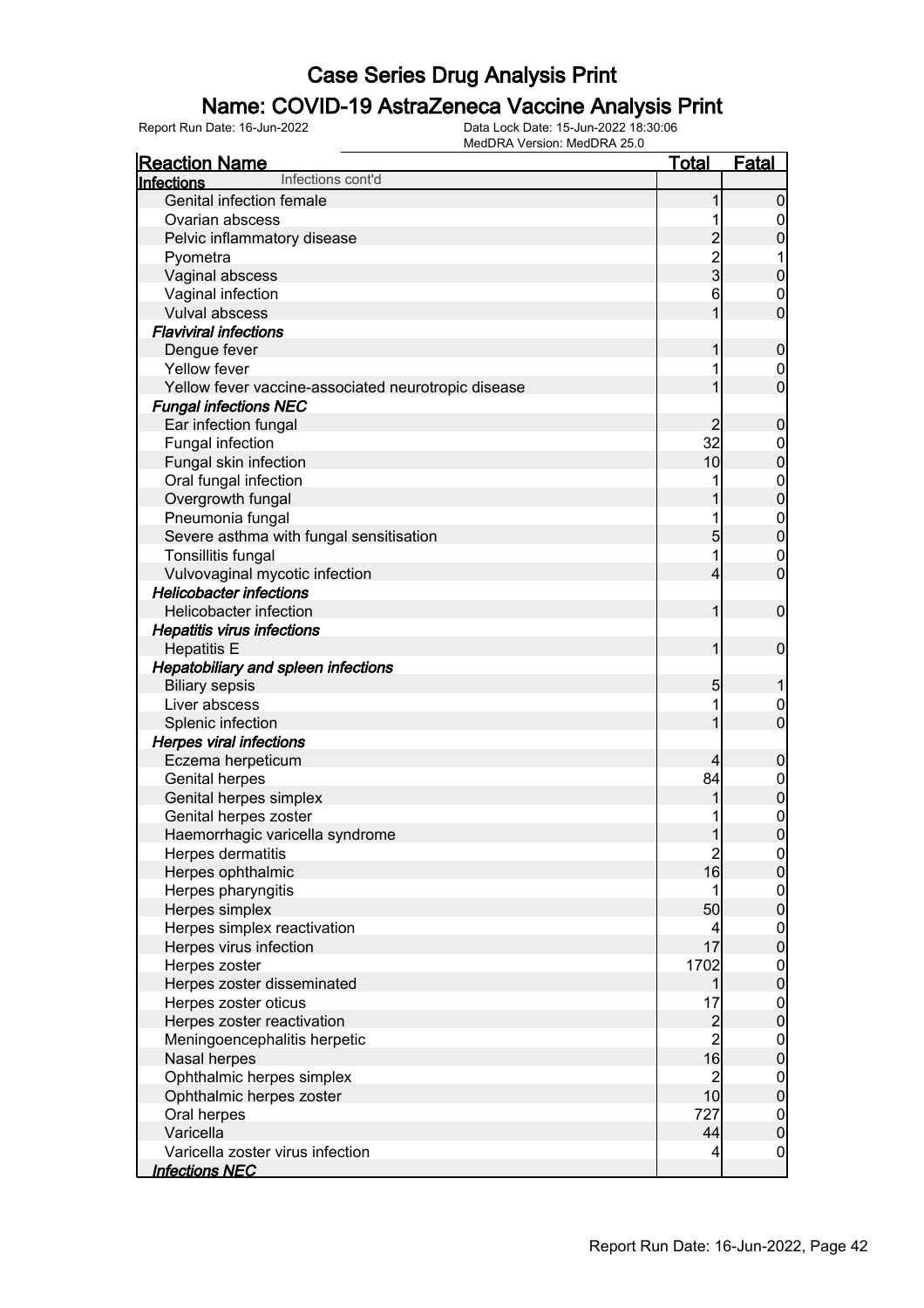### Name: COVID-19 AstraZeneca Vaccine Analysis Print

| <b>Reaction Name</b>                                                    | <u>Total</u>   | <b>Fatal</b>                               |
|-------------------------------------------------------------------------|----------------|--------------------------------------------|
| Infections cont'd<br>Infections                                         |                |                                            |
| Abscess                                                                 | 55             | $\overline{0}$                             |
| Abscess limb                                                            | 25             | $\boldsymbol{0}$                           |
| Abscess soft tissue                                                     | $\overline{c}$ | $\boldsymbol{0}$                           |
| Catheter site infection                                                 | 1              | $\mathbf 0$                                |
| Coinfection                                                             |                | $\mathbf{0}$                               |
| Device related infection                                                | 3              | $\overline{0}$                             |
| Empyema                                                                 | 1              | $\mathbf{0}$                               |
| Genital abscess                                                         |                | $\overline{0}$                             |
| Groin abscess                                                           |                | $\mathbf{0}$                               |
| Groin infection                                                         | 2<br>1         | $\overline{0}$                             |
| Infected bite                                                           | 5              | $\mathbf{0}$                               |
| Infected cyst                                                           | $\overline{4}$ | $\mathbf 0$                                |
| Infection                                                               | 554            |                                            |
|                                                                         |                | $\overline{\mathcal{L}}$<br>$\overline{0}$ |
| Infection in an immunocompromised host                                  | 3<br>1         |                                            |
| Infectious thyroiditis                                                  |                | $\mathbf{0}$                               |
| Injection site abscess                                                  | 3              | $\overline{0}$                             |
| Injection site infection                                                | 22             | $\mathbf{0}$                               |
| Localised infection                                                     | 110            | $\overline{0}$                             |
| Lymph gland infection                                                   | 9              | $\mathbf{0}$                               |
| Lymph node abscess                                                      | $\overline{2}$ | $\overline{0}$                             |
| Omphalitis                                                              | 1              | $\mathbf{0}$                               |
| Pathogen resistance                                                     | 3              | $\overline{0}$                             |
| Pelvic infection                                                        | 1              | $\mathbf{0}$                               |
| Pyuria                                                                  | 1              | $\mathbf 0$                                |
| Respiratory tract infection                                             | 10             | 1                                          |
| Toxic shock syndrome                                                    | 1              | $\mathbf 0$                                |
| Vaccination site abscess                                                | 7              | $\mathbf{0}$                               |
| Vaccination site infection                                              | 25             | $\overline{0}$                             |
| Vaccine breakthrough infection                                          | 3              | $\mathbf{0}$                               |
| Vestibulitis                                                            | 4              | $\mathbf 0$                                |
| Wound abscess                                                           | 1              | $\mathbf 0$                                |
| Infectious disorders carrier                                            |                |                                            |
| SARS-CoV-2 carrier                                                      | 1              | $\mathbf 0$                                |
| Infectious transmissions                                                |                |                                            |
| Secondary transmission                                                  | 16             | $\mathbf 0$                                |
| Vaccine virus shedding                                                  | $\mathbf{1}$   | 0                                          |
| Influenza viral infections                                              |                |                                            |
| H1N1 influenza                                                          | 1              | $\boldsymbol{0}$                           |
| H2N2 influenza                                                          |                | $\overline{0}$                             |
| Influenza                                                               | 6851           | $\overline{0}$                             |
| <b>Klebsiella infections</b>                                            |                |                                            |
| Cystitis klebsiella                                                     | 1              | $\mathbf 0$                                |
| Pneumonia klebsiella                                                    | 1              | $\mathbf 0$                                |
| Lower respiratory tract and lung infections                             |                |                                            |
| Atypical pneumonia                                                      | 2              | $\mathbf 0$                                |
| <b>Bronchitis</b>                                                       | 29             | $\pmb{0}$                                  |
|                                                                         |                |                                            |
| Infectious pleural effusion<br>Infective exacerbation of bronchiectasis | 4              | $\mathbf 0$                                |
|                                                                         |                | $\pmb{0}$                                  |
| Infective pulmonary exacerbation of cystic fibrosis                     |                | 1                                          |
| Lower respiratory tract infection                                       | 351            | 3                                          |
| Pleural infection                                                       | 1              | $\overline{0}$                             |
|                                                                         |                |                                            |
| Pneumonia<br>Pneumonia aspiration                                       | 293<br>31      | 31<br>6                                    |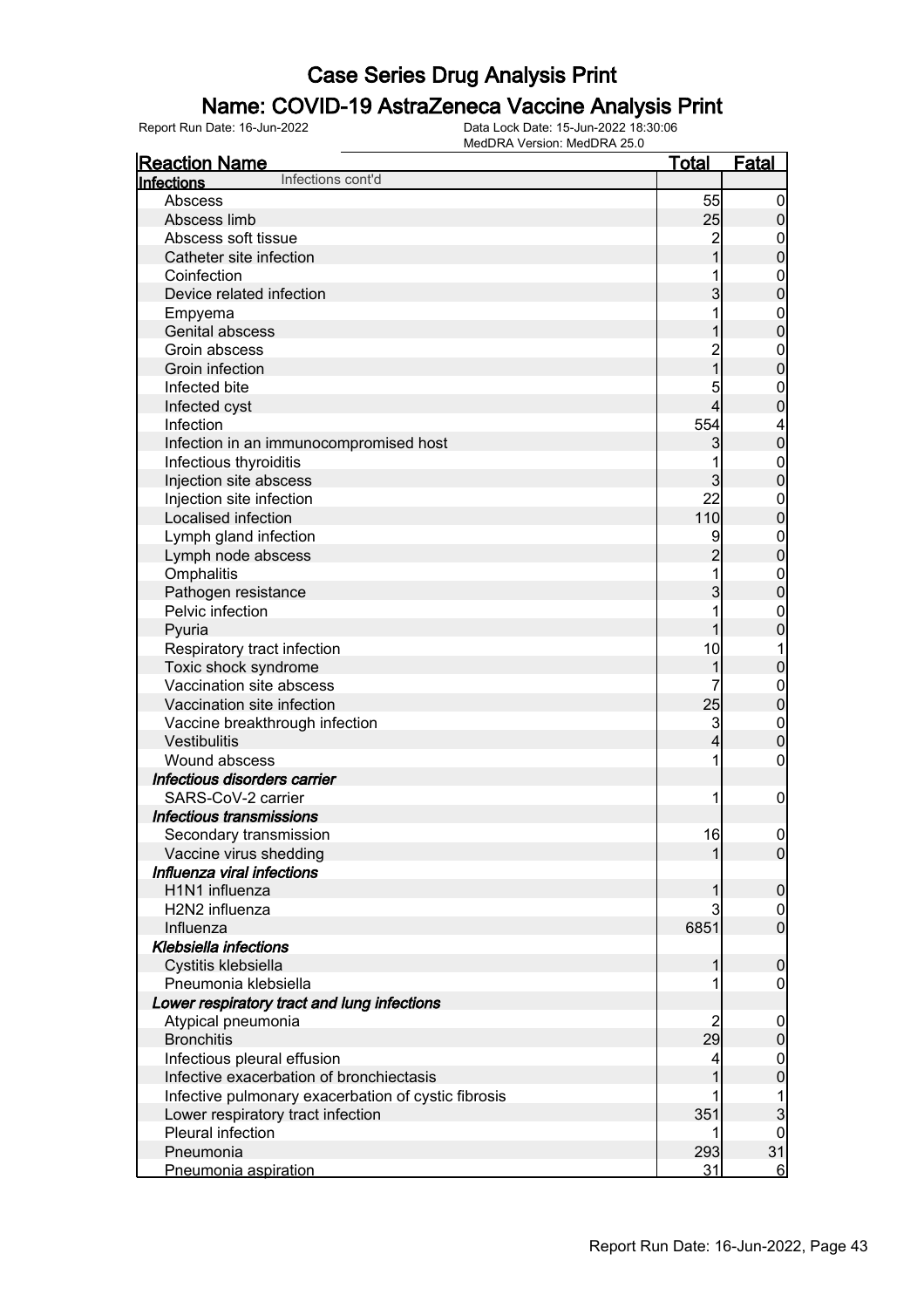### Name: COVID-19 AstraZeneca Vaccine Analysis Print

| <b>Reaction Name</b>                            | <b>Total</b>   | Fatal            |
|-------------------------------------------------|----------------|------------------|
| Infections cont'd<br>Infections                 |                |                  |
| Sputum purulent                                 | 3              | $\overline{0}$   |
| Male reproductive tract infections              |                |                  |
| Epididymitis                                    | 10             | $\mathbf 0$      |
| Orchitis                                        |                | 0                |
| Molluscum contagiosum viral infections          |                |                  |
| Molluscum contagiosum                           |                | $\mathbf 0$      |
| <b>Mumps viral infections</b>                   |                |                  |
| <b>Mumps</b>                                    | 13             | $\mathbf 0$      |
| Muscle and soft tissue infections               |                |                  |
| Muscle abscess                                  |                | $\boldsymbol{0}$ |
| Necrotising fasciitis                           |                | $\mathbf 0$      |
| Soft tissue infection                           | 5              | 0                |
| Neisseria infections                            |                |                  |
| Gonorrhoea                                      |                | $\boldsymbol{0}$ |
| Prostatitis gonococcal                          |                | $\mathbf 0$      |
| <b>Orthopox viral infections</b>                |                |                  |
| Cow pox                                         |                | $\boldsymbol{0}$ |
| Vaccinia virus infection                        | 2              | 0                |
| Papilloma viral infections                      |                |                  |
| Papilloma viral infection                       |                | $\mathbf 0$      |
| Paravaccinia infections                         |                |                  |
| Paravaccinia                                    | 1              | $\mathbf 0$      |
| <b>Phleboviral infections</b>                   |                |                  |
| Severe fever with thrombocytopenia syndrome     | $\overline{c}$ | $\mathbf 0$      |
| <b>Plasmodia infections</b>                     |                |                  |
| Malaria                                         | 7              | $\mathbf 0$      |
| <b>Pneumocystis infections</b>                  |                |                  |
| Pneumocystis jirovecii pneumonia                | 1              | $\mathbf 0$      |
| <b>Prion-associated disorders</b>               |                |                  |
| Creutzfeldt-Jakob disease                       | 3              | $\mathbf 0$      |
| <b>Pseudomonal infections</b>                   |                |                  |
| Pseudomonas infection                           |                | $\mathbf 0$      |
| <b>Retroviral infections</b>                    |                |                  |
| Acquired immunodeficiency syndrome              |                | 0                |
| <b>HIV</b> infection                            | $\overline{3}$ | $\overline{0}$   |
| HIV-associated neurocognitive disorder          |                | 0                |
| Persistent generalised lymphadenopathy          |                | $\overline{0}$   |
| <b>Rotaviral infections</b>                     |                |                  |
| Gastroenteritis rotavirus                       |                | $\mathbf 0$      |
| Rotavirus infection                             |                | $\mathbf 0$      |
| <b>Rubella viral infections</b>                 |                |                  |
| Rubella                                         |                | $\mathbf 0$      |
| Rubeola viral infections                        |                |                  |
| Measles                                         | 6              | $\overline{0}$   |
| Measles post vaccine                            |                | $\overline{0}$   |
| Salmonella infections                           |                |                  |
| <b>Typhoid fever</b>                            | $\overline{2}$ | $\mathbf 0$      |
| Sepsis, bacteraemia, viraemia and fungaemia NEC |                |                  |
| Abdominal sepsis                                | 2              | $\boldsymbol{0}$ |
| Bacteraemia                                     |                | $\overline{0}$   |
| Neutropenic sepsis                              | 9              | $\pmb{0}$        |
| Pelvic sepsis                                   |                | $\mathbf 0$      |
| Pulmonary sepsis                                | 1              | $\overline{0}$   |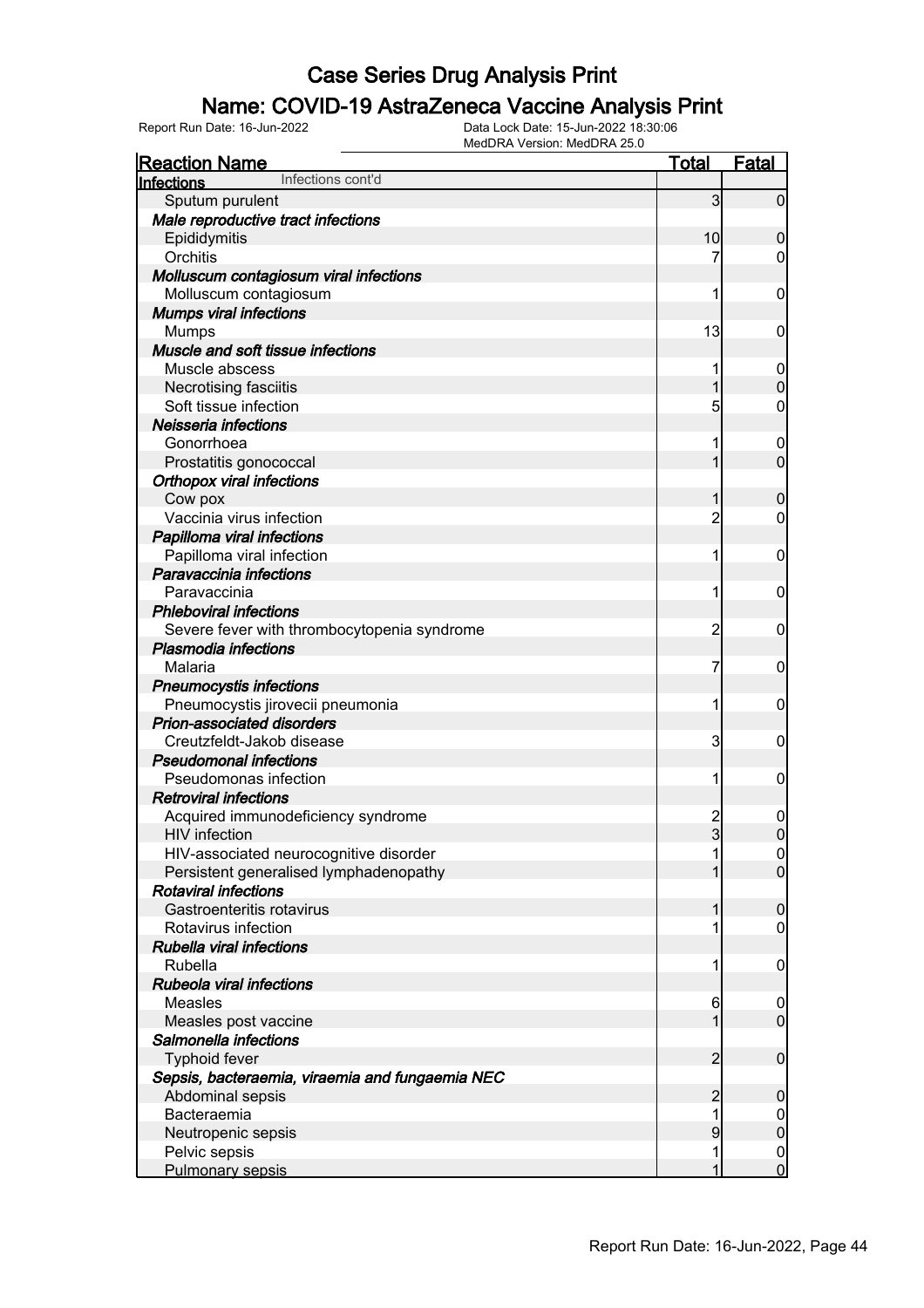### Name: COVID-19 AstraZeneca Vaccine Analysis Print

Report Run Date: 16-Jun-2022 Data Lock Date: 15-Jun-2022 18:30:06

|                                            | MedDRA Version: MedDRA 25.0 |                         |                                 |
|--------------------------------------------|-----------------------------|-------------------------|---------------------------------|
| <b>Reaction Name</b>                       |                             | <u>Total</u>            | <b>Fatal</b>                    |
| Infections cont'd<br>Infections            |                             |                         |                                 |
| Sepsis                                     |                             | 125                     | 16                              |
| Sepsis syndrome                            |                             |                         | $\overline{0}$                  |
| Septic pulmonary embolism                  |                             |                         | $\overline{0}$                  |
| Septic rash                                |                             | 13                      | $\boldsymbol{0}$                |
| Septic shock                               |                             | 5                       | 1                               |
| Urosepsis                                  |                             | 11                      | $\mathbf{1}$                    |
| Viraemia                                   |                             | 4                       | $\boldsymbol{0}$                |
| Skin structures and soft tissue infections |                             |                         |                                 |
| <b>Blister infected</b>                    |                             | $\overline{\mathbf{c}}$ | $\mathbf 0$                     |
| Carbuncle                                  |                             | $\overline{1}$          | $\boldsymbol{0}$                |
| Dermatitis infected                        |                             | 10                      | $\overline{0}$                  |
| Dermo-hypodermitis                         |                             | 1                       | $\mathbf 0$                     |
| Eczema infected                            |                             | 3                       | $\boldsymbol{0}$                |
| Impetigo                                   |                             | 13                      | $\mathbf 0$                     |
| Infected dermal cyst                       |                             | 3                       | $\boldsymbol{0}$                |
| Pilonidal disease                          |                             | $\overline{2}$          | $\mathbf 0$                     |
| Pustule                                    |                             | 27                      | $\boldsymbol{0}$                |
| Pyoderma                                   |                             | 1                       | $\mathbf 0$                     |
| Rash pustular                              |                             | 19                      | $\boldsymbol{0}$                |
| Skin infection                             |                             | 75                      | $\mathbf 0$                     |
| Subcutaneous abscess                       |                             | 10                      | $\overline{0}$                  |
| Vaccination site pustule                   |                             | 5                       | $\mathbf 0$                     |
| Staphylococcal infections                  |                             |                         |                                 |
| Furuncle                                   |                             | 58                      | $\mathbf 0$                     |
| Pneumonia staphylococcal                   |                             |                         | $\overline{0}$                  |
| Staphylococcal bacteraemia                 |                             | $\overline{c}$          | $\pmb{0}$                       |
| Staphylococcal infection                   |                             | 3                       | $\mathbf 0$                     |
| Staphylococcal scalded skin syndrome       |                             | $\overline{1}$          | $\pmb{0}$                       |
| Staphylococcal sepsis                      |                             | 4                       | 1                               |
| Toxic shock syndrome staphylococcal        |                             | 1                       | $\pmb{0}$                       |
| Vulvovaginitis staphylococcal              |                             |                         | $\overline{0}$                  |
| Wound infection staphylococcal             |                             |                         | $\mathbf 0$                     |
| <b>Streptococcal infections</b>            |                             |                         |                                 |
| Beta haemolytic streptococcal infection    |                             | $\mathbf{1}$            | $\pmb{0}$                       |
| Cellulitis streptococcal                   |                             |                         | $\mathbf{0}$                    |
| Erysipelas                                 |                             |                         | $\overline{0}$                  |
| Meningitis pneumococcal                    |                             |                         |                                 |
| Pharyngitis streptococcal                  |                             | $\frac{2}{9}$           | $\boldsymbol{0}$                |
|                                            |                             |                         |                                 |
| Pneumonia pneumococcal<br>Scarlet fever    |                             |                         | $\boldsymbol{0}$<br>$\mathbf 0$ |
|                                            |                             |                         |                                 |
| Streptococcal bacteraemia                  |                             |                         | $\mathbf 0$<br>$\overline{0}$   |
| Streptococcal infection                    |                             | $\overline{5}$          |                                 |
| Streptococcal sepsis                       |                             |                         | $\mathbf 0$                     |
| Tonsillitis streptococcal                  |                             |                         | $\overline{0}$                  |
| <b>Tinea infections</b>                    |                             |                         |                                 |
| Body tinea                                 |                             | 9                       | $\mathbf 0$                     |
| Tinea cruris                               |                             | 3                       | $\mathbf 0$                     |
| Tinea infection                            |                             | $\overline{3}$          | $\boldsymbol{0}$                |
| Tinea pedis                                |                             | 4                       | $\mathbf 0$                     |
| Tinea versicolour                          |                             | $\overline{2}$          | $\overline{0}$                  |
| Treponema infections                       |                             |                         |                                 |
| Neurosyphilis                              |                             | 1                       | $\boldsymbol{0}$                |
| <b>Pinta</b>                               |                             | 1                       | $\mathbf 0$                     |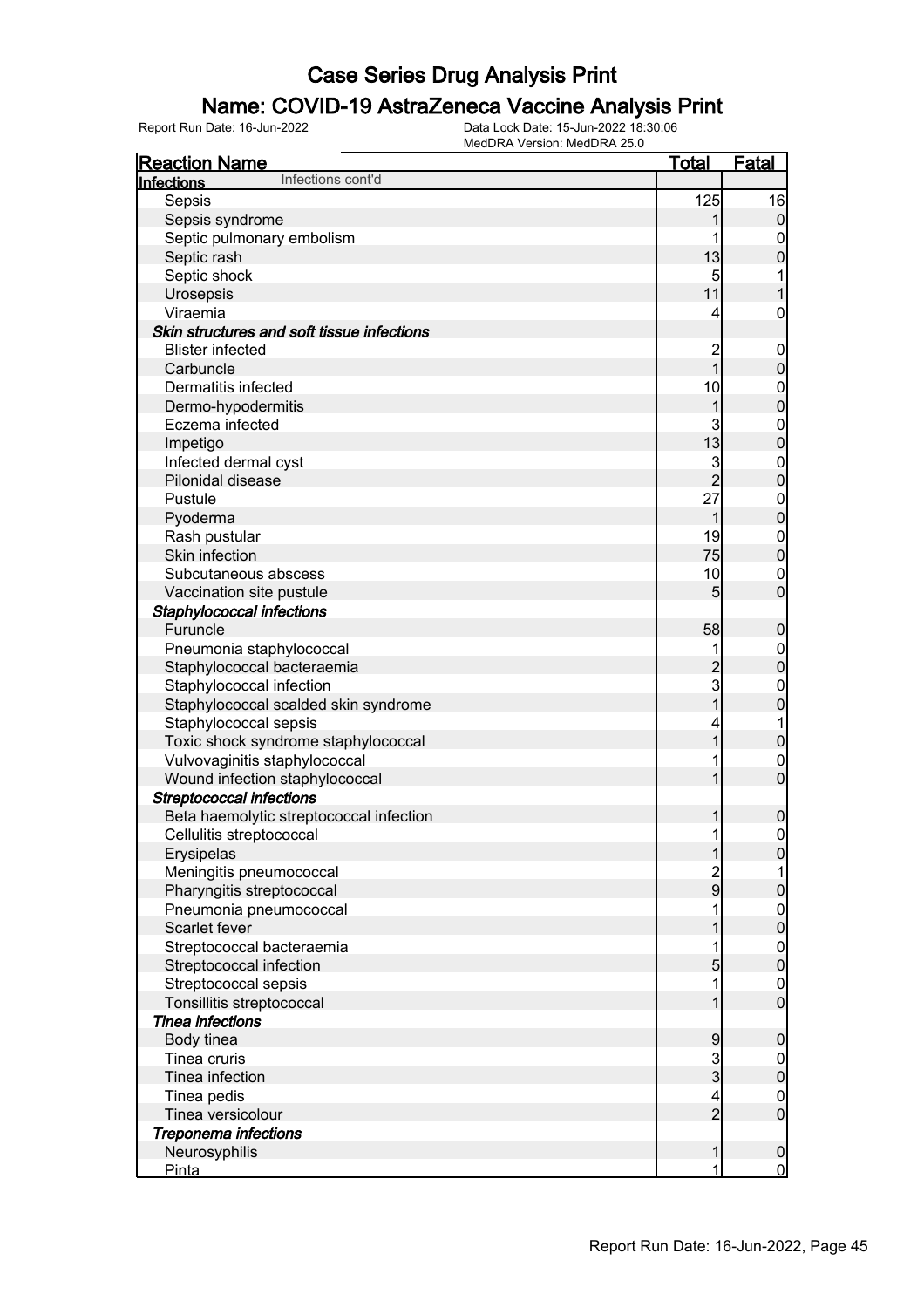### Name: COVID-19 AstraZeneca Vaccine Analysis Print

| <b>Reaction Name</b>                                  | <b>Total</b>     | <b>Fatal</b>                    |
|-------------------------------------------------------|------------------|---------------------------------|
| Infections cont'd<br>Infections                       |                  |                                 |
| Syphilis                                              | $\overline{4}$   | $\overline{0}$                  |
| <b>Trypanosomal infections</b>                        |                  |                                 |
| African trypanosomiasis                               | $6 \overline{}$  | $\mathbf 0$                     |
| <b>Tuberculous infections</b>                         |                  |                                 |
| Disseminated Bacillus Calmette-Guerin infection       | 1                | $\mathbf 0$                     |
| Erythema induratum                                    |                  | $\mathbf 0$                     |
| Lymph node tuberculosis                               | 3                | $\pmb{0}$                       |
| Meningitis tuberculous                                | 1                | $\boldsymbol{0}$                |
| Pulmonary tuberculosis                                | $\overline{c}$   | $\mathbf 0$                     |
| Tuberculosis                                          | $6 \overline{}$  | $\overline{c}$                  |
| <b>Upper respiratory tract infections</b>             |                  |                                 |
| Acute sinusitis                                       | 6                | $\mathbf 0$                     |
| Chronic sinusitis                                     | 18               | $\pmb{0}$                       |
| Chronic tonsillitis                                   |                  | $\mathbf 0$                     |
| Croup infectious                                      |                  | $\mathbf 0$                     |
| Epiglottitis                                          |                  | $\mathbf 0$                     |
| Laryngitis                                            | 42               | $\mathbf 0$                     |
| Nasal vestibulitis                                    |                  | $\mathbf 0$                     |
| Nasopharyngitis                                       | 1953             | $\mathbf 0$                     |
| Peritonsillar abscess                                 | 1                | $\mathbf 0$                     |
| Pharyngeal abscess                                    | 1                | $\mathbf 0$                     |
| Pharyngitis                                           | 44               | $\mathbf 0$                     |
| <b>Rhinitis</b>                                       | 58               | $\pmb{0}$                       |
| Sinobronchitis                                        |                  | $\mathbf 0$                     |
| <b>Sinusitis</b>                                      | 412              | $\pmb{0}$                       |
| <b>Tonsillitis</b>                                    | 90               | $\mathbf 0$                     |
| <b>Tracheitis</b>                                     | $\overline{2}$   | $\mathbf 0$                     |
| Upper respiratory tract infection                     | 12               | $\boldsymbol{0}$                |
| <b>Urinary tract infections</b>                       |                  |                                 |
| Cystitis                                              | 104              |                                 |
| Genitourinary tract infection                         | 1                | $\mathbf 0$<br>$\mathbf 0$      |
| Kidney infection                                      | 64               |                                 |
| Pyelonephritis                                        | 9                | $\boldsymbol{0}$<br>$\mathbf 0$ |
| Pyelonephritis acute                                  |                  |                                 |
| Pyelonephritis chronic                                | 1                | $\mathbf{0}$<br>$\overline{0}$  |
| Renal abscess                                         |                  |                                 |
| <b>Urethritis</b>                                     | $\overline{c}$   | 0 <br>$\overline{0}$            |
|                                                       |                  |                                 |
| Urinary tract infection<br><b>Vascular infections</b> | 283              | $\boldsymbol{0}$                |
| Haematoma infection                                   |                  |                                 |
|                                                       | $\frac{2}{1}$    | $\mathbf 0$                     |
| Infected lymphocele<br>Infected varicose vein         |                  | $\pmb{0}$                       |
|                                                       | 1                | $\mathbf 0$<br>$\overline{0}$   |
| Lymphangitis                                          | $6 \overline{6}$ |                                 |
| <b>Viral infections NEC</b><br>Arthritis viral        |                  |                                 |
|                                                       | $\overline{c}$   | $\boldsymbol{0}$                |
| <b>Bronchitis viral</b>                               |                  | 0                               |
| Conjunctivitis viral                                  |                  | $\mathbf 0$                     |
| Ear infection viral                                   | $\frac{2}{8}$    | $\mathbf 0$                     |
| Encephalitis viral                                    |                  | $\pmb{0}$                       |
| Eye infection viral                                   |                  | $\mathbf 0$                     |
| <b>Gastritis viral</b>                                | 1                | $\pmb{0}$                       |
| Gastroenteritis viral                                 | 70               | $\overline{0}$                  |
| Gastrointestinal viral infection                      | 1                | $\overline{0}$                  |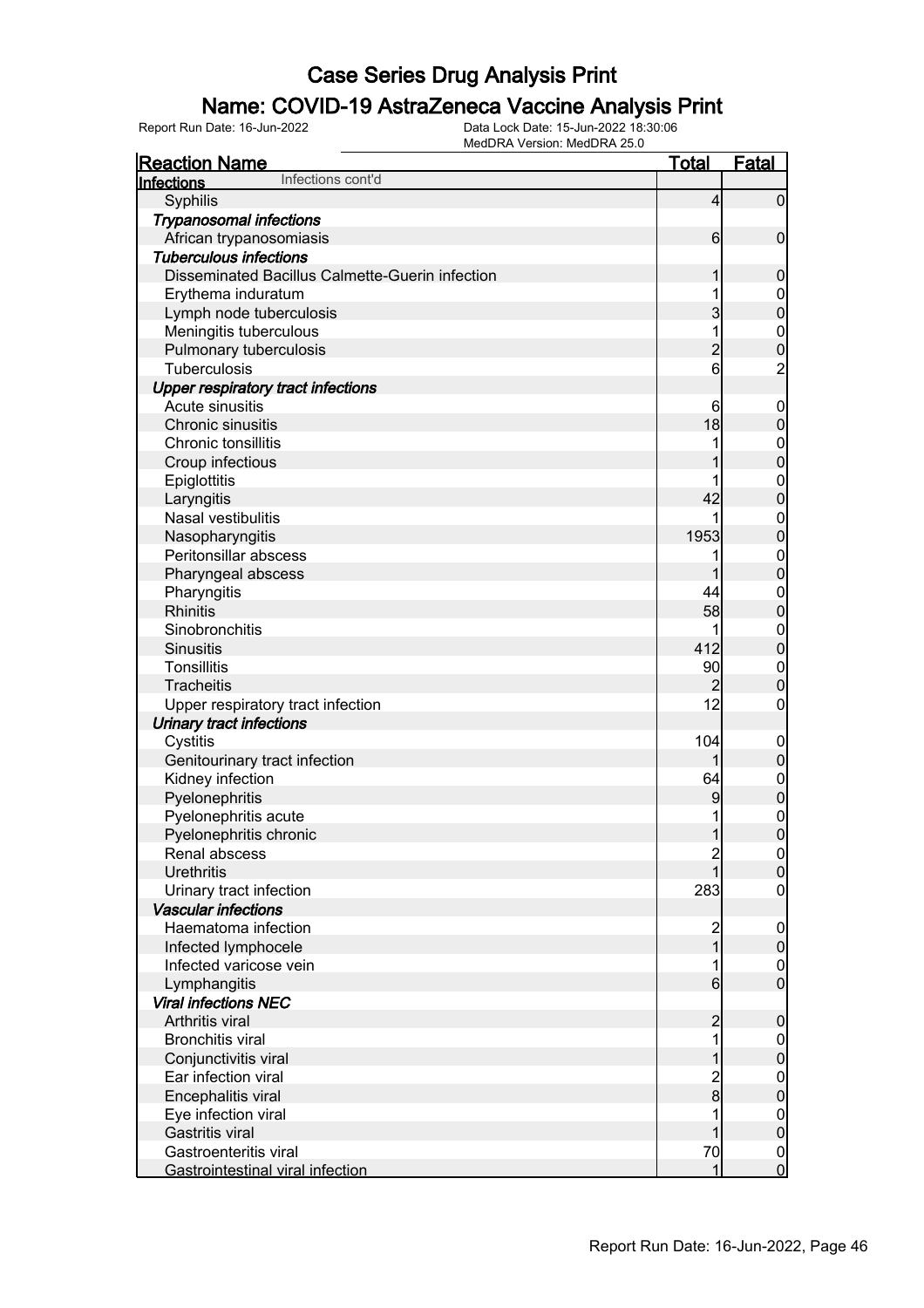### Name: COVID-19 AstraZeneca Vaccine Analysis Print

| <b>Reaction Name</b>                    | <b>Total</b>   | Fatal |
|-----------------------------------------|----------------|-------|
| Infections cont'd<br><b>Infections</b>  |                |       |
| Hepatitis viral                         | 3              |       |
| Meningitis viral                        | 22             |       |
| Pleurisy viral                          |                |       |
| Pneumonia viral                         | 13             |       |
| Post viral fatigue syndrome             | 158            |       |
| Sweating fever                          | 742            |       |
| Vestibular neuronitis                   | 44             |       |
| Viral diarrhoea                         |                |       |
| Viral infection                         | 90             |       |
| Viral labyrinthitis                     |                | 0     |
| Viral myelitis                          |                |       |
| Viral myocarditis                       | 3              |       |
| Viral pericarditis                      |                |       |
| Viral pharyngitis                       | 31             |       |
| Viral rash                              | 81             |       |
| Viral sepsis                            |                |       |
| Viral sinusitis                         |                |       |
| Viral tonsillitis                       |                |       |
| Viral upper respiratory tract infection |                |       |
| Infections SOC TOTAL                    | <u> 20550 </u> | 116   |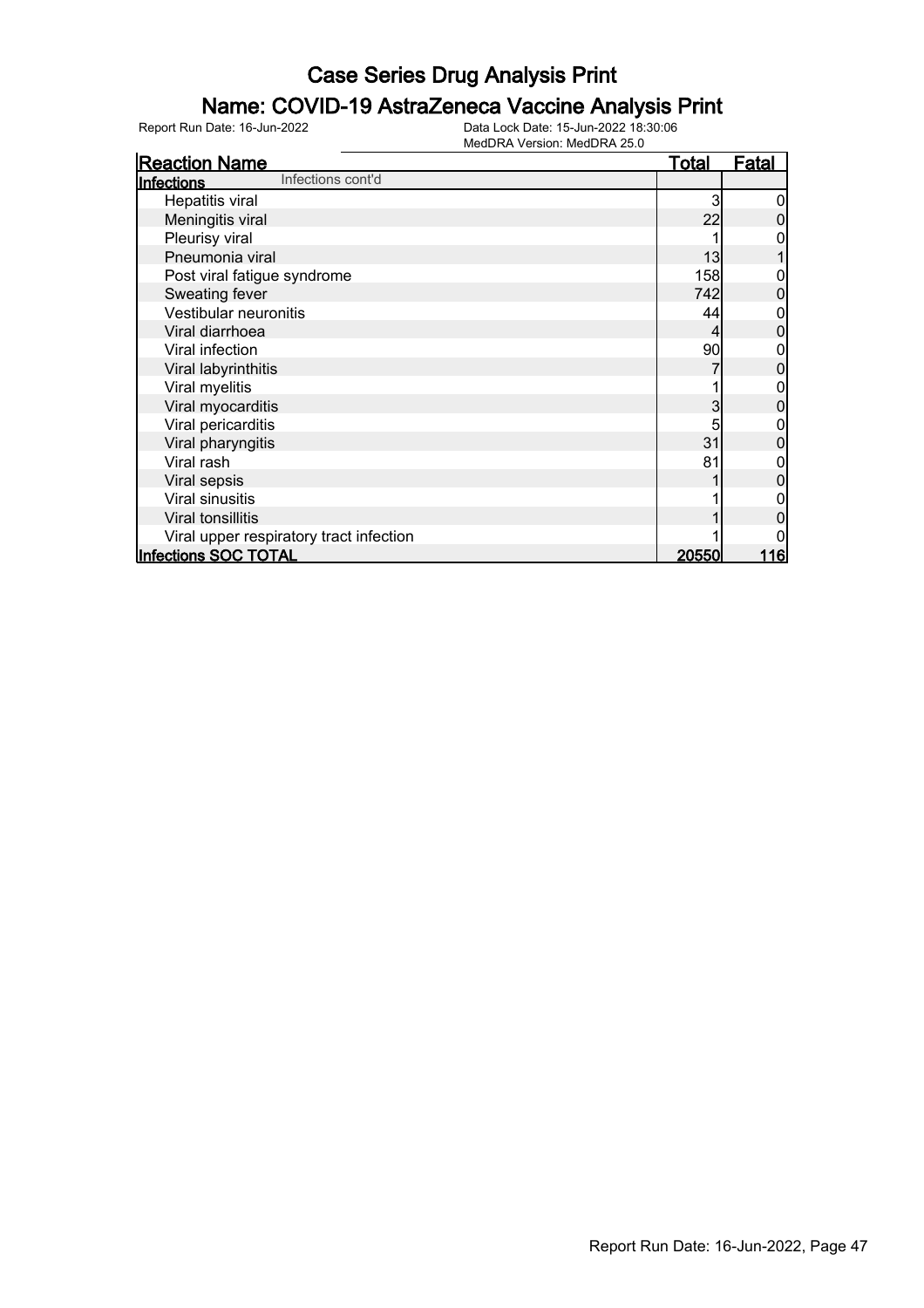### Name: COVID-19 AstraZeneca Vaccine Analysis Print

| <u>Total</u> | <b>Fatal</b>                                                                                                                                                                                                                                                     |
|--------------|------------------------------------------------------------------------------------------------------------------------------------------------------------------------------------------------------------------------------------------------------------------|
|              |                                                                                                                                                                                                                                                                  |
|              |                                                                                                                                                                                                                                                                  |
| 3            | $\overline{0}$                                                                                                                                                                                                                                                   |
|              | $\mathbf 0$                                                                                                                                                                                                                                                      |
|              | $\overline{0}$                                                                                                                                                                                                                                                   |
|              |                                                                                                                                                                                                                                                                  |
|              | $\begin{matrix} 0 \\ 0 \end{matrix}$                                                                                                                                                                                                                             |
|              |                                                                                                                                                                                                                                                                  |
|              | $\begin{matrix}0\\0\end{matrix}$                                                                                                                                                                                                                                 |
| 1            |                                                                                                                                                                                                                                                                  |
|              | $\begin{matrix}0\\0\end{matrix}$                                                                                                                                                                                                                                 |
|              |                                                                                                                                                                                                                                                                  |
|              | $\begin{matrix} 0 \\ 0 \end{matrix}$                                                                                                                                                                                                                             |
|              | 0                                                                                                                                                                                                                                                                |
|              |                                                                                                                                                                                                                                                                  |
|              | $\mathbf 0$                                                                                                                                                                                                                                                      |
| 1            | $\overline{0}$                                                                                                                                                                                                                                                   |
|              |                                                                                                                                                                                                                                                                  |
|              | $\mathbf 0$                                                                                                                                                                                                                                                      |
|              |                                                                                                                                                                                                                                                                  |
|              | $\begin{matrix} 0 \\ 0 \end{matrix}$                                                                                                                                                                                                                             |
|              | 0                                                                                                                                                                                                                                                                |
|              |                                                                                                                                                                                                                                                                  |
|              | $\boldsymbol{0}$                                                                                                                                                                                                                                                 |
|              | $\overline{0}$                                                                                                                                                                                                                                                   |
|              | 0                                                                                                                                                                                                                                                                |
|              |                                                                                                                                                                                                                                                                  |
|              | $\mathbf 0$                                                                                                                                                                                                                                                      |
|              | $\mathbf 0$                                                                                                                                                                                                                                                      |
|              | $\mathbf 0$                                                                                                                                                                                                                                                      |
|              | $\overline{0}$                                                                                                                                                                                                                                                   |
|              |                                                                                                                                                                                                                                                                  |
|              | $\mathbf 0$                                                                                                                                                                                                                                                      |
|              |                                                                                                                                                                                                                                                                  |
|              | $\begin{matrix} 0 \\ 0 \end{matrix}$                                                                                                                                                                                                                             |
|              | $\overline{0}$                                                                                                                                                                                                                                                   |
|              |                                                                                                                                                                                                                                                                  |
|              | $\overline{0}$                                                                                                                                                                                                                                                   |
|              | $\overline{0}$                                                                                                                                                                                                                                                   |
|              |                                                                                                                                                                                                                                                                  |
|              | $\mathbf 0$                                                                                                                                                                                                                                                      |
|              | 0                                                                                                                                                                                                                                                                |
|              | $\overline{0}$                                                                                                                                                                                                                                                   |
|              |                                                                                                                                                                                                                                                                  |
|              | $\mathbf 0$                                                                                                                                                                                                                                                      |
|              |                                                                                                                                                                                                                                                                  |
|              | 0<br>$\mathbf 0$                                                                                                                                                                                                                                                 |
|              |                                                                                                                                                                                                                                                                  |
|              | $\boldsymbol{0}$<br>$\overline{0}$                                                                                                                                                                                                                               |
|              |                                                                                                                                                                                                                                                                  |
|              | 0                                                                                                                                                                                                                                                                |
|              | $\boldsymbol{0}$                                                                                                                                                                                                                                                 |
|              | 1<br>$\mathbf 0$                                                                                                                                                                                                                                                 |
|              | $\mathbf 0$                                                                                                                                                                                                                                                      |
|              | 2<br>3<br>13<br>$\overline{2}$<br>4<br>$\frac{3}{2}$<br>$\overline{2}$<br>27<br>$\overline{c}$<br>$\mathsf{S}$<br>1<br>6<br>$\overline{2}$<br>3<br>2<br>3<br>20 <sup>1</sup><br>$\overline{2}$<br>14<br>1<br>16<br>6<br>10<br>$\frac{2}{3}$<br>20<br>$6 \,$<br>1 |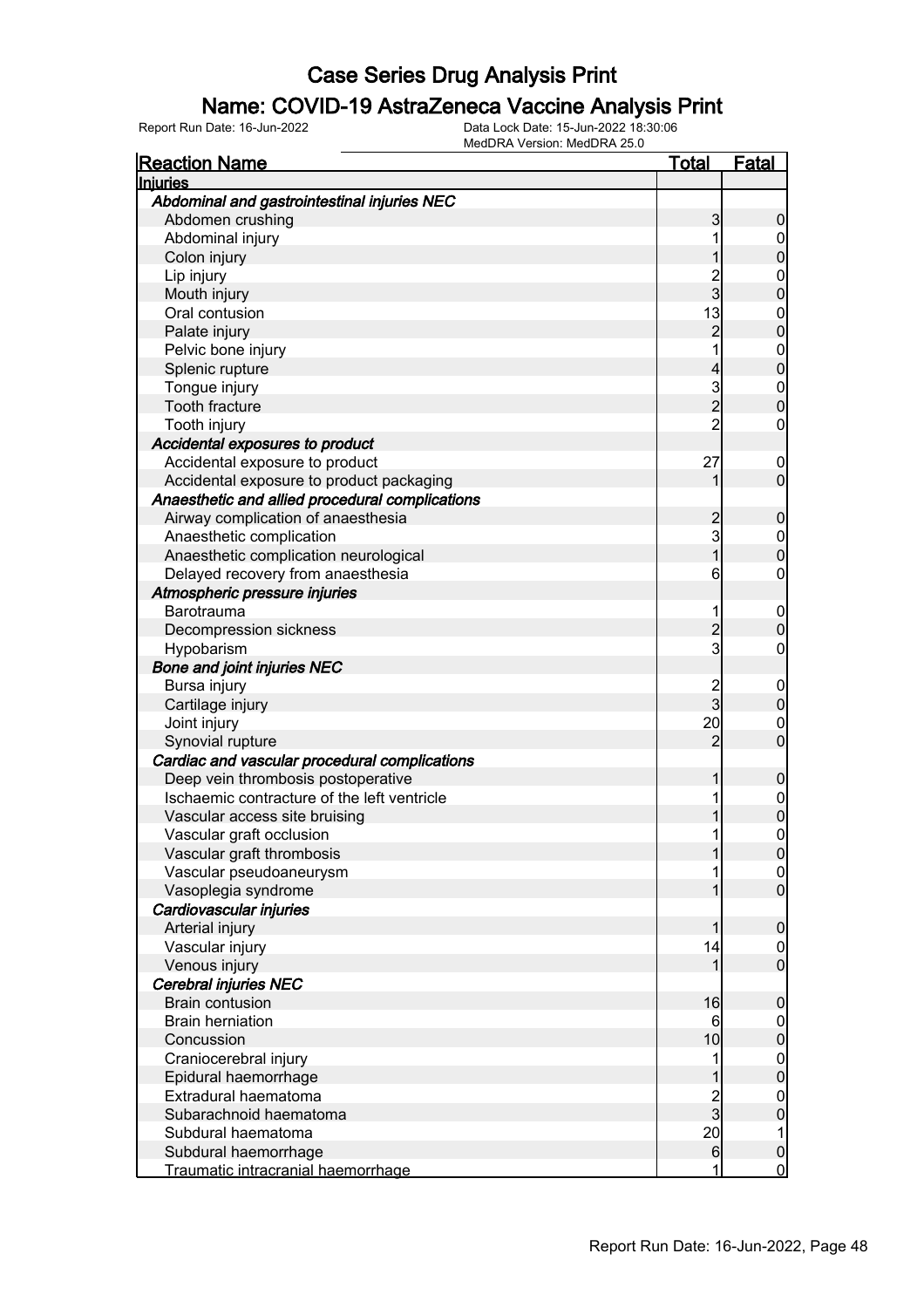### Name: COVID-19 AstraZeneca Vaccine Analysis Print

| <b>Reaction Name</b>                                            | <u>Total</u>                               | <b>Fatal</b>     |
|-----------------------------------------------------------------|--------------------------------------------|------------------|
| Injuries cont'd<br><b>Injuries</b>                              |                                            |                  |
| <b>Chemical injuries</b>                                        |                                            |                  |
| Chemical burn                                                   |                                            | $\overline{0}$   |
| Chemical burn of oral cavity                                    | 2<br>2<br>7                                | $\overline{0}$   |
| Chemical burn of skin                                           |                                            | $\mathbf 0$      |
| Chemical phlebitis                                              | $\overline{2}$                             | $\overline{0}$   |
| Chest and respiratory tract injuries NEC                        |                                            |                  |
| Asbestosis                                                      | 1                                          | $\boldsymbol{0}$ |
| Chest crushing                                                  | 16                                         |                  |
| Chest injury                                                    |                                            | $0$ 0            |
| Foreign body in throat                                          | $\begin{array}{c} 2 \\ 2 \\ 1 \end{array}$ |                  |
| Traumatic haemothorax                                           |                                            | $0\atop 0$       |
| Traumatic lung injury                                           | 1                                          | $\boldsymbol{0}$ |
| Conditions caused by cold                                       |                                            |                  |
| Chillblains                                                     | 77                                         | $\mathbf 0$      |
| Frostbite                                                       | 1                                          | $\mathbf 0$      |
| Cranial nerve injuries                                          |                                            |                  |
| Cranial nerve injury                                            | 1                                          | $\mathbf 0$      |
| Optic nerve injury                                              | 9                                          |                  |
| VIIIth nerve injury                                             | 1                                          | $0\atop 0$       |
| Vth nerve injury                                                |                                            | $\boldsymbol{0}$ |
| Ear injuries NEC                                                |                                            |                  |
| Deafness traumatic                                              | 1                                          | $\mathbf 0$      |
| Exposures associated with pregnancy, delivery and lactation     |                                            |                  |
| Drug exposure before pregnancy                                  | 1                                          | $\mathbf 0$      |
| Exposure during pregnancy                                       | 19                                         | $\pmb{0}$        |
| Exposure via breast milk                                        | 112                                        |                  |
| Foetal exposure during pregnancy                                | 40                                         | $0$ 0            |
| Maternal exposure before pregnancy                              | 18                                         |                  |
| Maternal exposure during breast feeding                         | 1397                                       | $0\atop 0$       |
| Maternal exposure during pregnancy                              | 403                                        |                  |
| Maternal exposure timing unspecified                            | $\overline{c}$                             | $0\atop 0$       |
| Paternal exposure during pregnancy                              | $\overline{2}$                             | $\mathbf 0$      |
| <b>Exposures to agents or circumstances NEC</b>                 |                                            |                  |
| Exposure to SARS-CoV-2                                          | 8                                          | $\mathbf 0$      |
| Exposure to household chemicals                                 | 1                                          | $\boldsymbol{0}$ |
| Exposure to toxic agent                                         | 1                                          | 0                |
| Exposure to vaccinated person                                   | 4                                          | $\overline{0}$   |
| Eye injuries NEC                                                |                                            |                  |
| Cataract traumatic                                              | 1                                          | $\mathbf 0$      |
| Eye contusion                                                   | 59                                         | $\overline{0}$   |
| Eye injury                                                      | 56                                         | $\pmb{0}$        |
| Eyelid contusion                                                | 5                                          | $\overline{0}$   |
| Foreign body in eye                                             | $\overline{c}$                             | $\mathbf 0$      |
| Hyphaema                                                        | 1                                          | $\overline{0}$   |
| Injury corneal                                                  |                                            | $\mathbf 0$      |
| Periorbital haematoma                                           |                                            | $\overline{0}$   |
| Periorbital haemorrhage                                         | $\overline{c}$                             | $\mathbf 0$      |
| Retinal injury                                                  | 4                                          | $\overline{0}$   |
| Superficial injury of eye                                       | 1                                          | $\pmb{0}$        |
| <b>Traumatic iritis</b>                                         |                                            | $\mathbf 0$      |
| Foetal and neonatal conditions associated with product exposure |                                            |                  |
| Intoxication by breast feeding                                  | 1                                          | $\mathbf 0$      |
| <b>Fractures and dislocations NEC</b>                           |                                            |                  |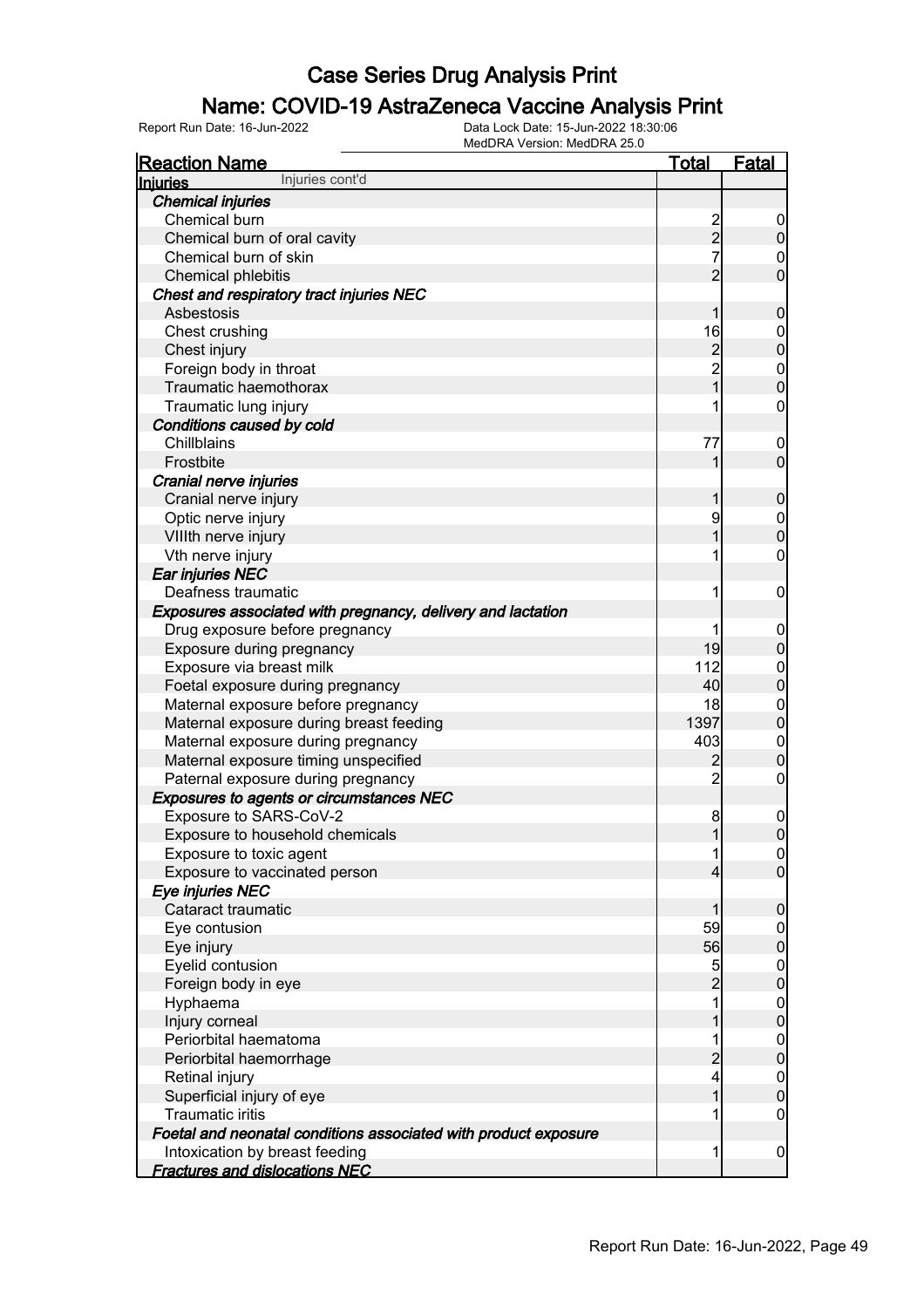#### Name: COVID-19 AstraZeneca Vaccine Analysis Print

| <b>Reaction Name</b>                                                                                                       | <u>Total</u>        | Fatal                         |
|----------------------------------------------------------------------------------------------------------------------------|---------------------|-------------------------------|
| Injuries cont'd<br><b>Injuries</b>                                                                                         |                     |                               |
| Fracture                                                                                                                   | $\overline{c}$      | $\boldsymbol{0}$              |
| Joint dislocation                                                                                                          | 15                  |                               |
| Multiple fractures                                                                                                         | $\overline{c}$      | $\mathbf 0$                   |
| <b>Stress fracture</b>                                                                                                     | 4                   | $\overline{0}$                |
| <b>Traumatic fracture</b>                                                                                                  |                     | 0                             |
| Gastrointestinal and hepatobiliary procedural complications                                                                |                     |                               |
| Anastomotic ulcer                                                                                                          |                     | $\mathbf 0$                   |
| Peripancreatic fluid collection                                                                                            |                     | $\boldsymbol{0}$              |
| Procedural nausea                                                                                                          | 27                  | $\mathbf 0$                   |
| Procedural vomiting                                                                                                        | 7                   | $\mathbf 0$                   |
| Heat injuries (excl thermal burns)                                                                                         |                     |                               |
| Heat cramps                                                                                                                | $\overline{c}$      | $\mathbf 0$                   |
| Heat exhaustion                                                                                                            | 4                   | $\mathbf 0$                   |
| <b>Heat illness</b>                                                                                                        | 4                   | $\mathbf 0$                   |
| Heat oedema                                                                                                                | 13                  | $\boldsymbol{0}$              |
| Heat stroke                                                                                                                | 11                  | $\mathbf 0$                   |
| Intentional product misuses                                                                                                |                     |                               |
| Intentional product misuse                                                                                                 | 16                  | $\mathbf 0$                   |
| Intentional product use issues                                                                                             |                     |                               |
| Intentional dose omission                                                                                                  | 21                  | $\boldsymbol{0}$              |
| Intentional product use issue                                                                                              | 2                   | 0                             |
| Limb fractures and dislocations                                                                                            |                     |                               |
| Ankle fracture                                                                                                             | 3                   | $\mathbf 0$                   |
| Atypical femur fracture                                                                                                    | 1                   | $\boldsymbol{0}$              |
| Clavicle fracture                                                                                                          | 22                  | $\mathbf 0$                   |
| Femoral neck fracture                                                                                                      | $\overline{c}$      | $\mathbf 0$                   |
| Femur fracture                                                                                                             |                     | $\mathbf{0}$                  |
| Foot fracture                                                                                                              | $\frac{2}{3}$       | $\overline{0}$                |
| Humerus fracture                                                                                                           |                     | $\mathbf{0}$                  |
| Lower limb fracture                                                                                                        | 4                   | $\overline{0}$                |
| Patella fracture                                                                                                           |                     | $\mathbf{0}$                  |
| Tibia fracture                                                                                                             |                     | $\overline{0}$                |
| Upper limb fracture                                                                                                        | 3                   | $\mathbf 0$                   |
| Wrist fracture                                                                                                             | $\overline{3}$      | $\overline{0}$                |
|                                                                                                                            |                     |                               |
| Medication errors, product use errors and issues NEC<br>Circumstance or information capable of leading to medication error | 17                  |                               |
| Device use issue                                                                                                           | 1                   | $\overline{0}$                |
| Dose calculation error                                                                                                     | 3                   | 0 <br> 0                      |
|                                                                                                                            |                     |                               |
| Drug titration error                                                                                                       | 1<br>$\overline{c}$ | $\overline{0}$<br>$\mathbf 0$ |
| Inadequate aseptic technique in use of product                                                                             |                     |                               |
| Intercepted medication error                                                                                               | 6                   | $\overline{0}$                |
| Medication error                                                                                                           | 148                 | $\mathbf 0$                   |
| Prescription drug used without a prescription                                                                              | $\overline{c}$      | $\overline{0}$                |
| Product use in unapproved indication                                                                                       | $\mathbf 1$         | $\mathbf 0$                   |
| Product use issue                                                                                                          | 9                   | $\overline{0}$                |
| Vaccination error                                                                                                          | 11                  | $\mathbf 0$                   |
| Wrong device used                                                                                                          | 1                   | $\overline{0}$                |
| Wrong drug                                                                                                                 | 5                   | $\mathbf 0$                   |
| Wrong route                                                                                                                | 1                   | $\overline{0}$                |
| Wrong schedule                                                                                                             | $\overline{2}$      | $\mathbf 0$                   |
| Wrong technique in product usage process                                                                                   | 13                  | $\mathbf 0$                   |
| Muscle, tendon and ligament injuries                                                                                       |                     |                               |
| <b>Epicondylitis</b>                                                                                                       | 33                  | $\overline{0}$                |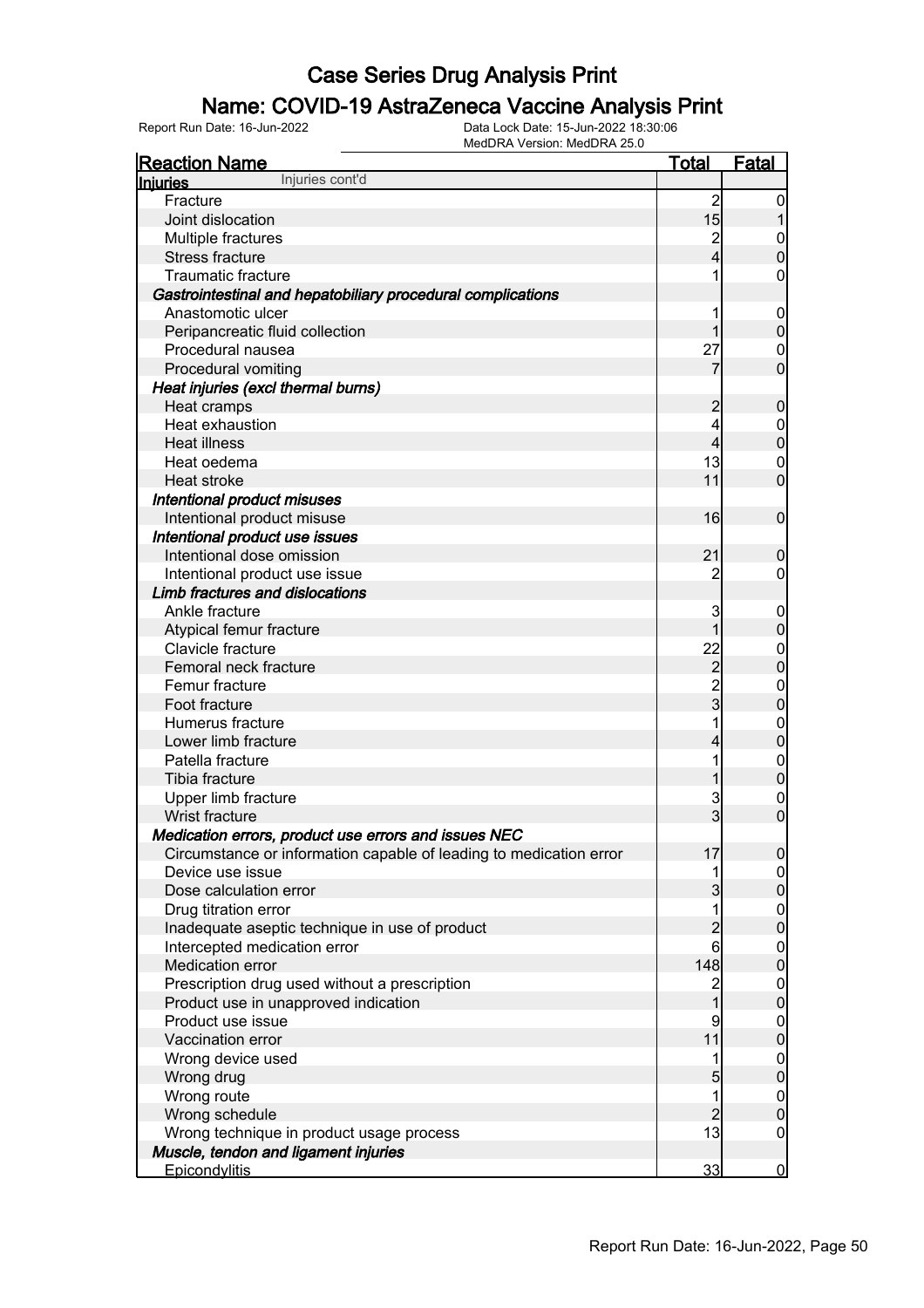### Name: COVID-19 AstraZeneca Vaccine Analysis Print

| Injuries cont'd<br>Injuries<br>Ligament injury<br>$\overline{4}$<br>$\overline{2}$<br>Ligament rupture<br>25<br>Ligament sprain | $\boldsymbol{0}$<br>$\mathbf 0$<br>$\mathbf 0$<br>$0$<br>0 |
|---------------------------------------------------------------------------------------------------------------------------------|------------------------------------------------------------|
|                                                                                                                                 |                                                            |
|                                                                                                                                 |                                                            |
|                                                                                                                                 |                                                            |
|                                                                                                                                 |                                                            |
| Muscle injury<br>72                                                                                                             |                                                            |
| 20<br>Muscle rupture                                                                                                            |                                                            |
| 59<br>Muscle strain                                                                                                             |                                                            |
| Post-traumatic neck syndrome<br>$\overline{\mathcal{L}}$                                                                        | $0$<br>0                                                   |
| 3<br>Repetitive strain injury                                                                                                   |                                                            |
| $\bf{8}$<br>Tendon injury                                                                                                       | $0\atop 0$                                                 |
| 32<br>Tendon rupture                                                                                                            | $\boldsymbol{0}$                                           |
| Nerve injuries NEC                                                                                                              |                                                            |
| Nerve injury<br>227                                                                                                             | $\mathbf 0$                                                |
| Neurological and psychiatric procedural complications                                                                           |                                                            |
| Post lumbar puncture syndrome<br>8                                                                                              | $\boldsymbol{0}$                                           |
| Posterior fossa syndrome<br>1                                                                                                   | $\mathbf 0$                                                |
| 37<br>Procedural dizziness                                                                                                      | $\boldsymbol{0}$                                           |
| Non-occupational environmental exposures                                                                                        |                                                            |
| Exposure to chemical pollution<br>1                                                                                             | $\boldsymbol{0}$                                           |
| Exposure to extreme temperature<br>$\overline{4}$                                                                               | $\overline{0}$                                             |
| $\overline{2}$<br>Exposure to noise                                                                                             | $\boldsymbol{0}$                                           |
| Non-site specific injuries NEC                                                                                                  |                                                            |
| Animal bite<br>1                                                                                                                | $\boldsymbol{0}$                                           |
| Arthropod bite                                                                                                                  | $\mathbf 0$                                                |
| 13<br>Arthropod sting                                                                                                           |                                                            |
| 1<br><b>Bite</b>                                                                                                                | $0$<br>0                                                   |
| Child maltreatment syndrome                                                                                                     |                                                            |
| 37<br>Electric shock                                                                                                            | $0\atop 0$                                                 |
| Extraskeletal ossification<br>1                                                                                                 |                                                            |
| 318<br>Fall                                                                                                                     | $0\atop 0$                                                 |
| Foreign body<br>3                                                                                                               |                                                            |
| Inflammation of wound<br>$\overline{5}$                                                                                         | $0$<br>0                                                   |
| 25<br>Injury                                                                                                                    |                                                            |
| Internal injury<br>1                                                                                                            | $\begin{matrix}0\\0\end{matrix}$                           |
| Nervous system injury<br>5                                                                                                      |                                                            |
| $\overline{2}$<br>Post concussion syndrome                                                                                      | $\begin{matrix} 0 \\ 0 \end{matrix}$                       |
| Road traffic accident                                                                                                           |                                                            |
| $\frac{2}{1}$<br>Skeletal injury                                                                                                | $\Omega$<br>$\mathbf 0$                                    |
| Soft tissue injury<br>6                                                                                                         |                                                            |
| Sports injury<br>1                                                                                                              | $\overline{0}$<br>$\mathbf 0$                              |
| Struck by lightning<br>1                                                                                                        |                                                            |
| Tissue injury<br>4                                                                                                              | $\boldsymbol{0}$<br>$\mathbf 0$                            |
| 3<br>Traumatic haematoma                                                                                                        |                                                            |
| $\overline{1}$<br>Traumatic shock                                                                                               | $\boldsymbol{0}$<br>$\mathbf 0$                            |
| 10<br>Wound                                                                                                                     |                                                            |
| 15<br>Wound complication                                                                                                        | $\boldsymbol{0}$<br>$\mathbf 0$                            |
| Wound haemorrhage<br>11                                                                                                         |                                                            |
| Wound secretion                                                                                                                 | $\boldsymbol{0}$<br>$\mathbf 0$                            |
| $\overline{4}$                                                                                                                  |                                                            |
| Non-site specific procedural complications<br>Administration related reaction                                                   |                                                            |
| $\overline{c}$<br>1                                                                                                             | $\boldsymbol{0}$                                           |
| Incision site erythema                                                                                                          | $\boldsymbol{0}$                                           |
| Incision site haemorrhage<br>1                                                                                                  | $\pmb{0}$                                                  |
| Incision site oedema<br>1<br>10<br>Incision site pain                                                                           | $\boldsymbol{0}$<br>$\overline{0}$                         |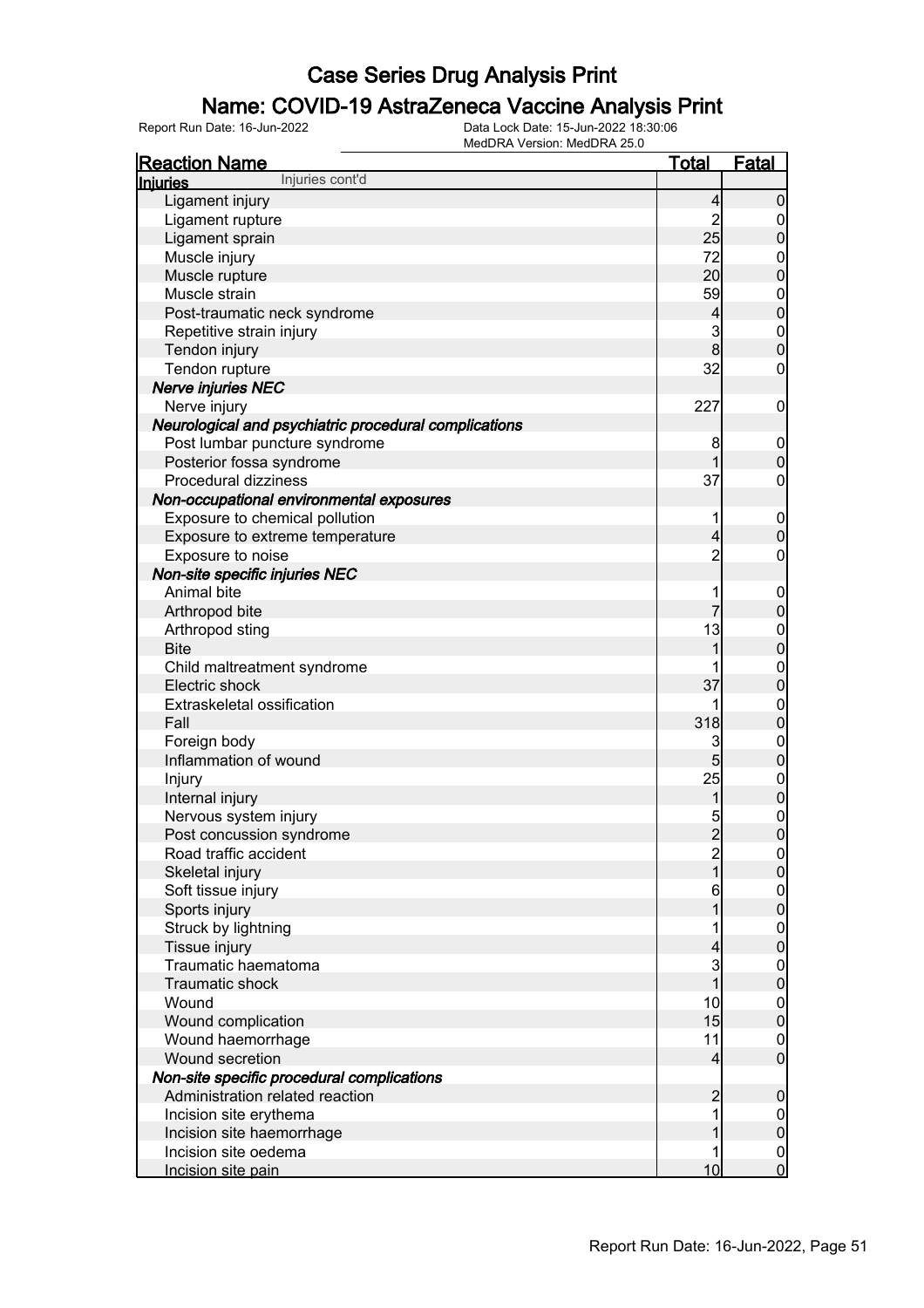### Name: COVID-19 AstraZeneca Vaccine Analysis Print

| <b>Reaction Name</b><br><u>Total</u><br><u>Fatal</u><br>Injuries cont'd<br><b>Injuries</b><br>Infusion related reaction<br>19<br>$\boldsymbol{0}$<br>613<br>Injection related reaction<br>$\mathbf 0$<br>Needle fatigue<br>$\mathbf{0}$<br>1<br>$\mathbf 0$<br>Post procedural complication<br>35<br>$\overline{c}$<br>Post procedural contusion<br>$0\atop 0$<br>–<br>2<br>Post procedural discomfort<br>1<br>Post procedural haematoma<br>$0\atop 0$<br>Post procedural haemorrhage<br>1<br>$\begin{matrix}0\\0\end{matrix}$<br>Procedural complication<br>1<br>Procedural hypertension<br>1<br>8<br>$\begin{matrix}0\\0\end{matrix}$<br>Procedural pain<br>1<br>Procedural site reaction<br>$\overline{0}$<br>Suture related complication<br>1<br><b>Occupational exposures</b><br>Occupational exposure to product<br>$\mathbf 0$<br>1<br>Off label uses<br>Off label use<br>118<br>$\mathbf 0$<br><b>Overdoses NEC</b><br>Intentional overdose<br> 14 <br>$\boldsymbol{0}$<br>$\overline{0}$<br>58<br>Overdose<br>Prescribed overdose<br>1<br>$\boldsymbol{0}$<br>Pathways and sources of exposure |
|---------------------------------------------------------------------------------------------------------------------------------------------------------------------------------------------------------------------------------------------------------------------------------------------------------------------------------------------------------------------------------------------------------------------------------------------------------------------------------------------------------------------------------------------------------------------------------------------------------------------------------------------------------------------------------------------------------------------------------------------------------------------------------------------------------------------------------------------------------------------------------------------------------------------------------------------------------------------------------------------------------------------------------------------------------------------------------------------------------|
|                                                                                                                                                                                                                                                                                                                                                                                                                                                                                                                                                                                                                                                                                                                                                                                                                                                                                                                                                                                                                                                                                                         |
|                                                                                                                                                                                                                                                                                                                                                                                                                                                                                                                                                                                                                                                                                                                                                                                                                                                                                                                                                                                                                                                                                                         |
|                                                                                                                                                                                                                                                                                                                                                                                                                                                                                                                                                                                                                                                                                                                                                                                                                                                                                                                                                                                                                                                                                                         |
|                                                                                                                                                                                                                                                                                                                                                                                                                                                                                                                                                                                                                                                                                                                                                                                                                                                                                                                                                                                                                                                                                                         |
|                                                                                                                                                                                                                                                                                                                                                                                                                                                                                                                                                                                                                                                                                                                                                                                                                                                                                                                                                                                                                                                                                                         |
|                                                                                                                                                                                                                                                                                                                                                                                                                                                                                                                                                                                                                                                                                                                                                                                                                                                                                                                                                                                                                                                                                                         |
|                                                                                                                                                                                                                                                                                                                                                                                                                                                                                                                                                                                                                                                                                                                                                                                                                                                                                                                                                                                                                                                                                                         |
|                                                                                                                                                                                                                                                                                                                                                                                                                                                                                                                                                                                                                                                                                                                                                                                                                                                                                                                                                                                                                                                                                                         |
|                                                                                                                                                                                                                                                                                                                                                                                                                                                                                                                                                                                                                                                                                                                                                                                                                                                                                                                                                                                                                                                                                                         |
|                                                                                                                                                                                                                                                                                                                                                                                                                                                                                                                                                                                                                                                                                                                                                                                                                                                                                                                                                                                                                                                                                                         |
|                                                                                                                                                                                                                                                                                                                                                                                                                                                                                                                                                                                                                                                                                                                                                                                                                                                                                                                                                                                                                                                                                                         |
|                                                                                                                                                                                                                                                                                                                                                                                                                                                                                                                                                                                                                                                                                                                                                                                                                                                                                                                                                                                                                                                                                                         |
|                                                                                                                                                                                                                                                                                                                                                                                                                                                                                                                                                                                                                                                                                                                                                                                                                                                                                                                                                                                                                                                                                                         |
|                                                                                                                                                                                                                                                                                                                                                                                                                                                                                                                                                                                                                                                                                                                                                                                                                                                                                                                                                                                                                                                                                                         |
|                                                                                                                                                                                                                                                                                                                                                                                                                                                                                                                                                                                                                                                                                                                                                                                                                                                                                                                                                                                                                                                                                                         |
|                                                                                                                                                                                                                                                                                                                                                                                                                                                                                                                                                                                                                                                                                                                                                                                                                                                                                                                                                                                                                                                                                                         |
|                                                                                                                                                                                                                                                                                                                                                                                                                                                                                                                                                                                                                                                                                                                                                                                                                                                                                                                                                                                                                                                                                                         |
|                                                                                                                                                                                                                                                                                                                                                                                                                                                                                                                                                                                                                                                                                                                                                                                                                                                                                                                                                                                                                                                                                                         |
|                                                                                                                                                                                                                                                                                                                                                                                                                                                                                                                                                                                                                                                                                                                                                                                                                                                                                                                                                                                                                                                                                                         |
|                                                                                                                                                                                                                                                                                                                                                                                                                                                                                                                                                                                                                                                                                                                                                                                                                                                                                                                                                                                                                                                                                                         |
|                                                                                                                                                                                                                                                                                                                                                                                                                                                                                                                                                                                                                                                                                                                                                                                                                                                                                                                                                                                                                                                                                                         |
|                                                                                                                                                                                                                                                                                                                                                                                                                                                                                                                                                                                                                                                                                                                                                                                                                                                                                                                                                                                                                                                                                                         |
|                                                                                                                                                                                                                                                                                                                                                                                                                                                                                                                                                                                                                                                                                                                                                                                                                                                                                                                                                                                                                                                                                                         |
| Exposure via body fluid<br>1<br>$\mathbf 0$                                                                                                                                                                                                                                                                                                                                                                                                                                                                                                                                                                                                                                                                                                                                                                                                                                                                                                                                                                                                                                                             |
| $\overline{0}$<br>Exposure via partner<br>1                                                                                                                                                                                                                                                                                                                                                                                                                                                                                                                                                                                                                                                                                                                                                                                                                                                                                                                                                                                                                                                             |
| Exposure via unknown route<br>1<br>0                                                                                                                                                                                                                                                                                                                                                                                                                                                                                                                                                                                                                                                                                                                                                                                                                                                                                                                                                                                                                                                                    |
| Peripheral nerve injuries                                                                                                                                                                                                                                                                                                                                                                                                                                                                                                                                                                                                                                                                                                                                                                                                                                                                                                                                                                                                                                                                               |
| Brachial plexus injury<br>$\mathbf 0$                                                                                                                                                                                                                                                                                                                                                                                                                                                                                                                                                                                                                                                                                                                                                                                                                                                                                                                                                                                                                                                                   |
| 2<br>2<br>$\mathbf 0$<br>Median nerve injury                                                                                                                                                                                                                                                                                                                                                                                                                                                                                                                                                                                                                                                                                                                                                                                                                                                                                                                                                                                                                                                            |
| 1<br>Peripheral nerve injury                                                                                                                                                                                                                                                                                                                                                                                                                                                                                                                                                                                                                                                                                                                                                                                                                                                                                                                                                                                                                                                                            |
| $\mathbf{0}$<br>$\overline{c}$<br>$\overline{0}$<br>Radial nerve injury                                                                                                                                                                                                                                                                                                                                                                                                                                                                                                                                                                                                                                                                                                                                                                                                                                                                                                                                                                                                                                 |
| $\overline{1}$<br>Sciatic nerve injury                                                                                                                                                                                                                                                                                                                                                                                                                                                                                                                                                                                                                                                                                                                                                                                                                                                                                                                                                                                                                                                                  |
| $\mathbf{0}$<br>$\overline{0}$<br>$\overline{3}$<br>Ulnar nerve injury                                                                                                                                                                                                                                                                                                                                                                                                                                                                                                                                                                                                                                                                                                                                                                                                                                                                                                                                                                                                                                  |
| Poisoning and toxicity                                                                                                                                                                                                                                                                                                                                                                                                                                                                                                                                                                                                                                                                                                                                                                                                                                                                                                                                                                                                                                                                                  |
| Alcohol poisoning<br>3<br>$\mathbf 0$                                                                                                                                                                                                                                                                                                                                                                                                                                                                                                                                                                                                                                                                                                                                                                                                                                                                                                                                                                                                                                                                   |
| 1<br>$\mathbf 0$<br>Chemical poisoning                                                                                                                                                                                                                                                                                                                                                                                                                                                                                                                                                                                                                                                                                                                                                                                                                                                                                                                                                                                                                                                                  |
| Metal poisoning<br> 0                                                                                                                                                                                                                                                                                                                                                                                                                                                                                                                                                                                                                                                                                                                                                                                                                                                                                                                                                                                                                                                                                   |
| $\frac{2}{7}$<br>Poisoning<br> 0                                                                                                                                                                                                                                                                                                                                                                                                                                                                                                                                                                                                                                                                                                                                                                                                                                                                                                                                                                                                                                                                        |
| $\overline{2}$<br>$\boldsymbol{0}$<br>Systemic toxicity                                                                                                                                                                                                                                                                                                                                                                                                                                                                                                                                                                                                                                                                                                                                                                                                                                                                                                                                                                                                                                                 |
| 10<br>Toxicity to various agents<br>$\boldsymbol{0}$                                                                                                                                                                                                                                                                                                                                                                                                                                                                                                                                                                                                                                                                                                                                                                                                                                                                                                                                                                                                                                                    |
| Product administration errors and issues                                                                                                                                                                                                                                                                                                                                                                                                                                                                                                                                                                                                                                                                                                                                                                                                                                                                                                                                                                                                                                                                |
| Accidental overdose<br>$\boldsymbol{0}$<br>4                                                                                                                                                                                                                                                                                                                                                                                                                                                                                                                                                                                                                                                                                                                                                                                                                                                                                                                                                                                                                                                            |
| $\overline{2}$<br>$\pmb{0}$<br>Accidental underdose                                                                                                                                                                                                                                                                                                                                                                                                                                                                                                                                                                                                                                                                                                                                                                                                                                                                                                                                                                                                                                                     |
| 1<br>Booster dose missed                                                                                                                                                                                                                                                                                                                                                                                                                                                                                                                                                                                                                                                                                                                                                                                                                                                                                                                                                                                                                                                                                |
| $\begin{matrix} 0 \\ 0 \end{matrix}$<br>5<br>Contraindicated product administered                                                                                                                                                                                                                                                                                                                                                                                                                                                                                                                                                                                                                                                                                                                                                                                                                                                                                                                                                                                                                       |
| 1<br>Drug administered in wrong device                                                                                                                                                                                                                                                                                                                                                                                                                                                                                                                                                                                                                                                                                                                                                                                                                                                                                                                                                                                                                                                                  |
| $\begin{matrix} 0 \\ 0 \end{matrix}$<br>$\overline{c}$<br>Duplicate therapy error                                                                                                                                                                                                                                                                                                                                                                                                                                                                                                                                                                                                                                                                                                                                                                                                                                                                                                                                                                                                                       |
| 27<br>Expired product administered                                                                                                                                                                                                                                                                                                                                                                                                                                                                                                                                                                                                                                                                                                                                                                                                                                                                                                                                                                                                                                                                      |
| $0\atop 0$<br>Extra dose administered<br>10                                                                                                                                                                                                                                                                                                                                                                                                                                                                                                                                                                                                                                                                                                                                                                                                                                                                                                                                                                                                                                                             |
| Inappropriate schedule of product administration<br>153                                                                                                                                                                                                                                                                                                                                                                                                                                                                                                                                                                                                                                                                                                                                                                                                                                                                                                                                                                                                                                                 |
| $\boldsymbol{0}$<br>$\pmb{0}$<br>79<br>Incomplete course of vaccination                                                                                                                                                                                                                                                                                                                                                                                                                                                                                                                                                                                                                                                                                                                                                                                                                                                                                                                                                                                                                                 |
| Incorrect dose administered<br>13                                                                                                                                                                                                                                                                                                                                                                                                                                                                                                                                                                                                                                                                                                                                                                                                                                                                                                                                                                                                                                                                       |
| $\boldsymbol{0}$<br>$\mathbf 0$<br>$\overline{c}$<br>Incorrect product administration duration                                                                                                                                                                                                                                                                                                                                                                                                                                                                                                                                                                                                                                                                                                                                                                                                                                                                                                                                                                                                          |
| 1<br>$\overline{0}$<br>Incorrect product formulation administered                                                                                                                                                                                                                                                                                                                                                                                                                                                                                                                                                                                                                                                                                                                                                                                                                                                                                                                                                                                                                                       |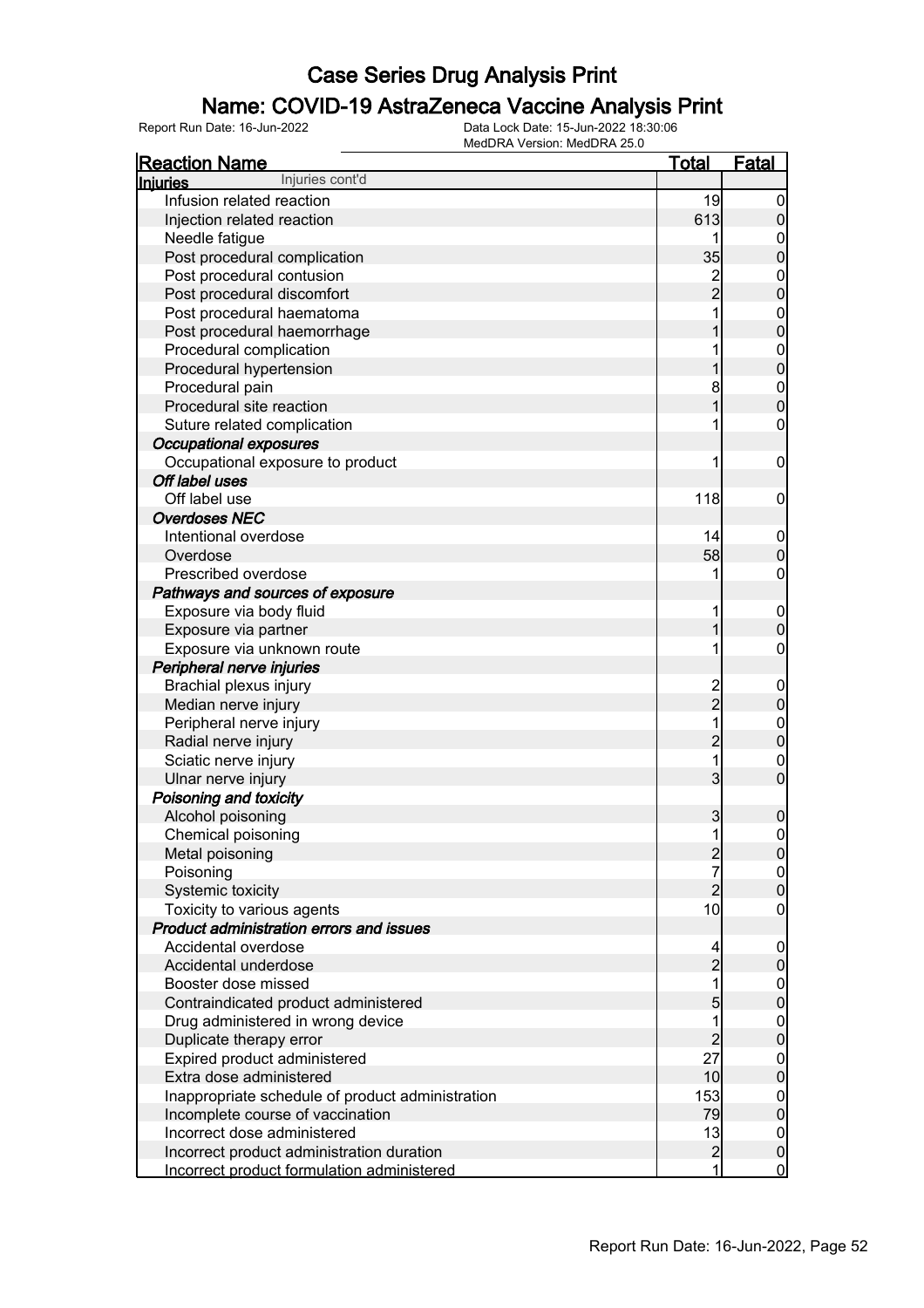### Name: COVID-19 AstraZeneca Vaccine Analysis Print

| <b>Reaction Name</b>                                           | <b>Total</b>   | <b>Fatal</b>     |
|----------------------------------------------------------------|----------------|------------------|
| Injuries cont'd<br><b>Injuries</b>                             |                |                  |
| Incorrect route of product administration                      | 58             | $\overline{0}$   |
| Intercepted product administration error                       | $\overline{c}$ | $\mathbf 0$      |
| Lack of vaccination site rotation                              | $\overline{1}$ | $\mathbf 0$      |
| Poor quality product administered                              | 3              | $\mathbf 0$      |
| Product administered at inappropriate site                     | 33             | $\overline{0}$   |
| Product administered to patient of inappropriate age           | 31             | $\mathbf{0}$     |
| Product administration error                                   | 31             | $\overline{0}$   |
| Product dose omission in error                                 | 2              | $\mathbf{0}$     |
| Product dose omission issue                                    | 44             | $\overline{0}$   |
| Wrong patient received product                                 | 1              | $\mathbf 0$      |
| Wrong product administered                                     | 22             | $\overline{0}$   |
| Product confusion errors and issues                            |                |                  |
| Product label confusion                                        | 1              | $\boldsymbol{0}$ |
| Product name confusion                                         | $\overline{2}$ | $\mathbf 0$      |
| Product packaging confusion                                    | $\overline{1}$ | $\overline{0}$   |
| Product dispensing errors and issues                           |                |                  |
| Product dispensing error                                       | 16             | $\mathbf 0$      |
| Product monitoring errors and issues                           |                |                  |
| Documented hypersensitivity to administered product            | 1              | $\mathbf 0$      |
| Labelled drug-drug interaction medication error                | 1              | $\mathbf 0$      |
| Product monitoring error                                       | 1              | $\overline{0}$   |
| Product prescribing errors and issues                          |                |                  |
| Contraindicated product prescribed                             | 10             | $\mathbf 0$      |
| Product prescribing error                                      | 5              | $\overline{0}$   |
| <b>Product selection errors and issues</b>                     |                |                  |
| Product selection error                                        | 3              | $\boldsymbol{0}$ |
| Product storage errors and issues in the product use system    |                |                  |
| Intercepted product storage error                              |                | $\mathbf 0$      |
| Product storage error                                          |                | $\mathbf 0$      |
| Product transcribing errors and communication issues           |                |                  |
| Product communication issue                                    | 2              | $\mathbf 0$      |
| <b>Radiation injuries</b>                                      |                |                  |
| Sunburn                                                        | 55             | $\mathbf 0$      |
| Renal and urinary tract injuries NEC                           |                |                  |
| <b>Bladder injury</b>                                          | 1              | $\boldsymbol{0}$ |
| Kidney rupture                                                 | $\overline{c}$ | 0                |
| Reproductive system and breast injuries                        |                |                  |
| Penile contusion                                               | 3              | $\overline{0}$   |
| Penis injury                                                   | $\overline{2}$ | $\mathbf 0$      |
| Uterine rupture                                                | 1              | $\mathbf 0$      |
| Reproductive tract and breast procedural complications         |                |                  |
| Ovarian injury                                                 | 1              | $\mathbf 0$      |
| Postmastectomy lymphoedema syndrome                            | 1              | $\overline{0}$   |
| Respiratory tract and thoracic cavity procedural complications |                |                  |
| Pulmonary oil microembolism                                    | $\overline{2}$ | $\boldsymbol{0}$ |
| Site specific injuries NEC                                     |                |                  |
| Back injury                                                    | 7              | $\mathbf 0$      |
| Central nervous system injury                                  | 1              | $\mathbf 0$      |
| Face crushing                                                  | 1              | $\pmb{0}$        |
| Face injury                                                    | $\overline{2}$ | $\boldsymbol{0}$ |
| Head injury                                                    | 45             | $\mathbf 0$      |
| Limb crushing injury                                           | 11             | $\boldsymbol{0}$ |
| Limb injury                                                    | 380            | $\mathbf 0$      |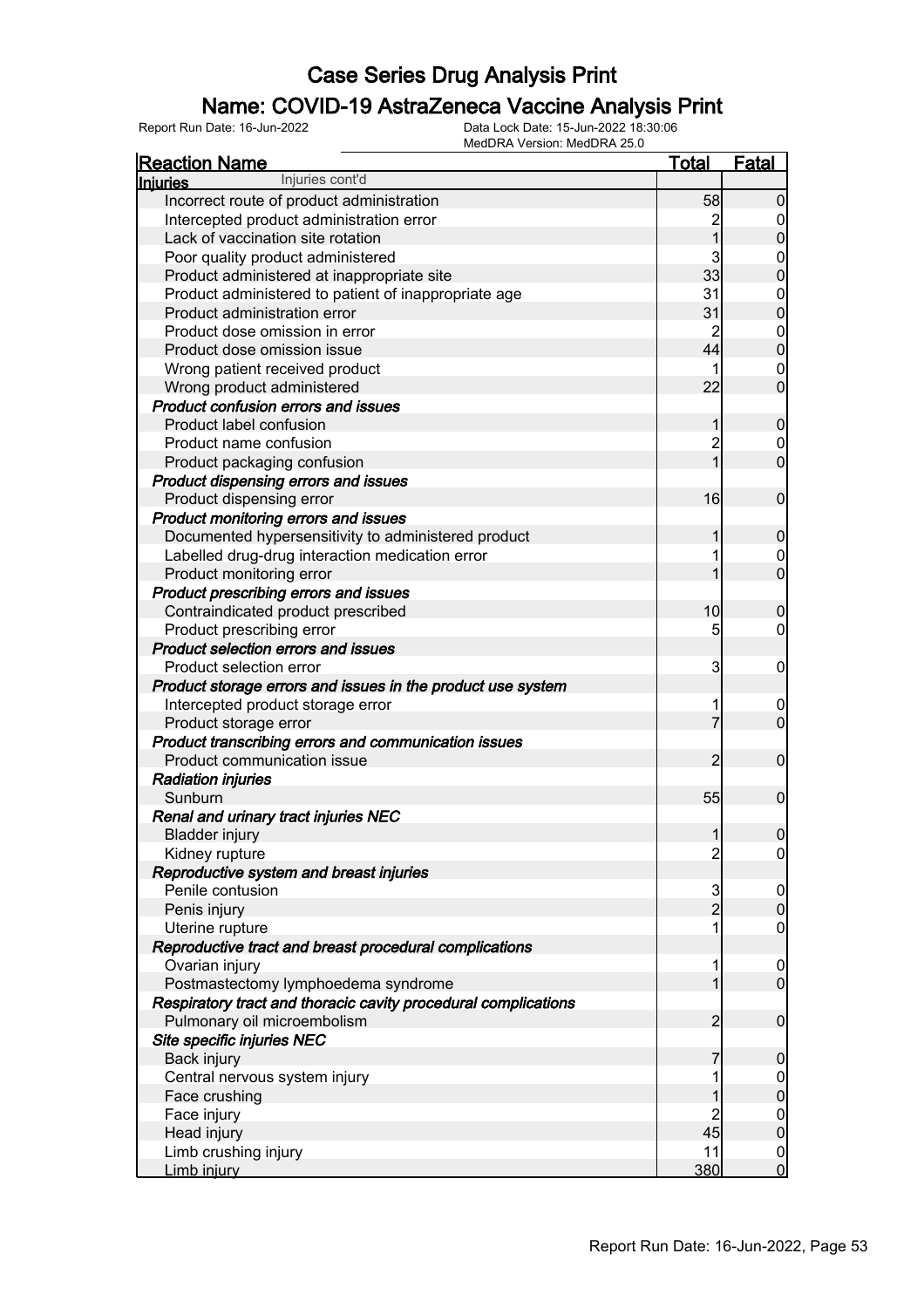### Name: COVID-19 AstraZeneca Vaccine Analysis Print

| <u>Reaction Name</u>                                    | <u>Total</u>   | <b>Fatal</b>                     |
|---------------------------------------------------------|----------------|----------------------------------|
| Injuries cont'd<br><u>Injuries</u>                      |                |                                  |
| Nasal injury                                            | $\overline{c}$ | $\boldsymbol{0}$                 |
| Neck crushing                                           | $\overline{1}$ | $\mathbf 0$                      |
| Neck injury                                             | 3              | $\mathbf 0$                      |
| Pharyngeal contusion                                    | $\overline{3}$ | $\overline{0}$                   |
| Site specific procedural complications NEC              |                |                                  |
| Axillary web syndrome                                   | 3              | $\mathbf 0$                      |
| Head and neck procedural complication                   | 1              | 0                                |
| <b>Skin injuries NEC</b>                                |                |                                  |
| Contusion                                               | 3429           | $\mathbf 0$                      |
| Hair injury                                             | 4              | $\mathbf 0$                      |
| Nail injury                                             | 1              | $\mathbf{0}$                     |
| Scar                                                    | 50             | $\overline{0}$                   |
| Scratch                                                 | 6              |                                  |
| Skin abrasion                                           | 6              | $\begin{matrix}0\\0\end{matrix}$ |
| Skin injury                                             | 28             |                                  |
| Skin laceration                                         | 7              | $\begin{matrix}0\\0\end{matrix}$ |
| Skin pressure mark                                      | 1              |                                  |
| Skin wound                                              | 7              | $\begin{matrix}0\\0\end{matrix}$ |
| Subcutaneous haematoma                                  | $\overline{3}$ | 0                                |
| Skin procedural complications                           |                |                                  |
| Dermal filler overcorrection                            | 1              | $\boldsymbol{0}$                 |
| Recall phenomenon                                       | $\overline{2}$ | $\mathbf 0$                      |
| Skin procedural complication                            | 1              | 0                                |
| Skull fractures, facial bone fractures and dislocations |                |                                  |
| Skull fracture                                          | 1              | $\mathbf 0$                      |
| Spinal cord injuries NEC                                |                |                                  |
| Prevertebral soft tissue swelling of cervical space     | 1              | $\boldsymbol{0}$                 |
| Spinal cord injury                                      | 5              | $\mathbf 0$                      |
| Spinal cord injury sacral                               | 1              | $\mathbf{0}$                     |
| Spinal cord injury thoracic                             | $\overline{1}$ | $\overline{0}$                   |
| Spinal fractures and dislocations                       |                |                                  |
| Spinal compression fracture                             | $\overline{4}$ | $\mathbf 0$                      |
| Spinal fracture                                         | $\overline{9}$ | $\boldsymbol{0}$                 |
| Stoma complications                                     |                |                                  |
| Gastrointestinal stoma complication                     | $\overline{2}$ | $\boldsymbol{0}$                 |
| Stoma obstruction                                       | 1              | 0                                |
| Stoma site haemorrhage                                  | 1              | $\overline{0}$                   |
| Stoma site pain                                         | $\overline{2}$ | $\boldsymbol{0}$                 |
| Stoma site rash                                         | 1              | $\mathbf 0$                      |
| <b>Thermal burns</b>                                    |                |                                  |
| Airway burns                                            | 1              | $\mathbf 0$                      |
| Burn oesophageal                                        |                | $\mathbf 0$                      |
| Burn of internal organs                                 | 4              | $\boldsymbol{0}$                 |
| Burn oral cavity                                        | 11             | $\overline{0}$                   |
| Burns second degree                                     |                | $\boldsymbol{0}$                 |
| Cold burn                                               | $\frac{3}{3}$  | $\mathbf 0$                      |
| Thermal burn                                            | 57             | $\mathbf{0}$                     |
| Thermal burns of eye                                    | 47             | $\overline{0}$                   |
| Thoracic cage fractures and dislocations                |                |                                  |
| <b>Rib fracture</b>                                     | 1              | $\boldsymbol{0}$                 |
| <b>Transplantation complications</b>                    |                |                                  |
| Transplant failure                                      | 1              | $\boldsymbol{0}$                 |
| <b>Underdoses NEC</b>                                   |                |                                  |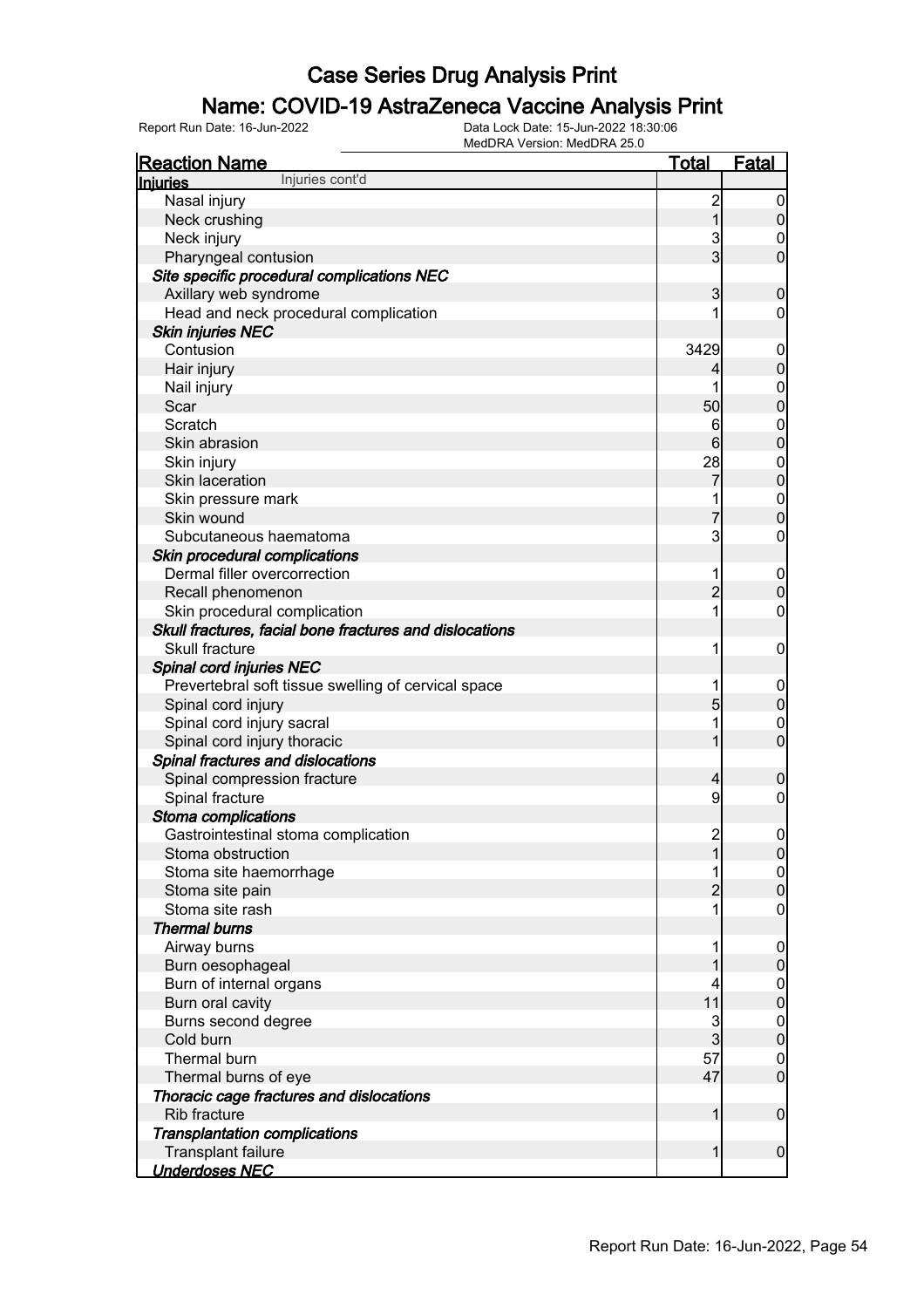### Name: COVID-19 AstraZeneca Vaccine Analysis Print

| <b>Reaction Name</b>                         | Total | Fatal |
|----------------------------------------------|-------|-------|
| Injuries cont'd<br><b>Injuries</b>           |       |       |
| Intentional underdose                        |       |       |
| Underdose                                    |       |       |
| Vaccination related complications            |       |       |
| Adverse event following immunisation         | 5     |       |
| Post vaccination syndrome                    |       |       |
| Reaction to previous exposure to any vaccine |       |       |
| Vaccination complication                     |       |       |
| Injuries SOC TOTAL                           | 966   |       |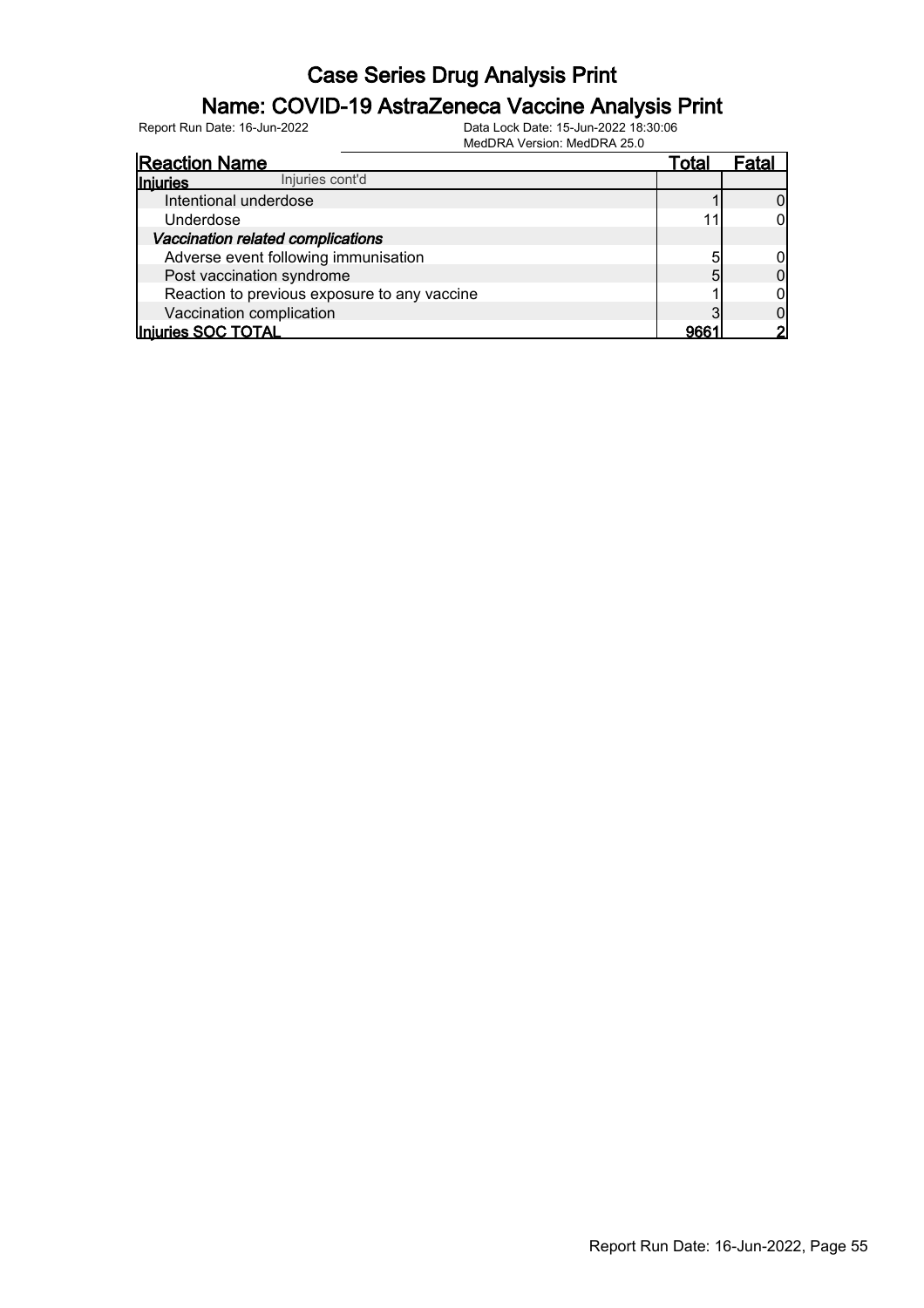### Name: COVID-19 AstraZeneca Vaccine Analysis Print

| <b>Reaction Name</b>                                     | <u>Total</u>                                   | <b>Fatal</b>     |
|----------------------------------------------------------|------------------------------------------------|------------------|
| Investigations                                           |                                                |                  |
| <b>Adrenal cortex tests</b>                              |                                                |                  |
| <b>Blood cortisol</b>                                    | 1                                              | $\boldsymbol{0}$ |
| Cortisol decreased                                       | 3                                              | $\overline{0}$   |
| <b>Cortisol increased</b>                                | $\overline{2}$                                 | $\overline{0}$   |
| Adrenal medulla tests                                    |                                                |                  |
| Epinephrine increased                                    | 1                                              | $\boldsymbol{0}$ |
| Norepinephrine increased                                 | $\overline{c}$                                 | $\mathbf 0$      |
| Auditory and vestibular diagnostic procedures            |                                                |                  |
| Acoustic stimulation tests                               | 8                                              | $\mathbf 0$      |
| Audiogram                                                | 1                                              | $\mathbf 0$      |
| <b>Autoimmunity analyses</b>                             |                                                |                  |
| Anti-sperm antibody                                      | 1                                              | $\boldsymbol{0}$ |
| Antimitochondrial antibody positive                      | 2<br>1                                         | $\boldsymbol{0}$ |
| Antineutrophil cytoplasmic antibody positive             |                                                | $\mathbf{0}$     |
| Antinuclear antibody                                     |                                                |                  |
| Antinuclear antibody increased                           |                                                | 0<br>0           |
| Antinuclear antibody positive                            | $\begin{array}{c}\n 2 \\ 2 \\ 3\n \end{array}$ | $\mathbf{0}$     |
| Antiphospholipid antibodies                              |                                                | $\mathbf{0}$     |
| Antiphospholipid antibodies positive                     | 4                                              |                  |
| Cold agglutinins positive                                | $\overline{2}$                                 | $0\atop 0$       |
| DNA antibody negative                                    | 1                                              |                  |
| DNA antibody positive                                    | 1                                              | $0\atop 0$       |
| Rheumatoid factor                                        | 4                                              | $\mathbf{0}$     |
| Rheumatoid factor increased                              | 3                                              | $\overline{0}$   |
| Rheumatoid factor negative                               | 1                                              | $\mathbf{0}$     |
| Smooth muscle antibody                                   | 1                                              | $\overline{0}$   |
| Bacteria identification and serology (excl mycobacteria) |                                                |                  |
| <b>Bacterial test</b>                                    | 1                                              | $\boldsymbol{0}$ |
| Staphylococcus test positive                             | 1                                              | $\mathbf{0}$     |
| Streptococcus test positive                              | 1                                              | $\mathbf 0$      |
| Treponema test positive                                  |                                                | $\pmb{0}$        |
| <b>Blood counts NEC</b>                                  |                                                |                  |
| Full blood count                                         | 21                                             | $\boldsymbol{0}$ |
| Full blood count abnormal                                | 14                                             | $\mathbf 0$      |
| Full blood count decreased                               | $\mathbf{3}$                                   | $\mathbf 0$      |
| Full blood count increased                               |                                                | 0                |
| Full blood count normal                                  |                                                | $\overline{0}$   |
| Blood gas and acid base analyses                         |                                                |                  |
| <b>Blood gases</b>                                       |                                                | $\mathbf 0$      |
| Blood gases abnormal                                     |                                                | $\pmb{0}$        |
| Blood lactic acid                                        | 4                                              | $\boldsymbol{0}$ |
| Blood lactic acid increased                              | $6 \overline{}$                                | $\overline{0}$   |
| Blood pH                                                 | 18                                             | $\boldsymbol{0}$ |
| Blood pH increased                                       | 15                                             | $\overline{0}$   |
| Carbon dioxide increased                                 | 1                                              | $\boldsymbol{0}$ |
| Oxygen consumption                                       | $\overline{c}$                                 | $\overline{0}$   |
| Oxygen saturation                                        | 27                                             | $\boldsymbol{0}$ |
| Oxygen saturation abnormal                               | $\mathbf{3}$                                   | $\overline{0}$   |
| Oxygen saturation decreased                              | 201                                            | $\boldsymbol{0}$ |
| Oxygen saturation normal                                 | 1                                              | $\mathbf 0$      |
| Venous oxygen saturation decreased                       |                                                | $\mathbf 0$      |
| Blood grouping and cross-matching analyses               |                                                |                  |
| Blood group O                                            | $\overline{2}$                                 | $\mathbf 0$      |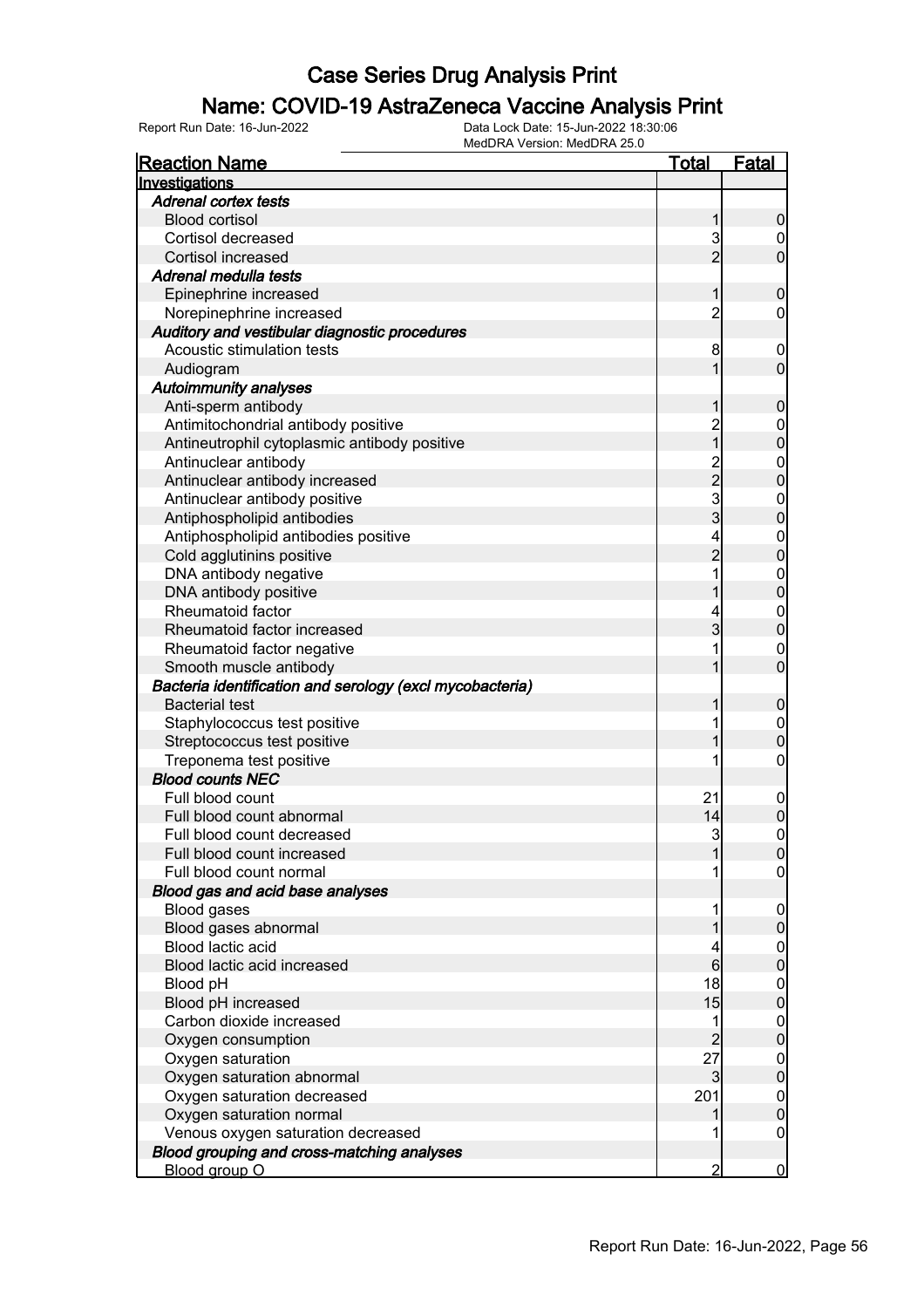### Name: COVID-19 AstraZeneca Vaccine Analysis Print

| <b>Reaction Name</b>                                    | <b>Total</b>   | Fatal            |
|---------------------------------------------------------|----------------|------------------|
| Investigations cont'd<br><b>Investigations</b>          |                |                  |
| <b>Blood grouping</b>                                   | 1              | $\overline{0}$   |
| Rhesus antigen negative                                 |                | $\overline{0}$   |
| Bone marrow and immune tissue histopathology procedures |                |                  |
| Biopsy lymph gland                                      | 1              | $\mathbf 0$      |
| Bone marrow and immune tissue imaging procedures        |                |                  |
| Scan lymph nodes                                        | $\overline{c}$ | $\mathbf 0$      |
| Carbohydrate tolerance analyses (incl diabetes)         |                |                  |
| Blood glucose                                           | 20             | $\mathbf 0$      |
| Blood glucose abnormal                                  | 23             | $\mathbf 0$      |
| Blood glucose decreased                                 | 45             |                  |
| Blood glucose fluctuation                               | 35             | $0\atop 0$       |
| Blood glucose increased                                 | 193            | $\mathbf 0$      |
| Glycosylated haemoglobin increased                      | $\overline{2}$ | $\overline{0}$   |
| Cardiac auscultatory investigations                     |                |                  |
| Cardiac murmur                                          | 44             | $\mathbf 0$      |
| Heart sounds                                            | 19             | $\boldsymbol{0}$ |
| Heart sounds abnormal                                   | 9              | $\overline{0}$   |
| Cardiac function diagnostic procedures                  |                |                  |
| Cardiac monitoring                                      | 1              | $\boldsymbol{0}$ |
| Central venous pressure                                 | 1              |                  |
| Echocardiogram                                          | 3              | $0\atop 0$       |
| Ejection fraction decreased                             | 6              |                  |
| Myocardial strain imaging                               | 21             | $0\atop 0$       |
| Stroke volume decreased                                 |                |                  |
| Stroke volume increased                                 | $\frac{2}{3}$  | $0\atop 0$       |
| Venous pressure jugular increased                       | 1              | $\boldsymbol{0}$ |
| Cardiac imaging procedures                              |                |                  |
| Magnetic resonance imaging heart                        | 1              | $\boldsymbol{0}$ |
| Cell marker analyses                                    |                |                  |
| Carbohydrate antigen 15-3                               | 1              | $\mathbf 0$      |
| Carcinoembryonic antigen increased                      | $\overline{2}$ | $\mathbf 0$      |
| Prostatic specific antigen decreased                    | 1              |                  |
| Prostatic specific antigen increased                    | $\overline{5}$ | $0$ 0            |
| Tumour marker increased                                 | 1              | $\mathbf 0$      |
| Central nervous system histopathology procedures        |                |                  |
| Biopsy brain                                            | 1              | 0                |
| Central nervous system imaging procedures               |                |                  |
| Brain scan abnormal                                     | $\overline{c}$ | $\overline{0}$   |
| Computerised tomogram head                              | 28             | $\overline{0}$   |
| Magnetic resonance imaging head                         | 47             | $\boldsymbol{0}$ |
| Magnetic resonance imaging head abnormal                | 1              | $\mathbf 0$      |
| Scan brain                                              |                | $\mathbf 0$      |
| Cerebrospinal fluid tests (excl microbiology)           |                |                  |
| CSF cell count abnormal                                 |                | $\mathbf 0$      |
| CSF lymphocyte count abnormal                           |                | $\mathbf 0$      |
| CSF oligoclonal band present                            |                | $\boldsymbol{0}$ |
| CSF pressure                                            | 4              | $\overline{0}$   |
| CSF protein increased                                   |                | $\boldsymbol{0}$ |
| CSF test abnormal                                       |                | $\mathbf 0$      |
| CSF white blood cell count increased                    |                | $\overline{0}$   |
| Xanthochromia                                           |                | $\overline{0}$   |
| <b>Chemistry analyses NEC</b>                           |                |                  |
| Histamine abnormal                                      | 4              | $\mathbf 0$      |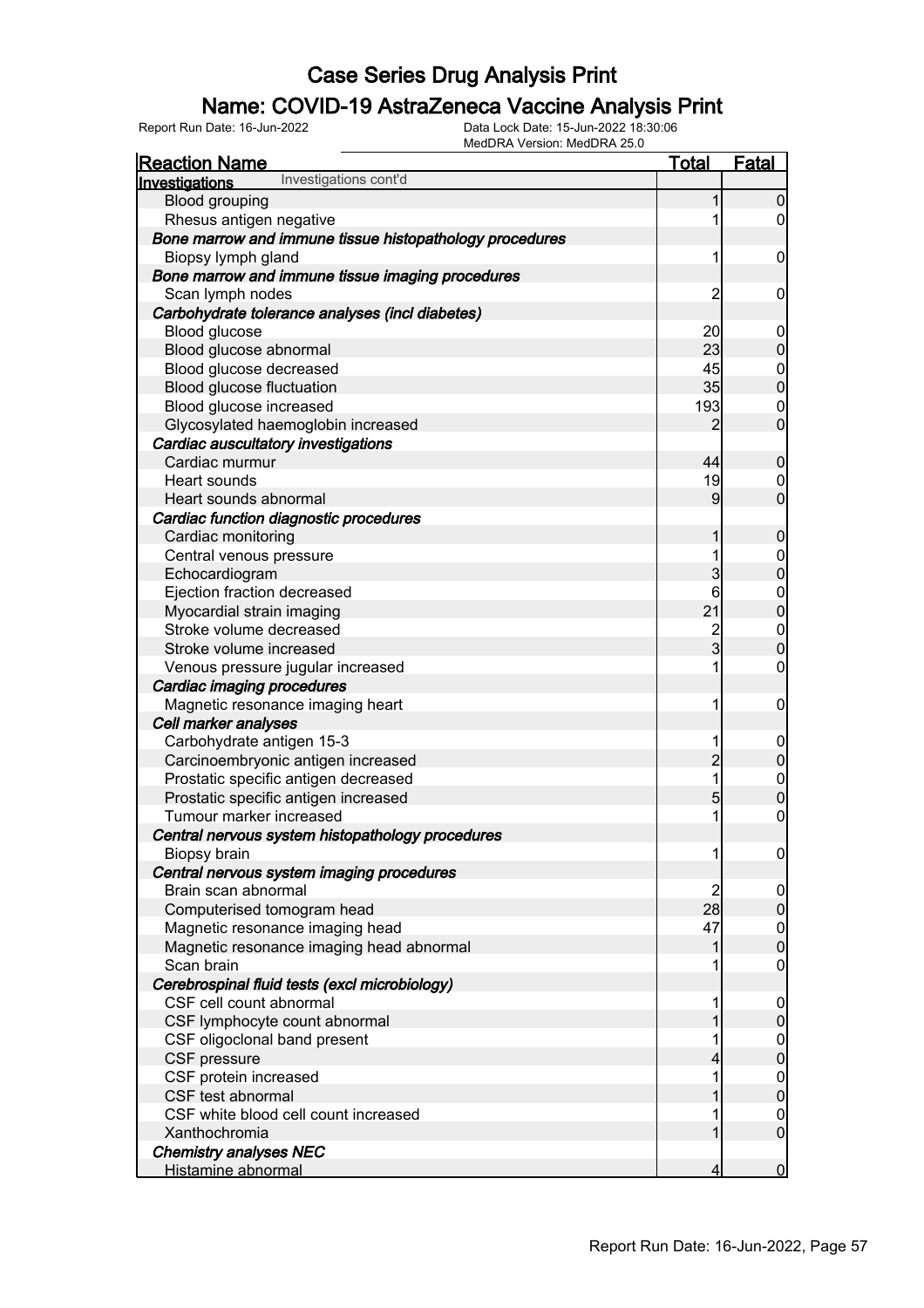### Name: COVID-19 AstraZeneca Vaccine Analysis Print

| <u>Reaction Name</u>                            | <u>Total</u>   | <b>Fatal</b>                     |
|-------------------------------------------------|----------------|----------------------------------|
| Investigations cont'd<br><b>Investigations</b>  |                |                                  |
| Histamine level                                 | 4              | $\overline{0}$                   |
| Histamine level increased                       | 1              | $\pmb{0}$                        |
| Inflammatory marker decreased                   |                |                                  |
| Inflammatory marker increased                   | 14             | $0\atop 0$                       |
| Serum serotonin increased                       | 1              | $\boldsymbol{0}$                 |
| <b>Cholesterol analyses</b>                     |                |                                  |
| Blood cholesterol increased                     | 22             | $\boldsymbol{0}$                 |
| Low density lipoprotein                         | 1              | $\mathbf 0$                      |
| Low density lipoprotein increased               |                | $\mathbf{0}$                     |
| Very low density lipoprotein decreased          | 1              | $\overline{0}$                   |
| Coagulation and bleeding analyses               |                |                                  |
| ADAMTS13 activity abnormal                      | 1              | $\boldsymbol{0}$                 |
| ADAMTS13 activity decreased                     |                |                                  |
| Activated partial thromboplastin time           |                | $0\atop 0$                       |
| Activated partial thromboplastin time abnormal  | 1              |                                  |
| Activated partial thromboplastin time prolonged | 123            | $0\atop 0$                       |
| Anti factor VIII antibody positive              | 1              |                                  |
| Anti-platelet factor 4 antibody positive        | 1              | $\begin{matrix}0\\0\end{matrix}$ |
| <b>Bleeding time</b>                            | 11             |                                  |
| Bleeding time abnormal                          | $\mathbf{3}$   | $0$ 0                            |
| Bleeding time prolonged                         | 6              |                                  |
| Bleeding time shortened                         |                | $0\atop 0$                       |
| Blood fibrinogen abnormal                       | $\frac{2}{2}$  |                                  |
| Blood fibrinogen decreased                      |                | $0\atop 0$                       |
| Blood fibrinogen increased                      |                |                                  |
| Blood thromboplastin                            | $\frac{2}{1}$  | $0$ 0                            |
| Blood thromboplastin abnormal                   |                |                                  |
| Clot retraction                                 |                | $\begin{matrix}0\\0\end{matrix}$ |
| Coagulation factor                              | 1              |                                  |
| Coagulation factor VIII level decreased         | 6              | $0\atop 0$                       |
|                                                 | 1              |                                  |
| Coagulation test abnormal<br>Coagulation time   | 10             | $0$ 0                            |
|                                                 | 14             |                                  |
| Coagulation time prolonged                      |                | $0\atop 0$                       |
| Coagulation time shortened<br>Fibrin D dimer    | 5              |                                  |
|                                                 | $\mathbf{1}$   | $\mathbf 0$                      |
| Fibrin D dimer decreased                        | 1              | 0                                |
| Fibrin D dimer increased                        | 69             | $\overline{0}$                   |
| Heparin-induced thrombocytopenia test positive  | 1              | $\pmb{0}$                        |
| International normalised ratio                  | 4              | $\boldsymbol{0}$                 |
| International normalised ratio abnormal         | 11             | $\overline{0}$                   |
| International normalised ratio decreased        | 44             | $\boldsymbol{0}$                 |
| International normalised ratio fluctuation      | $\overline{5}$ | $\overline{0}$                   |
| International normalised ratio increased        | 90             | $\boldsymbol{0}$                 |
| Prothrombin level increased                     | 1              | $\overline{0}$                   |
| Prothrombin time                                |                | $\boldsymbol{0}$                 |
| Prothrombin time prolonged                      |                | $\overline{0}$                   |
| Thrombin time                                   |                | $\mathbf 0$                      |
| Thrombin time abnormal                          | $\overline{2}$ | $\overline{0}$                   |
| Digestive enzymes                               |                |                                  |
| Amylase increased                               | 1              | $\mathbf 0$                      |
| Lipase increased                                |                | 0                                |
| Pancreatic enzymes increased                    | 1              | $\overline{0}$                   |
| <b>ECG investigations</b>                       |                |                                  |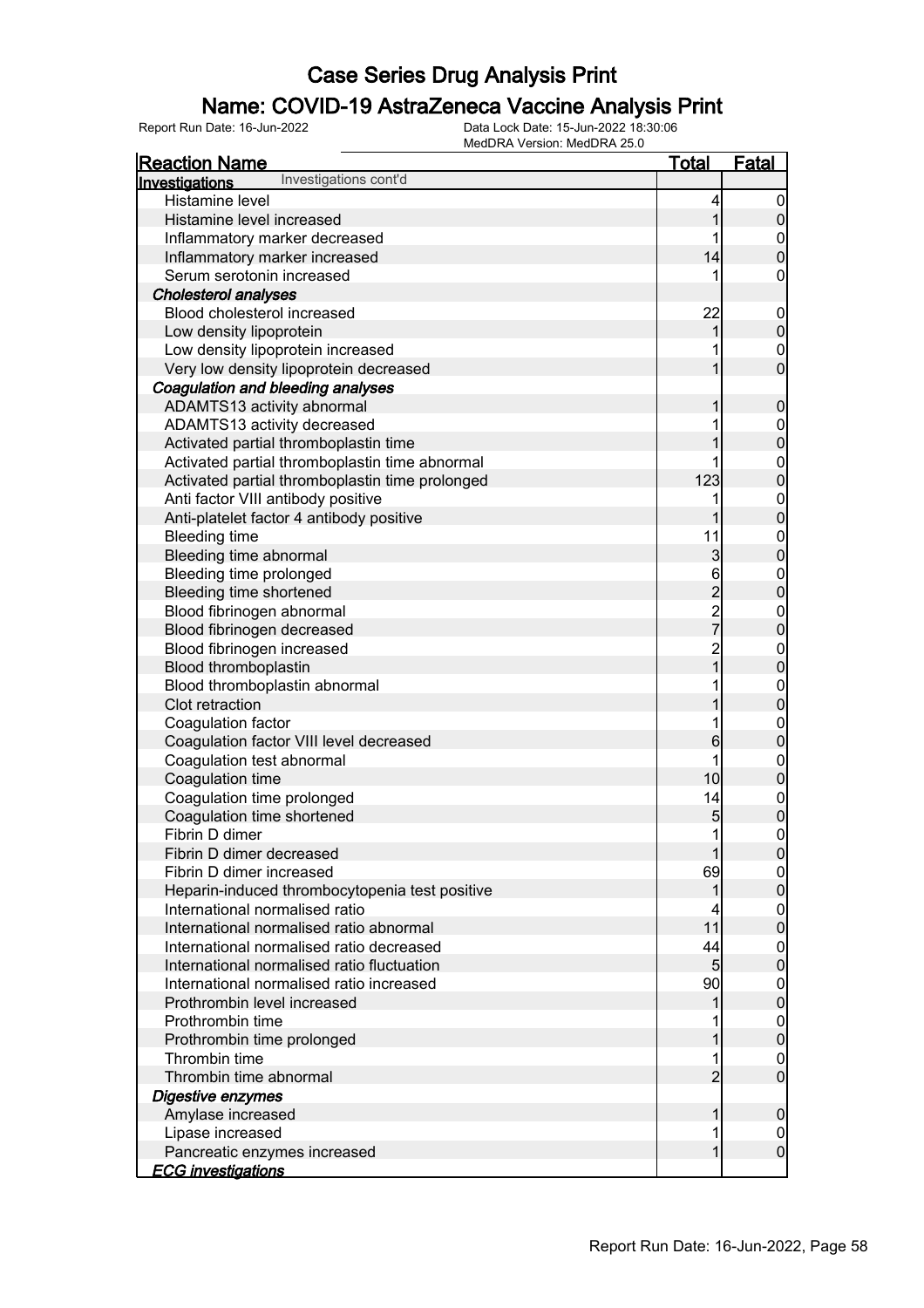### Name: COVID-19 AstraZeneca Vaccine Analysis Print

| <b>Reaction Name</b>                                   | <b>Total</b>   | Fatal                                |
|--------------------------------------------------------|----------------|--------------------------------------|
| Investigations cont'd<br>Investigations                |                |                                      |
| Cardiac telemetry                                      |                | 0                                    |
| Electrocardiogram                                      | 8              | $\overline{0}$                       |
| Electrocardiogram P wave abnormal                      |                | $\mathbf 0$                          |
| Electrocardiogram QT prolonged                         |                | $\mathbf{0}$                         |
| Electrocardiogram ST segment elevation                 | 7              | $\overline{0}$                       |
| Electrocardiogram ST-T segment abnormal                | 6              |                                      |
| Electrocardiogram T wave inversion                     | 5              | 0<br>0                               |
| Electrocardiogram abnormal                             | 22             |                                      |
| Electrocardiogram change                               | $\overline{c}$ | $0\atop 0$                           |
| Electrocardiogram normal                               |                |                                      |
| Electrocardiogram pacemaker spike                      |                | $\begin{matrix} 0 \\ 0 \end{matrix}$ |
| Exercise electrocardiogram                             |                | $\pmb{0}$                            |
| <b>Endocrine analyses and imaging NEC</b>              |                |                                      |
| Hormone level abnormal                                 | 67             | $\mathbf 0$                          |
| <b>Faecal analyses NEC</b>                             |                |                                      |
| Faecal calprotectin                                    |                | $\mathbf 0$                          |
| Faecal calprotectin increased                          | 9              | $\mathbf 0$                          |
| Occult blood                                           | 1              | $\mathbf{0}$                         |
| Stool analysis abnormal                                | $\overline{2}$ | $\overline{0}$                       |
| <b>Fertility analyses</b>                              |                |                                      |
| Semen analysis abnormal                                | 1              | $\boldsymbol{0}$                     |
| Semen volume decreased                                 | $\overline{c}$ | $\boldsymbol{0}$                     |
| Sperm concentration                                    | $\overline{1}$ | $\overline{0}$                       |
| Spermatozoa abnormal                                   |                | $\pmb{0}$                            |
| Foetal and neonatal diagnostic procedures              |                |                                      |
| Foetal heart rate                                      | 1              | $\mathbf 0$                          |
| Foetal heart rate abnormal                             | 1              | $\mathbf 0$                          |
| <b>Fungus identification and serology</b>              |                |                                      |
| <b>Fungal test</b>                                     | 1              | $\boldsymbol{0}$                     |
| Gastrointestinal and abdominal imaging procedures      |                |                                      |
| <b>Barium swallow</b>                                  | 1              | $\boldsymbol{0}$                     |
| Computerised tomogram abdomen                          | 4              |                                      |
| Magnetic resonance imaging abdominal                   | 1              | $0\atop 0$                           |
| Stomach scan                                           |                | $\mathbf 0$                          |
| Gastrointestinal function diagnostic procedures        |                |                                      |
| Gastric pH                                             |                | 0                                    |
| Gastric pH decreased                                   | $\frac{2}{2}$  | $\overline{0}$                       |
| Gastrointestinal stoma output increased                |                | $\mathbf 0$                          |
| Swallow study                                          | $\overline{3}$ | $\overline{0}$                       |
| Gastrointestinal, pancreatic and APUD hormone analyses |                |                                      |
| <b>Blood gastrin</b>                                   | 1              | $\mathbf 0$                          |
| Blood gastrin normal                                   |                | $\overline{0}$                       |
| <b>Blood insulin</b>                                   | 4              | $\mathbf 0$                          |
| Blood insulin abnormal                                 | 1              | $\boldsymbol{0}$                     |
| Blood insulin decreased                                | $\overline{c}$ | $\overline{0}$                       |
| Blood insulin increased                                | $\overline{3}$ | $\mathbf 0$                          |
| <b>Haematological analyses NEC</b>                     |                |                                      |
| Blood viscosity abnormal                               |                | $\mathbf 0$                          |
| Blood viscosity decreased                              |                | $\pmb{0}$                            |
| Blood viscosity increased                              |                |                                      |
| Haematology test abnormal                              | $\overline{2}$ | $\boldsymbol{0}$<br>$\mathbf 0$      |
| Plasma viscosity abnormal                              | 1              | $\mathbf{0}$                         |
| Red blood cell sedimentation rate                      | 1              | $\overline{0}$                       |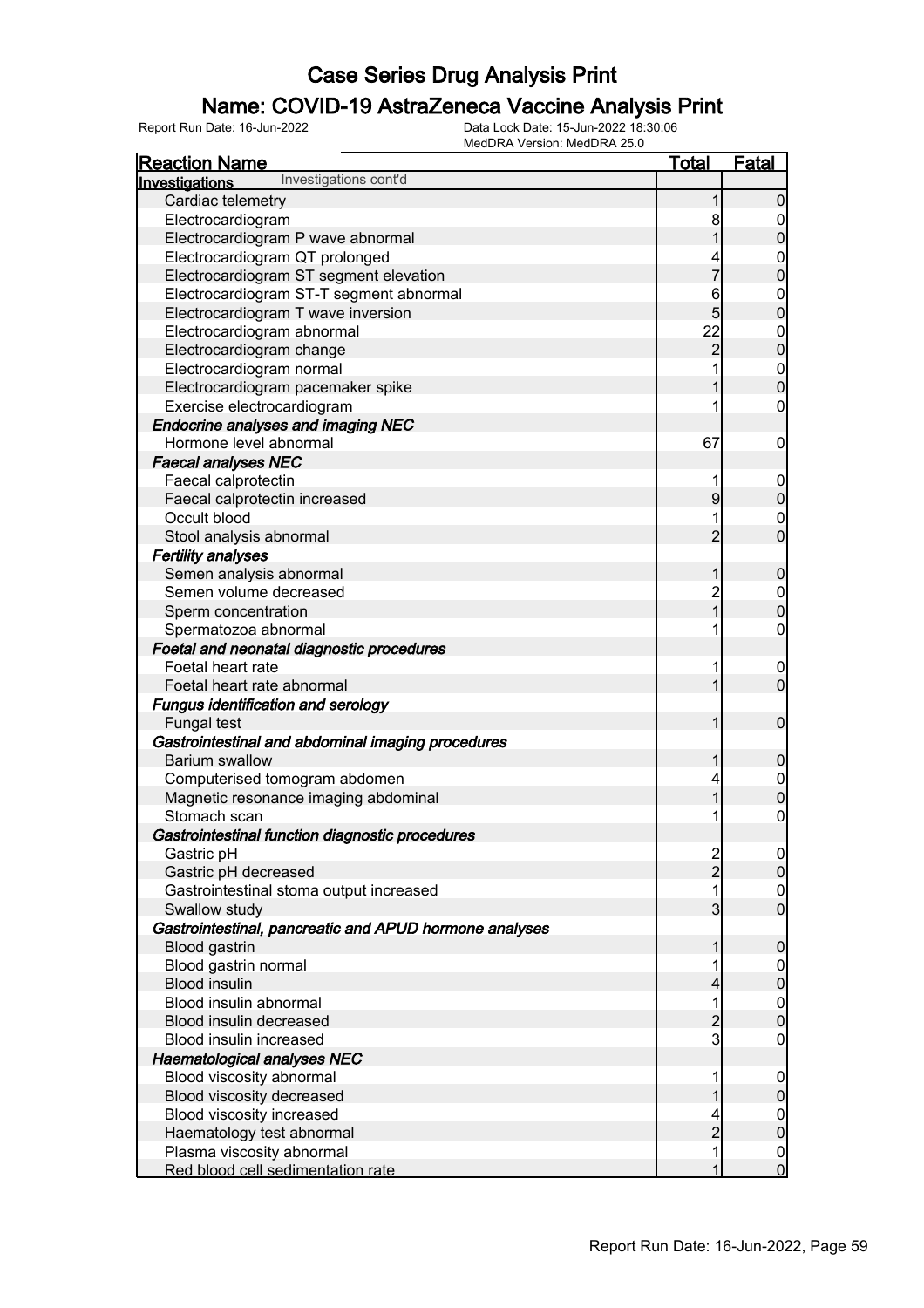### Name: COVID-19 AstraZeneca Vaccine Analysis Print

| <b>Reaction Name</b>                                                               | <b>Total</b>   | <b>Fatal</b>                   |
|------------------------------------------------------------------------------------|----------------|--------------------------------|
| Investigations cont'd<br>Investigations                                            |                |                                |
| Red blood cell sedimentation rate abnormal                                         | 1              | $\boldsymbol{0}$               |
| Red blood cell sedimentation rate increased                                        | 13             | $\overline{0}$                 |
| Heart rate and pulse investigations                                                |                |                                |
| Brachial pulse decreased                                                           |                | $\boldsymbol{0}$               |
| Carotid pulse                                                                      |                | $\mathbf 0$                    |
| Femoral pulse                                                                      |                | $\mathbf 0$                    |
| Heart rate                                                                         | 1150           | $\mathbf{0}$                   |
| Heart rate abnormal                                                                | 75             | $\mathbf 0$                    |
| Heart rate decreased                                                               | 144            | $\mathbf{0}$                   |
| Heart rate increased                                                               | 2183           | $\overline{0}$                 |
| Heart rate irregular                                                               | 284            | $\mathbf{0}$                   |
| Heart rate variability decreased                                                   |                | $\overline{0}$                 |
| Heart rate variability increased                                                   | 3              | $\mathbf{0}$                   |
| Maximum heart rate                                                                 | 8              | $\overline{0}$                 |
| Maximum heart rate decreased                                                       |                | $\mathbf{0}$                   |
| Maximum heart rate increased                                                       | $\overline{c}$ | $\overline{0}$                 |
| Orthostatic heart rate response increased                                          |                | $\mathbf{0}$                   |
| Popliteal pulse                                                                    |                | $\overline{0}$                 |
| Pulse abnormal                                                                     | 31             |                                |
| Pulse absent                                                                       | 4              | $\mathbf{0}$<br>$\overline{0}$ |
|                                                                                    |                |                                |
| Pulse pressure decreased                                                           | 3              | $\mathbf{0}$<br>$\overline{0}$ |
| Pulse pressure increased<br>Pulse waveform abnormal                                |                |                                |
|                                                                                    |                | $\mathbf{0}$                   |
| Radial pulse                                                                       |                | $\overline{0}$                 |
| Sinus rhythm                                                                       | 9              | 0                              |
| Hepatobiliary function diagnostic procedures<br>Alanine aminotransferase decreased |                |                                |
|                                                                                    |                | $\mathbf 0$                    |
| Alanine aminotransferase increased                                                 | 32             | $\mathbf 0$                    |
| Aspartate aminotransferase                                                         | 1              | $\mathbf{0}$                   |
| Aspartate aminotransferase increased                                               | 4              | $\mathbf 0$                    |
| Bile output                                                                        | 4              | $\mathbf{0}$                   |
| <b>Blood bilirubin</b>                                                             | $\overline{1}$ | $\overline{0}$                 |
| Blood bilirubin increased                                                          | 7              | $\mathbf{0}$                   |
| Gamma-glutamyltransferase increased                                                | 5              | $\overline{0}$                 |
| Hepatic enzyme abnormal                                                            | $\overline{2}$ | $\mathbf 0$                    |
| Hepatic enzyme increased                                                           | 17             | 0                              |
| Liver function test                                                                | $\overline{3}$ | $\overline{0}$                 |
| Liver function test abnormal                                                       | 57             | $\mathbf 0$                    |
| Liver function test increased                                                      | 17             | $\boldsymbol{0}$               |
| Transaminases increased                                                            | $\overline{3}$ | $\mathbf 0$                    |
| <b>Histopathology procedures NEC</b>                                               |                |                                |
| <b>Biopsy</b>                                                                      | 1              | $\mathbf 0$                    |
| Smear test                                                                         |                | $\boldsymbol{0}$               |
| Imaging procedures NEC                                                             |                |                                |
| Computerised tomogram                                                              | 7              | $\mathbf 0$                    |
| Computerised tomogram normal                                                       | 1              | $\pmb{0}$                      |
| Magnetic resonance imaging                                                         | $\overline{c}$ | $\mathbf 0$                    |
| Magnetic resonance imaging abnormal                                                | $\overline{1}$ | $\mathbf 0$                    |
| Magnetic resonance imaging whole body                                              |                | $\boldsymbol{0}$               |
| Scan                                                                               |                | $\overline{0}$                 |
| Ultrasound scan                                                                    |                | $\boldsymbol{0}$               |
| X-ray                                                                              | 1              | $\mathbf 0$                    |
| Immunoglobulin analyses                                                            |                |                                |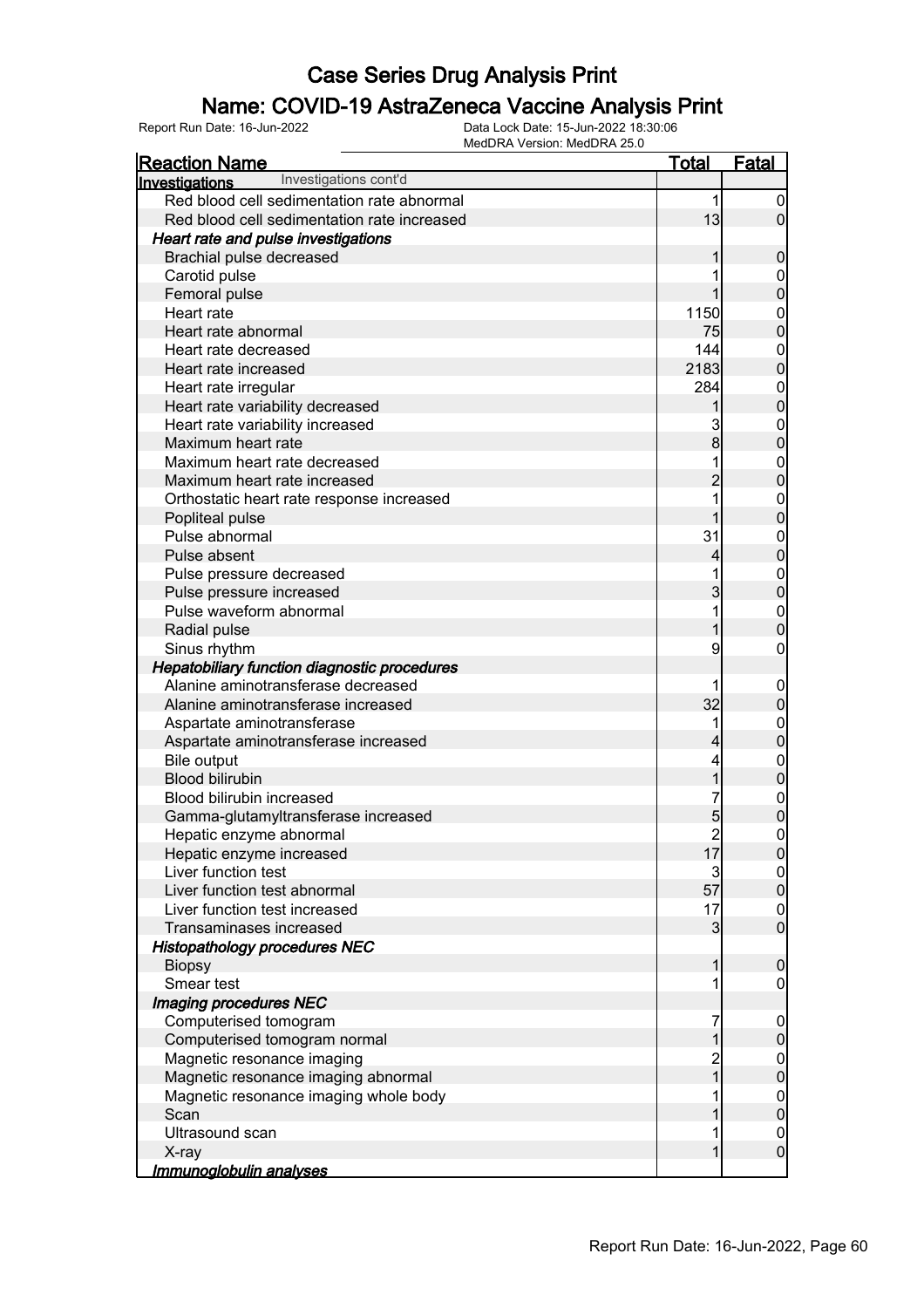### Name: COVID-19 AstraZeneca Vaccine Analysis Print

| <u>Reaction Name</u>                                      | <u>Total</u>            | <b>Fatal</b>                         |
|-----------------------------------------------------------|-------------------------|--------------------------------------|
| Investigations cont'd<br>Investigations                   |                         |                                      |
| Blood immunoglobulin A increased                          | $\overline{2}$          | $\mathbf 0$                          |
| Blood immunoglobulin E                                    | 1                       | $\mathbf 0$                          |
| Blood immunoglobulin E increased                          | 4                       | $\pmb{0}$                            |
| Blood immunoglobulin G                                    |                         | $\boldsymbol{0}$                     |
| Blood immunoglobulin M                                    |                         | $\overline{0}$                       |
| Blood immunoglobulin M increased                          |                         | $\mathbf 0$                          |
| Immunoglobulins decreased                                 | $\frac{2}{2}$           | $\overline{0}$                       |
| Immunology analyses NEC                                   |                         |                                      |
| Antibody test                                             | 6                       | $\boldsymbol{0}$                     |
| Antibody test abnormal                                    | 8                       | $\boldsymbol{0}$                     |
| Antibody test negative                                    | 18                      | $\mathbf 0$                          |
| Antibody test positive                                    | $\overline{3}$          | $\mathbf{0}$                         |
| Immunology test                                           | 14                      | $\overline{1}$                       |
| Immunology test normal                                    | 1                       |                                      |
| Mast cell degranulation present                           |                         | $0\atop 0$                           |
| Tryptase increased                                        | 1                       | $\boldsymbol{0}$                     |
| <b>Immunology skin tests NEC</b>                          |                         |                                      |
| Allergy alert test                                        | 3                       | $\mathbf 0$                          |
| Skin test positive                                        | $\overline{7}$          | $\mathbf 0$                          |
| <b>Investigations NEC</b>                                 |                         |                                      |
| <b>APACHE II score</b>                                    | 1                       | $\boldsymbol{0}$                     |
| <b>Blood test</b>                                         | 53                      | $\boldsymbol{0}$                     |
| Blood test abnormal                                       | 95                      | $\mathbf 0$                          |
| <b>Blood test normal</b>                                  | 1                       |                                      |
| Laboratory test                                           |                         | 0                                    |
| Laboratory test abnormal                                  | 1                       | $\mathbf{0}$                         |
| Polymerase chain reaction positive                        | $\overline{3}$          | $\mathbf 0$                          |
| Quality of life decreased                                 | 5                       | 0                                    |
| <b>Metabolism tests NEC</b>                               |                         |                                      |
| Blood ketone body                                         | 10                      | $\mathbf 0$                          |
| Blood ketone body increased                               | 1                       | $\boldsymbol{0}$                     |
| Blood ketone body present                                 |                         |                                      |
| Blood uric acid increased                                 | 4                       | $\begin{matrix} 0 \\ 0 \end{matrix}$ |
| Brain natriuretic peptide increased                       | 1                       | $\mathbf{0}$                         |
| N-terminal prohormone brain natriuretic peptide increased | 1                       | $\overline{0}$                       |
| Ubiquinone                                                | $\overline{4}$          | 0                                    |
| Ubiquinone decreased                                      | $\overline{2}$          | 0                                    |
| Urine ketone body present                                 | $\overline{c}$          | 0                                    |
| Microbiology and serology tests NEC                       |                         |                                      |
| <b>Blood culture</b>                                      | $\overline{\mathbf{c}}$ | $\overline{0}$                       |
| Blood culture negative                                    | $\overline{1}$          | $\pmb{0}$                            |
| Septic screen                                             |                         | $\overline{0}$                       |
| Serology test                                             |                         | $\overline{0}$                       |
| Mineral and electrolyte analyses                          |                         |                                      |
| <b>Blood calcium</b>                                      | $\overline{2}$          | $\boldsymbol{0}$                     |
| Blood calcium increased                                   |                         | $\overline{0}$                       |
| Blood cyanide                                             |                         | $\overline{0}$                       |
| <b>Blood</b> iron                                         | 14                      | $\boldsymbol{0}$                     |
| Blood iron decreased                                      | 37                      | $\overline{0}$                       |
| Blood iron increased                                      | 6                       | $\boldsymbol{0}$                     |
| Blood magnesium decreased                                 | 3                       | $\overline{0}$                       |
| Blood phosphorus abnormal                                 | 1                       | $\overline{0}$                       |
| Blood phosphorus decreased                                | 7                       | $\overline{0}$                       |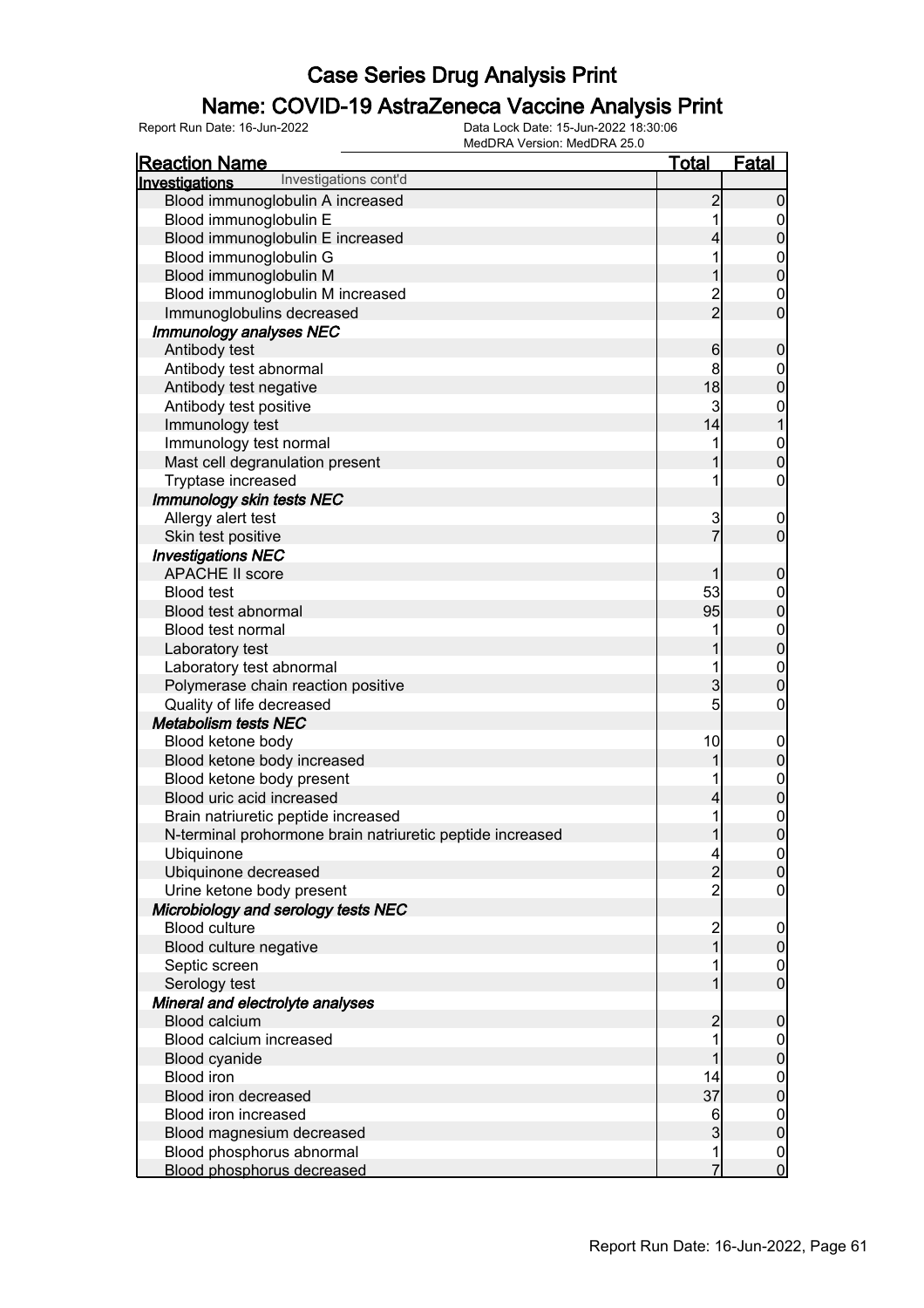### Name: COVID-19 AstraZeneca Vaccine Analysis Print

| <b>Reaction Name</b>                                    | <u>Total</u>   | <b>Fatal</b>                         |
|---------------------------------------------------------|----------------|--------------------------------------|
| Investigations cont'd<br>Investigations                 |                |                                      |
| Blood phosphorus increased                              | 4              | $\boldsymbol{0}$                     |
| Blood potassium decreased                               | 12             | $\mathbf 0$                          |
| Blood potassium increased                               | 9              | $\boldsymbol{0}$                     |
| Blood sodium                                            |                | $\mathbf 0$                          |
| Blood sodium decreased                                  | 6              |                                      |
| Blood zinc increased                                    | 1              | $\begin{matrix}0\\0\end{matrix}$     |
| Iron binding capacity total decreased                   | 1              |                                      |
| Serum ferritin                                          | 1              | $0\atop 0$                           |
| Serum ferritin decreased                                | 7              |                                      |
| Serum ferritin increased                                | 9              | $\begin{matrix}0\\0\end{matrix}$     |
| Sweat test                                              | 3              |                                      |
| <b>Transferrin decreased</b>                            | $\overline{1}$ | $\begin{matrix}0\\0\end{matrix}$     |
| Urine copper                                            | $\overline{2}$ | $\mathbf 0$                          |
| Musculoskeletal and soft tissue imaging procedures      |                |                                      |
| Bone densitometry                                       | 1              | $\boldsymbol{0}$                     |
| Discogram abnormal                                      |                | $\mathbf 0$                          |
| Magnetic resonance imaging neck                         | 1              |                                      |
| Skull X-ray                                             | 12             | $0\atop 0$                           |
| X-ray limb                                              | $\overline{2}$ | $\begin{matrix}0\\0\end{matrix}$     |
| X-ray limb abnormal                                     | $\overline{1}$ |                                      |
| X-ray of pelvis and hip                                 | $\overline{2}$ | $\mathbf 0$                          |
| Musculoskeletal and soft tissue tests NEC               |                |                                      |
| Muscle mass percentage                                  | 1              | $\boldsymbol{0}$                     |
| Swollen joint count                                     | $\overline{2}$ | $\mathbf 0$                          |
| Swollen joint count increased                           | 5              | $\begin{matrix}0\\0\end{matrix}$     |
| Tender joint count                                      | 4              |                                      |
| Mycobacteria identification and serology                |                |                                      |
| Interferon gamma release assay positive                 | $\overline{2}$ | $\mathbf 0$                          |
| Neurologic diagnostic procedures                        |                |                                      |
| Coma scale abnormal                                     | 19             | $\mathbf 0$                          |
| Electroencephalogram abnormal                           | 1              |                                      |
| Electromyogram abnormal                                 | $\overline{c}$ | $0\atop 0$                           |
| Hoover's sign of leg paresis                            | 1              | $\begin{matrix} 0 \\ 0 \end{matrix}$ |
| Joint position sense decreased                          | $\overline{2}$ |                                      |
| Lumbar puncture                                         | 19             | $\mathbf 0$                          |
| Nerve conduction studies                                | 1              | 0                                    |
| Nerve conduction studies abnormal                       | $\overline{2}$ | $\overline{0}$                       |
| Nerve stimulation test abnormal                         | 1              | $\mathbf 0$                          |
| Neurotransmitter level altered                          | 1              | $\mathbf 0$                          |
| Sensory level abnormal                                  | 1              | $\mathbf 0$                          |
| Sleep study normal                                      | 1              | 0                                    |
| Ophthalmic function diagnostic procedures               |                |                                      |
| Corneal reflex decreased                                | 2<br>9         | $\mathbf 0$                          |
| Intraocular pressure increased                          |                | $\mathbf 0$                          |
| Intraocular pressure test                               | 8              | $\mathbf 0$                          |
| Pupillary light reflex tests abnormal                   | 1              | $\overline{0}$                       |
| Retinal function test abnormal                          | 1              | $\begin{matrix} 0 \\ 0 \end{matrix}$ |
| Visual tracking test                                    | 1              |                                      |
| <b>Parathyroid analyses</b>                             |                |                                      |
| Blood parathyroid hormone decreased                     | 1              | $\boldsymbol{0}$                     |
| Physical examination procedures and organ system status |                |                                      |
| Body height decreased                                   | 1              | $\boldsymbol{0}$                     |
| Body surface area                                       | 3              | $\overline{0}$                       |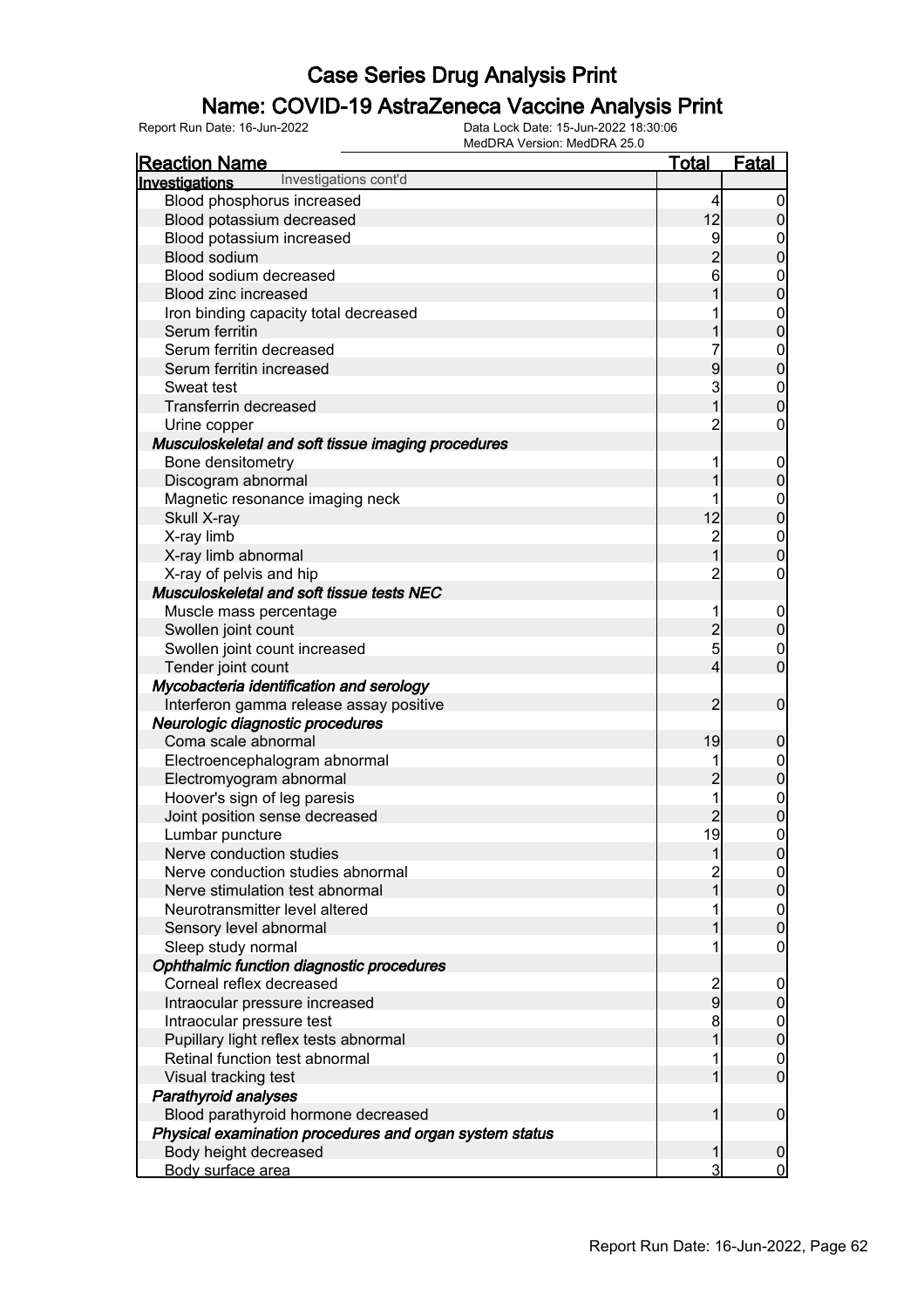### Name: COVID-19 AstraZeneca Vaccine Analysis Print

| <b>Reaction Name</b>                         | <u>Total</u>    | <b>Fatal</b>                         |
|----------------------------------------------|-----------------|--------------------------------------|
| Investigations cont'd<br>Investigations      |                 |                                      |
| Body surface area decreased                  | 1               | $\overline{0}$                       |
| Body temperature                             | 1043            | $\boldsymbol{0}$                     |
| Body temperature abnormal                    | 88              | $\overline{0}$                       |
| Body temperature decreased                   | 142             | $\mathbf{0}$                         |
| Body temperature fluctuation                 | 197             | $\overline{0}$                       |
| Body temperature increased                   | 1176            |                                      |
| Body temperature normal                      | $\mathbf{3}$    | $0\atop 0$                           |
| <b>Breath sounds</b>                         | $\mathbf{3}$    |                                      |
| Breath sounds abnormal                       | $\bf{8}$        | $\begin{matrix}0\\0\end{matrix}$     |
| Dermatologic examination abnormal            | 1               |                                      |
| Emergency care examination                   | 1               | $\begin{matrix}0\\0\end{matrix}$     |
| General physical condition abnormal          | 4               |                                      |
| Grip strength                                | 14              | $\begin{matrix}0\\0\end{matrix}$     |
| Grip strength decreased                      | 45              |                                      |
| Head lag                                     | 19              | $0\atop 0$                           |
| Lymph node palpable                          | 6               |                                      |
| Male genital examination abnormal            |                 | $\begin{matrix}0\\0\end{matrix}$     |
| Menstruation normal                          | $\frac{2}{7}$   |                                      |
| Muscle strength abnormal                     | $6\overline{6}$ | $\begin{matrix}0\\0\end{matrix}$     |
| Neurological examination                     | 1               |                                      |
| Neurological examination abnormal            | 1               | $\begin{matrix}0\\0\end{matrix}$     |
| Neurological examination normal              | 1               |                                      |
| Ophthalmological examination                 | 5               | $\begin{matrix}0\\0\end{matrix}$     |
| Ophthalmological examination abnormal        | 1               |                                      |
| Palpatory finding abnormal                   | 1               | $\begin{matrix}0\\0\end{matrix}$     |
| Product residue present                      | 3               |                                      |
| Psoriasis area severity index decreased      | $\overline{1}$  | $0\atop 0$                           |
| Psoriasis area severity index increased      | 1               |                                      |
| Respiratory rate                             | 13              | $\begin{matrix}0\\0\end{matrix}$     |
| Respiratory rate decreased                   | 32              | $\mathbf{0}$                         |
| Respiratory rate increased                   | 86              | $\mathbf 0$                          |
| Skin temperature                             | 179             |                                      |
| Temperature difference of extremities        | 9               | $\begin{matrix} 0 \\ 0 \end{matrix}$ |
| Urological examination                       | 1               | $\begin{matrix}0\\0\end{matrix}$     |
| Vital signs measurement                      | 1               |                                      |
| Weight decreased                             | 260             | 0                                    |
| Weight increased                             | 80              | $\overline{0}$                       |
| Pituitary analyses anterior                  |                 |                                      |
| Blood corticotrophin                         | 1               | $\mathbf 0$                          |
| Blood follicle stimulating hormone increased | $\overline{2}$  | $\boldsymbol{0}$                     |
| Blood growth hormone increased               | $\mathbf{1}$    | $\pmb{0}$                            |
| Blood prolactin increased                    | 1               | $\boldsymbol{0}$                     |
| Blood thyroid stimulating hormone            |                 | $\overline{0}$                       |
| Blood thyroid stimulating hormone abnormal   | 1               | $\boldsymbol{0}$                     |
| Blood thyroid stimulating hormone decreased  | $\overline{4}$  | $\overline{0}$                       |
| Blood thyroid stimulating hormone increased  | 7               | $\boldsymbol{0}$                     |
| <b>Platelet analyses</b>                     |                 |                                      |
| Platelet count                               | 4               | $\mathbf 0$                          |
| Platelet count abnormal                      | $\overline{2}$  | $\mathsf{O}\xspace$                  |
| Platelet count decreased                     | 359             | 1                                    |
| Platelet count increased                     | 8               | $\mathbf 0$                          |
| Platelet count normal                        |                 | $\boldsymbol{0}$                     |
| Platelet morphology abnormal                 | 1               | $\overline{0}$                       |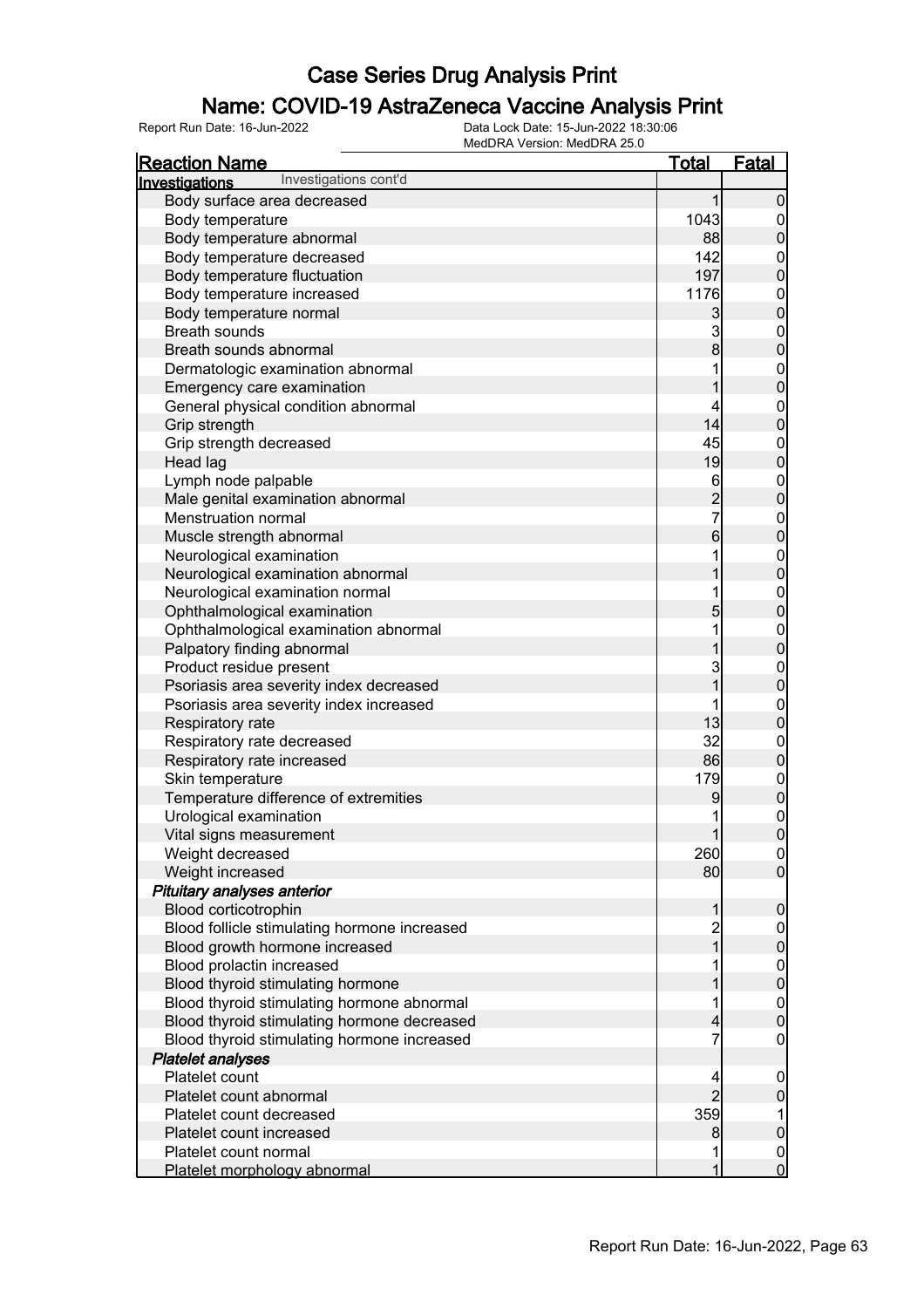### Name: COVID-19 AstraZeneca Vaccine Analysis Print

| <b>Reaction Name</b>                    | <u>Total</u>   | <b>Fatal</b>     |
|-----------------------------------------|----------------|------------------|
| Investigations cont'd<br>Investigations |                |                  |
| Plateletcrit                            | 1              | 0                |
| <b>Protein analyses NEC</b>             |                |                  |
| Blood albumin abnormal                  |                | $\mathbf 0$      |
| C-reactive protein                      |                | $\boldsymbol{0}$ |
| C-reactive protein abnormal             | 3              | $\mathbf{0}$     |
| C-reactive protein decreased            |                | $\mathbf 0$      |
| C-reactive protein increased            | 47             | $\mathbf{0}$     |
| Protein total                           | $\overline{c}$ | $\overline{0}$   |
| Protein total abnormal                  |                | $\mathbf{0}$     |
| Protein total increased                 | $\overline{c}$ | $\overline{0}$   |
| Zinc sulphate turbidity increased       |                | 0                |
| Red blood cell analyses                 |                |                  |
| Haematocrit                             | 10             | $\mathbf 0$      |
| Haematocrit decreased                   | 1              | $\mathbf 0$      |
| Haematocrit increased                   | 3              | $\mathbf 0$      |
| Haemoglobin                             |                | $\mathbf 0$      |
| Haemoglobin decreased                   | 22             | $\mathbf{0}$     |
| Haemoglobin increased                   | $\overline{c}$ | $\overline{0}$   |
| Mean cell haemoglobin concentration     |                | $\mathbf{0}$     |
| Mean cell volume abnormal               | 3              | $\overline{0}$   |
| Red blood cell count                    | 3              | $\mathbf{0}$     |
| Red blood cell count decreased          | $\overline{2}$ | $\overline{0}$   |
| Red blood cell count increased          |                | $\mathbf{0}$     |
| Red blood cell elliptocytes present     |                | $\overline{0}$   |
| Red blood cell morphology abnormal      |                | $\mathbf 0$      |
| Red blood cell target cells present     |                | $\overline{0}$   |
| <b>Renal function analyses</b>          |                |                  |
| Blood creatine increased                |                | $\mathbf 0$      |
| Blood creatinine abnormal               |                | $\mathbf{0}$     |
| Blood creatinine decreased              | $\overline{c}$ | $\mathbf 0$      |
| Blood creatinine increased              | 3              | $\mathbf{0}$     |
| Blood urea                              |                | $\mathbf 0$      |
| Blood urea increased                    |                | $\mathbf 0$      |
| Glomerular filtration rate decreased    | 6              | 0                |
| Reproductive hormone analyses           |                |                  |
| 17 ketosteroids urine decreased         | 1              | 0                |
| Anti-Muellerian hormone level decreased |                |                  |
| Blood oestrogen                         | $\overline{2}$ | $\overline{0}$   |
| Blood oestrogen decreased               |                |                  |
| Blood oestrogen increased               | $\overline{2}$ | $0$<br>0         |
| Blood testosterone decreased            | $\overline{c}$ |                  |
| Blood testosterone increased            | 1              | $0\atop 0$       |
| Dihydrotestosterone decreased           |                |                  |
| False negative pregnancy test           | 5              | $0\atop 0$       |
| Female sex hormone level                |                |                  |
| Human chorionic gonadotropin decreased  |                | $0\atop 0$       |
| Oestradiol                              |                |                  |
| Oestradiol decreased                    |                | $0\atop 0$       |
| Oestriol                                |                | $\boldsymbol{0}$ |
| Pregnancy test                          | 17             | $\overline{0}$   |
| Pregnancy test false positive           |                | $\boldsymbol{0}$ |
| Pregnancy test negative                 | $\frac{2}{2}$  | $\mathbf 0$      |
| Progesterone decreased                  | 1              | $\overline{0}$   |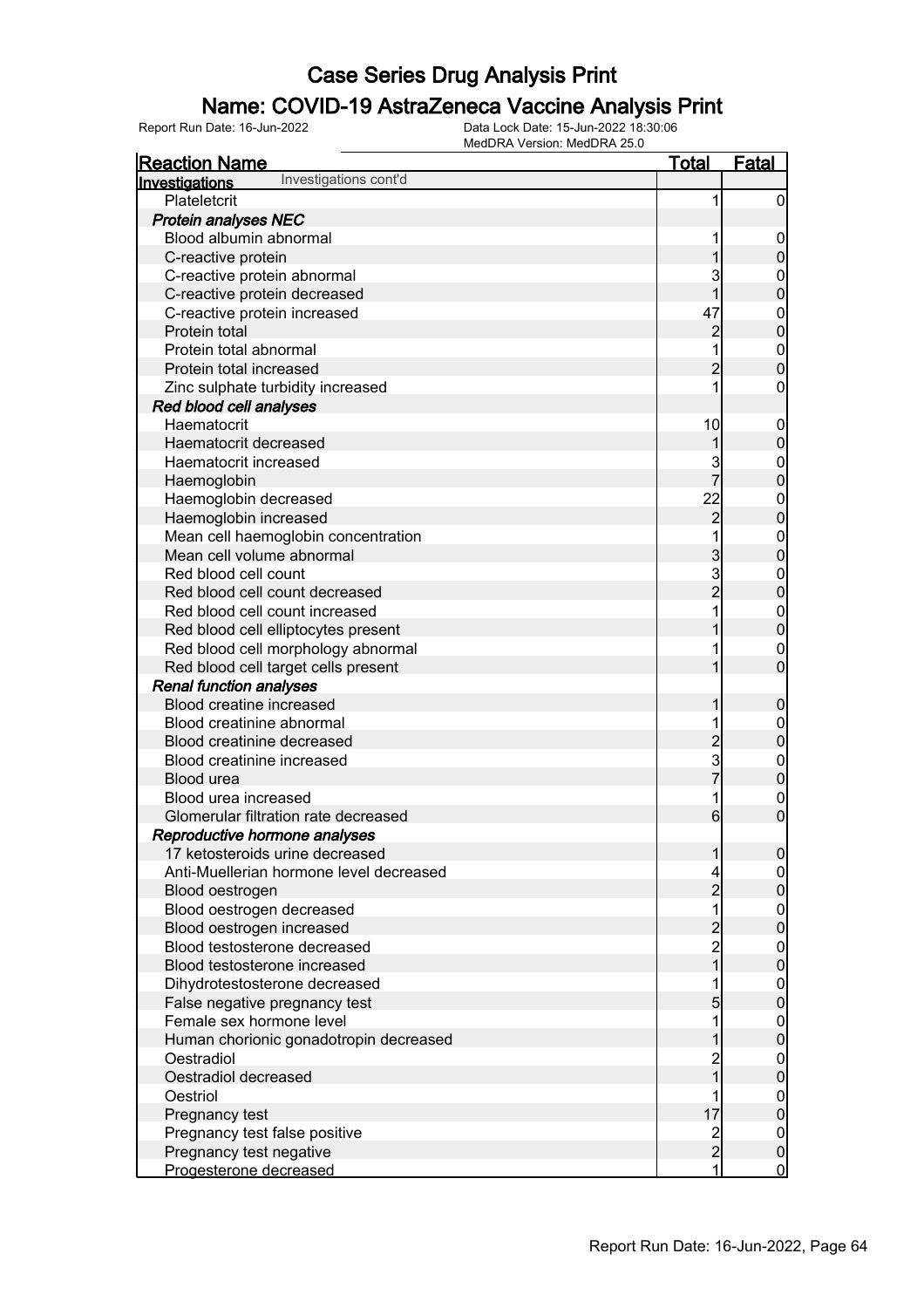### Name: COVID-19 AstraZeneca Vaccine Analysis Print

| <u>Reaction Name</u>                                     | <u>Total</u>   | <b>Fatal</b>                         |
|----------------------------------------------------------|----------------|--------------------------------------|
| Investigations cont'd<br>Investigations                  |                |                                      |
| Reproductive hormone                                     | 1              | $\overline{0}$                       |
| Reproductive organ and breast histopathology procedures  |                |                                      |
| <b>Biopsy breast</b>                                     | 1              | $\boldsymbol{0}$                     |
| Biopsy vagina                                            | 1              | $\overline{0}$                       |
| Smear cervix                                             | $\overline{2}$ | $\overline{0}$                       |
| Reproductive organ and breast imaging procedures         |                |                                      |
| Mammogram                                                | 1              | $\boldsymbol{0}$                     |
| Ultrasound scan vagina normal                            | 1              | $\overline{0}$                       |
| Respiratory and pulmonary function diagnostic procedures |                |                                      |
| Forced expiratory volume                                 | $\overline{c}$ | $\boldsymbol{0}$                     |
| Forced expiratory volume decreased                       | $\overline{1}$ | $\mathbf 0$                          |
| Forced expiratory volume increased                       | 14             | $\begin{matrix}0\\0\end{matrix}$     |
| Forced expiratory volume normal                          | 1              |                                      |
| Forced vital capacity decreased                          | 2<br>1         | $\begin{matrix}0\\0\end{matrix}$     |
| Fractional exhaled nitric oxide normal                   |                |                                      |
| Maximal voluntary ventilation                            | 2<br>1         | $\begin{matrix}0\\0\end{matrix}$     |
| Peak expiratory flow rate                                |                |                                      |
| Peak expiratory flow rate abnormal                       | 1              | $\begin{matrix}0\\0\end{matrix}$     |
| Peak expiratory flow rate decreased                      | 7              |                                      |
| Pulmonary function test                                  | 5              | $0\atop 0$                           |
| Pulmonary function test decreased                        | $\overline{7}$ |                                      |
| Slow vital capacity                                      | 1              | $\mathbf{0}$                         |
| Total lung capacity decreased                            | 6              | $\overline{0}$                       |
| Respiratory tract and thoracic histopathology procedures |                |                                      |
| Sputum abnormal                                          | 3              | $\mathbf 0$                          |
| Respiratory tract and thoracic imaging procedures        |                |                                      |
| Chest X-ray                                              | 21             | $\boldsymbol{0}$                     |
| Computerised tomogram thorax                             | 4              | $\begin{matrix}0\\0\end{matrix}$     |
| Laryngoscopy                                             | 1              |                                      |
| Ventilation/perfusion scan                               | 1              | $\boldsymbol{0}$                     |
| Skeletal and cardiac muscle analyses                     |                |                                      |
| Blood creatine phosphokinase increased                   | 8              | $\boldsymbol{0}$                     |
| Muscle enzyme increased                                  | 1              | $\overline{0}$                       |
| Myocardial necrosis marker                               | 1              | $\begin{matrix}0\\0\end{matrix}$     |
| Myocardial necrosis marker increased                     | 1              |                                      |
| Troponin                                                 | $\frac{2}{3}$  | $\Omega$                             |
| Troponin I increased                                     |                | $\overline{0}$                       |
| Troponin T                                               | 1              | $\begin{matrix} 0 \\ 0 \end{matrix}$ |
| Troponin T increased                                     | 1              |                                      |
| Troponin increased                                       | 21             | $\boldsymbol{0}$                     |
| Skin histopathology and skin investigations NEC          |                |                                      |
| Biopsy skin                                              | $\overline{c}$ | $\mathbf 0$                          |
| Special sense investigations NEC                         |                |                                      |
| Olfactory test                                           | 1              | $\overline{0}$                       |
| Therapeutic drug monitoring analyses                     |                |                                      |
| Analgesic drug level                                     | 17             | $\boldsymbol{0}$                     |
| Analgesic drug level increased                           | 1              | $\pmb{0}$                            |
| Analgesic drug level therapeutic                         | 1              | $0\atop 0$                           |
| Anticoagulation drug level above therapeutic             | $\overline{3}$ |                                      |
| Anticoagulation drug level below therapeutic             | 4              | $0\atop 0$                           |
| Anticoagulation drug level increased                     | $\overline{1}$ |                                      |
| Antidepressant drug level decreased                      | 1              | $\boldsymbol{0}$                     |
| Drug level increased                                     | $\overline{3}$ | $\overline{0}$                       |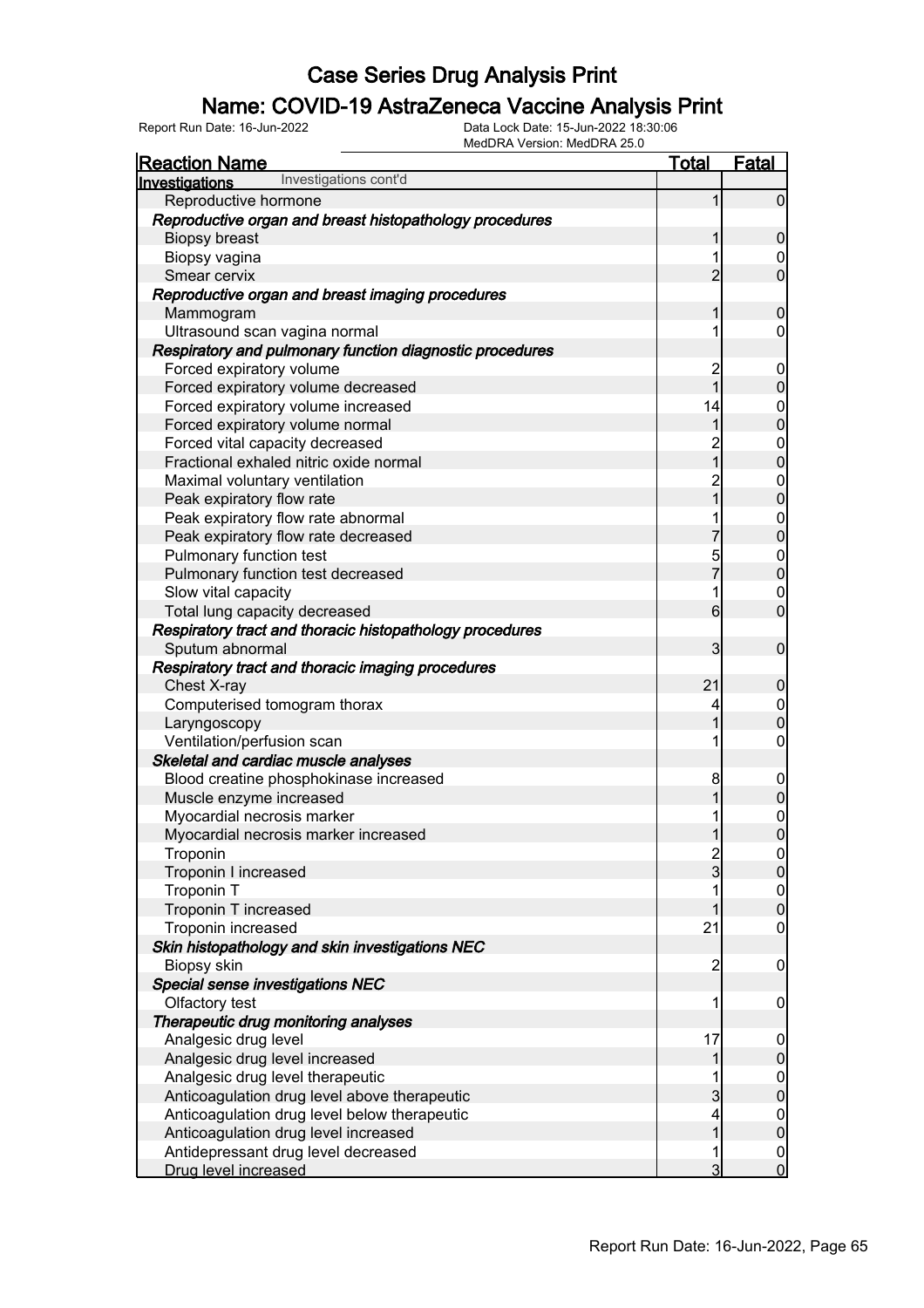### Name: COVID-19 AstraZeneca Vaccine Analysis Print

| <u>Reaction Name</u>                    | <u>Total</u>   | <b>Fatal</b>                         |
|-----------------------------------------|----------------|--------------------------------------|
| Investigations cont'd<br>Investigations |                |                                      |
| <b>Thyroid analyses</b>                 |                |                                      |
| Anti-thyroid antibody                   | 1              | $\boldsymbol{0}$                     |
| Thyroid function test abnormal          | 4              | $\overline{0}$                       |
| Thyroxine                               | $\overline{2}$ | $\mathbf 0$                          |
| Thyroxine abnormal                      |                |                                      |
| Thyroxine free decreased                |                | $0\atop 0$                           |
| Thyroxine increased                     |                | $\mathbf 0$                          |
| Tri-iodothyronine decreased             | 2<br>7         | $\overline{0}$                       |
| Tissue enzyme analyses NEC              |                |                                      |
| Blood alkaline phosphatase              | 1              | $\mathbf 0$                          |
| Blood alkaline phosphatase decreased    | 1              | $\boldsymbol{0}$                     |
| Blood alkaline phosphatase increased    | 3              | $\overline{0}$                       |
| Blood lactate dehydrogenase             |                |                                      |
| Blood lactate dehydrogenase increased   |                | $0\atop 0$                           |
| Lactate dehydrogenase urine increased   |                | $\boldsymbol{0}$                     |
| <b>Toxicology laboratory analyses</b>   |                |                                      |
| Blood aluminium                         | 1              | $\mathbf 0$                          |
| Blood arsenic normal                    |                | $\mathbf 0$                          |
| <b>Blood cannabinoids</b>               |                |                                      |
| Blood carbon monoxide increased         | 3              | $0\atop 0$                           |
| <b>Blood lead</b>                       | 1              | $\boldsymbol{0}$                     |
| Drug screen positive                    | 4              | $\overline{0}$                       |
| Heavy metal test                        | 1              | $\boldsymbol{0}$                     |
| Triglyceride analyses                   |                |                                      |
| <b>Blood triglycerides</b>              | 1              |                                      |
| Blood triglycerides increased           |                | $\mathbf 0$<br>$\overline{0}$        |
| <b>Urinalysis NEC</b>                   |                |                                      |
| <b>Blood urine</b>                      | 40             |                                      |
|                                         | 97             | $\mathbf 0$                          |
| Blood urine present<br>Cells in urine   |                | $\mathbf{0}$                         |
|                                         | $\overline{2}$ | $\mathbf 0$                          |
| Crystal urine                           | 4<br>1         | 0                                    |
| Glucose urine                           |                |                                      |
| Haemoglobin urine                       |                | $0\atop 0$                           |
| Medication crystals in urine present    |                |                                      |
| Protein urine                           | 3              | $\mathbf 0$                          |
| Protein urine present                   | $\overline{2}$ | 0                                    |
| Red blood cells urine                   |                | $\overline{0}$                       |
| Urea urine increased                    |                | $\mathbf 0$                          |
| Urine analysis                          | 1              | $\begin{matrix} 0 \\ 0 \end{matrix}$ |
| Urine analysis abnormal                 | 17             |                                      |
| Urine analysis normal                   | 3              | $\begin{matrix} 0 \\ 0 \end{matrix}$ |
| White blood cells urine positive        | $\overline{1}$ |                                      |
| pH urine                                | 10             | $\boldsymbol{0}$                     |
| pH urine decreased                      | $\overline{c}$ | $\overline{0}$                       |
| pH urine increased                      | 3              | $\mathbf 0$                          |
| Urinary tract function analyses NEC     |                |                                      |
| Urine output                            | 50             | $\mathbf 0$                          |
| Urine output decreased                  | 18             | $\pmb{0}$                            |
| Urine output increased                  | 11             | $\mathbf 0$                          |
| Urinary tract histopathology procedures |                |                                      |
| Biopsy kidney                           | 1              | $\mathbf 0$                          |
| Urinary tract imaging procedures        |                |                                      |
| Cystoscopy                              | 3              | $\overline{0}$                       |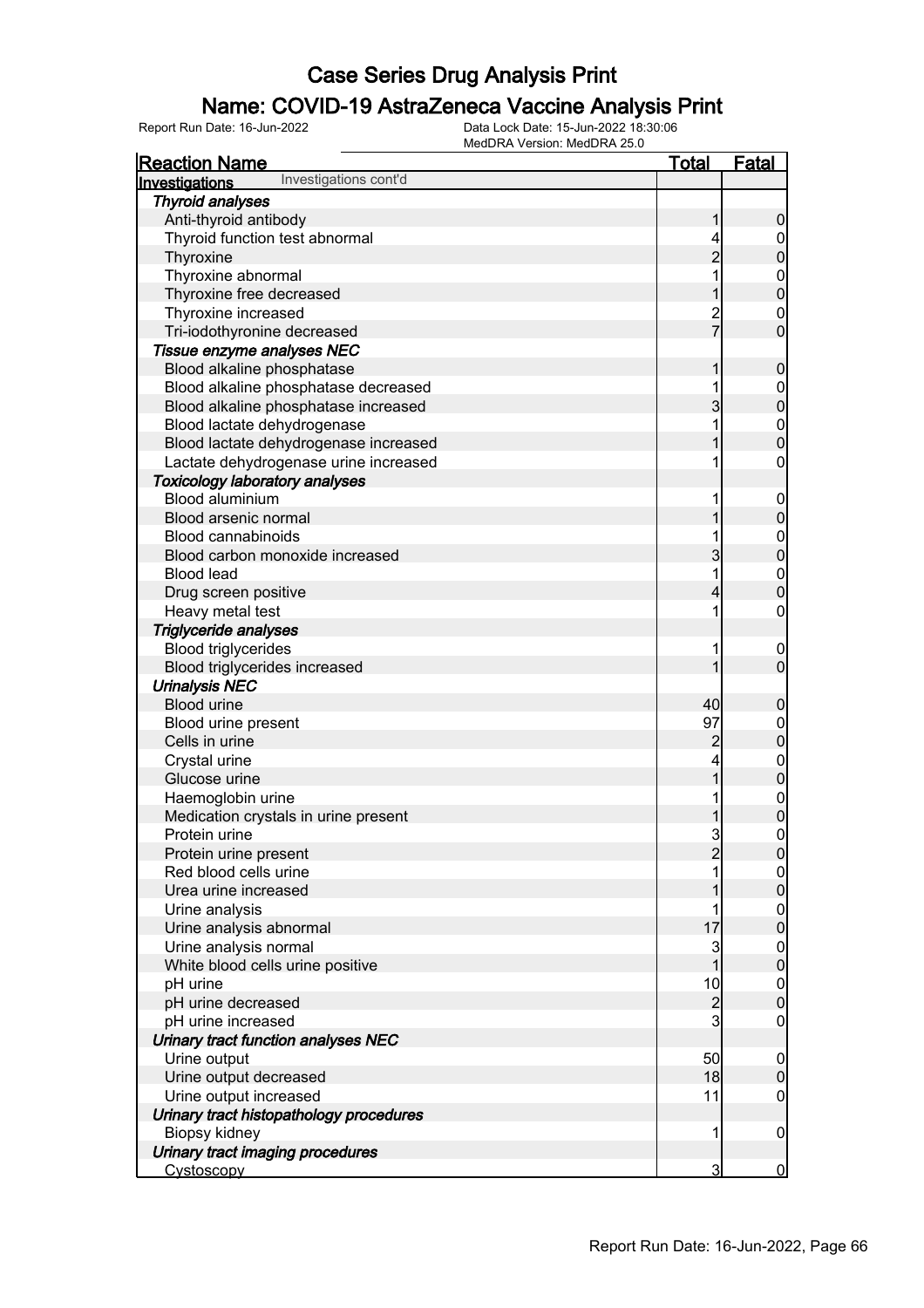### Name: COVID-19 AstraZeneca Vaccine Analysis Print

| <u>Reaction Name</u>                     | <b>Total</b>            | <b>Fatal</b>                         |
|------------------------------------------|-------------------------|--------------------------------------|
| Investigations cont'd<br>Investigations  |                         |                                      |
| Ultrasound kidney                        | 1                       | $\overline{0}$                       |
| Vascular auscultatory investigations     |                         |                                      |
| Abdominal bruit                          | 1                       | $\mathbf 0$                          |
| Aortic bruit                             |                         | $\overline{0}$                       |
| Carotid bruit                            | 1                       | $\overline{0}$                       |
| Vascular imaging procedures NEC          |                         |                                      |
| Arteriogram carotid                      | 1                       | $\mathbf 0$                          |
| Venogram                                 | $\overline{c}$          | 0                                    |
| Vascular tests NEC (incl blood pressure) |                         |                                      |
| Blood pressure abnormal                  | 20                      | $\mathbf 0$                          |
| Blood pressure decreased                 | 108                     | $\pmb{0}$                            |
| Blood pressure diastolic                 |                         |                                      |
| Blood pressure diastolic decreased       | 1                       | $0\atop 0$                           |
| Blood pressure diastolic increased       | 5                       |                                      |
| Blood pressure difference of extremities | $\overline{2}$          | $0\atop 0$                           |
| Blood pressure increased                 | 365                     |                                      |
| Blood pressure measurement               | 117                     | $0\atop 0$                           |
| Blood pressure normal                    | 6                       |                                      |
| Blood pressure orthostatic decreased     |                         | $0\atop 0$                           |
| Blood pressure systolic                  |                         |                                      |
| Blood pressure systolic abnormal         | 1                       | $0\atop 0$                           |
| Blood pressure systolic increased        | 5                       |                                      |
| Capillary nail refill test               | 1                       | $\begin{matrix}0\\0\end{matrix}$     |
| Pulmonary arterial pressure abnormal     |                         | $\boldsymbol{0}$                     |
| Virus identification and serology        |                         |                                      |
| Blood HIV RNA increased                  | 1                       | $\mathbf 0$                          |
| Coronavirus test                         | 43                      | $\mathbf 0$                          |
| Cytomegalovirus test                     | 1                       |                                      |
| Epstein-Barr virus antibody positive     |                         | $0\atop 0$                           |
| HIV antibody negative                    |                         |                                      |
| Hepatitis B core antibody positive       | 2<br>1                  | $0\atop 0$                           |
| Hepatitis B surface antibody positive    |                         |                                      |
| Herpes virus test                        | 1                       | $\begin{matrix} 0 \\ 0 \end{matrix}$ |
| Human papilloma virus test negative      |                         |                                      |
| Human papilloma virus test positive      | 1                       | $\begin{matrix}0\\0\end{matrix}$     |
| SARS-CoV-1 test positive                 | 1                       | 0                                    |
| SARS-CoV-2 RNA                           | 1                       | 0                                    |
| SARS-CoV-2 antibody test                 | 12                      | $\overline{0}$                       |
| SARS-CoV-2 antibody test negative        | 38                      | $\overline{0}$                       |
| SARS-CoV-2 antibody test positive        | 11                      | $\mathbf 0$                          |
| SARS-CoV-2 test                          | 30                      | $\mathbf 0$                          |
| SARS-CoV-2 test false negative           | 5                       | $\boldsymbol{0}$                     |
| SARS-CoV-2 test false positive           | $\overline{\mathbf{4}}$ | $\mathbf 0$                          |
| SARS-CoV-2 test negative                 | 19                      | $\boldsymbol{0}$                     |
| SARS-CoV-2 test positive                 | 119                     | $\mathbf 0$                          |
| Varicella virus test positive            | 1                       |                                      |
| Viral load                               | 1                       | $0$<br>0                             |
| Viral test                               | 4                       | $\overline{0}$                       |
| Viral test positive                      | 1                       | $\overline{0}$                       |
| Vitamin analyses                         |                         |                                      |
| <b>Blood folate</b>                      | 3                       | $\boldsymbol{0}$                     |
| Blood folate abnormal                    | 1                       | $\overline{0}$                       |
| <b>Blood folate decreased</b>            | 14                      | $\mathbf 0$                          |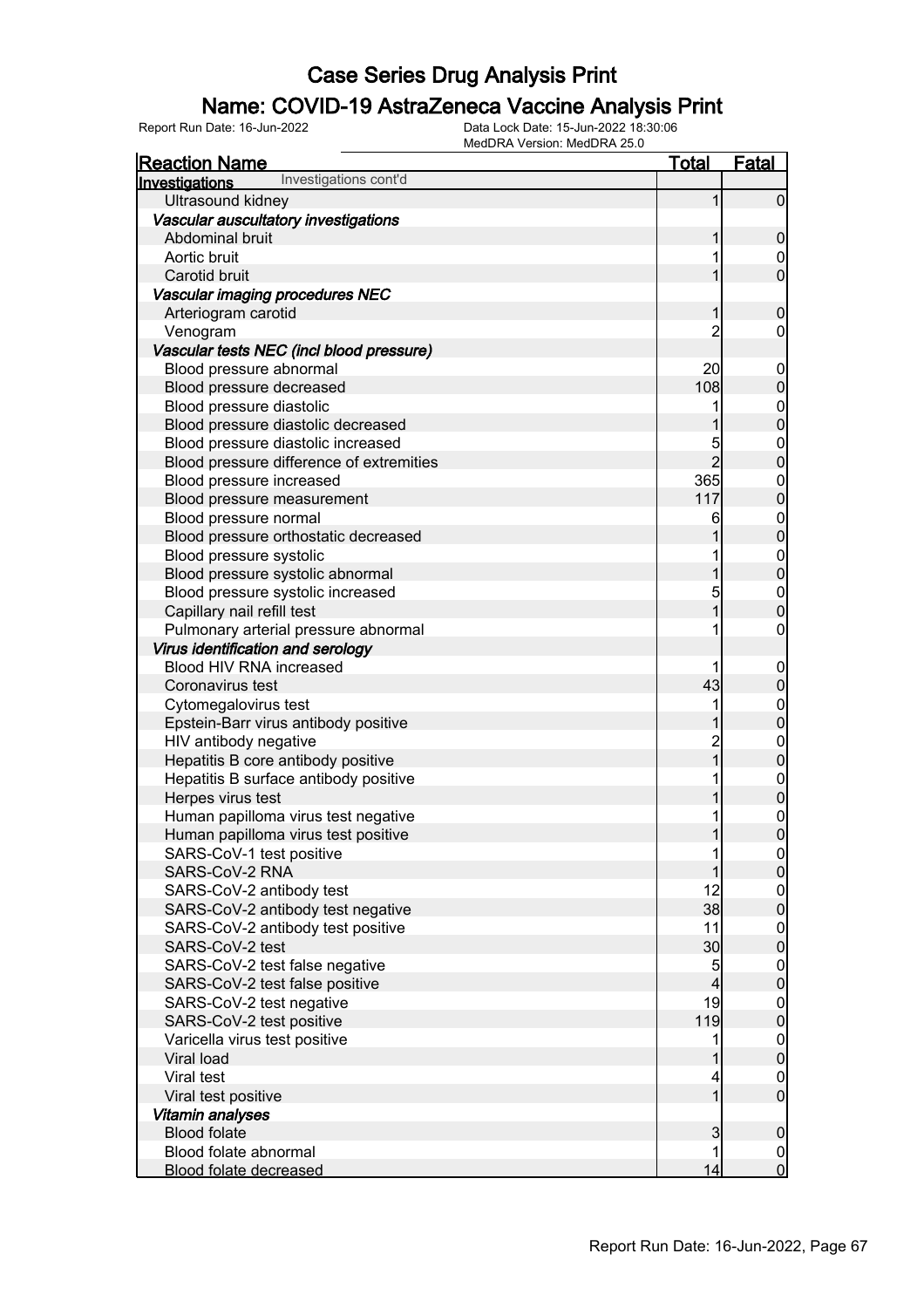### Name: COVID-19 AstraZeneca Vaccine Analysis Print

| <b>Reaction Name</b>                    | <u>Total</u>   | Fatal            |
|-----------------------------------------|----------------|------------------|
| Investigations cont'd<br>Investigations |                |                  |
| Vitamin B12                             |                | $\overline{0}$   |
| Vitamin B12 abnormal                    | $\frac{2}{3}$  | $\boldsymbol{0}$ |
| Vitamin B12 decreased                   | 6              | $\mathbf{0}$     |
| Vitamin B12 increased                   |                | $\mathbf 0$      |
| Vitamin D                               |                | $\boldsymbol{0}$ |
| Vitamin D decreased                     | $\overline{7}$ | $\overline{0}$   |
| Vitamin D increased                     |                | $\mathbf 0$      |
| Vitamin E decreased                     | 1              | $\overline{0}$   |
| Water and electrolyte analyses NEC      |                |                  |
| Blood electrolytes decreased            | $\overline{2}$ | $\bf 0$          |
| <b>Blood osmolarity</b>                 | 1              | $\mathbf 0$      |
| Volume blood                            | $\overline{7}$ | $\overline{0}$   |
| White blood cell analyses               |                |                  |
| CD4 lymphocytes decreased               | 1              | $\boldsymbol{0}$ |
| Eosinophil count                        | 1              | $\mathbf 0$      |
| Eosinophil count abnormal               | $\overline{c}$ | $\mathbf 0$      |
| Eosinophil count decreased              | 1              | $\mathbf{0}$     |
| Eosinophil count increased              | $\overline{7}$ | $\overline{0}$   |
| Lymphocyte count                        | 3              | $\mathbf{0}$     |
| Lymphocyte count abnormal               | $\overline{1}$ | $\overline{0}$   |
| Lymphocyte count decreased              | 6              | $\mathbf{0}$     |
| Lymphocyte count increased              | 3              | $\overline{0}$   |
| Monocyte count increased                | 1              | $\mathbf{0}$     |
| Mononuclear cell count abnormal         |                | $\overline{0}$   |
| Natural killer cell count increased     | 1              | $\mathbf{0}$     |
| Neutrophil count                        | 4              | $\mathbf 0$      |
| Neutrophil count abnormal               | 1              | $\mathbf{0}$     |
| Neutrophil count decreased              | 22             | $\mathbf 0$      |
| Neutrophil count increased              | 1              | $\mathbf{0}$     |
| Neutrophil toxic granulation present    | 1              | $\overline{0}$   |
| White blood cell count                  | 21             | $\mathbf{0}$     |
| White blood cell count decreased        | 38             | $\overline{0}$   |
| White blood cell count increased        | 14             | $\boldsymbol{0}$ |
| White blood cell count normal           | 1              | $\overline{0}$   |
| <b>Investigations SOC TOTAL</b>         | 11802          | $\overline{2}$   |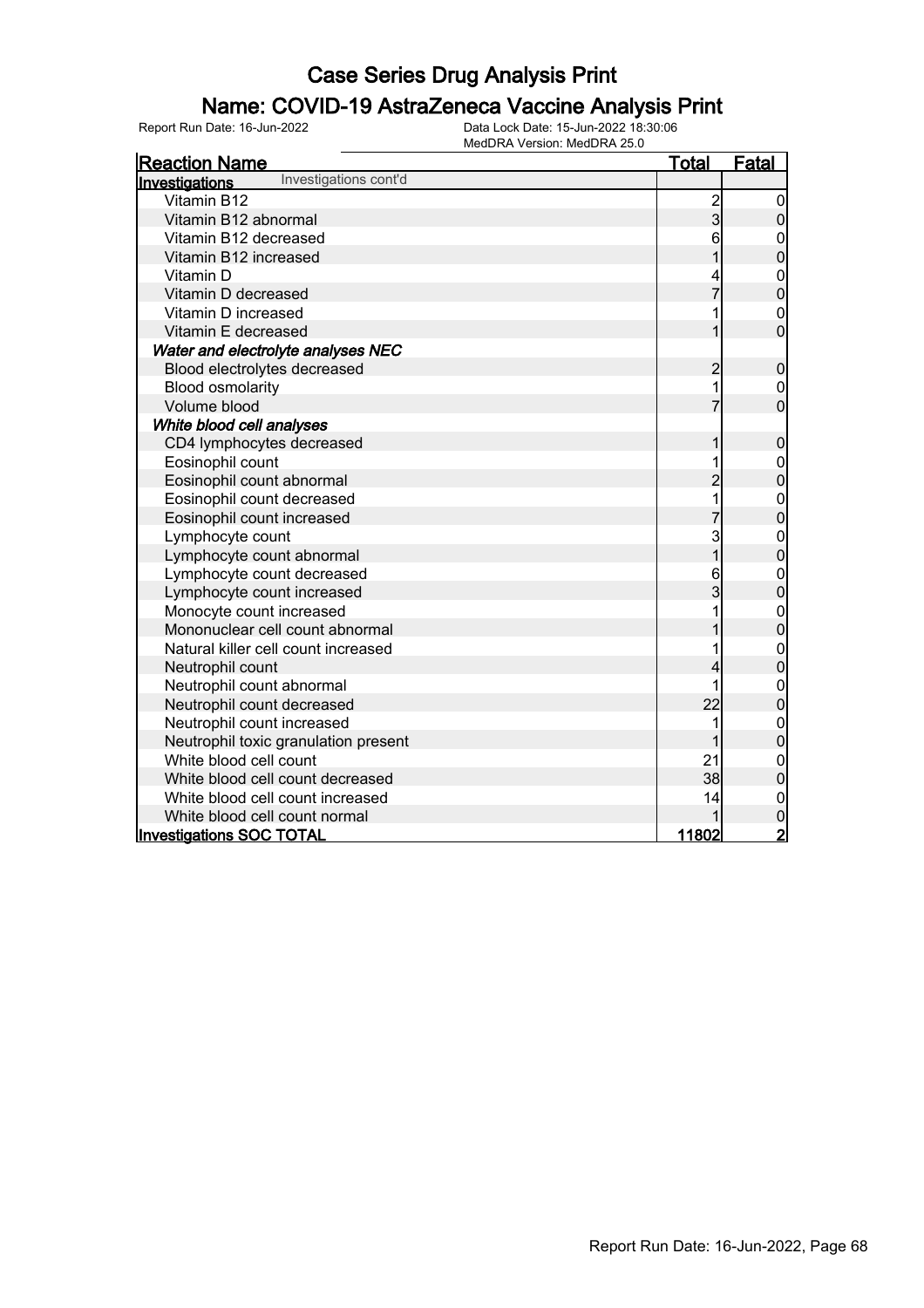### Name: COVID-19 AstraZeneca Vaccine Analysis Print

Report Run Date: 16-Jun-2022 Data Lock Date: 15-Jun-2022 18:30:06

MedDRA Version: MedDRA 25.0

| <b>Reaction Name</b>                                                  | <u>Total</u>   | <b>Fatal</b>                          |
|-----------------------------------------------------------------------|----------------|---------------------------------------|
| <b>Metabolic disorders</b>                                            |                |                                       |
| <b>Appetite disorders</b>                                             |                |                                       |
| Appetite disorder                                                     | 38             | $\boldsymbol{0}$                      |
| Decreased appetite                                                    | 6510           | $\mathbf 0$                           |
| Diet refusal                                                          | 2              | $\overline{0}$                        |
| Eating disorder symptom                                               | 1              | $\mathbf{0}$                          |
| Food craving                                                          | 26             | $\overline{0}$                        |
| Food refusal                                                          | 44             |                                       |
| Hyperphagia                                                           | 10             | $\begin{matrix}0\\0\end{matrix}$      |
| Hypophagia                                                            | 40             |                                       |
| Increased appetite                                                    | 62             | $\begin{matrix}0\\0\end{matrix}$      |
| Salt craving                                                          | 4              | $\mathbf 0$                           |
| Calcium metabolism disorders                                          |                |                                       |
| Hypercalcaemia                                                        | $\overline{c}$ | $\boldsymbol{0}$                      |
| Hypocalcaemia                                                         | $\overline{8}$ | $\mathbf 0$                           |
| Tetany                                                                | 1              | $\mathbf 0$                           |
| Copper metabolism disorders                                           |                |                                       |
|                                                                       | 1              | $\boldsymbol{0}$                      |
| Copper deficiency                                                     |                |                                       |
| Diabetes mellitus (incl subtypes)                                     |                |                                       |
| Diabetes mellitus                                                     | 124            | $\mathbf 0$                           |
| Diabetes mellitus inadequate control                                  | 29             | $\mathbf 0$                           |
| Increased insulin requirement                                         | 1              | $0\atop 0$                            |
| Insulin resistant diabetes                                            |                |                                       |
| Steroid diabetes                                                      |                | $\mathbf{0}$                          |
| Type 1 diabetes mellitus                                              | 26             | $\overline{0}$                        |
| Type 2 diabetes mellitus                                              | 7              | $\mathbf 0$                           |
| <b>Diabetic complications NEC</b>                                     |                |                                       |
| Diabetic ketoacidosis                                                 | 42             | $\begin{array}{c} 2 \\ 0 \end{array}$ |
| Diabetic ketosis                                                      | 5              |                                       |
| Euglycaemic diabetic ketoacidosis                                     | 1              | $\mathbf 0$                           |
| Diabetic complications neurological                                   |                |                                       |
| Hyperglycaemic hyperosmolar nonketotic syndrome                       | $\overline{2}$ | $\boldsymbol{0}$                      |
| Disorders of purine metabolism                                        |                |                                       |
| Gout                                                                  | 189            | $\mathbf 0$                           |
| Electrolyte imbalance NEC                                             |                |                                       |
| Electrolyte imbalance                                                 | 4              | $\boldsymbol{0}$                      |
| Fluid imbalance                                                       | 11             | 0                                     |
| Hyperosmolar state                                                    | 1              | $\overline{0}$                        |
| <b>Elevated cholesterol</b>                                           |                |                                       |
| Hypercholesterolaemia                                                 | 1              | $\mathbf 0$                           |
| Fat soluble vitamin deficiencies and disorders                        |                |                                       |
| Vitamin D deficiency                                                  | 21             | $\mathbf 0$                           |
| Fluid intake decreased                                                |                |                                       |
| Fluid intake reduced                                                  | 11             | $\mathbf 0$                           |
| Fluid intake increased                                                |                |                                       |
| Polydipsia                                                            | 17             | $\mathbf 0$                           |
| Food malabsorption and intolerance syndromes (excl sugar intolerance) |                |                                       |
| Alcohol intolerance                                                   | 15             | 0                                     |
| Dairy intolerance                                                     | 6              | $\boldsymbol{0}$                      |
| Food intolerance                                                      | 28             | $\mathbf 0$                           |
| Gluten sensitivity                                                    | 6              | $\boldsymbol{0}$                      |
| Histamine intolerance                                                 | 5              | $\overline{0}$                        |
| General nutritional disorders NEC                                     |                |                                       |
| Abnormal loss of weight                                               | 92             | $\bf{0}$                              |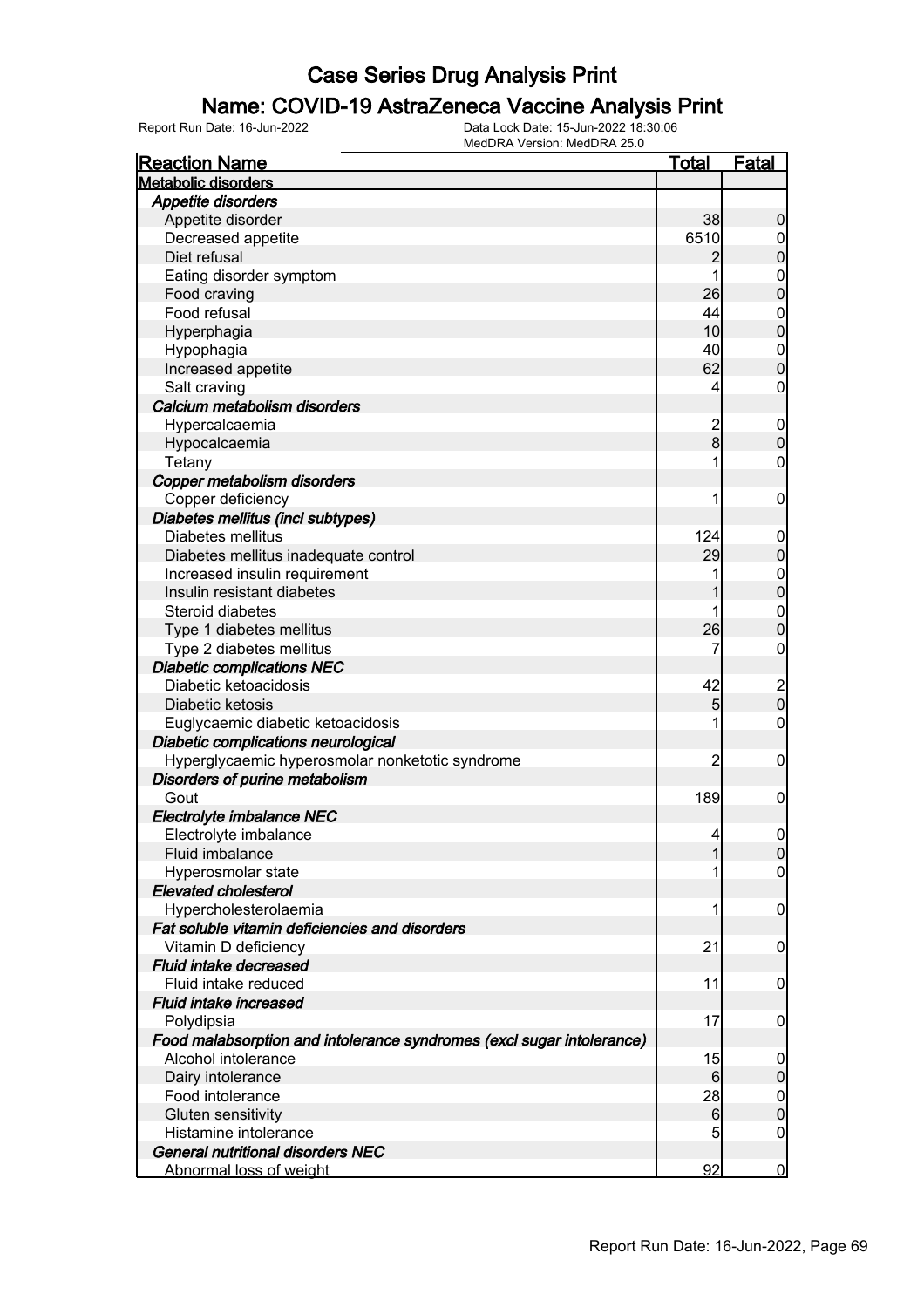### Name: COVID-19 AstraZeneca Vaccine Analysis Print

Report Run Date: 16-Jun-2022 Data Lock Date: 15-Jun-2022 18:30:06

|                                                | MedDRA Version: MedDRA 25.0 |                  |
|------------------------------------------------|-----------------------------|------------------|
| <b>Reaction Name</b>                           | <u>Total</u>                | Fatal            |
| Metabolic disorders Metabolic disorders cont'd |                             |                  |
| Abnormal weight gain                           | 41                          | $\mathbf 0$      |
| Cachexia                                       | 2                           | $\overline{0}$   |
| Feeding disorder                               | 220                         | $\pmb{0}$        |
| Food aversion                                  | 57                          | $\boldsymbol{0}$ |
| Malnutrition                                   |                             | $\overline{0}$   |
| Neonatal insufficient breast milk syndrome     |                             |                  |
| Obesity                                        | $\overline{2}$              | $0$<br>0         |
| Overfeeding of infant                          | 1                           | $\overline{0}$   |
| Overweight                                     | $\overline{2}$              | $\overline{0}$   |
| Poor feeding infant                            | 17                          | $\boldsymbol{0}$ |
| Protein deficiency                             | 1                           | $\overline{0}$   |
| Starvation                                     |                             |                  |
|                                                | $\overline{2}$              | $0$<br>0         |
| Underweight                                    |                             |                  |
| Weight gain poor                               | 1                           | $\mathbf 0$      |
| Weight loss poor                               | 4                           | $\overline{0}$   |
| <b>Hyperglycaemic conditions NEC</b>           |                             |                  |
| Glucose tolerance impaired                     | 5 <sub>5</sub>              | $\boldsymbol{0}$ |
| Hyperglycaemia                                 | 135                         | $\overline{0}$   |
| Insulin resistance                             | 10                          | $\mathbf 0$      |
| Metabolic syndrome                             |                             | $\boldsymbol{0}$ |
| <b>Hyperlipidaemias NEC</b>                    |                             |                  |
| Hyperlipidaemia                                | 4                           | $\mathbf 0$      |
| <b>Hypoglycaemic conditions NEC</b>            |                             |                  |
| Hyperinsulinaemic hypoglycaemia                |                             | $\overline{0}$   |
| Hypoglycaemia                                  | 108                         | $\boldsymbol{0}$ |
| Hypoglycaemia unawareness                      | $\overline{c}$              | $\overline{0}$   |
| Postprandial hypoglycaemia                     | 3                           | $\overline{0}$   |
| Iron deficiencies                              |                             |                  |
| Iron deficiency                                | 19                          | $\mathbf 0$      |
| Iron excess                                    |                             |                  |
| Haemochromatosis                               | 1                           | $\boldsymbol{0}$ |
| Iron overload                                  | 1                           | $\mathbf 0$      |
| Lipid metabolism and deposit disorders NEC     |                             |                  |
| Lipoedema                                      | 1                           | $\mathbf 0$      |
| Magnesium metabolism disorders                 |                             |                  |
| Hypomagnesaemia                                | 1                           | $\overline{0}$   |
| Metabolic acidoses (excl diabetic acidoses)    |                             |                  |
| Hyperlactacidaemia                             | $\overline{c}$              | $\overline{0}$   |
| Ketoacidosis                                   | 1                           | $\mathbf 0$      |
| Ketosis                                        | 6                           | $\overline{0}$   |
| Lactic acidosis                                | $\overline{3}$              | $\mathbf 0$      |
| Metabolic acidosis                             | 13                          | 0                |
| <b>Metabolic disorders NEC</b>                 |                             |                  |
| Hypometabolism                                 |                             | $\mathbf 0$      |
| Metabolic disorder                             | $\overline{2}$              | $\overline{0}$   |
| Mixed acid-base disorders                      |                             |                  |
|                                                |                             |                  |
| Acidosis                                       | 5 <sub>5</sub>              | $\overline{0}$   |
| Phosphorus metabolism disorders                |                             |                  |
| Hypophosphataemia                              | $\overline{2}$              | $\overline{0}$   |
| Potassium imbalance                            |                             |                  |
| Hyperkalaemia                                  | 8                           | $\mathbf 0$      |
| Hypokalaemia                                   | 6                           | $\overline{0}$   |
| Hypokalaemic syndrome                          | 3                           | $\mathbf 0$      |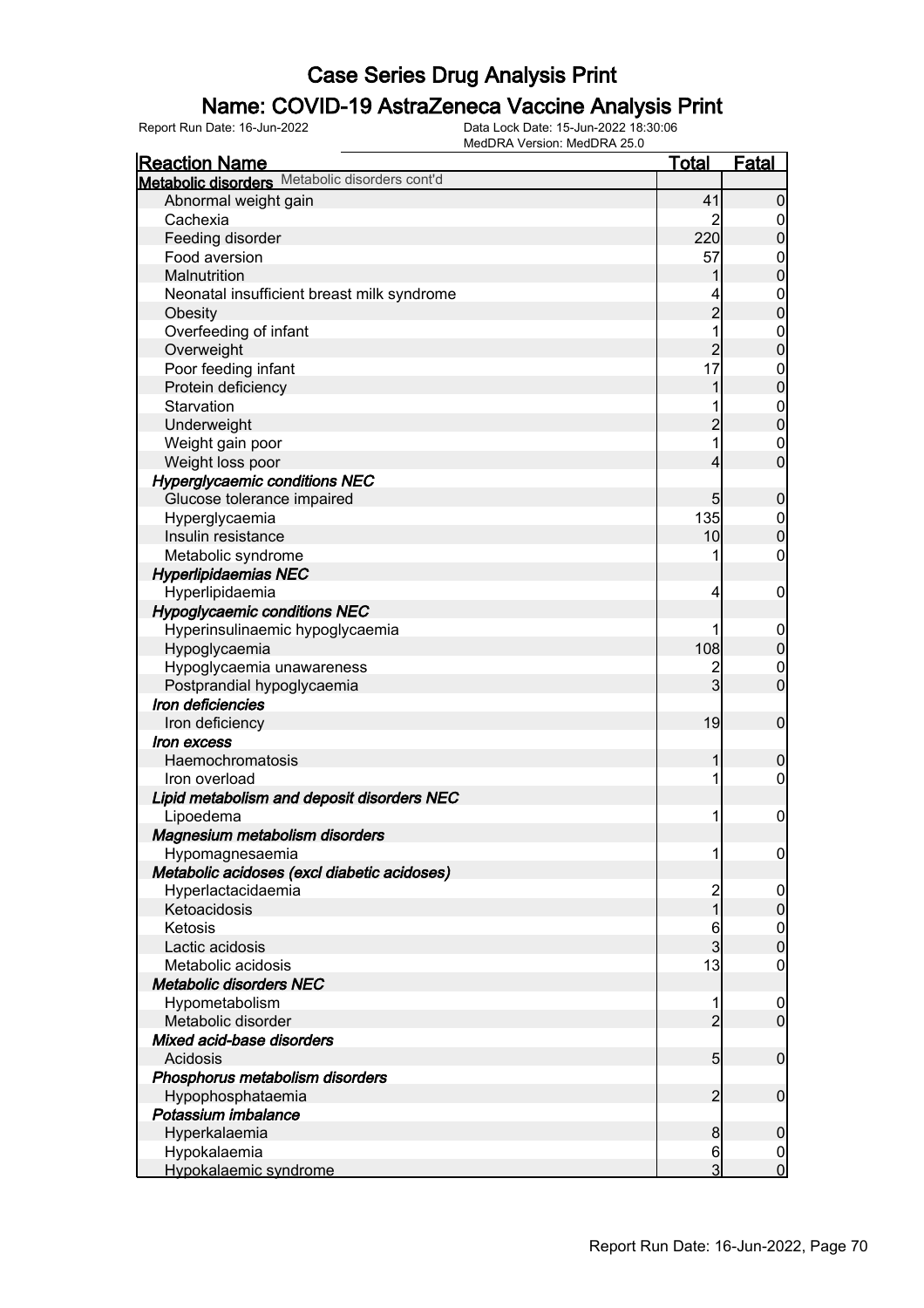### Name: COVID-19 AstraZeneca Vaccine Analysis Print

| <b>Reaction Name</b>                           | <u>Total</u> | <u>Fatal</u> |
|------------------------------------------------|--------------|--------------|
| Metabolic disorders Metabolic disorders cont'd |              |              |
| Protein metabolism disorders NEC               |              |              |
| Hypoalbuminaemia                               |              | 0            |
| Sodium imbalance                               |              |              |
| Hypernatraemia                                 |              |              |
| Hyponatraemia                                  | 30           |              |
| Hyponatraemic syndrome                         |              |              |
| Sugar intolerance (excl glucose intolerance)   |              |              |
| Lactose intolerance                            | 9            | 0            |
| Total fluid volume decreased                   |              |              |
| Dehydration                                    | 701          | 0            |
| Hypovolaemia                                   |              |              |
| Total fluid volume increased                   |              |              |
| <b>Fluid retention</b>                         | 100          |              |
| Hypervolaemia                                  | 13           |              |
| Vitamin deficiencies NEC                       |              |              |
| Hypovitaminosis                                | 4            | $\Omega$     |
| Water soluble vitamin deficiencies             |              |              |
| Folate deficiency                              | 13           |              |
| Vitamin B complex deficiency                   |              |              |
| Vitamin B12 deficiency                         | 18           |              |
| Metabolic disorders SOC TOTAL                  | <u>8985</u>  | 3            |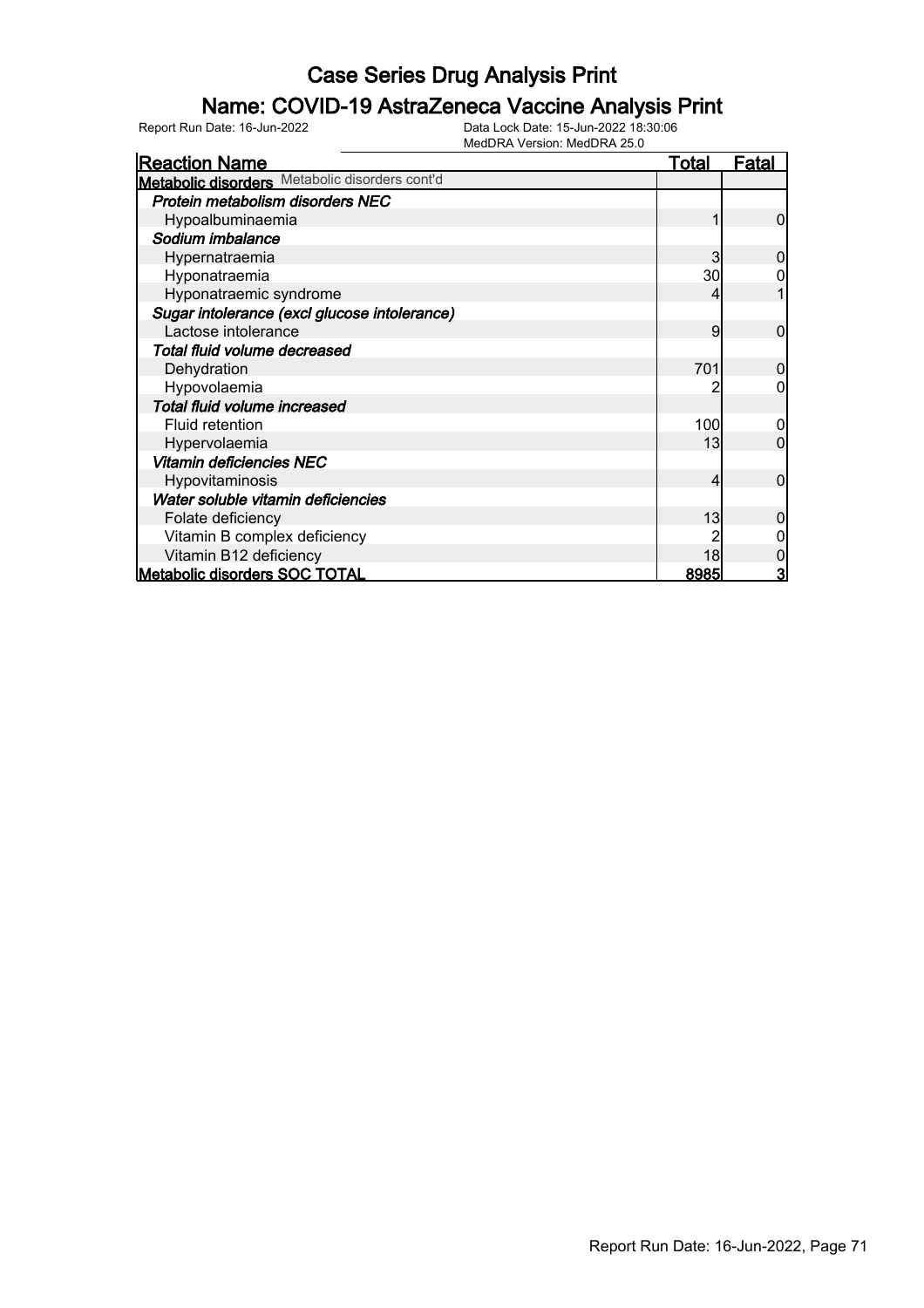### Name: COVID-19 AstraZeneca Vaccine Analysis Print

| <b>Reaction Name</b>                    | <u>Total</u>   | <b>Fatal</b>     |
|-----------------------------------------|----------------|------------------|
| Muscle & tissue disorders               |                |                  |
| <b>Arthropathies NEC</b>                |                |                  |
| Arthritis                               | 653            | 0                |
| Arthritis enteropathic                  |                | $\overline{0}$   |
| Arthropathy                             | 43             | $\pmb{0}$        |
| Autoimmune arthritis                    | 13             | $\mathbf{0}$     |
| Haemarthrosis                           | 9              | $\mathbf 0$      |
| Oligoarthritis                          | 1              | $\mathbf{0}$     |
| Palindromic rheumatism                  | 9              | $\mathbf 0$      |
| Polyarthritis                           | 22             | $\mathbf{0}$     |
| Rheumatic fever                         | 8 <sup>1</sup> | $\mathbf 0$      |
| Sacroiliitis                            | 4              | $\mathbf{0}$     |
| Seronegative arthritis                  | 4              | $\overline{0}$   |
| Sympathetic posterior cervical syndrome | 1              | $\mathbf{0}$     |
| <b>Bone disorders NEC</b>               |                |                  |
| Bone disorder                           | 3              | $\mathbf 0$      |
| Bone erosion                            | 1              | $\pmb{0}$        |
| Bone loss                               | $\overline{c}$ | $\mathbf 0$      |
| <b>Exostosis</b>                        | $\overline{2}$ | $\mathbf 0$      |
| Jaw cyst                                | 1              | $\mathbf{0}$     |
| Jaw disorder                            | 5              | $\mathbf 0$      |
| Medial tibial stress syndrome           | 9              | $\mathbf{0}$     |
| <b>Osteitis</b>                         | 12             | $\mathbf 0$      |
| Osteonecrosis                           | 4              | $\mathbf{0}$     |
| Osteonecrosis of jaw                    | 4              | $\mathbf 0$      |
| Osteosclerosis                          | $\overline{2}$ | $\mathbf{0}$     |
| Spinal disorder                         | $\mathsf{s}$   | $\overline{0}$   |
| Bone related signs and symptoms         |                |                  |
| Bone pain                               | 1126           | 0                |
| Bone swelling                           | 11             | $\boldsymbol{0}$ |
| Coccydynia                              | 8              | $\mathbf 0$      |
| Pain in jaw                             | 639            | $\boldsymbol{0}$ |
| Pubic pain                              |                | $\overline{0}$   |
| Spinal pain                             | 284            | $\boldsymbol{0}$ |
| <b>Bursal disorders</b>                 |                |                  |
| <b>Bursitis</b>                         | 229            | $\mathbf 0$      |
| Cartilage disorders                     |                |                  |
| Chondritis                              | 1              | $\overline{0}$   |
| Chondropathy                            | $\overline{2}$ | $\overline{0}$   |
| Costochondritis                         | 96             | $\mathbf 0$      |
| Osteochondrosis                         | $\mathbf{1}$   | $\overline{0}$   |
| Polychondritis                          | $\overline{c}$ | $\boldsymbol{0}$ |
| Connective tissue disorders NEC         |                |                  |
| Collagen disorder                       | $\frac{2}{7}$  | $\mathbf 0$      |
| Connective tissue disorder              |                | 0                |
| Eosinophilic fasciitis                  |                | $\boldsymbol{0}$ |
| Mixed connective tissue disease         |                | $\mathbf 0$      |
| Morphoea                                | 4              | $\mathbf 0$      |
| Polymyalgia rheumatica                  | 118            | $\boldsymbol{0}$ |
| Reynold's syndrome                      | 6              | $\mathbf 0$      |
| Scleroderma                             | 4              | $\boldsymbol{0}$ |
| Sjogren's syndrome                      | 4              | $\mathbf 0$      |
| Systemic scleroderma                    | $\overline{3}$ | $\mathbf 0$      |
| Crystal arthropathic disorders          |                |                  |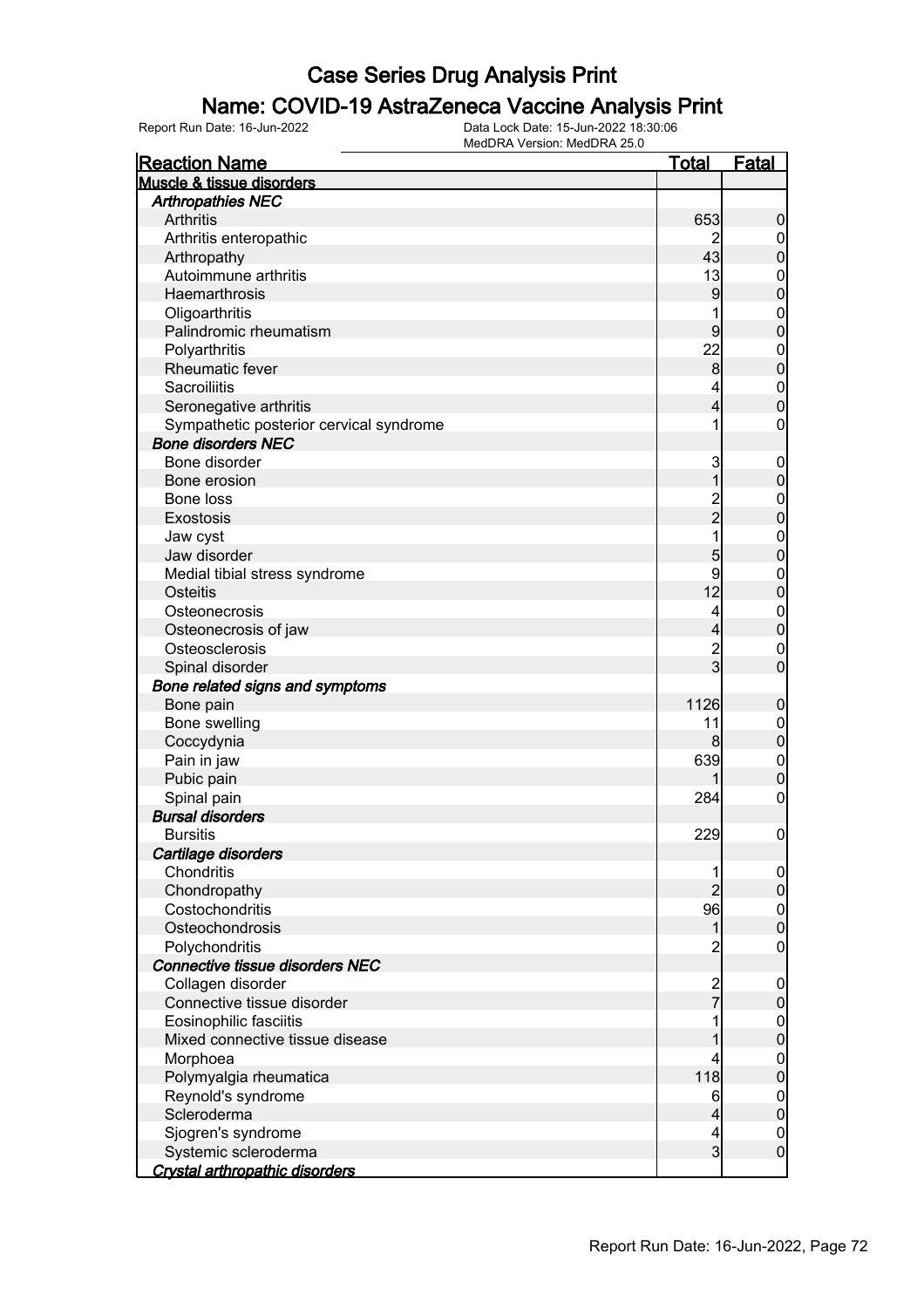### Name: COVID-19 AstraZeneca Vaccine Analysis Print

|                                     | MedDRA Version: MedDRA 25.0      |                |                                      |
|-------------------------------------|----------------------------------|----------------|--------------------------------------|
| <b>Reaction Name</b>                |                                  | <u>Total</u>   | Fatal                                |
| Muscle & tissue disorders           | Muscle & tissue disorders cont'd |                |                                      |
| Chondrocalcinosis pyrophosphate     |                                  | 4              | $\mathbf 0$                          |
| Gouty tophus                        |                                  | 1              | 0                                    |
| <b>Epiphyseal disorders</b>         |                                  |                |                                      |
| Epiphyses premature fusion          |                                  | 1              | $\mathbf 0$                          |
| <b>Extremity deformities</b>        |                                  |                |                                      |
| Acquired claw toe                   |                                  | 1              | $\mathbf 0$                          |
| Elbow deformity                     |                                  |                | $\pmb{0}$                            |
| Finger deformity                    |                                  | 5              |                                      |
| Foot deformity                      |                                  | 7              | $\begin{matrix} 0 \\ 0 \end{matrix}$ |
| Hand deformity                      |                                  | 4              |                                      |
| Knee deformity                      |                                  | $\overline{1}$ | $0$<br>0                             |
| Limb deformity                      |                                  | 9              | $\boldsymbol{0}$                     |
| Wrist deformity                     |                                  | $\overline{2}$ | $\overline{0}$                       |
| <b>Fractures NEC</b>                |                                  |                |                                      |
| Osteoporotic fracture               |                                  | 3              | $\boldsymbol{0}$                     |
| Pathological fracture               |                                  | 1              | $\mathbf 0$                          |
| Intervertebral disc disorders NEC   |                                  |                |                                      |
| Intervertebral disc degeneration    |                                  | 3              | $\mathbf 0$                          |
| Intervertebral disc disorder        |                                  | 1              | $\boldsymbol{0}$                     |
| Intervertebral disc protrusion      |                                  | 11             | $\boldsymbol{0}$                     |
| Joint related disorders NEC         |                                  |                |                                      |
| Ankle impingement                   |                                  |                | $\mathbf 0$                          |
| Femoroacetabular impingement        |                                  | $\overline{2}$ | $\pmb{0}$                            |
| Greater trochanteric pain syndrome  |                                  | 10             |                                      |
| Hypermobility syndrome              |                                  | 3              | $0\atop 0$                           |
| Joint adhesion                      |                                  |                |                                      |
| Joint ankylosis                     |                                  | $\overline{c}$ | $0$<br>0                             |
| Joint contracture                   |                                  | 1              | $\boldsymbol{0}$                     |
| Joint instability                   |                                  | 3              | $\overline{0}$                       |
| Joint laxity                        |                                  | 6              |                                      |
| Joint lock                          |                                  | 64             | $0$<br>0                             |
| Ligament laxity                     |                                  |                |                                      |
| Patellofemoral pain syndrome        |                                  |                | $\boldsymbol{0}$<br>$\overline{0}$   |
| Periarthritis                       |                                  | 562            | $\mathbf 0$                          |
| Rotator cuff syndrome               |                                  | 109            | $\overline{0}$                       |
| Temporomandibular joint syndrome    |                                  | 23             | $\overline{0}$                       |
| Joint related signs and symptoms    |                                  |                |                                      |
|                                     |                                  | 23608          |                                      |
| Arthralgia                          |                                  |                | $\overline{0}$<br>$\boldsymbol{0}$   |
| Jaw clicking<br>Joint effusion      |                                  | 6<br>12        |                                      |
|                                     |                                  |                | $\overline{0}$                       |
| Joint noise                         |                                  | 53             | $\pmb{0}$                            |
| Joint range of motion decreased     |                                  |                | $\overline{0}$                       |
| Joint stiffness                     |                                  | 497            | $\pmb{0}$                            |
| Joint swelling                      |                                  | 1120           | $\overline{0}$                       |
| Joint vibration                     |                                  | 6              | $\pmb{0}$                            |
| Joint warmth                        |                                  | 39             | $\boldsymbol{0}$                     |
| Loose body in joint                 |                                  |                | $\overline{0}$                       |
| <b>Ligament disorders</b>           |                                  |                |                                      |
| Ligament pain                       |                                  | 11             | $\overline{0}$                       |
| Lupus erythematosus (incl subtypes) |                                  |                |                                      |
| Lupus-like syndrome                 |                                  | 4              | $\mathbf 0$                          |
| Systemic lupus erythematosus        |                                  | 41             | $\boldsymbol{0}$                     |
| <b>Metabolic bone disorders</b>     |                                  |                |                                      |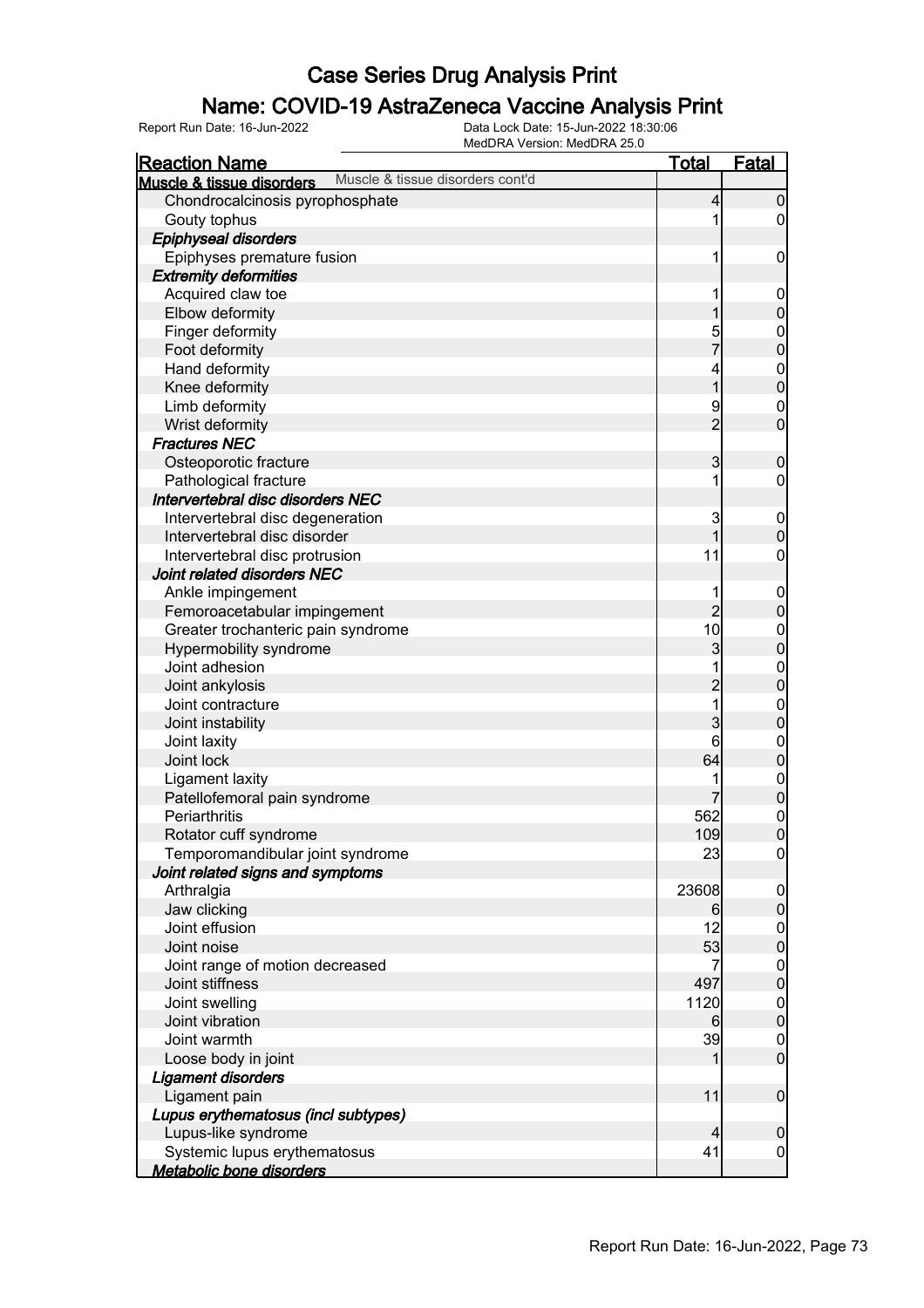### Name: COVID-19 AstraZeneca Vaccine Analysis Print

| <b>Reaction Name</b>                                 |                                  | <u>Total</u>   | Fatal                              |
|------------------------------------------------------|----------------------------------|----------------|------------------------------------|
| Muscle & tissue disorders                            | Muscle & tissue disorders cont'd |                |                                    |
| Dwarfism                                             |                                  |                | $\overline{0}$                     |
| Low turnover osteopathy                              |                                  |                | $\pmb{0}$                          |
| Osteopenia                                           |                                  | $\overline{c}$ | $\boldsymbol{0}$                   |
| Osteoporosis                                         |                                  | 12             | $\overline{0}$                     |
| <b>Muscle infections and inflammations</b>           |                                  |                |                                    |
| Autoimmune myositis                                  |                                  |                | $\boldsymbol{0}$                   |
| <b>Myositis</b>                                      |                                  | 58             | $\mathbf 0$                        |
| Polymyositis                                         |                                  | 6              | $\mathbf 0$                        |
| Muscle pains                                         |                                  |                |                                    |
| Fibromyalgia                                         |                                  | 328            | $\boldsymbol{0}$                   |
| Myalgia                                              |                                  | 27120          | $\boldsymbol{0}$                   |
| Myalgia intercostal                                  |                                  | 3              | $\overline{0}$                     |
| Myofascial pain syndrome                             |                                  | 30             | $\boldsymbol{0}$                   |
| Muscle related signs and symptoms NEC                |                                  |                |                                    |
| Haematoma muscle                                     |                                  | 4              | $\mathbf 0$                        |
| Muscle atrophy                                       |                                  | 45             | $\mathbf 0$                        |
| Muscle discomfort                                    |                                  | 22             | $\boldsymbol{0}$                   |
| Muscle disorder                                      |                                  | 16             | $\mathbf 0$                        |
| Muscle fatigue                                       |                                  | 1031           | $\mathbf{0}$                       |
| Muscle haemorrhage                                   |                                  | 5              | $\overline{0}$                     |
| Muscle hypertrophy                                   |                                  |                | $\mathbf{0}$                       |
| Muscle mass                                          |                                  | 13             | $\overline{0}$                     |
| Muscle oedema                                        |                                  |                | $\mathbf{0}$                       |
| Muscle spasms                                        |                                  | 3664           | $\mathbf 0$                        |
| Muscle swelling                                      |                                  | 35             | $\boldsymbol{0}$                   |
| Muscle tightness                                     |                                  | 202            | $\overline{0}$                     |
| Muscle twitching                                     |                                  | 633            | $\boldsymbol{0}$                   |
| <b>Muscle tone abnormalities</b>                     |                                  |                |                                    |
| Muscle rigidity                                      |                                  | 55             | $\mathbf 0$                        |
| Nuchal rigidity                                      |                                  | 19             | $\boldsymbol{0}$                   |
| <b>Torticollis</b>                                   |                                  | 14             | $\mathbf 0$                        |
| <b>Trismus</b>                                       |                                  | 60             | $\overline{0}$                     |
| Muscle weakness conditions                           |                                  |                |                                    |
| Muscular weakness                                    |                                  | 2364           | $\boldsymbol{0}$                   |
| Sarcopenia                                           |                                  | 1              | $\mathbf 0$                        |
| Musculoskeletal and connective tissue conditions NEC |                                  |                |                                    |
| <b>Back disorder</b>                                 |                                  | 4              | 0                                  |
| Camptocormia                                         |                                  |                | $\mathbf 0$                        |
| <b>Extremity contracture</b>                         |                                  |                |                                    |
| Infantile back arching                               |                                  | 1              | $\overline{0}$<br>$\overline{0}$   |
| Limb mass                                            |                                  | 21             |                                    |
| Mandibular mass                                      |                                  | 1              | $\boldsymbol{0}$<br>$\overline{0}$ |
| <b>Mastication disorder</b>                          |                                  | 9              | $\overline{0}$                     |
| Mobility decreased                                   |                                  | 206            | $\overline{0}$                     |
| Muscle contracture                                   |                                  | 5              | $\overline{0}$                     |
| Musculoskeletal disorder                             |                                  | 3              | $\overline{0}$                     |
| Musculoskeletal stiffness                            |                                  | 2468           | $\overline{0}$                     |
| Pelvic misalignment                                  |                                  |                | $\overline{0}$                     |
| Posture abnormal                                     |                                  | 3              | $\overline{0}$                     |
| Somatic dysfunction                                  |                                  | 1              | $\pmb{0}$                          |
| Weight bearing difficulty                            |                                  | 14             | $\mathbf 0$                        |
| Winged scapula                                       |                                  | $\overline{2}$ | $\overline{0}$                     |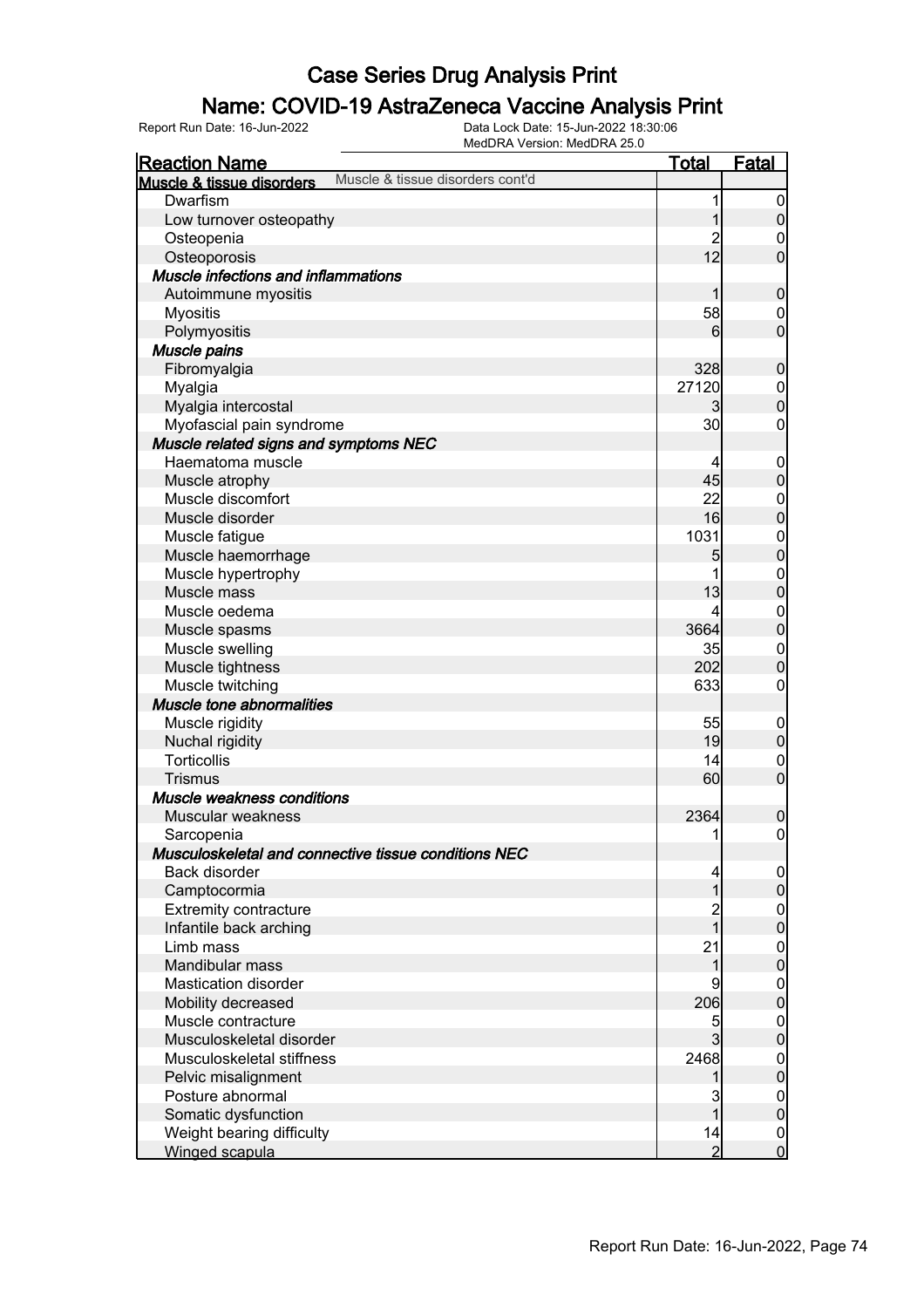#### Name: COVID-19 AstraZeneca Vaccine Analysis Print

| <b>Reaction Name</b>                                                                  | <b>Total</b>    | <b>Fatal</b>                       |
|---------------------------------------------------------------------------------------|-----------------|------------------------------------|
| Muscle & tissue disorders cont'd<br>Muscle & tissue disorders                         |                 |                                    |
| Musculoskeletal and connective tissue deformities of skull, face and<br>buccal cavity |                 |                                    |
| Facial asymmetry                                                                      | 3               | $\overline{0}$                     |
| Head deformity                                                                        | 1               | $\overline{0}$                     |
| Musculoskeletal and connective tissue infections and inflammations NEC                |                 |                                    |
| Connective tissue inflammation                                                        | 4               | $\boldsymbol{0}$                   |
| Dactylitis                                                                            | $\overline{3}$  | $\pmb{0}$                          |
| Dupuytren's contracture                                                               | 6               |                                    |
| <b>Fasciitis</b>                                                                      |                 | $\begin{matrix}0\\0\end{matrix}$   |
| <b>Plantar fasciitis</b>                                                              | 18              | $\mathbf 0$                        |
| Musculoskeletal and connective tissue pain and discomfort                             |                 |                                    |
| Amplified musculoskeletal pain syndrome                                               |                 | $\mathbf 0$                        |
| Back pain                                                                             | 6029            | $\overline{0}$                     |
| Flank pain                                                                            | 98              | $\mathbf{0}$                       |
| Growing pains                                                                         | 8               | $\overline{0}$                     |
| Limb discomfort                                                                       | 2452            |                                    |
| Musculoskeletal chest pain                                                            | 438             | $\begin{matrix}0\\0\end{matrix}$   |
| Musculoskeletal discomfort                                                            | 171             |                                    |
| Musculoskeletal pain                                                                  | <b>176</b>      | $\begin{matrix}0\\0\end{matrix}$   |
| Neck pain                                                                             | 3222            | $\mathbf{0}$                       |
| Pain in extremity                                                                     | 22832           | $\overline{0}$                     |
| Rheumatic disorder                                                                    | 33              | $\mathbf 0$                        |
| Sacral pain                                                                           | 7               | $\overline{0}$                     |
| <b>Myopathies</b>                                                                     |                 |                                    |
| Compartment syndrome                                                                  | 6               | $\mathbf 0$                        |
| Muscle necrosis                                                                       | $\overline{2}$  | $\mathbf 0$                        |
| Myopathy                                                                              | 6               | $\mathbf 0$                        |
| Rhabdomyolysis                                                                        | 10              | 1                                  |
| Osteoarthropathies                                                                    |                 |                                    |
| Nodal osteoarthritis                                                                  | 1               | $\mathbf 0$                        |
| Osteoarthritis                                                                        | 110             | $\mathbf 0$                        |
| Spinal osteoarthritis                                                                 | 11              | 0                                  |
| <b>Psoriatic arthropathies</b>                                                        |                 |                                    |
| Psoriatic arthropathy                                                                 | 36              | $\mathbf 0$                        |
| <b>Rheumatoid arthropathies</b>                                                       |                 |                                    |
| Felty's syndrome                                                                      | 1               | $\Omega$                           |
| Juvenile idiopathic arthritis                                                         |                 | $\overline{0}$                     |
| <b>Rheumatoid arthritis</b>                                                           | 230             | $\boldsymbol{0}$                   |
| Rheumatoid nodule                                                                     | 1               | $\overline{0}$                     |
| Still's disease                                                                       | 6               | $\mathbf 0$                        |
| Soft tissue disorders NEC                                                             |                 |                                    |
| Axillary mass                                                                         | 87              | $\mathbf 0$                        |
| Clubbing                                                                              | 1               | $\mathsf{O}\xspace$                |
| Fistula                                                                               | 3               |                                    |
| Groin pain                                                                            | 241             | $\boldsymbol{0}$<br>$\overline{0}$ |
| Neck mass                                                                             | 27              | $\boldsymbol{0}$                   |
| Soft tissue disorder                                                                  | $\mathbf{3}$    | $\overline{0}$                     |
| Soft tissue mass                                                                      |                 | $\mathbf 0$                        |
| Soft tissue swelling                                                                  | $rac{3}{7}$     | $\overline{0}$                     |
| Spine and neck deformities                                                            |                 |                                    |
| Kyphosis                                                                              | $6 \overline{}$ | $\boldsymbol{0}$                   |
| <b>Scoliosis</b>                                                                      | $\overline{5}$  | $\mathbf 0$                        |
| Spinal stenosis                                                                       | $\overline{3}$  | $\overline{0}$                     |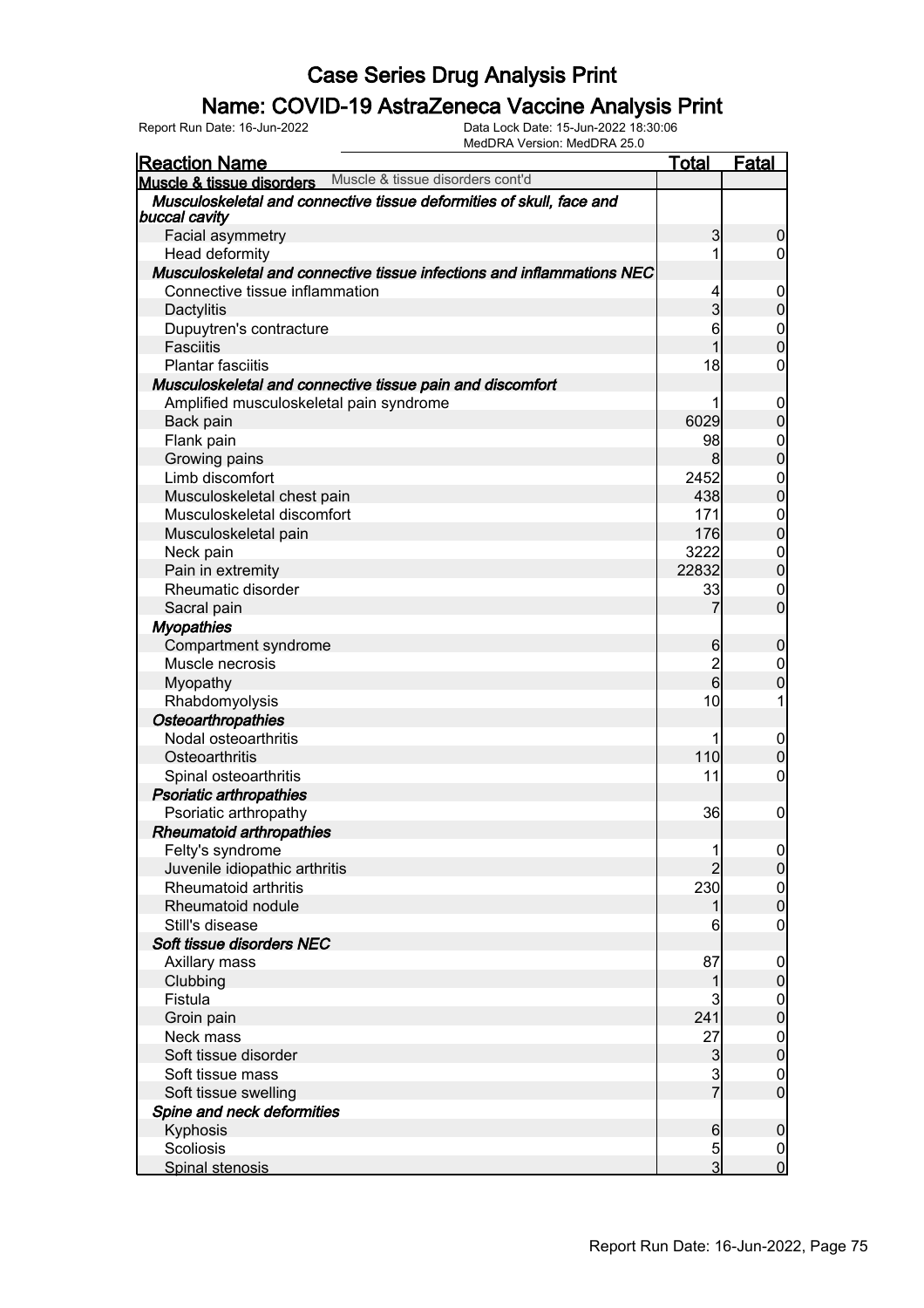### Name: COVID-19 AstraZeneca Vaccine Analysis Print

| <b>Reaction Name</b>                                          | <b>Total</b> | <u>Fatal</u> |
|---------------------------------------------------------------|--------------|--------------|
| Muscle & tissue disorders cont'd<br>Muscle & tissue disorders |              |              |
| Thoracic spinal stenosis                                      |              |              |
| Spondyloarthropathies                                         |              |              |
| Ankylosing spondylitis                                        | 34           |              |
| Arthritis reactive                                            | 73           |              |
| Axial spondyloarthritis                                       |              |              |
| Spondylitis                                                   | 9            | 0            |
| Spondyloarthropathy                                           |              |              |
| <b>Synovial disorders</b>                                     |              |              |
| Synovial cyst                                                 | 18           | 0            |
| Synovitis                                                     | 22           | 0            |
| <b>Tendon disorders</b>                                       |              |              |
| Enthesopathy                                                  |              | 0            |
| Tendon discomfort                                             |              |              |
| Tendon disorder                                               | 10           | 0            |
| Tendon pain                                                   | 51           |              |
| Tendon sheath disorder                                        |              |              |
| <b>Tendonitis</b>                                             | 112          |              |
| Tenosynovitis                                                 |              |              |
| Tenosynovitis stenosans                                       |              |              |
| Trigger finger                                                | 36           |              |
| Muscle & tissue disorders SOC TOTAL                           | 104810       |              |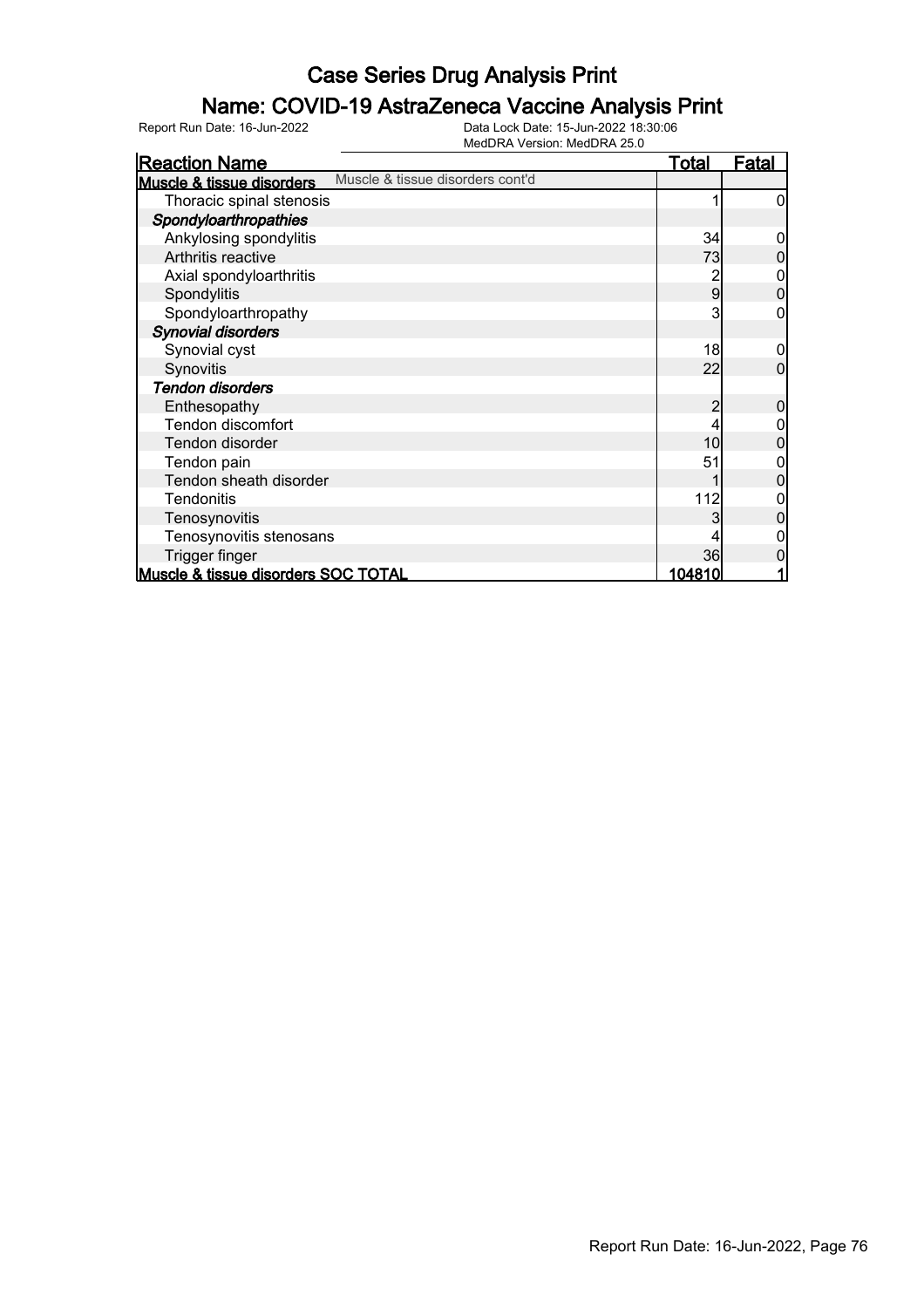### Name: COVID-19 AstraZeneca Vaccine Analysis Print

| <b>Reaction Name</b>                                   | <u>Total</u>   | <b>Fatal</b>     |
|--------------------------------------------------------|----------------|------------------|
| <b>Neoplasms</b>                                       |                |                  |
| Anal canal neoplasms malignant                         |                |                  |
| Anal cancer                                            | 1              | $\mathbf 0$      |
| Anaplastic large cell lymphomas T- and null-cell types |                |                  |
| T-cell lymphoma                                        | 1              | 1                |
| Aural neoplasms benign                                 |                |                  |
| Benign ear neoplasm                                    | 1              | $\mathbf 0$      |
| Cholesterol granuloma                                  | 1              | $\mathbf 0$      |
| <b>B-cell lymphomas NEC</b>                            |                |                  |
| B-cell lymphoma                                        | $\overline{c}$ | $\overline{0}$   |
| Follicular lymphoma                                    | $\overline{2}$ | $\overline{0}$   |
| Bile duct neoplasms malignant                          |                |                  |
| Bile duct cancer                                       | 1              | $\mathbf 0$      |
| Cholangiocarcinoma                                     | 1              | $\mathbf 0$      |
| Cholangiosarcoma                                       | 1              | $\overline{0}$   |
| <b>Bladder neoplasms malignant</b>                     |                |                  |
| <b>Bladder cancer</b>                                  | $\overline{2}$ | $\mathbf 0$      |
| Bone neoplasms malignant (excl sarcomas)               |                |                  |
| Bone cancer                                            | $\overline{2}$ | $\mathbf 0$      |
| Breast and nipple neoplasms benign                     |                |                  |
| Benign breast neoplasm                                 | 4              | $\mathbf 0$      |
| Fibroadenoma of breast                                 | 1              | 0                |
| <b>Breast and nipple neoplasms malignant</b>           |                |                  |
| <b>Breast cancer</b>                                   | 55             | $\boldsymbol{0}$ |
| <b>Breast cancer female</b>                            |                | $\mathbf 0$      |
| Breast cancer in situ                                  |                | $\mathbf{0}$     |
| Breast cancer male                                     | 3              | $\overline{0}$   |
| Breast cancer metastatic                               | 1              | $\mathbf{0}$     |
| Breast cancer stage I                                  |                | $\overline{0}$   |
| Breast cancer stage III                                | 3              | $\mathbf{0}$     |
| Breast cancer stage IV                                 | 1              | $\overline{0}$   |
| Inflammatory carcinoma of breast stage III             | 1              | $\mathbf{0}$     |
| Intraductal proliferative breast lesion                | 1              | $\overline{0}$   |
| Triple negative breast cancer                          | 1              | $\mathbf 0$      |
| Cardiovascular neoplasms benign                        |                |                  |
| Haemangioma                                            | 7              | $\boldsymbol{0}$ |
| Central nervous system neoplasms malignant NEC         |                |                  |
| Brain cancer metastatic                                | $\overline{c}$ | $\overline{0}$   |
| Brain neoplasm malignant                               | $\overline{3}$ | $\overline{0}$   |
| Cervix neoplasms benign                                |                |                  |
| Cervix warts                                           | $\mathbf{1}$   | $\mathbf 0$      |
| Cervix neoplasms malignant                             |                |                  |
| Cervix carcinoma                                       | $\overline{3}$ | $\boldsymbol{0}$ |
| Colorectal neoplasms malignant                         |                |                  |
| Colon cancer                                           | $\overline{2}$ | $\mathbf 0$      |
| Colorectal cancer                                      | $\overline{3}$ | $\mathbf 0$      |
| Diffuse large B-cell lymphomas                         |                |                  |
| Diffuse large B-cell lymphoma                          | 1              | $\mathbf 0$      |
| Diffuse large B-cell lymphoma stage IV                 | $\mathbf{1}$   | $\overline{0}$   |
| Endocrine neoplasms benign NEC                         |                |                  |
| Pituitary tumour benign                                | $\overline{2}$ | $\boldsymbol{0}$ |
| Endocrine neoplasms malignant and unspecified NEC      |                |                  |
| Neuroendocrine tumour                                  | 1              | $\boldsymbol{0}$ |
| <b>Endometrial neoplasms malignant</b>                 |                |                  |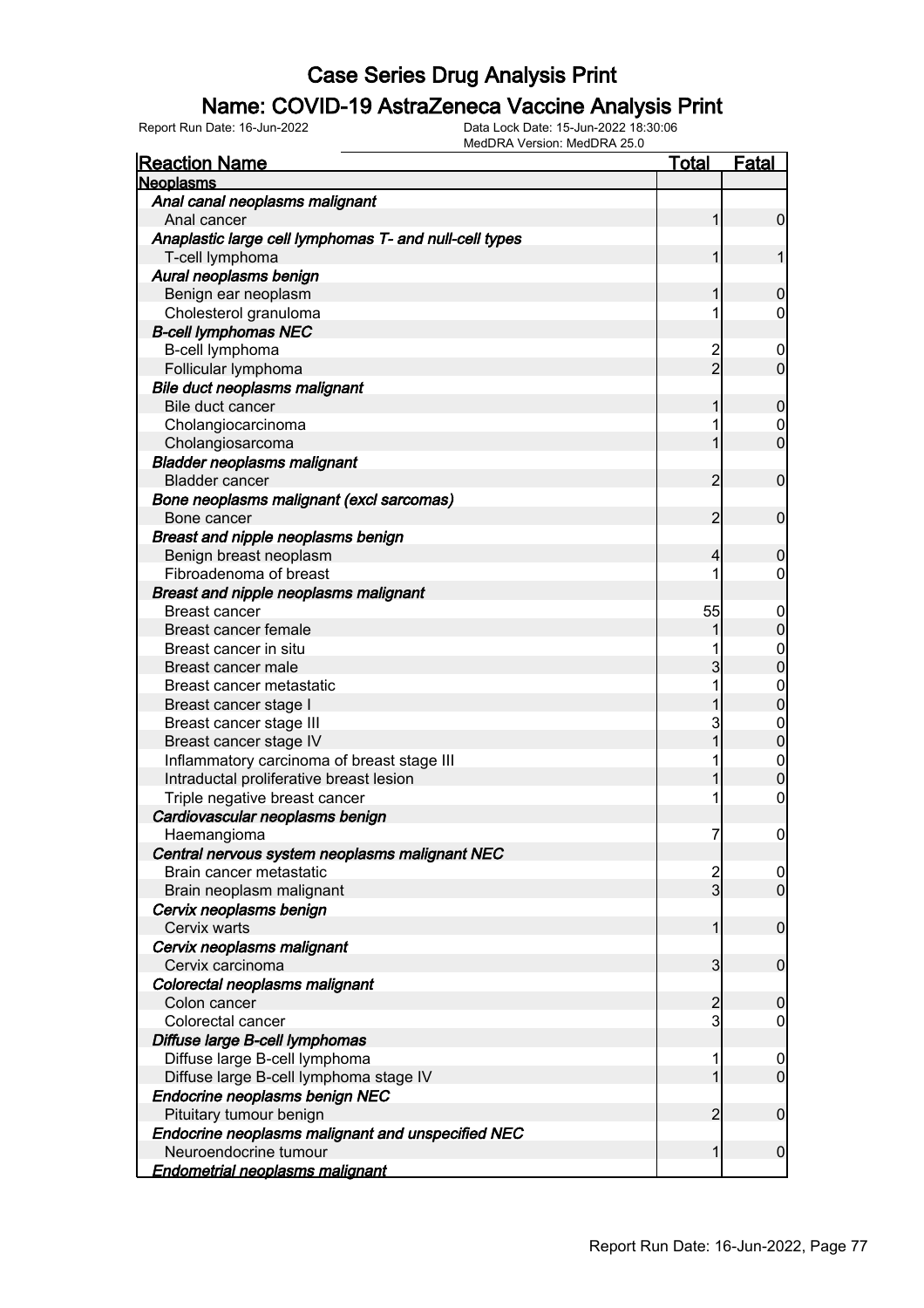### Name: COVID-19 AstraZeneca Vaccine Analysis Print

| <b>Reaction Name</b>                                              | Total           | Fatal            |
|-------------------------------------------------------------------|-----------------|------------------|
| Neoplasms cont'd<br><b>Neoplasms</b>                              |                 |                  |
| Clear cell endometrial carcinoma                                  | 1               | $\boldsymbol{0}$ |
| <b>Endometrial cancer</b>                                         | $\overline{c}$  | 0                |
| Gastric neoplasms malignant                                       |                 |                  |
| Gastric cancer                                                    | $\overline{c}$  | $\mathbf 0$      |
| Gastrointestinal neoplasms benign NEC                             |                 |                  |
| Gastrointestinal tract adenoma                                    | 1               | $\mathbf 0$      |
| Gastrointestinal neoplasms malignant NEC                          |                 |                  |
| Gastrointestinal carcinoma                                        | 8               | $\mathbf 0$      |
| Glial tumours malignant                                           |                 |                  |
| Glioblastoma                                                      | 4               | 0                |
| Glioblastoma multiforme                                           |                 | $\mathbf 0$      |
| Haematologic neoplasms NEC                                        |                 |                  |
| Benign lymph node neoplasm                                        |                 | $\boldsymbol{0}$ |
| Haematological malignancy                                         | $\overline{c}$  | 0                |
| Systemic mastocytosis                                             | 1               | $\overline{0}$   |
| <b>Hepatic neoplasms malignant</b>                                |                 |                  |
| Hepatic cancer                                                    |                 | $\boldsymbol{0}$ |
| Hepatocellular carcinoma                                          | 4               | 0                |
| Hepatobiliary neoplasms malignancy unspecified                    |                 |                  |
| Hepatic neoplasm                                                  | 1               | $\mathbf 0$      |
| Hepatoblastomas                                                   |                 |                  |
| Hepatoblastoma                                                    | 1               | $\mathbf 0$      |
| <b>Hodgkin's disease NEC</b>                                      |                 |                  |
| Hodgkin's disease                                                 | $\overline{c}$  | $\mathbf 0$      |
| Leiomyosarcomas                                                   |                 |                  |
| Pleomorphic leiomyosarcoma                                        | 1               | $\mathbf 0$      |
| Leukaemias NEC                                                    |                 |                  |
| Leukaemia                                                         | 5               |                  |
| Leukaemia recurrent                                               |                 | $\overline{0}$   |
| Leukaemias acute myeloid                                          |                 |                  |
| Acute myeloid leukaemia                                           | 6               | 1                |
| Leukaemias chronic lymphocytic                                    |                 |                  |
| Chronic lymphocytic leukaemia                                     | $6 \overline{}$ | $\mathbf 0$      |
| Leukaemias chronic myeloid                                        |                 |                  |
| Chronic myeloid leukaemia                                         | $\mathbf{1}$    | $\overline{0}$   |
| Leukaemias myeloid NEC                                            |                 |                  |
| Myeloid leukaemia                                                 | 1               | $\overline{0}$   |
| Lip and oral cavity neoplasms benign                              |                 |                  |
| Papillary cystadenoma lymphomatosum                               |                 | $\mathbf 0$      |
| Lip and oral cavity neoplasms malignant                           |                 |                  |
| Lip and/or oral cavity cancer                                     |                 | $\mathbf 0$      |
| Lip neoplasm malignant stage unspecified                          |                 | $\overline{0}$   |
| Squamous cell carcinoma of the oral cavity                        | $\overline{c}$  | $\mathbf 0$      |
| <b>Lymphomas unspecified NEC</b>                                  |                 |                  |
| Lymphoma                                                          | 21              | $\mathbf 0$      |
| Lymphoproliferative disorders NEC (excl leukaemias and lymphomas) |                 |                  |
| Epstein Barr virus positive mucocutaneous ulcer                   |                 | $\mathbf 0$      |
| Histiocytic necrotising lymphadenitis                             |                 | $\mathbf 0$      |
| Lymphoproliferative disorder                                      | 1               | $\boldsymbol{0}$ |
| Lymphoproliferative disorder in remission                         |                 | $\mathbf 0$      |
| Mediastinal neoplasms malignancy unspecified NEC                  |                 |                  |
| Good syndrome                                                     | 4               | $\mathbf 0$      |
| <b>Mesotheliomas malignant and unspecified</b>                    |                 |                  |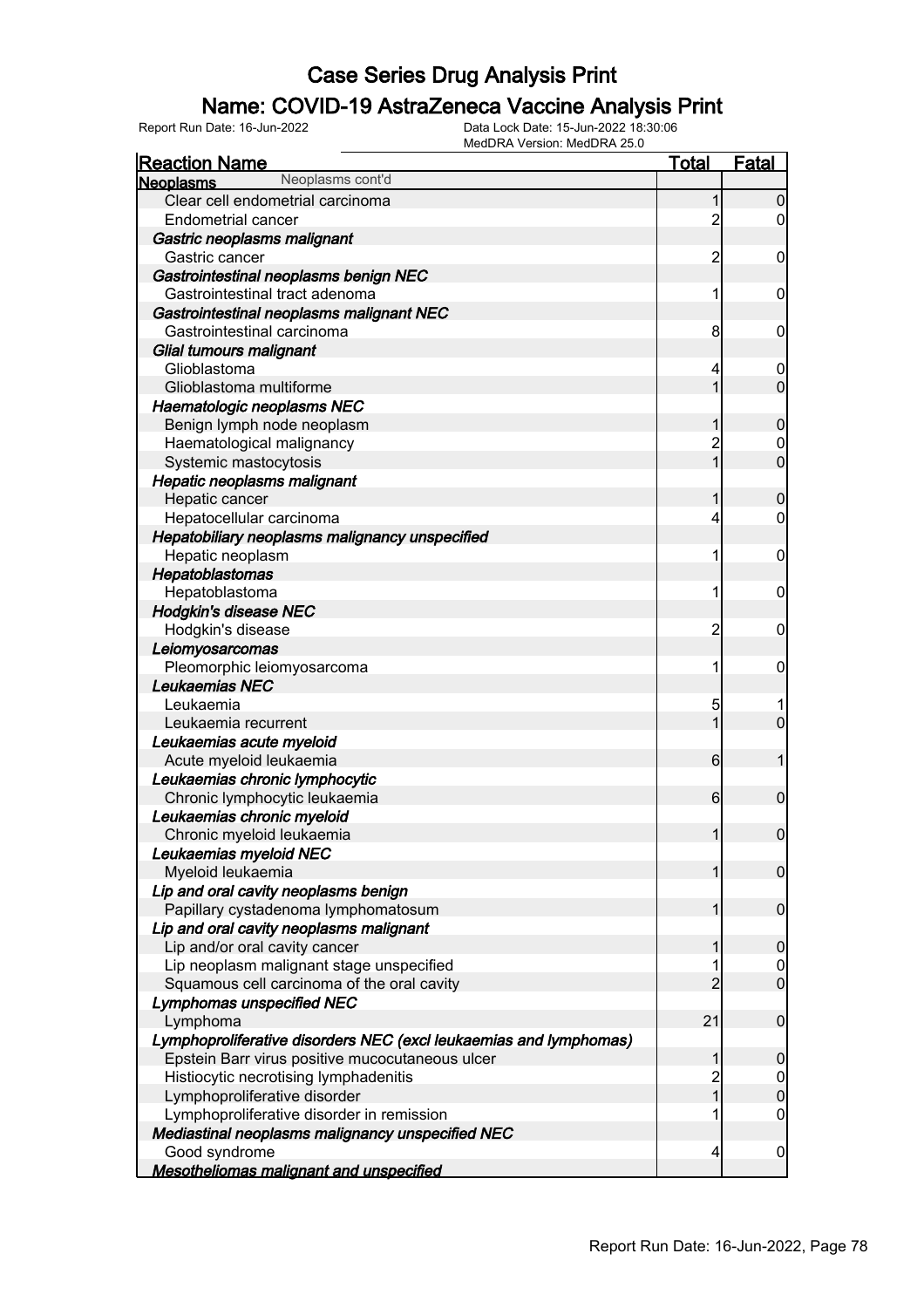### Name: COVID-19 AstraZeneca Vaccine Analysis Print

| <b>Reaction Name</b>                                                               | <b>Total</b>            | Fatal            |
|------------------------------------------------------------------------------------|-------------------------|------------------|
| Neoplasms cont'd<br><b>Neoplasms</b>                                               |                         |                  |
| Mesothelioma                                                                       | 1                       | $\overline{0}$   |
| Metastases to specified sites                                                      |                         |                  |
| Metastases to bone                                                                 | $\overline{\mathbf{c}}$ | 0                |
| Metastases to central nervous system                                               | 1                       |                  |
| Metastases to liver                                                                |                         | 0                |
| Metastases to lung                                                                 |                         |                  |
| Metastases to unknown and unspecified sites                                        |                         |                  |
| <b>Metastasis</b>                                                                  | 4                       | 1                |
| Myelodysplastic syndromes                                                          |                         |                  |
| Myelodysplastic syndrome                                                           | 1                       | $\mathbf 0$      |
| Myeloproliferative disorders (excl leukaemias)                                     |                         |                  |
| Essential thrombocythaemia                                                         | $\overline{2}$          | $\boldsymbol{0}$ |
| Myeloproliferative neoplasm                                                        | 1                       | 0                |
| Neoplasms benign site unspecified NEC                                              |                         |                  |
| Fibroma                                                                            | 1                       | $\mathbf 0$      |
| Neoplasms malignant site unspecified NEC                                           |                         |                  |
| Adenocarcinoma                                                                     | $\overline{\mathbf{c}}$ | $\mathbf 0$      |
| Malignant neoplasm progression                                                     | 1                       | $\mathbf 0$      |
| Metastatic neoplasm                                                                | 3                       | $\frac{0}{3}$    |
| Neoplasm malignant                                                                 | 14                      |                  |
| <b>Recurrent cancer</b>                                                            |                         | $\mathbf 0$      |
| Squamous cell carcinoma                                                            | 4                       | $\overline{0}$   |
| Neoplasms unspecified malignancy and site unspecified NEC                          |                         |                  |
| Neoplasm                                                                           | 3                       | $\boldsymbol{0}$ |
| Neoplasm progression                                                               | 1                       | 0                |
| Neoplasm recurrence                                                                | 9                       | $\overline{0}$   |
| Nervous system neoplasms unspecified malignancy NEC                                |                         |                  |
| Brain neoplasm                                                                     | 12                      | 3                |
| Meningioma                                                                         | 6                       | $\mathbf 0$      |
| Schwannoma                                                                         |                         | $\overline{0}$   |
| <b>Neuromas</b>                                                                    |                         |                  |
| Acoustic neuroma                                                                   | 7                       | $\mathbf 0$      |
| Non-Hodgkin's lymphomas NEC                                                        |                         |                  |
| Cutaneous lymphoma                                                                 |                         | $\boldsymbol{0}$ |
| Non-Hodgkin's lymphoma                                                             | $\overline{2}$          | 1                |
| Non-small cell neoplasms malignant of the respiratory tract cell type<br>specified |                         |                  |
| Lung adenocarcinoma                                                                | 1                       | 1                |
| Ocular neoplasms benign                                                            |                         |                  |
| Eye naevus                                                                         | 4                       | 0                |
| Oesophageal neoplasms malignant                                                    |                         |                  |
| Oesophageal cancer metastatic                                                      | 6                       | 0                |
| Oesophageal carcinoma                                                              | 4                       | $\mathbf 0$      |
| Oesophageal squamous cell carcinoma                                                | 1                       | $\mathbf 0$      |
| Oncologic complications and emergencies                                            |                         |                  |
| Cancer fatigue                                                                     | 4                       | 0                |
| Cancer pain                                                                        | $\overline{2}$          | $\boldsymbol{0}$ |
| Intracranial tumour haemorrhage                                                    | 1                       | $\mathbf 0$      |
| Tumour pain                                                                        | 1                       | $\overline{0}$   |
| Oropharyngeal, nasopharyngeal and tonsillar neoplasms malignant and<br>unspecified |                         |                  |
| Tonsil cancer                                                                      | $\overline{4}$          | 0                |
| Ovarian neoplasms malignant (excl germ cell)                                       |                         |                  |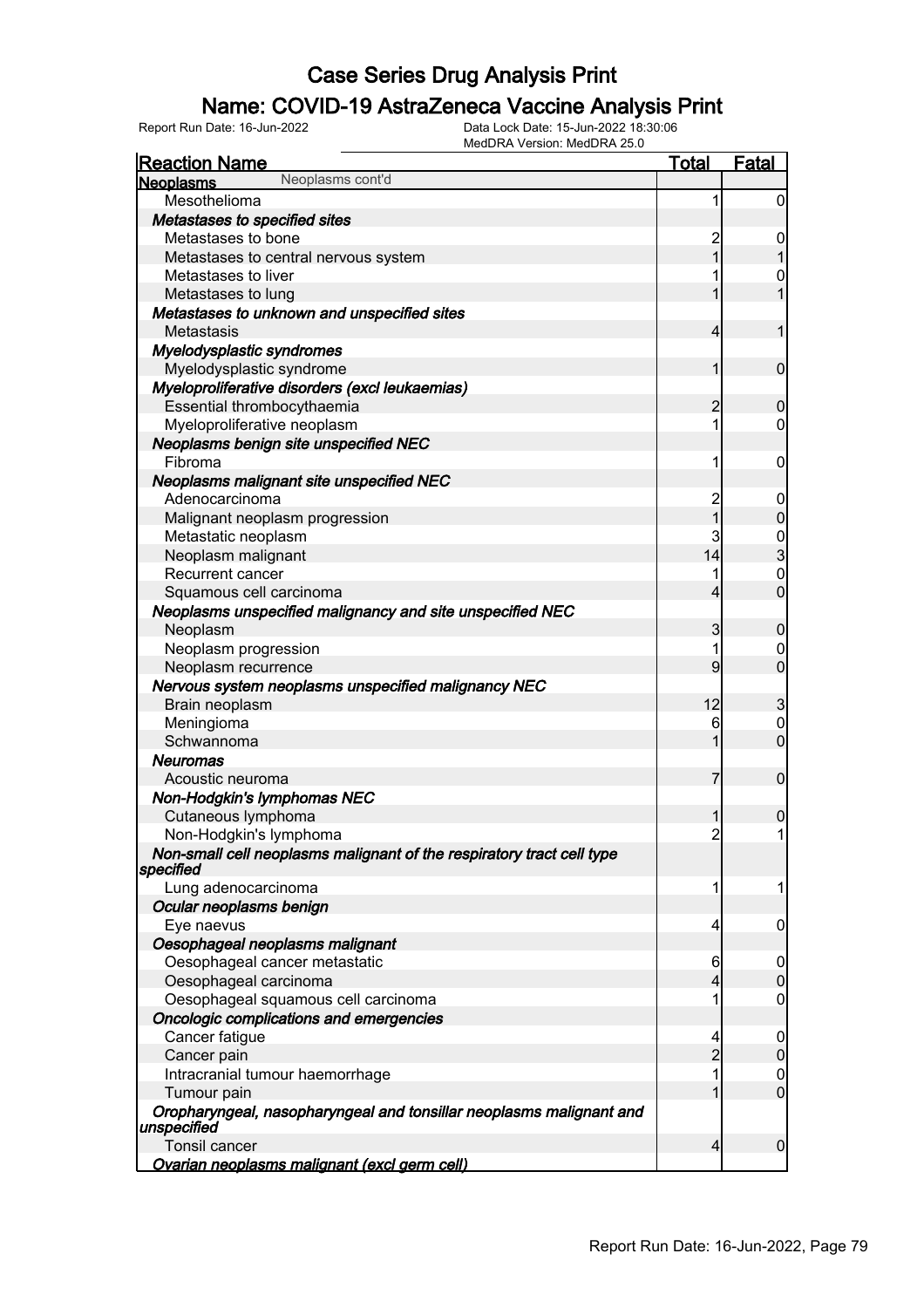### Name: COVID-19 AstraZeneca Vaccine Analysis Print

| <b>Reaction Name</b>                                                    | <b>Total</b>   | <b>Fatal</b>                         |
|-------------------------------------------------------------------------|----------------|--------------------------------------|
| Neoplasms cont'd<br><b>Neoplasms</b>                                    |                |                                      |
| Ovarian cancer                                                          | 10             | 0                                    |
| Ovarian cancer recurrent                                                |                | 0                                    |
| Ovarian cancer stage IV                                                 | 1              | $\overline{0}$                       |
| Pancreatic neoplasms malignant (excl islet cell and carcinoid)          |                |                                      |
| Pancreatic carcinoma                                                    | 6              | $\mathbf 0$                          |
| Pancreatic carcinoma metastatic                                         |                | $\overline{0}$                       |
| Paranasal sinus and nasal cavity neoplasms malignant and unspecified    |                |                                      |
| Nasal cavity cancer                                                     | 1              | $\boldsymbol{0}$                     |
| Paraneoplastic syndromes NEC                                            |                |                                      |
| Paraneoplastic syndrome                                                 | 3              | $\boldsymbol{0}$                     |
| Penile neoplasms malignant                                              |                |                                      |
| Penile cancer                                                           | 1              | $\boldsymbol{0}$                     |
| Plasma cell myelomas                                                    |                |                                      |
| Plasma cell myeloma                                                     | 3              | $\boldsymbol{0}$                     |
| Plasmacytoma                                                            | 1              | $\overline{0}$                       |
| Plasma cell neoplasms NEC                                               |                |                                      |
| Hypergammaglobulinaemia benign monoclonal                               | 4              | $\mathbf 0$                          |
| Prostatic neoplasms malignant                                           |                |                                      |
| Prostate cancer                                                         | 10             | $\mathbf 0$                          |
| Renal neoplasms malignant                                               |                |                                      |
| Clear cell renal cell carcinoma                                         | $\overline{c}$ | $\boldsymbol{0}$                     |
| Metastatic renal cell carcinoma                                         | 1              | 0                                    |
| Renal cancer                                                            | $\overline{2}$ | $\overline{0}$                       |
| Reproductive neoplasms female benign NEC                                |                |                                      |
| Benign hydatidiform mole                                                | $\overline{2}$ | $\mathbf 0$                          |
| Reproductive neoplasms male benign NEC                                  |                |                                      |
| Testicle adenoma                                                        | $\overline{2}$ | $\mathbf 0$                          |
| Respiratory tract and pleural neoplasms malignancy unspecified NEC      |                |                                      |
| Maxillofacial sinus neoplasm                                            | 1              | $\mathbf 0$                          |
| Respiratory tract and pleural neoplasms malignant cell type unspecified |                |                                      |
| NEC                                                                     |                |                                      |
| <b>Bronchial carcinoma</b>                                              | 4              | 0                                    |
| Lung cancer metastatic                                                  |                | 0                                    |
| Lung neoplasm malignant                                                 | 17             |                                      |
| Throat cancer                                                           | $\overline{c}$ | $\mathbf{0}$                         |
| Respiratory tract small cell carcinomas                                 |                |                                      |
| Small cell lung cancer                                                  | 1              | $\overline{0}$                       |
| Small cell lung cancer metastatic                                       | 1              |                                      |
| Salivary gland neoplasms malignant                                      |                |                                      |
| Salivary gland cancer stage 0                                           |                | 0                                    |
| Salivary gland cancer stage III                                         | 1              | $\overline{0}$                       |
| Skin melanomas (excl ocular)                                            |                |                                      |
| Acral lentiginous melanoma stage III                                    | 1              | $\mathbf 0$                          |
| Malignant melanoma                                                      | 6              | $\pmb{0}$                            |
| Malignant melanoma in situ                                              | 3              |                                      |
| Metastatic malignant melanoma                                           | 1              | $\begin{matrix} 0 \\ 0 \end{matrix}$ |
| Skin neoplasms benign                                                   |                |                                      |
| Acrochordon                                                             |                | $\boldsymbol{0}$                     |
| Anogenital warts                                                        | 4              |                                      |
| Haemangioma of skin                                                     | 19             | $0$ 0                                |
| Melanocytic naevus                                                      | 5              | $\mathbf 0$                          |
| Seborrhoeic keratosis                                                   | $\overline{2}$ | $\overline{0}$                       |
| Skin papilloma                                                          | 33             | $\overline{0}$                       |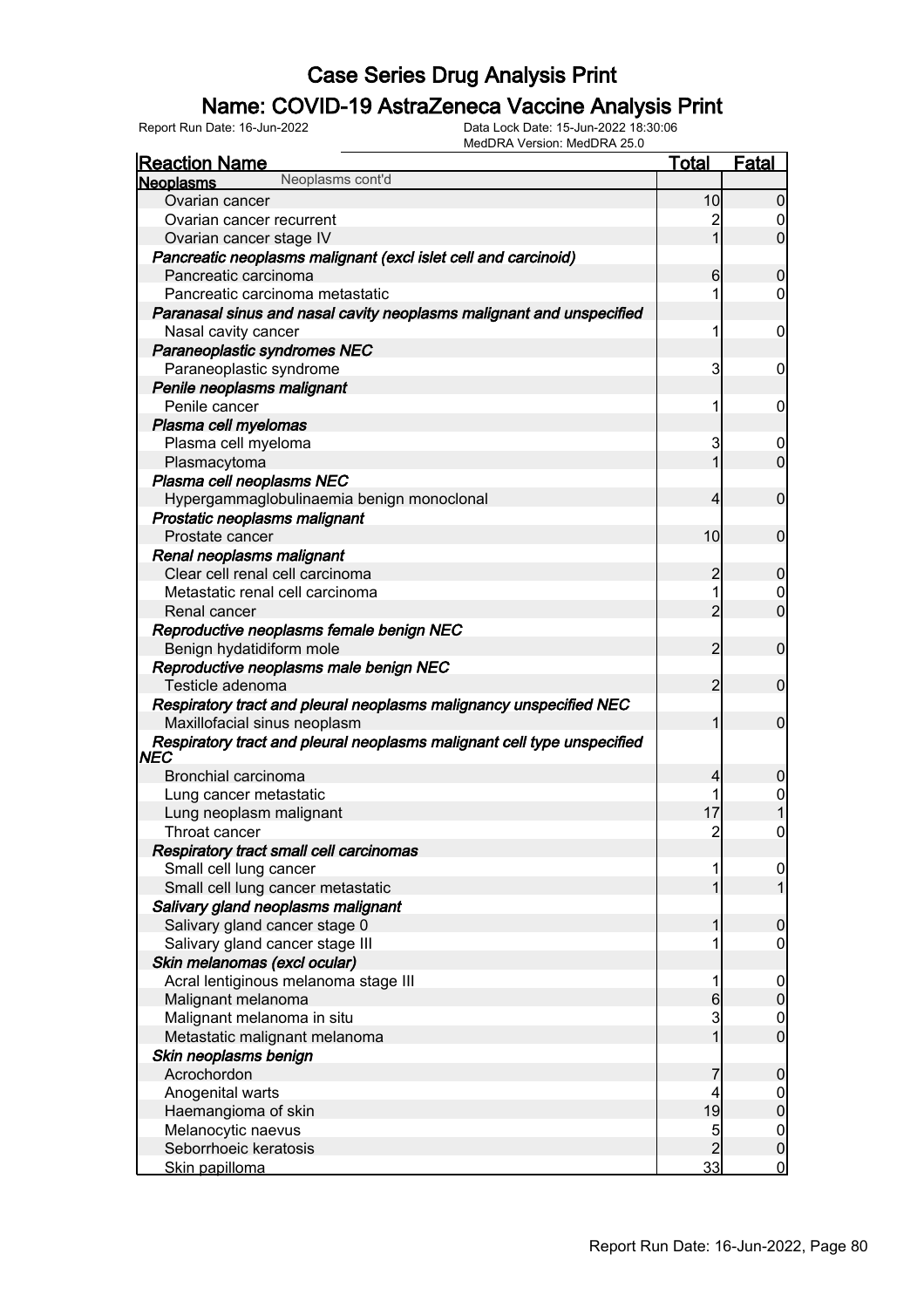### Name: COVID-19 AstraZeneca Vaccine Analysis Print

| <b>Reaction Name</b>                                     | <b>Total</b> | Fatal |
|----------------------------------------------------------|--------------|-------|
| Neoplasms cont'd<br><b>Neoplasms</b>                     |              |       |
| Skin neoplasms malignant and unspecified (excl melanoma) |              |       |
| Basal cell carcinoma                                     | 6            |       |
| Bowen's disease                                          |              |       |
| Neoplasm skin                                            | 3            |       |
| Skin cancer                                              | 9            |       |
| Squamous cell carcinoma of skin                          |              |       |
| Soft tissue neoplasms benign NEC                         |              |       |
| Knuckle pads                                             |              |       |
| Leiomyoma                                                |              |       |
| Lipoma                                                   | 11           |       |
| Thyroid neoplasms benign                                 |              |       |
| Benign neoplasm of thyroid gland                         |              |       |
| Thyroid adenoma                                          |              |       |
| Uterine neoplasms benign                                 |              |       |
| Uterine leiomyoma                                        | 24           | 0     |
| Uterine neoplasms malignant NEC                          |              |       |
| Uterine cancer                                           | 5            | ი     |
| Vulval neoplasms malignant                               |              |       |
| Squamous cell carcinoma of the vulva                     |              |       |
| Vulval cancer                                            |              |       |
| <b>Neoplasms SOC TOTAL</b>                               | 54           | 16    |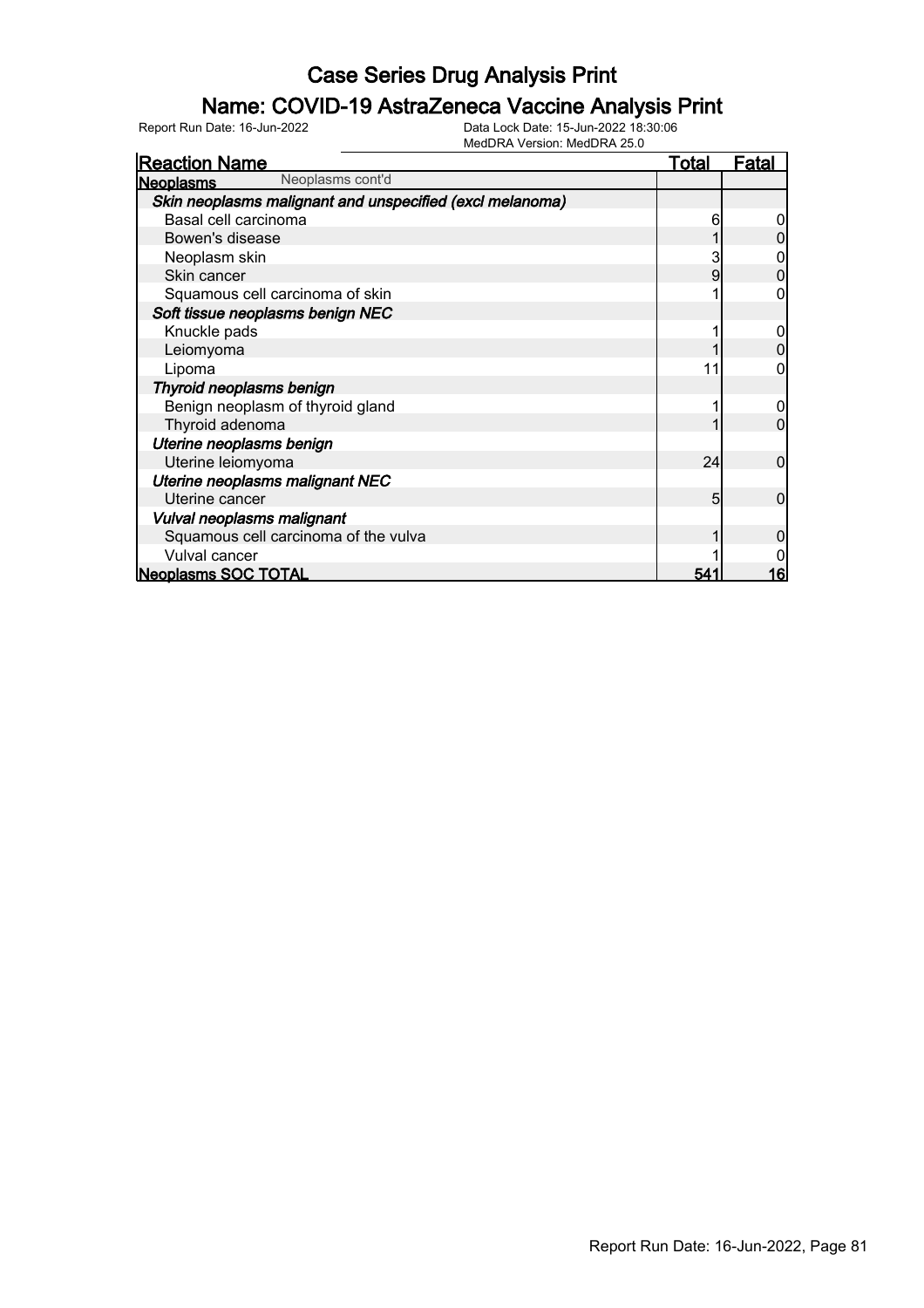### Name: COVID-19 AstraZeneca Vaccine Analysis Print

| <b>Reaction Name</b>                                              | <b>Total</b>                                        | <b>Fatal</b>                               |
|-------------------------------------------------------------------|-----------------------------------------------------|--------------------------------------------|
| Nervous system disorders                                          |                                                     |                                            |
| <b>Abnormal reflexes</b>                                          |                                                     |                                            |
| Areflexia                                                         | 34                                                  | $\boldsymbol{0}$                           |
| Extensor plantar response                                         | 3                                                   | $\overline{0}$                             |
| Hyperreflexia                                                     | 10 <sub>l</sub>                                     | $\overline{0}$                             |
| Hyporeflexia                                                      | 25                                                  |                                            |
| Poor sucking reflex                                               | $\overline{4}$                                      | $0\atop 0$                                 |
| Reflexes abnormal                                                 | $\overline{2}$                                      | $\pmb{0}$                                  |
| Abnormal sleep-related events                                     |                                                     |                                            |
| Sleep paralysis                                                   | 27                                                  | $\boldsymbol{0}$                           |
| Absence seizures                                                  |                                                     |                                            |
| Petit mal epilepsy                                                | 43                                                  | $\mathbf 0$                                |
| Acute polyneuropathies                                            |                                                     |                                            |
| Acute motor axonal neuropathy                                     | 9                                                   | $\boldsymbol{0}$                           |
| Acute polyneuropathy                                              | $\overline{3}$                                      | $\mathbf 0$                                |
| Guillain-Barre syndrome                                           | 500                                                 |                                            |
|                                                                   | 29                                                  | $\begin{bmatrix} 5 \\ 0 \end{bmatrix}$     |
| Miller Fisher syndrome                                            | 4                                                   |                                            |
| Subacute inflammatory demyelinating polyneuropathy                |                                                     | $\boldsymbol{0}$                           |
| Alzheimer's disease (incl subtypes)                               |                                                     |                                            |
| Dementia Alzheimer's type                                         | 1                                                   | $\mathbf 0$                                |
| Mixed dementia                                                    | 1                                                   | $\mathbf 0$                                |
| Autonomic nervous system disorders                                |                                                     |                                            |
| Autonomic nervous system imbalance                                | 27                                                  | $\boldsymbol{0}$                           |
| Autonomic neuropathy                                              | $\frac{2}{2}$                                       | $\overline{0}$                             |
| Horner's syndrome                                                 |                                                     | $\overline{0}$                             |
| Orthostatic intolerance                                           | 9                                                   | $\pmb{0}$                                  |
| Central nervous system aneurysms and dissections                  |                                                     |                                            |
| Carotid artery aneurysm                                           | 2<br>1                                              | $\mathbf 0$                                |
| Carotid artery dissection                                         |                                                     | $\mathbf 0$                                |
| Intracranial aneurysm                                             | 8                                                   | 1                                          |
| Vertebral artery dissection                                       | $\overline{3}$                                      | $\overline{0}$                             |
| Central nervous system haemorrhages and cerebrovascular accidents |                                                     |                                            |
| Basal ganglia haemorrhage                                         | 3                                                   | $\mathbf 0$                                |
| Basal ganglia infarction                                          | 1                                                   | $\mathbf{0}$                               |
| Basal ganglia stroke                                              | $\overline{2}$                                      | 1                                          |
| Basilar artery occlusion                                          | $\mathbf{1}$                                        | $\mathbf 0$                                |
| Basilar artery thrombosis                                         | $\overline{5}$                                      |                                            |
| Brain stem embolism                                               | 1                                                   |                                            |
| Brain stem haemorrhage                                            | 5                                                   | $\mathbf{1}$                               |
| Brain stem infarction                                             |                                                     |                                            |
| Brain stem stroke                                                 | $\begin{array}{c}\n 2 \\ 9 \\ 2 \\ 3\n \end{array}$ | $\begin{array}{c} 2 \\ 2 \\ 1 \end{array}$ |
| Brain stem thrombosis                                             |                                                     |                                            |
| Carotid artery occlusion                                          |                                                     | $\mathbf 0$                                |
| Carotid artery thrombosis                                         | 11                                                  | $\boldsymbol{0}$                           |
| Cerebellar haemorrhage                                            | 5                                                   | $\mathbf 0$                                |
| Cerebellar infarction                                             | $6\overline{6}$                                     | $\boldsymbol{0}$                           |
| Cerebellar stroke                                                 | 13                                                  | $\overline{0}$                             |
| Cerebral artery embolism                                          | 12                                                  | $\mathbf 0$                                |
| Cerebral artery occlusion                                         | 5                                                   | $\overline{1}$                             |
| Cerebral artery thrombosis                                        | 17                                                  | $\mathbf{0}$                               |
| Cerebral haematoma                                                | 14                                                  | 1                                          |
| Cerebral haemorrhage                                              | 206                                                 | 57                                         |
| Cerebral infarction                                               | 99                                                  | 6                                          |
| Cerebral ischaemia                                                | $\overline{\mathbf{r}}$                             | $\overline{0}$                             |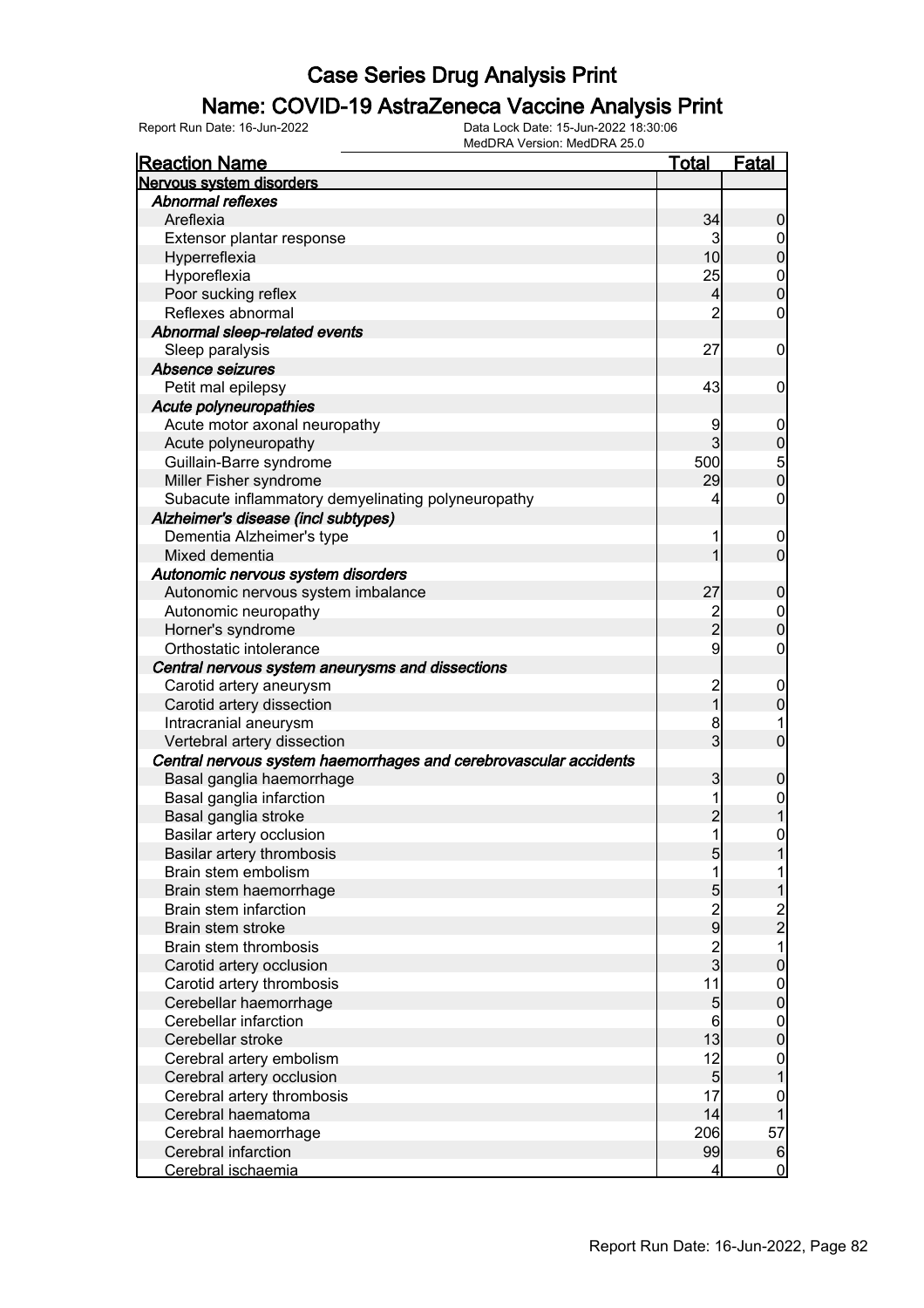### Name: COVID-19 AstraZeneca Vaccine Analysis Print

| <b>Reaction Name</b>                                     | <u>Total</u>   | <b>Fatal</b>                         |
|----------------------------------------------------------|----------------|--------------------------------------|
| Nervous system disorders Nervous system disorders cont'd |                |                                      |
| Cerebral thrombosis                                      | 47             | $\overline{5}$                       |
| Cerebral vascular occlusion                              | 2              | 0                                    |
| Cerebrovascular accident                                 | 1380           | 54                                   |
| Embolic cerebral infarction                              |                | 0                                    |
| Embolic stroke                                           | 21             |                                      |
| Haemorrhage intracranial                                 | 57             | 14                                   |
| Haemorrhagic cerebellar infarction                       | 1              | $\boldsymbol{0}$                     |
| Haemorrhagic cerebral infarction                         | 3              |                                      |
| Haemorrhagic stroke                                      | 50             | 9                                    |
| Haemorrhagic transformation stroke                       | 8              |                                      |
| Internal capsule infarction                              |                | $\frac{3}{0}$                        |
| Intracranial haematoma                                   | 8              | 1                                    |
| Intraventricular haemorrhage                             | 6              | $\mathbf 0$                          |
| Ischaemic cerebral infarction                            | 3              |                                      |
| Ischaemic stroke                                         | 169            | $\frac{0}{8}$                        |
| Lacunar infarction                                       |                |                                      |
|                                                          | 6<br>30        | $0$<br>0                             |
| Lacunar stroke                                           |                |                                      |
| Perinatal stroke                                         |                | $0$<br>0                             |
| Pseudostroke                                             | 3              |                                      |
| Ruptured cerebral aneurysm                               |                | $0$<br>0                             |
| Spinal cord haematoma                                    |                |                                      |
| Spinal cord infarction                                   |                | $0\atop 0$                           |
| Spinal stroke                                            | 5              |                                      |
| Stroke in evolution                                      |                | $\frac{0}{8}$                        |
| Subarachnoid haemorrhage                                 | 120            |                                      |
| Thalamic infarction                                      | 2              | $0\atop 0$                           |
| Thalamus haemorrhage                                     | 11             |                                      |
| Thrombotic stroke                                        | 17             | $\mathbf{0}$                         |
| Vertebral artery occlusion                               | 1              | $\mathbf 0$                          |
| Vertebral artery thrombosis                              | $\overline{c}$ | $\boldsymbol{0}$                     |
| Central nervous system inflammatory disorders NEC        |                |                                      |
| Arachnoiditis                                            | 4              | $\mathbf 0$                          |
| Central nervous system inflammation                      | 15             | $\pmb{0}$                            |
| Neurosarcoidosis                                         | 4              | $\boldsymbol{0}$                     |
| Central nervous system vascular disorders NEC            |                |                                      |
| Brain hypoxia                                            |                | 0                                    |
| Brain stem microhaemorrhage                              |                | $\overline{0}$                       |
| Carotid arteriosclerosis                                 |                | $\begin{matrix} 0 \\ 0 \end{matrix}$ |
| Carotid artery stenosis                                  | 5              |                                      |
| Central nervous system vasculitis                        | $\frac{3}{5}$  | $\mathbf{0}$                         |
| Cerebral amyloid angiopathy                              |                | $\overline{0}$                       |
| Cerebral arteriosclerosis                                | $\overline{2}$ | $\mathbf{0}$                         |
| Cerebral arteritis                                       | $\overline{1}$ | $\overline{0}$                       |
| Cerebral artery stenosis                                 |                | $\mathbf{0}$                         |
| Cerebral congestion                                      | 4              | $\overline{0}$                       |
| Cerebral microangiopathy                                 | 1              | $\mathbf{0}$                         |
| Cerebral microhaemorrhage                                | 4              | $\overline{0}$                       |
| Cerebral small vessel ischaemic disease                  |                | $\boldsymbol{0}$                     |
| Cerebral vasoconstriction                                | 3<br>3         | $\overline{0}$                       |
| Cerebrovascular disorder                                 | 4              | $\mathbf{0}$                         |
| Cerebrovascular insufficiency                            | 1              | $\overline{0}$                       |
| Dural arteriovenous fistula                              |                | $\mathbf 0$                          |
| Internal carotid artery deformity                        |                | $\overline{0}$                       |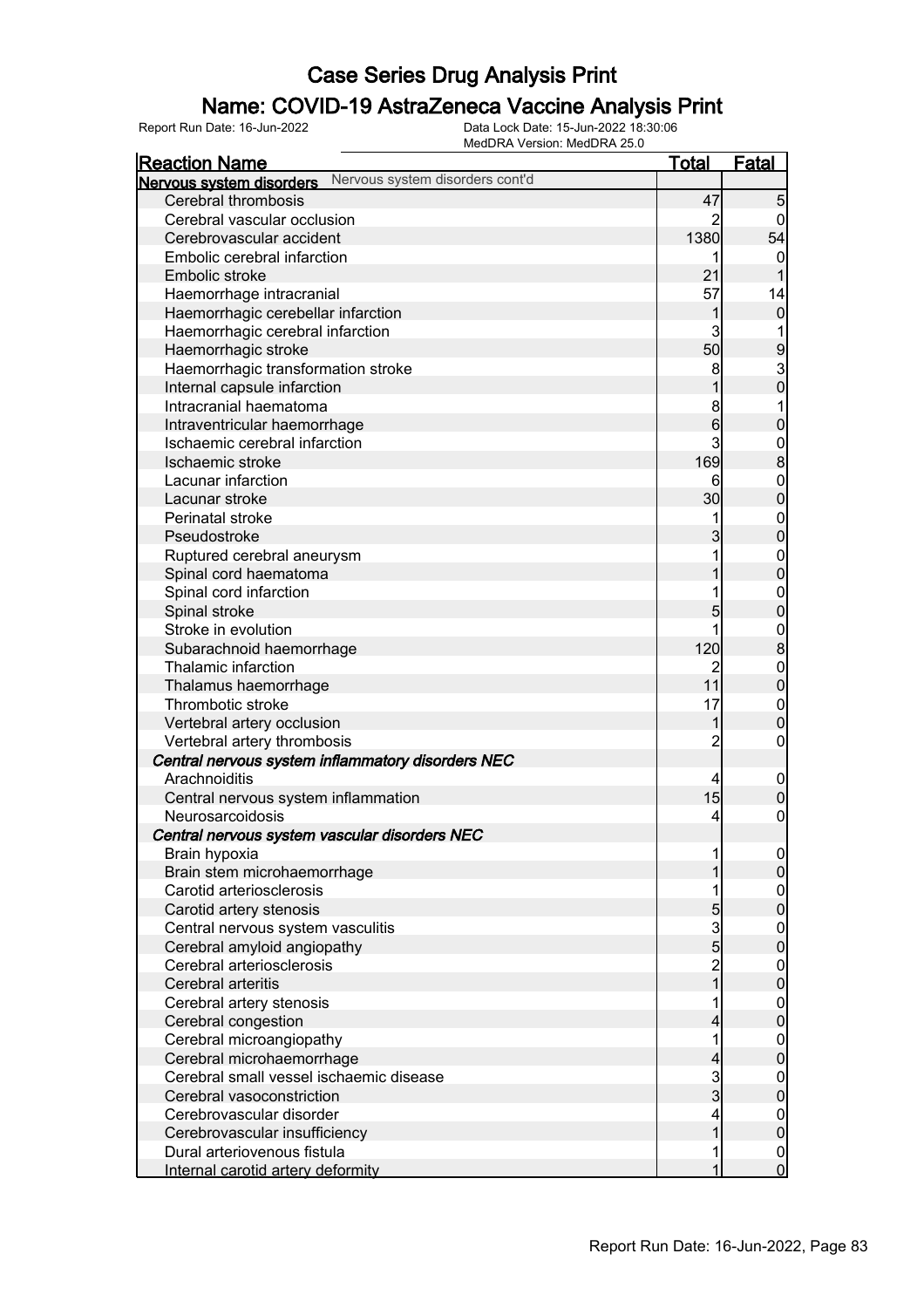### Name: COVID-19 AstraZeneca Vaccine Analysis Print

| MedDRA Version: MedDRA 25.0                                 |                   |                               |
|-------------------------------------------------------------|-------------------|-------------------------------|
| <b>Reaction Name</b>                                        | <u>Total</u>      | Fatal                         |
| Nervous system disorders cont'd<br>Nervous system disorders |                   |                               |
| Reversible cerebral vasoconstriction syndrome               | 4                 | $\overline{0}$                |
| Cerebrovascular venous and sinus thrombosis                 |                   |                               |
| Cerebral venous sinus thrombosis                            | 220               | 26                            |
| Cerebral venous thrombosis                                  | 53                | 6                             |
| Superior sagittal sinus thrombosis                          | 34                | $\frac{3}{0}$                 |
| Transverse sinus thrombosis                                 | 10                |                               |
| Cervical spinal cord and nerve root disorders               |                   |                               |
| Cervical radiculopathy                                      | 4                 | $\mathbf 0$                   |
| Cervicobrachial syndrome                                    | 9                 | $\mathbf 0$                   |
| <b>Choreiform movements</b>                                 |                   |                               |
| Chorea                                                      | 3                 | $\mathbf 0$                   |
| Choreoathetosis                                             | 1                 | $\boldsymbol{0}$              |
| Sydenham's chorea                                           |                   | $\boldsymbol{0}$              |
| Chronic polyneuropathies                                    |                   |                               |
| Chronic inflammatory demyelinating polyradiculoneuropathy   | 11                | $\overline{0}$                |
| Demyelinating polyneuropathy                                | 11                | $\boldsymbol{0}$              |
| Diabetic neuropathy                                         | 3                 | $\overline{0}$                |
| Polyneuropathy chronic                                      | $\overline{2}$    | $\overline{0}$                |
| Coma states                                                 |                   |                               |
| Coma                                                        | 27                | $\boldsymbol{0}$              |
| Diabetic coma                                               | 3                 | $\overline{0}$                |
| Hypoglycaemic coma                                          | $\overline{2}$    | $\overline{0}$                |
| Coordination and balance disturbances                       |                   |                               |
| Ataxia                                                      | 55                | $\boldsymbol{0}$              |
| Balance disorder                                            | 1029              | $\boldsymbol{0}$              |
| Cerebellar ataxia                                           | 5                 | $\mathbf 0$                   |
| Cerebellar syndrome                                         |                   | $\boldsymbol{0}$              |
| Cerebral ataxia                                             | 1                 | $\overline{0}$                |
| Coordination abnormal                                       | 143               | $\boldsymbol{0}$              |
| Dysdiadochokinesis                                          |                   | $\mathbf 0$                   |
| Dysstasia                                                   | 129               | $\overline{0}$                |
| Hand-eye coordination impaired                              |                   | $\mathbf 0$                   |
| Nystagmus                                                   | 24                | $\mathbf 0$                   |
| <b>Cortical dysfunction NEC</b>                             |                   |                               |
| Agraphia                                                    |                   | $\mathbf{0}$                  |
| Alexia                                                      |                   | 0                             |
| Aphasia                                                     | 204               | $\overline{0}$                |
| Apraxia                                                     | 4                 | $\pmb{0}$                     |
| Dysgraphia                                                  | 8                 | $\boldsymbol{0}$              |
| <b>Dyslexia</b>                                             | $\overline{2}$    | $\mathbf 0$                   |
| Dyspraxia                                                   | 8                 | $\boldsymbol{0}$              |
| Neurologic neglect syndrome                                 | $\overline{3}$    | $\mathbf 0$                   |
| Sensory processing disorder                                 |                   | $\mathbf 0$                   |
| Visuospatial deficit                                        | $\overline{2}$    | $\mathbf 0$                   |
| Cranial nerve disorders NEC                                 |                   |                               |
| Cranial nerve disorder                                      | $\overline{2}$    | $\mathbf 0$                   |
|                                                             |                   |                               |
| Cranial nerve paralysis<br>Neurovascular conflict           |                   | $\mathbf 0$<br>$\mathbf 0$    |
| Paresis cranial nerve                                       | $\overline{c}$    | $\mathbf 0$                   |
|                                                             |                   |                               |
| Dementia (excl Alzheimer's type)                            |                   |                               |
| Dementia                                                    | 36                | $\overline{0}$<br>$\mathbf 0$ |
| Dementia with Lewy bodies                                   | $\mathbf{3}$<br>1 | $\overline{0}$                |
| Frontotemporal dementia                                     |                   |                               |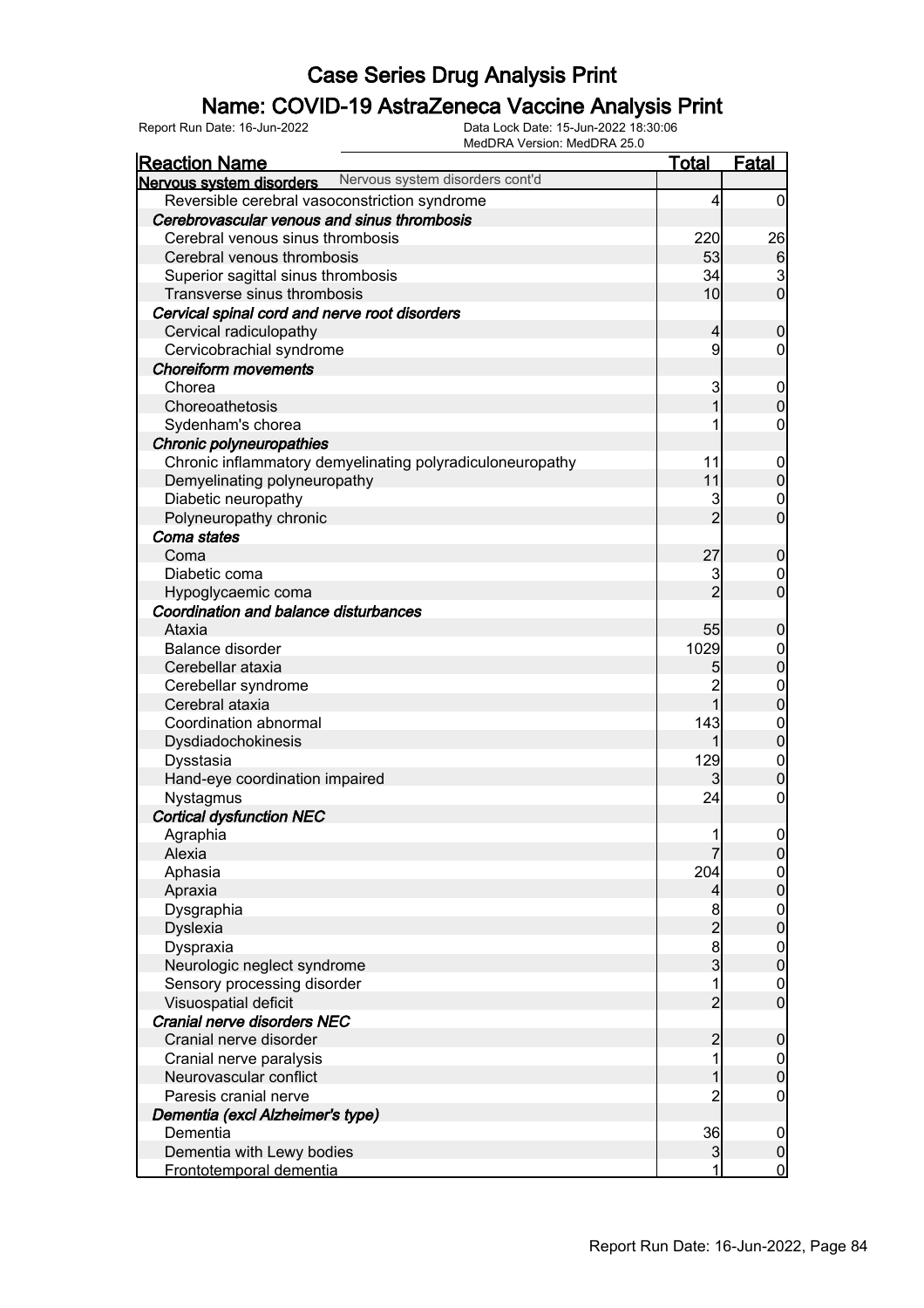### Name: COVID-19 AstraZeneca Vaccine Analysis Print

|                                        | MedDRA Version: MedDRA 25.0     |                |                                      |
|----------------------------------------|---------------------------------|----------------|--------------------------------------|
| <b>Reaction Name</b>                   |                                 | <u>Total</u>   | Fatal                                |
| Nervous system disorders               | Nervous system disorders cont'd |                |                                      |
| Senile dementia                        |                                 | 1              | $\overline{0}$                       |
| Vascular dementia                      |                                 | 5              | 0                                    |
| <b>Demyelinating disorders NEC</b>     |                                 |                |                                      |
| Acute disseminated encephalomyelitis   |                                 | 16             | $\mathbf 0$                          |
| Autoimmune demyelinating disease       |                                 | 1              | $\mathbf 0$                          |
| Clinically isolated syndrome           |                                 | 3              |                                      |
| Demyelination                          |                                 | 28             | $0$<br>0                             |
| Neuromyelitis optica spectrum disorder |                                 | 6              | $\mathbf 0$                          |
| Disturbances in consciousness NEC      |                                 |                |                                      |
| Altered state of consciousness         |                                 | 20             | $\mathbf 0$                          |
| <b>Consciousness fluctuating</b>       |                                 | 4              | $\boldsymbol{0}$                     |
| Depressed level of consciousness       |                                 | 94             |                                      |
| Hypoglycaemic unconsciousness          |                                 | 1              | $0\atop 0$                           |
| Lethargy                               |                                 | 5014           |                                      |
| Loss of consciousness                  |                                 | 1140           | $0\atop 0$                           |
| Postictal state                        |                                 | 1              |                                      |
| Sedation                               |                                 | 19             | $\begin{matrix} 0 \\ 0 \end{matrix}$ |
| Sedation complication                  |                                 | 4              |                                      |
| Somnolence                             |                                 | 2005           | $0$<br>0                             |
| Stupor                                 |                                 | 10             | $\boldsymbol{0}$                     |
| Syncope                                |                                 | 2695           | $\overline{0}$                       |
| Disturbances in sleep phase rhythm     |                                 |                |                                      |
| Advanced sleep phase                   |                                 | 1              | $\boldsymbol{0}$                     |
| Circadian rhythm sleep disorder        |                                 | 6              |                                      |
| Delayed sleep phase                    |                                 | 1              | $0$<br>0                             |
| Irregular sleep phase                  |                                 | 4              |                                      |
| Irregular sleep wake rhythm disorder   |                                 | $\overline{1}$ | $\begin{matrix} 0 \\ 0 \end{matrix}$ |
| Non-24-hour sleep-wake disorder        |                                 | 2              | $\boldsymbol{0}$                     |
| Dyskinesias and movement disorders NEC |                                 |                |                                      |
| Akathisia                              |                                 | 10             | $\boldsymbol{0}$                     |
| Akinesia                               |                                 | 1              | $\mathbf 0$                          |
| <b>Ballismus</b>                       |                                 |                |                                      |
| Bradykinesia                           |                                 | 40             | $\begin{matrix} 0 \\ 0 \end{matrix}$ |
| Clumsiness                             |                                 | 56             | $\boldsymbol{0}$                     |
| Dyskinesia                             |                                 | 130            | $\overline{0}$                       |
| Extrapyramidal disorder                |                                 | 18             | $\overline{0}$                       |
| Fine motor delay                       |                                 | $\overline{3}$ | $\overline{0}$                       |
| Fine motor skill dysfunction           |                                 | 23             | $\overline{0}$                       |
| Hyperkinesia                           |                                 | 27             | $\mathbf 0$                          |
| Hypokinesia                            |                                 | 117            | $\overline{0}$                       |
| Meige's syndrome                       |                                 |                | $\mathbf 0$                          |
| Micrographia                           |                                 |                | $\overline{0}$                       |
| Motor dysfunction                      |                                 | 22             | $\pmb{0}$                            |
| Movement disorder                      |                                 | 123            |                                      |
|                                        |                                 | 41             | $\overline{0}$<br>$\boldsymbol{0}$   |
| Psychomotor hyperactivity              |                                 | 1              |                                      |
| Tardive dyskinesia                     |                                 |                | $\boldsymbol{0}$                     |
| <b>Dystonias</b>                       |                                 |                |                                      |
| Dystonia                               |                                 | 23             | $\mathbf 0$                          |
| Dystonic tremor                        |                                 | 4              | $\mathbf 0$                          |
| Opisthotonus                           |                                 | 4              | $\overline{0}$                       |
| Writer's cramp                         |                                 | 1              | $\overline{0}$                       |
| <b>Encephalitis NEC</b>                |                                 |                |                                      |
| <b>Bickerstaff's encephalitis</b>      |                                 | 1              | $\overline{0}$                       |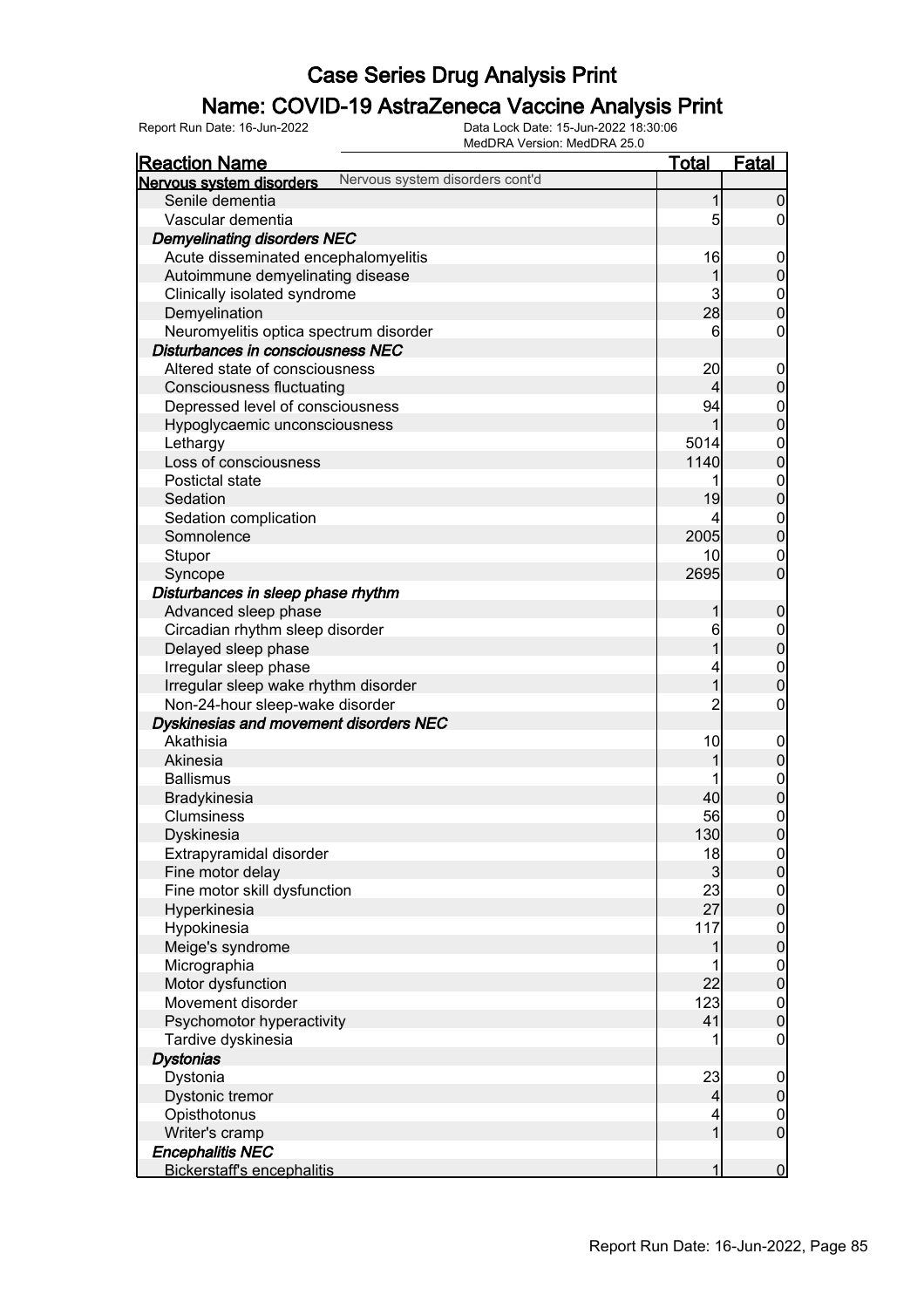### Name: COVID-19 AstraZeneca Vaccine Analysis Print

| MedDRA Version: MedDRA 25.0                                 |                 |                                      |
|-------------------------------------------------------------|-----------------|--------------------------------------|
| <u>Reaction Name</u>                                        | <u>Total</u>    | <b>Fatal</b>                         |
| Nervous system disorders cont'd<br>Nervous system disorders |                 |                                      |
| Encephalitis autoimmune                                     | 4               | $\overline{0}$                       |
| Limbic encephalitis                                         | 1               | $\mathbf 0$                          |
| Noninfective encephalitis                                   | 16              | 0                                    |
| <b>Encephalopathies NEC</b>                                 |                 |                                      |
| Autoimmune encephalopathy                                   | 6               | 1                                    |
| Encephalopathy                                              | 12              | $\boldsymbol{0}$                     |
| Hypertensive encephalopathy                                 | 1               | $0$<br>0                             |
| Hypoxic-ischaemic encephalopathy                            |                 |                                      |
| Posterior reversible encephalopathy syndrome                | 4               | $\boldsymbol{0}$                     |
| Encephalopathies toxic and metabolic                        |                 |                                      |
| Hepatic encephalopathy                                      | $\overline{c}$  | $\mathbf 0$                          |
| Eye movement disorders                                      |                 |                                      |
| Illrd nerve disorder                                        | 1               | $\mathbf 0$                          |
| Illrd nerve paralysis                                       | 8               | $\boldsymbol{0}$                     |
| Illrd nerve paresis                                         |                 |                                      |
| IVth nerve paralysis                                        |                 | $0\atop 0$                           |
| Microvascular cranial nerve palsy                           | $\overline{c}$  | $\boldsymbol{0}$                     |
| VIth nerve paralysis                                        | 10              | $\overline{0}$                       |
| <b>Facial cranial nerve disorders</b>                       |                 |                                      |
| Bell's palsy                                                | 644             | $\boldsymbol{0}$                     |
| Facial nerve disorder                                       | 9               |                                      |
| Facial paralysis                                            | 377             | $\begin{matrix} 0 \\ 0 \end{matrix}$ |
| Facial paresis                                              | 179             |                                      |
| Facial spasm                                                | 47              | $0$<br>0                             |
| Oculofacial paralysis                                       |                 | $\mathbf 0$                          |
| Generalised tonic-clonic seizures                           |                 |                                      |
| Generalised tonic-clonic seizure                            | 106             | $\mathbf 0$                          |
| Glossopharyngeal nerve disorders                            |                 |                                      |
| Glossopharyngeal neuralgia                                  | 1               | $\mathbf 0$                          |
| <b>Headaches NEC</b>                                        |                 |                                      |
| Cervicogenic headache                                       | 6               | $\mathbf 0$                          |
| Chronic paroxysmal hemicrania                               | 1               | $\mathbf 0$                          |
| Cluster headache                                            | 775             |                                      |
| Cold-stimulus headache                                      | 92              | $\begin{matrix} 0 \\ 0 \end{matrix}$ |
| Drug withdrawal headache                                    | 17              | $\overline{0}$                       |
| <b>Exertional headache</b>                                  | 12              | $\overline{0}$                       |
| External compression headache                               | $\overline{5}$  | $\overline{0}$                       |
| Headache                                                    | 81957           | $\overline{0}$                       |
| Medication overuse headache                                 | 19              | $\overline{0}$                       |
| New daily persistent headache                               | 20              | $\overline{0}$                       |
| Occipital neuralgia                                         | 28              | $\overline{0}$                       |
| Ophthalmoplegic migraine                                    | 1               | $\mathbf 0$                          |
| Post-traumatic headache                                     | 3               | $\boldsymbol{0}$                     |
| Primary cough headache                                      | $\overline{2}$  | $\overline{0}$                       |
| Primary headache associated with sexual activity            | 13              | $\overline{0}$                       |
| Sinus headache                                              | 963             | $\overline{0}$                       |
| <b>Tension headache</b>                                     | 1547            | $\mathbf 0$                          |
| Thunderclap headache                                        | 53              | $\overline{1}$                       |
| Vascular headache                                           | 87              | $\mathbf 0$                          |
| <b>Hydrocephalic conditions</b>                             |                 |                                      |
| Hydrocephalus                                               | 17              | 1                                    |
| Hypoglossal nerve disorders                                 |                 |                                      |
| <u>Tonque paralysis</u>                                     | $6 \overline{}$ | $\overline{0}$                       |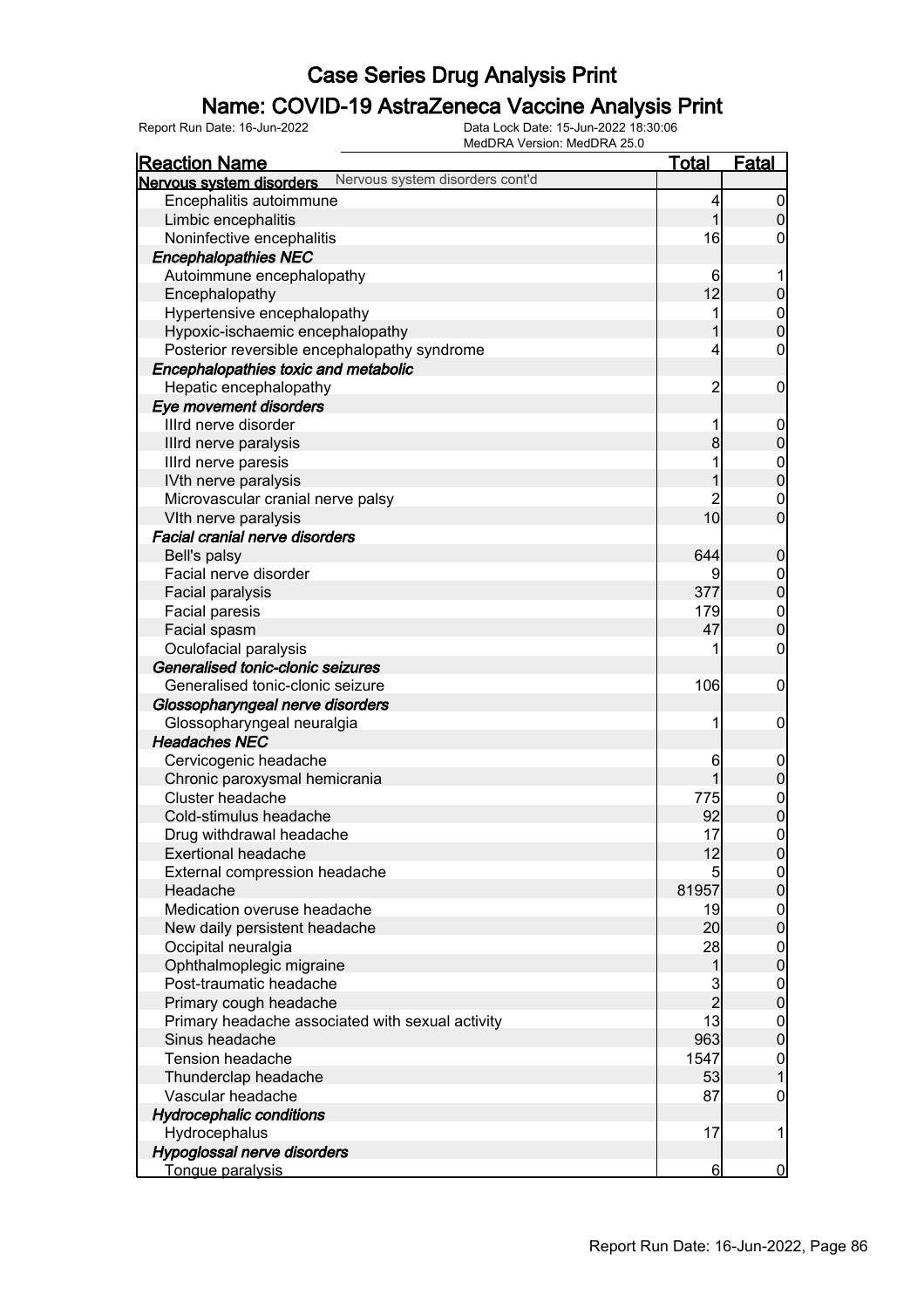### Name: COVID-19 AstraZeneca Vaccine Analysis Print

| <b>Reaction Name</b>                              |                                 | Total                                      | Fatal                                |
|---------------------------------------------------|---------------------------------|--------------------------------------------|--------------------------------------|
| Nervous system disorders                          | Nervous system disorders cont'd |                                            |                                      |
| Increased intracranial pressure disorders         |                                 |                                            |                                      |
| <b>Brain compression</b>                          |                                 | 4                                          |                                      |
| Brain oedema                                      |                                 | 41                                         | $\frac{0}{2}$                        |
| Cerebrospinal fluid circulation disorder          |                                 | 6                                          |                                      |
| Idiopathic intracranial hypertension              |                                 |                                            | $\begin{matrix} 0 \\ 0 \end{matrix}$ |
| Intracranial pressure increased                   |                                 | 36                                         | $\mathbf 0$                          |
| Vasogenic cerebral oedema                         |                                 |                                            | $\overline{0}$                       |
| Intellectual disabilities                         |                                 |                                            |                                      |
| Intellectual disability                           |                                 | 12                                         | $\mathbf 0$                          |
| Lumbar spinal cord and nerve root disorders       |                                 |                                            |                                      |
| Cauda equina syndrome                             |                                 | 7                                          | $\boldsymbol{0}$                     |
| Lumbar radiculopathy                              |                                 | 5                                          | $\mathbf 0$                          |
| Sciatica                                          |                                 | 246                                        | $\overline{0}$                       |
| Memory loss (excl dementia)                       |                                 |                                            |                                      |
| Amnesia                                           |                                 | 466                                        | $\pmb{0}$                            |
| Memory impairment                                 |                                 | 424                                        |                                      |
| Retrograde amnesia                                |                                 |                                            | $0$<br>$0$                           |
| Transient global amnesia                          |                                 | 25                                         | $\mathbf 0$                          |
| <b>Meningitis NEC</b>                             |                                 |                                            |                                      |
| Meningitis noninfective                           |                                 | 1                                          | $\boldsymbol{0}$                     |
| Mental impairment (excl dementia and memory loss) |                                 |                                            |                                      |
| Cognitive disorder                                |                                 | 223                                        | $\mathbf 0$                          |
| Disturbance in attention                          |                                 | 789                                        | $\mathbf 0$                          |
| Judgement impaired                                |                                 | 5                                          | $\mathbf 0$                          |
| Mental impairment                                 |                                 | 153                                        | $\overline{0}$                       |
| Migraine headaches                                |                                 |                                            |                                      |
| Basilar migraine                                  |                                 | 5 <sub>5</sub>                             | $\boldsymbol{0}$                     |
| Hemiplegic migraine                               |                                 | 55                                         |                                      |
| Migraine                                          |                                 | 7816                                       | $0\atop 0$                           |
| Migraine with aura                                |                                 | 405                                        |                                      |
| Migraine without aura                             |                                 | 49                                         | $0\atop 0$                           |
| Ophthalmic migraine                               |                                 | 15                                         |                                      |
| Retinal migraine                                  |                                 | 90                                         | $\begin{matrix} 0 \\ 0 \end{matrix}$ |
| Status migrainosus                                |                                 | 5                                          |                                      |
| Typical aura without headache                     |                                 | 19                                         | $\begin{matrix} 0 \\ 0 \end{matrix}$ |
| Vestibular migraine                               |                                 | 41                                         | $\overline{0}$                       |
| Mixed cranial nerve disorders                     |                                 |                                            |                                      |
| <b>Bulbar palsy</b>                               |                                 | 4                                          | $\mathbf 0$                          |
| Mononeuropathies                                  |                                 |                                            |                                      |
| Carpal tunnel syndrome                            |                                 | 46                                         | $\mathbf 0$                          |
| Cubital tunnel syndrome                           |                                 | 1                                          | $\mathbf 0$                          |
| Diabetic mononeuropathy                           |                                 |                                            |                                      |
| Long thoracic nerve palsy                         |                                 |                                            | $\begin{matrix} 0 \\ 0 \end{matrix}$ |
| Meralgia paraesthetica                            |                                 | $\begin{array}{c} 2 \\ 3 \\ 4 \end{array}$ |                                      |
| Mononeuritis                                      |                                 |                                            | $0\atop 0$                           |
| Mononeuropathy                                    |                                 | 3                                          |                                      |
| Nerve compression                                 |                                 | 58                                         | $0\atop 0$                           |
| Peripheral nerve lesion                           |                                 | 1                                          |                                      |
| Peroneal nerve palsy                              |                                 | 19                                         | $0\atop 0$                           |
| Piriformis syndrome                               |                                 | 4                                          |                                      |
| Radial nerve palsy                                |                                 | $\overline{a}$                             | $0\atop 0$                           |
| Sciatic nerve neuropathy                          |                                 | 5                                          |                                      |
| Ulnar nerve palsy                                 |                                 | $\overline{3}$                             | $\begin{matrix}0\\0\end{matrix}$     |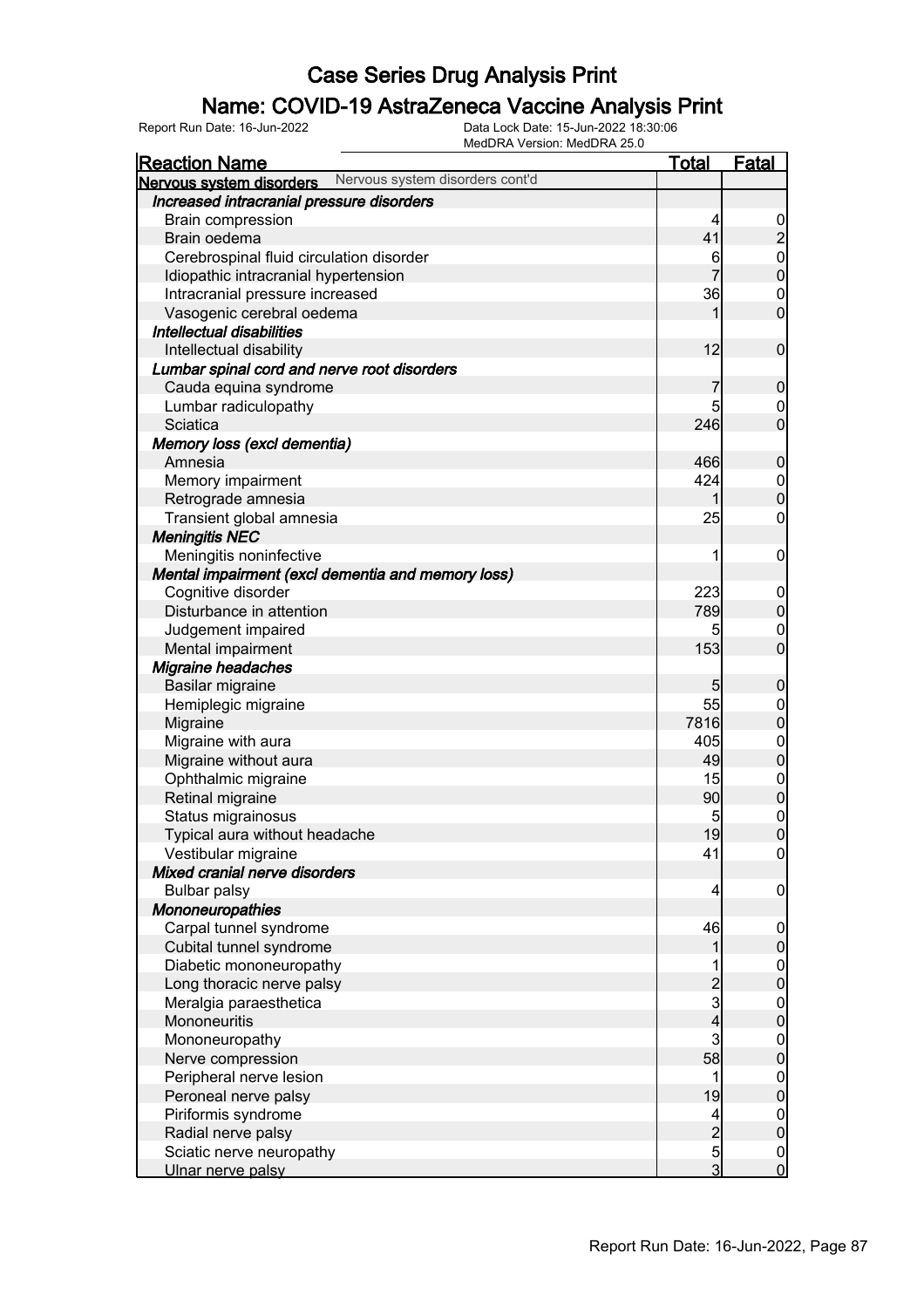### Name: COVID-19 AstraZeneca Vaccine Analysis Print

| MedDRA Version: MedDRA 25.0                                 |                |                                      |
|-------------------------------------------------------------|----------------|--------------------------------------|
| <b>Reaction Name</b>                                        | <u>Total</u>   | <b>Fatal</b>                         |
| Nervous system disorders cont'd<br>Nervous system disorders |                |                                      |
| <b>Ulnar neuritis</b>                                       | 4              | $\boldsymbol{0}$                     |
| Ulnar tunnel syndrome                                       | 1              | $\overline{0}$                       |
| Motor neurone diseases                                      |                |                                      |
| Amyotrophic lateral sclerosis                               | $\overline{2}$ | $\mathbf 0$                          |
| Lower motor neurone lesion                                  |                | $\mathbf 0$                          |
| Motor neurone disease                                       | 7              | $\overline{0}$                       |
| Multiple sclerosis acute and progressive                    |                |                                      |
| <b>Band sensation</b>                                       | 6              | $\boldsymbol{0}$                     |
| Multiple sclerosis                                          | 65             |                                      |
| Multiple sclerosis pseudo relapse                           | $\overline{c}$ | $0\atop 0$                           |
| Multiple sclerosis relapse                                  | 62             |                                      |
| Progressive multiple sclerosis                              |                | $0$<br>0                             |
| Relapsing multiple sclerosis                                |                |                                      |
| Relapsing-remitting multiple sclerosis                      |                | $0$<br>0                             |
| Tumefactive multiple sclerosis                              |                | $\boldsymbol{0}$                     |
| Uhthoff's phenomenon                                        | $\overline{2}$ | $\overline{0}$                       |
| Muscle tone abnormal                                        |                |                                      |
| Drop attacks                                                | $\overline{c}$ | $\mathbf 0$                          |
| Hypertonia                                                  | 5              |                                      |
| Hypotonia                                                   | 43             | $0$<br>0                             |
| Serotonin syndrome                                          | 1              |                                      |
| Stiff leg syndrome                                          | 10             | $\begin{matrix} 0 \\ 0 \end{matrix}$ |
| Stiff person syndrome                                       |                | $\mathbf 0$                          |
| Myelitis (incl infective)                                   |                |                                      |
| Acute flaccid myelitis                                      | 1              | $\mathbf 0$                          |
| Myelitis transverse                                         | 125            | $\overline{0}$                       |
| Narcolepsy and hypersomnia                                  |                |                                      |
| Cataplexy                                                   |                | $\mathbf 0$                          |
| Hypersomnia                                                 | 233            | $\mathbf 0$                          |
| Narcolepsy                                                  | 22             | $\overline{0}$                       |
| Nervous system cysts and polyps                             |                |                                      |
| Arachnoid cyst                                              |                | $\mathbf 0$                          |
| Cerebral cyst                                               |                | $\boldsymbol{0}$                     |
| Pineal gland cyst                                           |                | $\overline{0}$                       |
| Nervous system disorders NEC                                |                |                                      |
| Brain stem syndrome                                         | $\overline{2}$ | 0                                    |
| Central nervous system lesion                               | 12             | $\overline{0}$                       |
| Cerebral disorder                                           | 10             | $\pmb{0}$                            |
| Microglial nodules                                          |                | $\boldsymbol{0}$                     |
| Nerve degeneration                                          |                | $\overline{0}$                       |
| Nervous system disorder                                     | 93             | $\boldsymbol{0}$                     |
| Neurotoxicity                                               | $\overline{5}$ | $\mathbf 0$                          |
| Psychomotor skills impaired                                 | $\overline{5}$ | $\mathbf 0$                          |
| Neurologic visual problems NEC                              |                |                                      |
| Hemianopia                                                  | 9              | $\mathbf 0$                          |
| Hemianopia homonymous                                       | 3              | $\pmb{0}$                            |
| Quadrantanopia                                              |                | $\boldsymbol{0}$                     |
| <b>Tunnel vision</b>                                        | 24             | $\overline{0}$                       |
| Neurological signs and symptoms NEC                         |                |                                      |
| Agitation neonatal                                          |                | $\mathbf 0$                          |
| Cerebrospinal fluid leakage                                 |                | $\mathbf 0$                          |
| Clonus                                                      |                | $\pmb{0}$                            |
| <b>Dizziness</b>                                            | 22853          | $\overline{0}$                       |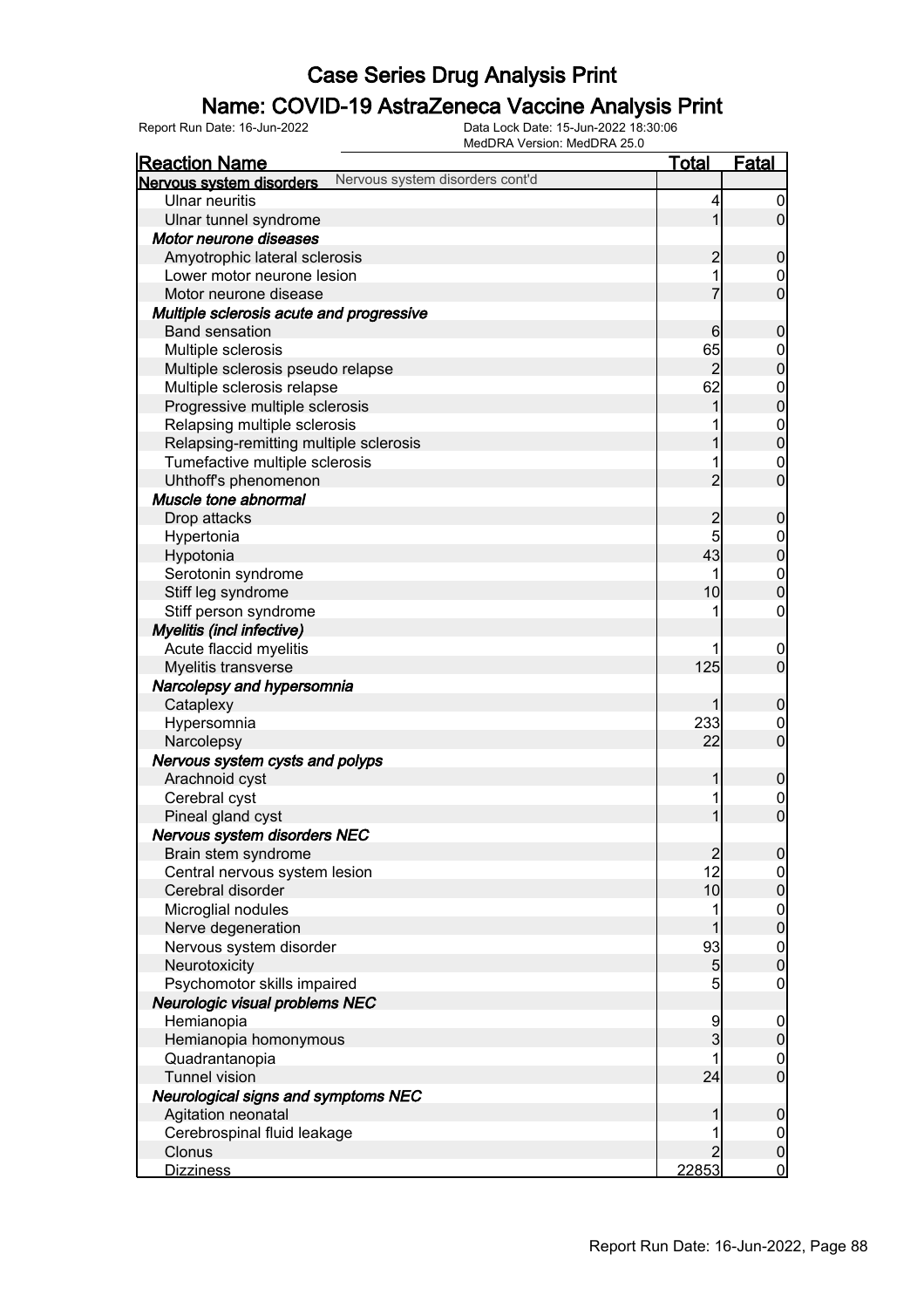### Name: COVID-19 AstraZeneca Vaccine Analysis Print

| Nervous system disorders cont'd<br>Nervous system disorders | <b>Total</b>   | <b>Fatal</b>                     |
|-------------------------------------------------------------|----------------|----------------------------------|
|                                                             |                |                                  |
| Dizziness exertional                                        | 104            | $\mathbf 0$                      |
| Dizziness postural                                          | 2187           |                                  |
| Drooling                                                    | 27             | $\mathbf 0$                      |
| Exaggerated startle response                                | 4              | $\mathbf{0}$                     |
| Fontanelle bulging                                          | $\overline{4}$ | $\overline{0}$                   |
| Head discomfort                                             | 791            |                                  |
| Hyporesponsive to stimuli                                   | 5              | $0\atop 0$                       |
| Inability to crawl                                          |                |                                  |
| Infant irritability                                         | $\frac{2}{6}$  | $0\atop 0$                       |
| Intracranial hypotension                                    | 4              |                                  |
| Meningism                                                   | 3              | $\begin{matrix}0\\0\end{matrix}$ |
| Myoclonus                                                   | 35             |                                  |
| Neurological decompensation                                 | $\overline{4}$ | $0\atop 0$                       |
| Neurological symptom                                        | 154            |                                  |
| Patient elopement                                           | 3              | $0\atop 0$                       |
|                                                             | 43             |                                  |
| Persistent postural-perceptual dizziness                    | $\overline{4}$ | $0\atop 0$                       |
| Pleocytosis                                                 | 627            |                                  |
| Presyncope                                                  |                | $0\atop 0$                       |
| Sensory overload                                            | 12             |                                  |
| Slow response to stimuli                                    | 10             | $0\atop 0$                       |
| Spontaneous cerebrospinal fluid leak syndrome               | $\overline{2}$ |                                  |
| Tongue biting                                               | 10             | $\mathbf 0$                      |
| Unresponsive to stimuli                                     | 113            | $\overline{0}$                   |
| <b>Neuromuscular disorders NEC</b>                          |                |                                  |
| Hypotonic-hyporesponsive episode                            | 1              | $\boldsymbol{0}$                 |
| Muscle contractions involuntary                             | 45             | $\boldsymbol{0}$                 |
| Muscle spasticity                                           | 35             | $\mathbf 0$                      |
| Neuromuscular pain                                          | 6              | $\mathbf{0}$                     |
| Neuromyopathy                                               | $\overline{3}$ | $\overline{0}$                   |
| Neuromyotonia                                               | 1              | $\boldsymbol{0}$                 |
| Sensorimotor disorder                                       | 1              | $\mathbf 0$                      |
| Neuromuscular junction dysfunction                          |                |                                  |
| Myasthenia gravis                                           | 20             | $\boldsymbol{0}$                 |
| Myasthenia gravis crisis                                    | 4              | $\boldsymbol{0}$                 |
| <b>Olfactory nerve disorders</b>                            |                |                                  |
| Anosmia                                                     | 370            | 0                                |
| Hyposmia                                                    | 11             | $\overline{0}$                   |
| Parosmia                                                    | 420            | $\mathbf 0$                      |
| Optic nerve disorders NEC                                   |                |                                  |
| Optic neuritis                                              | 67             | $\mathbf 0$                      |
| Paraesthesias and dysaesthesias                             |                |                                  |
| Anaesthesia                                                 | 3              | $\mathbf 0$                      |
| Burning feet syndrome                                       | 36             | $\pmb{0}$                        |
| <b>Burning sensation</b>                                    | 1076           | $\boldsymbol{0}$                 |
| Burning sensation mucosal                                   | 3              | $\overline{0}$                   |
| Dysaesthesia                                                | 17             | $\boldsymbol{0}$                 |
| Formication                                                 | 87             | $\overline{0}$                   |
| Hemianaesthesia                                             |                | $\boldsymbol{0}$                 |
| Hemihypoaesthesia                                           | $\frac{2}{2}$  | $\overline{0}$                   |
| Hemiparaesthesia                                            | 5              | $\overline{0}$                   |
| Hyperaesthesia                                              | 277            | $\mathbf 0$                      |
| Hypoaesthesia                                               | 6273           | $\overline{0}$                   |
| Lhermitte's sign                                            | 4              | $\overline{0}$                   |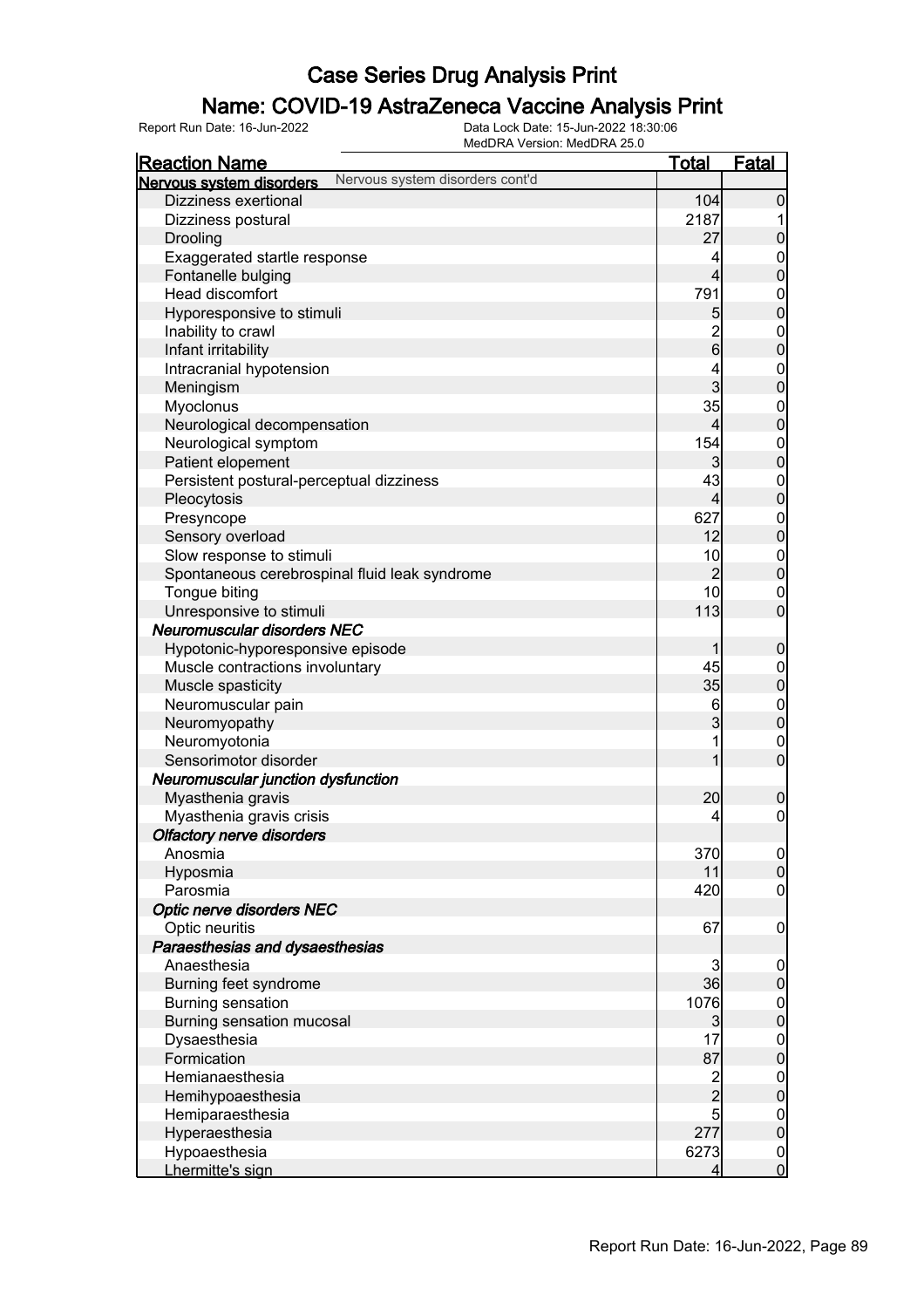### Name: COVID-19 AstraZeneca Vaccine Analysis Print

| <u>Reaction Name</u>                       |                                                                 | <b>Total</b>            | <b>Fatal</b>                         |
|--------------------------------------------|-----------------------------------------------------------------|-------------------------|--------------------------------------|
| Nervous system disorders                   | Nervous system disorders cont'd                                 |                         |                                      |
| Paraesthesia                               |                                                                 | 10056                   | $\overline{0}$                       |
| Reversed hot-cold sensation                |                                                                 |                         | $\boldsymbol{0}$                     |
| Vibration syndrome                         |                                                                 | 3                       | 0                                    |
| Paralysis and paresis (excl cranial nerve) |                                                                 |                         |                                      |
| Diplegia                                   |                                                                 | 39                      | $\mathbf 0$                          |
| Gait spastic                               |                                                                 |                         | $\mathbf 0$                          |
| Hemiparesis                                |                                                                 | 128                     | $\boldsymbol{0}$                     |
| Hemiplegia                                 |                                                                 | 58                      | $\overline{0}$                       |
| Locked-in syndrome                         |                                                                 |                         | $\boldsymbol{0}$                     |
| Monoparesis                                |                                                                 | 124                     | $\overline{0}$                       |
| Monoplegia                                 |                                                                 | 152                     | $\mathbf{0}$                         |
| Paralysis                                  |                                                                 | 366                     | $\overline{0}$                       |
| Paraparesis                                |                                                                 | 6                       | $\boldsymbol{0}$                     |
| Paraplegia                                 |                                                                 | $\overline{\mathbf{4}}$ | $\overline{0}$                       |
| Paresis                                    |                                                                 | 12                      | $\boldsymbol{0}$                     |
| Peripheral nerve palsy                     |                                                                 | $\overline{1}$          | $\overline{0}$                       |
| Peripheral paralysis                       |                                                                 |                         | $\boldsymbol{0}$                     |
| Postictal paralysis                        |                                                                 | 3                       | $\overline{0}$                       |
| Quadriparesis                              |                                                                 | 3                       | $\mathbf 0$                          |
| Quadriplegia                               |                                                                 | $\overline{4}$          | $\overline{0}$                       |
| Parkinson's disease and parkinsonism       |                                                                 |                         |                                      |
| Freezing phenomenon                        |                                                                 | 163                     | $\mathbf 0$                          |
| Parkinson's disease                        |                                                                 | 19                      | $\mathbf 0$                          |
| Parkinsonism                               |                                                                 | 13                      | $\mathbf 0$                          |
| Reduced facial expression                  |                                                                 | 9                       | $\mathbf 0$                          |
| Vascular parkinsonism                      |                                                                 | 1                       | $\mathbf 0$                          |
| Partial complex seizures                   |                                                                 |                         |                                      |
| Dreamy state                               |                                                                 | 21                      | $\mathbf 0$                          |
| Focal dyscognitive seizures                |                                                                 | 7                       | 0                                    |
| Temporal lobe epilepsy                     |                                                                 | 6                       | $\mathbf 0$                          |
| Partial simple seizures NEC                |                                                                 |                         |                                      |
| Autonomic seizure                          |                                                                 | 1                       | $\mathbf 0$                          |
| Simple partial seizures                    |                                                                 | 7                       | $\mathbf 0$                          |
| Peripheral neuropathies NEC                |                                                                 |                         |                                      |
| Autoimmune neuropathy                      |                                                                 | $\overline{3}$          | $\boldsymbol{0}$                     |
| Axonal and demyelinating polyneuropathy    |                                                                 | 1                       | 0                                    |
| Axonal neuropathy                          |                                                                 |                         |                                      |
| <b>Brachial plexopathy</b>                 |                                                                 | 2<br>1                  | $\frac{0}{0}$                        |
| Ischaemic neuropathy                       |                                                                 |                         |                                      |
| Lumbosacral plexopathy                     |                                                                 | 2<br>1                  | $\begin{matrix} 0 \\ 0 \end{matrix}$ |
| Neuralgic amyotrophy                       |                                                                 | 11                      |                                      |
| <b>Neuritis</b>                            |                                                                 | 19                      | $\begin{matrix} 0 \\ 0 \end{matrix}$ |
| Neuropathy peripheral                      |                                                                 | 310                     |                                      |
| Peripheral motor neuropathy                |                                                                 |                         | $\begin{matrix} 0 \\ 0 \end{matrix}$ |
| Peripheral sensorimotor neuropathy         |                                                                 | $\frac{2}{3}$           |                                      |
| Peripheral sensory neuropathy              |                                                                 | 21                      | $\begin{matrix} 0 \\ 0 \end{matrix}$ |
| Polyneuropathy                             |                                                                 | 16                      |                                      |
| Small fibre neuropathy                     |                                                                 | $6 \,$                  | $\begin{matrix} 0 \\ 0 \end{matrix}$ |
| Thoracic outlet syndrome                   |                                                                 | $\overline{c}$          | $\overline{0}$                       |
| Seizures and seizure disorders NEC         |                                                                 |                         |                                      |
|                                            | Acute encephalitis with refractory, repetitive partial seizures | 1                       | $\mathbf 0$                          |
| Alcoholic seizure                          |                                                                 | 1                       | $\mathbf 0$                          |
| Atonic seizures                            |                                                                 | 12                      | $\overline{0}$                       |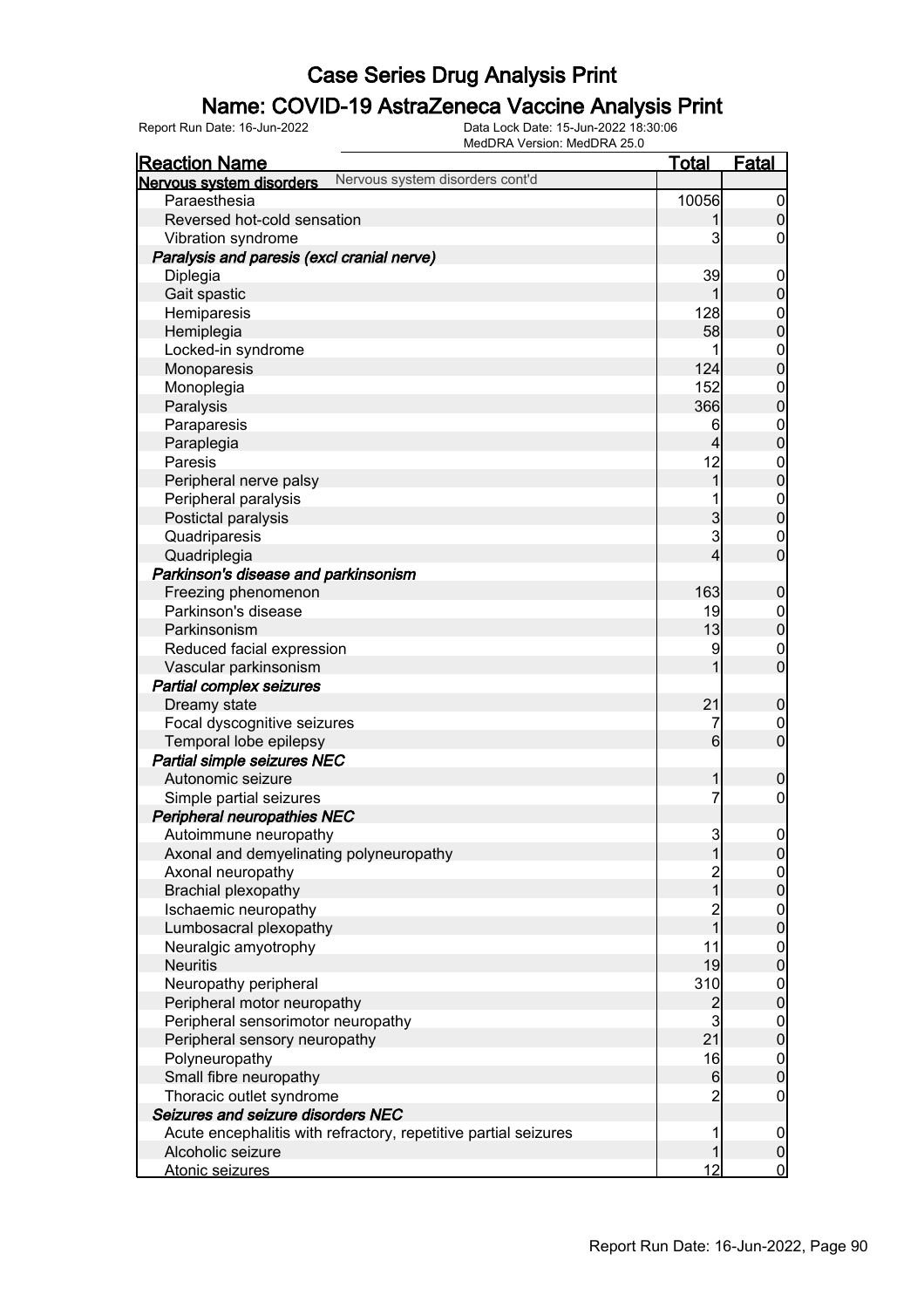### Name: COVID-19 AstraZeneca Vaccine Analysis Print

| <b>Reaction Name</b>                                        | <u>Total</u>   | <b>Fatal</b>                     |
|-------------------------------------------------------------|----------------|----------------------------------|
| Nervous system disorders cont'd<br>Nervous system disorders |                |                                  |
| Change in seizure presentation                              | $\overline{7}$ | $\mathbf 0$                      |
| Clonic convulsion                                           | 10             | $\mathbf 0$                      |
| Convulsive threshold lowered                                | 1              | $\pmb{0}$                        |
| Drug withdrawal convulsions                                 |                | $\boldsymbol{0}$                 |
| Epilepsy                                                    | 362            |                                  |
| Epileptic aura                                              | 3              | $\boldsymbol{0}$                 |
| Febrile convulsion                                          | 93             | $\pmb{0}$                        |
| Hypoglycaemic seizure                                       |                | $\boldsymbol{0}$                 |
| Migraine-triggered seizure                                  | 3              | $\mathbf 0$                      |
| Myoclonic epilepsy                                          | 5              |                                  |
| Partial seizures                                            | 61             | $\boldsymbol{0}$<br>$\mathbf 0$  |
|                                                             |                |                                  |
| Psychogenic seizure                                         | 5              | $\frac{0}{3}$                    |
| Seizure                                                     | 1436           |                                  |
| Seizure anoxic                                              | 4              | $\boldsymbol{0}$                 |
| Seizure cluster                                             | 9              | $\mathbf 0$                      |
| Seizure like phenomena                                      | 3              | $\frac{0}{2}$                    |
| Status epilepticus                                          | 30             |                                  |
| Tonic clonic movements                                      | 3              | $\mathbf{0}$                     |
| Tonic convulsion                                            | 39             | $\overline{0}$                   |
| <b>Sensory abnormalities NEC</b>                            |                |                                  |
| Ageusia                                                     | 1117           | $\boldsymbol{0}$                 |
| Allodynia                                                   | 63             | $\boldsymbol{0}$                 |
| Aura                                                        | 27             | $\mathbf 0$                      |
| Central pain syndrome                                       | $\overline{c}$ | $\boldsymbol{0}$                 |
| Complex regional pain syndrome                              | 15             | $\mathbf 0$                      |
| Decreased vibratory sense                                   |                | $\boldsymbol{0}$                 |
| Dysgeusia                                                   | 2035           | $\mathbf 0$                      |
| Electric shock sensation                                    | 119            | $\boldsymbol{0}$                 |
| Hypogeusia                                                  | 8              | $\mathbf 0$                      |
| Intercostal neuralgia                                       | 3              | $\boldsymbol{0}$                 |
| Loss of proprioception                                      | $\mathbf{8}$   | $\pmb{0}$                        |
| Neuralgia                                                   | 1568           | $\boldsymbol{0}$                 |
| Persistent genital arousal disorder                         | $\overline{2}$ | $\mathbf 0$                      |
| Phantom limb syndrome                                       | 19             | $\mathbf 0$                      |
| Post herpetic neuralgia                                     | 15             | $\overline{0}$                   |
| Restless arm syndrome                                       | 15             | 0                                |
| Restless legs syndrome                                      | 414            | 0                                |
| Sensory disturbance                                         | 178            | $\overline{0}$                   |
| Sensory loss                                                | 257            | $\overline{0}$                   |
| Taste disorder                                              | 531            | $\overline{0}$                   |
| Vibratory sense increased                                   | 5              | $\overline{0}$                   |
| Visual perseveration                                        |                | $\mathbf 0$                      |
| Sleep disturbances NEC                                      |                |                                  |
| Microsleep                                                  | 3              | $\overline{0}$                   |
| Periodic limb movement disorder                             | $\overline{2}$ | $\mathbf 0$                      |
| Sleep deficit                                               | 54             |                                  |
|                                                             |                | $\overline{0}$<br>$\overline{0}$ |
| Sudden onset of sleep                                       |                |                                  |
| Speech and language abnormalities                           |                |                                  |
| Dysarthria                                                  | 476            | $\mathbf 0$                      |
| Incoherent                                                  | 21             | $\overline{0}$                   |
| Language disorder                                           | 3              | $\mathbf 0$                      |
| Muscle tension dysphonia                                    |                | $\overline{0}$                   |
| Repetitive speech                                           | 4              | $\overline{0}$                   |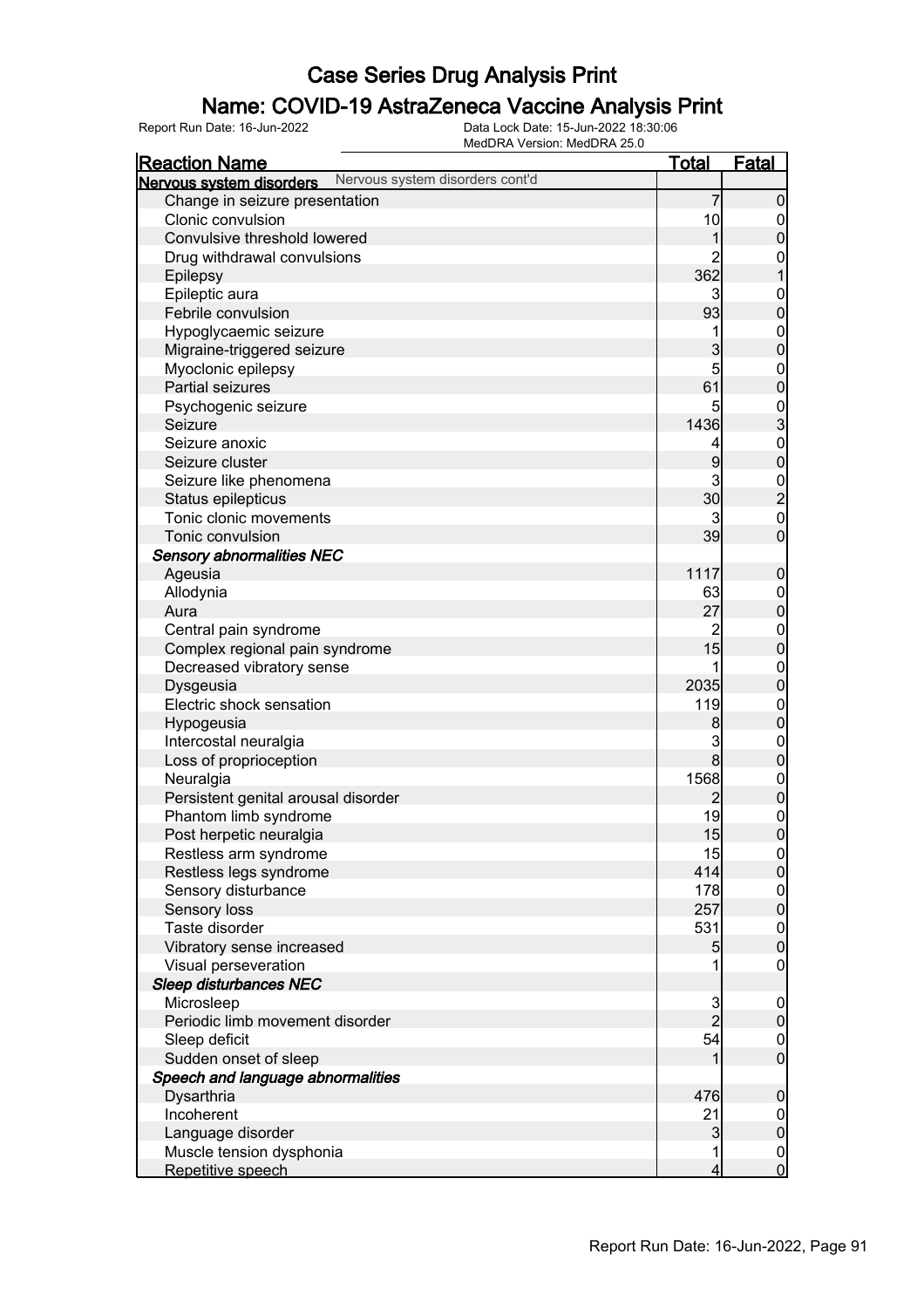### Name: COVID-19 AstraZeneca Vaccine Analysis Print

|                                          | MedDRA Version: MedDRA 25.0     |                |                                      |
|------------------------------------------|---------------------------------|----------------|--------------------------------------|
| <u>Reaction Name</u>                     |                                 | <u>Total</u>   | Fatal                                |
| Nervous system disorders                 | Nervous system disorders cont'd |                |                                      |
| Slow speech                              |                                 | 44             | $\overline{0}$                       |
| Speech disorder                          |                                 | 149            | $\overline{0}$                       |
| Speech disorder developmental            |                                 | 2              | 0                                    |
| Spinal cord and nerve root disorders NEC |                                 |                |                                      |
| Acquired syringomyelia                   |                                 | 1              | $\mathbf 0$                          |
| Myelopathy                               |                                 | 8              | $\boldsymbol{0}$                     |
| Radicular pain                           |                                 | 1              | $\boldsymbol{0}$                     |
| Radiculitis brachial                     |                                 | 32             | $\mathbf 0$                          |
| Radiculopathy                            |                                 | 5              |                                      |
| Spinal cord disorder                     |                                 | 8              | $\begin{matrix} 0 \\ 0 \end{matrix}$ |
| Spinal cord ischaemia                    |                                 |                | $\boldsymbol{0}$                     |
| Spinal cord oedema                       |                                 |                | $\overline{0}$                       |
| Subacute combined cord degeneration      |                                 |                | $\boldsymbol{0}$                     |
| <b>Structural brain disorders NEC</b>    |                                 |                |                                      |
| Brain injury                             |                                 | 48             |                                      |
| Cerebral mass effect                     |                                 | 10             | $\frac{3}{0}$                        |
| Encephalomalacia                         |                                 | 1              | $\overline{0}$                       |
| Intracranial mass                        |                                 | 4              | $\mathbf 0$                          |
| White matter lesion                      |                                 | 5              | $\boldsymbol{0}$                     |
| Transient cerebrovascular events         |                                 |                |                                      |
| Transient ischaemic attack               |                                 | 534            | $\overline{\mathbf{c}}$              |
| Tremor (excl congenital)                 |                                 |                |                                      |
| Action tremor                            |                                 | 4              | $\overline{0}$                       |
| <b>Asterixis</b>                         |                                 | 1              | $\overline{0}$                       |
| <b>Essential tremor</b>                  |                                 | 10             | $\boldsymbol{0}$                     |
| <b>Head titubation</b>                   |                                 | 27             | $\mathbf 0$                          |
| Intention tremor                         |                                 |                | $\boldsymbol{0}$                     |
| Postural tremor                          |                                 | $\overline{2}$ | $\overline{0}$                       |
| Resting tremor                           |                                 | 8              | $\boldsymbol{0}$                     |
| Tremor                                   |                                 | 9925           | $\overline{1}$                       |
| <b>Trigeminal disorders</b>              |                                 |                |                                      |
| Numb chin syndrome                       |                                 | 3              | $\mathbf 0$                          |
| Trigeminal nerve disorder                |                                 | 7              | $\overline{0}$                       |
| Trigeminal neuralgia                     |                                 | 153            | $\overline{0}$                       |
| <b>Trigeminal neuritis</b>               |                                 |                | $\overline{0}$                       |
| <b>Trigeminal palsy</b>                  |                                 | $\overline{1}$ | $\overline{0}$                       |
| Vagus nerve disorders                    |                                 |                |                                      |
| Vagus nerve paralysis                    |                                 | 1              | $\mathbf 0$                          |
| Vocal cord paralysis                     |                                 | 6              | 0                                    |
| <b>Vertigos NEC</b>                      |                                 |                |                                      |
| Vertigo CNS origin                       |                                 | 3              |                                      |
| Nervous system disorders SOC TOTAL       |                                 | 183398         | 237                                  |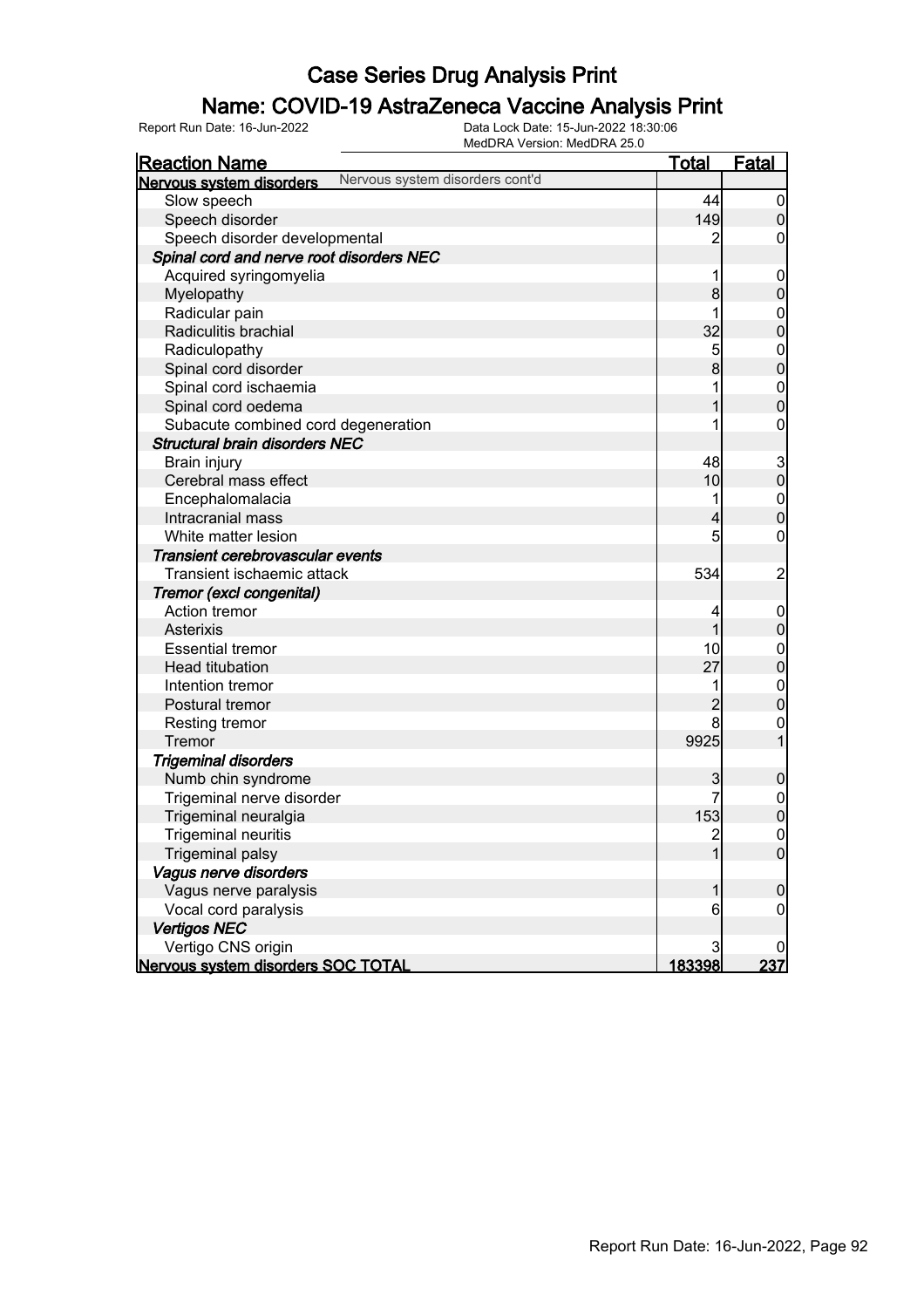### Name: COVID-19 AstraZeneca Vaccine Analysis Print

Report Run Date: 16-Jun-2022 Data Lock Date: 15-Jun-2022 18:30:06

MedDRA Version: MedDRA 25.0

| <b>Reaction Name</b>                              | <b>Total</b>   | <b>Fatal</b>     |
|---------------------------------------------------|----------------|------------------|
| <b>Pregnancy conditions</b>                       |                |                  |
| Abortion related conditions and complications     |                |                  |
| Anembryonic gestation                             | 1              | $\mathbf 0$      |
| Abortions not specified as induced or spontaneous |                |                  |
| Abortion missed                                   | 1              | $\mathbf 0$      |
| <b>Abortions spontaneous</b>                      |                |                  |
| Abortion spontaneous                              | 236            | $\mathbf 0$      |
| <b>Foetal complications NEC</b>                   |                |                  |
| Haemorrhage foetal                                | 1              | $\mathbf 0$      |
| Foetal position and presentation abnormalities    |                |                  |
| Face presentation                                 | 1              | $\mathbf 0$      |
| Gestational age and weight conditions             |                |                  |
| Low birth weight baby                             | 1              | $\mathbf 0$      |
| Premature baby                                    | $\overline{c}$ | $\overline{0}$   |
| Haemorrhagic complications of pregnancy           |                |                  |
| Haemorrhage in pregnancy                          | 1              | $\mathbf 0$      |
| Subchorionic haemorrhage                          | 1              | $\mathbf 0$      |
| High risk pregnancies                             |                |                  |
| Pregnancy of unknown location                     | 1              | $\mathbf 0$      |
| Hypertension associated disorders of pregnancy    |                |                  |
| Pre-eclampsia                                     | $\overline{4}$ | $\mathbf 0$      |
| Labour onset and length abnormalities             |                |                  |
| Precipitate labour                                | 1              | $\mathbf 0$      |
| Premature labour                                  | 4              | $\boldsymbol{0}$ |
| Premature rupture of membranes                    | $\overline{3}$ | $\overline{0}$   |
| Prolonged labour                                  | 1              | $\mathbf 0$      |
| <b>Maternal complications of delivery NEC</b>     |                |                  |
| Traumatic delivery                                | 1              | $\boldsymbol{0}$ |
| <b>Maternal complications of labour NEC</b>       |                |                  |
| Uterine contractions abnormal                     | $\overline{c}$ | $\mathbf 0$      |
| <b>Maternal complications of pregnancy NEC</b>    |                |                  |
| <b>Biochemical pregnancy</b>                      | 3              | $\mathbf 0$      |
| Decidual cast                                     | 3              | $\mathbf 0$      |
| Ectopic pregnancy                                 | 8              |                  |
| Hyperemesis gravidarum                            | $\overline{2}$ | $0\atop 0$       |
| Morning sickness                                  | $\mathbf{1}$   | $\mathbf 0$      |
| Pelvic girdle pain                                | $\overline{c}$ | 0                |
| Preterm premature rupture of membranes            | 1              | 0                |
| Somatic symptom disorder of pregnancy             | 1              | $\overline{0}$   |
| Multiple pregnancies                              |                |                  |
| Twin pregnancy                                    | $\overline{2}$ | $\boldsymbol{0}$ |
| Normal pregnancy, labour and delivery             |                |                  |
| Delivery                                          | 1              | $\mathbf 0$      |
| Labour pain                                       | 1              | $\overline{0}$   |
| Live birth                                        | $\overline{c}$ | $\pmb{0}$        |
| Pregnancy                                         | 23             | $\boldsymbol{0}$ |
| Uterine contractions during pregnancy             | 1              | $\mathbf 0$      |
| Placental abnormalities (excl neoplasms)          |                |                  |
| Foetal vascular malperfusion                      | 1              | $\mathbf 0$      |
| Placental calcification                           | 1              | $\overline{0}$   |
| Placental disorder                                | 1              | $\boldsymbol{0}$ |
| Pregnancy complicated by maternal disorders       |                |                  |
| <b>Gestational diabetes</b>                       | 6              | $\mathbf 0$      |
| Peripartum cardiomyopathy                         | 1              | $\overline{0}$   |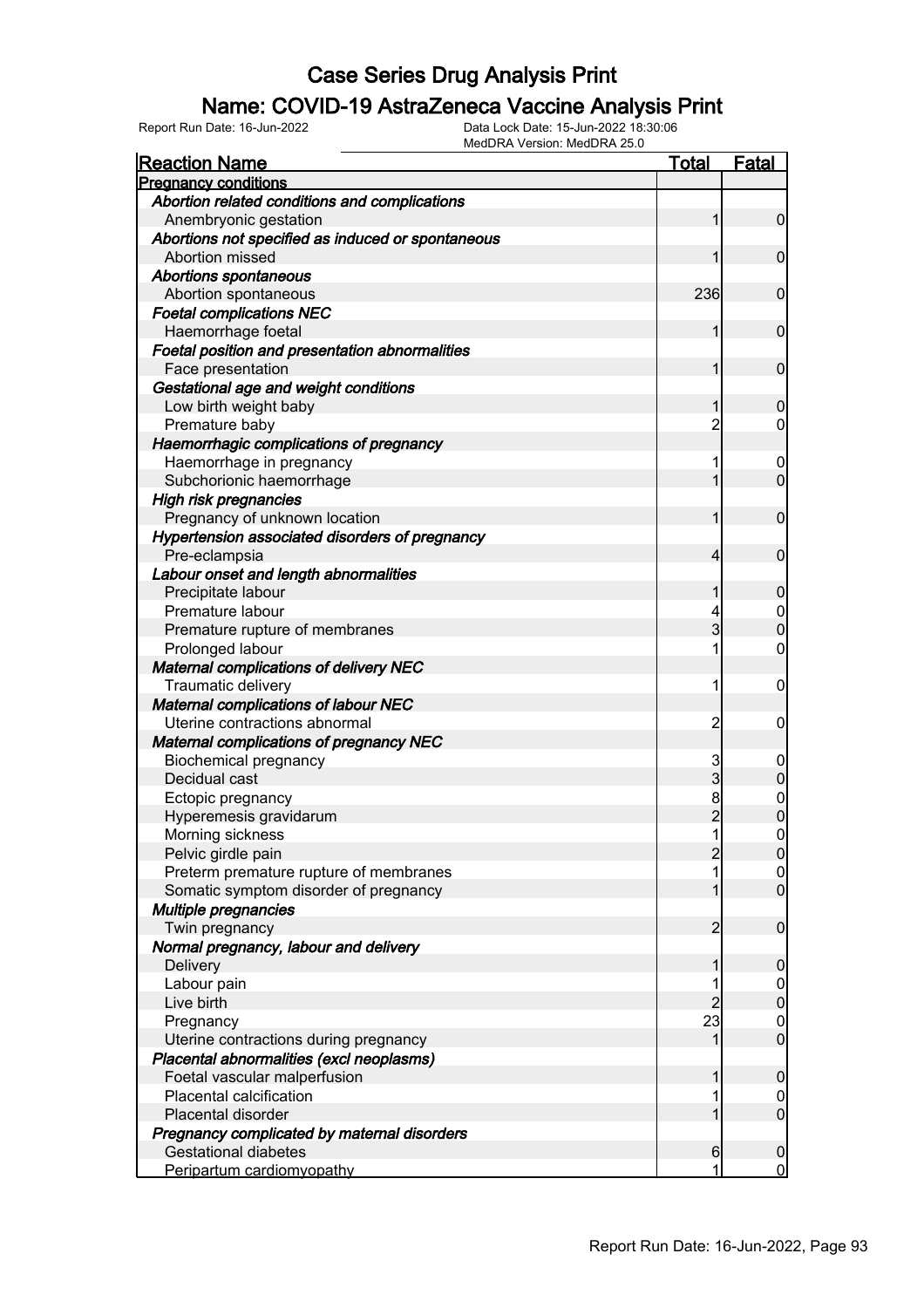### Name: COVID-19 AstraZeneca Vaccine Analysis Print

|                                           | 1810 G D I V I V O DIOIN . 1810 G D I V I LO. 0 |       |       |
|-------------------------------------------|-------------------------------------------------|-------|-------|
| <b>Reaction Name</b>                      |                                                 | Total | Fatal |
| <b>Pregnancy conditions</b>               | Pregnancy conditions cont'd                     |       |       |
| Stillbirth and foetal death               |                                                 |       |       |
| Stillbirth                                |                                                 | 5     |       |
| <b>Umbilical cord complications</b>       |                                                 |       |       |
| Umbilical cord around neck                |                                                 |       |       |
| Unintended pregnancies                    |                                                 |       |       |
| Pregnancy after post coital contraception |                                                 |       |       |
| Pregnancy on contraceptive                |                                                 |       |       |
| Pregnancy with implant contraceptive      |                                                 |       |       |
| Unintended pregnancy                      |                                                 |       |       |
| <b>Pregnancy conditions SOC TOTAL</b>     |                                                 |       |       |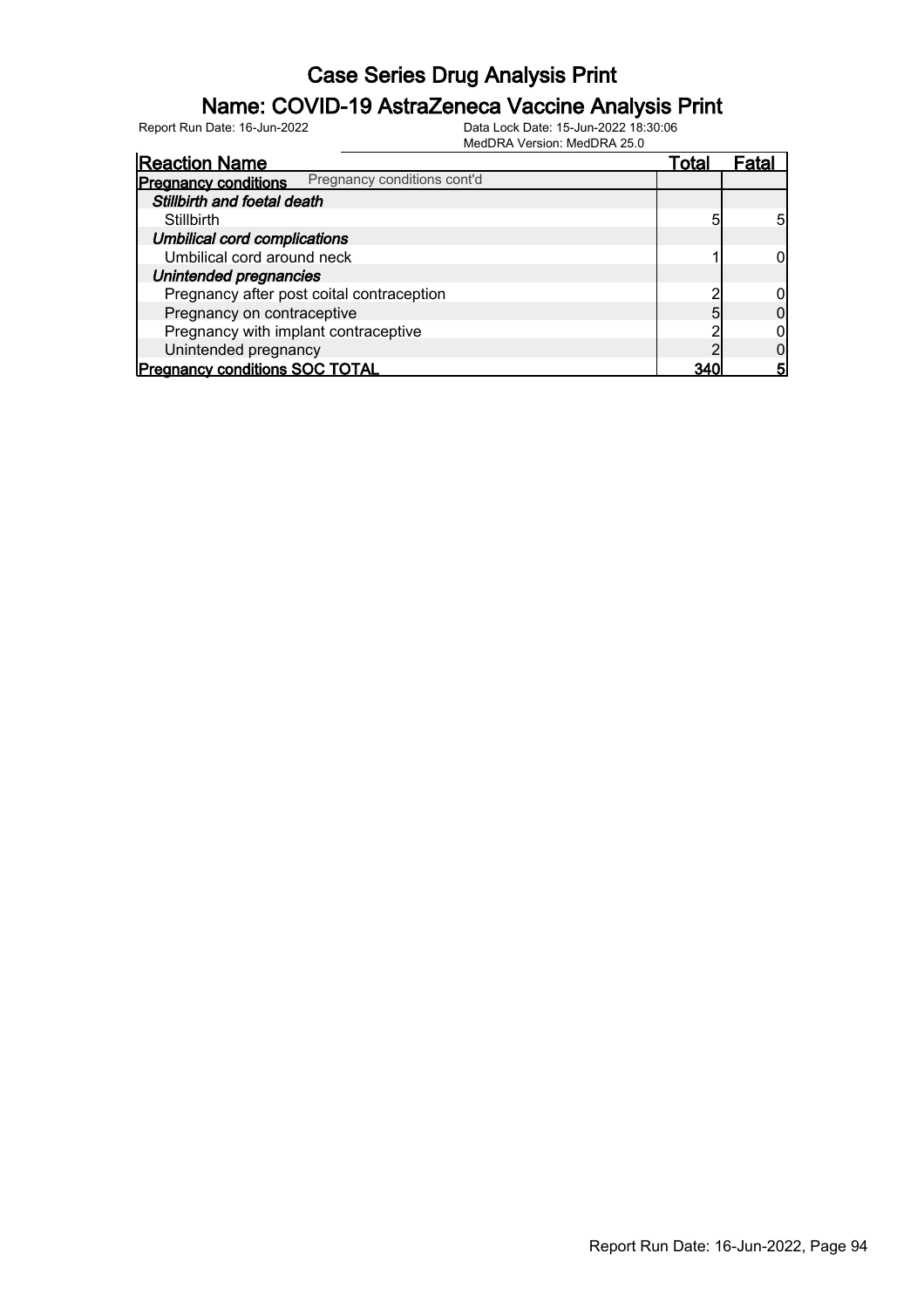### Name: COVID-19 AstraZeneca Vaccine Analysis Print

| MedDRA Version: MedDRA 25.0                                    |                     |                     |
|----------------------------------------------------------------|---------------------|---------------------|
| <b>Reaction Name</b>                                           | <u>Total</u>        | <b>Fatal</b>        |
| Counterfeit, falsified and substandard products                |                     |                     |
| Suspected counterfeit product                                  | 2                   | 0                   |
| Device electrical issues                                       |                     |                     |
| Device electrical impedance issue                              |                     | 0                   |
| Electromagnetic interference                                   |                     | 0                   |
| Device incompatibility issues                                  |                     |                     |
| Patient-device incompatibility                                 | 2                   | 0                   |
| <b>Device issues NEC</b>                                       |                     |                     |
| Device dislocation                                             |                     | 0                   |
| Device expulsion                                               | 2<br>3              | $\overline{0}$      |
| Device issue                                                   | 4                   | 0                   |
| Device leakage                                                 | $\overline{2}$      | 0                   |
| <b>Device malfunction events NEC</b>                           |                     |                     |
| Device occlusion                                               |                     | 0                   |
| Oversensing                                                    | 36                  | 0                   |
| Stent malfunction                                              |                     | 0                   |
| Thrombosis in device                                           | 69                  | 1                   |
| Undersensing                                                   |                     | 0                   |
| Device physical property and chemical issues                   |                     |                     |
| Needle issue                                                   | 11                  | 0                   |
| Syringe issue                                                  |                     | 0                   |
| Manufacturing facilities and equipment issues                  |                     |                     |
| Manufacturing equipment issue                                  |                     | 0                   |
| Product contamination and sterility issues                     |                     |                     |
| <b>Product contamination</b>                                   |                     | 0                   |
| Suspected product contamination                                |                     | $\overline{0}$      |
| Product distribution and storage issues                        |                     |                     |
| Product temperature excursion issue                            | 5                   | 0                   |
| <b>Product label issues</b>                                    |                     |                     |
| Product barcode issue                                          |                     | 0                   |
| Product label issue                                            | 2                   | 0                   |
|                                                                |                     |                     |
| <b>Product packaging issues</b><br>Product container issue     | $\overline{2}$      |                     |
| <b>Product physical issues</b>                                 |                     | 0                   |
|                                                                | 1                   |                     |
| Liquid product physical issue                                  |                     | 0                   |
| Product after taste<br>Product colour issue                    | ୪<br>$\overline{4}$ |                     |
| Product leakage                                                |                     | 0                   |
| Product odour abnormal                                         |                     |                     |
|                                                                | $\frac{3}{2}$       | 0<br>$\overline{0}$ |
| Product physical issue<br>Product taste abnormal               | $\mathbf{8}$        |                     |
|                                                                |                     | 0                   |
| <b>Product quality issues NEC</b><br>Product formulation issue |                     |                     |
|                                                                | 1                   |                     |
| Product origin unknown                                         | $\overline{3}$      | 0                   |
| Product quality issue                                          |                     | $\mathbf 0$         |
| Suspected product quality issue                                | 2                   | $\overline{0}$      |
| Product supply and availability issues                         |                     |                     |
| Product availability issue                                     | 4                   | $\boldsymbol{0}$    |
| <b>null SOC TOTAL</b>                                          | 194                 | $\mathbf{1}$        |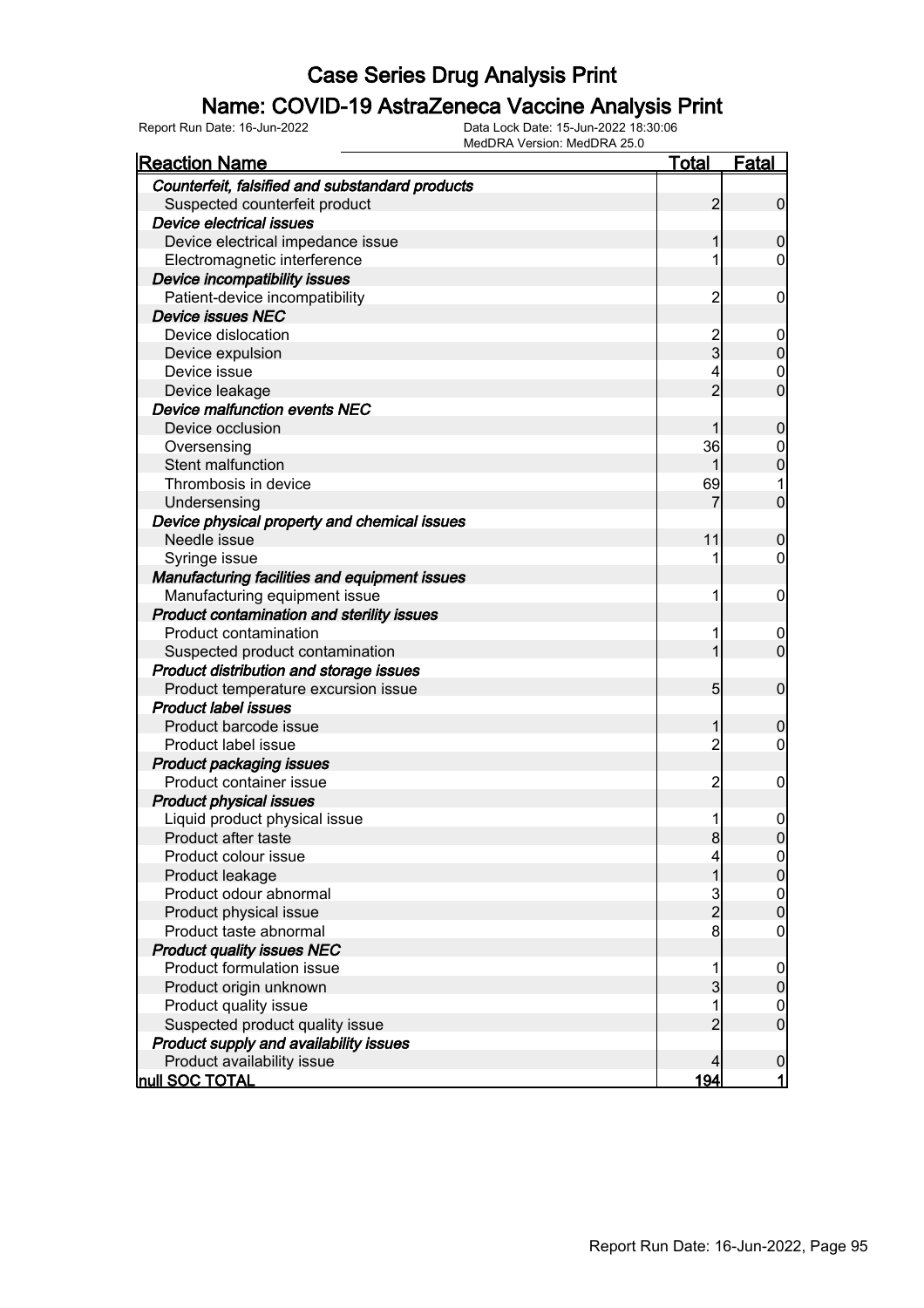### Name: COVID-19 AstraZeneca Vaccine Analysis Print

| <b>Reaction Name</b>                                      | <b>Total</b>     | <b>Fatal</b>                  |
|-----------------------------------------------------------|------------------|-------------------------------|
| <b>Psychiatric disorders</b>                              |                  |                               |
| <b>Abnormal behaviour NEC</b>                             |                  |                               |
| Abnormal behaviour                                        | 28               | $\boldsymbol{0}$              |
| Behaviour disorder                                        | 1                | $\overline{0}$                |
| <b>Breath holding</b>                                     | 5                | $\mathbf 0$                   |
| Sexually inappropriate behaviour                          | 1                | $\mathbf 0$                   |
| Staring                                                   | 14               | $\overline{0}$                |
| Abnormal food elimination                                 |                  |                               |
| Self-induced vomiting                                     | 1                | $\mathbf 0$                   |
| <b>Adjustment disorders</b>                               |                  |                               |
| Adjustment disorder                                       | 1                | $\mathbf 0$                   |
| Adjustment disorder with depressed mood                   | 6                | $\overline{0}$                |
| Adjustment disorder with mixed anxiety and depressed mood | $\overline{2}$   | $\overline{0}$                |
| <b>Affect alterations NEC</b>                             |                  |                               |
| Affect lability                                           | 14               | $\boldsymbol{0}$              |
| <b>Blunted affect</b>                                     | 1                |                               |
| <b>Constricted affect</b>                                 | 16               | $0\atop 0$                    |
|                                                           | 12               |                               |
| <b>Flat affect</b>                                        | 18               | $\mathbf 0$<br>$\overline{0}$ |
| Inappropriate affect                                      |                  |                               |
| Amnestic symptoms                                         |                  |                               |
| Paramnesia                                                | 9                | $\mathbf 0$                   |
| <b>Anxiety disorders NEC</b>                              |                  |                               |
| Anxiety disorder                                          | 7                | $\mathbf 0$                   |
| Generalised anxiety disorder                              | 5                | $\overline{0}$                |
| <b>Neurosis</b>                                           | 1                | $\overline{0}$                |
| <b>Anxiety symptoms</b>                                   |                  |                               |
| Agitation                                                 | 216              | $\mathbf 0$                   |
| Anxiety                                                   | 1386             | $\mathbf 0$                   |
| Immunisation stress-related response                      | 2                | $\mathbf 0$                   |
| <b>Nervousness</b>                                        | 614              | $\mathbf{0}$                  |
| Procedural anxiety                                        | 1                | $\overline{0}$                |
| <b>Stress</b>                                             | 174              | $\mathbf 0$                   |
| Tension                                                   | 74               | $\overline{0}$                |
| Attention deficit and disruptive behaviour disorders      |                  |                               |
| Attention deficit hyperactivity disorder                  | 21               | $\mathbf 0$                   |
| Behaviour and socialisation disturbances                  |                  |                               |
| Aggression                                                | 19               | 0                             |
| Antisocial behaviour                                      | $\overline{c}$   | $\overline{0}$                |
| Asocial behaviour                                         | $\overline{1}$   | $\pmb{0}$                     |
| Attention-seeking behaviour                               | 1                | $\boldsymbol{0}$              |
| Aversion                                                  | 1                | $\mathbf 0$                   |
| <b>Disinhibition</b>                                      | 2<br>1           | $\boldsymbol{0}$              |
| Homicidal ideation                                        |                  | $\mathbf 0$                   |
| Impatience                                                | $\overline{c}$   | $\boldsymbol{0}$              |
| Indifference                                              | 10               | $\mathbf 0$                   |
| Paranoia                                                  | 43               | $\boldsymbol{0}$              |
| Personality change                                        | 12               | $\mathbf 0$                   |
| Social avoidant behaviour                                 | 8                | $\boldsymbol{0}$              |
| Soliloquy                                                 | $\mathbf{3}$     | $\pmb{0}$                     |
| Violence-related symptom                                  | $\overline{3}$   | $\mathbf 0$                   |
| <b>Bipolar disorders</b>                                  |                  |                               |
| Bipolar I disorder                                        | 8                | $\mathbf 0$                   |
| Bipolar disorder                                          | $6 \overline{6}$ | $\overline{0}$                |
| Cognitive and attention disorders and disturbances NEC    |                  |                               |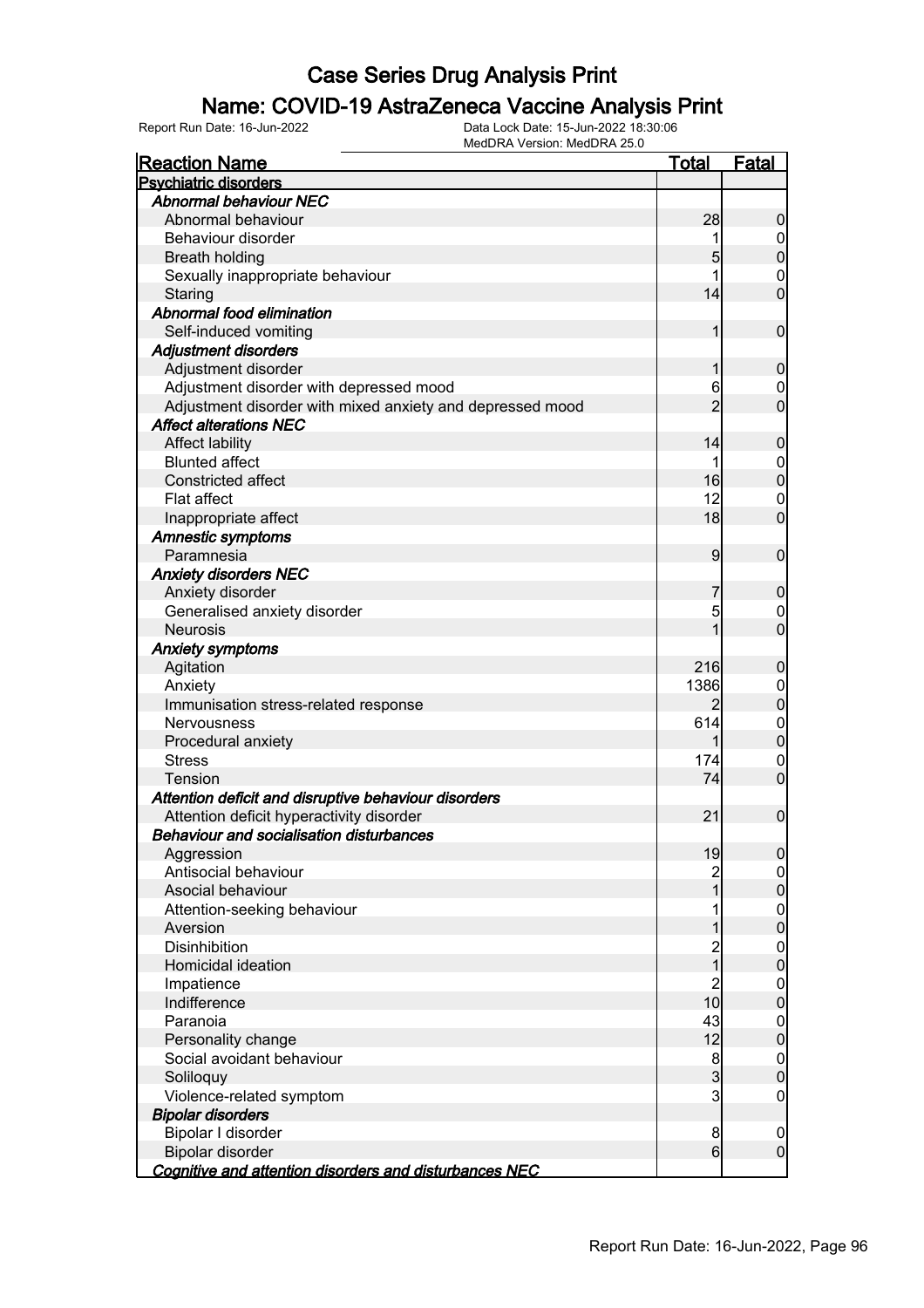### Name: COVID-19 AstraZeneca Vaccine Analysis Print

|                                                    | MedDRA Version: MedDRA 25.0 |                  |
|----------------------------------------------------|-----------------------------|------------------|
| <b>Reaction Name</b>                               | <u>Total</u>                | Fatal            |
| Psychiatric disorders Psychiatric disorders cont'd |                             |                  |
| Change in sustained attention                      | 1                           | $\overline{0}$   |
| Daydreaming                                        | 17                          | $\overline{0}$   |
| Distractibility                                    | $\overline{2}$              | $\boldsymbol{0}$ |
| Mental fatigue                                     | 504                         | 0                |
| <b>Communications disorders</b>                    |                             |                  |
| Communication disorder                             | 11                          | $\overline{0}$   |
| Mutism                                             | 6                           | $\boldsymbol{0}$ |
| Speech sound disorder                              | 2                           | $\mathbf 0$      |
| <b>Confusion and disorientation</b>                |                             |                  |
| Confusional state                                  | 2241                        | $\mathbf 0$      |
| Disorientation                                     | 749                         | $\overline{0}$   |
| Decreased physical activity levels                 |                             |                  |
| Catatonia                                          | 3                           | $\mathbf 0$      |
| Deliria                                            |                             |                  |
| Delirium                                           | 494                         | $\mathbf 0$      |
| Delirium febrile                                   | 3                           | $\mathbf 0$      |
| <b>Delusional disorders</b>                        |                             |                  |
| Alice in wonderland syndrome                       | 3                           | $\mathbf 0$      |
| <b>Delusional symptoms</b>                         |                             |                  |
| Delusion                                           | 54                          | $\overline{0}$   |
| Delusion of parasitosis                            | 3                           | $\mathbf 0$      |
| Mixed delusion                                     |                             | $\boldsymbol{0}$ |
| Thought withdrawal                                 |                             | $\overline{0}$   |
| Dementia NEC                                       |                             |                  |
| Pseudodementia                                     | 1                           | $\boldsymbol{0}$ |
| Depressive disorders                               |                             |                  |
| Agitated depression                                | 4                           | $\mathbf 0$      |
| Childhood depression                               | 1                           | $\boldsymbol{0}$ |
| Depression                                         | 732                         | $\mathbf 0$      |
| Depression suicidal                                | 18                          | $\boldsymbol{0}$ |
| Major depression                                   | 25                          | $\overline{0}$   |
| Menopausal depression                              | $\overline{\mathbf{c}}$     | $\mathbf 0$      |
| Mixed anxiety and depressive disorder              | $\overline{3}$              | $\mathbf 0$      |
| <b>Dissociative states</b>                         |                             |                  |
| Depersonalisation/derealisation disorder           | 21                          | $\boldsymbol{0}$ |
| <b>Dissociation</b>                                | 82                          | 0                |
| Dissociative amnesia                               | 1                           | $\overline{0}$   |
| Dissociative disorder                              | 3                           | $\mathbf 0$      |
| Disturbances in initiating and maintaining sleep   |                             |                  |
| Initial insomnia                                   | 44                          | $\mathbf 0$      |
| Insomnia                                           | 3195                        | $\overline{0}$   |
| Middle insomnia                                    | 74                          | $\overline{0}$   |
| Terminal insomnia                                  | 27                          | $\overline{0}$   |
| <b>Dyssomnias</b>                                  |                             |                  |
| Dyssomnia                                          | 5 <sub>5</sub>              | $\mathbf 0$      |
| Poor quality sleep                                 | 681                         | $\overline{0}$   |
| <b>Eating disorders NEC</b>                        |                             |                  |
| <b>Binge eating</b>                                |                             | $\overline{0}$   |
| Eating disorder                                    | 21                          | $\overline{0}$   |
| Pica                                               |                             | $\overline{0}$   |
| Selective eating disorder                          | $\overline{2}$              | $\overline{0}$   |
| <b>Emotional and mood disturbances NEC</b>         |                             |                  |
| <b>Anger</b>                                       | 91                          | $\overline{0}$   |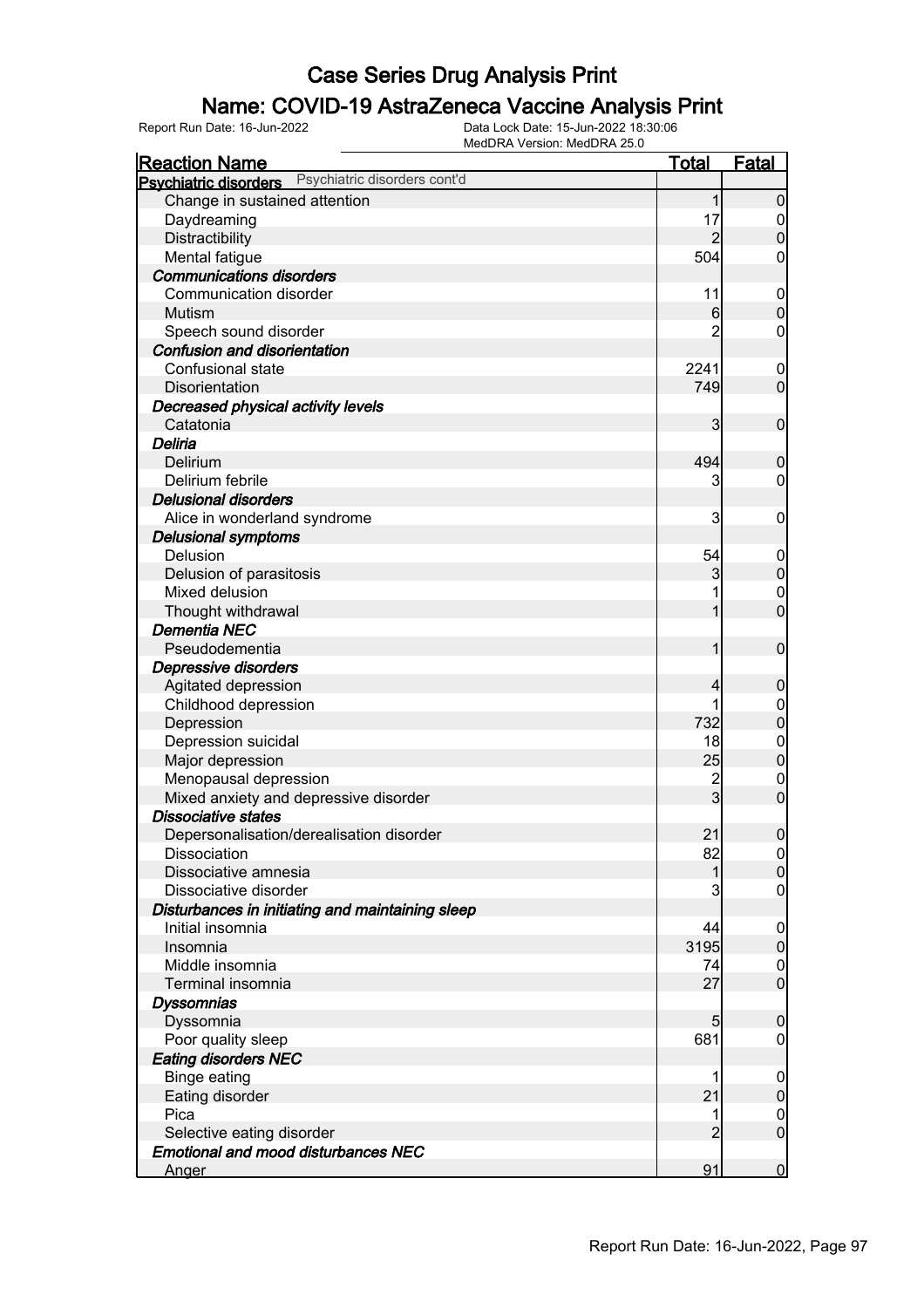### Name: COVID-19 AstraZeneca Vaccine Analysis Print

| <b>Reaction Name</b>                                         | <u>Total</u>   | <b>Fatal</b>                |
|--------------------------------------------------------------|----------------|-----------------------------|
| Psychiatric disorders cont'd<br><b>Psychiatric disorders</b> |                |                             |
| Dysphoria                                                    | $\overline{2}$ | 0                           |
| <b>Emotional disorder</b>                                    | 104            | $\boldsymbol{0}$            |
| <b>Emotional distress</b>                                    | 92             | 0                           |
| <b>Emotional poverty</b>                                     | $\overline{2}$ | $\pmb{0}$                   |
| Euphoric mood                                                | 69             | $\mathbf 0$                 |
| Frustration tolerance decreased                              | 16             | $\mathbf 0$                 |
| Irritability                                                 | 327            | $\mathbf 0$                 |
| Mood altered                                                 | 90             | $\mathbf 0$                 |
| <b>Factitious disorders</b>                                  |                |                             |
| Factitious disorder                                          | $\overline{4}$ | $\mathbf 0$                 |
| Fear symptoms and phobic disorders (incl social phobia)      |                |                             |
| Acrophobia                                                   | $\overline{2}$ | $\mathbf 0$                 |
| Agoraphobia                                                  | 5              | $\mathbf 0$                 |
| Claustrophobia                                               | 1              | $\mathbf 0$                 |
| Fear                                                         | 79             | $\boldsymbol{0}$            |
| Fear of death                                                | 20             | $\pmb{0}$                   |
| Fear of disease                                              | $\overline{c}$ | $\boldsymbol{0}$            |
| Fear of eating                                               | $\overline{1}$ | $\mathbf 0$                 |
| Fear of falling                                              | 6              |                             |
| Fear of injection                                            | 3              | $\mathbf{0}$<br>$\mathbf 0$ |
| Fear of open spaces                                          | 1              |                             |
| Fear-related avoidance of activities                         | 3              | $\mathbf{0}$<br>$\mathbf 0$ |
|                                                              |                |                             |
| Performance fear                                             | 1              | $\mathbf{0}$                |
| Phobia                                                       | 3              | $\pmb{0}$                   |
| Phonophobia                                                  | 5              | $\boldsymbol{0}$            |
| Social anxiety disorder                                      | 1              | $\pmb{0}$                   |
| Social fear                                                  | 2<br>1         | $\mathbf 0$                 |
| Thanatophobia                                                |                | $\overline{0}$              |
| <b>Fluctuating mood symptoms</b>                             |                |                             |
| Mood swings                                                  | 152            | $\mathbf 0$                 |
| Hallucinations (excl sleep-related)                          |                |                             |
| Hallucination                                                | 948            | $\boldsymbol{0}$            |
| Hallucination, auditory                                      | 49             | $\boldsymbol{0}$            |
| Hallucination, olfactory                                     | 15             | $\overline{0}$              |
| Hallucination, tactile                                       | 1              | $\mathsf{O}\xspace$         |
| Hallucination, visual                                        | 61             | 0                           |
| Hallucinations, mixed                                        | 9              | $\overline{0}$              |
| Somatic hallucination                                        | 1              | $\overline{0}$              |
| Impulse control disorders                                    |                |                             |
| Clinomania                                                   | 1              | $\mathbf 0$                 |
| Impulse-control disorder                                     | 3              | $\mathbf 0$                 |
| Impulsive behaviour                                          | $\overline{2}$ | $\boldsymbol{0}$            |
| Intermittent explosive disorder                              | 1              | $\boldsymbol{0}$            |
| Pyromania                                                    | 1              | $\overline{0}$              |
| Increased physical activity levels                           |                |                             |
| <b>Restlessness</b>                                          | 495            | $\boldsymbol{0}$            |
| Infancy, childhood and adolescence psychiatric disorders NEC |                |                             |
| Emotional disorder of childhood                              | 1              | $\boldsymbol{0}$            |
| Learning disorders                                           |                |                             |
| Reading disorder                                             | $\overline{2}$ | $\boldsymbol{0}$            |
| <b>Mental disorders NEC</b>                                  |                |                             |
| Mental disorder                                              | 36             | $\mathbf 0$                 |
| Mental status changes                                        | 6              | $\overline{0}$              |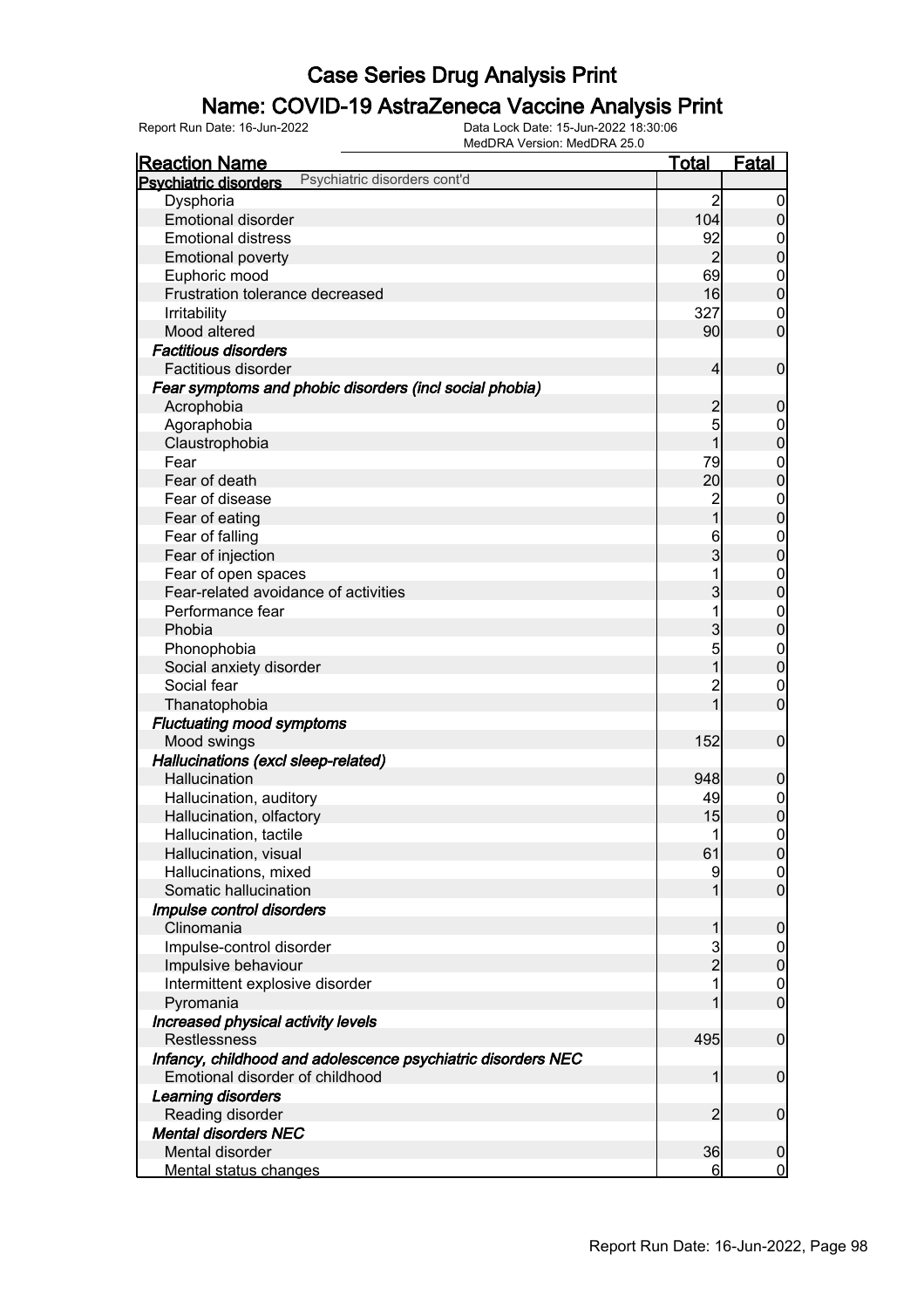### Name: COVID-19 AstraZeneca Vaccine Analysis Print

| <b>Reaction Name</b>                                         | <u>Total</u>     | <b>Fatal</b>                         |
|--------------------------------------------------------------|------------------|--------------------------------------|
| Psychiatric disorders cont'd<br><b>Psychiatric disorders</b> |                  |                                      |
| Mental disorders due to a general medical condition NEC      |                  |                                      |
| Mental disorder due to a general medical condition           | 1                | $\overline{0}$                       |
| Neuropsychiatric symptoms                                    | $\overline{2}$   | $\overline{0}$                       |
| Mood alterations with depressive symptoms                    |                  |                                      |
| Anhedonia                                                    | 4                | $\mathbf 0$                          |
| Decreased interest                                           | 20               |                                      |
| Depressed mood                                               | 720              | $\begin{matrix}0\\0\end{matrix}$     |
| Depressive symptom                                           | $\overline{2}$   |                                      |
| Feeling guilty                                               | $\overline{2}$   | $\begin{matrix} 0 \\ 0 \end{matrix}$ |
| Feeling of despair                                           | 21               |                                      |
| Negative thoughts                                            | 11               | $\begin{matrix}0\\0\end{matrix}$     |
| Sense of a foreshortened future                              | 3                | $\mathbf 0$                          |
| <b>Tearfulness</b>                                           | 104              | $\overline{0}$                       |
| Mood alterations with manic symptoms                         |                  |                                      |
| Hypomania                                                    | 1                | $\mathbf 0$                          |
| Mania                                                        | 31               | $\mathbf 0$                          |
| <b>Mood disorders NEC</b>                                    |                  |                                      |
| Affective disorder                                           | 4                |                                      |
|                                                              | 80               | $\boldsymbol{0}$<br>$\pmb{0}$        |
| Apathy                                                       | $\overline{2}$   |                                      |
| Laziness                                                     |                  | $\begin{matrix}0\\0\end{matrix}$     |
| Listless                                                     | 125              |                                      |
| Mood disorder due to a general medical condition             | 1                | $\begin{matrix}0\\0\end{matrix}$     |
| Substance-induced mood disorder                              | 1                |                                      |
| Narcolepsy and associated conditions                         |                  |                                      |
| Hypnagogic hallucination                                     | $\overline{4}$   | $\mathbf 0$                          |
| Sleep attacks                                                | $\overline{2}$   | $\mathbf 0$                          |
| Obsessive-compulsive disorders and symptoms                  |                  |                                      |
| Body dysmorphic disorder                                     | 2<br>2<br>3<br>3 | $\boldsymbol{0}$                     |
| Compulsive shopping                                          |                  | $\overline{0}$                       |
| Dermatillomania                                              |                  | $\begin{matrix}0\\0\end{matrix}$     |
| Obsessive thoughts                                           |                  |                                      |
| Obsessive-compulsive disorder                                | $\overline{2}$   | $\begin{matrix} 0 \\ 0 \end{matrix}$ |
| Obsessive-compulsive symptom                                 | $\overline{1}$   |                                      |
| Orgasmic disorders and disturbances                          |                  |                                      |
| Anorgasmia                                                   | $6 \mid$         | $\boldsymbol{0}$                     |
| Female orgasmic disorder                                     | 1                | 0                                    |
| Orgasm abnormal                                              | 1                | $\overline{0}$                       |
| Orgasmic sensation decreased                                 | 4                | $\mathbf 0$                          |
| Premature ejaculation                                        | $\overline{3}$   | $\overline{0}$                       |
| Panic attacks and disorders                                  |                  |                                      |
| Limited symptom panic attack                                 | 1                | $\boldsymbol{0}$                     |
| Panic attack                                                 | 363              | $\overline{0}$                       |
| Panic disorder                                               | 10               | $\mathbf 0$                          |
| Panic reaction                                               | 43               | $\mathbf 0$                          |
| Paraphilias and paraphilic disorders                         |                  |                                      |
| Fetishism                                                    | $\overline{2}$   | $\mathbf 0$                          |
| <b>Parasomnias</b>                                           |                  |                                      |
| Abnormal dreams                                              | 372              | $\mathbf 0$                          |
| Abnormal sleep-related event                                 | $\overline{2}$   | $\mathsf{O}\xspace$                  |
| Confusional arousal                                          | 3                | $\overline{0}$                       |
| Exploding head syndrome                                      |                  | $\overline{0}$                       |
| Nightmare                                                    | 471              | $\overline{0}$                       |
| Parasomnia                                                   | 1                | $\overline{0}$                       |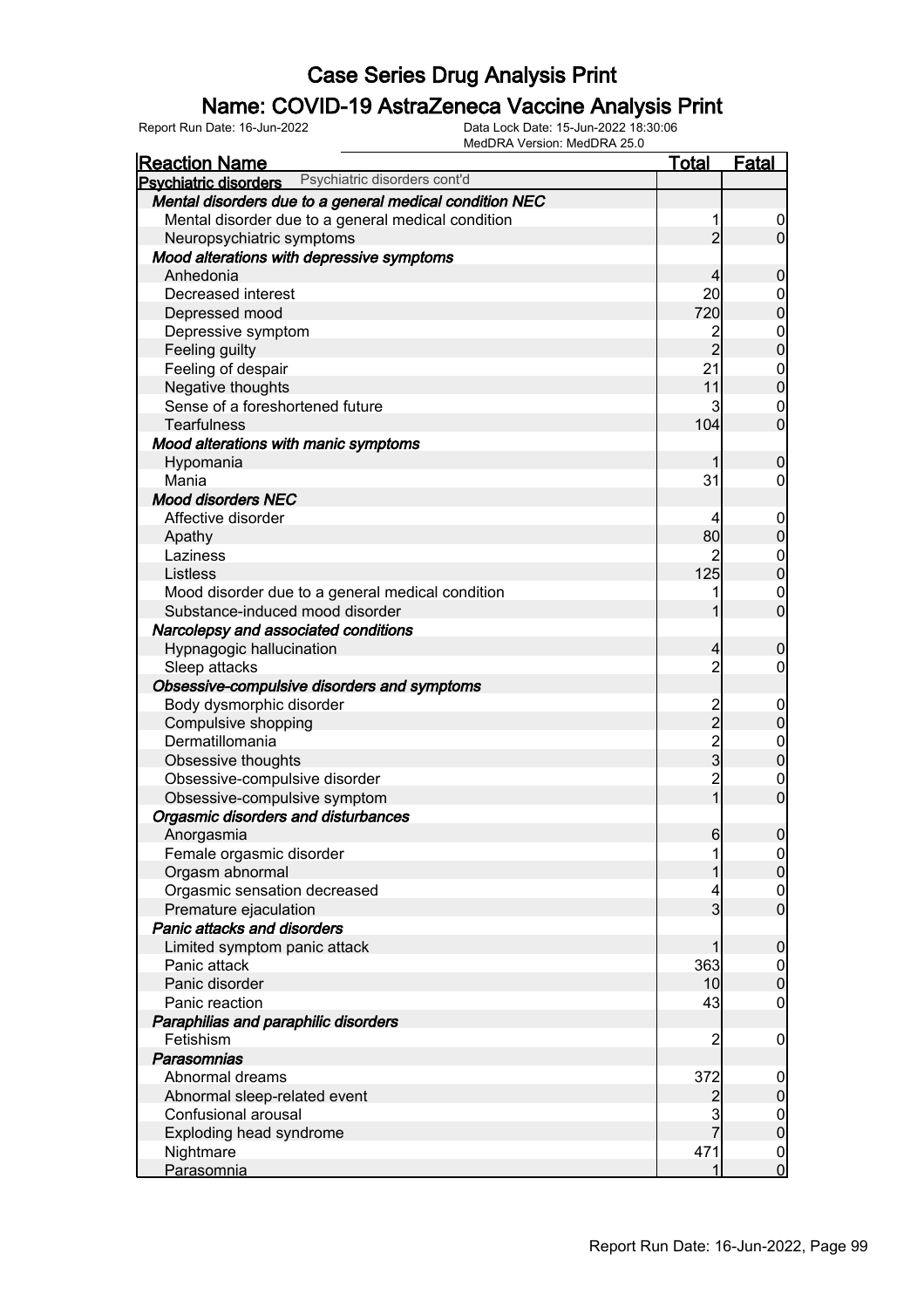#### Name: COVID-19 AstraZeneca Vaccine Analysis Print

| <b>Reaction Name</b>                                         | <b>Total</b>    | <u>Fatal</u>     |
|--------------------------------------------------------------|-----------------|------------------|
| Psychiatric disorders cont'd<br><b>Psychiatric disorders</b> |                 |                  |
| Rapid eye movements sleep abnormal                           | 4               | $\overline{0}$   |
| Sleep inertia                                                | 1               | $\overline{0}$   |
| Sleep talking                                                | 17              | 0                |
| Sleep terror                                                 | 63              | $\mathbf 0$      |
| Sleep-related eating disorder                                | $\overline{c}$  | $\mathbf 0$      |
| Somnambulism                                                 | 11              | $\mathbf 0$      |
| <b>Perception disturbances NEC</b>                           |                 |                  |
| Autoscopy                                                    | 29              | $\boldsymbol{0}$ |
| Deja vu                                                      | 4               | $\boldsymbol{0}$ |
| Delusional perception                                        | $\overline{2}$  | $\mathbf 0$      |
| Derealisation                                                | 18              | $\boldsymbol{0}$ |
| Flashback                                                    | $\overline{3}$  | $\overline{0}$   |
| Illusion                                                     | 12              | $\boldsymbol{0}$ |
| Imperception                                                 | 1               | $\overline{0}$   |
| Jamais vu                                                    |                 | $\mathbf{0}$     |
| Near death experience                                        |                 | $\overline{0}$   |
| Pseudohallucination                                          |                 | $\mathbf 0$      |
| Time perception altered                                      | $6\overline{6}$ | $\mathbf 0$      |
| <b>Personality disorders NEC</b>                             |                 |                  |
| Personality disorder                                         | 1               | $\mathbf 0$      |
| Pervasive developmental disorders NEC                        |                 |                  |
| Autism spectrum disorder                                     | 4               | $\mathbf 0$      |
| Psychiatric elimination disorders                            |                 |                  |
| <b>Enuresis</b>                                              | 62              | $\mathbf 0$      |
| <b>Psychiatric symptoms NEC</b>                              |                 |                  |
| Abulia                                                       | 1               | $\mathbf 0$      |
| Decreased eye contact                                        |                 | $\boldsymbol{0}$ |
| Helplessness                                                 | $\frac{2}{3}$   | $\mathbf 0$      |
| Hypervigilance                                               | 12              | $\boldsymbol{0}$ |
| Psychiatric symptom                                          | 16              | $\overline{0}$   |
| Psychological trauma                                         | 5               | $\mathbf 0$      |
| <b>Psychotic disorder NEC</b>                                |                 |                  |
| Acute psychosis                                              | 6               | $\mathbf 0$      |
| Psychotic behaviour                                          |                 | $\pmb{0}$        |
| Psychotic disorder                                           | 48              | $\mathbf 0$      |
| Psychotic symptom                                            |                 | 0                |
| Rebound psychosis                                            |                 | $\overline{0}$   |
| Schizoaffective and schizophreniform disorders               |                 |                  |
| Schizoaffective disorder                                     |                 | $\mathbf 0$      |
| Schizophrenia NEC                                            |                 |                  |
| Schizophrenia                                                |                 | $\mathbf 0$      |
| Sexual arousal disorders                                     |                 |                  |
| Disturbance in sexual arousal                                | 7               | $\mathbf 0$      |
| Sexual desire disorders                                      |                 |                  |
| Excessive masturbation                                       |                 | $\mathbf 0$      |
| Hypersexuality                                               | $\overline{c}$  | $\boldsymbol{0}$ |
| Libido decreased                                             | 25              | $\mathbf 0$      |
| Libido disorder                                              | 1               | $\mathbf 0$      |
| Libido increased                                             |                 | $\mathbf 0$      |
| Loss of libido                                               | 59              | $\mathbf 0$      |
| <b>Sexual dysfunction NEC</b>                                |                 |                  |
| Genito-pelvic pain/penetration disorder                      | 1               | $\boldsymbol{0}$ |
| <b>Sleep disorders NEC</b>                                   |                 |                  |
|                                                              |                 |                  |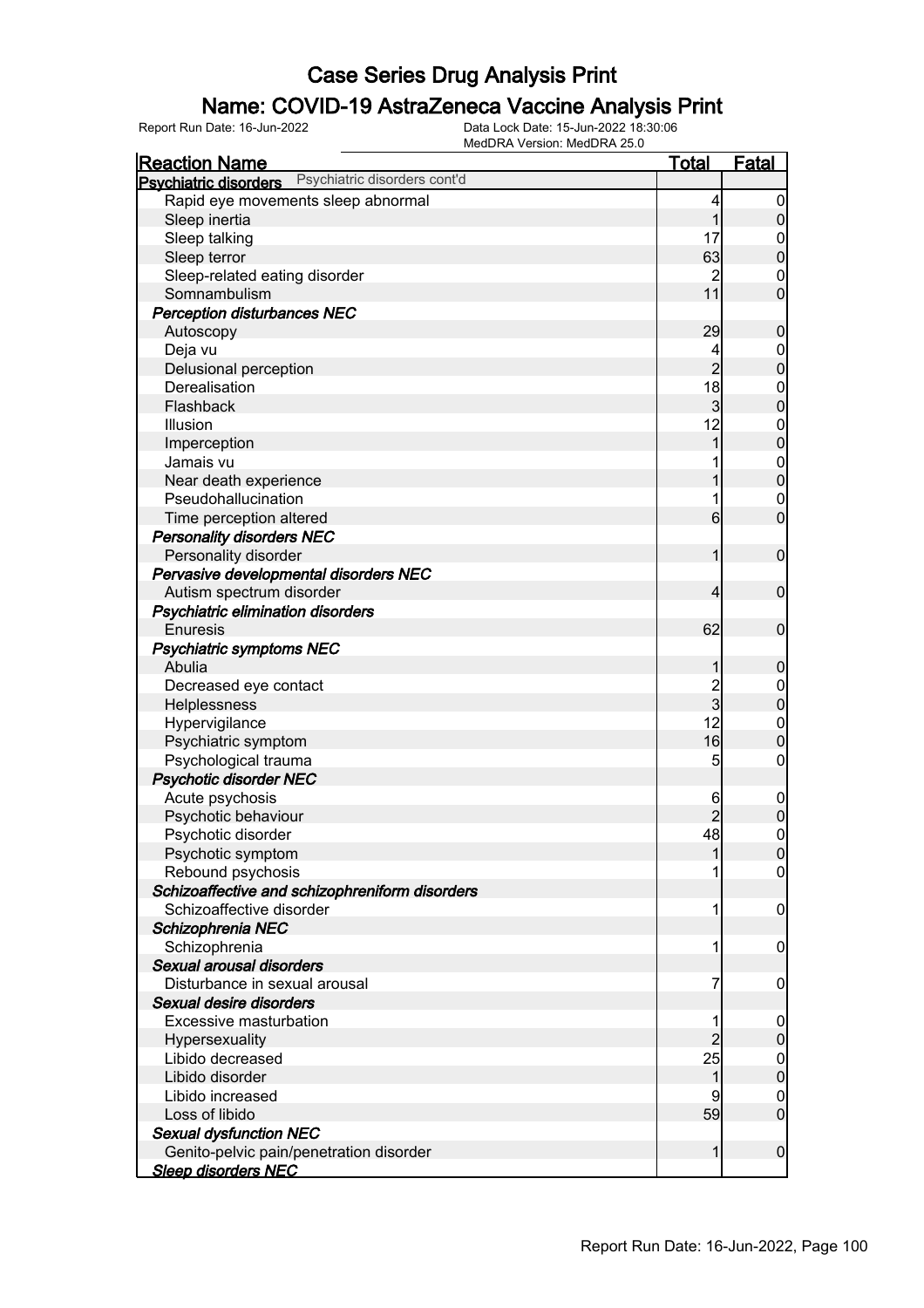### Name: COVID-19 AstraZeneca Vaccine Analysis Print

| <b>Reaction Name</b>                                           | <b>Total</b>            | Fatal                                |
|----------------------------------------------------------------|-------------------------|--------------------------------------|
| Psychiatric disorders cont'd<br><b>Psychiatric disorders</b>   |                         |                                      |
| Sleep disorder                                                 | 459                     | $\overline{0}$                       |
| Sleep disorder due to a general medical condition              |                         | $\mathbf 0$                          |
| Sleep disorder due to general medical condition, insomnia type | 3                       | $\overline{0}$                       |
| Somatic symptom disorders                                      |                         |                                      |
| <b>Conversion disorder</b>                                     | 44                      | $\mathbf 0$                          |
| Habit cough                                                    | 39                      |                                      |
| Illness anxiety disorder                                       |                         | $0\atop 0$                           |
| Psychogenic tremor                                             |                         | $\mathbf 0$                          |
| Somatic symptom disorder                                       | $\frac{2}{2}$           | $\overline{0}$                       |
| Speech and language usage disturbances                         |                         |                                      |
| Disorganised speech                                            | 23                      | $\boldsymbol{0}$                     |
| Logorrhoea                                                     | 3                       |                                      |
| Pedantic speech                                                |                         | $0\atop 0$                           |
| Poverty of speech                                              |                         | $\mathbf 0$                          |
| Verbigeration                                                  |                         | $\overline{0}$                       |
| Speech articulation and rhythm disturbances                    |                         |                                      |
| Dysphemia                                                      | 38                      | $\mathbf 0$                          |
| Lack of spontaneous speech                                     | 3                       | $\overline{0}$                       |
| <b>Stereotypies and automatisms</b>                            |                         |                                      |
| <b>Bruxism</b>                                                 | 35                      |                                      |
|                                                                | 49                      | $\mathbf 0$<br>$\mathbf 0$           |
| Head banging                                                   |                         |                                      |
| Waxy flexibility<br><b>Stress disorders</b>                    | 2                       | $\mathbf 0$                          |
|                                                                |                         |                                      |
| Acute stress disorder                                          |                         | $\mathbf 0$<br>$\mathbf 0$           |
| <b>Burnout syndrome</b>                                        | 16                      |                                      |
| Catastrophic reaction                                          | $\frac{2}{3}$           |                                      |
| Hyperarousal                                                   |                         | $\boldsymbol{0}$                     |
| Post-traumatic stress disorder                                 | 16                      | $\boldsymbol{0}$                     |
| Substance related and addictive disorders                      |                         |                                      |
| Alcohol abuse                                                  | 2<br>3                  | $\boldsymbol{0}$                     |
| Alcohol use disorder                                           |                         | $\mathbf 0$                          |
| Alcoholic hangover                                             |                         | $\begin{matrix} 0 \\ 0 \end{matrix}$ |
| Alcoholism                                                     | $\overline{3}$          |                                      |
| Dependence                                                     | $\overline{\mathbf{c}}$ | $\mathbf{0}$                         |
| Drug abuse                                                     | $\mathbf{1}$            | $\overline{0}$                       |
| Drug dependence                                                |                         | $\frac{0}{0}$                        |
| Nicotine dependence                                            |                         |                                      |
| Substance abuse                                                |                         | $\mathbf 0$                          |
| Suicidal and self-injurious behaviour                          |                         |                                      |
| Completed suicide                                              |                         | 4                                    |
| Intentional self-injury                                        | 9                       | $\mathbf 0$                          |
| Self-injurious ideation                                        | 3                       | $\begin{matrix} 0 \\ 0 \end{matrix}$ |
| Suicidal behaviour                                             | $\overline{7}$          |                                      |
| Suicidal ideation                                              | 122                     | $\begin{matrix} 0 \\ 0 \end{matrix}$ |
| Suicide attempt                                                | 31                      |                                      |
| Suicide threat                                                 |                         | $\mathsf{O}\xspace$                  |
| Thinking disturbances                                          |                         |                                      |
| Bradyphrenia                                                   | 99                      | $\mathbf 0$                          |
| Confabulation                                                  |                         | $\overline{0}$                       |
| Illogical thinking                                             |                         | $\boldsymbol{0}$                     |
| Impaired reasoning                                             | $\overline{3}$          | $\overline{0}$                       |
| Intrusive thoughts                                             | 6                       | $\boldsymbol{0}$                     |
| <b>Morbid thoughts</b>                                         | 5                       | $\overline{0}$                       |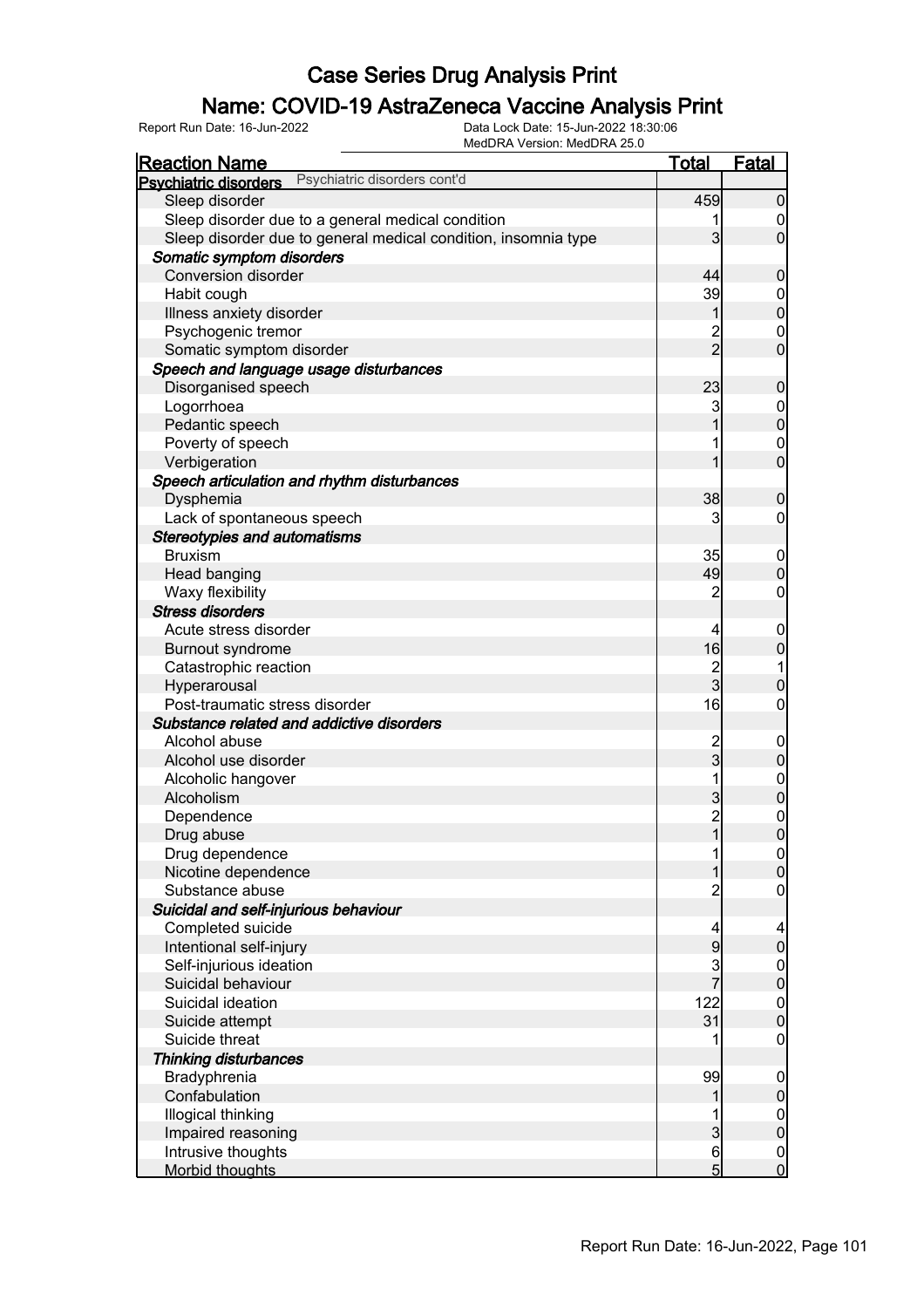### Name: COVID-19 AstraZeneca Vaccine Analysis Print

Report Run Date: 16-Jun-2022 Data Lock Date: 15-Jun-2022 18:30:06

MedDRA Version: MedDRA 25.0

|                                        | 1819991811819191911.18199918120.0 |                 |       |
|----------------------------------------|-----------------------------------|-----------------|-------|
| <b>Reaction Name</b>                   |                                   | Total           | Fatal |
| <b>Psychiatric disorders</b>           | Psychiatric disorders cont'd      |                 |       |
| Tachyphrenia                           |                                   | 23              |       |
| Thinking abnormal                      |                                   | 30 <sub>l</sub> |       |
| Thought blocking                       |                                   | 8               |       |
| <b>Tic disorders</b>                   |                                   |                 |       |
| Secondary tic                          |                                   |                 |       |
| Tic                                    |                                   | 23              |       |
| <b>Psychiatric disorders SOC TOTAL</b> |                                   | 18540           | 5     |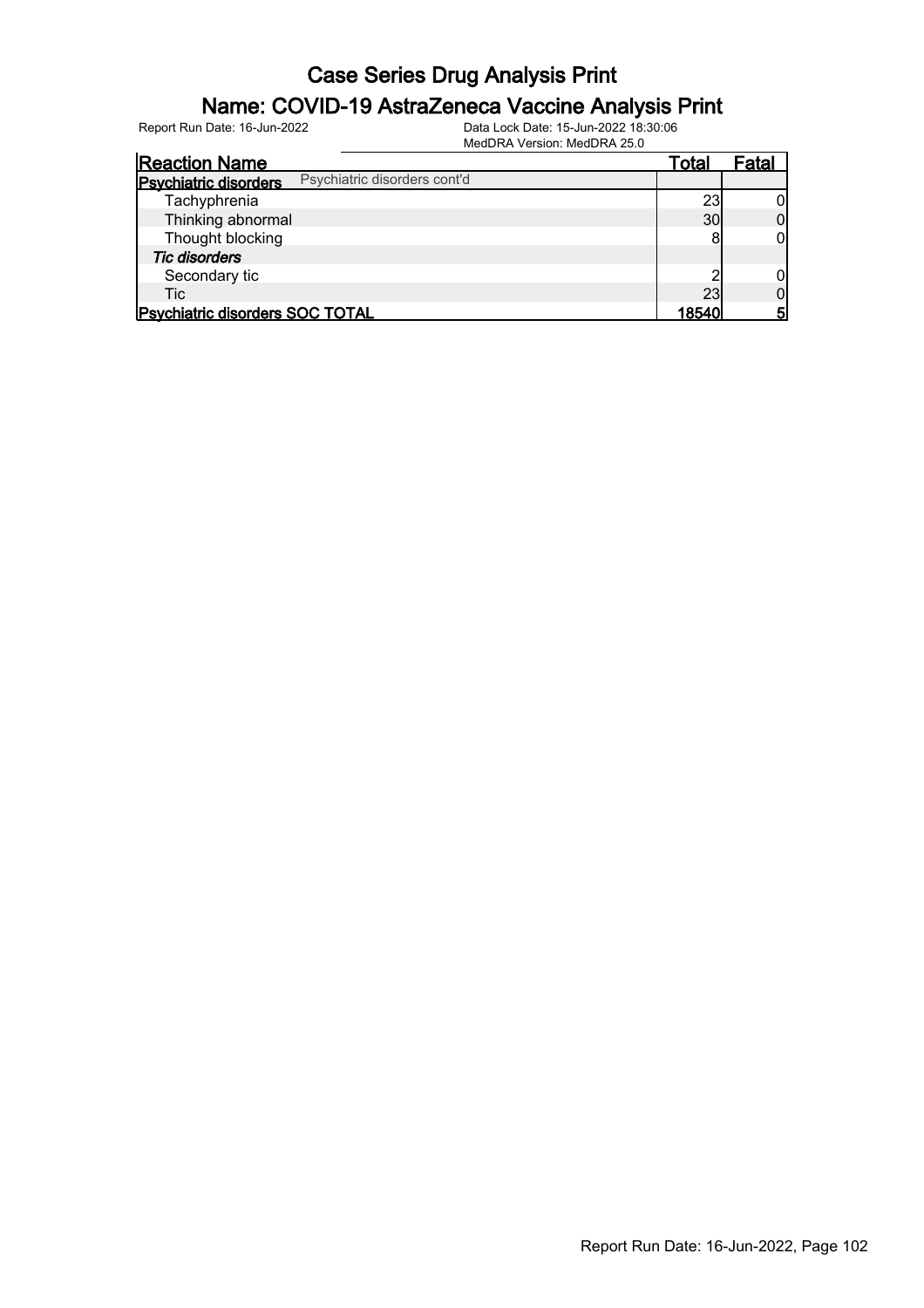### Name: COVID-19 AstraZeneca Vaccine Analysis Print

| <b>Reaction Name</b>                        | <u>Total</u>     | <b>Fatal</b>     |
|---------------------------------------------|------------------|------------------|
| Renal & urinary disorders                   |                  |                  |
| <b>Bladder and urethral symptoms</b>        |                  |                  |
| <b>Bladder discomfort</b>                   | 10               | 0                |
| <b>Bladder irritation</b>                   | 9                | $\boldsymbol{0}$ |
| <b>Bladder pain</b>                         | 68               | $\boldsymbol{0}$ |
| Bladder spasm                               | 1                | $\mathbf{0}$     |
| Dysuria                                     | 96               | 0                |
| Incontinence                                | 101              | $\mathbf 0$      |
| <b>Micturition disorder</b>                 | 4                | $\mathbf 0$      |
| Micturition frequency decreased             | 1                | $\mathbf{0}$     |
| Micturition urgency                         | 103              | $\overline{0}$   |
| Mixed incontinence                          |                  | $\mathbf{0}$     |
| Pollakiuria                                 | 309              | $\mathbf 0$      |
| Stress urinary incontinence                 |                  | $\mathbf{0}$     |
| Urethral pain                               | $6 \overline{6}$ | $\overline{0}$   |
| Urge incontinence                           | $\overline{c}$   | $\boldsymbol{0}$ |
| Urinary hesitation                          | $\overline{7}$   | $\overline{0}$   |
| Urinary incontinence                        | 138              | $\mathbf 0$      |
| Urinary retention                           | 104              | $\overline{0}$   |
| Urine flow decreased                        | 23               | $\mathbf{0}$     |
| <b>Bladder disorders NEC</b>                |                  |                  |
| <b>Bladder dilatation</b>                   | 1                |                  |
|                                             | 25               | $\boldsymbol{0}$ |
| Bladder disorder                            |                  | $\mathbf 0$      |
| <b>Bladder prolapse</b>                     | 1                | $\mathbf{0}$     |
| Urinary bladder haemorrhage                 | 18               |                  |
| Urinary bladder rupture                     | 1                | $\mathbf 0$      |
| <b>Bladder infections and inflammations</b> |                  |                  |
| Cystitis haemorrhagic                       | 1                | $\mathbf 0$      |
| Cystitis interstitial                       | 12               | $\mathbf 0$      |
| Cystitis noninfective                       | 3                | 0                |
| <b>Bladder neoplasms</b>                    |                  |                  |
| <b>Bladder cyst</b>                         | 1                | $\mathbf 0$      |
| Genital and urinary tract disorders NEC     |                  |                  |
| Urinary tract disorder                      | 12               | $\mathbf 0$      |
| Urogenital haemorrhage                      | 1                | $\mathbf 0$      |
| Glomerulonephritis and nephrotic syndrome   |                  |                  |
| Anti-glomerular basement membrane disease   |                  | <sup>0</sup>     |
| Focal segmental glomerulosclerosis          | $\overline{c}$   | $\overline{0}$   |
| Glomerulonephritis                          | 1                | $\overline{0}$   |
| Glomerulonephritis membranoproliferative    |                  | $\mathbf 0$      |
| Glomerulonephritis membranous               |                  | $\overline{0}$   |
| Glomerulonephritis minimal lesion           | 6                | $\boldsymbol{0}$ |
| IgA nephropathy                             | 4                | $\overline{0}$   |
| Nephrotic syndrome                          | 20               | $\mathbf 0$      |
| Myoneurogenic bladder disorders             |                  |                  |
| Atonic urinary bladder                      |                  | $\mathbf 0$      |
| Automatic bladder                           |                  | 0                |
| <b>Bladder dysfunction</b>                  | 14               | $\mathbf 0$      |
| Hypertonic bladder                          | 17               | $\overline{0}$   |
| Loss of bladder sensation                   | 13               | $\mathbf 0$      |
| Neurogenic bladder                          | 4                | $\overline{0}$   |
| <b>Nephritis NEC</b>                        |                  |                  |
| Lupus nephritis                             |                  | $\mathbf 0$      |
| <b>Nephritis</b>                            | $rac{2}{7}$      | $\overline{0}$   |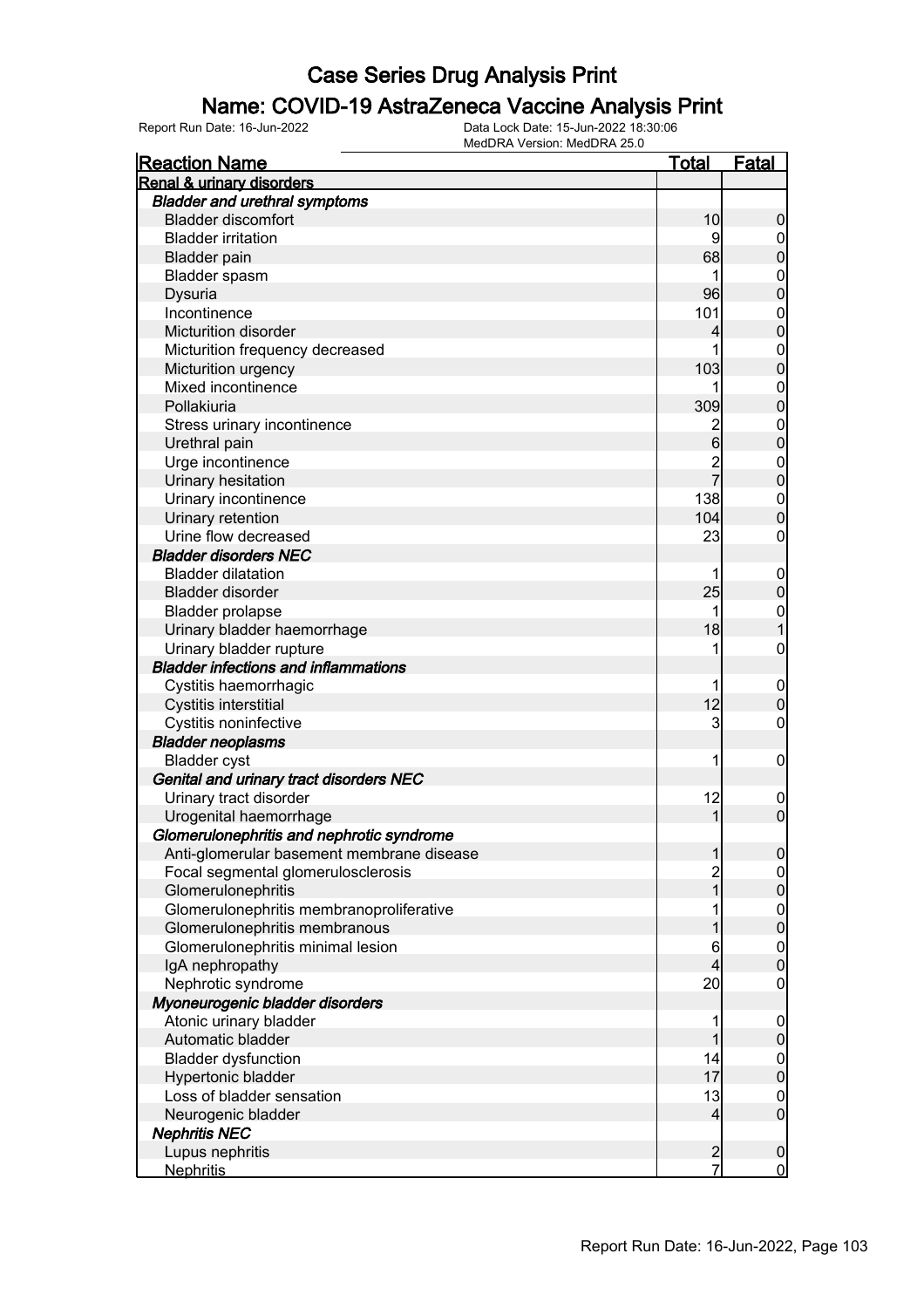### Name: COVID-19 AstraZeneca Vaccine Analysis Print

| MedDRA Version: MedDRA 25.0                                              |                |                                    |
|--------------------------------------------------------------------------|----------------|------------------------------------|
| <b>Reaction Name</b>                                                     | <u>Total</u>   | Fatal                              |
| Renal & urinary disorders cont'd<br><b>Renal &amp; urinary disorders</b> |                |                                    |
| Tubulointerstitial nephritis                                             | 8              | $\overline{0}$                     |
| Nephropathies and tubular disorders NEC                                  |                |                                    |
| Nephropathy                                                              | $\overline{2}$ | $\mathbf 0$                        |
| Nephrosclerosis                                                          |                | $\mathbf 0$                        |
| <b>Renal disorders NEC</b>                                               |                |                                    |
| Oedematous kidney                                                        |                | $\overline{0}$                     |
| Renal disorder                                                           | 16             | $\boldsymbol{0}$                   |
| Renal haemorrhage                                                        | 3              | 0                                  |
| Renal failure and impairment                                             |                |                                    |
| Acute kidney injury                                                      | 75             | 1                                  |
| Anuria                                                                   | 5              | $\pmb{0}$                          |
| Chronic kidney disease                                                   | 15             | 1                                  |
| End stage renal disease                                                  | 1              | $\pmb{0}$                          |
| Oliguria                                                                 | 11             |                                    |
| Renal failure                                                            | 51             | $\frac{0}{2}$                      |
| Renal impairment                                                         | 26             | $\boldsymbol{0}$                   |
| Renal injury                                                             | 9              | $\overline{1}$                     |
| Renal failure complications                                              |                |                                    |
| Malnutrition-inflammation-atherosclerosis syndrome                       | 1              | $\mathbf 0$                        |
| Renal hypertension and related conditions                                |                |                                    |
| Hypertensive nephropathy                                                 |                | $\mathbf 0$                        |
| <b>Renal lithiasis</b>                                                   |                |                                    |
| Nephrolithiasis                                                          | 24             | $\mathbf 0$                        |
| Renal obstructive disorders                                              |                |                                    |
| Hydronephrosis                                                           |                | $\mathbf 0$                        |
| Renal structural abnormalities and trauma                                |                |                                    |
| Acquired cystic kidney disease                                           |                | $\mathbf 0$                        |
| Kidney enlargement                                                       |                | $\mathbf 0$                        |
| Renal atrophy                                                            | $\overline{2}$ | $\overline{0}$                     |
| Renal vascular and ischaemic conditions                                  |                |                                    |
| Renal artery occlusion                                                   | 3              | $\mathbf 0$                        |
| Renal artery thrombosis                                                  | $\overline{c}$ | $\boldsymbol{0}$                   |
| Renal cortical necrosis                                                  |                | $\mathbf 0$                        |
| Renal embolism                                                           |                | $\boldsymbol{0}$                   |
| Renal infarct                                                            | 17             | $\overline{1}$                     |
| Renal ischaemia                                                          | $\overline{c}$ |                                    |
| Renal tubular injury                                                     | 1              | $\overline{0}$<br>$\overline{0}$   |
| Renal vascular thrombosis                                                |                |                                    |
| Renal vasculitis                                                         | $\frac{2}{2}$  | $\boldsymbol{0}$<br>$\overline{0}$ |
| Renal vein embolism                                                      |                |                                    |
| Renal vein occlusion                                                     | $\overline{3}$ | $\mathbf 0$<br>$\mathbf 0$         |
| Renal vein thrombosis                                                    | 9              | 0                                  |
|                                                                          |                |                                    |
| Structural and obstructive urethral disorders (excl congenital)          |                |                                    |
| Urethral spasm<br>Urethral stenosis                                      |                | $\mathbf 0$<br>$\mathbf 0$         |
| <b>Ureteric disorders NEC</b>                                            |                |                                    |
|                                                                          |                |                                    |
| Ureteral disorder                                                        | 2              | $\overline{0}$                     |
| Urinary abnormalities                                                    |                |                                    |
| Chromaturia                                                              | 111            | $\mathbf 0$                        |
| Glycosuria                                                               |                | $\mathbf 0$                        |
| Haematinuria                                                             |                | $\boldsymbol{0}$                   |
| Haematuria                                                               | 70             | $\mathbf 0$                        |
| Microalbuminuria                                                         | 1              | $\overline{0}$                     |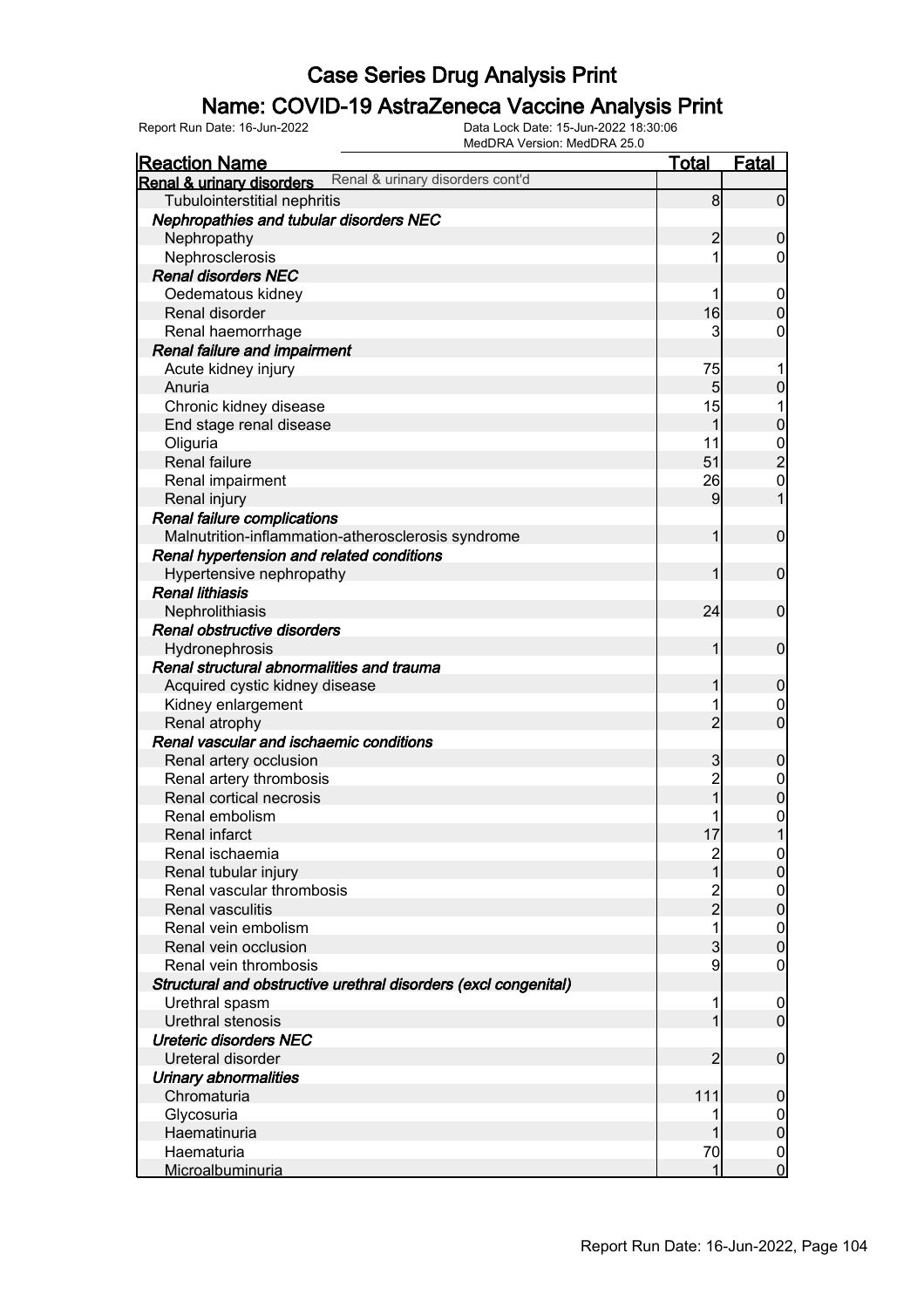### Name: COVID-19 AstraZeneca Vaccine Analysis Print

Report Run Date: 16-Jun-2022 Data Lock Date: 15-Jun-2022 18:30:06

MedDRA Version: MedDRA 25.0

| <b>Reaction Name</b>                 |                                  | Total | Fatal |
|--------------------------------------|----------------------------------|-------|-------|
| <b>Renal &amp; urinary disorders</b> | Renal & urinary disorders cont'd |       |       |
| Proteinuria                          |                                  | 12    |       |
| Urine abnormality                    |                                  | 21    |       |
| Urine odour abnormal                 |                                  | 23    |       |
| Urinary tract signs and symptoms NEC |                                  |       |       |
| Costovertebral angle tenderness      |                                  |       |       |
| Haemorrhage urinary tract            |                                  | 60    |       |
| Nocturia                             |                                  | 23    |       |
| Polyuria                             |                                  | 34    |       |
| Renal colic                          |                                  |       |       |
| Renal pain                           |                                  | 953   |       |
| Urinary tract discomfort             |                                  |       |       |
| Urinary tract pain                   |                                  | 16    |       |
| Renal & urinary disorders SOC TOTAL  |                                  | 2792  |       |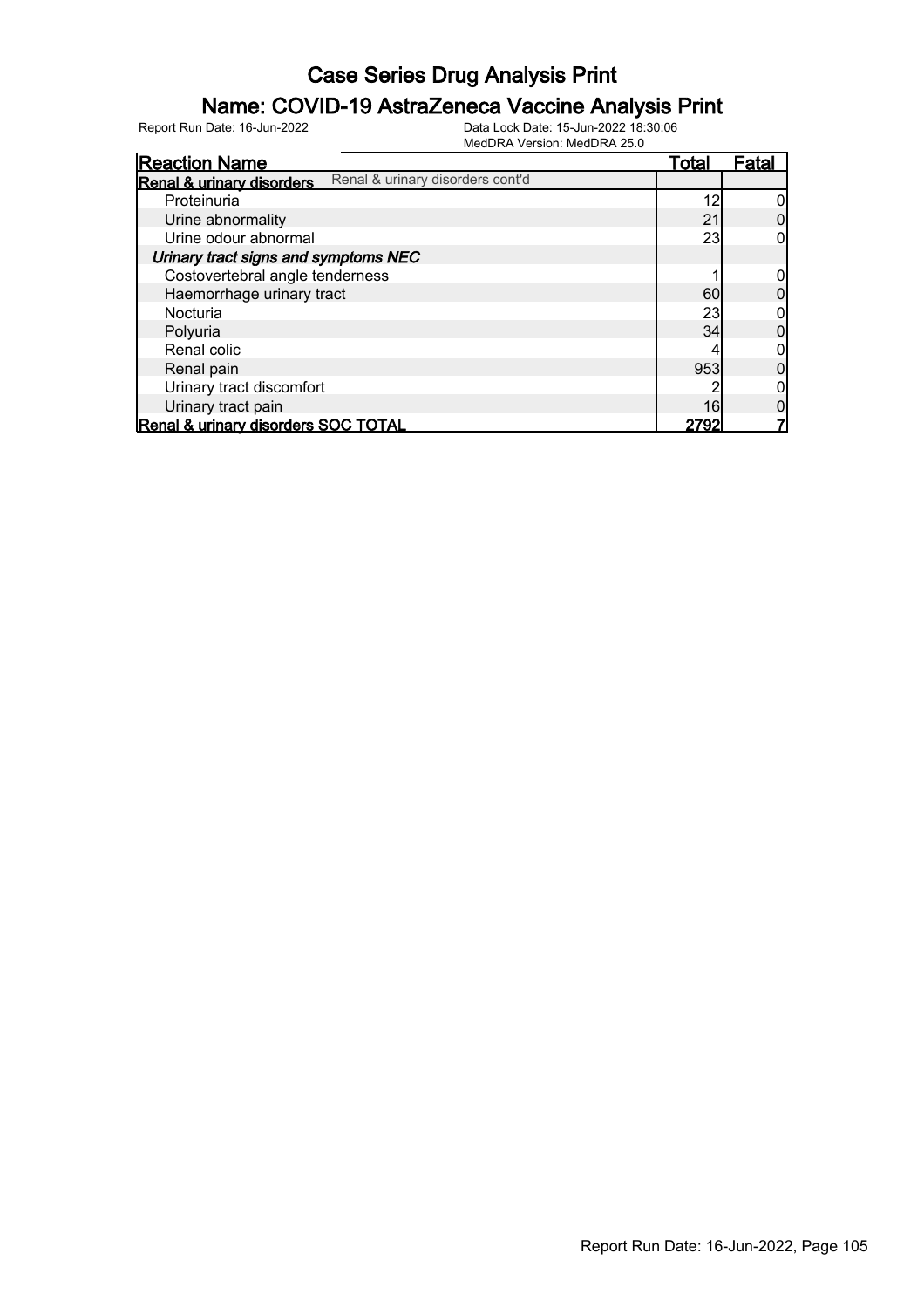#### Name: COVID-19 AstraZeneca Vaccine Analysis Print

| <b>Reaction Name</b>                                  | <u>Total</u>                               | <b>Fatal</b>               |
|-------------------------------------------------------|--------------------------------------------|----------------------------|
| Reproductive & breast disorders                       |                                            |                            |
| Benign and malignant breast neoplasms                 |                                            |                            |
| <b>Breast cyst</b>                                    | 14                                         | $\overline{0}$             |
| <b>Breast disorders NEC</b>                           |                                            |                            |
| Anisomastia                                           | 1                                          | $\mathbf 0$                |
| <b>Breast disorder</b>                                | 4                                          | $\mathbf 0$                |
| <b>Breast enlargement</b>                             | 11                                         | $\mathbf 0$                |
| <b>Breast mass</b>                                    | 77                                         | $\mathbf{0}$               |
| Gynaecomastia                                         | 10                                         | $\overline{0}$             |
| Mammary duct ectasia                                  |                                            | $\mathbf 0$                |
| Nipple disorder                                       | 1                                          | $\overline{0}$             |
| <b>Breast infections and inflammations</b>            |                                            |                            |
| <b>Breast inflammation</b>                            | $\overline{4}$                             | $\mathbf 0$                |
| Nipple inflammation                                   | 1                                          | $\mathbf 0$                |
| <b>Breast signs and symptoms</b>                      |                                            |                            |
| Breast discharge                                      | 9                                          |                            |
| <b>Breast discolouration</b>                          | 1                                          | $\mathbf 0$<br>$\mathbf 0$ |
| <b>Breast discomfort</b>                              | 12                                         |                            |
|                                                       | 6                                          | $\mathbf{0}$               |
| Breast engorgement                                    |                                            | $\mathbf 0$                |
| Breast haemorrhage                                    |                                            | $\mathbf{0}$               |
| <b>Breast induration</b>                              | 1                                          | $\overline{0}$             |
| Breast oedema                                         | 1                                          | $\mathbf{0}$               |
| <b>Breast pain</b>                                    | 507                                        | $\mathbf 0$                |
| <b>Breast swelling</b>                                | 75                                         | $\mathbf{0}$               |
| <b>Breast tenderness</b>                              | 79                                         | $\mathbf 0$                |
| Nipple exudate bloody                                 | 1                                          | $\mathbf{0}$               |
| Nipple pain                                           | 38                                         | $\mathbf 0$                |
| Nipple swelling                                       | 4                                          | $\boldsymbol{0}$           |
| <b>Cervix disorders NEC</b>                           |                                            |                            |
| Cervical friability                                   | 1                                          | $\mathbf 0$                |
| Cervix haemorrhage uterine                            | 1                                          | $\boldsymbol{0}$           |
| Ectropion of cervix                                   | $\overline{c}$                             | $\boldsymbol{0}$           |
| Cervix neoplasms                                      |                                            |                            |
| Cervical polyp                                        | 1                                          | $\mathbf 0$                |
| Erection and ejaculation conditions and disorders     |                                            |                            |
| Ejaculation delayed                                   | $\overline{2}$                             | $\mathbf 0$                |
| Ejaculation disorder                                  | $\overline{4}$                             | 0                          |
| Ejaculation failure                                   | 4                                          | $\overline{0}$             |
| Erectile dysfunction                                  | 104                                        | $\pmb{0}$                  |
| <b>Erection increased</b>                             | 7                                          | $\boldsymbol{0}$           |
| Organic erectile dysfunction                          | 20                                         | $\mathbf 0$                |
| Painful ejaculation                                   | 1                                          | $\boldsymbol{0}$           |
| Painful erection                                      | $\frac{2}{3}$                              | $\mathbf 0$                |
| Priapism                                              |                                            | $\boldsymbol{0}$           |
| Retrograde ejaculation                                | $\overline{4}$                             | $\mathbf 0$                |
| Spontaneous penile erection                           | $\vert 4 \vert$                            | $\mathbf 0$                |
| Fallopian tube and ovary infections and inflammations |                                            |                            |
| Noninfective oophoritis                               | 1                                          | $\mathbf 0$                |
| <b>Lactation disorders</b>                            |                                            |                            |
| Galactorrhoea                                         |                                            | $\mathbf 0$                |
| Galactostasis                                         | $\begin{array}{c} 3 \\ 2 \\ 6 \end{array}$ | $\pmb{0}$                  |
| Lactation disorder                                    |                                            | $\overline{0}$             |
| Lactation puerperal increased                         |                                            | $\pmb{0}$                  |
| <b>Suppressed lactation</b>                           | 28                                         | $\overline{0}$             |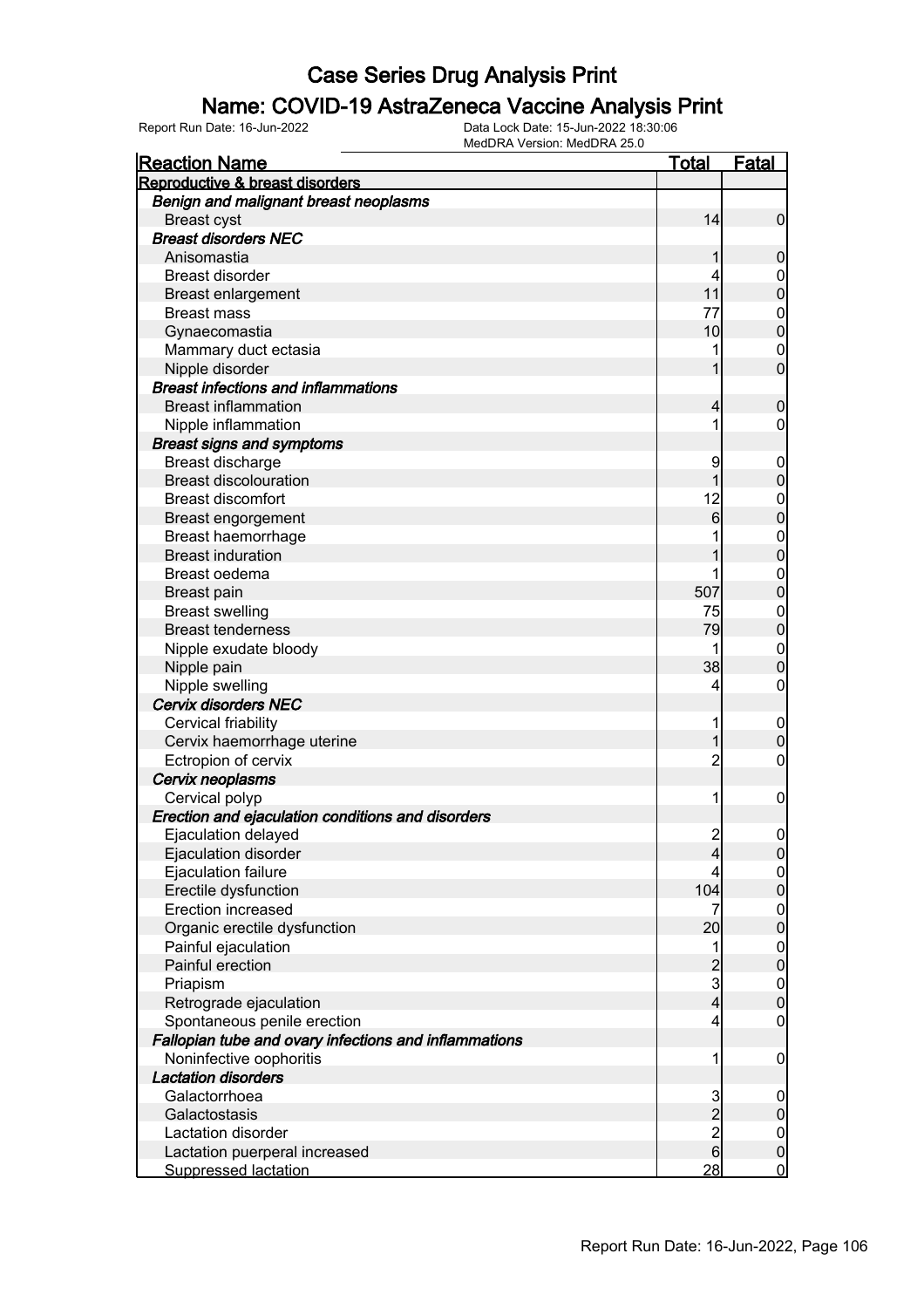### Name: COVID-19 AstraZeneca Vaccine Analysis Print

| <b>Reaction Name</b>                                                      | <b>Total</b>   | Fatal                                |
|---------------------------------------------------------------------------|----------------|--------------------------------------|
| Reproductive & breast disorders cont'd<br>Reproductive & breast disorders |                |                                      |
| <b>Menopausal effects NEC</b>                                             |                |                                      |
| Artificial menopause                                                      |                | $\overline{0}$                       |
| Menopausal disorder                                                       | $\frac{2}{3}$  | $\overline{0}$                       |
| Menopausal symptoms                                                       | 69             |                                      |
| Menopause delayed                                                         | 5              | $0\atop 0$                           |
| Premature menopause                                                       | 53             | $\boldsymbol{0}$                     |
| Menopausal effects on the genitourinary tract                             |                |                                      |
| Atrophic vulvovaginitis                                                   |                | $\mathbf 0$                          |
| Postmenopausal haemorrhage                                                | 312            | $\mathbf 0$                          |
| <b>Menstruation and uterine bleeding NEC</b>                              |                |                                      |
| Abnormal uterine bleeding                                                 | 9              | $\pmb{0}$                            |
| Abnormal withdrawal bleeding                                              | 6              |                                      |
| Dysmenorrhoea                                                             | 1498           | $0\atop 0$                           |
| Intermenstrual bleeding                                                   | 721            |                                      |
| Menstrual discomfort                                                      | 18             | $0\atop 0$                           |
| Menstrual disorder                                                        | 1617           |                                      |
| Menstruation irregular                                                    | 2448           | $0\atop 0$                           |
| Premenstrual dysphoric disorder                                           | 7              |                                      |
| Premenstrual headache                                                     | 12             | $\begin{matrix} 0 \\ 0 \end{matrix}$ |
| Premenstrual pain                                                         | 86             |                                      |
| Premenstrual syndrome                                                     | 61             | $0\atop 0$                           |
| Retrograde menstruation                                                   | 4              | $\mathbf 0$                          |
| Withdrawal bleed                                                          | 14             | $\overline{0}$                       |
| <b>Menstruation with decreased bleeding</b>                               |                |                                      |
| Amenorrhoea                                                               | 635            | $\boldsymbol{0}$                     |
| Hypomenorrhoea                                                            | 446            | $\boldsymbol{0}$                     |
| Menstruation delayed                                                      | 3351           | $\mathbf 0$                          |
| Oligomenorrhoea                                                           | 127            | $\boldsymbol{0}$                     |
| <b>Menstruation with increased bleeding</b>                               |                |                                      |
| Heavy menstrual bleeding                                                  | 4854           | $\mathbf 0$                          |
| Menometrorrhagia                                                          | 18             | $\pmb{0}$                            |
| Polymenorrhoea                                                            | 727            | $\boldsymbol{0}$                     |
| Ovarian and fallopian tube cysts and neoplasms                            |                |                                      |
| Ovarian cyst                                                              | 35             | $\mathbf 0$                          |
| Ovarian cyst ruptured                                                     | $\overline{2}$ | $\overline{0}$                       |
| Polycystic ovaries                                                        | 45             | $\overline{0}$                       |
| Ovarian and fallopian tube disorders NEC                                  |                |                                      |
| Fallopian tube spasm                                                      |                | $\overline{0}$                       |
| Ovarian adhesion                                                          | 1              | $\boldsymbol{0}$                     |
| Ovarian enlargement                                                       | 3              | $\overline{0}$                       |
| Ovarian failure                                                           | 4              | $\mathbf 0$                          |
| Ovarian haemorrhage                                                       | 5              | $\overline{0}$                       |
| Ovarian hyperstimulation syndrome                                         | 1              | $\mathbf 0$                          |
| Ovarian mass                                                              |                | $\boldsymbol{0}$                     |
| Ovarian necrosis                                                          |                | $\mathbf 0$                          |
| Ovarian oedema                                                            |                | $\overline{0}$                       |
| Ovarian vein thrombosis                                                   | $\overline{2}$ | $\boldsymbol{0}$                     |
| Ovulation pain                                                            | 63             | $\mathbf 0$                          |
| Premature ovulation                                                       | 8              | $\mathbf 0$                          |
| Pelvic prolapse conditions                                                |                |                                      |
| Cystocele                                                                 | 1              | $\boldsymbol{0}$                     |
| Vaginal prolapse                                                          | $\overline{c}$ | $\boldsymbol{0}$                     |
| <b>Pelvis and broad ligament disorders NEC</b>                            |                |                                      |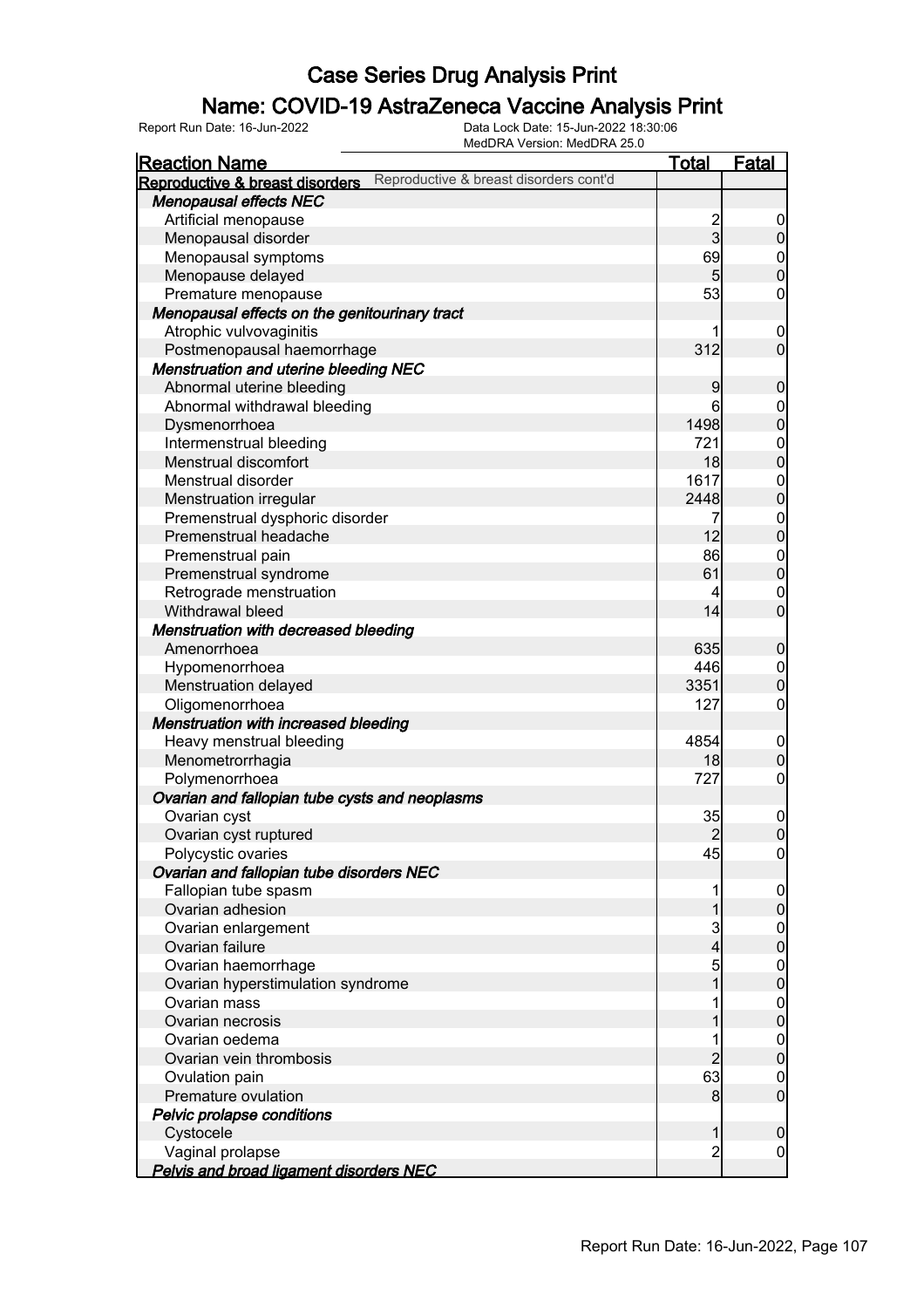#### Name: COVID-19 AstraZeneca Vaccine Analysis Print

| <b>Reaction Name</b>                                                      | <b>Total</b>    | <b>Fatal</b>                         |
|---------------------------------------------------------------------------|-----------------|--------------------------------------|
| Reproductive & breast disorders cont'd<br>Reproductive & breast disorders |                 |                                      |
| Adnexa uteri pain                                                         | 47              | $\overline{0}$                       |
| Pelvic haematoma                                                          |                 | $\overline{0}$                       |
| Pelvic haemorrhage                                                        | 27              | 0                                    |
| Pelvic organ prolapse                                                     | 1               | $\mathbf 0$                          |
| Penile and scrotal infections and inflammations                           |                 |                                      |
| Balanoposthitis                                                           | $\overline{4}$  | $\mathbf 0$                          |
| Penile disorders NEC (excl erection and ejaculation)                      |                 |                                      |
| Penile blister                                                            | 6               | $\mathbf 0$                          |
| Penile burning sensation                                                  |                 | $\mathbf 0$                          |
| Penile curvature                                                          | 4               | $\overline{0}$                       |
| Penile discharge                                                          | 5               | $\boldsymbol{0}$                     |
| Penile erosion                                                            | $\overline{1}$  | $\overline{0}$                       |
| Penile exfoliation                                                        |                 | $\mathbf{0}$                         |
| Penile haemorrhage                                                        | 7               | $\overline{0}$                       |
| Penile oedema                                                             |                 | $\boldsymbol{0}$                     |
| Penile pain                                                               | $\frac{3}{2}$   | $\overline{0}$                       |
| Penile size reduced                                                       | $\overline{2}$  | $\mathbf{0}$                         |
| Penis disorder                                                            | 11              | $\overline{0}$                       |
| Peyronie's disease                                                        | 4               | 0                                    |
| Prostate and seminal vesicles infections and inflammations                |                 |                                      |
| <b>Prostatitis</b>                                                        | 6               | $\boldsymbol{0}$                     |
| Prostatic neoplasms and hypertrophy                                       |                 |                                      |
| Benign prostatic hyperplasia                                              | $\overline{2}$  | $\mathbf 0$                          |
| Prostatic signs, symptoms and disorders NEC                               |                 |                                      |
| Prostatic pain                                                            | 1               | $\mathbf 0$                          |
| Prostatism                                                                | 1               | $\mathbf 0$                          |
| Prostatomegaly                                                            | 4               | 0                                    |
| Reproductive tract disorders NEC (excl neoplasms)                         |                 |                                      |
| Female genital tract fistula                                              | 1               | $\mathbf 0$                          |
| <b>Genital blister</b>                                                    | 5               | $\boldsymbol{0}$                     |
| Genital dysaesthesia                                                      | 1               | $\mathbf{0}$                         |
| Genital haemorrhage                                                       | 34              | $\overline{0}$                       |
| Genital hyperaesthesia                                                    | 1               | $\boldsymbol{0}$                     |
| Genital hypoaesthesia                                                     |                 | $\overline{0}$                       |
| <b>Genital lesion</b>                                                     | $\overline{2}$  | $\overline{0}$                       |
| Genital paraesthesia                                                      | $5\overline{)}$ | 0                                    |
| Genital ulceration                                                        | 14              | 0                                    |
| Perineal disorder                                                         | $\overline{2}$  | $\overline{0}$                       |
| Varicose veins pelvic                                                     | 1               | $\boldsymbol{0}$                     |
| Reproductive tract infections and inflammations NEC                       |                 |                                      |
| Genital tract inflammation                                                | $\overline{2}$  | $\mathbf 0$                          |
| Reproductive tract neoplasms NEC                                          |                 |                                      |
| Genital cyst                                                              | $\overline{2}$  | $\overline{0}$                       |
| Reproductive tract signs and symptoms NEC                                 |                 |                                      |
| Genital burning sensation                                                 | 8               | $\overline{0}$                       |
| Genital discomfort                                                        | $\overline{3}$  | $\pmb{0}$                            |
| Genital erythema                                                          | 1               |                                      |
| Genital pain                                                              | $\overline{5}$  | $0\atop 0$                           |
| Genital rash                                                              | 6               |                                      |
| Genital swelling                                                          | $\overline{2}$  | $\begin{matrix} 0 \\ 0 \end{matrix}$ |
| Pelvic discomfort                                                         | 4               | $\boldsymbol{0}$                     |
| Pelvic pain                                                               | 182             | $\mathbf 0$                          |
| Perineal pain                                                             | $\overline{2}$  | $\overline{0}$                       |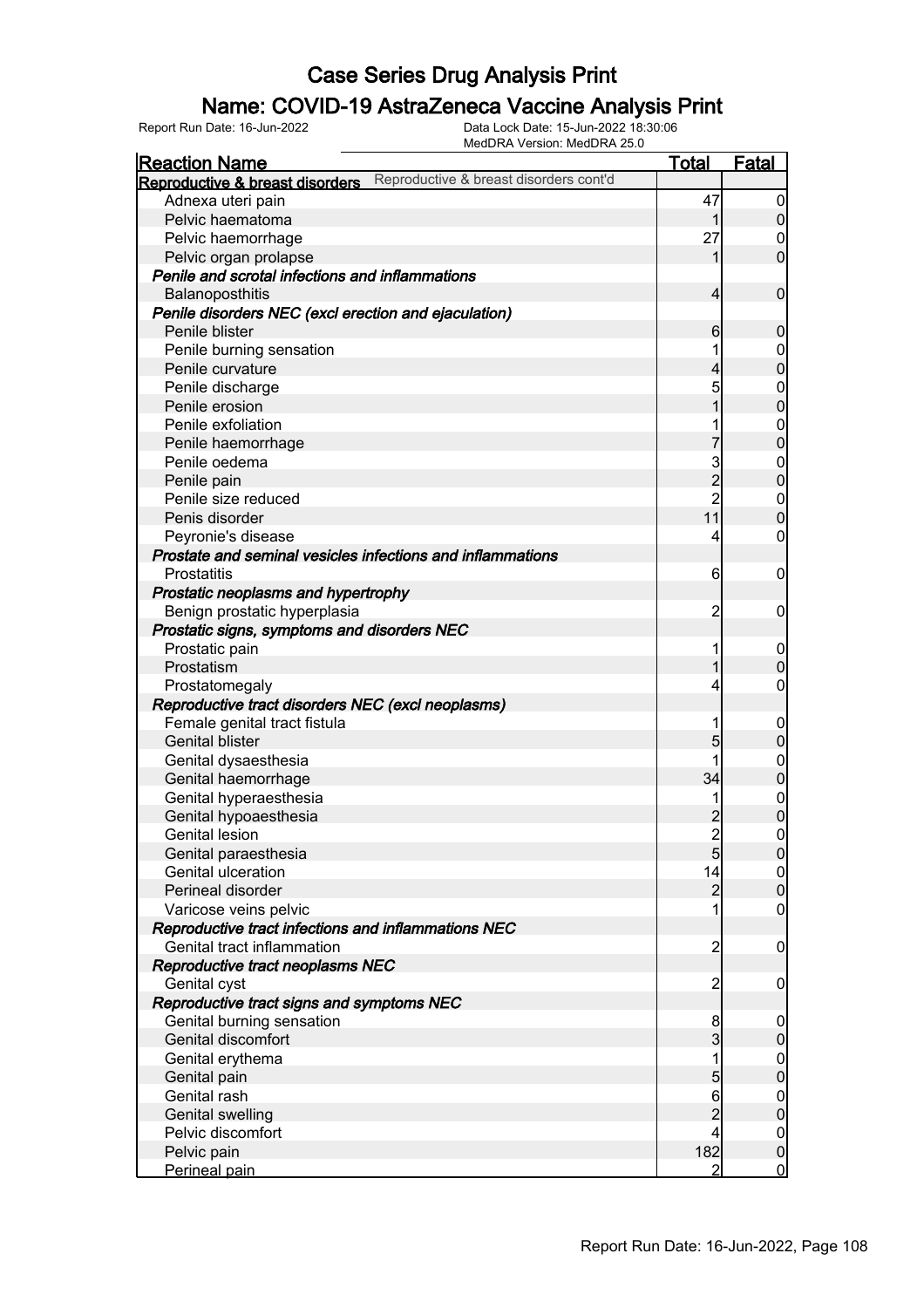#### Name: COVID-19 AstraZeneca Vaccine Analysis Print

| <b>Reaction Name</b>                                                      | <b>Total</b>    | <b>Fatal</b>     |
|---------------------------------------------------------------------------|-----------------|------------------|
| Reproductive & breast disorders cont'd<br>Reproductive & breast disorders |                 |                  |
| Pruritus genital                                                          | 9               | $\mathbf 0$      |
| <b>Scrotal disorders NEC</b>                                              |                 |                  |
| Scrotal dermatitis                                                        | 1               | $\mathbf 0$      |
| Scrotal oedema                                                            |                 | 0                |
| Scrotal pain                                                              | 20              | $\mathbf 0$      |
| Scrotal swelling                                                          |                 | $\mathbf 0$      |
| Varicocele                                                                | $\overline{2}$  | $\overline{0}$   |
| Sexual function and fertility disorders NEC                               |                 |                  |
| Dyspareunia                                                               | 7               | $\boldsymbol{0}$ |
| Female sexual dysfunction                                                 | 1               | $\mathbf 0$      |
| Infertility                                                               | 15              | $\overline{0}$   |
| Infertility female                                                        | 7               | $\boldsymbol{0}$ |
| Infertility male                                                          | 3               | $\mathbf 0$      |
| Male sexual dysfunction                                                   | $\overline{2}$  | $\mathbf 0$      |
| Sexual dysfunction                                                        | 15              | $\overline{0}$   |
| Spermatogenesis and semen disorders                                       |                 |                  |
| Aspermia                                                                  | $\overline{2}$  | $\boldsymbol{0}$ |
| Haematospermia                                                            | 19              | 0                |
| Semen discolouration                                                      | $\overline{2}$  | $\overline{0}$   |
| <b>Testicular and epididymal disorders NEC</b>                            |                 |                  |
| Testicular atrophy                                                        | 1               | $\boldsymbol{0}$ |
| Testicular disorder                                                       | 9               | $\boldsymbol{0}$ |
| <b>Testicular mass</b>                                                    | 1               | $\overline{0}$   |
| Testicular oedema                                                         | $\overline{2}$  | $\mathbf{0}$     |
| Testicular pain                                                           | 116             | $\overline{0}$   |
| <b>Testicular retraction</b>                                              | 3               | $\mathbf 0$      |
| <b>Testicular swelling</b>                                                | 25              | $\mathbf 0$      |
| Testis discomfort                                                         | 6               | $\mathbf 0$      |
| Testicular and epididymal infections and inflammations                    |                 |                  |
| Orchitis noninfective                                                     | 1               | $\mathbf 0$      |
| Testicular and epididymal neoplasms                                       |                 |                  |
| Epididymal cyst                                                           | 1               | $\boldsymbol{0}$ |
| <b>Testicular cyst</b>                                                    |                 | $\overline{0}$   |
| <b>Uterine disorders NEC</b>                                              |                 |                  |
| Adenomyosis                                                               | 15              | $\boldsymbol{0}$ |
| Endometrial hyperplasia                                                   |                 |                  |
| <b>Endometrial thickening</b>                                             | $\frac{2}{3}$   | $\frac{0}{0}$    |
| Endometriosis                                                             | 91              |                  |
| Metrorrhoea                                                               | 1               | $0\atop 0$       |
| Uterine enlargement                                                       | $\overline{2}$  |                  |
| Uterine haemorrhage                                                       | 73              | $0$<br>0         |
| Uterine pain                                                              | 10              | $\mathbf 0$      |
| Uterine neoplasms                                                         |                 |                  |
| Uterine cyst                                                              | 1               | $\mathbf 0$      |
| Uterine polyp                                                             | $5\overline{)}$ | $\overline{0}$   |
| <b>Uterine tone disorders</b>                                             |                 |                  |
| Uterine spasm                                                             | 25              | $\boldsymbol{0}$ |
| Vaginal and vulval infections and inflammations                           |                 |                  |
| Vulvovaginal inflammation                                                 | 3               | $\boldsymbol{0}$ |
| Vulvovaginal cysts and neoplasms                                          |                 |                  |
| Bartholin's cyst                                                          | 3               | $\boldsymbol{0}$ |
| Vaginal cyst                                                              | 15              | $\overline{0}$   |
| Vulva cyst                                                                | 1               | $\overline{0}$   |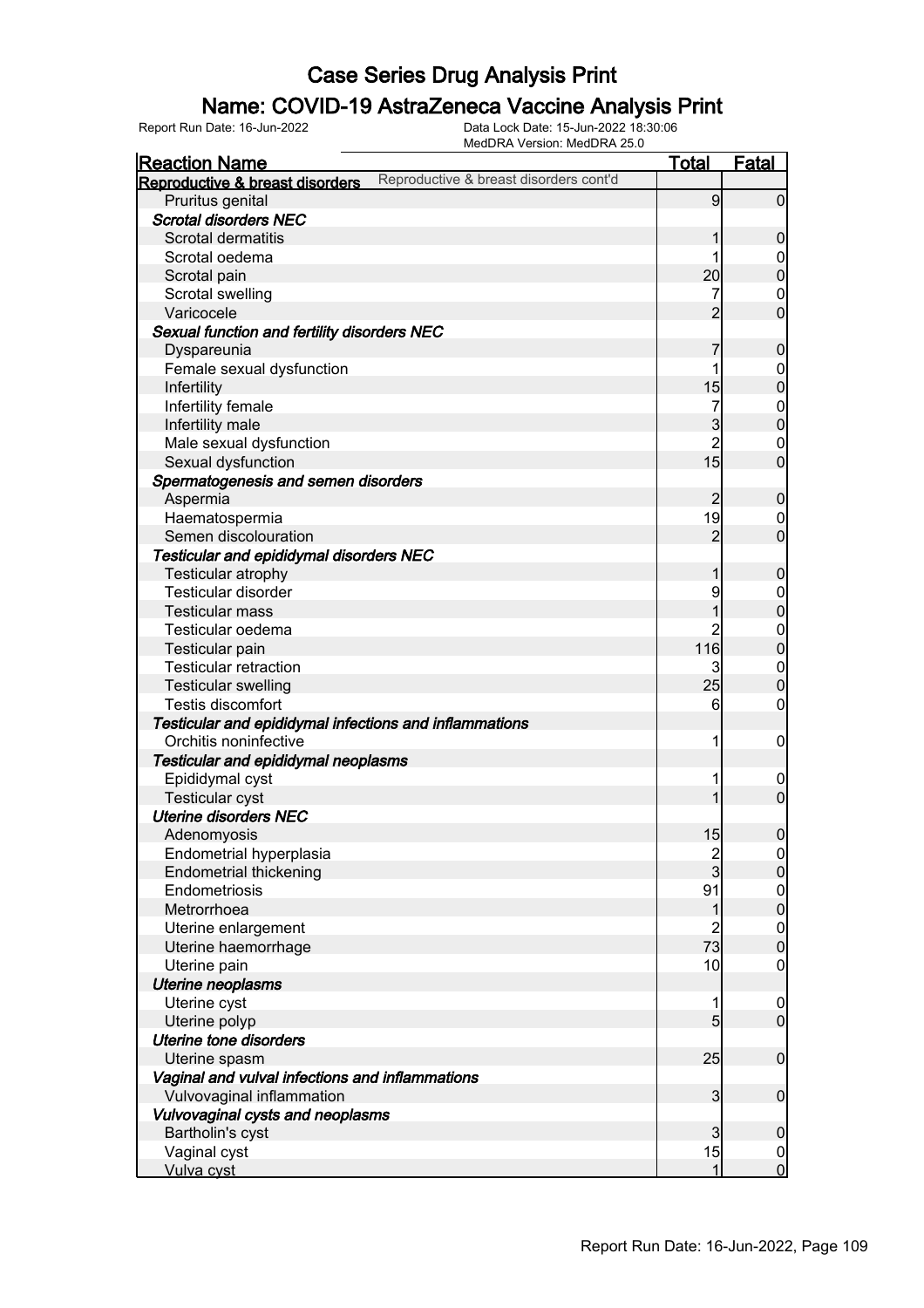#### Name: COVID-19 AstraZeneca Vaccine Analysis Print

| <b>Reaction Name</b>                                                      | <b>Total</b> | <b>Fatal</b>     |
|---------------------------------------------------------------------------|--------------|------------------|
| Reproductive & breast disorders cont'd<br>Reproductive & breast disorders |              |                  |
| <b>Vulvovaginal disorders NEC</b>                                         |              |                  |
| Vaginal disorder                                                          |              | 0                |
| Vaginal haemorrhage                                                       | 1340         |                  |
| Vaginal mucosal blistering                                                |              | 0                |
| Vaginal ulceration                                                        |              | 0                |
| Vulval disorder                                                           | 3            | 0                |
| Vulval haemorrhage                                                        | 34           | 0                |
| <b>Vulval ulceration</b>                                                  |              | 0                |
| Vulvovaginal disorder                                                     |              | $\boldsymbol{0}$ |
| Vulvovaginal ulceration                                                   | 3            | $\overline{0}$   |
| Vulvovaginal signs and symptoms                                           |              |                  |
| Clitoral engorgement                                                      | 1            | 0                |
| Coital bleeding                                                           | 8            | 0                |
| <b>Enlarged clitoris</b>                                                  |              | $\overline{0}$   |
| Labia enlarged                                                            | 2            | 0                |
| Vaginal discharge                                                         | 92           | $\overline{0}$   |
| Vaginal lesion                                                            |              | $\mathbf 0$      |
| Vaginal odour                                                             |              | $\overline{0}$   |
| Vulval oedema                                                             |              | 0                |
| Vulvovaginal burning sensation                                            | 11           | $\overline{0}$   |
| Vulvovaginal discomfort                                                   | 10           | 0                |
| Vulvovaginal dryness                                                      | 13           | $\overline{0}$   |
| Vulvovaginal erythema                                                     |              | 0                |
| Vulvovaginal pain                                                         | 40           | 0                |
| Vulvovaginal pruritus                                                     | 12           | 0                |
| Vulvovaginal rash                                                         | 3            | 0                |
| Vulvovaginal swelling                                                     |              | 0                |
| Reproductive & breast disorders SOC TOTAL                                 | 20910        | $\mathbf 0$      |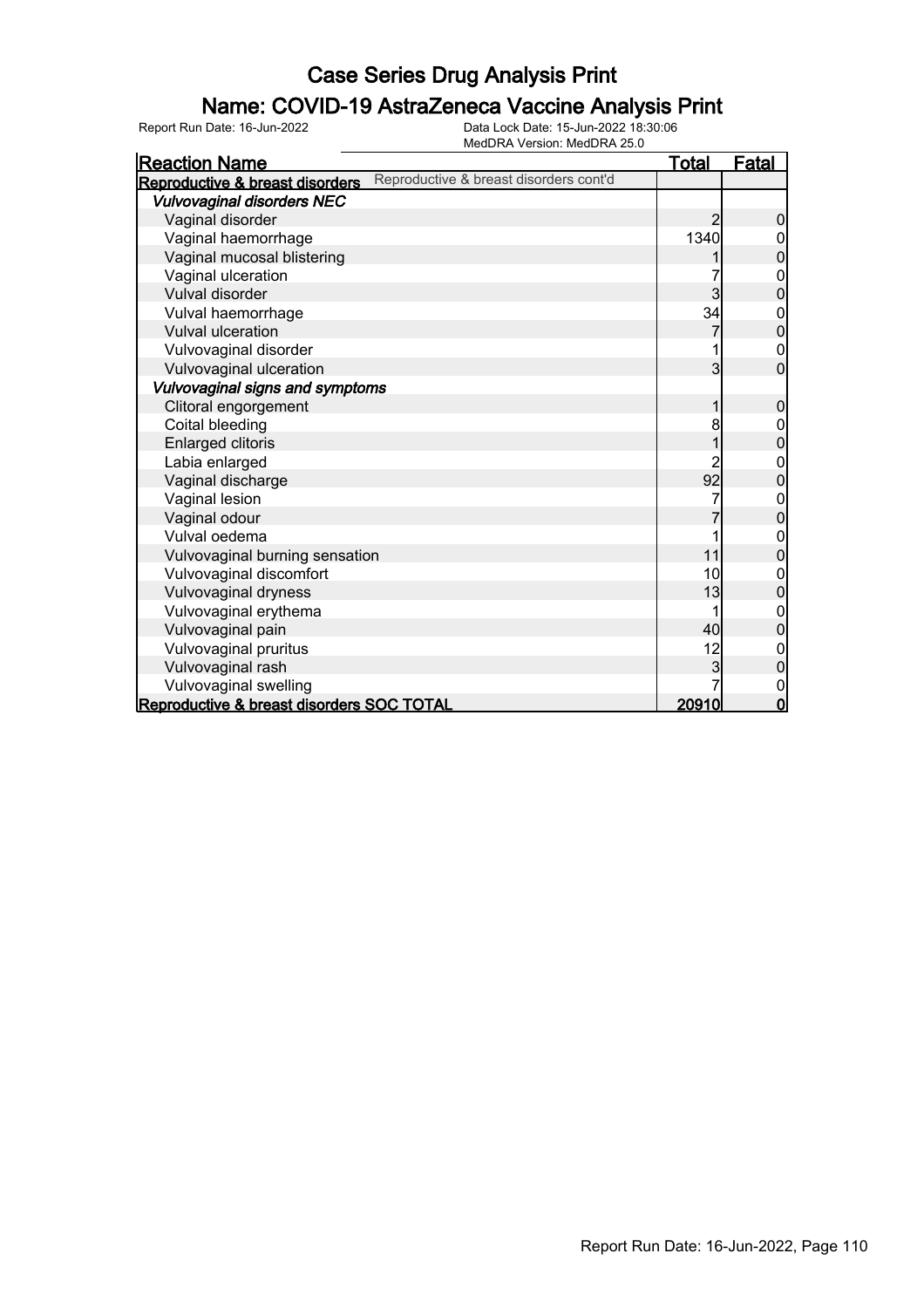#### Name: COVID-19 AstraZeneca Vaccine Analysis Print

| <b>Reaction Name</b>                                          | <u>Total</u>        | <b>Fatal</b>                     |
|---------------------------------------------------------------|---------------------|----------------------------------|
| <b>Respiratory disorders</b>                                  |                     |                                  |
| <b>Breathing abnormalities</b>                                |                     |                                  |
| Agonal respiration                                            | 1                   | $\boldsymbol{0}$                 |
| Apnoea                                                        | 13                  | $\overline{0}$                   |
| Apnoeic attack                                                | 1                   | $\mathbf 0$                      |
| Cheyne-Stokes respiration                                     | 2                   | $\boldsymbol{0}$                 |
| Dyspnoea                                                      | 8177                | $\overline{0}$                   |
| Dyspnoea at rest                                              | 15                  | $\mathbf{0}$                     |
| Dyspnoea exertional                                           | 66                  | $\mathbf 0$                      |
| Dyspnoea paroxysmal nocturnal                                 | 1                   | $\boldsymbol{0}$                 |
| Grunting                                                      | $\overline{2}$      | $\overline{0}$                   |
| Hyperventilation                                              | 102                 | $\mathbf{0}$                     |
| Hypopnoea                                                     | 239                 | $\mathbf 0$                      |
| Hypoventilation                                               | 1                   | $\boldsymbol{0}$                 |
| Irregular breathing                                           | 28                  | $\mathbf 0$                      |
| Mouth breathing                                               | 8                   | $\mathbf{0}$                     |
| Orthopnoea                                                    | $\overline{3}$      | $\mathbf 0$                      |
| Respiration abnormal                                          | 120                 | $\mathbf{0}$                     |
| Respiratory arrest                                            | 29                  | $\mathbf 0$                      |
| Respiratory distress                                          | 13                  | $\boldsymbol{0}$                 |
| Respiratory fatigue                                           | 8                   | $\mathbf 0$                      |
| Sleep apnoea syndrome                                         | 35                  | $\mathbf 0$                      |
| Tachypnoea                                                    | 41                  | $\overline{0}$                   |
| <b>Bronchial conditions NEC</b>                               |                     |                                  |
| Bronchial haemorrhage                                         | 1                   | $\boldsymbol{0}$                 |
| <b>Bronchial secretion retention</b>                          | $\overline{c}$      | $\mathbf 0$                      |
| <b>Bronchiectasis</b>                                         | 16                  | $\overline{0}$                   |
| Bronchospasm and obstruction                                  |                     |                                  |
| Aspirin-exacerbated respiratory disease                       | 1                   | $\boldsymbol{0}$                 |
| Asthma                                                        | 660                 | $\boldsymbol{0}$                 |
| Asthma exercise induced                                       | $\overline{4}$      | $\mathbf 0$                      |
| Asthma late onset                                             | $\mathbf{3}$        | $\boldsymbol{0}$                 |
| Asthma-chronic obstructive pulmonary disease overlap syndrome | $\overline{2}$      | $\mathbf 0$                      |
| Asthmatic crisis                                              | $6\overline{6}$     |                                  |
| <b>Bronchial oedema</b>                                       | 1                   | $\boldsymbol{0}$<br>$\mathbf{0}$ |
| <b>Bronchitis chronic</b>                                     | $\overline{2}$      | $\mathbf 0$                      |
|                                                               | 19                  |                                  |
| Bronchospasm<br>Chronic obstructive pulmonary disease         | 57                  | 0                                |
| Cough variant asthma                                          |                     | 4<br>$\mathbf 0$                 |
| Obstructive airways disorder                                  | 9<br>$\overline{c}$ |                                  |
|                                                               | $\overline{1}$      | $\overline{0}$<br>$\overline{0}$ |
| Reversible airways obstruction                                |                     |                                  |
| Wheezing                                                      | 653                 | $\mathbf 0$                      |
| Conditions associated with abnormal gas exchange              |                     |                                  |
| Asphyxia                                                      | 4<br>$\overline{1}$ | 1                                |
| Hypercapnia                                                   |                     | $\mathbf 0$                      |
| Hypoxia                                                       | 73                  | 1                                |
| Coughing and associated symptoms                              |                     |                                  |
| Allergic cough                                                | 8                   | $\mathbf 0$                      |
| Cough                                                         | 4087                | $\pmb{0}$                        |
| Haemoptysis                                                   | 150                 | $\boldsymbol{0}$                 |
| Productive cough                                              | 219                 | $\mathbf 0$                      |
| Sputum discoloured                                            | 15                  | $\boldsymbol{0}$                 |
| Sputum increased                                              | $\mathbf{3}$        | $\pmb{0}$                        |
| Sputum retention                                              | 1                   | $\overline{0}$                   |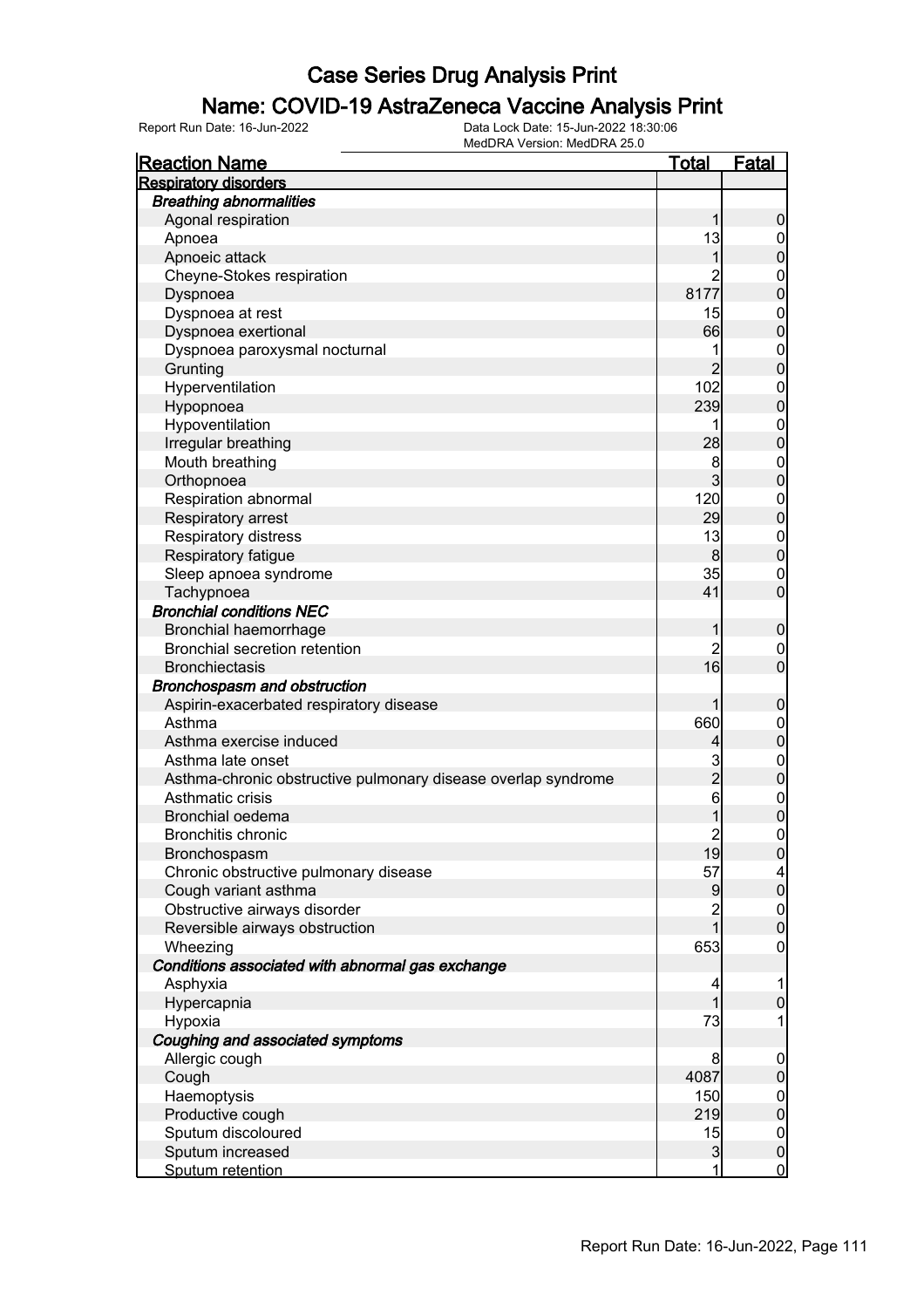#### Name: COVID-19 AstraZeneca Vaccine Analysis Print

Report Run Date: 16-Jun-2022 Data Lock Date: 15-Jun-2022 18:30:06

MedDRA Version: MedDRA 25.0

| Respiratory disorders cont'd<br><b>Respiratory disorders</b><br>Diaphragmatic disorders |                |                  |
|-----------------------------------------------------------------------------------------|----------------|------------------|
|                                                                                         |                |                  |
|                                                                                         |                |                  |
| Diaphragmatic paralysis                                                                 | 1              | 0                |
| Diaphragmatic spasm                                                                     | $\overline{2}$ | $\overline{0}$   |
| Laryngeal and adjacent sites disorders NEC (excl infections and<br>neoplasms)           |                |                  |
| Reflux laryngitis                                                                       | 4              | 0                |
| Vocal cord disorder                                                                     | 5              | $\mathbf 0$      |
| Vocal cord dysfunction                                                                  | 8              | $\overline{0}$   |
| Vocal cord thickening                                                                   | $\overline{2}$ | 0                |
| Laryngeal spasm, oedema and obstruction                                                 |                |                  |
| Epiglottic oedema                                                                       | 1              | $\mathbf 0$      |
| Laryngeal oedema                                                                        | 3              | 0                |
| Laryngospasm                                                                            | 3              | $\mathbf 0$      |
| Stridor                                                                                 | 23             | $\overline{0}$   |
| Lower respiratory tract inflammatory and immunologic conditions                         |                |                  |
| <b>Alveolitis</b>                                                                       | $\overline{c}$ | 0                |
| Autoimmune lung disease                                                                 | 1              | 0                |
| Eosinophilic pneumonia                                                                  | $\overline{c}$ | 0                |
| Hypersensitivity pneumonitis                                                            | $\overline{2}$ | $\mathbf 0$      |
| Pneumonitis                                                                             | 38             |                  |
| Pulmonary sarcoidosis                                                                   | 3              | $\mathbf 0$      |
| Pulmonary vasculitis                                                                    |                | $\overline{0}$   |
| Lower respiratory tract signs and symptoms                                              |                |                  |
| Hiccups                                                                                 | 49             | 0                |
| Lower respiratory tract congestion                                                      | 4              | $\boldsymbol{0}$ |
| Lung hyperinflation                                                                     | 1              | $\overline{0}$   |
| Lung opacity                                                                            | 8              | $\mathbf 0$      |
| Pleuritic pain                                                                          | 49             | 0                |
| Pulmonary haemorrhage                                                                   | 8              | 1                |
| Pulmonary pain                                                                          | 238            | 0                |
| Rales                                                                                   | 2              | 0                |
| <b>Mediastinal disorders</b>                                                            |                |                  |
| Pulmonary hilum mass                                                                    | 1              | 0                |
| Nasal congestion and inflammations                                                      |                |                  |
| Nasal congestion                                                                        | 479            | 0                |
| Nasal inflammation                                                                      | 10             | $\overline{0}$   |
| Rhinitis allergic                                                                       | 28             | $\overline{0}$   |
| Rhinitis perennial                                                                      | 1              | $\overline{0}$   |
| <b>Nasal disorders NEC</b>                                                              |                |                  |
| Epistaxis                                                                               | 2302           | 0                |
| Intranasal hypoaesthesia                                                                | 1              | $\boldsymbol{0}$ |
| Nasal crusting                                                                          | 6              | $\pmb{0}$        |
| Nasal cyst                                                                              | $\overline{c}$ | $\boldsymbol{0}$ |
| Nasal disorder                                                                          | $\bf{8}$       | $\mathbf 0$      |
| Nasal dryness                                                                           | 71             | $\mathbf 0$      |
| Nasal mucosal blistering                                                                | 1              | $\mathbf 0$      |
| Nasal mucosal discolouration                                                            |                | $\boldsymbol{0}$ |
| Nasal odour                                                                             | $\overline{2}$ | $\mathbf 0$      |
| Nasal oedema                                                                            | 17             | $\mathbf 0$      |
| Nasal polyps                                                                            | 1              | $\boldsymbol{0}$ |
| Nasal pruritus                                                                          | 12             | $\mathbf 0$      |
| Nasal septum deviation                                                                  | $\mathbf{1}$   | $\mathbf 0$      |
| Nasal septum perforation                                                                |                | $\overline{0}$   |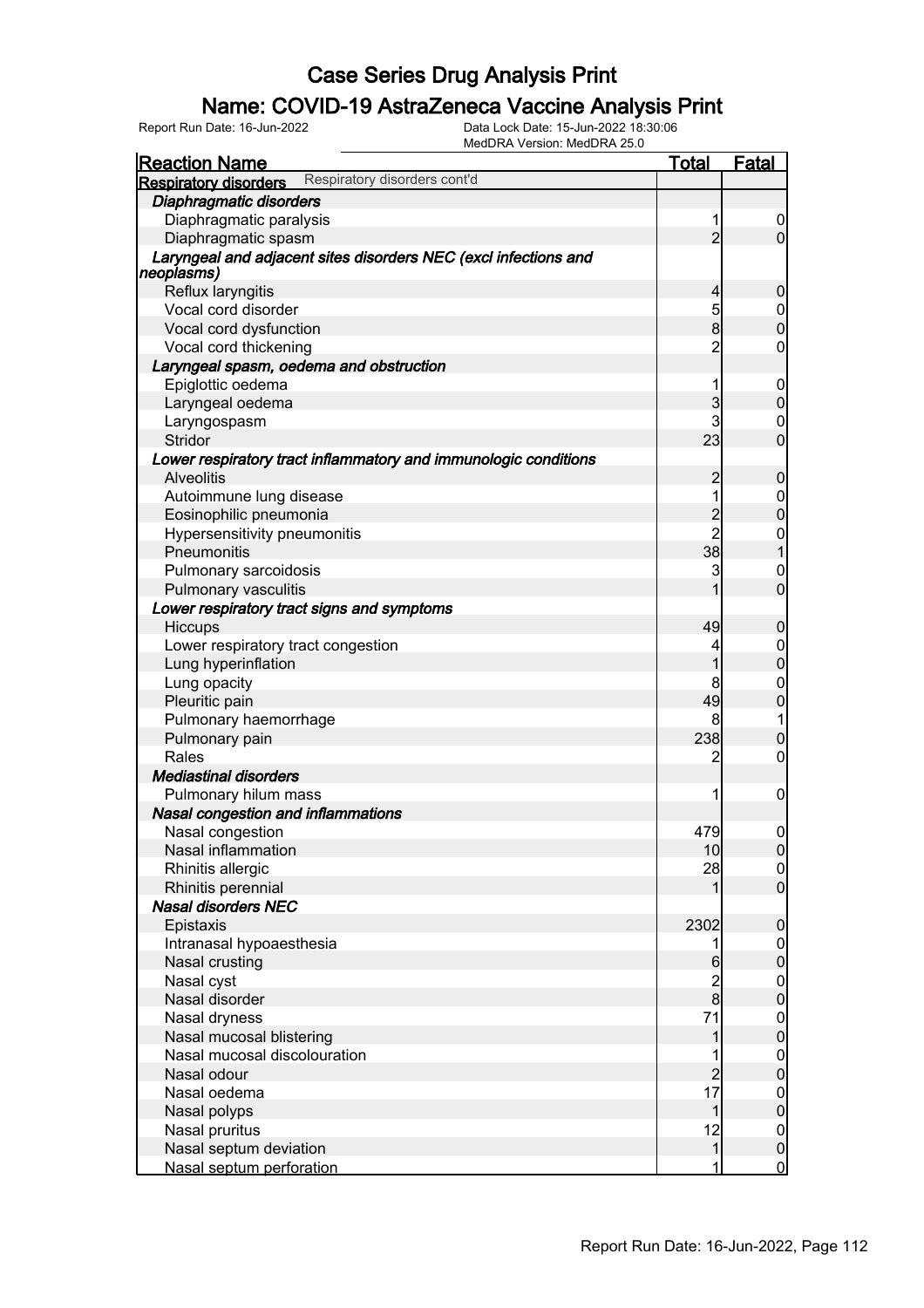#### Name: COVID-19 AstraZeneca Vaccine Analysis Print

| <b>Reaction Name</b>                                         | <u>Total</u>            | <b>Fatal</b>                         |
|--------------------------------------------------------------|-------------------------|--------------------------------------|
| Respiratory disorders cont'd<br><b>Respiratory disorders</b> |                         |                                      |
| Nasal ulcer                                                  | 4                       | $\overline{0}$                       |
| <b>Neonatal hypoxic conditions</b>                           |                         |                                      |
| Brief resolved unexplained event                             | 1                       | $\boldsymbol{0}$                     |
| Gasping syndrome                                             | $\overline{c}$          | 0                                    |
| Paranasal sinus disorders (excl infections and neoplasms)    |                         |                                      |
| Allergic sinusitis                                           |                         | $\mathbf 0$                          |
| Paranasal sinus haemorrhage                                  | $\frac{2}{5}$           | $\pmb{0}$                            |
| Paranasal sinus hypersecretion                               |                         | $\boldsymbol{0}$                     |
| Paranasal sinus inflammation                                 | 4                       | $\overline{0}$                       |
| Sinonasal obstruction                                        | 14                      | $\boldsymbol{0}$                     |
| Sinus congestion                                             | 92                      | $\overline{0}$                       |
| Sinus disorder                                               | 21                      | $\mathbf 0$                          |
| Sinus polyp                                                  | 3                       | $\overline{0}$                       |
| Parenchymal lung disorders NEC                               |                         |                                      |
| Alveolar proteinosis                                         | 1                       | $\boldsymbol{0}$                     |
| Atelectasis                                                  | 8                       | $\boldsymbol{0}$                     |
| Cystic lung disease                                          | 1                       | $\overline{0}$                       |
| Emphysema                                                    | 6                       | $\mathbf 0$                          |
| Idiopathic pulmonary fibrosis                                | 4                       |                                      |
| Interstitial lung disease                                    | 9                       |                                      |
| Lung consolidation                                           | 10                      | $\begin{matrix} 2 \\ 0 \end{matrix}$ |
| Lung cyst                                                    |                         |                                      |
| Lung induration                                              |                         | $0$<br>0                             |
| Lung infiltration                                            | $\overline{\mathbf{c}}$ | $\mathbf{0}$                         |
| Pulmonary alveolar haemorrhage                               | $\overline{1}$          | $\overline{0}$                       |
| Pulmonary calcification                                      |                         | $\mathbf{0}$                         |
| Pulmonary cavitation                                         | 3                       | $\overline{0}$                       |
| Pulmonary fibrosis                                           | 12                      | $\boldsymbol{0}$                     |
| Pharyngeal disorders (excl infections and neoplasms)         |                         |                                      |
| Oropharyngeal swelling                                       | $\frac{2}{5}$           | $\mathbf 0$                          |
| Pharyngeal erythema                                          |                         | $\pmb{0}$                            |
| Pharyngeal haemorrhage                                       |                         | $\boldsymbol{0}$                     |
| Pharyngeal hypoaesthesia                                     | 41                      | $\overline{0}$                       |
| Pharyngeal inflammation                                      |                         | $\mathbf{0}$                         |
| Pharyngeal oedema                                            | 14                      | $\overline{0}$                       |
| Pharyngeal paraesthesia                                      | 37                      | 0                                    |
| Pharyngeal swelling                                          | 317                     | $\overline{0}$                       |
| Pharyngeal ulceration                                        | 17                      | $\begin{matrix} 0 \\ 0 \end{matrix}$ |
| Tonsillar disorder                                           | 1                       |                                      |
| Tonsillar erythema                                           |                         | $\begin{matrix} 0 \\ 0 \end{matrix}$ |
| Tonsillar haemorrhage                                        | 1                       |                                      |
| Tonsillar hypertrophy                                        | 65                      | $0\atop 0$                           |
| <b>Tonsillar inflammation</b>                                | 5                       |                                      |
| Tonsillar ulcer                                              | $\overline{\mathbf{c}}$ | $\boldsymbol{0}$                     |
| Tonsillolith                                                 | $\overline{1}$          | $\overline{0}$                       |
| <b>Pleural conditions NEC</b>                                |                         |                                      |
| Pleural thickening                                           | 1                       | $\mathbf 0$                          |
| Pleural infections and inflammations                         |                         |                                      |
| Lupus pleurisy                                               | $\overline{2}$          | $\mathbf 0$                          |
| Pleurisy                                                     | 55                      | $\boldsymbol{0}$                     |
| Pneumothorax and pleural effusions NEC                       |                         |                                      |
| Haemothorax                                                  | 1                       | $\overline{0}$                       |
| Pleural effusion                                             | 56                      | $\overline{1}$                       |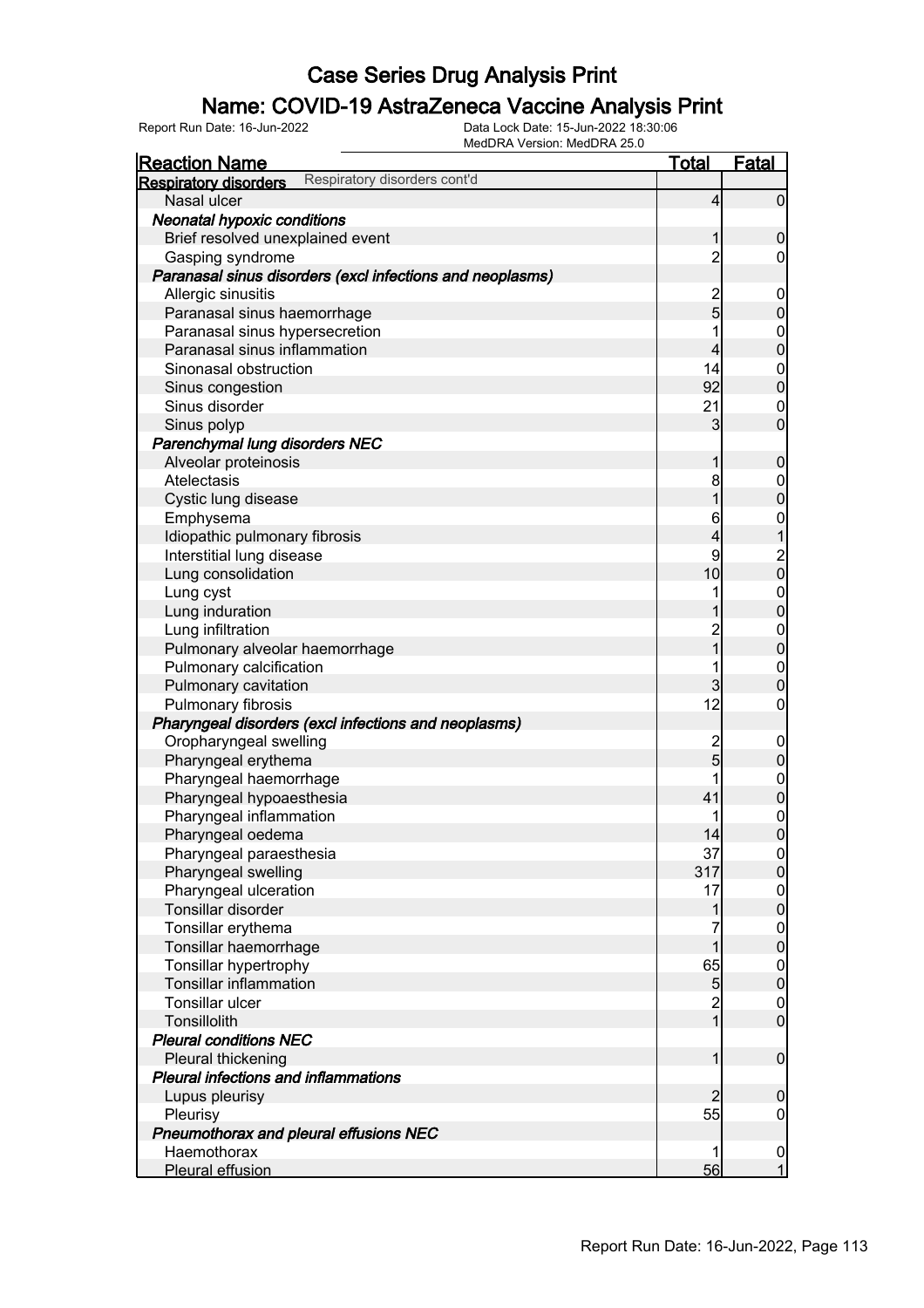#### Name: COVID-19 AstraZeneca Vaccine Analysis Print

|                                                              | MedDRA Version: MedDRA 25.0 |                                      |
|--------------------------------------------------------------|-----------------------------|--------------------------------------|
| <b>Reaction Name</b>                                         | <u>Total</u>                | <b>Fatal</b>                         |
| Respiratory disorders cont'd<br><b>Respiratory disorders</b> |                             |                                      |
| Pneumothorax                                                 | 14                          | $\overline{0}$                       |
| Pneumothorax spontaneous                                     |                             | $\overline{2}$<br>$\overline{0}$     |
| <b>Pulmonary hypertensions</b>                               |                             |                                      |
| Pulmonary hypertension                                       |                             | $6 \overline{6}$<br>$\mathbf 1$      |
| Pulmonary oedemas                                            |                             |                                      |
| Acute lung injury                                            |                             | $\mathbf 0$<br>1                     |
| Acute pulmonary oedema                                       |                             | 3                                    |
| Acute respiratory distress syndrome                          |                             | 0<br>$\overline{c}$                  |
| Pulmonary congestion                                         | 23                          | $\boldsymbol{0}$                     |
| Pulmonary oedema                                             | 44                          | $\overline{1}$                       |
| Pulmonary thrombotic and embolic conditions                  |                             |                                      |
| Pulmonary artery thrombosis                                  |                             | 3<br>$\overline{0}$                  |
| Pulmonary embolism                                           | 1771                        | 120                                  |
| Pulmonary infarction                                         | 15                          |                                      |
| Pulmonary thrombosis                                         | 35                          | $\overline{7}$                       |
| Pulmonary venous thrombosis                                  |                             | $\overline{0}$<br>4                  |
| Respiratory failures (excl neonatal)                         |                             |                                      |
| Acute respiratory failure                                    |                             | 3<br>1                               |
| Respiratory failure                                          | 30                          | 3                                    |
| Respiratory signs and symptoms NEC                           |                             |                                      |
| Allergic respiratory symptom                                 | 11                          | $\overline{0}$                       |
| Diaphragmalgia                                               | 16                          | $\mathbf 0$                          |
| Nasal flaring                                                |                             | 1                                    |
| Painful respiration                                          | 12                          | $\begin{matrix} 0 \\ 0 \end{matrix}$ |
| Pleural rub                                                  |                             | 1                                    |
| Respiratory symptom                                          | 26                          | $\begin{matrix} 0 \\ 0 \end{matrix}$ |
| Suffocation feeling                                          |                             | 5<br>$\overline{0}$                  |
| Use of accessory respiratory muscles                         |                             | $\mathbf 0$<br>3                     |
| <b>Respiratory tract disorders NEC</b>                       |                             |                                      |
| Allergic respiratory disease                                 |                             | $\pmb{0}$<br>1                       |
| Aspiration                                                   | 11                          |                                      |
| Chronic respiratory disease                                  |                             | $\frac{2}{1}$<br>$\overline{c}$      |
| Lung disorder                                                | 19                          |                                      |
| Pulmonary mass                                               | 10                          | $\begin{matrix} 0 \\ 0 \end{matrix}$ |
| Respiratory disorder                                         |                             | $\overline{0}$<br>9                  |
| Respiratory tract congestion                                 | 10                          | 0                                    |
| Respiratory tract haemorrhage                                |                             | $\overline{c}$<br>$\overline{0}$     |
| Respiratory tract irritation                                 | 10                          | $\overline{0}$                       |
| Respiratory tract oedema                                     |                             | $\mathbf 0$<br>4                     |
| Thoracic musculoskeletal disorders                           |                             |                                      |
| Respiratory muscle weakness                                  |                             | $\overline{c}$<br>$\boldsymbol{0}$   |
| Tracheal disorders (excl infections and neoplasms)           |                             |                                      |
| Tracheal fistula                                             |                             | 1<br>$\overline{0}$                  |
| Tracheal pain                                                |                             | $\mathbf 0$<br>4                     |
| Tracheomalacia                                               |                             | $\mathbf 0$                          |
|                                                              |                             |                                      |
| Upper respiratory tract signs and symptoms                   |                             |                                      |
| Aphonia                                                      | 124                         | $\boldsymbol{0}$                     |
| Catarrh                                                      | 70                          | $\mathbf 0$                          |
| Choking                                                      | 24                          | $\overline{0}$                       |
| Choking sensation                                            | 14                          | $\pmb{0}$                            |
| Dry throat                                                   | 263                         | $\overline{0}$                       |
| Dysphonia                                                    | 182                         | $\pmb{0}$                            |
| Increased upper airway secretion                             |                             | $\overline{0}$<br>$\overline{4}$     |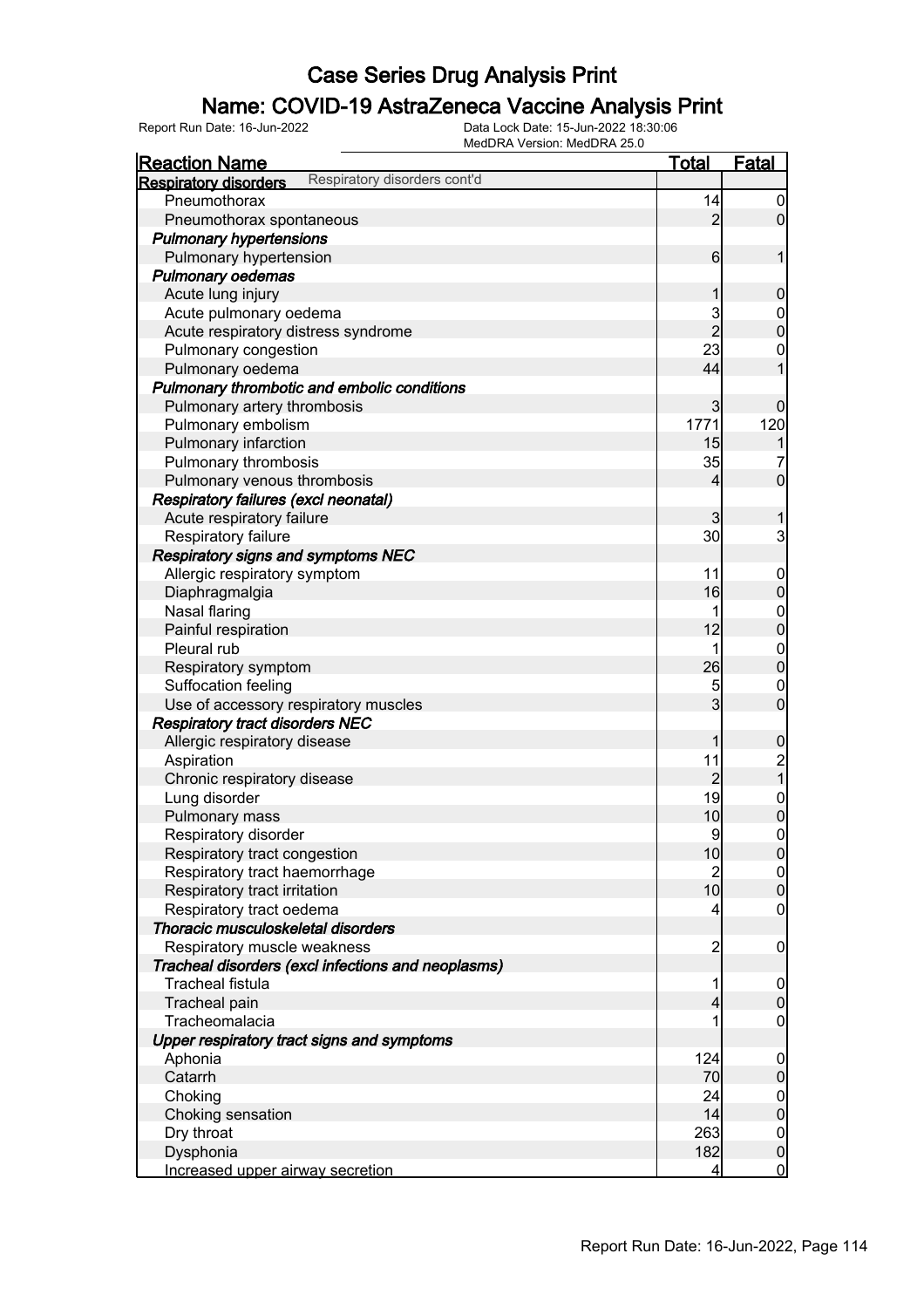#### Name: COVID-19 AstraZeneca Vaccine Analysis Print

| <b>Reaction Name</b>                                         | <b>Total</b>    | <u>Fatal</u>     |
|--------------------------------------------------------------|-----------------|------------------|
| Respiratory disorders cont'd<br><b>Respiratory disorders</b> |                 |                  |
| Increased viscosity of upper respiratory secretion           | 24              | $\overline{0}$   |
| Laryngeal pain                                               |                 |                  |
| Nasal discharge discolouration                               | $\overline{2}$  | $\Omega$         |
| Nasal discomfort                                             | 116             | 0                |
| Nasal obstruction                                            | $\overline{2}$  | $\overline{0}$   |
| Oropharyngeal blistering                                     | 27              | 0                |
| Oropharyngeal discolouration                                 | 1               | $\mathbf 0$      |
| Oropharyngeal discomfort                                     | 45              |                  |
| Oropharyngeal pain                                           | 4261            | 0                |
| Oropharyngeal plaque                                         |                 | 0                |
| Paranasal sinus discomfort                                   | 80              | 0                |
| Rhinalgia                                                    | 35              | 0                |
| Rhinorrhoea                                                  | 1706            | 0                |
| Sinus pain                                                   | 614             | $\boldsymbol{0}$ |
| Sneezing                                                     | 534             | $\overline{0}$   |
| Snoring                                                      | 6               | $\mathbf 0$      |
| Throat clearing                                              | 8               | $\overline{0}$   |
| <b>Throat irritation</b>                                     | 223             | $\mathbf 0$      |
| <b>Throat lesion</b>                                         |                 | $\overline{0}$   |
| Throat tightness                                             | 247             | $\mathbf{0}$     |
| Upper airway obstruction                                     |                 | $\overline{0}$   |
| Upper respiratory tract congestion                           |                 | $\mathbf{0}$     |
| Upper-airway cough syndrome                                  | 30 <sup>1</sup> | $\overline{0}$   |
| Yawning                                                      | 73              | 0                |
| Vascular pulmonary disorders NEC                             |                 |                  |
| Pulmonary artery occlusion                                   |                 |                  |
| Pulmonary vascular disorder                                  |                 |                  |
| <b>Respiratory disorders SOC TOTAL</b>                       | 29990           | <u> 149 </u>     |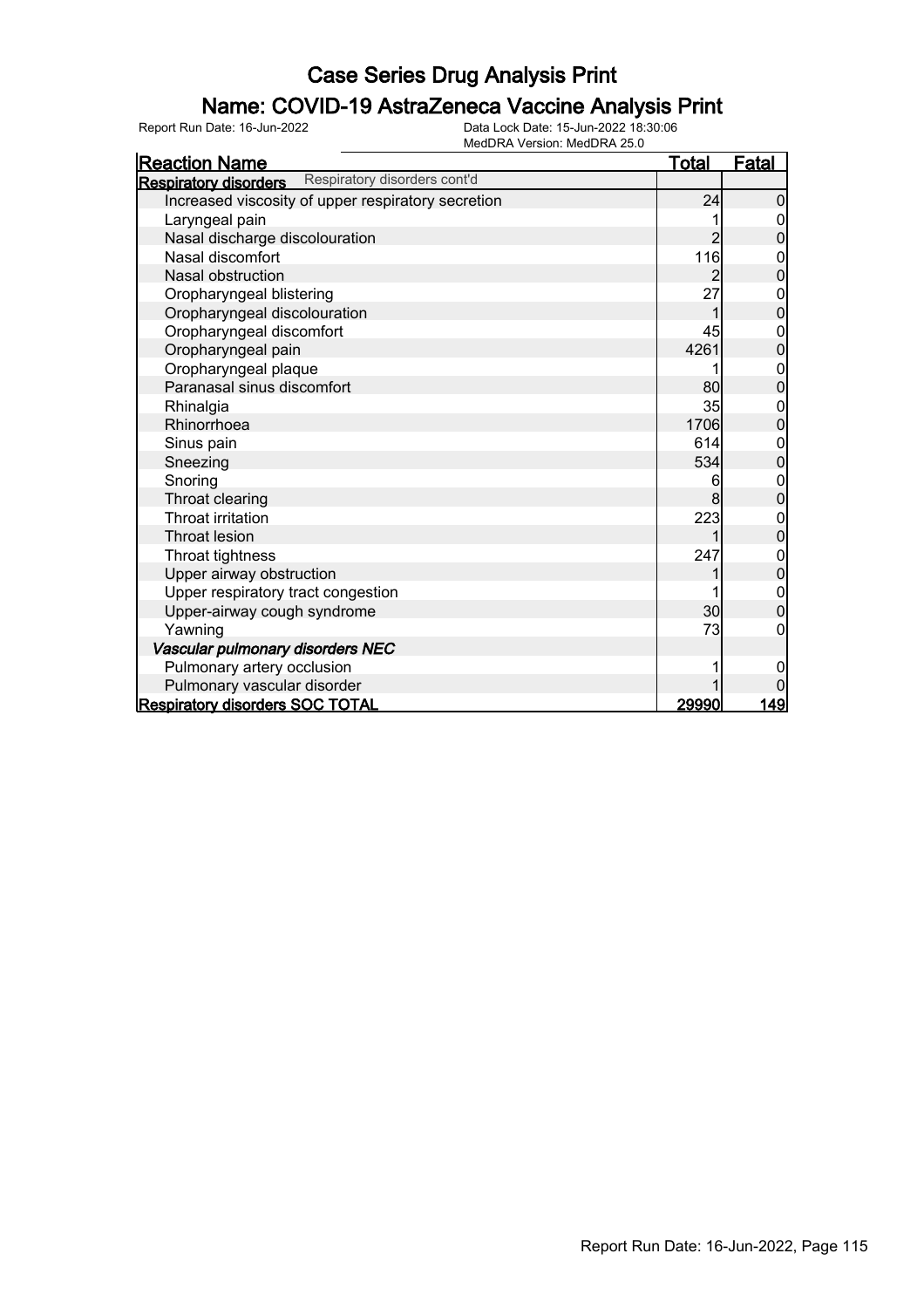#### Name: COVID-19 AstraZeneca Vaccine Analysis Print

| <b>Reaction Name</b>                               | <u>Total</u>                               | <u>Fatal</u>                         |
|----------------------------------------------------|--------------------------------------------|--------------------------------------|
| <b>Skin disorders</b>                              |                                            |                                      |
| <b>Acnes</b>                                       |                                            |                                      |
| Acne                                               | 153                                        | $\mathbf 0$                          |
| Acne cystic                                        | 12                                         | $\overline{0}$                       |
| Acne varioliformis                                 | 1                                          | $\overline{0}$                       |
| Dermatitis acneiform                               | 13                                         | 0                                    |
| <b>Alopecias</b>                                   |                                            |                                      |
| Alopecia                                           | 512                                        | $\mathbf 0$                          |
| Alopecia areata                                    | 56                                         | $\overline{0}$                       |
| Alopecia scarring                                  |                                            |                                      |
| Alopecia totalis                                   | $\frac{2}{3}$                              | $0\atop 0$                           |
| Alopecia universalis                               |                                            |                                      |
| Androgenetic alopecia                              | $\begin{array}{c} 3 \\ 2 \\ 5 \end{array}$ | $\begin{matrix} 0 \\ 0 \end{matrix}$ |
| Diffuse alopecia                                   |                                            |                                      |
| Hypotrichosis                                      | $\overline{1}$                             | $\begin{matrix} 0 \\ 0 \end{matrix}$ |
| Lichen planopilaris                                |                                            | $\mathbf 0$                          |
| Madarosis                                          | $\frac{2}{6}$                              | $\overline{0}$                       |
| Angioedemas                                        |                                            |                                      |
| Angioedema                                         | 367                                        | $\boldsymbol{0}$                     |
| Circumoral oedema                                  | 2                                          | $\mathbf 0$                          |
| Idiopathic angioedema                              | 3                                          | $\overline{0}$                       |
|                                                    |                                            |                                      |
| Apocrine and eccrine gland disorders<br>Anhidrosis | $\overline{2}$                             |                                      |
| Cold sweat                                         | 1740                                       | $\boldsymbol{0}$                     |
|                                                    |                                            | $0$<br>0                             |
| Hidradenitis                                       | 4                                          |                                      |
| Hyperhidrosis                                      | 9316                                       | $\begin{matrix} 0 \\ 0 \end{matrix}$ |
| Hypohidrosis                                       | 6                                          |                                      |
| Miliaria                                           | 225                                        | $\begin{matrix} 0 \\ 0 \end{matrix}$ |
| Night sweats                                       | 1955                                       |                                      |
| Sweat discolouration                               | 3                                          | $\mathbf 0$                          |
| Sweat gland disorder                               | 1                                          | $\overline{0}$                       |
| <b>Bullous conditions</b>                          |                                            |                                      |
| Autoimmune blistering disease                      | 1                                          | $\mathbf 0$                          |
| <b>Blister</b>                                     | 669                                        | $\boldsymbol{0}$                     |
| <b>Blister rupture</b>                             |                                            | $\overline{0}$                       |
| <b>Blood blister</b>                               | 115                                        | $\mathbf{0}$                         |
| Bullous haemorrhagic dermatosis                    |                                            |                                      |
| <b>Dermatitis bullous</b>                          | 19                                         | $\overline{0}$                       |
| Dermatitis herpetiformis                           | $\overline{2}$                             | $\overline{0}$                       |
| Erythema multiforme                                | 40                                         | $0$<br>0                             |
| Linear IgA disease                                 | 1                                          |                                      |
| Oedema blister                                     |                                            | $0$<br>0                             |
| Pemphigoid                                         | 39                                         |                                      |
| Pemphigus                                          | $\frac{9}{7}$                              | $\begin{matrix} 0 \\ 0 \end{matrix}$ |
| Stevens-Johnson syndrome                           |                                            |                                      |
| Toxic epidermal necrolysis                         | $\overline{2}$                             | 0                                    |
| Connective tissue disorders                        |                                            |                                      |
| Chronic cutaneous lupus erythematosus              | 4                                          | $\mathbf 0$                          |
| Dermatomyositis                                    | $\overline{7}$                             | $\mathbf 0$                          |
| Subacute cutaneous lupus erythematosus             |                                            | 0                                    |
| Dermal and epidermal conditions NEC                |                                            |                                      |
| Acute febrile neutrophilic dermatosis              | 4                                          | $\overline{0}$                       |
| Dermatosis                                         | 1                                          | $\mathbf 0$                          |
| Dry skin                                           | 476                                        | $\mathbf 0$                          |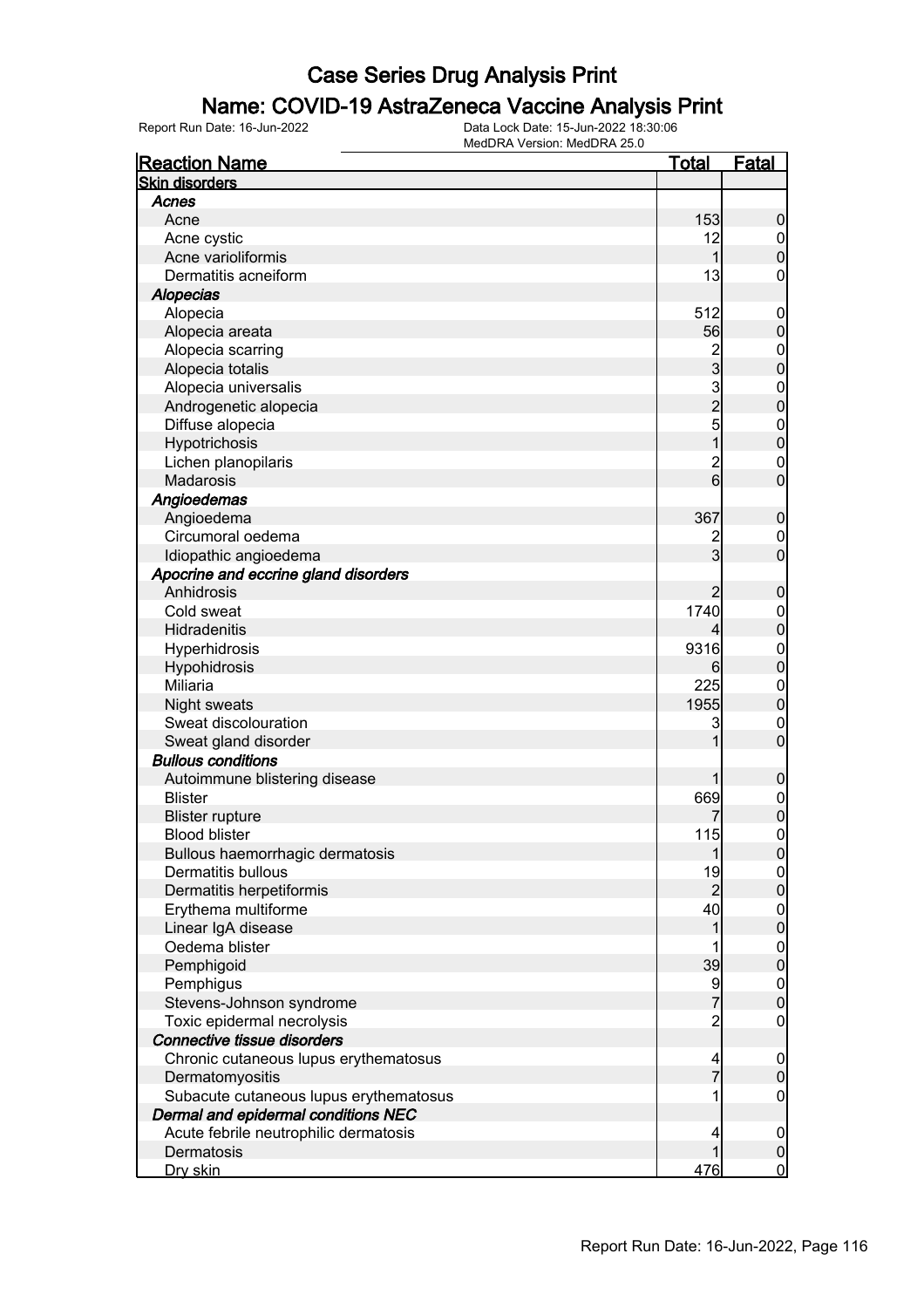#### Name: COVID-19 AstraZeneca Vaccine Analysis Print

| MedDRA Version: MedDRA 25.0                    |                         |                                  |
|------------------------------------------------|-------------------------|----------------------------------|
| <b>Reaction Name</b>                           | <b>Total</b>            | Fatal                            |
| Skin disorders cont'd<br><b>Skin disorders</b> |                         |                                  |
| Macule                                         | 13                      | $\mathbf 0$                      |
| Myxoid cyst                                    | $\overline{c}$          | $\overline{0}$                   |
| Neutrophilic dermatosis                        | 1                       | $\mathbf 0$                      |
| Pain of skin                                   | 952                     | $\boldsymbol{0}$                 |
| Papule                                         | 127                     | $\mathbf 0$                      |
| Parakeratosis                                  | 1                       | $\boldsymbol{0}$                 |
| Scab                                           | 33                      | $\mathbf 0$                      |
| Scar discomfort                                | 1                       | $\boldsymbol{0}$                 |
| Scar pain                                      | 20                      | $\mathbf 0$                      |
| Sensitive skin                                 | 605                     | $\boldsymbol{0}$                 |
| Skin burning sensation                         | 600                     | $\mathbf 0$                      |
| Skin discolouration                            | 235                     | $\boldsymbol{0}$                 |
| Skin discomfort                                | 6                       | $\mathbf 0$                      |
| Skin disorder                                  | 53                      | $\boldsymbol{0}$                 |
| <b>Skin fissures</b>                           | 18                      | $\mathbf 0$                      |
| Skin fragility                                 | 3                       |                                  |
| Skin indentation                               | 18                      | $\boldsymbol{0}$<br>$\mathbf 0$  |
| Skin induration                                | 18                      |                                  |
|                                                |                         | $\boldsymbol{0}$                 |
| Skin laxity                                    | 1                       | $\mathbf 0$                      |
| Skin lesion                                    | 67                      | $\boldsymbol{0}$                 |
| Skin necrosis                                  | 9                       | $\mathbf 0$                      |
| Skin odour abnormal                            | 52                      | $\boldsymbol{0}$                 |
| Skin plaque                                    | $\overline{3}$          | $\mathbf 0$                      |
| Skin reaction                                  | 279                     | $\boldsymbol{0}$                 |
| Skin sensitisation                             | 90                      | $\mathbf 0$                      |
| Skin swelling                                  | 101                     | $\boldsymbol{0}$                 |
| Skin texture abnormal                          | 2                       | $\mathbf 0$                      |
| Skin tightness                                 | 44                      | $\boldsymbol{0}$                 |
| Skin warm                                      | 592                     | $\mathbf 0$                      |
| Skin weeping                                   | 11                      | $\boldsymbol{0}$                 |
| Sticky skin                                    | 9                       | $\mathbf 0$                      |
| Target skin lesion                             | $\overline{\mathbf{c}}$ | $\boldsymbol{0}$                 |
| Transient acantholytic dermatosis              | $\overline{2}$          | $\mathbf 0$                      |
| Yellow skin                                    | 33                      | $\mathbf{0}$                     |
| Dermatitis and eczema                          |                         |                                  |
| Autoimmune dermatitis                          | $\overline{c}$          | 0                                |
| <b>Dermatitis</b>                              | 206                     | 0                                |
| Dermatitis allergic                            | 335                     | $\boldsymbol{0}$                 |
| Dermatitis atopic                              | 47                      | $\overline{0}$                   |
| Dermatitis contact                             | 37                      | $\boldsymbol{0}$                 |
| Dermatitis diaper                              | $\mathbf{3}$            | $\overline{0}$                   |
| Dyshidrotic eczema                             | 21                      | $\mathbf 0$                      |
| Eczema                                         | 404                     | $\overline{0}$                   |
| Eczema asteatotic                              | 22                      | $\boldsymbol{0}$                 |
| Eczema nummular                                | $\overline{5}$          | $\mathbf 0$                      |
| Eczema weeping                                 | $\mathbf{3}$            | $\mathbf 0$                      |
| Hand dermatitis                                | $\bf{8}$                | $\mathbf 0$                      |
| Intertrigo                                     | 3                       | $\mathbf 0$                      |
| Neurodermatitis                                | $\overline{3}$          | $\mathbf 0$                      |
| Perioral dermatitis                            | 5                       | $\boldsymbol{0}$                 |
| Prurigo                                        | $\overline{2}$          | $\overline{0}$                   |
| Rebound eczema                                 | 1                       |                                  |
| Seborrhoeic dermatitis                         | 15                      | $\begin{matrix}0\\0\end{matrix}$ |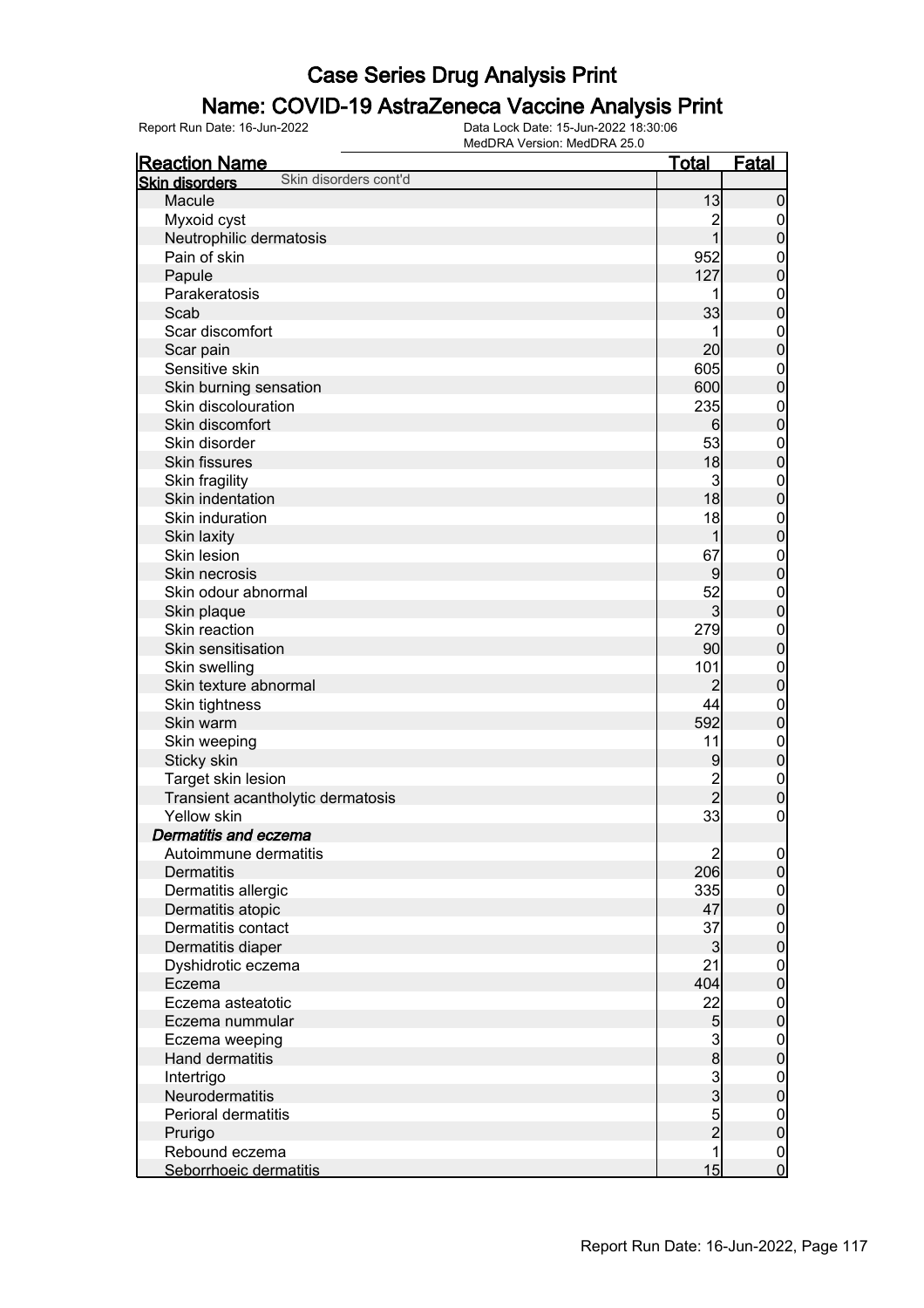#### Name: COVID-19 AstraZeneca Vaccine Analysis Print

| Fatal<br>$\overline{0}$<br>$\mathbf 0$<br>0<br>$\overline{0}$<br>$\pmb{0}$<br>$\mathbf 0$<br>$\overline{0}$ |
|-------------------------------------------------------------------------------------------------------------|
|                                                                                                             |
|                                                                                                             |
|                                                                                                             |
|                                                                                                             |
|                                                                                                             |
|                                                                                                             |
|                                                                                                             |
|                                                                                                             |
|                                                                                                             |
|                                                                                                             |
|                                                                                                             |
| $\boldsymbol{0}$                                                                                            |
| $\overline{0}$                                                                                              |
| $\overline{0}$                                                                                              |
| $\boldsymbol{0}$                                                                                            |
|                                                                                                             |
| $\overline{0}$                                                                                              |
| $\overline{0}$                                                                                              |
| $\overline{0}$                                                                                              |
| $\overline{0}$                                                                                              |
|                                                                                                             |
| $\boldsymbol{0}$                                                                                            |
| $\overline{0}$                                                                                              |
| $\overline{0}$                                                                                              |
|                                                                                                             |
| $\mathbf 0$                                                                                                 |
| 0                                                                                                           |
|                                                                                                             |
| $\overline{0}$                                                                                              |
| $\mathbf 0$                                                                                                 |
| $\boldsymbol{0}$                                                                                            |
| $\overline{0}$                                                                                              |
| $\boldsymbol{0}$                                                                                            |
|                                                                                                             |
| $\mathbf 0$                                                                                                 |
|                                                                                                             |
| $\overline{0}$                                                                                              |
| 0                                                                                                           |
| $\boldsymbol{0}$                                                                                            |
|                                                                                                             |
| $\overline{0}$                                                                                              |
| $\mathbf 0$                                                                                                 |
| $\boldsymbol{0}$                                                                                            |
|                                                                                                             |
| $\mathbf 0$                                                                                                 |
| $\pmb{0}$                                                                                                   |
| $\overline{0}$                                                                                              |
| $\overline{0}$                                                                                              |
| $\boldsymbol{0}$                                                                                            |
| $\overline{0}$                                                                                              |
| $\overline{0}$                                                                                              |
| $\pmb{0}$                                                                                                   |
| $\overline{0}$                                                                                              |
| $\mathbf 0$                                                                                                 |
| $\overline{0}$                                                                                              |
|                                                                                                             |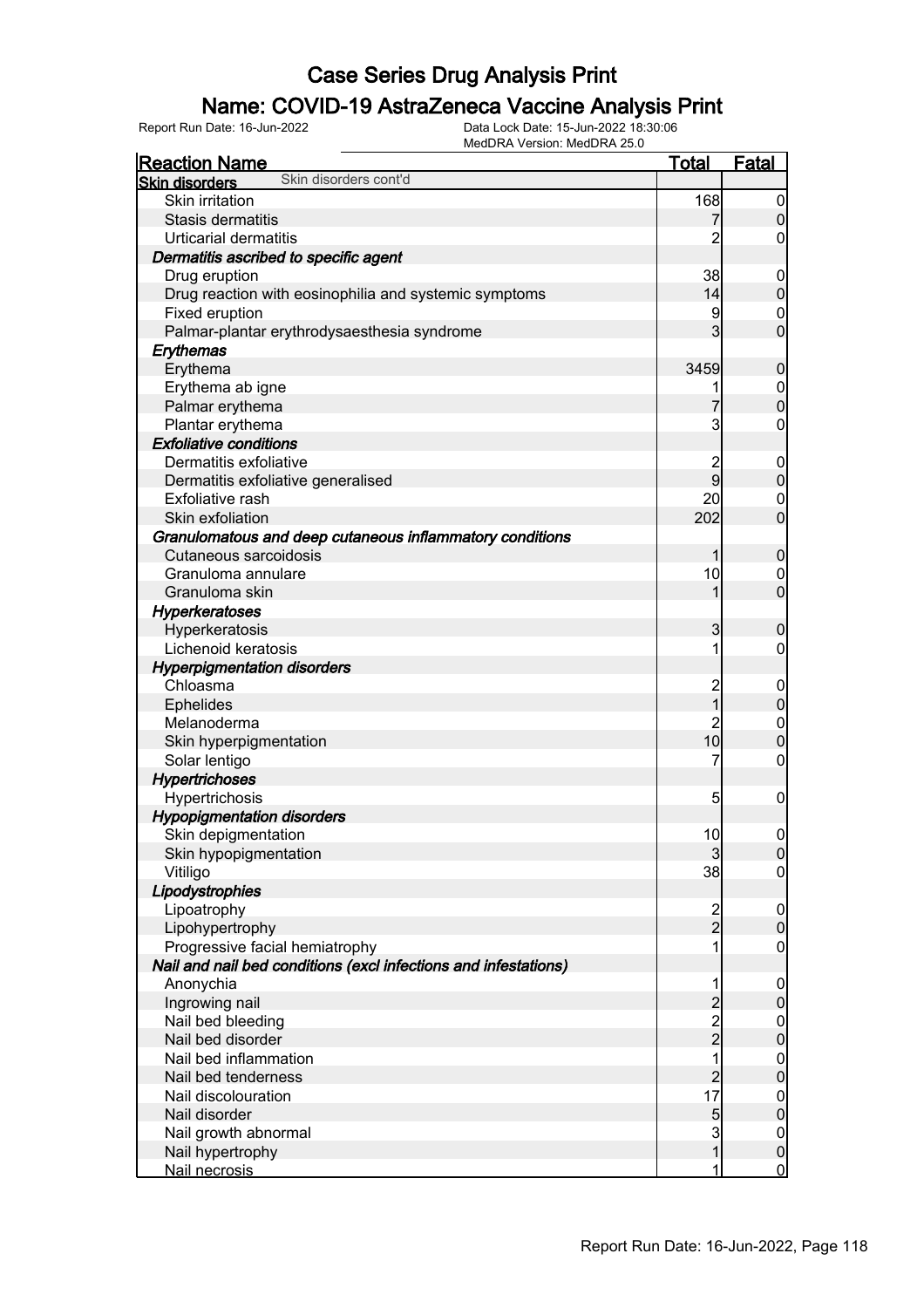#### Name: COVID-19 AstraZeneca Vaccine Analysis Print

| Skin disorders cont'd<br><b>Skin disorders</b><br>$\overline{2}$<br>Nail pigmentation<br>Nail pitting<br>9<br>Nail ridging<br>Onychalgia<br>7<br>$0\atop 0$<br>12<br>Onychoclasis<br>Onycholysis<br>4<br>$\overline{5}$<br>Onychomadesis<br>Splinter haemorrhages<br>6<br><b>Panniculitides</b><br>42<br>Erythema nodosum<br>Panniculitis<br>5<br>Papulosquamous conditions<br>$\overline{c}$<br>Erythema annulare<br>47<br>Lichen planus<br>10<br>Lichen sclerosus<br>$\begin{matrix} 0 \\ 0 \end{matrix}$<br>Lichen striatus<br>$\overline{c}$<br>Parapsoriasis<br>1<br>$\boldsymbol{0}$<br>Pityriasis lichenoides et varioliformis acuta<br>Pityriasis rosea<br>69<br>Pityriasis rubra pilaris<br>$\overline{c}$<br>Photosensitivity and photodermatosis conditions<br>Photodermatosis<br>$\overline{c}$<br>$\overline{0}$<br>171<br>Photosensitivity reaction<br>Polymorphic light eruption<br>$\boldsymbol{0}$<br>6<br>Solar dermatitis<br><b>Pigmentation changes NEC</b><br>18<br><b>Pigmentation disorder</b><br><b>Pilar disorders NEC</b><br>16<br>Hair colour changes<br>Hair disorder<br>$\overline{\mathbf{c}}$<br>$\boldsymbol{0}$<br>9<br>Hair growth abnormal<br>Hair texture abnormal<br>15<br>$\boldsymbol{0}$<br>$\mathbf 0$<br>Piloerection<br>102<br>$\boldsymbol{0}$<br>$\frac{2}{7}$<br>Pseudofolliculitis<br>Trichodynia<br>$\overline{0}$<br>Trichorrhexis<br>7<br><b>Pruritus NEC</b><br>Itching scar<br>5<br>$\overline{0}$<br>$\pmb{0}$<br>8463<br><b>Pruritus</b><br>Pruritus allergic<br>$\mathbf 0$<br>$\overline{0}$<br>Senile pruritus<br>1<br><b>Psoriatic conditions</b><br>3<br>$\mathbf 0$<br>Dermatitis psoriasiform<br>Erythrodermic psoriasis<br>4<br>$\mathbf 0$<br>31<br>$\pmb{0}$<br>Guttate psoriasis<br>Nail psoriasis<br>$\boldsymbol{0}$<br>$\mathbf 0$<br>Palmoplantar pustulosis<br>4<br>Psoriasis<br>281<br>$\mathbf 0$ | MedDRA Version: MedDRA 25.0 |              |                                  |
|---------------------------------------------------------------------------------------------------------------------------------------------------------------------------------------------------------------------------------------------------------------------------------------------------------------------------------------------------------------------------------------------------------------------------------------------------------------------------------------------------------------------------------------------------------------------------------------------------------------------------------------------------------------------------------------------------------------------------------------------------------------------------------------------------------------------------------------------------------------------------------------------------------------------------------------------------------------------------------------------------------------------------------------------------------------------------------------------------------------------------------------------------------------------------------------------------------------------------------------------------------------------------------------------------------------------------------------------------------------------------------------------------------------------------------------------------------------------------------------------------------------------------------------------------------------------------------------------------------------------------------------------------------------------------------------------------------------------------------------------------------------------------------------------------------------------------------------------------------------------------|-----------------------------|--------------|----------------------------------|
|                                                                                                                                                                                                                                                                                                                                                                                                                                                                                                                                                                                                                                                                                                                                                                                                                                                                                                                                                                                                                                                                                                                                                                                                                                                                                                                                                                                                                                                                                                                                                                                                                                                                                                                                                                                                                                                                           | <b>Reaction Name</b>        | <u>Total</u> | <b>Fatal</b>                     |
|                                                                                                                                                                                                                                                                                                                                                                                                                                                                                                                                                                                                                                                                                                                                                                                                                                                                                                                                                                                                                                                                                                                                                                                                                                                                                                                                                                                                                                                                                                                                                                                                                                                                                                                                                                                                                                                                           |                             |              |                                  |
|                                                                                                                                                                                                                                                                                                                                                                                                                                                                                                                                                                                                                                                                                                                                                                                                                                                                                                                                                                                                                                                                                                                                                                                                                                                                                                                                                                                                                                                                                                                                                                                                                                                                                                                                                                                                                                                                           |                             |              | $\overline{0}$                   |
|                                                                                                                                                                                                                                                                                                                                                                                                                                                                                                                                                                                                                                                                                                                                                                                                                                                                                                                                                                                                                                                                                                                                                                                                                                                                                                                                                                                                                                                                                                                                                                                                                                                                                                                                                                                                                                                                           |                             |              | $\overline{0}$                   |
|                                                                                                                                                                                                                                                                                                                                                                                                                                                                                                                                                                                                                                                                                                                                                                                                                                                                                                                                                                                                                                                                                                                                                                                                                                                                                                                                                                                                                                                                                                                                                                                                                                                                                                                                                                                                                                                                           |                             |              | $\mathbf 0$                      |
|                                                                                                                                                                                                                                                                                                                                                                                                                                                                                                                                                                                                                                                                                                                                                                                                                                                                                                                                                                                                                                                                                                                                                                                                                                                                                                                                                                                                                                                                                                                                                                                                                                                                                                                                                                                                                                                                           |                             |              |                                  |
|                                                                                                                                                                                                                                                                                                                                                                                                                                                                                                                                                                                                                                                                                                                                                                                                                                                                                                                                                                                                                                                                                                                                                                                                                                                                                                                                                                                                                                                                                                                                                                                                                                                                                                                                                                                                                                                                           |                             |              |                                  |
|                                                                                                                                                                                                                                                                                                                                                                                                                                                                                                                                                                                                                                                                                                                                                                                                                                                                                                                                                                                                                                                                                                                                                                                                                                                                                                                                                                                                                                                                                                                                                                                                                                                                                                                                                                                                                                                                           |                             |              | $\boldsymbol{0}$                 |
|                                                                                                                                                                                                                                                                                                                                                                                                                                                                                                                                                                                                                                                                                                                                                                                                                                                                                                                                                                                                                                                                                                                                                                                                                                                                                                                                                                                                                                                                                                                                                                                                                                                                                                                                                                                                                                                                           |                             |              | $\overline{0}$                   |
|                                                                                                                                                                                                                                                                                                                                                                                                                                                                                                                                                                                                                                                                                                                                                                                                                                                                                                                                                                                                                                                                                                                                                                                                                                                                                                                                                                                                                                                                                                                                                                                                                                                                                                                                                                                                                                                                           |                             |              | $\boldsymbol{0}$                 |
|                                                                                                                                                                                                                                                                                                                                                                                                                                                                                                                                                                                                                                                                                                                                                                                                                                                                                                                                                                                                                                                                                                                                                                                                                                                                                                                                                                                                                                                                                                                                                                                                                                                                                                                                                                                                                                                                           |                             |              |                                  |
|                                                                                                                                                                                                                                                                                                                                                                                                                                                                                                                                                                                                                                                                                                                                                                                                                                                                                                                                                                                                                                                                                                                                                                                                                                                                                                                                                                                                                                                                                                                                                                                                                                                                                                                                                                                                                                                                           |                             |              | $\mathbf 0$                      |
|                                                                                                                                                                                                                                                                                                                                                                                                                                                                                                                                                                                                                                                                                                                                                                                                                                                                                                                                                                                                                                                                                                                                                                                                                                                                                                                                                                                                                                                                                                                                                                                                                                                                                                                                                                                                                                                                           |                             |              | $\overline{0}$                   |
|                                                                                                                                                                                                                                                                                                                                                                                                                                                                                                                                                                                                                                                                                                                                                                                                                                                                                                                                                                                                                                                                                                                                                                                                                                                                                                                                                                                                                                                                                                                                                                                                                                                                                                                                                                                                                                                                           |                             |              |                                  |
|                                                                                                                                                                                                                                                                                                                                                                                                                                                                                                                                                                                                                                                                                                                                                                                                                                                                                                                                                                                                                                                                                                                                                                                                                                                                                                                                                                                                                                                                                                                                                                                                                                                                                                                                                                                                                                                                           |                             |              | $\mathbf 0$                      |
|                                                                                                                                                                                                                                                                                                                                                                                                                                                                                                                                                                                                                                                                                                                                                                                                                                                                                                                                                                                                                                                                                                                                                                                                                                                                                                                                                                                                                                                                                                                                                                                                                                                                                                                                                                                                                                                                           |                             |              | $\mathbf 0$                      |
|                                                                                                                                                                                                                                                                                                                                                                                                                                                                                                                                                                                                                                                                                                                                                                                                                                                                                                                                                                                                                                                                                                                                                                                                                                                                                                                                                                                                                                                                                                                                                                                                                                                                                                                                                                                                                                                                           |                             |              | $\mathbf 0$                      |
|                                                                                                                                                                                                                                                                                                                                                                                                                                                                                                                                                                                                                                                                                                                                                                                                                                                                                                                                                                                                                                                                                                                                                                                                                                                                                                                                                                                                                                                                                                                                                                                                                                                                                                                                                                                                                                                                           |                             |              |                                  |
|                                                                                                                                                                                                                                                                                                                                                                                                                                                                                                                                                                                                                                                                                                                                                                                                                                                                                                                                                                                                                                                                                                                                                                                                                                                                                                                                                                                                                                                                                                                                                                                                                                                                                                                                                                                                                                                                           |                             |              |                                  |
|                                                                                                                                                                                                                                                                                                                                                                                                                                                                                                                                                                                                                                                                                                                                                                                                                                                                                                                                                                                                                                                                                                                                                                                                                                                                                                                                                                                                                                                                                                                                                                                                                                                                                                                                                                                                                                                                           |                             |              |                                  |
|                                                                                                                                                                                                                                                                                                                                                                                                                                                                                                                                                                                                                                                                                                                                                                                                                                                                                                                                                                                                                                                                                                                                                                                                                                                                                                                                                                                                                                                                                                                                                                                                                                                                                                                                                                                                                                                                           |                             |              | $\overline{0}$                   |
|                                                                                                                                                                                                                                                                                                                                                                                                                                                                                                                                                                                                                                                                                                                                                                                                                                                                                                                                                                                                                                                                                                                                                                                                                                                                                                                                                                                                                                                                                                                                                                                                                                                                                                                                                                                                                                                                           |                             |              | $\boldsymbol{0}$                 |
|                                                                                                                                                                                                                                                                                                                                                                                                                                                                                                                                                                                                                                                                                                                                                                                                                                                                                                                                                                                                                                                                                                                                                                                                                                                                                                                                                                                                                                                                                                                                                                                                                                                                                                                                                                                                                                                                           |                             |              |                                  |
|                                                                                                                                                                                                                                                                                                                                                                                                                                                                                                                                                                                                                                                                                                                                                                                                                                                                                                                                                                                                                                                                                                                                                                                                                                                                                                                                                                                                                                                                                                                                                                                                                                                                                                                                                                                                                                                                           |                             |              |                                  |
|                                                                                                                                                                                                                                                                                                                                                                                                                                                                                                                                                                                                                                                                                                                                                                                                                                                                                                                                                                                                                                                                                                                                                                                                                                                                                                                                                                                                                                                                                                                                                                                                                                                                                                                                                                                                                                                                           |                             |              | $\boldsymbol{0}$                 |
|                                                                                                                                                                                                                                                                                                                                                                                                                                                                                                                                                                                                                                                                                                                                                                                                                                                                                                                                                                                                                                                                                                                                                                                                                                                                                                                                                                                                                                                                                                                                                                                                                                                                                                                                                                                                                                                                           |                             |              |                                  |
|                                                                                                                                                                                                                                                                                                                                                                                                                                                                                                                                                                                                                                                                                                                                                                                                                                                                                                                                                                                                                                                                                                                                                                                                                                                                                                                                                                                                                                                                                                                                                                                                                                                                                                                                                                                                                                                                           |                             |              | $\overline{0}$                   |
|                                                                                                                                                                                                                                                                                                                                                                                                                                                                                                                                                                                                                                                                                                                                                                                                                                                                                                                                                                                                                                                                                                                                                                                                                                                                                                                                                                                                                                                                                                                                                                                                                                                                                                                                                                                                                                                                           |                             |              |                                  |
|                                                                                                                                                                                                                                                                                                                                                                                                                                                                                                                                                                                                                                                                                                                                                                                                                                                                                                                                                                                                                                                                                                                                                                                                                                                                                                                                                                                                                                                                                                                                                                                                                                                                                                                                                                                                                                                                           |                             |              | $\mathbf 0$                      |
|                                                                                                                                                                                                                                                                                                                                                                                                                                                                                                                                                                                                                                                                                                                                                                                                                                                                                                                                                                                                                                                                                                                                                                                                                                                                                                                                                                                                                                                                                                                                                                                                                                                                                                                                                                                                                                                                           |                             |              |                                  |
|                                                                                                                                                                                                                                                                                                                                                                                                                                                                                                                                                                                                                                                                                                                                                                                                                                                                                                                                                                                                                                                                                                                                                                                                                                                                                                                                                                                                                                                                                                                                                                                                                                                                                                                                                                                                                                                                           |                             |              | $\mathbf 0$                      |
|                                                                                                                                                                                                                                                                                                                                                                                                                                                                                                                                                                                                                                                                                                                                                                                                                                                                                                                                                                                                                                                                                                                                                                                                                                                                                                                                                                                                                                                                                                                                                                                                                                                                                                                                                                                                                                                                           |                             |              |                                  |
|                                                                                                                                                                                                                                                                                                                                                                                                                                                                                                                                                                                                                                                                                                                                                                                                                                                                                                                                                                                                                                                                                                                                                                                                                                                                                                                                                                                                                                                                                                                                                                                                                                                                                                                                                                                                                                                                           |                             |              | $\overline{0}$                   |
|                                                                                                                                                                                                                                                                                                                                                                                                                                                                                                                                                                                                                                                                                                                                                                                                                                                                                                                                                                                                                                                                                                                                                                                                                                                                                                                                                                                                                                                                                                                                                                                                                                                                                                                                                                                                                                                                           |                             |              |                                  |
|                                                                                                                                                                                                                                                                                                                                                                                                                                                                                                                                                                                                                                                                                                                                                                                                                                                                                                                                                                                                                                                                                                                                                                                                                                                                                                                                                                                                                                                                                                                                                                                                                                                                                                                                                                                                                                                                           |                             |              |                                  |
|                                                                                                                                                                                                                                                                                                                                                                                                                                                                                                                                                                                                                                                                                                                                                                                                                                                                                                                                                                                                                                                                                                                                                                                                                                                                                                                                                                                                                                                                                                                                                                                                                                                                                                                                                                                                                                                                           |                             |              |                                  |
|                                                                                                                                                                                                                                                                                                                                                                                                                                                                                                                                                                                                                                                                                                                                                                                                                                                                                                                                                                                                                                                                                                                                                                                                                                                                                                                                                                                                                                                                                                                                                                                                                                                                                                                                                                                                                                                                           |                             |              | $\overline{0}$                   |
|                                                                                                                                                                                                                                                                                                                                                                                                                                                                                                                                                                                                                                                                                                                                                                                                                                                                                                                                                                                                                                                                                                                                                                                                                                                                                                                                                                                                                                                                                                                                                                                                                                                                                                                                                                                                                                                                           |                             |              |                                  |
|                                                                                                                                                                                                                                                                                                                                                                                                                                                                                                                                                                                                                                                                                                                                                                                                                                                                                                                                                                                                                                                                                                                                                                                                                                                                                                                                                                                                                                                                                                                                                                                                                                                                                                                                                                                                                                                                           |                             |              |                                  |
|                                                                                                                                                                                                                                                                                                                                                                                                                                                                                                                                                                                                                                                                                                                                                                                                                                                                                                                                                                                                                                                                                                                                                                                                                                                                                                                                                                                                                                                                                                                                                                                                                                                                                                                                                                                                                                                                           |                             |              |                                  |
|                                                                                                                                                                                                                                                                                                                                                                                                                                                                                                                                                                                                                                                                                                                                                                                                                                                                                                                                                                                                                                                                                                                                                                                                                                                                                                                                                                                                                                                                                                                                                                                                                                                                                                                                                                                                                                                                           |                             |              |                                  |
|                                                                                                                                                                                                                                                                                                                                                                                                                                                                                                                                                                                                                                                                                                                                                                                                                                                                                                                                                                                                                                                                                                                                                                                                                                                                                                                                                                                                                                                                                                                                                                                                                                                                                                                                                                                                                                                                           |                             |              |                                  |
|                                                                                                                                                                                                                                                                                                                                                                                                                                                                                                                                                                                                                                                                                                                                                                                                                                                                                                                                                                                                                                                                                                                                                                                                                                                                                                                                                                                                                                                                                                                                                                                                                                                                                                                                                                                                                                                                           |                             |              |                                  |
|                                                                                                                                                                                                                                                                                                                                                                                                                                                                                                                                                                                                                                                                                                                                                                                                                                                                                                                                                                                                                                                                                                                                                                                                                                                                                                                                                                                                                                                                                                                                                                                                                                                                                                                                                                                                                                                                           |                             |              |                                  |
|                                                                                                                                                                                                                                                                                                                                                                                                                                                                                                                                                                                                                                                                                                                                                                                                                                                                                                                                                                                                                                                                                                                                                                                                                                                                                                                                                                                                                                                                                                                                                                                                                                                                                                                                                                                                                                                                           |                             |              |                                  |
|                                                                                                                                                                                                                                                                                                                                                                                                                                                                                                                                                                                                                                                                                                                                                                                                                                                                                                                                                                                                                                                                                                                                                                                                                                                                                                                                                                                                                                                                                                                                                                                                                                                                                                                                                                                                                                                                           |                             |              |                                  |
|                                                                                                                                                                                                                                                                                                                                                                                                                                                                                                                                                                                                                                                                                                                                                                                                                                                                                                                                                                                                                                                                                                                                                                                                                                                                                                                                                                                                                                                                                                                                                                                                                                                                                                                                                                                                                                                                           |                             |              |                                  |
|                                                                                                                                                                                                                                                                                                                                                                                                                                                                                                                                                                                                                                                                                                                                                                                                                                                                                                                                                                                                                                                                                                                                                                                                                                                                                                                                                                                                                                                                                                                                                                                                                                                                                                                                                                                                                                                                           |                             |              |                                  |
|                                                                                                                                                                                                                                                                                                                                                                                                                                                                                                                                                                                                                                                                                                                                                                                                                                                                                                                                                                                                                                                                                                                                                                                                                                                                                                                                                                                                                                                                                                                                                                                                                                                                                                                                                                                                                                                                           |                             |              |                                  |
|                                                                                                                                                                                                                                                                                                                                                                                                                                                                                                                                                                                                                                                                                                                                                                                                                                                                                                                                                                                                                                                                                                                                                                                                                                                                                                                                                                                                                                                                                                                                                                                                                                                                                                                                                                                                                                                                           |                             |              |                                  |
|                                                                                                                                                                                                                                                                                                                                                                                                                                                                                                                                                                                                                                                                                                                                                                                                                                                                                                                                                                                                                                                                                                                                                                                                                                                                                                                                                                                                                                                                                                                                                                                                                                                                                                                                                                                                                                                                           | Pustular psoriasis          | 10           | $\overline{0}$                   |
|                                                                                                                                                                                                                                                                                                                                                                                                                                                                                                                                                                                                                                                                                                                                                                                                                                                                                                                                                                                                                                                                                                                                                                                                                                                                                                                                                                                                                                                                                                                                                                                                                                                                                                                                                                                                                                                                           |                             |              |                                  |
| Purpura and related conditions                                                                                                                                                                                                                                                                                                                                                                                                                                                                                                                                                                                                                                                                                                                                                                                                                                                                                                                                                                                                                                                                                                                                                                                                                                                                                                                                                                                                                                                                                                                                                                                                                                                                                                                                                                                                                                            |                             |              |                                  |
| Ecchymosis<br>6<br>18                                                                                                                                                                                                                                                                                                                                                                                                                                                                                                                                                                                                                                                                                                                                                                                                                                                                                                                                                                                                                                                                                                                                                                                                                                                                                                                                                                                                                                                                                                                                                                                                                                                                                                                                                                                                                                                     |                             |              | $\boldsymbol{0}$                 |
| Henoch-Schonlein purpura<br>384<br>Petechiae                                                                                                                                                                                                                                                                                                                                                                                                                                                                                                                                                                                                                                                                                                                                                                                                                                                                                                                                                                                                                                                                                                                                                                                                                                                                                                                                                                                                                                                                                                                                                                                                                                                                                                                                                                                                                              |                             |              | $\overline{0}$<br>$\overline{0}$ |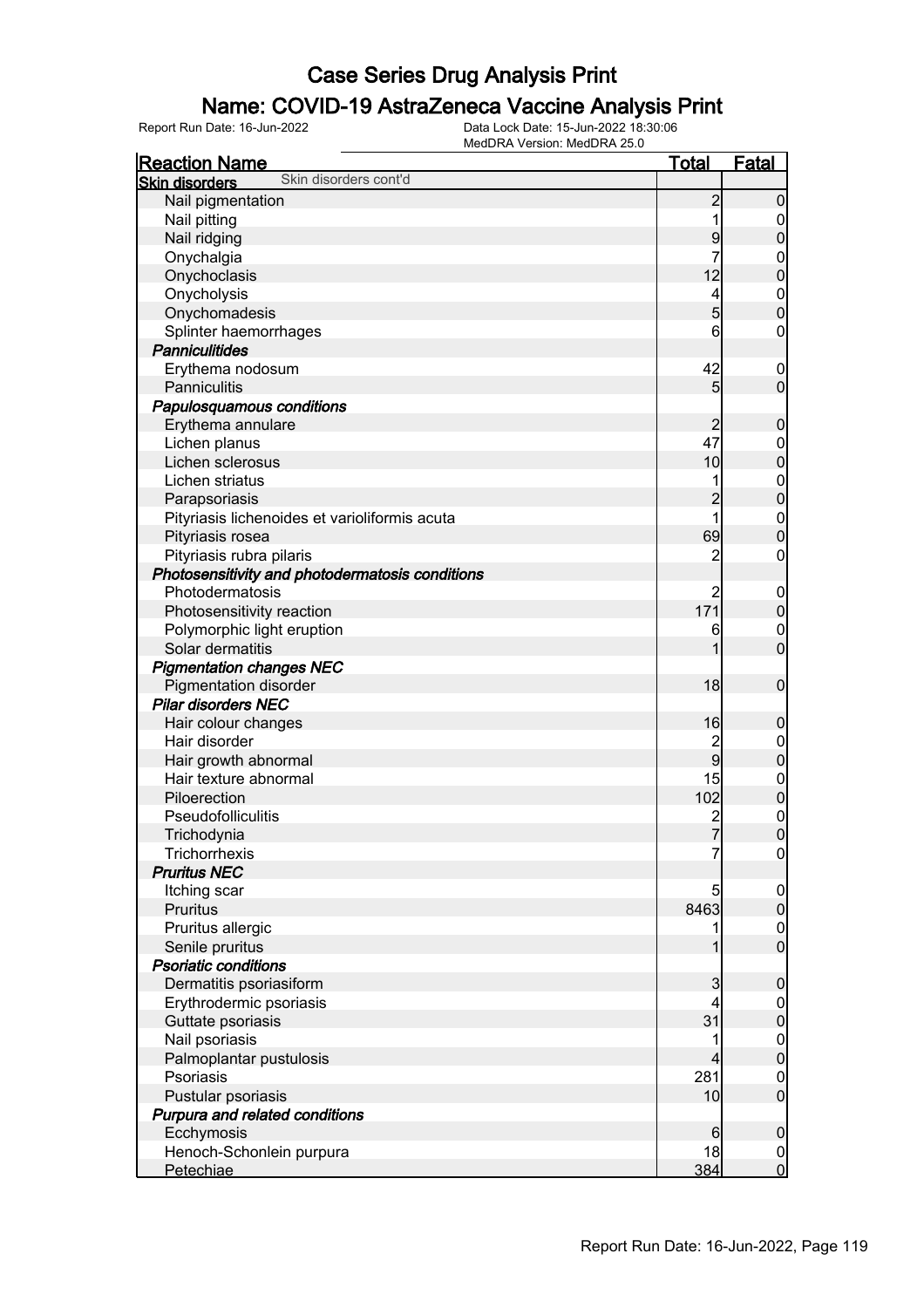#### Name: COVID-19 AstraZeneca Vaccine Analysis Print

|                                                | MedDRA Version: MedDRA 25.0 |                                                        |
|------------------------------------------------|-----------------------------|--------------------------------------------------------|
| <b>Reaction Name</b>                           | <b>Total</b>                | Fatal                                                  |
| Skin disorders cont'd<br><b>Skin disorders</b> |                             |                                                        |
| Purpura                                        | 152                         | $\mathbf 0$                                            |
| <b>Pustular conditions</b>                     |                             |                                                        |
| Acute generalised exanthematous pustulosis     |                             | $\overline{0}$                                         |
| Rash follicular                                |                             | $\overline{0}$<br>$\overline{4}$                       |
| Rashes, eruptions and exanthems NEC            |                             |                                                        |
| <b>Butterfly rash</b>                          |                             | $\boldsymbol{0}$<br>8                                  |
| Nodular rash                                   |                             | 1<br>$\mathbf 0$                                       |
| Rash                                           | 9317                        | $\overline{0}$                                         |
| Rash erythematous                              | 2307                        |                                                        |
| Rash macular                                   | 790                         | $0$<br>0                                               |
| Rash maculo-papular                            | 71                          |                                                        |
| Rash morbilliform                              | 50                          | $\begin{matrix} 0 \\ 0 \end{matrix}$                   |
| Rash papular                                   | 584                         |                                                        |
| Rash pruritic                                  | 2002                        | $0\atop 0$                                             |
| Rash rubelliform                               |                             | 1                                                      |
| Rash scarlatiniform                            |                             | $\begin{matrix} 0 \\ 0 \end{matrix}$<br>$\overline{2}$ |
| Rash vesicular                                 | 108                         | $\mathbf 0$                                            |
| Systemic lupus erythematosus rash              |                             | $\overline{0}$<br>9                                    |
| <b>Rosaceas</b>                                |                             |                                                        |
| Erythematotelangiectatic rosacea               |                             | 3<br>$\boldsymbol{0}$                                  |
| Granulomatous rosacea                          |                             | $\overline{0}$<br>1                                    |
| Papulopustular rosacea                         |                             | $\overline{0}$                                         |
| Rosacea                                        | 49                          | $\boldsymbol{0}$                                       |
| <b>Scaly conditions</b>                        |                             |                                                        |
| Dandruff                                       | 3                           | $\overline{0}$                                         |
| Pityriasis                                     | 16                          | $\overline{0}$                                         |
| Sebaceous gland disorders                      |                             |                                                        |
| Sebaceous glands overactivity                  |                             | 1<br>$\boldsymbol{0}$                                  |
| Seborrhoea                                     | 16                          | $\boldsymbol{0}$                                       |
| Skin and subcutaneous conditions NEC           |                             |                                                        |
| Cellulite                                      | 3                           | $\overline{0}$                                         |
| Cutaneous symptom                              | 11                          | $\mathbf 0$                                            |
| Skin discharge                                 |                             |                                                        |
| Skin mass                                      | 49                          | $\begin{matrix} 0 \\ 0 \end{matrix}$                   |
| Skin and subcutaneous tissue ulcerations       |                             |                                                        |
| Diabetic foot                                  | $\overline{2}$              | 0                                                      |
| Diabetic ulcer                                 |                             |                                                        |
| Ischaemic skin ulcer                           |                             | $\overline{0}$<br>$\mathbf 0$                          |
|                                                |                             | 3                                                      |
| Pyoderma gangrenosum<br>Skin erosion           | 61                          | $0\atop 0$                                             |
| Skin ulcer                                     |                             |                                                        |
|                                                | 37                          | $\mathbf 0$<br>$\overline{0}$                          |
| Vasculitic ulcer                               |                             |                                                        |
| Skin cysts and polyps                          |                             |                                                        |
| Dermal cyst                                    | 28                          | $\mathbf 0$                                            |
| Skin dystrophies                               |                             |                                                        |
| Keloid scar                                    |                             | $\mathbf{3}$<br>$\boldsymbol{0}$                       |
| Skin wrinkling                                 |                             | 6<br>0                                                 |
| Skin haemorrhages                              |                             |                                                        |
| Haemorrhage subcutaneous                       | 23                          | $\mathbf 0$                                            |
| Mucocutaneous haemorrhage                      |                             | $\mathbf 0$<br>3                                       |
| Skin haemorrhage                               | 54                          | 0                                                      |
| Skin hyperplasias and hypertrophies            |                             |                                                        |
| <b>Acanthosis</b>                              |                             | 1<br>$\overline{0}$                                    |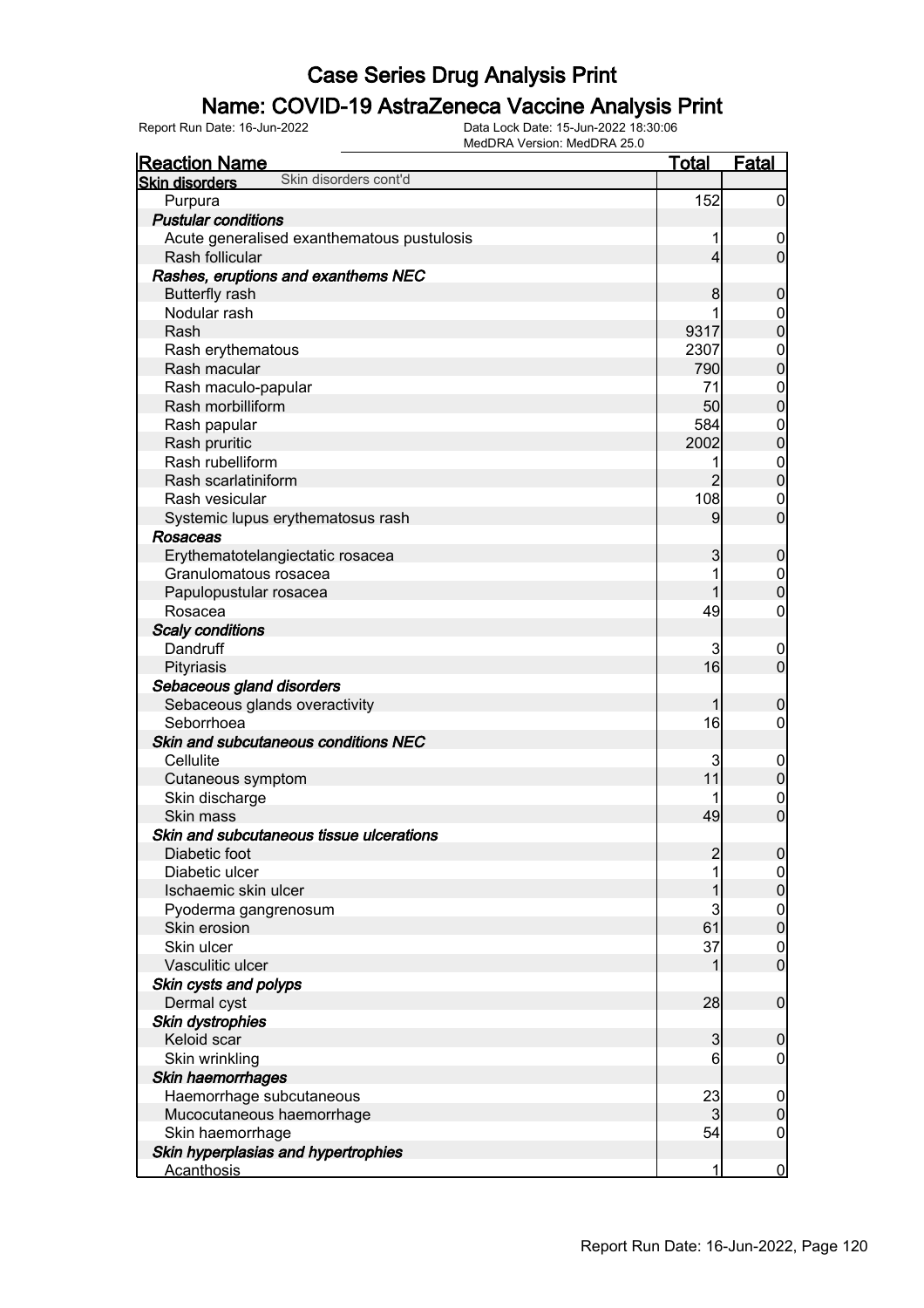#### Name: COVID-19 AstraZeneca Vaccine Analysis Print

| MedDRA Version: MedDRA 25.0             |                |                                  |
|-----------------------------------------|----------------|----------------------------------|
| <b>Reaction Name</b>                    | Total          | Fatal                            |
| Skin disorders cont'd<br>Skin disorders |                |                                  |
| Skin hypertrophy                        | 4              | $\overline{0}$                   |
| Skin hypoplasias and atrophies          |                |                                  |
| Skin atrophy                            | 13             | $\mathbf 0$                      |
| Skin striae                             | 13             | $\mathbf 0$                      |
| Skin injuries and mechanical dermatoses |                |                                  |
| Decubitus ulcer                         | 7              | 0                                |
| Needle track marks                      | $\overline{3}$ | $\overline{0}$                   |
| Skin preneoplastic conditions NEC       |                |                                  |
| Actinic keratosis                       | 3              | $\boldsymbol{0}$                 |
| Leukoplakia                             | 1              | $\overline{0}$                   |
| <b>Skin vascular conditions NEC</b>     |                |                                  |
| Angiodermatitis                         | 1              | $\mathbf 0$                      |
| Haemangioma-thrombocytopenia syndrome   | $\mathbf{1}$   | $\overline{0}$                   |
| Skin oedema                             | 3              | $\mathbf 0$                      |
| <b>Skin vasculitides</b>                |                |                                  |
| Capillaritis                            | 1              | $\boldsymbol{0}$                 |
| <b>Cutaneous vasculitis</b>             | 15             | $\overline{0}$                   |
| Hypersensitivity vasculitis             | 4              | $\mathbf{0}$                     |
| Nodular vasculitis                      | 1              | $\overline{0}$                   |
| Vasculitic rash                         | 30             | $\mathbf 0$                      |
| Skin vasomotor conditions               |                |                                  |
| Livedo reticularis                      | 60             | $\mathbf 0$                      |
| Telangiectasia and related conditions   |                |                                  |
| Spider naevus                           | 5              | $\mathbf 0$                      |
| Telangiectasia                          | 5              | $\overline{0}$                   |
| <b>Urticarias</b>                       |                |                                  |
| Chronic spontaneous urticaria           | 10             | $\boldsymbol{0}$                 |
| Cold urticaria                          | 12             | $\boldsymbol{0}$                 |
| Idiopathic urticaria                    | 11             | $\overline{0}$                   |
| Mechanical urticaria                    | 10             | $\begin{matrix}0\\0\end{matrix}$ |
| Solar urticaria                         | 1              |                                  |
| Urticaria                               | 2670           | $\mathbf 0$                      |
| Urticaria cholinergic                   | 2              | $\overline{0}$                   |
| Urticaria chronic                       | 55             | $\mathbf{0}$                     |
| Urticaria contact                       | 3              | $\overline{0}$                   |
| Urticaria papular                       | 3              | $\mathbf{0}$                     |
| Urticaria pigmentosa                    | 1              | $\overline{0}$                   |
| Urticaria thermal                       | 7              | $\mathbf{0}$                     |
| Urticarial vasculitis                   | 5              | $\overline{0}$                   |
| <b>Skin disorders SOC TOTAL</b>         | 53548          | $\mathbf 0$                      |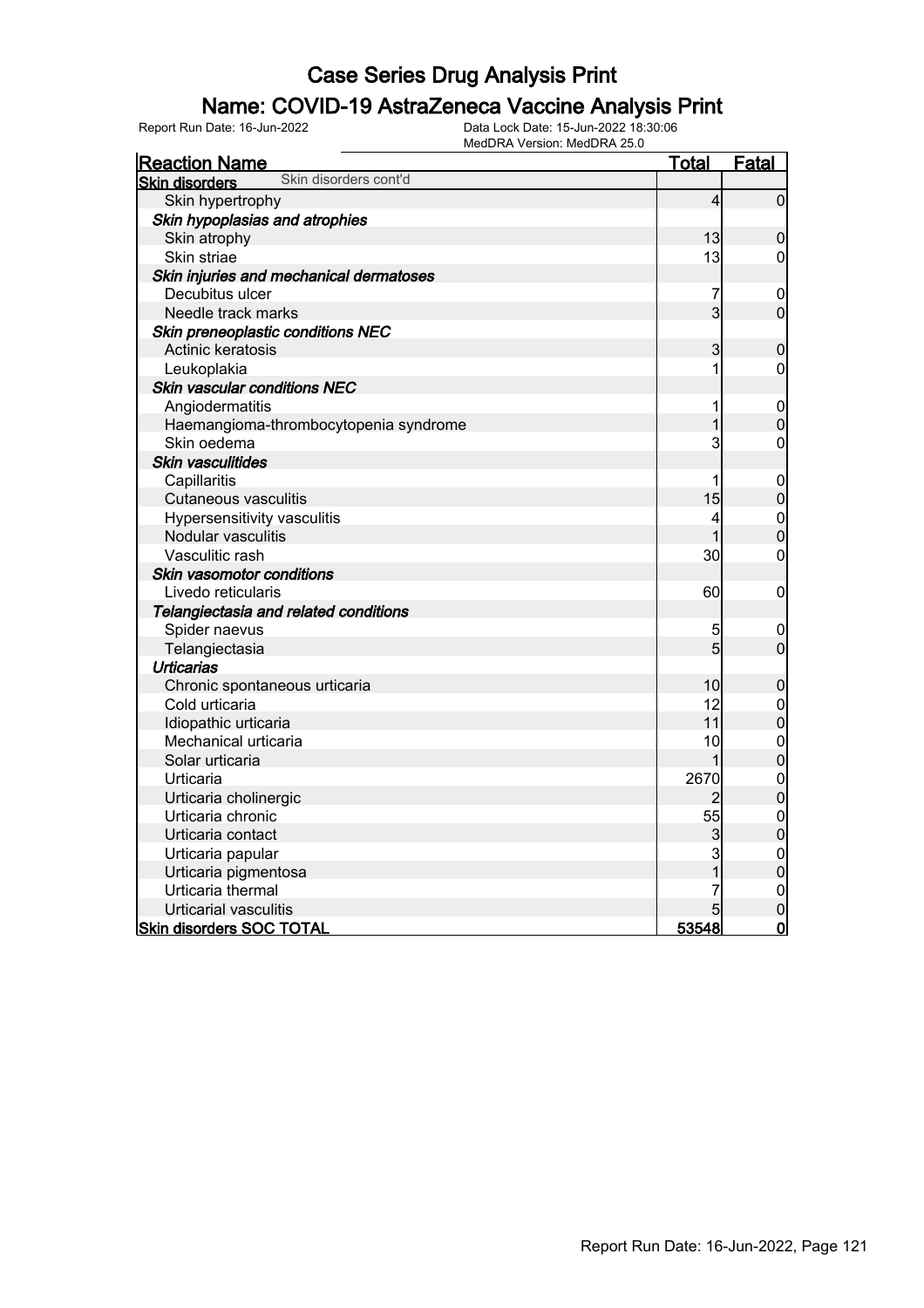#### Name: COVID-19 AstraZeneca Vaccine Analysis Print

Report Run Date: 16-Jun-2022 Data Lock Date: 15-Jun-2022 18:30:06

MedDRA Version: MedDRA 25.0

| <b>Reaction Name</b>                                    | <b>Total</b>   | <b>Fatal</b>     |
|---------------------------------------------------------|----------------|------------------|
| Social circumstances                                    |                |                  |
| Age related issues                                      |                |                  |
| Childhood                                               | 1              | $\boldsymbol{0}$ |
| Life expectancy shortened                               | $\frac{2}{3}$  | $\mathbf 0$      |
| Menarche                                                |                | $\mathbf 0$      |
| Menopause                                               | 82             | $\boldsymbol{0}$ |
| Postmenopause                                           | 18             | $\overline{0}$   |
| Alcohol product use                                     |                |                  |
| Alcoholic                                               | $\overline{4}$ | $\boldsymbol{0}$ |
| Crime victims                                           |                |                  |
| Victim of abuse                                         | 1              | $\mathbf 0$      |
| Criminal activity                                       |                |                  |
| <b>Chemical submission</b>                              | 1              | $\mathbf 0$      |
| Verbal abuse                                            | 1              | $\boldsymbol{0}$ |
| <b>Dependents</b>                                       |                |                  |
| Sick relative                                           | 1              | $\boldsymbol{0}$ |
| Dietary and nutritional issues                          |                |                  |
| Inadequate diet                                         | 1              | $\mathbf 0$      |
| Kosher diet                                             | 1              | $\mathbf 0$      |
| <b>Disability issues</b>                                |                |                  |
| Bedridden                                               | 103            | $\boldsymbol{0}$ |
| Breast prosthesis user                                  |                | $\boldsymbol{0}$ |
| Corrective lens user                                    | 1              | $\overline{0}$   |
| Dependence on oxygen therapy                            |                |                  |
| <b>Disability</b>                                       | 11             | $0\atop 0$       |
| Hearing aid user                                        |                | $\mathbf{0}$     |
| Hearing disability                                      | 3<br>2         | $\overline{0}$   |
| Housebound                                              | 4              | $\mathbf{0}$     |
| Immobile                                                | 59             | $\overline{0}$   |
| Immobilisation prolonged                                | 4              | $\mathbf{0}$     |
| Impaired driving ability                                | 9              | $\overline{0}$   |
| Impaired work ability                                   | 44             |                  |
| Loss of personal independence in daily activities       | 15             | $0$<br>0         |
| Mental disability                                       | 1              |                  |
| Paralytic disability                                    | 1              | $0\atop 0$       |
| Physical disability                                     | 5              | $\mathbf 0$      |
| Sight disability                                        | 27             | 0                |
| Sitting disability                                      | 4              | $\overline{0}$   |
| Walking aid user                                        | 1              | $\mathbf 0$      |
| Walking disability                                      | 11             | $\boldsymbol{0}$ |
| Wheelchair user                                         | $\overline{3}$ | $\overline{0}$   |
| <b>Educational issues</b>                               |                |                  |
| <b>Educational problem</b>                              | 1              | $\boldsymbol{0}$ |
| Illiteracy                                              | 4              | $\mathbf 0$      |
| <b>Employment issues</b>                                |                |                  |
| Job dissatisfaction                                     | 4              | $\mathbf 0$      |
| Retirement                                              | $\overline{5}$ | $\pmb{0}$        |
| Stress at work                                          | $\frac{2}{1}$  | $\boldsymbol{0}$ |
| Unemployment                                            |                | $\mathbf 0$      |
| <b>Family and partner issues</b>                        |                |                  |
| Homosexual parent                                       | 1              | $\boldsymbol{0}$ |
| Partner stress                                          | 1              | $\mathbf 0$      |
| Non-occupational and unspecified environmental problems |                |                  |
| Food contamination                                      | 1              | $\overline{0}$   |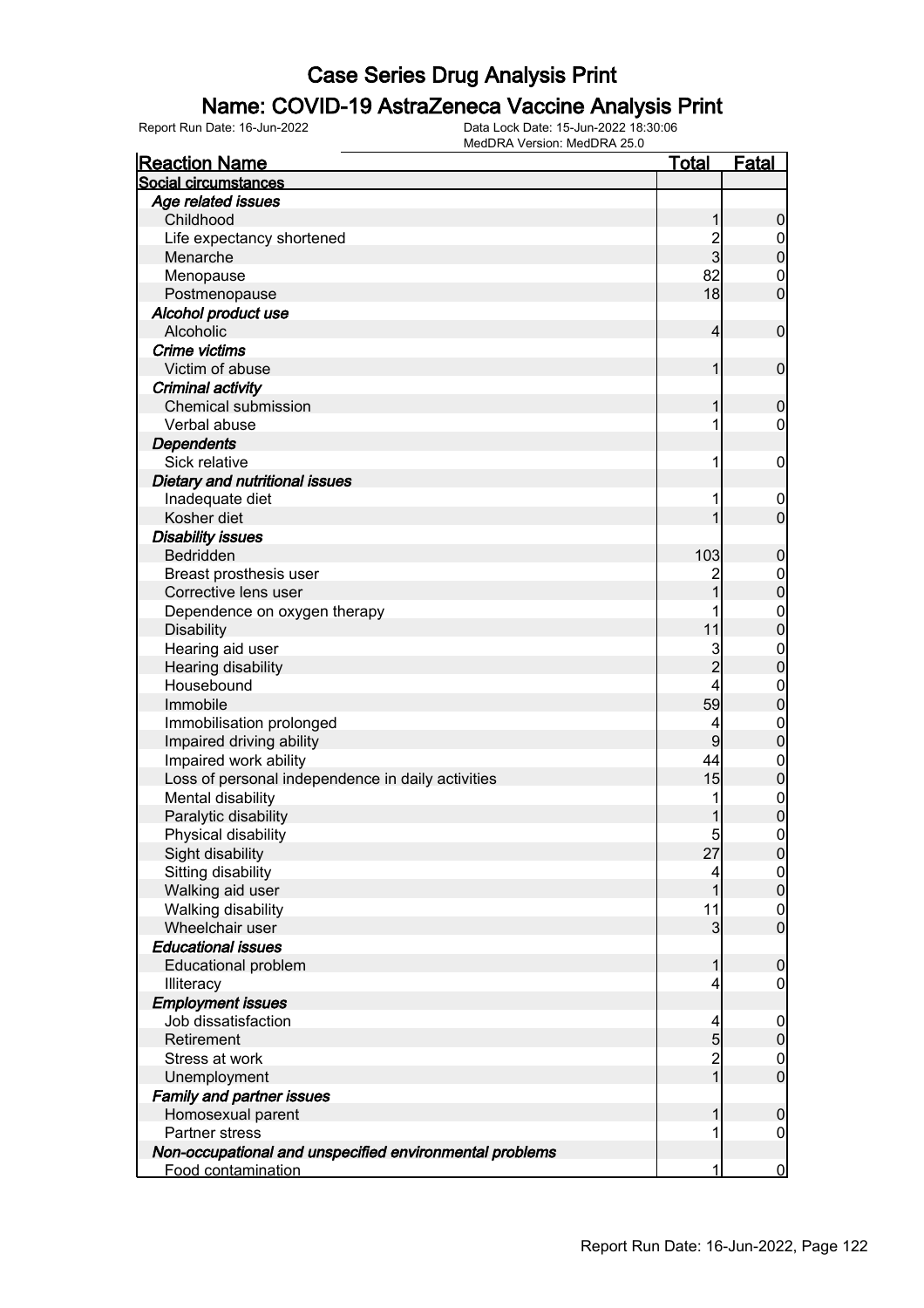#### Name: COVID-19 AstraZeneca Vaccine Analysis Print

| <b>Reaction Name</b>                                    | <u>Total</u> | Fatal |
|---------------------------------------------------------|--------------|-------|
| <b>Social circumstances</b> Social circumstances cont'd |              |       |
| Water pollution                                         | 4            | 0     |
| Pregnancy related circumstances                         |              |       |
| <b>Breast feeding</b>                                   | 9            | 0     |
| <b>Sexuality issues</b>                                 |              |       |
| Anal sex                                                |              | 0     |
| Homosexuality                                           |              |       |
| <b>Social issues NEC</b>                                |              |       |
| <b>Blood donor</b>                                      |              |       |
| Contraindication to medical treatment                   |              |       |
| Contraindication to vaccination                         |              |       |
| Convalescent                                            |              |       |
| Hair dye user                                           |              |       |
| Impaired quality of life                                | 8            |       |
| Refusal of treatment by patient                         |              |       |
| Refusal of vaccination                                  |              |       |
| Tanning                                                 |              |       |
| Tattoo                                                  |              |       |
| Unhealthy lifestyle                                     |              |       |
| Tobacco use                                             |              |       |
| Non-tobacco user                                        |              |       |
| Tobacco user                                            |              |       |
| Social circumstances SOC TOTAL                          | 494          | ი     |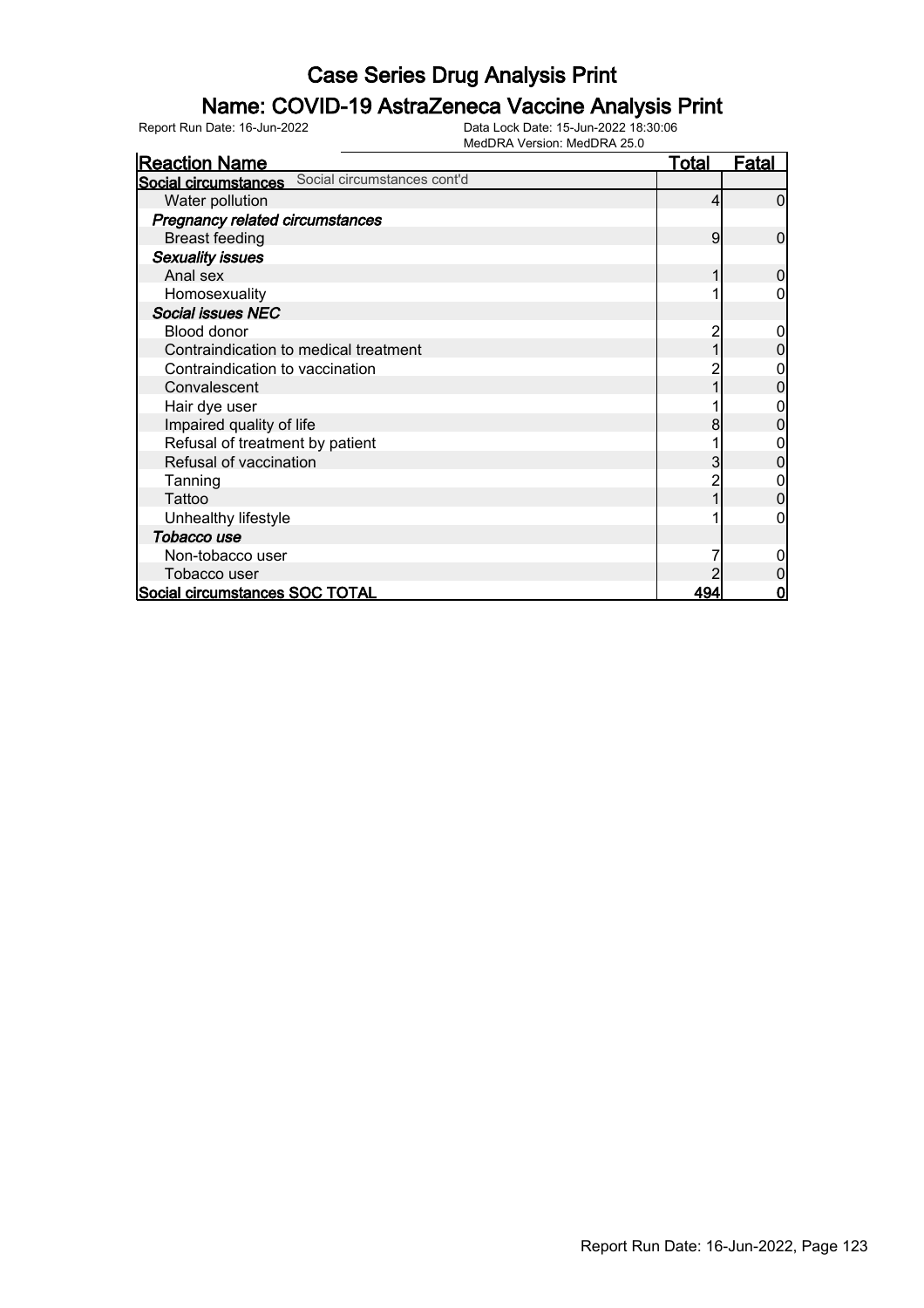#### Name: COVID-19 AstraZeneca Vaccine Analysis Print

| <b>Reaction Name</b>                                             | <u>Total</u>    | <u>Fatal</u>               |
|------------------------------------------------------------------|-----------------|----------------------------|
| Surgical & medical procedures                                    |                 |                            |
| Adrenal gland therapeutic procedures                             |                 |                            |
| Adrenalectomy                                                    | 1               | $\overline{0}$             |
| Anaesthesia and allied procedures                                |                 |                            |
| Local anaesthesia                                                | 3               | 0                          |
| Nerve block                                                      | $5\overline{)}$ | 0                          |
| Analgesia supportive care                                        |                 |                            |
| Analgesic therapy                                                | 1               | $\mathbf 0$                |
| <b>Antiinfective therapies</b>                                   |                 |                            |
| Antibiotic therapy                                               | $\overline{c}$  | 0                          |
| COVID-19 treatment                                               | $\overline{7}$  | $\overline{0}$             |
| Arterial therapeutic procedures (excl aortic)                    |                 |                            |
| Cerebral revascularisation                                       | 1               | 0                          |
| Coronary artery bypass                                           | $\overline{2}$  | 0                          |
| Autonomic nerve therapeutic procedures                           |                 |                            |
| Vagotomy                                                         | 3               | $\mathbf 0$                |
| Biliary tract and gallbladder therapeutic procedures             |                 |                            |
| Cholecystectomy                                                  | 1               | $\overline{0}$             |
| Cholelithotomy                                                   | 1               | $\overline{0}$             |
| <b>Blood and blood product treatment</b>                         |                 |                            |
| Photopheresis                                                    |                 | 0                          |
| Transfusion                                                      | 1               | 0                          |
| <b>Breast therapeutic procedures NEC</b>                         |                 |                            |
| Axillary lymphadenectomy                                         | 1               | $\mathbf 0$                |
| Bronchial and pulmonary therapeutic procedures                   |                 |                            |
| Airway secretion clearance therapy                               | 1               | 0                          |
| Antitussive therapy                                              | 1               | $\overline{0}$             |
| Cardiac device therapeutic procedures                            |                 |                            |
| Cardiac pacemaker insertion                                      | 3               | 0                          |
| Pacemaker generated rhythm                                       | 1               | 0                          |
| Cardiac therapeutic procedures NEC                               |                 |                            |
| Cardiac operation                                                | 1               | $\overline{0}$             |
| Pericardial excision                                             | $\overline{2}$  | $\overline{0}$             |
| Cardiac valve therapeutic procedures                             |                 |                            |
| Aortic valve replacement                                         |                 | 0                          |
| Heart valve replacement                                          | 1               | 0                          |
| Chemotherapies                                                   |                 |                            |
| Chemotherapy toxicity attenuation                                | 1               | $\boldsymbol{0}$           |
| Contraceptive methods female                                     |                 |                            |
| Contraception                                                    | 3               | $\boldsymbol{0}$           |
| Contraceptive diaphragm                                          | 3<br>1          | $\boldsymbol{0}$           |
| Intrauterine contraception                                       | $\overline{2}$  | $\mathbf 0$<br>$\mathbf 0$ |
| Oral contraception                                               |                 |                            |
| Corneal and scleral therapeutic procedures<br>Corneal transplant | $\overline{2}$  | $\boldsymbol{0}$           |
| Dental and gingival therapeutic procedures                       |                 |                            |
| Dental care                                                      | 1               | $\boldsymbol{0}$           |
| <b>Tooth extraction</b>                                          | 4               | $\boldsymbol{0}$           |
| <b>Tooth restoration</b>                                         | 4               | $\mathbf 0$                |
| Dietary and nutritional therapies                                |                 |                            |
| Fluid replacement                                                |                 | $\boldsymbol{0}$           |
| Gluten free diet                                                 | 1               | 0                          |
| <b>Medical diet</b>                                              | 6               | 0                          |
| <b>Mineral supplementation</b>                                   | 1               | $\overline{0}$             |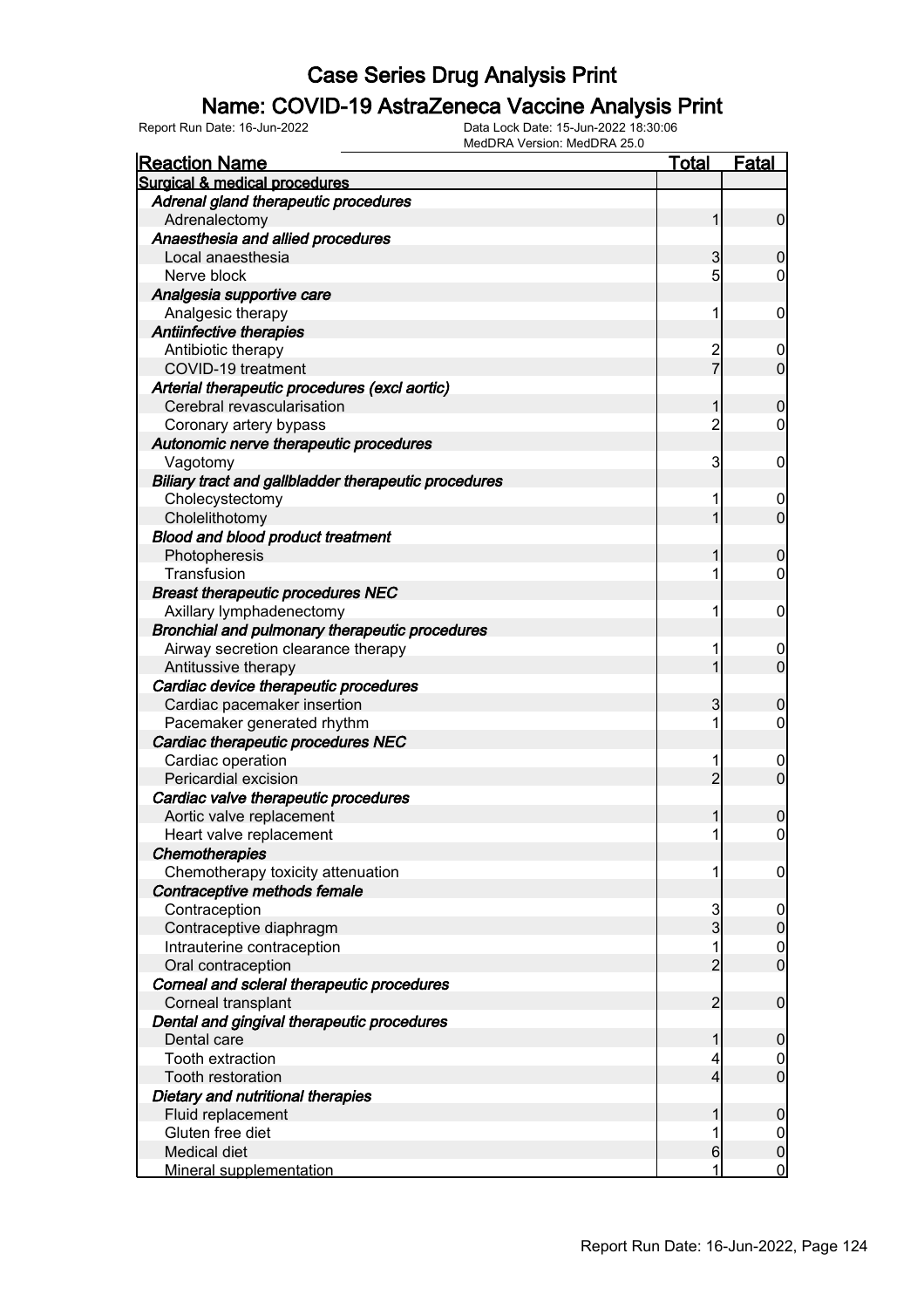#### Name: COVID-19 AstraZeneca Vaccine Analysis Print

| MedDRA Version: MedDRA 25.0                                                      |                         |                  |
|----------------------------------------------------------------------------------|-------------------------|------------------|
| <b>Reaction Name</b>                                                             | <u>Total</u>            | Fatal            |
| Surgical & medical procedures cont'd<br><b>Surgical &amp; medical procedures</b> |                         |                  |
| Nothing by mouth order                                                           | 8                       | $\overline{0}$   |
| <b>External ear therapeutic procedures</b>                                       |                         |                  |
| Cerumen removal                                                                  | $\overline{2}$          | $\overline{0}$   |
| Eye therapeutic procedures NEC                                                   |                         |                  |
| Eye irrigation                                                                   | $\overline{4}$          | $\mathbf 0$      |
| <b>Facial therapeutic procedures</b>                                             |                         |                  |
| Face lift                                                                        | $\overline{3}$          | $\mathbf 0$      |
| Fallopian tube therapeutic procedures                                            |                         |                  |
| Fallopian tube operation                                                         | 1                       | $\mathbf 0$      |
| Fascial and bursal therapeutic procedures                                        |                         |                  |
| Bursa removal                                                                    | 1                       | $\mathbf 0$      |
| Fertility and fertilisation interventions female                                 |                         |                  |
| Ovulation induction                                                              | $\overline{2}$          | $\mathbf 0$      |
| Gastric therapeutic procedures                                                   |                         |                  |
| Antacid therapy                                                                  | 1                       | $\mathbf 0$      |
| Gastrointestinal therapeutic procedures NEC                                      |                         |                  |
| Intestinal resection                                                             |                         | $\mathbf 0$      |
| Prophylaxis against gastrointestinal ulcer                                       |                         | $\overline{0}$   |
| Prophylaxis of nausea and vomiting                                               | 28                      | $\overline{0}$   |
| Gynaecological therapeutic procedures NEC                                        |                         |                  |
| Gynaecological disorder prophylaxis                                              | 1                       | $\mathbf 0$      |
| Menstrual cycle management                                                       | 4                       | $\mathbf 0$      |
| Haematological therapeutic procedures NEC                                        |                         |                  |
| Anticoagulant therapy                                                            | $\overline{\mathbf{c}}$ | $\overline{0}$   |
| Haemofiltration                                                                  | $\overline{1}$          | $\mathbf 0$      |
| Thrombosis prophylaxis                                                           | $\overline{c}$          | $\boldsymbol{0}$ |
| Head, neck and oral cavity therapeutic procedures NEC                            |                         |                  |
| Neck lift                                                                        | 1                       | $\mathbf 0$      |
| Hormonal therapeutic procedures NEC                                              |                         |                  |
| Hormone replacement therapy                                                      | 6                       | $\overline{0}$   |
| Hormone therapy                                                                  | 9                       | $\mathbf 0$      |
| Steroid therapy                                                                  | $\overline{c}$          | $\mathbf 0$      |
| <b>Immunisations</b>                                                             |                         |                  |
| COVID-19 immunisation                                                            | 221                     | $\mathbf 0$      |
| Immunisation                                                                     | 118                     | $\overline{0}$   |
| Influenza immunisation                                                           |                         | $\overline{0}$   |
| Tuberculosis immunisation                                                        |                         | $\overline{0}$   |
| Vaccine coadministration                                                         |                         | 0                |
| Induced abortions                                                                |                         |                  |
| Abortion induced                                                                 |                         | $\mathbf 0$      |
| Iris and ciliary body therapeutic procedures                                     |                         |                  |
| Pupil constriction procedure                                                     |                         | $\mathbf 0$      |
| Joint therapeutic procedures                                                     |                         |                  |
| Hip surgery                                                                      |                         | $\mathbf 0$      |
| Joint injection                                                                  | $6 \,$                  | $\mathbf 0$      |
| Joint stabilisation                                                              |                         | $\boldsymbol{0}$ |
| Knee operation                                                                   | $\frac{2}{2}$           | $\overline{0}$   |
| Shoulder operation                                                               | 3                       | 0                |
| Large intestine therapeutic procedures                                           |                         |                  |
| Appendicectomy                                                                   | 8                       | 0                |
| Colectomy                                                                        | $\overline{2}$          | $\overline{0}$   |
| Limb therapeutic procedures                                                      |                         |                  |
| Arm amputation                                                                   |                         | $\overline{0}$   |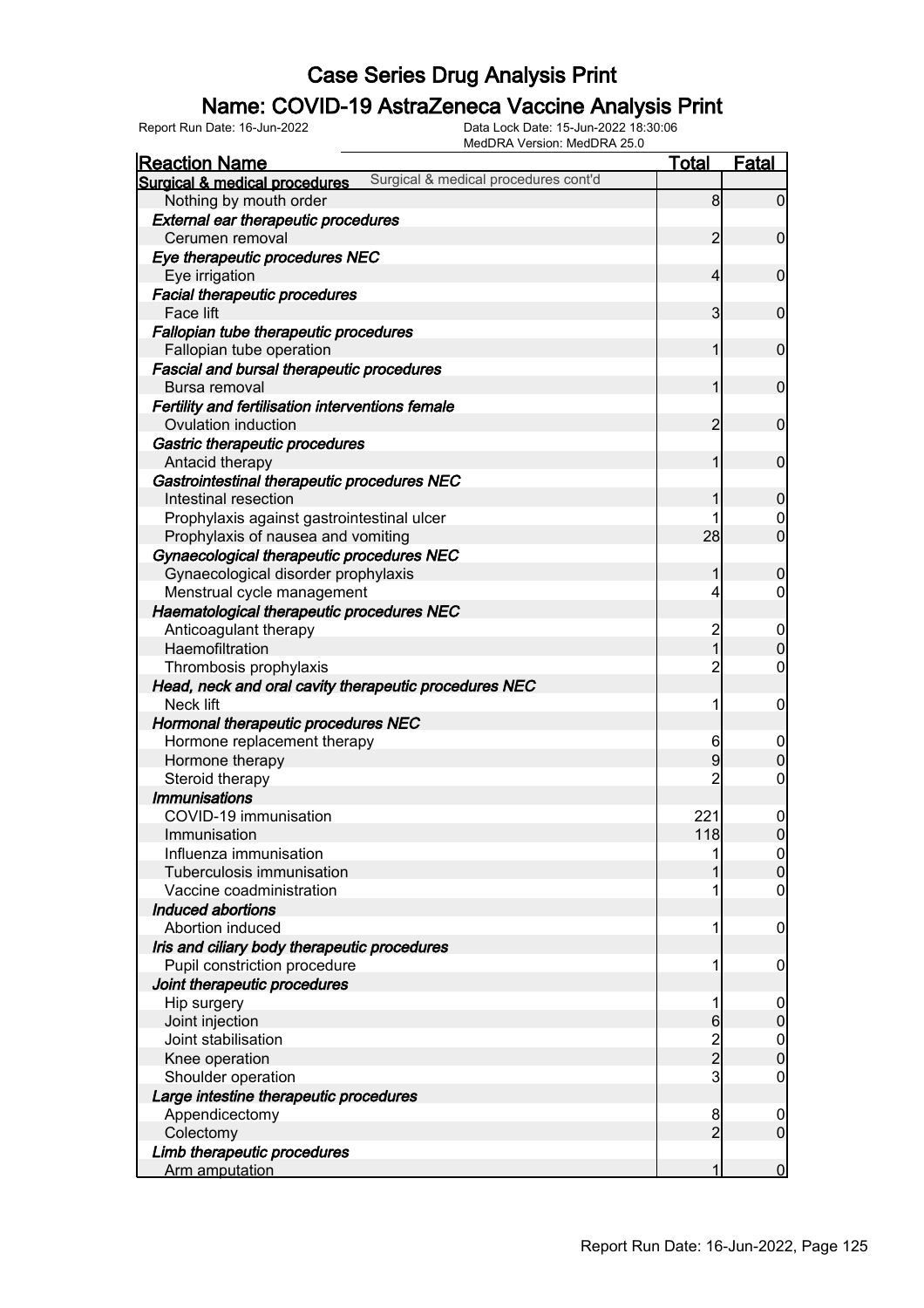#### Name: COVID-19 AstraZeneca Vaccine Analysis Print

| <b>Reaction Name</b>                                    | <b>Total</b>                         |                  | Fatal          |
|---------------------------------------------------------|--------------------------------------|------------------|----------------|
| Surgical & medical procedures                           | Surgical & medical procedures cont'd |                  |                |
| Foot amputation                                         |                                      | $\overline{c}$   | 0              |
| Leg amputation                                          |                                      | $6 \overline{6}$ | $\mathbf 0$    |
| Limb immobilisation                                     |                                      | 28               | 0              |
| Limb operation                                          |                                      | 16               | $\overline{0}$ |
| Limb reattachment surgery                               |                                      |                  | $\mathbf 0$    |
| Toe amputation                                          |                                      | 5                | $\overline{0}$ |
| <b>Mastectomies</b>                                     |                                      |                  |                |
| Breast conserving surgery                               |                                      | $\overline{2}$   | $\mathbf 0$    |
| Muscle therapeutic procedures                           |                                      |                  |                |
|                                                         |                                      |                  |                |
| Muscle relaxant therapy                                 |                                      | 3                | $\mathbf 0$    |
| Nail therapeutic procedures                             |                                      |                  |                |
| Nail operation                                          |                                      | 2                | $\mathbf 0$    |
| Nasal therapeutic procedures                            |                                      |                  |                |
| Nasal irrigation                                        |                                      | 1                | $\mathbf 0$    |
| Nervous system therapeutic procedures NEC               |                                      |                  |                |
| Central nervous system stimulation                      |                                      | 3                | $\mathbf 0$    |
| Multiple sclerosis relapse prophylaxis                  |                                      | $\overline{2}$   | 0              |
| Neurological rehabilitation                             |                                      | 1                | $\overline{0}$ |
| Orbit and globe therapeutic procedures                  |                                      |                  |                |
| Eye muscle operation                                    |                                      | 1                | $\mathbf 0$    |
| <b>Patient positioning</b>                              |                                      |                  |                |
| Prone position                                          |                                      | 1                | $\mathbf 0$    |
| Peripheral nerve therapeutic procedures                 |                                      |                  |                |
| Carpal tunnel decompression                             |                                      | 1                | $\mathbf 0$    |
| Phototherapies                                          |                                      |                  |                |
| UV light therapy                                        |                                      | 1                | $\mathbf 0$    |
| Prophylactic procedures NEC                             |                                      |                  |                |
| Anaphylaxis prophylaxis                                 |                                      | 3                | $\mathbf 0$    |
| Reproductive system disorder prophylaxis                |                                      |                  | 0              |
| <b>Psychiatric therapies</b>                            |                                      |                  |                |
| Antidepressant therapy                                  |                                      |                  | 0              |
| Psychotherapy                                           |                                      |                  | $\overline{0}$ |
| Renal therapeutic procedures                            |                                      |                  |                |
| <b>Dialysis</b>                                         |                                      | 1                | $\mathbf{0}$   |
| Respiratory tract therapeutic procedures NEC            |                                      |                  |                |
|                                                         |                                      |                  |                |
| Asthma prophylaxis                                      |                                      |                  | $\overline{0}$ |
| Respiratory therapy                                     |                                      |                  | 0              |
| Skin and subcutaneous tissue therapeutic procedures NEC |                                      |                  |                |
| Dermal filler injection                                 |                                      | 1                | $\mathbf 0$    |
| <b>Skin grafts</b>                                      |                                      |                  |                |
| Skin graft                                              |                                      | 1                | $\mathbf 0$    |
| <b>Skin lesion excisions</b>                            |                                      |                  |                |
| Skin neoplasm excision                                  |                                      |                  | 0              |
| Tattoo excision                                         |                                      |                  | $\mathbf 0$    |
| Skull and brain therapeutic procedures                  |                                      |                  |                |
| <b>Brain operation</b>                                  |                                      | 1                | $\mathbf 0$    |
| Small intestine therapeutic procedures                  |                                      |                  |                |
| lleostomy                                               |                                      | 3                | $\mathbf 0$    |
| Spine and spinal cord therapeutic procedures            |                                      |                  |                |
| Spinal operation                                        |                                      |                  | $\mathbf 0$    |
| Spinal rod insertion                                    |                                      |                  | $\mathbf 0$    |
| Testicular and scrotal therapeutic procedures           |                                      |                  |                |
| Testes exploration                                      |                                      | 1                | $\bf{0}$       |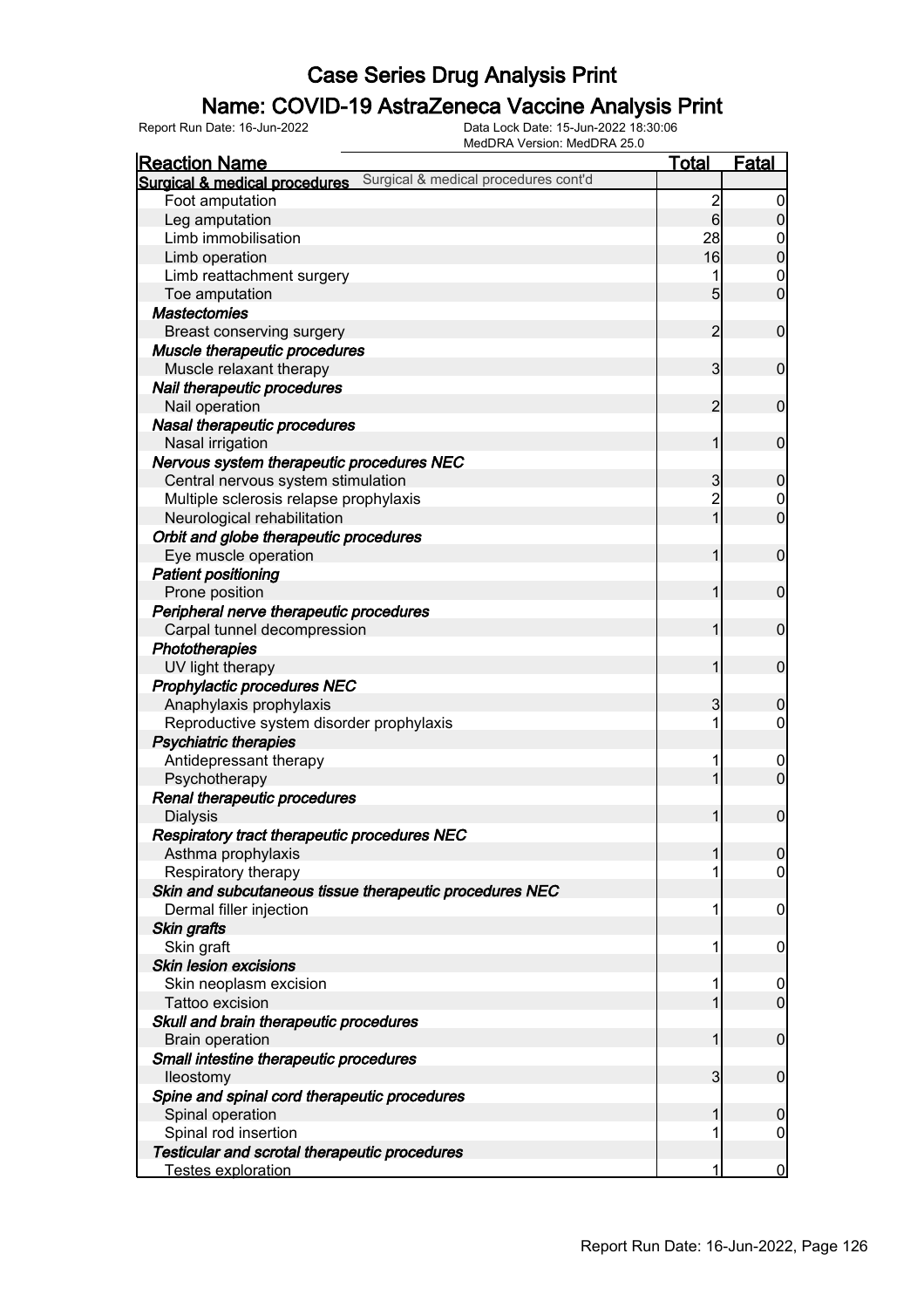#### Name: COVID-19 AstraZeneca Vaccine Analysis Print

|                                                                               | MedDRA Version: MedDRA 25.0 |                                 |
|-------------------------------------------------------------------------------|-----------------------------|---------------------------------|
| <b>Reaction Name</b>                                                          | <b>Total</b>                | <b>Fatal</b>                    |
| <b>Surgical &amp; medical procedures</b> Surgical & medical procedures cont'd |                             |                                 |
| Therapeutic bladder catheterisation                                           |                             |                                 |
| <b>Bladder catheterisation</b>                                                | 1                           | $\overline{0}$                  |
| <b>Therapeutic procedures NEC</b>                                             |                             |                                 |
| Anaphylaxis treatment                                                         | 4                           | $\mathbf 0$                     |
| Antiallergic therapy                                                          |                             | $\pmb{0}$                       |
| <b>Bed rest</b>                                                               | 26                          | $0\atop 0$                      |
| Catheter management                                                           | 4                           |                                 |
| Catheter placement                                                            |                             | $0$<br>0                        |
| Continuous passive motion machine therapy                                     | $\overline{1}$              |                                 |
| Fatigue management                                                            |                             | $\boldsymbol{0}$                |
| Heat therapy                                                                  | 3                           | $\mathbf 0$                     |
| Hospitalisation                                                               | 30                          | $\boldsymbol{0}$                |
| Immobilisation bandage                                                        |                             | $\overline{0}$                  |
| Injection                                                                     | 54                          | $\boldsymbol{0}$                |
| Interchange of vaccine products                                               | 106                         | $\mathbf 0$                     |
| Localised alternating hot and cold therapy                                    | 6                           | $\boldsymbol{0}$                |
| Magnetic therapy                                                              |                             | $\mathbf 0$                     |
| Manipulation                                                                  |                             | $\overline{0}$                  |
| Mass excision                                                                 | 10                          | $\boldsymbol{0}$                |
| <b>Medication dilution</b>                                                    | 3 <sup>1</sup>              | $\boldsymbol{0}$                |
| Occupational therapy                                                          |                             | $\mathbf 0$                     |
| Physical fitness training                                                     | 4                           | $\boldsymbol{0}$                |
| Physiotherapy                                                                 | 1                           | $\mathbf 0$                     |
| Product used for unknown indication                                           | $\overline{c}$              | $\boldsymbol{0}$                |
| Promotion of wound healing                                                    | 1                           | $\mathbf 0$                     |
| Self-medication                                                               |                             | $\boldsymbol{0}$                |
| Smoking cessation therapy                                                     |                             | $\mathbf 0$                     |
| Specialist consultation                                                       |                             | $\boldsymbol{0}$                |
| Stent placement                                                               | $\overline{c}$              | $\mathbf 0$                     |
| Stoma care                                                                    | 1                           | $\boldsymbol{0}$                |
| Surgery                                                                       | $\overline{c}$              | $\mathbf 0$                     |
| Therapeutic hypothermia<br>Therapy change                                     | $\frac{2}{3}$               | $\boldsymbol{0}$<br>$\mathbf 0$ |
| Transgender operation                                                         |                             |                                 |
| Tumour excision                                                               | 1                           | $\mathbf 0$<br>$\overline{0}$   |
| Wound treatment                                                               |                             | $\overline{0}$                  |
|                                                                               |                             |                                 |
| Tonsillar therapeutic procedures<br>Tonsillectomy                             |                             | $\boldsymbol{0}$                |
| Tracheal therapeutic procedures                                               |                             |                                 |
| Tracheostomy                                                                  | 1                           | $\mathbf 0$                     |
| <b>Tumour vaccine therapies</b>                                               |                             |                                 |
| Tumour vaccine therapy                                                        |                             | $\mathbf 0$                     |
| Uterine therapeutic procedures                                                |                             |                                 |
| Endometrial ablation                                                          | 6                           | $\boldsymbol{0}$                |
| Hysterectomy                                                                  |                             | $\overline{0}$                  |
| Uterine dilation and evacuation                                               |                             | 0                               |
| Vascular therapeutic procedures NEC                                           |                             |                                 |
| Clamping of blood vessel                                                      |                             | 0                               |
| Thrombectomy                                                                  | 3                           | $\mathbf 0$                     |
| Thromboembolectomy                                                            |                             | 0                               |
| Thrombolysis                                                                  | $\overline{2}$              | $\mathbf 0$                     |
| Vascular graft                                                                | 1                           | $\mathbf 0$                     |
| <b>Venous therapeutic procedures</b>                                          |                             |                                 |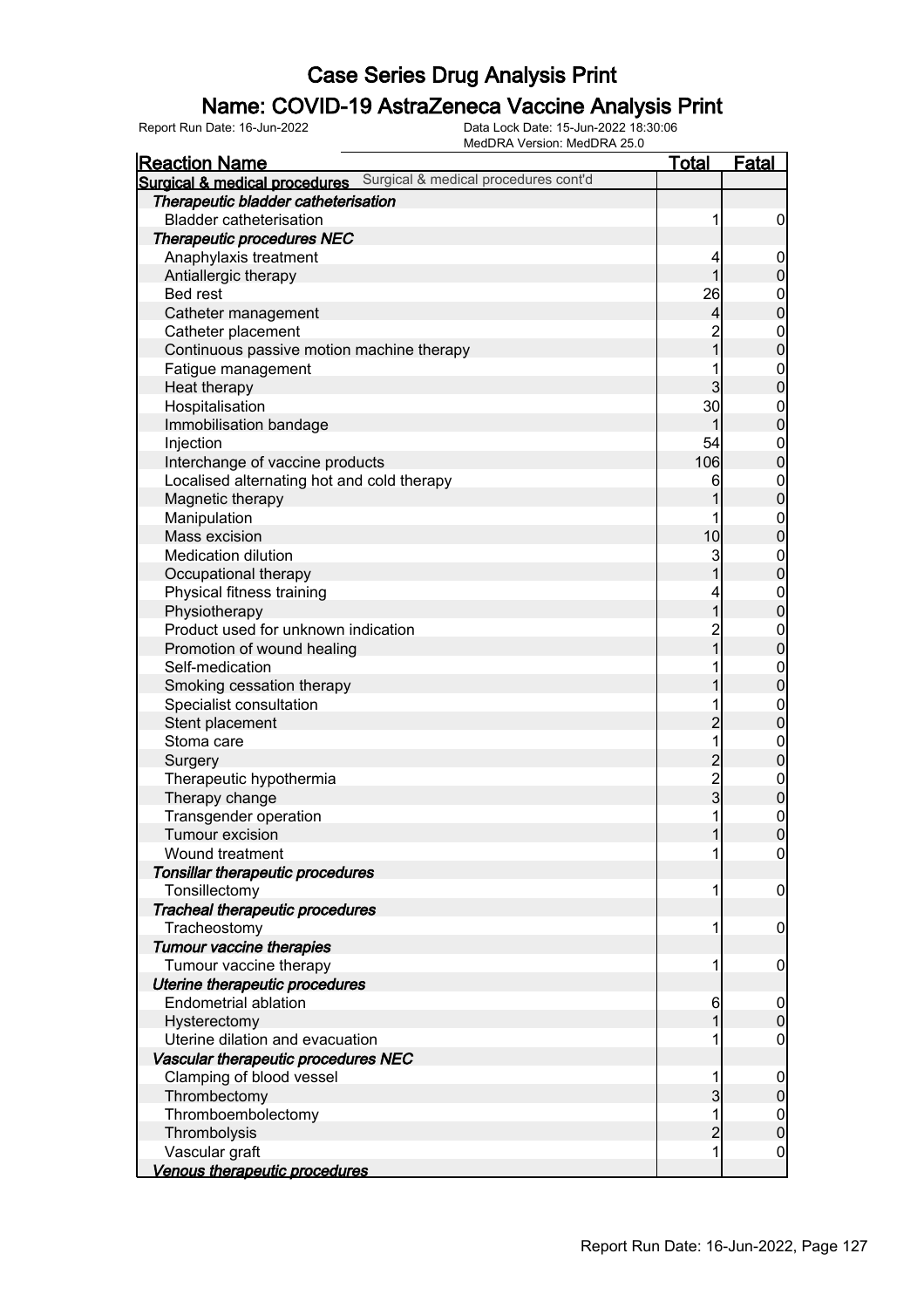#### Name: COVID-19 AstraZeneca Vaccine Analysis Print

|                                         | MedDRA Version: MedDRA 25.0          |       |       |
|-----------------------------------------|--------------------------------------|-------|-------|
| <b>Reaction Name</b>                    |                                      | Total | Fatal |
| Surgical & medical procedures           | Surgical & medical procedures cont'd |       |       |
| Phlebotomy                              |                                      |       |       |
| Surgical & medical procedures SOC TOTAL |                                      | 017   |       |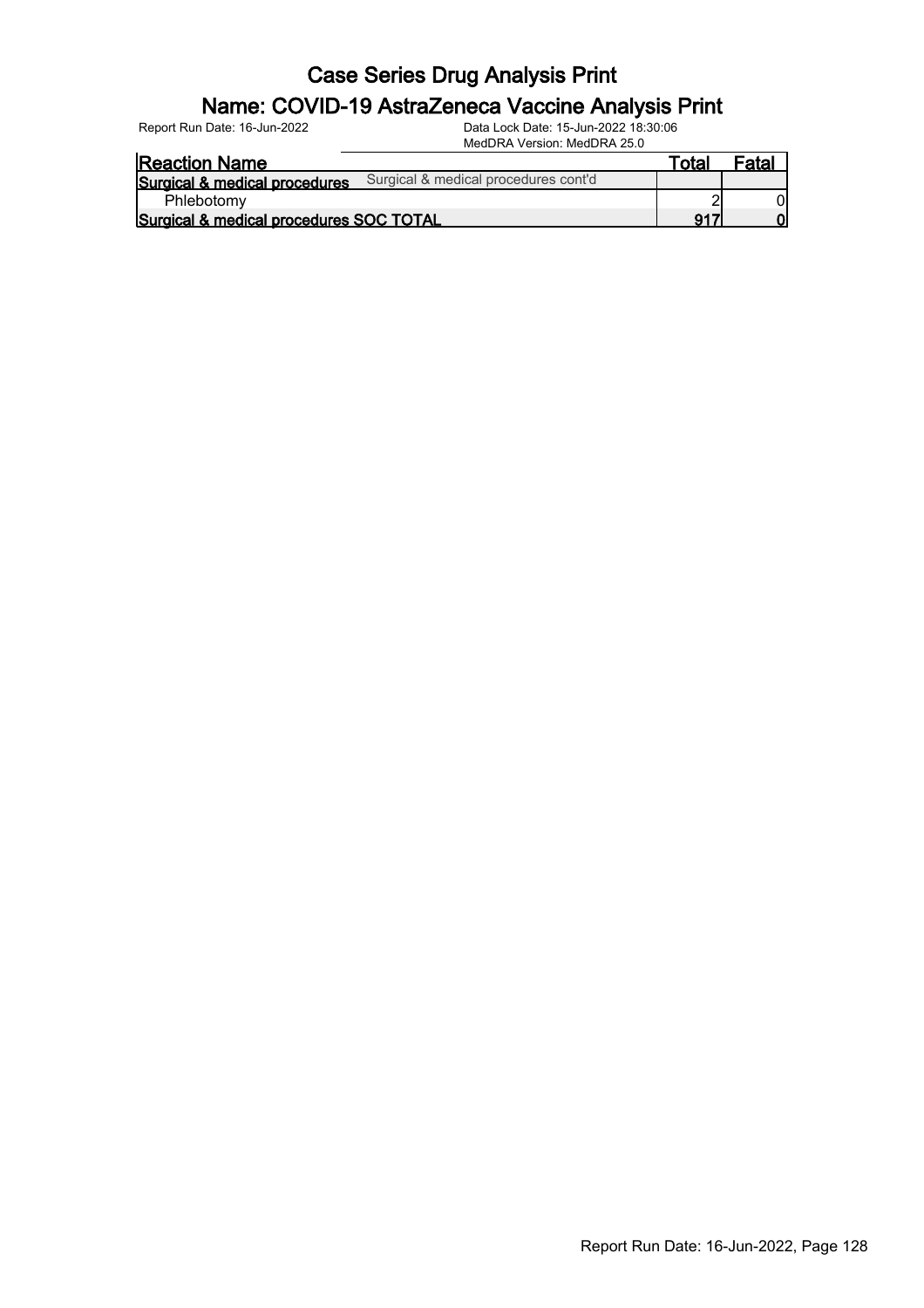#### Name: COVID-19 AstraZeneca Vaccine Analysis Print

| <b>Vascular disorders</b><br>Accelerated and malignant hypertension<br>Accelerated hypertension<br>1<br>0<br>16<br>Hypertensive crisis<br>0<br>$\overline{c}$<br>$\mathbf 0$<br>Hypertensive emergency<br>Hypertensive urgency<br>$\mathbf{0}$<br>$\overline{0}$<br>7<br>Malignant hypertension<br>Tyramine reaction<br>0<br>Aneurysms and dissections non-site specific<br>18<br>Aneurysm<br>1<br>Aneurysm ruptured<br>$\overline{c}$<br>$\mathbf 0$<br>Artery dissection<br>4<br>$\mathbf 0$<br>$\overline{0}$<br>1<br>Venous aneurysm<br>Aortic aneurysms and dissections<br>Acute aortic syndrome<br>0<br>7<br>Aortic aneurysm<br>0<br>Aortic aneurysm rupture<br>Aortic dissection<br>1<br>4<br>Aortic intramural haematoma<br>1<br>$\mathbf 0$<br>Penetrating aortic ulcer<br>0<br>Aortic embolism and thrombosis<br>Aortic embolus<br>24<br>1<br>3<br>14<br>Aortic thrombosis<br>Aortic infections and inflammations<br>3<br>$\mathbf 0$<br>Aortitis<br>Aortic necrosis and vascular insufficiency<br>Aortic arteriosclerosis<br>2<br>$\boldsymbol{0}$<br>1<br>Aortic occlusion<br>$\mathbf 0$<br>$\overline{0}$<br>5<br>Aortic stenosis<br>Arterial infections and inflammations<br>Arteritis<br>0<br>6<br>65<br>Giant cell arteritis<br>0<br><b>Blood pressure disorders NEC</b><br>Blood pressure fluctuation<br>28<br>$\mathbf 0$<br>$\mathbf 0$<br>Labile blood pressure<br>5<br>Bruising, ecchymosis and purpura<br>Achenbach syndrome<br>10<br> 0 <br>Circulatory collapse and shock<br>CT hypotension complex<br>$\boldsymbol{0}$ |
|--------------------------------------------------------------------------------------------------------------------------------------------------------------------------------------------------------------------------------------------------------------------------------------------------------------------------------------------------------------------------------------------------------------------------------------------------------------------------------------------------------------------------------------------------------------------------------------------------------------------------------------------------------------------------------------------------------------------------------------------------------------------------------------------------------------------------------------------------------------------------------------------------------------------------------------------------------------------------------------------------------------------------------------------------------------------------------------------------------------------------------------------------------------------------------------------------------------------------------------------------------------------------------------------------------------------------------------------------------------------------------------------------------------------------------------------------------------------------------------------------------------------------------------------------|
|                                                                                                                                                                                                                                                                                                                                                                                                                                                                                                                                                                                                                                                                                                                                                                                                                                                                                                                                                                                                                                                                                                                                                                                                                                                                                                                                                                                                                                                                                                                                                  |
|                                                                                                                                                                                                                                                                                                                                                                                                                                                                                                                                                                                                                                                                                                                                                                                                                                                                                                                                                                                                                                                                                                                                                                                                                                                                                                                                                                                                                                                                                                                                                  |
|                                                                                                                                                                                                                                                                                                                                                                                                                                                                                                                                                                                                                                                                                                                                                                                                                                                                                                                                                                                                                                                                                                                                                                                                                                                                                                                                                                                                                                                                                                                                                  |
|                                                                                                                                                                                                                                                                                                                                                                                                                                                                                                                                                                                                                                                                                                                                                                                                                                                                                                                                                                                                                                                                                                                                                                                                                                                                                                                                                                                                                                                                                                                                                  |
|                                                                                                                                                                                                                                                                                                                                                                                                                                                                                                                                                                                                                                                                                                                                                                                                                                                                                                                                                                                                                                                                                                                                                                                                                                                                                                                                                                                                                                                                                                                                                  |
|                                                                                                                                                                                                                                                                                                                                                                                                                                                                                                                                                                                                                                                                                                                                                                                                                                                                                                                                                                                                                                                                                                                                                                                                                                                                                                                                                                                                                                                                                                                                                  |
|                                                                                                                                                                                                                                                                                                                                                                                                                                                                                                                                                                                                                                                                                                                                                                                                                                                                                                                                                                                                                                                                                                                                                                                                                                                                                                                                                                                                                                                                                                                                                  |
|                                                                                                                                                                                                                                                                                                                                                                                                                                                                                                                                                                                                                                                                                                                                                                                                                                                                                                                                                                                                                                                                                                                                                                                                                                                                                                                                                                                                                                                                                                                                                  |
|                                                                                                                                                                                                                                                                                                                                                                                                                                                                                                                                                                                                                                                                                                                                                                                                                                                                                                                                                                                                                                                                                                                                                                                                                                                                                                                                                                                                                                                                                                                                                  |
|                                                                                                                                                                                                                                                                                                                                                                                                                                                                                                                                                                                                                                                                                                                                                                                                                                                                                                                                                                                                                                                                                                                                                                                                                                                                                                                                                                                                                                                                                                                                                  |
|                                                                                                                                                                                                                                                                                                                                                                                                                                                                                                                                                                                                                                                                                                                                                                                                                                                                                                                                                                                                                                                                                                                                                                                                                                                                                                                                                                                                                                                                                                                                                  |
|                                                                                                                                                                                                                                                                                                                                                                                                                                                                                                                                                                                                                                                                                                                                                                                                                                                                                                                                                                                                                                                                                                                                                                                                                                                                                                                                                                                                                                                                                                                                                  |
|                                                                                                                                                                                                                                                                                                                                                                                                                                                                                                                                                                                                                                                                                                                                                                                                                                                                                                                                                                                                                                                                                                                                                                                                                                                                                                                                                                                                                                                                                                                                                  |
|                                                                                                                                                                                                                                                                                                                                                                                                                                                                                                                                                                                                                                                                                                                                                                                                                                                                                                                                                                                                                                                                                                                                                                                                                                                                                                                                                                                                                                                                                                                                                  |
|                                                                                                                                                                                                                                                                                                                                                                                                                                                                                                                                                                                                                                                                                                                                                                                                                                                                                                                                                                                                                                                                                                                                                                                                                                                                                                                                                                                                                                                                                                                                                  |
|                                                                                                                                                                                                                                                                                                                                                                                                                                                                                                                                                                                                                                                                                                                                                                                                                                                                                                                                                                                                                                                                                                                                                                                                                                                                                                                                                                                                                                                                                                                                                  |
|                                                                                                                                                                                                                                                                                                                                                                                                                                                                                                                                                                                                                                                                                                                                                                                                                                                                                                                                                                                                                                                                                                                                                                                                                                                                                                                                                                                                                                                                                                                                                  |
|                                                                                                                                                                                                                                                                                                                                                                                                                                                                                                                                                                                                                                                                                                                                                                                                                                                                                                                                                                                                                                                                                                                                                                                                                                                                                                                                                                                                                                                                                                                                                  |
|                                                                                                                                                                                                                                                                                                                                                                                                                                                                                                                                                                                                                                                                                                                                                                                                                                                                                                                                                                                                                                                                                                                                                                                                                                                                                                                                                                                                                                                                                                                                                  |
|                                                                                                                                                                                                                                                                                                                                                                                                                                                                                                                                                                                                                                                                                                                                                                                                                                                                                                                                                                                                                                                                                                                                                                                                                                                                                                                                                                                                                                                                                                                                                  |
|                                                                                                                                                                                                                                                                                                                                                                                                                                                                                                                                                                                                                                                                                                                                                                                                                                                                                                                                                                                                                                                                                                                                                                                                                                                                                                                                                                                                                                                                                                                                                  |
|                                                                                                                                                                                                                                                                                                                                                                                                                                                                                                                                                                                                                                                                                                                                                                                                                                                                                                                                                                                                                                                                                                                                                                                                                                                                                                                                                                                                                                                                                                                                                  |
|                                                                                                                                                                                                                                                                                                                                                                                                                                                                                                                                                                                                                                                                                                                                                                                                                                                                                                                                                                                                                                                                                                                                                                                                                                                                                                                                                                                                                                                                                                                                                  |
|                                                                                                                                                                                                                                                                                                                                                                                                                                                                                                                                                                                                                                                                                                                                                                                                                                                                                                                                                                                                                                                                                                                                                                                                                                                                                                                                                                                                                                                                                                                                                  |
|                                                                                                                                                                                                                                                                                                                                                                                                                                                                                                                                                                                                                                                                                                                                                                                                                                                                                                                                                                                                                                                                                                                                                                                                                                                                                                                                                                                                                                                                                                                                                  |
|                                                                                                                                                                                                                                                                                                                                                                                                                                                                                                                                                                                                                                                                                                                                                                                                                                                                                                                                                                                                                                                                                                                                                                                                                                                                                                                                                                                                                                                                                                                                                  |
|                                                                                                                                                                                                                                                                                                                                                                                                                                                                                                                                                                                                                                                                                                                                                                                                                                                                                                                                                                                                                                                                                                                                                                                                                                                                                                                                                                                                                                                                                                                                                  |
|                                                                                                                                                                                                                                                                                                                                                                                                                                                                                                                                                                                                                                                                                                                                                                                                                                                                                                                                                                                                                                                                                                                                                                                                                                                                                                                                                                                                                                                                                                                                                  |
|                                                                                                                                                                                                                                                                                                                                                                                                                                                                                                                                                                                                                                                                                                                                                                                                                                                                                                                                                                                                                                                                                                                                                                                                                                                                                                                                                                                                                                                                                                                                                  |
|                                                                                                                                                                                                                                                                                                                                                                                                                                                                                                                                                                                                                                                                                                                                                                                                                                                                                                                                                                                                                                                                                                                                                                                                                                                                                                                                                                                                                                                                                                                                                  |
|                                                                                                                                                                                                                                                                                                                                                                                                                                                                                                                                                                                                                                                                                                                                                                                                                                                                                                                                                                                                                                                                                                                                                                                                                                                                                                                                                                                                                                                                                                                                                  |
|                                                                                                                                                                                                                                                                                                                                                                                                                                                                                                                                                                                                                                                                                                                                                                                                                                                                                                                                                                                                                                                                                                                                                                                                                                                                                                                                                                                                                                                                                                                                                  |
|                                                                                                                                                                                                                                                                                                                                                                                                                                                                                                                                                                                                                                                                                                                                                                                                                                                                                                                                                                                                                                                                                                                                                                                                                                                                                                                                                                                                                                                                                                                                                  |
|                                                                                                                                                                                                                                                                                                                                                                                                                                                                                                                                                                                                                                                                                                                                                                                                                                                                                                                                                                                                                                                                                                                                                                                                                                                                                                                                                                                                                                                                                                                                                  |
|                                                                                                                                                                                                                                                                                                                                                                                                                                                                                                                                                                                                                                                                                                                                                                                                                                                                                                                                                                                                                                                                                                                                                                                                                                                                                                                                                                                                                                                                                                                                                  |
|                                                                                                                                                                                                                                                                                                                                                                                                                                                                                                                                                                                                                                                                                                                                                                                                                                                                                                                                                                                                                                                                                                                                                                                                                                                                                                                                                                                                                                                                                                                                                  |
|                                                                                                                                                                                                                                                                                                                                                                                                                                                                                                                                                                                                                                                                                                                                                                                                                                                                                                                                                                                                                                                                                                                                                                                                                                                                                                                                                                                                                                                                                                                                                  |
|                                                                                                                                                                                                                                                                                                                                                                                                                                                                                                                                                                                                                                                                                                                                                                                                                                                                                                                                                                                                                                                                                                                                                                                                                                                                                                                                                                                                                                                                                                                                                  |
|                                                                                                                                                                                                                                                                                                                                                                                                                                                                                                                                                                                                                                                                                                                                                                                                                                                                                                                                                                                                                                                                                                                                                                                                                                                                                                                                                                                                                                                                                                                                                  |
| $\begin{bmatrix} 2 \\ 0 \end{bmatrix}$<br>Circulatory collapse<br>141                                                                                                                                                                                                                                                                                                                                                                                                                                                                                                                                                                                                                                                                                                                                                                                                                                                                                                                                                                                                                                                                                                                                                                                                                                                                                                                                                                                                                                                                            |
| Distributive shock<br>$\overline{c}$                                                                                                                                                                                                                                                                                                                                                                                                                                                                                                                                                                                                                                                                                                                                                                                                                                                                                                                                                                                                                                                                                                                                                                                                                                                                                                                                                                                                                                                                                                             |
| $\overline{2}$<br>Hypoperfusion<br>$\boldsymbol{0}$                                                                                                                                                                                                                                                                                                                                                                                                                                                                                                                                                                                                                                                                                                                                                                                                                                                                                                                                                                                                                                                                                                                                                                                                                                                                                                                                                                                                                                                                                              |
| $\overline{0}$<br>$\overline{1}$<br>Hypovolaemic shock                                                                                                                                                                                                                                                                                                                                                                                                                                                                                                                                                                                                                                                                                                                                                                                                                                                                                                                                                                                                                                                                                                                                                                                                                                                                                                                                                                                                                                                                                           |
| Neurogenic shock<br>10<br>$\mathbf{0}$                                                                                                                                                                                                                                                                                                                                                                                                                                                                                                                                                                                                                                                                                                                                                                                                                                                                                                                                                                                                                                                                                                                                                                                                                                                                                                                                                                                                                                                                                                           |
| $\overline{0}$<br>Peripheral circulatory failure<br>4                                                                                                                                                                                                                                                                                                                                                                                                                                                                                                                                                                                                                                                                                                                                                                                                                                                                                                                                                                                                                                                                                                                                                                                                                                                                                                                                                                                                                                                                                            |
| 60<br>Shock<br>1                                                                                                                                                                                                                                                                                                                                                                                                                                                                                                                                                                                                                                                                                                                                                                                                                                                                                                                                                                                                                                                                                                                                                                                                                                                                                                                                                                                                                                                                                                                                 |
| $\boldsymbol{0}$<br>Shock haemorrhagic<br>1                                                                                                                                                                                                                                                                                                                                                                                                                                                                                                                                                                                                                                                                                                                                                                                                                                                                                                                                                                                                                                                                                                                                                                                                                                                                                                                                                                                                                                                                                                      |
| Shock symptom<br>6<br>$\boldsymbol{0}$                                                                                                                                                                                                                                                                                                                                                                                                                                                                                                                                                                                                                                                                                                                                                                                                                                                                                                                                                                                                                                                                                                                                                                                                                                                                                                                                                                                                                                                                                                           |
| <b>Haemorrhages NEC</b>                                                                                                                                                                                                                                                                                                                                                                                                                                                                                                                                                                                                                                                                                                                                                                                                                                                                                                                                                                                                                                                                                                                                                                                                                                                                                                                                                                                                                                                                                                                          |
| Bloody discharge<br>17<br>$\mathbf 0$                                                                                                                                                                                                                                                                                                                                                                                                                                                                                                                                                                                                                                                                                                                                                                                                                                                                                                                                                                                                                                                                                                                                                                                                                                                                                                                                                                                                                                                                                                            |
| $\pmb{0}$<br>Haematoma<br>119                                                                                                                                                                                                                                                                                                                                                                                                                                                                                                                                                                                                                                                                                                                                                                                                                                                                                                                                                                                                                                                                                                                                                                                                                                                                                                                                                                                                                                                                                                                    |
| $\frac{2}{0}$<br>1493<br>Haemorrhage                                                                                                                                                                                                                                                                                                                                                                                                                                                                                                                                                                                                                                                                                                                                                                                                                                                                                                                                                                                                                                                                                                                                                                                                                                                                                                                                                                                                                                                                                                             |
| Internal haemorrhage<br>31<br>$\overline{0}$<br>10<br>Venous haemorrhage                                                                                                                                                                                                                                                                                                                                                                                                                                                                                                                                                                                                                                                                                                                                                                                                                                                                                                                                                                                                                                                                                                                                                                                                                                                                                                                                                                                                                                                                         |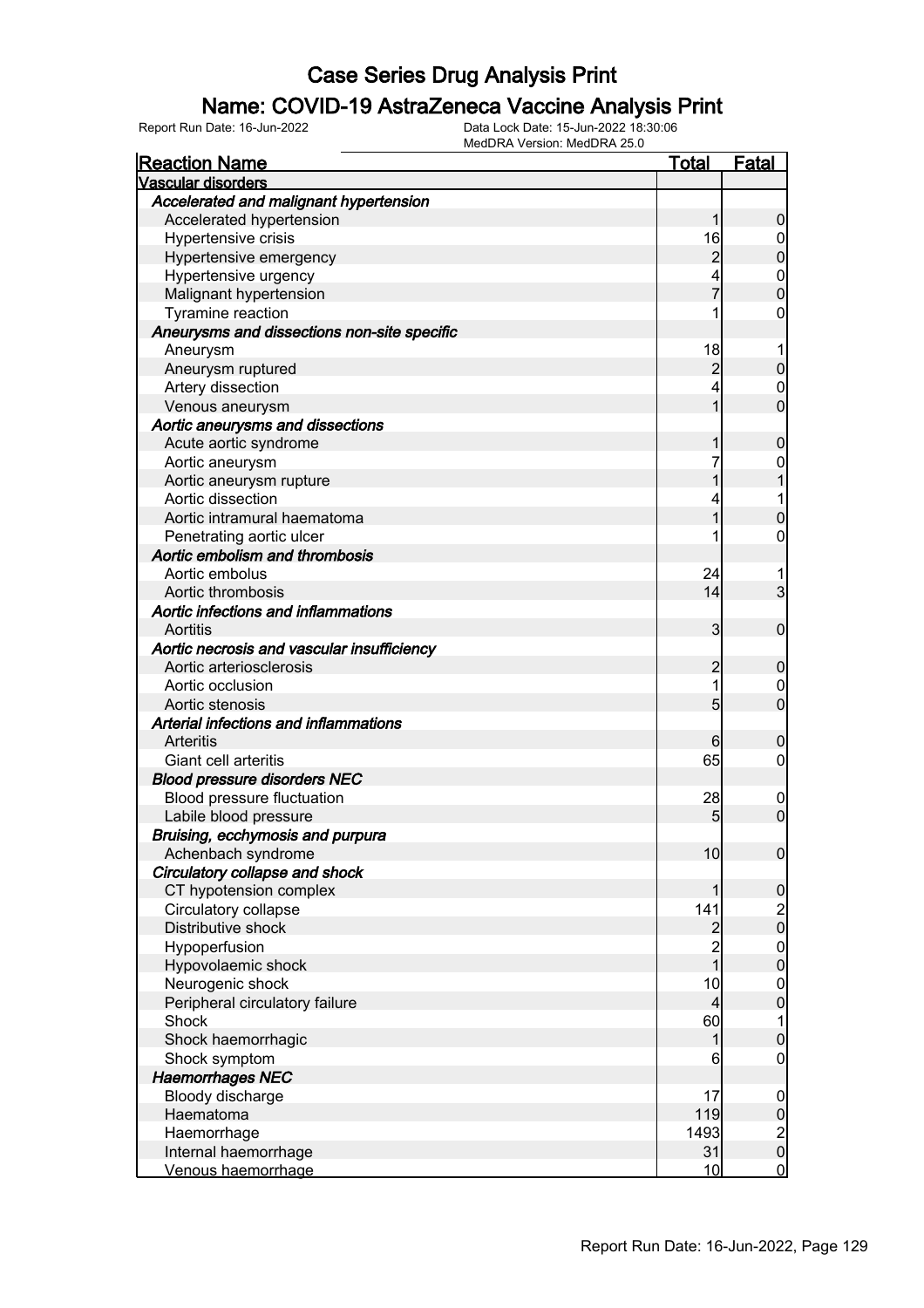#### Name: COVID-19 AstraZeneca Vaccine Analysis Print

| <b>Reaction Name</b>                                      | <b>Total</b>                           | Fatal            |
|-----------------------------------------------------------|----------------------------------------|------------------|
| Vascular disorders Vascular disorders cont'd              |                                        |                  |
| Lymphangiopathies                                         |                                        |                  |
| Lymphangiopathy                                           |                                        | $\overline{0}$   |
| Lymphocele                                                | $\frac{2}{2}$                          | $\overline{0}$   |
| Lymphorrhoea                                              |                                        | 0                |
| Lymphoedemas                                              |                                        |                  |
| Lymphoedema                                               | 81                                     | $\mathbf 0$      |
| Non-site specific embolism and thrombosis                 |                                        |                  |
| Air embolism                                              |                                        | $\mathbf 0$      |
| Arterial thrombosis                                       | 33                                     |                  |
| Atheroembolism                                            |                                        |                  |
| Embolism                                                  | 257                                    | $\frac{0}{3}$    |
| Embolism arterial                                         | 4                                      | $\mathbf 0$      |
| Embolism venous                                           | 13                                     |                  |
| Microembolism                                             | 3                                      | $\mathbf{0}$     |
| Paradoxical embolism                                      | 1                                      | $\overline{0}$   |
| Post thrombotic syndrome                                  |                                        | 0                |
| Thrombophlebitis migrans                                  | $\overline{2}$                         | $\mathbf 0$      |
| Thrombosis                                                | 1976                                   | 43               |
| Venous thrombosis                                         | 40                                     | $\overline{0}$   |
| Non-site specific necrosis and vascular insufficiency NEC |                                        |                  |
| Arterial occlusive disease                                | 17                                     | $\mathbf 0$      |
| Arterial spasm                                            |                                        | $\mathbf 0$      |
| Arterial stenosis                                         | $\frac{2}{2}$                          | $\pmb{0}$        |
| Arteriosclerosis                                          | 10                                     | $\boldsymbol{0}$ |
| Haemorrhagic infarction                                   | 1                                      | $\overline{0}$   |
| Infarction                                                | 15                                     | $\boldsymbol{0}$ |
| Ischaemia                                                 | 17                                     | $\overline{0}$   |
| Peripheral venous disease                                 | 11                                     | $\boldsymbol{0}$ |
| Vascular compression                                      | $\overline{c}$                         | $\overline{0}$   |
| Vascular occlusion                                        | $\mathbf{3}$                           | $\boldsymbol{0}$ |
| Vasospasm                                                 | 13                                     | $\overline{0}$   |
| Venous occlusion                                          | 1                                      | $\boldsymbol{0}$ |
| Non-site specific vascular disorders NEC                  |                                        |                  |
| Angiopathy                                                | 7                                      | $\mathbf 0$      |
| Arterial rupture                                          | $\mathbf{1}$                           | $\overline{0}$   |
| Capillary disorder                                        |                                        | 0                |
| Capillary fragility                                       | $\begin{array}{c} 2 \\ 12 \end{array}$ | $\overline{0}$   |
| Collateral circulation                                    | 1                                      | $\overline{0}$   |
| Haemodynamic instability                                  | 4                                      | $\overline{0}$   |
| Hyperaemia                                                |                                        | $\boldsymbol{0}$ |
| Neovascularisation                                        | $\frac{2}{1}$                          | $\overline{0}$   |
| Superficial vein prominence                               | 10                                     | $\boldsymbol{0}$ |
| Vascular fragility                                        | 1                                      | $\overline{0}$   |
| Vascular pain                                             | 140                                    | $\boldsymbol{0}$ |
| Vascular rupture                                          | $\overline{c}$                         | $\overline{0}$   |
| Vascular wall discolouration                              | 1                                      | $\boldsymbol{0}$ |
| Vasodilatation                                            | 129                                    | $\overline{0}$   |
| Vein collapse                                             | $\overline{\mathbf{c}}$                | $\boldsymbol{0}$ |
| Vein discolouration                                       | 10                                     | $\overline{0}$   |
| Vein disorder                                             | 26                                     | $\mathbf 0$      |
| Vein rupture                                              | 17                                     | $\overline{0}$   |
| Peripheral aneurysms and dissections                      |                                        |                  |
| Peripheral artery aneurysm                                | $\overline{2}$                         | $\overline{0}$   |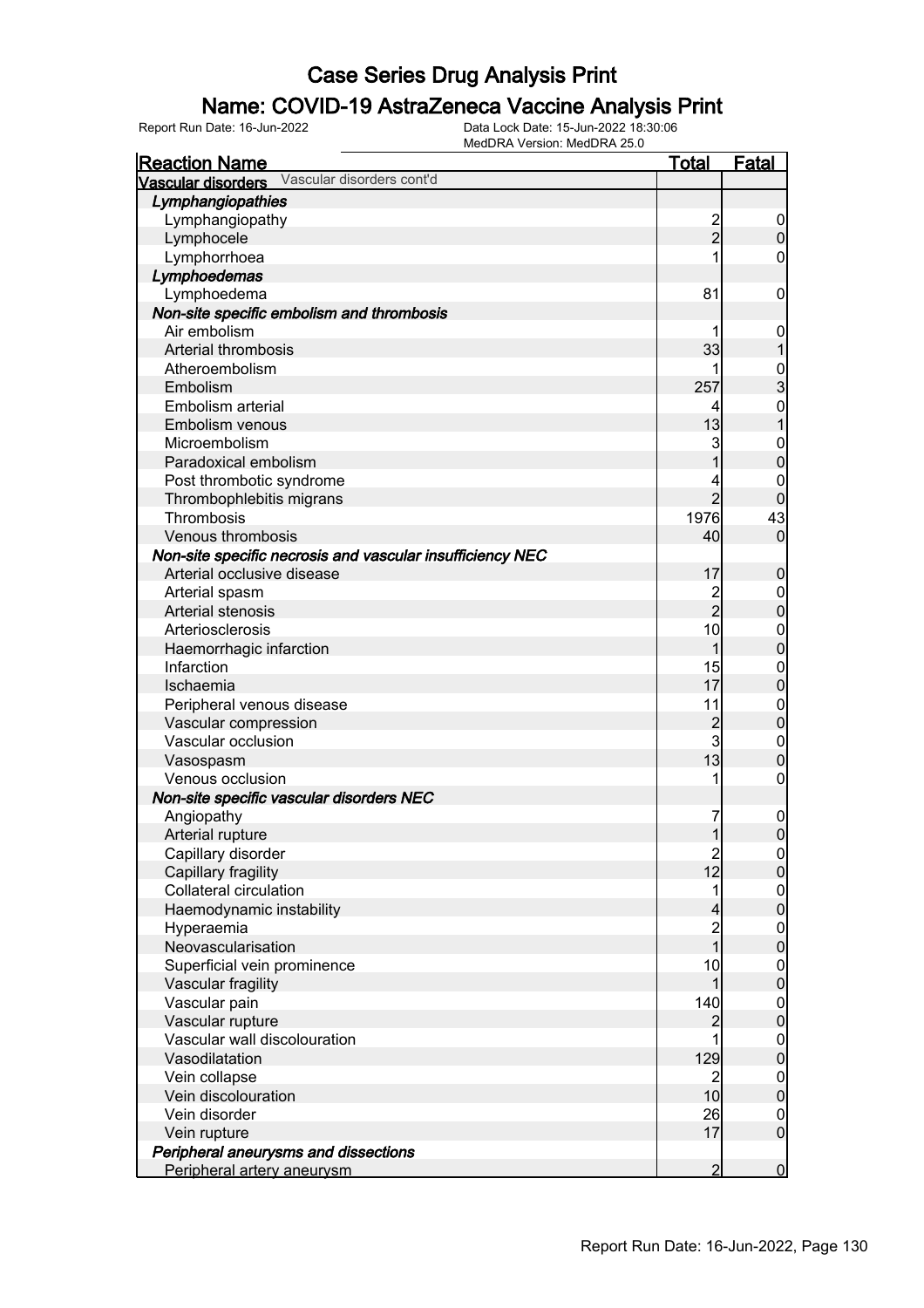#### Name: COVID-19 AstraZeneca Vaccine Analysis Print

| <b>Reaction Name</b>                                             | <u>Total</u>   | <b>Fatal</b>     |
|------------------------------------------------------------------|----------------|------------------|
| Vascular disorders Vascular disorders cont'd                     |                |                  |
| Peripheral embolism and thrombosis                               |                |                  |
| Axillary vein thrombosis                                         | $\overline{2}$ | $\boldsymbol{0}$ |
| Blue toe syndrome                                                | 42             | 0                |
| Deep vein thrombosis                                             | 1308           | 10               |
| Femoral artery embolism                                          | $\overline{c}$ | $\overline{0}$   |
| Iliac artery embolism                                            | $\overline{2}$ | $\mathbf 0$      |
| Jugular vein thrombosis                                          | 31             | $\mathbf{0}$     |
| Pelvic venous thrombosis                                         | 24             | $\mathbf 1$      |
| Peripheral artery thrombosis                                     | 21             | $\mathbf{0}$     |
| Peripheral embolism                                              | 11             | $\mathbf 0$      |
| Peripheral vein thrombus extension                               |                | $\boldsymbol{0}$ |
| Subclavian artery embolism                                       | 3              | $\mathbf 0$      |
| Subclavian artery thrombosis                                     | 1              | $\mathbf{0}$     |
| Subclavian vein thrombosis                                       | $\overline{5}$ | $\mathbf 0$      |
| Superficial vein thrombosis                                      | 73             | $\mathbf{0}$     |
| Thrombophlebitis                                                 | 147            | $\mathbf 0$      |
| Venous thrombosis limb                                           |                | $\boldsymbol{0}$ |
| Peripheral vascular disorders NEC                                |                |                  |
| Cyanosis                                                         | 121            | $\mathbf 0$      |
| Erythromelalgia                                                  | 8 <sup>1</sup> | $\pmb{0}$        |
| Flushing                                                         | 722            | $\boldsymbol{0}$ |
| Hot flush                                                        | 2216           | $\mathbf 0$      |
| Peripheral vascular disorder                                     | 7              | $\boldsymbol{0}$ |
| Peripheral vasoconstriction, necrosis and vascular insufficiency |                |                  |
| Dry gangrene                                                     |                | $\mathbf 0$      |
| <b>Extremity necrosis</b>                                        | 2<br>3         | $\pmb{0}$        |
| Iliac artery occlusion                                           |                | $\boldsymbol{0}$ |
| Intermittent claudication                                        | 2<br>7         | $\mathbf 0$      |
| Ischaemic limb pain                                              | 5              | $\mathbf{0}$     |
| Jugular vein occlusion                                           | $\overline{c}$ | $\mathbf 0$      |
| May-Thurner syndrome                                             | 1              | $\mathbf{0}$     |
| Peripheral arterial occlusive disease                            | $\overline{5}$ | $\mathbf 0$      |
| Peripheral artery occlusion                                      | 10             | $\boldsymbol{0}$ |
| Peripheral coldness                                              | 1353           |                  |
| Peripheral ischaemia                                             | 37             | $\frac{0}{2}$    |
| Poor peripheral circulation                                      | 61             | 0                |
| Raynaud's phenomenon                                             | 159            | $\overline{0}$   |
| <b>Phlebitis NEC</b>                                             |                |                  |
| <b>Phlebitis</b>                                                 | 68             | $\boldsymbol{0}$ |
| Phlebitis superficial                                            | 13             | $\overline{0}$   |
| Site specific embolism and thrombosis NEC                        |                |                  |
| Brachiocephalic vein thrombosis                                  | 1              | $\boldsymbol{0}$ |
| Site specific necrosis and vascular insufficiency NEC            |                |                  |
| Superior vena cava syndrome                                      | 1              | $\boldsymbol{0}$ |
| Site specific vascular disorders NEC                             |                |                  |
| Aortic dilatation                                                |                | $\mathbf 0$      |
| Aortic rupture                                                   |                | $\overline{0}$   |
| Pallor                                                           | 436            | $\pmb{0}$        |
| Plethoric face                                                   |                | $\mathbf 0$      |
| <b>Varicose veins NEC</b>                                        |                |                  |
| Bleeding varicose vein                                           | $\overline{c}$ | $\boldsymbol{0}$ |
| Spider vein                                                      | 21             | $\pmb{0}$        |
| Varicophlebitis                                                  | 11             | $\overline{0}$   |